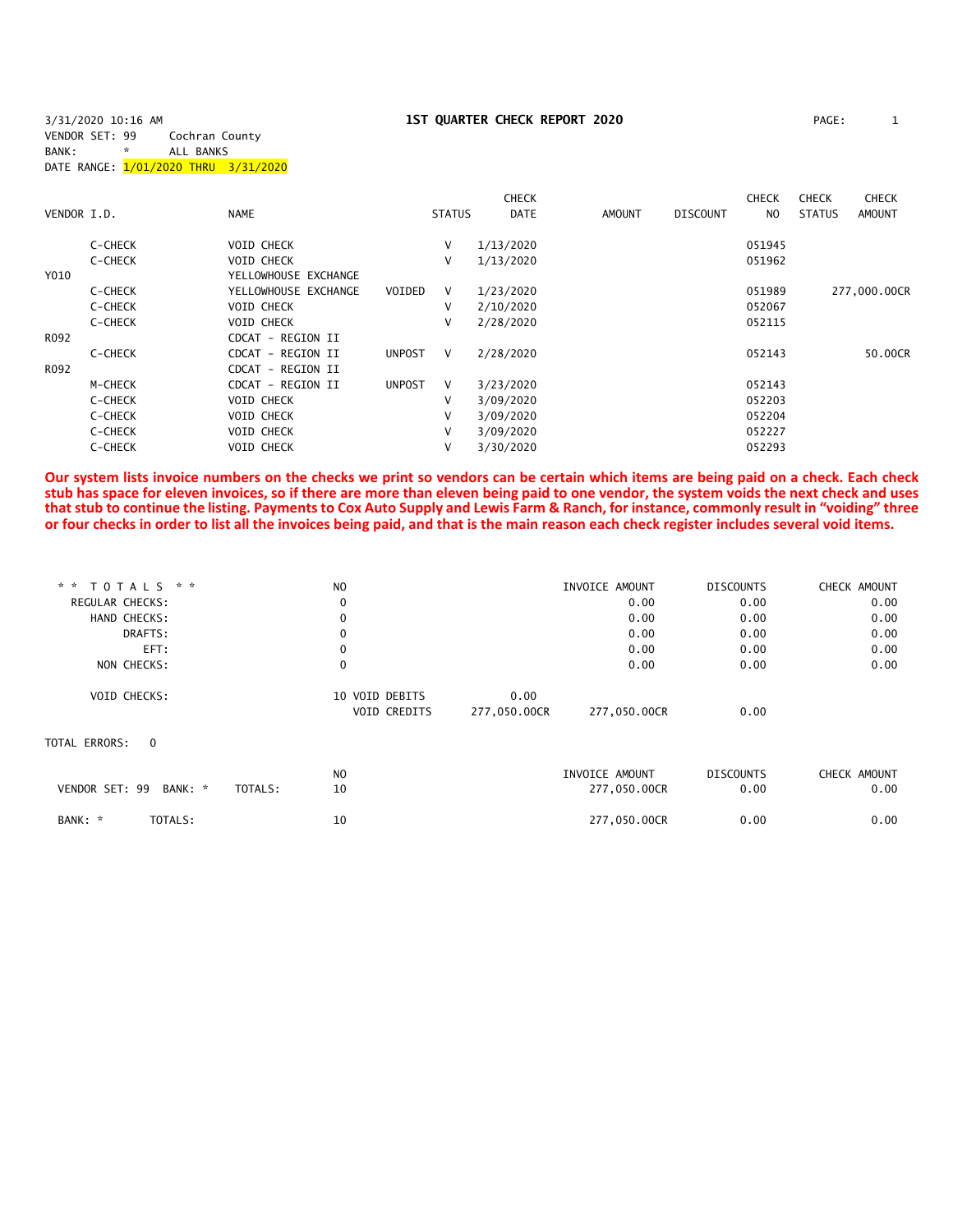3/31/2020 10:16 AM 1ST QUARTER CHECK REPORT 2020 PAGE: 2 VENDOR SET: 99 Cochran County BANK: CC REGULAR NON-P/R PAYABLES DATE RANGE: 1/01/2020 THRU 3/31/2020

|             |                    |                                                  | <b>CHECK</b>          |            |                 | <b>CHECK</b> | <b>CHECK</b>  | <b>CHECK</b>  |
|-------------|--------------------|--------------------------------------------------|-----------------------|------------|-----------------|--------------|---------------|---------------|
| VENDOR I.D. |                    | <b>NAME</b>                                      | DATE<br><b>STATUS</b> | AMOUNT     | <b>DISCOUNT</b> | NO.          | <b>STATUS</b> | <b>AMOUNT</b> |
| <b>WOO7</b> |                    | THOMSON REUTERS-WEST PAYMENT                     |                       |            |                 |              |               |               |
|             | C-CM 1000645386    | ATTORNEY/LAW LIBRARY                             | N<br>2/28/2020        |            |                 | 000000       |               |               |
|             | 10 475-5590        | LAW LIBRARY MTRLS/UPDATES                        | UNPOST BOOKS & BOUND  | 121.05CR   |                 |              |               |               |
|             | C-CM 841750128     | ATTORNEY/LAW LIBRARY                             | N<br>2/28/2020        |            |                 | 000000       |               |               |
|             | 10 475-5590        | LAW LIBRARY MTRLS/UPDATES                        | UNPOST DATABASE CHG   | 330.75CR   |                 |              |               |               |
|             | C-CM 841837954     | ATTORNEY/LAW LIBRARY                             | N<br>2/28/2020        |            |                 | 000000       |               |               |
|             | 10 475-5590        | LAW LIBRARY MTRLS/UPDATES                        | UNPOST BOOKS & BOUND  | 605.93CR   |                 |              |               |               |
|             | I-841750128        | ATTORNEY                                         | N<br>2/28/2020        |            |                 | 000000       |               |               |
|             | 10 475-5590        | LAW LIBRARY MTRLS/UPDATES                        | DATABASE CHG JAN 201  | 330.75     |                 |              |               |               |
|             | I-841837954        | ATTORNEY/LAW LIBRARY                             | N<br>2/28/2020        |            |                 | 000000       |               |               |
|             | 10 475-5590        | LAW LIBRARY MTRLS/UPDATES                        | BOOKS & BOUND VOL FE  | 605.93     |                 |              |               |               |
|             | I-841845298        | ATTORNEY/LAW LIBRARY                             | 2/28/2020<br>N        |            |                 | 000000       |               |               |
|             | 10 475-5590        | LAW LIBRARY MTRLS/UPDATES                        | BOOKS & BOUND VOL FE  | 121.05     |                 |              |               |               |
| Y001        |                    | YELLOWHOUSE MACHINERY CO.                        |                       |            |                 |              |               |               |
|             | C-CM INV#507874    | PREC 4                                           | 3/09/2020<br>N        |            |                 | 000000       |               |               |
|             | 15 624-5451        | <b>REPAIRS</b>                                   | UNPST INVOICE/RIM, WH | 1,925.32CR |                 |              |               |               |
|             | I-507874           | PREC 4                                           | N<br>3/09/2020        |            |                 | 000000       |               |               |
|             | 15 624-5451        | REPAIRS                                          | 0-RING #T59933        | 30.48      |                 |              |               |               |
|             | 15 624-5451        | REPAIRS                                          | WHEEL RING #T379367   | 445.06     |                 |              |               |               |
|             | 15 624-5451        | REPAIRS                                          | WHEEL RING #T379369   | 109.84     |                 |              |               |               |
|             |                    | REPAIRS                                          | RIM & WH              |            |                 |              |               |               |
|             | 15 624-5451        |                                                  |                       | 1,339.94   |                 |              |               |               |
| F213        |                    | MICHAEL FREDERICK                                |                       |            |                 |              |               |               |
|             | I-819131 RE-ISSUE  | LIBRARY                                          | 11/26/2019<br>V       |            |                 | 051738       |               | 24.00         |
| F213        |                    | MICHAEL FREDERICK                                |                       |            |                 |              |               |               |
|             | M-CHECK            | MICHAEL FREDERICK<br><b>UNPOST</b>               | V<br>1/08/2020        |            |                 | 051738       |               | 24.00CR       |
| G005        |                    | <b>GENERAL FUND</b>                              |                       |            |                 |              |               |               |
|             | I-4TH QTR 19 CIVIL | STATE CIVIL FEES                                 | 1/03/2020<br>R.       |            |                 | 051894       |               |               |
|             | 90 000-2363.004    | Co Filing Fee Ind Lgl Serv.                      | 4TH QTR CIVIL FEES    | 2.10       |                 |              |               |               |
|             | 90 000-2363.001    | Divorce & Family Gov't 133.1514TH QTR CIVIL FEES |                       | 0.25       |                 |              |               |               |
|             | 90 000-2363.002    | Other Than Divorce/Family 10B 4TH QTR CIVIL FEES |                       | 2.50       |                 |              |               |               |
|             | 90 000-2363.004    | Co Filing Fee Ind Lgl Serv.                      | 4TH QTR CIVIL FEES    | 7.67       |                 |              |               |               |
|             | I-4TH QTR 19 CRIM  | STATE CRIM SVC FEES                              | R<br>1/03/2020        |            |                 | 051894       |               |               |
|             | 90 000-2358.001    | PRIOR OLD CCC 04 Forward                         | 4TH QTR CRIM FEES     | 167.01     |                 |              |               |               |
|             | 90 000-2368        | BB Bond Fee (Gov CD 41.258)                      | 4TH QTR CRIM FEES     | 13.50      |                 |              |               |               |
|             | 000-2369<br>90     | EMS Trauma Sec49.02 SB1131                       | 4TH QTR CRIM FEES     | 0.05       |                 |              |               |               |
|             | 000-2378<br>90     | JRF Jury Reimb Fee CCP102.00454TH QTR CRIM FEES  |                       | 14.56      |                 |              |               |               |
|             | 000-2363.003<br>90 | Indigent Defense Fee                             | 4TH QTR CRIM FEES     | 7.11       |                 |              |               |               |
|             | 90<br>000-2355     | MVF CCP 102.002                                  | 4TH QTR CRIM FEES     | 0.13       |                 |              |               |               |
|             | 000-2367<br>90     | STF-Sub 95% C(Trans CD542.40 4TH QTR CRIM FEES   |                       | 9.87       |                 |              |               |               |
|             | 90<br>000-2367.001 | STF-SUB 96%9TRANDS CD542.40                      | 4TH QTR CRIM FEES     | 11.02      |                 |              |               |               |
|             | I-4TH QTR 19 SPEC  | SPECIALTY CT SVC FEES                            | 1/03/2020<br>R        |            |                 | 051894       |               |               |
|             | 90 000-2379.001    | Drug Court Fee CCP102.0178                       | 4TH QTR SPECIALTY CT  | 0.57       |                 |              |               | 236.34        |
|             |                    |                                                  |                       |            |                 |              |               |               |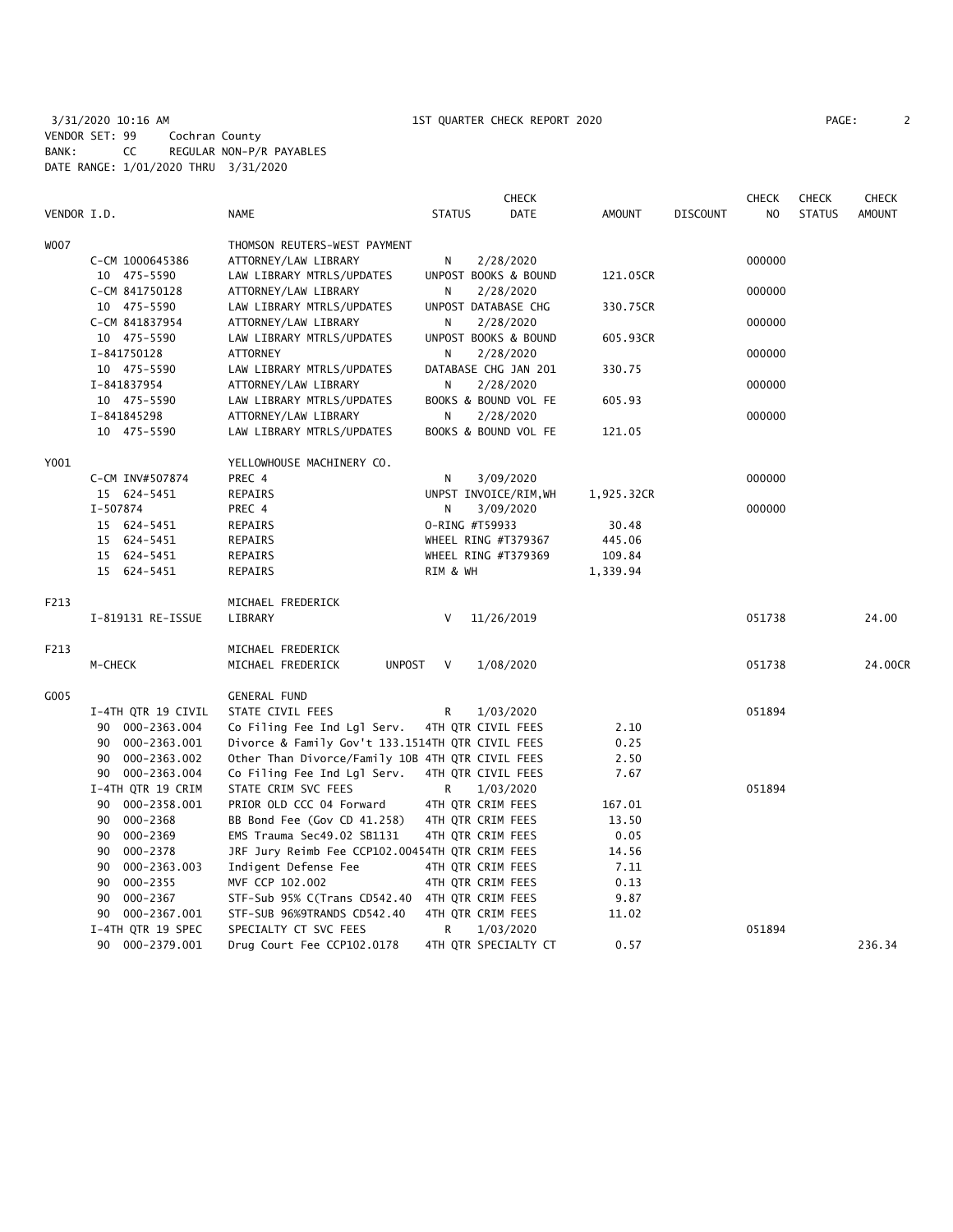3/31/2020 10:16 AM 1ST QUARTER CHECK REPORT 2020 PAGE: 3 VENDOR SET: 99 Cochran County BANK: CC REGULAR NON-P/R PAYABLES DATE RANGE: 1/01/2020 THRU 3/31/2020

| PAGE. |  |
|-------|--|
|       |  |

|             |                     |                                                    |               | <b>CHECK</b>         |          |                 | <b>CHECK</b> | <b>CHECK</b>  | <b>CHECK</b>  |
|-------------|---------------------|----------------------------------------------------|---------------|----------------------|----------|-----------------|--------------|---------------|---------------|
| VENDOR I.D. |                     | NAME                                               | <b>STATUS</b> | <b>DATE</b>          | AMOUNT   | <b>DISCOUNT</b> | NO           | <b>STATUS</b> | <b>AMOUNT</b> |
| S217        |                     | STATE COMPTROLLER                                  |               |                      |          |                 |              |               |               |
|             | I-4TH QTR 19 CIVIL  | STATE CIVIL FEES                                   | R             | 1/03/2020            |          |                 | 051895       |               |               |
|             | 90 000-2372         | Birth Cert. Gov118.015                             |               | 4TH QTR REMITTANCE F | 45.00    |                 |              |               |               |
|             | 000-2373<br>90      | Marriage License Gov 118.011 4TH QTR REMITTANCE F  |               |                      | 90.00    |                 |              |               |               |
|             | 000-2363.004<br>90  | Co Filing Fee Ind Lgl Serv.                        |               | 4TH QTR REMITTANCE F | 39.90    |                 |              |               |               |
|             | 000-2363.001<br>90  | Divorce & Family Gov't 133.1514TH QTR REMITTANCE F |               |                      | 44.75    |                 |              |               |               |
|             | 000-2363.002<br>90  | Other Than Divorce/Family 10B 4TH QTR REMITTANCE F |               |                      | 247.50   |                 |              |               |               |
|             | 90<br>000-2363.004  | Co Filing Fee Ind Lgl Serv.                        |               | 4TH QTR REMITTANCE F | 145.80   |                 |              |               |               |
|             | 000-2379<br>90      | Judicial Support Fee/L133.105 4TH QTR REMITTANCE F |               |                      | 380.00   |                 |              |               |               |
|             | 90<br>000-2380.001  | CJCPT PERSONAL TRAINGSEC51.9714TH QTR REMITTANCE F |               |                      | 80.00    |                 |              |               | 1,072.95      |
| S217        |                     | STATE COMPTROLLER                                  |               |                      |          |                 |              |               |               |
|             | I-4TH QTR 19 CRIM   | STATE CRIMINAL FEES                                | R             | 1/03/2020            |          |                 | 051896       |               |               |
|             | 90 000-2358.001     | PRIOR OLD CCC 04 Forward                           |               | 4TH QTR REMITTANCE F | 1,503.06 |                 |              |               |               |
|             | 000-2368<br>90      | BB Bond Fee (Gov CD 41.258)                        |               | 4TH QTR REMITTANCE F | 121.50   |                 |              |               |               |
|             | $000 - 2369$<br>90  | EMS Trauma Sec49.02 SB1131                         |               | 4TH QTR REMITTANCE F | 0.40     |                 |              |               |               |
|             | 90<br>000-2378      | JRF Jury Reimb Fee CCP102.00454TH QTR REMITTANCE F |               |                      | 130.99   |                 |              |               |               |
|             | 000-2363.003<br>90  | Indigent Defense Fee                               |               | 4TH QTR REMITTANCE F | 63.97    |                 |              |               |               |
|             | 000-2355<br>90      | MVF CCP 102.002                                    |               | 4TH QTR REMITTANCE F | 1.14     |                 |              |               |               |
|             | 000-2367<br>90      | STF-Sub 95% C(Trans CD542.40 4TH QTR REMITTANCE F  |               |                      | 187.48   |                 |              |               |               |
|             | 000-2367.001<br>90  | STF-SUB 96%9TRANDS CD542.40                        |               | 4TH OTR REMITTANCE F | 264.42   |                 |              |               |               |
|             | 000-2342<br>90      | Arrest Fees - State Officers 4TH QTR REMITTANCE F  |               |                      | 20.96    |                 |              |               |               |
|             | 000-2342.001<br>90  | Omni FTA                                           |               | 4TH QTR REMITTANCE F | 100.00   |                 |              |               |               |
|             | 000-2376<br>90      | Co. CrtCriminal Judicial Fund 4TH QTR REMITTANCE F |               |                      | 120.00   |                 |              |               |               |
|             | 000-2357<br>90      | 50% Overweight Fine                                |               | 4TH QTR REMITTANCE F | 125.00   |                 |              |               |               |
|             | 000-2361<br>90      | 50% of Time Payment to State 4TH QTR REMITTANCE F  |               |                      | 39.30    |                 |              |               |               |
|             | 000-2379<br>90      | Judicial Support Fee/L133.105 4TH QTR REMITTANCE F |               |                      | 204.12   |                 |              |               |               |
|             | 90<br>000-2347.001  | Truancy Prvtn & Diver. 102.0154TH QTR REMITTANCE F |               |                      | 65.90    |                 |              |               | 2,948.24      |
| S217        |                     | STATE COMPTROLLER                                  |               |                      |          |                 |              |               |               |
|             | I-4TH QTR 19 E-FILE | STATE E-FILE FEES                                  | R             | 1/03/2020            |          |                 | 051897       |               |               |
|             | 90 000-2363.005     | ELE. FILING FEE DIS CLK                            |               | 4TH QTR REMITTANCE F | 300.00   |                 |              |               |               |
|             | 000-2363.006<br>90  | ELE FILING FEE COUNTY CLERK                        |               | 4TH QTR REMITTANCE F | 68.08    |                 |              |               |               |
|             | 000-2363.007<br>90  | ELE FILING FEE JP                                  |               | 4TH QTR REMITTANCE F | 70.00    |                 |              |               |               |
|             | 000-2376.001<br>90  | CRIM ELECTRONIC EFF DIS CLK 4TH QTR REMITTANCE F   |               |                      | 6.74     |                 |              |               |               |
|             | 000-2376.002<br>90  | CRIMINAL ELECTRONIC EFF CO.                        |               | 4TH QTR REMITTANCE F | 51.41    |                 |              |               | 496.23        |
| S217        |                     | STATE COMPTROLLER                                  |               |                      |          |                 |              |               |               |
|             | I-4TH QTR 19 SPEC   | SPECIALTY CT COSTS                                 | R             | 1/03/2020            |          |                 | 051898       |               |               |
|             | 90 000-2379.001     | Drug Court Fee CCP102.0178                         |               | 4TH QTR REMITTANCE F | 5.10     |                 |              |               | 5.10          |
| S217        |                     | STATE COMPTROLLER                                  |               |                      |          |                 |              |               |               |
|             | I-CSS 2019 ANNUAL   | CHILD SAFETY SEAT FINES                            | R             | 1/03/2020            |          |                 | 051899       |               |               |
|             | 90 000-2365         | 50% of Seat Belt (545.412&13) 2019 TERTIARY CARE F |               |                      | 375.00   |                 |              |               | 375.00        |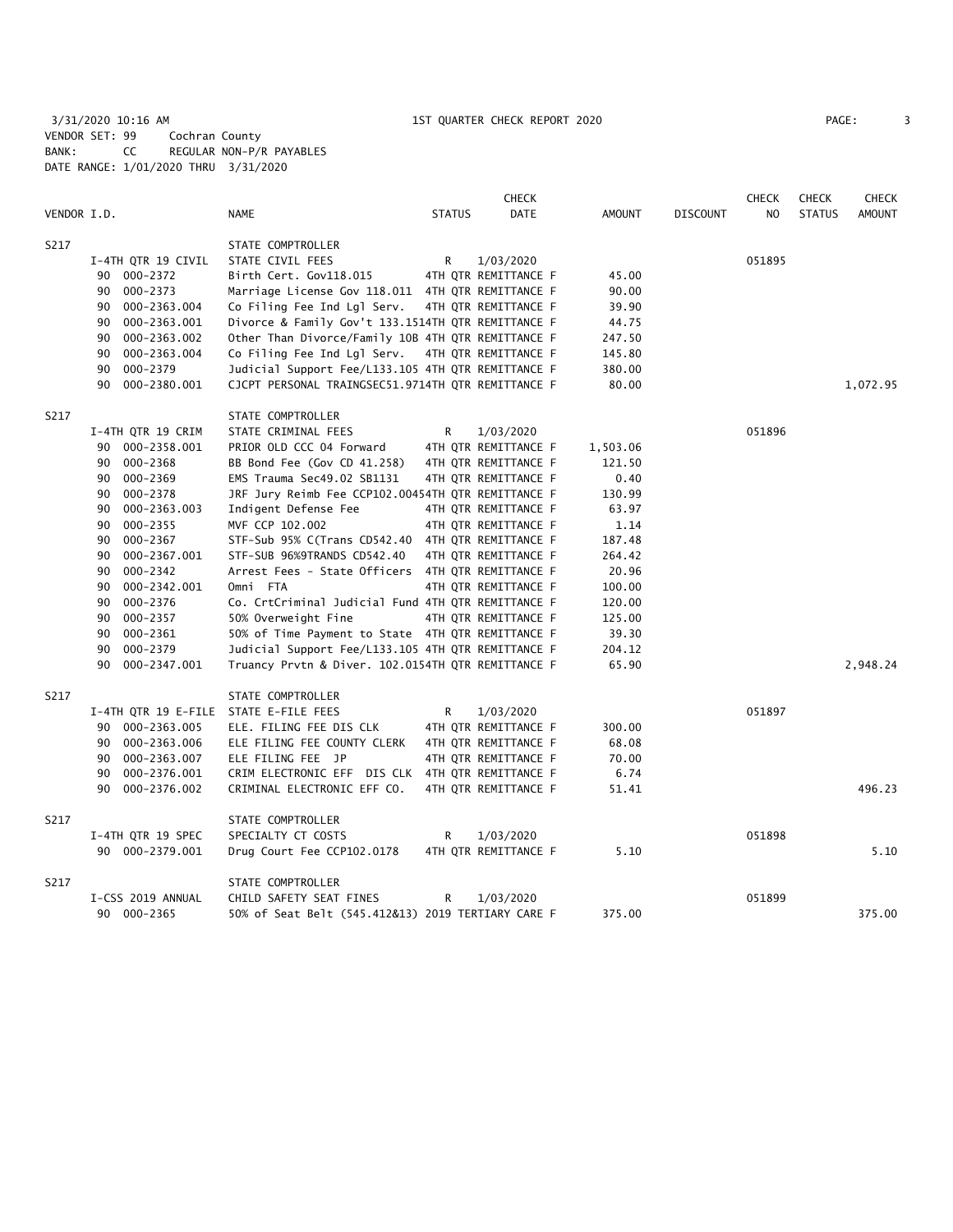3/31/2020 10:16 AM 1ST QUARTER CHECK REPORT 2020 PAGE: 4 VENDOR SET: 99 Cochran County BANK: CC REGULAR NON-P/R PAYABLES DATE RANGE: 1/01/2020 THRU 3/31/2020

|                  |                     |                          |                      | <b>CHECK</b> |               |                 | <b>CHECK</b>   | <b>CHECK</b>  | <b>CHECK</b>  |
|------------------|---------------------|--------------------------|----------------------|--------------|---------------|-----------------|----------------|---------------|---------------|
| VENDOR I.D.      |                     | <b>NAME</b>              | <b>STATUS</b>        | <b>DATE</b>  | <b>AMOUNT</b> | <b>DISCOUNT</b> | N <sub>O</sub> | <b>STATUS</b> | <b>AMOUNT</b> |
| F213             |                     | MICHAEL FREDERICK        |                      |              |               |                 |                |               |               |
|                  | I-819131 100119     | LIBRARY                  | R                    | 1/08/2020    |               |                 | 051900         |               |               |
|                  | 10 650-5590         | <b>BOOKS</b>             | <b>BUNNY LOVE</b>    |              | 24.00         |                 |                |               | 24.00         |
| B012             |                     | JOHN H. BARKER           |                      |              |               |                 |                |               |               |
|                  | I-GRAND JURY 010920 | DISTRICT COURT           | R                    | 1/09/2020    |               |                 | 051901         |               |               |
|                  | 10 435-5491         | <b>GRAND JURY</b>        | GRAND JURY SVC       |              | 40.00         |                 |                |               | 40.00         |
| <b>B068</b>      |                     | TRAVIS BUTLER            |                      |              |               |                 |                |               |               |
|                  | I-GRAND JURY 010920 | DISTRICT COURT           | R                    | 1/09/2020    |               |                 | 051902         |               |               |
|                  | 10 435-5491         | <b>GRAND JURY</b>        | GRAND JURY SVC       |              | 15.00         |                 |                |               | 15.00         |
| C <sub>051</sub> |                     | COCHRAN COUNTY CHILDRENS |                      |              |               |                 |                |               |               |
|                  | I-GRAND JURY 010920 | DISTRICT COURT           | R                    | 1/09/2020    |               |                 | 051903         |               |               |
|                  | 10 435-5491         | <b>GRAND JURY</b>        | DONATION/LORI PRUITT |              | 40.00         |                 |                |               |               |
|                  | 10 435-5491         | <b>GRAND JURY</b>        | DONATION/KRISTI DOBS |              | 40.00         |                 |                |               |               |
|                  | 10 435-5491         | <b>GRAND JURY</b>        | DONATION/RANDY SIEME |              | 15.00         |                 |                |               |               |
|                  | 10 435-5491         | <b>GRAND JURY</b>        | DONATION/JAMIE ZAPAT |              | 15.00         |                 |                |               | 110.00        |
| C419             |                     | VIVIAN CHRISTIAN         |                      |              |               |                 |                |               |               |
|                  | I-GRAND JURY 010920 | DISTRICT COURT           | R                    | 1/09/2020    |               |                 | 051904         |               |               |
|                  | 10 435-5491         | <b>GRAND JURY</b>        | GRAND JURY SVC       |              | 15.00         |                 |                |               | 15.00         |
| D081             |                     | RICKY DAVIDSON           |                      |              |               |                 |                |               |               |
|                  | I-GRAND JURY 010920 | DISTRICT COURT           | R                    | 1/09/2020    |               |                 | 051905         |               |               |
|                  | 10 435-5491         | <b>GRAND JURY</b>        | GRAND JURY SVC       |              | 15.00         |                 |                |               | 15.00         |
| E031             |                     | FRANK ENRIQUEZ           |                      |              |               |                 |                |               |               |
|                  | I-GRAND JURY 010920 | DISTRICT COURT           | R                    | 1/09/2020    |               |                 | 051906         |               |               |
|                  | 10 435-5491         | GRAND JURY               | GRAND JURY SVC       |              | 40.00         |                 |                |               | 40.00         |
| E099             |                     | GRISELDA ESTRADA         |                      |              |               |                 |                |               |               |
|                  | I-GRAND JURY 010920 | DISTRICT COURT           | R                    | 1/09/2020    |               |                 | 051907         |               |               |
|                  | 10 435-5491         | <b>GRAND JURY</b>        | GRAND JURY SVC       |              | 15.00         |                 |                |               | 15.00         |
| F234             |                     | JASON FORTNER            |                      |              |               |                 |                |               |               |
|                  | I-GRAND JURY 010920 | DISTRICT COURT           | R                    | 1/09/2020    |               |                 | 051908         |               |               |
|                  | 10 435-5491         | GRAND JURY               | GRAND JURY SVC       |              | 15.00         |                 |                |               | 15.00         |
| G272             |                     | MARCO GUERRERO           |                      |              |               |                 |                |               |               |
|                  | I-GRAND JURY 010920 | DISTRICT COURT           | R                    | 1/09/2020    |               |                 | 051909         |               |               |
|                  | 10 435-5491         | GRAND JURY               | GRAND JURY SVC       |              | 15.00         |                 |                |               | 15.00         |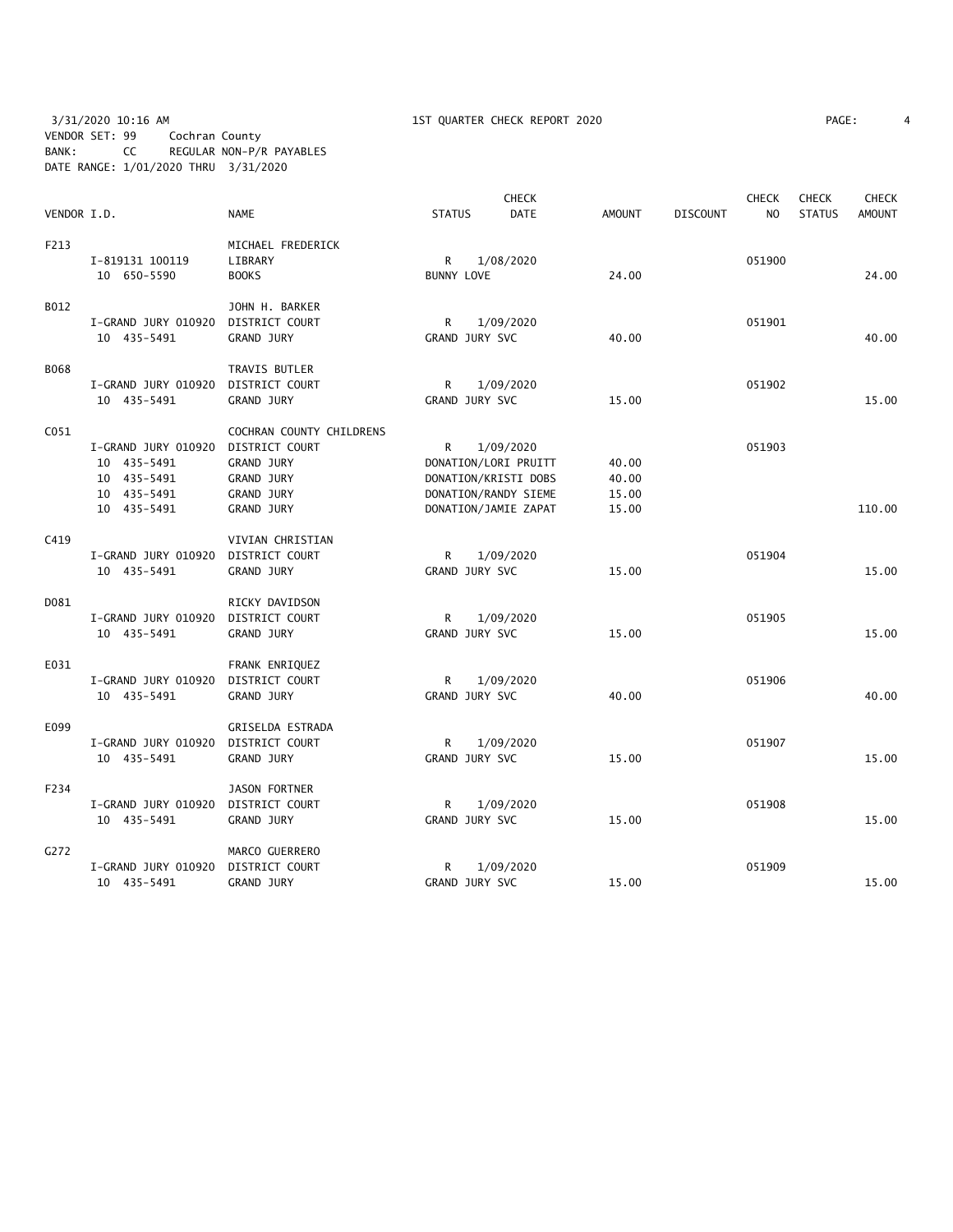3/31/2020 10:16 AM 1ST QUARTER CHECK REPORT 2020 PAGE: 5 VENDOR SET: 99 Cochran County BANK: CC REGULAR NON-P/R PAYABLES DATE RANGE: 1/01/2020 THRU 3/31/2020

| PAGE: |  |
|-------|--|
|-------|--|

|                  |                                    |                           |                | <b>CHECK</b> |               |                 | <b>CHECK</b>   | <b>CHECK</b>  | <b>CHECK</b>  |
|------------------|------------------------------------|---------------------------|----------------|--------------|---------------|-----------------|----------------|---------------|---------------|
| VENDOR I.D.      |                                    | <b>NAME</b>               | <b>STATUS</b>  | <b>DATE</b>  | <b>AMOUNT</b> | <b>DISCOUNT</b> | N <sub>O</sub> | <b>STATUS</b> | <b>AMOUNT</b> |
| G274             |                                    | DEREK GRACIA              |                |              |               |                 |                |               |               |
|                  | I-GRAND JURY 010920 DISTRICT COURT |                           | R              | 1/09/2020    |               |                 | 051910         |               |               |
|                  | 10 435-5491                        | GRAND JURY                | GRAND JURY SVC |              | 15.00         |                 |                |               | 15.00         |
| H148             |                                    | ROBERT HAWKINS            |                |              |               |                 |                |               |               |
|                  | I-GRAND JURY 010920                | DISTRICT COURT            | R              | 1/09/2020    |               |                 | 051911         |               |               |
|                  | 10 435-5491                        | GRAND JURY                | GRAND JURY SVC |              | 40.00         |                 |                |               | 40.00         |
| H <sub>272</sub> |                                    | JEROME HAWKINS            |                |              |               |                 |                |               |               |
|                  | I-GRAND JURY 010920                | DISTRICT COURT            | R              | 1/09/2020    |               |                 | 051912         |               |               |
|                  | 10 435-5491                        | GRAND JURY                | GRAND JURY SVC |              | 40.00         |                 |                |               | 40.00         |
| H <sub>296</sub> |                                    | CRUZ HONESTO JR           |                |              |               |                 |                |               |               |
|                  | I-GRAND JURY 010920                | DISTRICT COURT            | R.             | 1/09/2020    |               |                 | 051913         |               |               |
|                  | 10 435-5491                        | <b>GRAND JURY</b>         | GRAND JURY SVC |              | 40.00         |                 |                |               | 40.00         |
| H321             |                                    | CHRISTINA CRAWFORD HUGHES |                |              |               |                 |                |               |               |
|                  | I-GRAND JURY 010920 DISTRICT COURT |                           | R              | 1/09/2020    |               |                 | 051914         |               |               |
|                  | 10 435-5491                        | <b>GRAND JURY</b>         | GRAND JURY SVC |              | 15.00         |                 |                |               | 15.00         |
| I005             |                                    | TINA KAY IVINS            |                |              |               |                 |                |               |               |
|                  | I-GRAND JURY 010920 DISTRICT COURT |                           | R              | 1/09/2020    |               |                 | 051915         |               |               |
|                  | 10 435-5491                        | GRAND JURY                | GRAND JURY SVC |              | 40.00         |                 |                |               | 40.00         |
| J099             |                                    | JAKE JOHNSON              |                |              |               |                 |                |               |               |
|                  | I-GRAND JURY 010920                | DISTRICT COURT            | R              | 1/09/2020    |               |                 | 051916         |               |               |
|                  | 10 435-5491                        | <b>GRAND JURY</b>         | GRAND JURY SVC |              | 15.00         |                 |                |               | 15.00         |
| K089             |                                    | KERI KOZINA               |                |              |               |                 |                |               |               |
|                  | I-GRAND JURY 010920 DISTRICT COURT |                           | R              | 1/09/2020    |               |                 | 051917         |               |               |
|                  | 10 435-5491                        | <b>GRAND JURY</b>         | GRAND JURY SVC |              | 40.00         |                 |                |               | 40.00         |
| L145             |                                    | <b>GREGG LEWIS</b>        |                |              |               |                 |                |               |               |
|                  | I-GRAND JURY 010920                | DISTRICT COURT            | R              | 1/09/2020    |               |                 | 051918         |               |               |
|                  | 10 435-5491                        | <b>GRAND JURY</b>         | GRAND JURY SVC |              | 15.00         |                 |                |               | 15.00         |
| M062             |                                    | EMMA MORIN                |                |              |               |                 |                |               |               |
|                  | I-GRAND JURY 010920                | DISTRICT COURT            | R              | 1/09/2020    |               |                 | 051919         |               |               |
|                  | 10 435-5491                        | GRAND JURY                | GRAND JURY SVC |              | 40.00         |                 |                |               | 40.00         |
| M328             |                                    | MAKYNLEE MENDOZA          |                |              |               |                 |                |               |               |
|                  | I-GRAND JURY 010920 DISTRICT COURT |                           | R              | 1/09/2020    |               |                 | 051920         |               |               |
|                  | 10 435-5491                        | GRAND JURY                | GRAND JURY SVC |              | 15.00         |                 |                |               | 15.00         |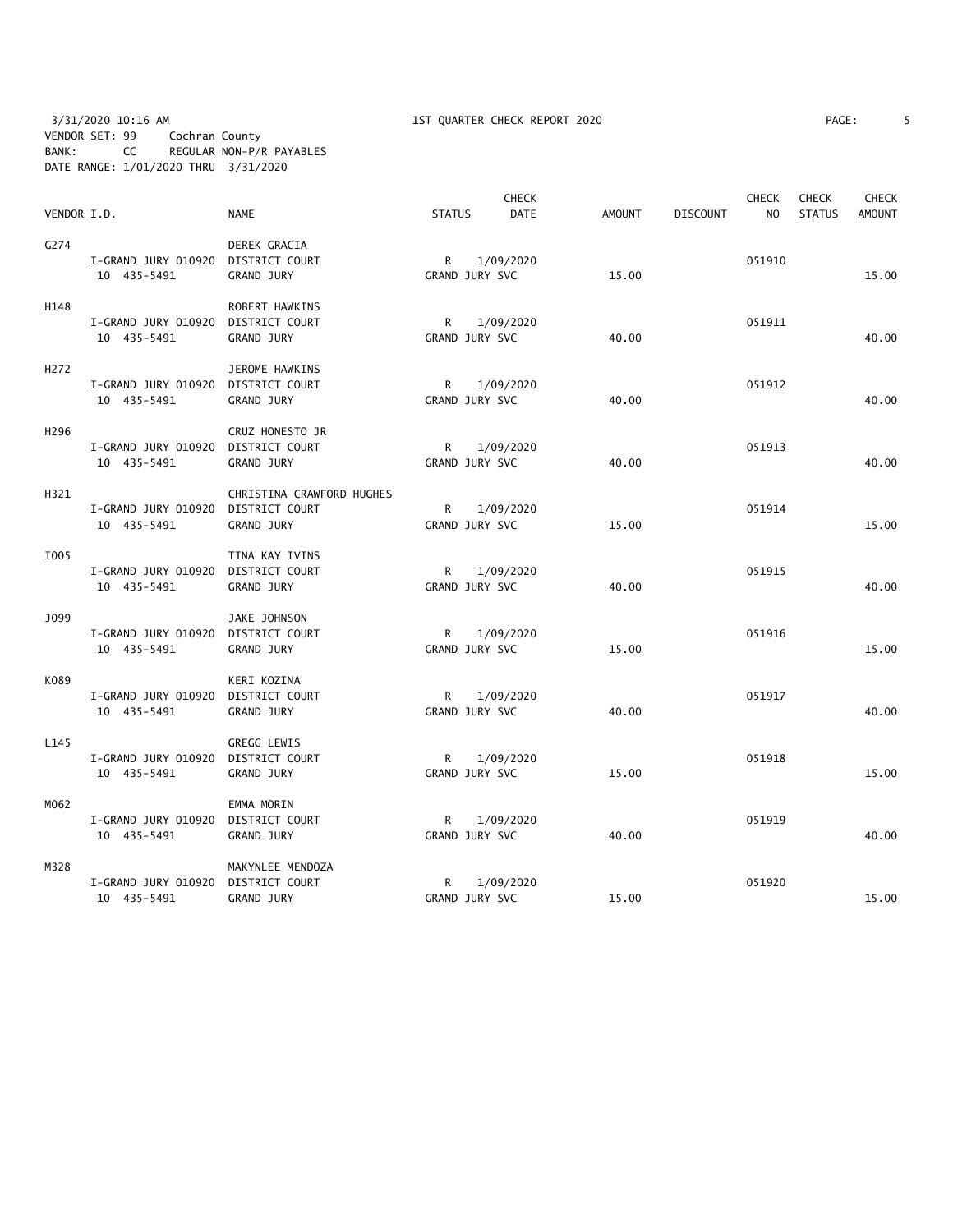3/31/2020 10:16 AM 1ST QUARTER CHECK REPORT 2020 PAGE: 6 VENDOR SET: 99 Cochran County BANK: CC REGULAR NON-P/R PAYABLES DATE RANGE: 1/01/2020 THRU 3/31/2020

| PAGE: |
|-------|
|-------|

|             |                                    |                      |                | <b>CHECK</b>         |               |                 | <b>CHECK</b>   | <b>CHECK</b>  | <b>CHECK</b>  |
|-------------|------------------------------------|----------------------|----------------|----------------------|---------------|-----------------|----------------|---------------|---------------|
| VENDOR I.D. |                                    | <b>NAME</b>          | <b>STATUS</b>  | <b>DATE</b>          | <b>AMOUNT</b> | <b>DISCOUNT</b> | N <sub>O</sub> | <b>STATUS</b> | <b>AMOUNT</b> |
| M353        |                                    | YOLANDA MARTINEZ     |                |                      |               |                 |                |               |               |
|             | I-GRAND JURY 010920 DISTRICT COURT |                      | R              | 1/09/2020            |               |                 | 051921         |               |               |
|             | 10 435-5491                        | <b>GRAND JURY</b>    | GRAND JURY SVC |                      | 15.00         |                 |                |               | 15.00         |
| 0127        |                                    | GINA OCHOA           |                |                      |               |                 |                |               |               |
|             | I-GRAND JURY 010920                | DISTRICT COURT       | R              | 1/09/2020            |               |                 | 051922         |               |               |
|             | 10 435-5491                        | GRAND JURY           | GRAND JURY SVC |                      | 15.00         |                 |                |               | 15.00         |
| R047        |                                    | MARCELO RODRIGUEZ    |                |                      |               |                 |                |               |               |
|             | I-GRAND JURY 010920                | DISTRICT COURT       | R              | 1/09/2020            |               |                 | 051923         |               |               |
|             | 10 435-5491                        | GRAND JURY           | GRAND JURY SVC |                      | 40.00         |                 |                |               | 40.00         |
| R200        |                                    | SANDY ROBERTS        |                |                      |               |                 |                |               |               |
|             | I-GRAND JURY 010920                | DISTRICT COURT       | R              | 1/09/2020            |               |                 | 051924         |               |               |
|             | 10 435-5491                        | <b>GRAND JURY</b>    | GRAND JURY SVC |                      | 15.00         |                 |                |               | 15.00         |
| R308        |                                    | KANNEN RICHARDSON    |                |                      |               |                 |                |               |               |
|             | I-GRAND JURY 010920                | DISTRICT COURT       | R              | 1/09/2020            |               |                 | 051925         |               |               |
|             | 10 435-5491                        | <b>GRAND JURY</b>    | GRAND JURY SVC |                      | 40.00         |                 |                |               | 40.00         |
| S087        |                                    | ALBERT SALAS         |                |                      |               |                 |                |               |               |
|             | I-GRAND JURY 010920 DISTRICT COURT |                      | R              | 1/09/2020            |               |                 | 051926         |               |               |
|             | 10 435-5491                        | GRAND JURY           | GRAND JURY SVC |                      | 40.00         |                 |                |               | 40.00         |
| S304        |                                    | JAMES SOLIZ          |                |                      |               |                 |                |               |               |
|             | I-GRAND JURY 010920                | DISTRICT COURT       | R              | 1/09/2020            |               |                 | 051927         |               |               |
|             | 10 435-5491                        | <b>GRAND JURY</b>    | GRAND JURY SVC |                      | 40.00         |                 |                |               | 40.00         |
| S325        |                                    | DONNA SCHMIDT        |                |                      |               |                 |                |               |               |
|             | I-GRAND JURY 010920                | DISTRICT COURT       | R              | 1/09/2020            |               |                 | 051928         |               |               |
|             | 10 435-5491                        | <b>GRAND JURY</b>    | GRAND JURY SVC |                      | 15.00         |                 |                |               | 15.00         |
| W024        |                                    | COREY WESTBROOK      |                |                      |               |                 |                |               |               |
|             | I-GRAND JURY 010920                | DISTRICT COURT       | R              | 1/09/2020            |               |                 | 051929         |               |               |
|             | 10 435-5491                        | GRAND JURY           | GRAND JURY SVC |                      | 40.00         |                 |                |               | 40.00         |
| Z007        |                                    | JOANN ZAPATA         |                |                      |               |                 |                |               |               |
|             | I-GRAND JURY 010920                | DISTRICT COURT       | R              | 1/09/2020            |               |                 | 051930         |               |               |
|             | 10 435-5491                        | GRAND JURY           | GRAND JURY SVC |                      | 40.00         |                 |                |               | 40.00         |
| A007        |                                    | ALBERT GONZALEZ, dba |                |                      |               |                 |                |               |               |
|             | $I-30739$                          | <b>PARK</b>          | R              | 1/13/2020            |               |                 | 051931         |               |               |
|             | 10 660-5454                        | <b>TIRES</b>         |                | RPR FLAT L/F LT235-1 | 15.00         |                 |                |               | 15.00         |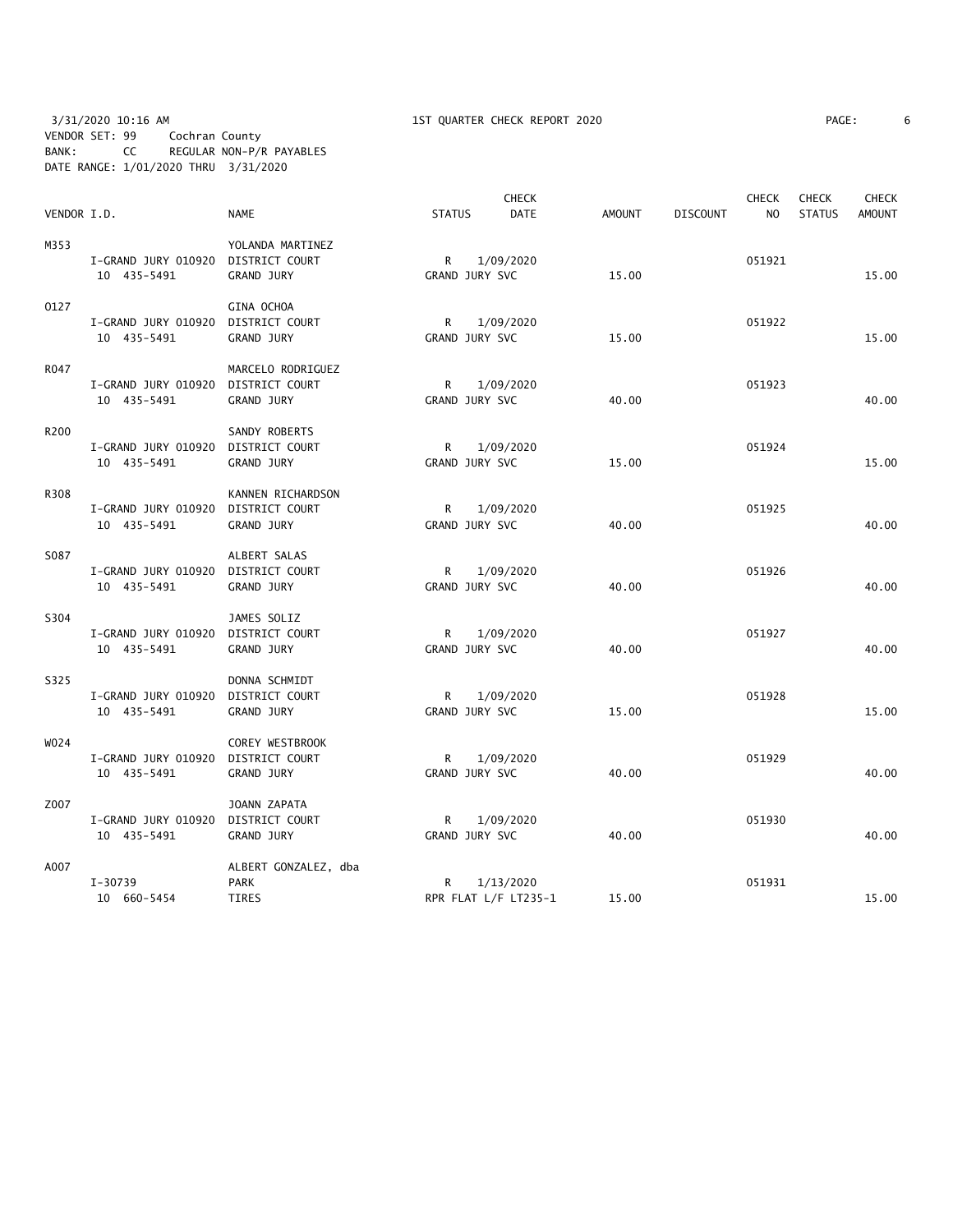3/31/2020 10:16 AM 1ST QUARTER CHECK REPORT 2020 PAGE: 7 VENDOR SET: 99 Cochran County BANK: CC REGULAR NON-P/R PAYABLES DATE RANGE: 1/01/2020 THRU 3/31/2020

|             |                |                                  |                     | <b>CHECK</b>         |               |                 | <b>CHECK</b>   | <b>CHECK</b>  | <b>CHECK</b>  |
|-------------|----------------|----------------------------------|---------------------|----------------------|---------------|-----------------|----------------|---------------|---------------|
| VENDOR I.D. |                | <b>NAME</b>                      | <b>STATUS</b>       | <b>DATE</b>          | <b>AMOUNT</b> | <b>DISCOUNT</b> | N <sub>O</sub> | <b>STATUS</b> | <b>AMOUNT</b> |
| A108        |                | AT&T MOBILITY                    |                     |                      |               |                 |                |               |               |
|             | I-#4144 121919 | SHERIFF                          | R                   | 1/13/2020            |               |                 | 051932         |               |               |
|             | 10 560-5420    | TELECOMMUNICATIONS               |                     | 1ST NET/6 LINES 11/2 | 229.50        |                 |                |               | 229.50        |
| B001        |                | BAILEY CO. ELECTRIC COOP         |                     |                      |               |                 |                |               |               |
|             | I-443772       | PREC 4                           | R                   | 1/13/2020            |               |                 | 051933         |               |               |
|             | 15 624-5440    | UTILITIES                        |                     | 393KWH 11/20-12/14/1 | 52.71         |                 |                |               |               |
|             | 15 624-5440    | UTILITIES                        | AREA LIGHT          |                      | 10.35         |                 |                |               |               |
|             | $I-443773$     | PREC 3                           | R                   | 1/13/2020            |               |                 | 051933         |               |               |
|             | 15 623-5440    | UTILITIES                        |                     | 26 KWH 11/21-12/14/1 | 26.83         |                 |                |               |               |
|             | 15 623-5440    | UTILITIES                        | 2 AREA LIGHTS       |                      | 21.90         |                 |                |               |               |
|             | I-443774       | NON-DEPT'L/SHERIFF POSSE         | R                   | 1/13/2020            |               |                 | 051933         |               |               |
|             | 10 409-5440    | UTILITIES                        |                     | ELEC SVC 11/16-12/14 | 32.50         |                 |                |               | 144.29        |
| B026        |                | BLEDSOE WATER SUPPLY CORP        |                     |                      |               |                 |                |               |               |
|             | $I-409$ 01/20  | PREC <sub>3</sub>                | R                   | 1/13/2020            |               |                 | 051934         |               |               |
|             | 15 623-5440    | UTILITIES                        |                     | 240GL WATER DEC 2019 | 22.00         |                 |                |               |               |
|             | 15 623-5440    | UTILITIES                        | ASSESSMENT FEE      |                      | 0.11          |                 |                |               | 22.11         |
| B029        |                | BRUCKNER'S TRUCK SALES, INC      |                     |                      |               |                 |                |               |               |
|             | I-433274L      | PREC 4                           | R                   | 1/13/2020            |               |                 | 051935         |               |               |
|             | 15 624-5451    | REPAIRS                          | SWITCH #20795152    |                      | 142.09        |                 |                |               | 142.09        |
| B197        |                | <b>BRETT BUTLER</b>              |                     |                      |               |                 |                |               |               |
|             | $I - 32247$    | <b>CLERK</b>                     | R                   | 1/13/2020            |               |                 | 051936         |               |               |
|             | 10 403-5310    | OFFICE SUPPLIES                  |                     | EFILE DOMAIN RNWL TH | 39.99         |                 |                |               | 39.99         |
| B213        |                | BRUCE THORNTON AIR COND.,        |                     |                      |               |                 |                |               |               |
|             | I-500389       | JAIL                             | R                   | 1/13/2020            |               |                 | 051937         |               |               |
|             | 10 512-5451    | REPAIR                           |                     | RPR ICE MCHN LEAK/2H | 210.00        |                 |                |               |               |
|             | 10 512-5451    | REPAIR                           | INLET WATER VALVE   |                      | 122.50        |                 |                |               |               |
|             | 10 512-5451    | REPAIR                           | OVERNIGHT SHIPPING  |                      | 52.00         |                 |                |               |               |
|             | 10 512-5451    | REPAIR                           | 4HRS TRAVEL/LABOR   |                      | 420.00        |                 |                |               |               |
|             | $I - 500445$   | JAIL                             | R                   | 1/13/2020            |               |                 | 051937         |               |               |
|             | 10 512-5451    | REPAIR                           | 4HRS LABOR/FIX LEAK |                      | 420.00        |                 |                |               |               |
|             | 10 512-5451    | REPAIR                           | PEX COUPLING        |                      | 12.00         |                 |                |               | 1,236.50      |
| B287        |                | BUSINESS & LEGAL RESOURCES       |                     |                      |               |                 |                |               |               |
|             | I-18820988-R1  | TREASURER                        | R                   | 1/13/2020            |               |                 | 051938         |               |               |
|             | 10 497-5310    | OFFICE SUPPLIES                  |                     | FAIR LABOR STRDS/ONL | 1,085.00      |                 |                |               | 1,085.00      |
| C007        |                | CITY OF MORTON                   |                     |                      |               |                 |                |               |               |
|             | I-123119       | LIB/MUS/ACT BLDG/CRTHSE/PREC 1 R |                     | 1/13/2020            |               |                 | 051939         |               |               |
|             | 10 650-5440    | UTILITIES                        | LIBRARY GAS         |                      | 185.25        |                 |                |               |               |
|             | 10 650-5440    | UTILITIES                        | LIBRARY WATER       |                      | 28.00         |                 |                |               |               |
|             | 10 650-5440    | UTILITIES                        | LIBRARY GARBAGE     |                      | 51.50         |                 |                |               |               |
|             | 10 650-5440    | UTILITIES                        | LIBRARY SEWER       |                      | 18.00         |                 |                |               |               |
|             | 10 652-5440    | UTILITIES                        | MUSEUM GAS          |                      | 272.75        |                 |                |               |               |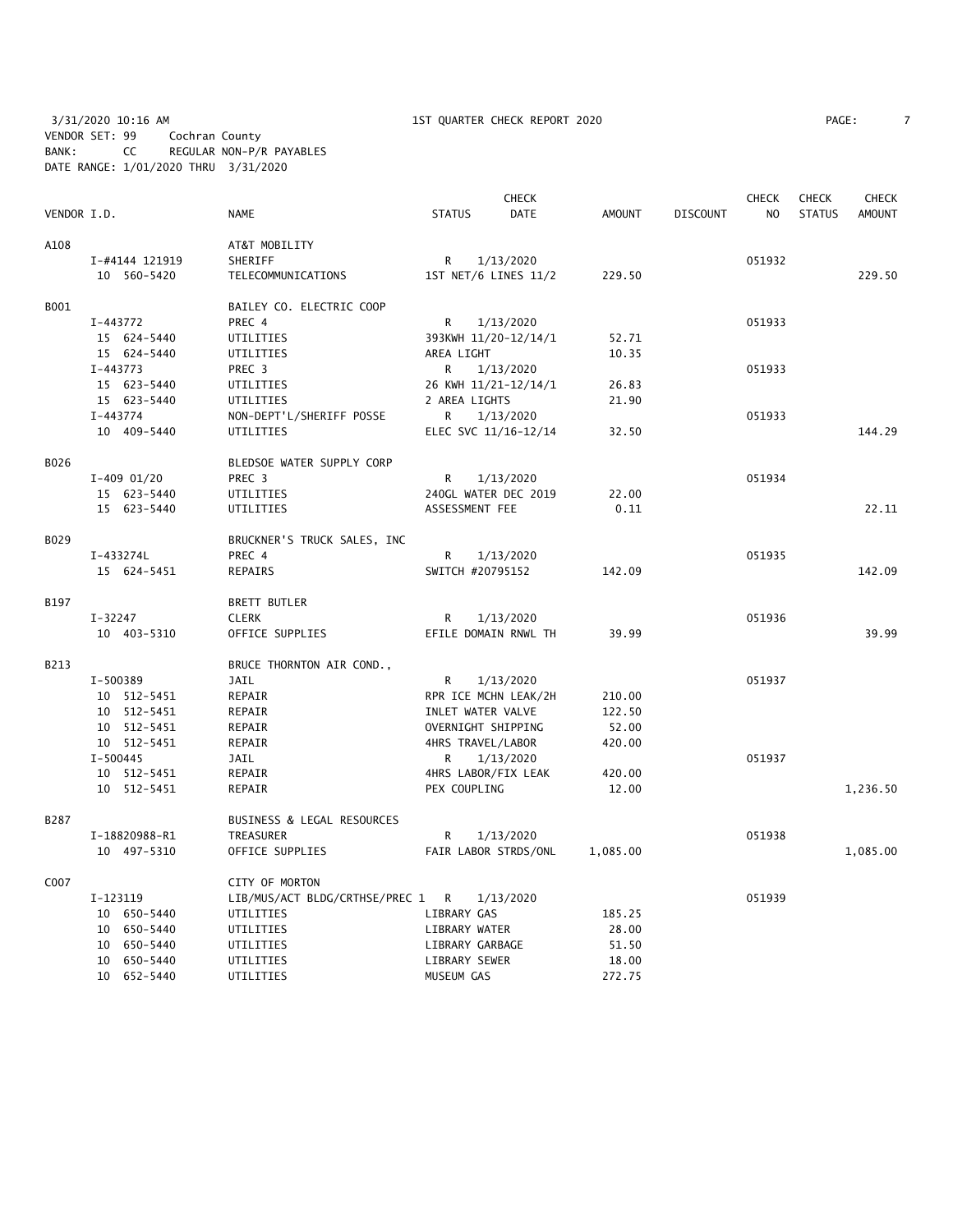3/31/2020 10:16 AM 1ST QUARTER CHECK REPORT 2020 PAGE: 8 VENDOR SET: 99 Cochran County BANK: CC REGULAR NON-P/R PAYABLES DATE RANGE: 1/01/2020 THRU 3/31/2020

| PAGE: |  |
|-------|--|
|       |  |

|             |                   |                                            | <b>CHECK</b>                 |               |                 | <b>CHECK</b>   | <b>CHECK</b>  | <b>CHECK</b>  |
|-------------|-------------------|--------------------------------------------|------------------------------|---------------|-----------------|----------------|---------------|---------------|
| VENDOR I.D. |                   | <b>NAME</b>                                | <b>DATE</b><br><b>STATUS</b> | <b>AMOUNT</b> | <b>DISCOUNT</b> | N <sub>O</sub> | <b>STATUS</b> | <b>AMOUNT</b> |
| C007        |                   | CITY OF MORTON<br>(CONT)                   |                              |               |                 |                |               |               |
|             | I-123119          | LIB/MUS/ACT BLDG/CRTHSE/PREC 1             | R<br>1/13/2020               |               |                 | 051939         |               |               |
|             | 10 652-5440       | UTILITIES                                  | MUSEUM WATER                 | 28.00         |                 |                |               |               |
|             | 652-5440<br>10    | UTILITIES                                  | MUSEUM GARBAGE               | 28.00         |                 |                |               |               |
|             | 10 652-5440       | UTILITIES                                  | MUSEUM SEWER                 | 16.00         |                 |                |               |               |
|             | 10 662-5440       | UTILITIES                                  | ACTIVITY BLDG GAS            | 229.00        |                 |                |               |               |
|             | 10 662-5440       | UTILITIES                                  | ACT. BLDG WATER              | 34.50         |                 |                |               |               |
|             | 10<br>662-5440    | UTILITIES                                  | ACT. BLDG GARBAGE            | 77.00         |                 |                |               |               |
|             | 10<br>662-5440    | UTILITIES                                  | ACT. BLDG SEWER              | 48.00         |                 |                |               |               |
|             | 510-5440<br>10    | UTILITIES                                  | COURTHOUSE GAS               | 482.75        |                 |                |               |               |
|             | 10 510-5440       | UTILITIES                                  | <b>COURTHOUSE WATER</b>      | 64.50         |                 |                |               |               |
|             | 10 510-5440       | UTILITIES                                  | CRTHSE GARBAGE               | 334.50        |                 |                |               |               |
|             | 10<br>510-5440    | UTILITIES                                  | <b>COURTHOUSE SEWER</b>      | 54.00         |                 |                |               |               |
|             | 621-5440<br>15    | UTILITIES                                  | PREC 1 GAS                   | 27.75         |                 |                |               |               |
|             | 15 621-5440       | UTILITIES                                  | PREC 1 WATER                 | 28.00         |                 |                |               |               |
|             | 15 621-5440       | UTILITIES                                  | PREC 1 GARBAGE               | 51.50         |                 |                |               | 2,059.00      |
|             |                   |                                            |                              |               |                 |                |               |               |
| C008        |                   | CITY OF WHITEFACE                          |                              |               |                 |                |               |               |
|             | $I-409$ $12/19$   | PREC 2                                     | $\mathsf{R}$<br>1/13/2020    |               |                 | 051940         |               |               |
|             | 15 622-5440       | UTILITIES                                  | GAS SVC 11/15-12/19/         | 25.39         |                 |                |               |               |
|             | 15 622-5440       | UTILITIES                                  | WATER SVC                    | 26.00         |                 |                |               |               |
|             | 15 622-5440       | UTILITIES                                  | GARBAGE SVC                  | 54.37         |                 |                |               |               |
|             | 15 622-5440       | UTILITIES                                  | SEWER SVC                    | 22.50         |                 |                |               | 128.26        |
| C015        |                   | COCHRAN COUNTY SENIOR                      |                              |               |                 |                |               |               |
|             | I-JAN '20 INSTLMT | SENIOR CITIZENS                            | R<br>1/13/2020               |               |                 | 051941         |               |               |
|             | 10 663-5418       | SENIOR CITIZENS CONTRACT                   | JANUARY 2020                 | 6,250.00      |                 |                |               | 6,250.00      |
| C016        |                   | COCHRAN SOIL & WATER                       |                              |               |                 |                |               |               |
|             | I-2020 SUBSIDY    | NON-DEPT'L/SOIL & WATER                    | R<br>1/13/2020               |               |                 | 051942         |               |               |
|             | 10 409-5470       | DONATION-SOIL & WATER CONSER. 2020 SUBSIDY |                              | 3,000.00      |                 |                |               | 3,000.00      |
|             |                   |                                            |                              |               |                 |                |               |               |
| C022        |                   | COMMERCIAL PRINTING COMPA                  |                              |               |                 |                |               |               |
|             | I-21493           | JAIL                                       | R<br>1/13/2020               |               |                 | 051943         |               |               |
|             | 10 512-5310       | OFFICE SUPPLIES                            | 500 INTAKE SUBMISSIO         | 203.00        |                 |                |               |               |
|             | 10 512-5310       | OFFICE SUPPLIES                            | 500 COMPLAINT FORM 2         | 116.00        |                 |                |               | 319.00        |
| C035        |                   | COX AUTO SUPPLY CO                         |                              |               |                 |                |               |               |
|             | $C - 432634$      | SHERIFF                                    | R<br>1/13/2020               |               |                 | 051944         |               |               |
|             | 10 560-5451       | MACHINERY-NON-OFFICE REPAIR                | RET 2 MOPAR ATF              | 61.98CR       |                 |                |               |               |
|             | I-432146          | SHERIFF                                    | R<br>1/13/2020               |               |                 | 051944         |               |               |
|             | 10 560-5451       | MACHINERY-NON-OFFICE REPAIR                | IDLER PULLEY #36313          | 20.98         |                 |                |               |               |
|             | 10 560-5451       | MACHINERY-NON-OFFICE REPAIR                | IDLER PULLEY #38018          | 20.62         |                 |                |               |               |
|             | 10 560-5451       | MACHINERY-NON-OFFICE REPAIR                | DRIVEALIGN IDLER PUL         | 41.99         |                 |                |               |               |
|             | 10<br>560-5451    | MACHINERY-NON-OFFICE REPAIR                | WIX OIL FILTER #5789         | 7.99          |                 |                |               |               |
|             | 10<br>560-5451    | MACHINERY-NON-OFFICE REPAIR                | WIX AIR FILTER #4974         | 27.98         |                 |                |               |               |
|             | 560-5451<br>10    | MACHINERY-NON-OFFICE REPAIR                | 1 GAL WASHER FLUID           | 3.99          |                 |                |               |               |
|             | 10 560-5451       | MACHINERY-NON-OFFICE REPAIR                | 7QT MOB1 5/20 OIL            | 73.43         |                 |                |               |               |
|             | I-432171          | CONSTABLE                                  | R<br>1/13/2020               |               |                 | 051944         |               |               |
|             |                   |                                            |                              |               |                 |                |               |               |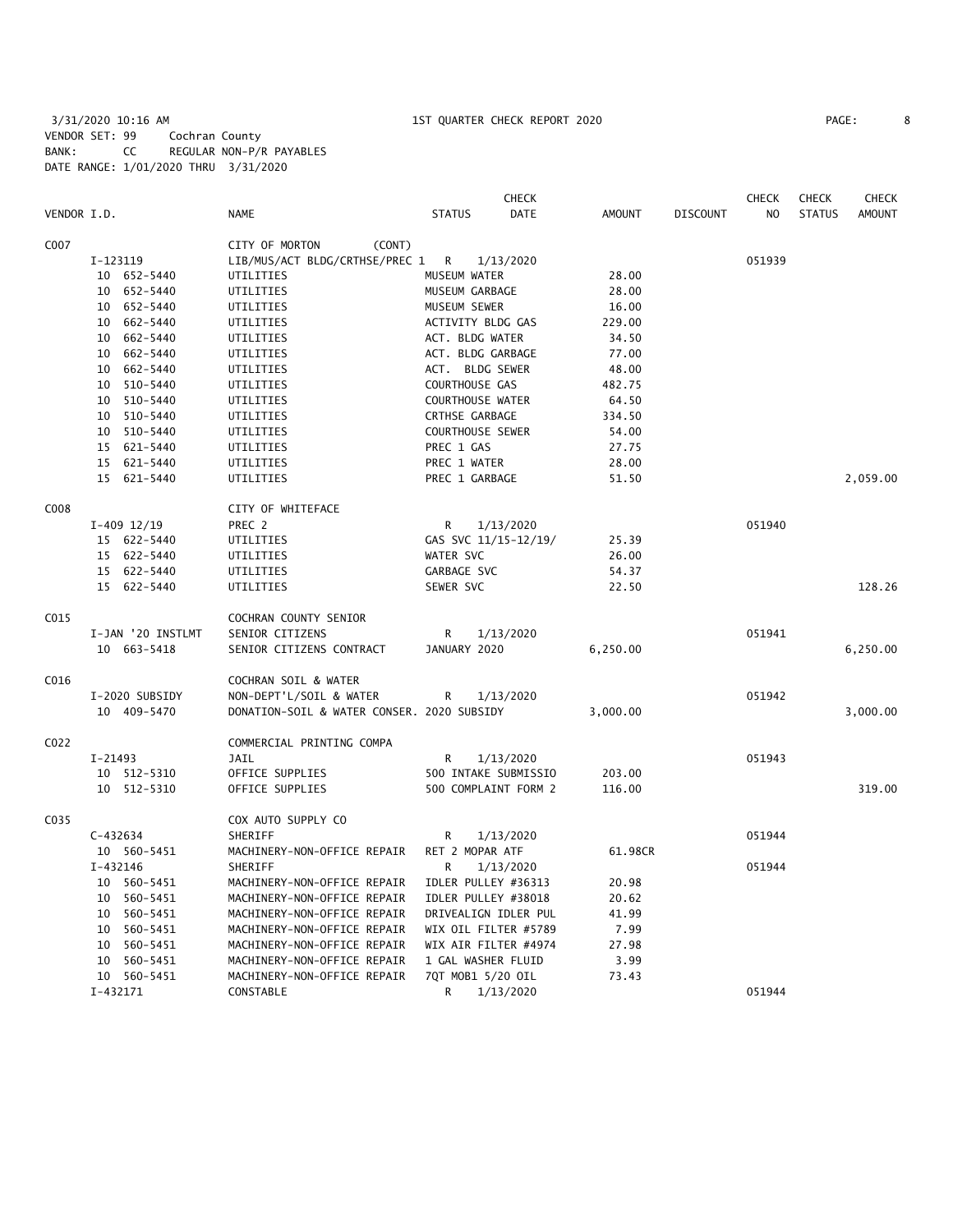|             |              |                              |                        | <b>CHECK</b>          |               |                 | <b>CHECK</b> | <b>CHECK</b>  | <b>CHECK</b>  |
|-------------|--------------|------------------------------|------------------------|-----------------------|---------------|-----------------|--------------|---------------|---------------|
| VENDOR I.D. |              | <b>NAME</b>                  | <b>STATUS</b>          | <b>DATE</b>           | <b>AMOUNT</b> | <b>DISCOUNT</b> | NO.          | <b>STATUS</b> | <b>AMOUNT</b> |
| C035        |              | COX AUTO SUPPLY CO<br>(CONT) |                        |                       |               |                 |              |               |               |
|             | I-432171     | CONSTABLE                    | R                      | 1/13/2020             |               |                 | 051944       |               |               |
|             | 10 550-5451  | REPAIR                       | 2 20" WIPER BLADES     |                       | 11.98         |                 |              |               |               |
|             | I-432410     | SHERIFF                      | R.                     | 1/13/2020             |               |                 | 051944       |               |               |
|             | 10 560-5334  | OTHER SUPPLIES               | PAD LOCK               |                       | 26.99         |                 |              |               |               |
|             | $I - 432436$ | CONSTABLE                    | R                      | 1/13/2020             |               |                 | 051944       |               |               |
|             | 10 550-5451  | REPAIR                       | OIL FILTER #FL820S     |                       | 6.99          |                 |              |               |               |
|             | 10 550-5451  | REPAIR                       | AIR FILTER #FA1754     |                       | 17.99         |                 |              |               |               |
|             | 10 550-5451  | REPAIR                       | 7QT MOTORCRFT OIL 5W   |                       | 38.43         |                 |              |               |               |
|             | 10 550-5451  | REPAIR                       | 1 GAL WASHER FLUID     |                       | 3.99          |                 |              |               |               |
|             | I-432519     | PREC 1                       | R                      | 1/13/2020             |               |                 | 051944       |               |               |
|             | 15 621-5356  | ROAD MATERIALS & SUPPLIES    | STRG WHL PULLER        |                       | 19.95         |                 |              |               |               |
|             | $I-432521$   | PREC 1                       | R                      | 1/13/2020             |               |                 | 051944       |               |               |
|             | 15 621-5451  | REPAIRS                      | BOLT/CL700             |                       | 0.25          |                 |              |               |               |
|             | 15 621-5451  | REPAIRS                      | 4 WASHERS              |                       | 0.12          |                 |              |               |               |
|             | I-432529     | EXTENSION SVC                | R                      | 1/13/2020             |               |                 | 051944       |               |               |
|             | 10 665-5310  | OFFICE SUPPLIES              | 1PK AA BATTERY         |                       | 11.99         |                 |              |               |               |
|             | $I-432593$   | SHERIFF                      | R                      | 1/13/2020             |               |                 | 051944       |               |               |
|             | 10 560-5451  | MACHINERY-NON-OFFICE REPAIR  | 3 MOPAR ATF            |                       | 92.97         |                 |              |               |               |
|             | I-432997     | SHERIFF                      | R                      | 1/13/2020             |               |                 | 051944       |               |               |
|             | 10 560-5451  | MACHINERY-NON-OFFICE REPAIR  | OIL FILTER #PF63E      |                       | 6.98          |                 |              |               |               |
|             | 10 560-5451  | MACHINERY-NON-OFFICE REPAIR  | AIR FILTER #A3218C     |                       | 24.98         |                 |              |               |               |
|             | 10 560-5451  | MACHINERY-NON-OFFICE REPAIR  | 1 GAL WASHER FLUID     |                       | 3.99          |                 |              |               |               |
|             | 10 560-5451  | MACHINERY-NON-OFFICE REPAIR  | 7QT DEXOS 0W/20        |                       | 47.92         |                 |              |               |               |
|             | I-433035     | SHERIFF                      | R                      | 1/13/2020             |               |                 | 051944       |               |               |
|             | 10 560-5451  | MACHINERY-NON-OFFICE REPAIR  | MTRCRFT OIL FILTER #   |                       | 6.99          |                 |              |               |               |
|             | 10 560-5451  | MACHINERY-NON-OFFICE REPAIR  | AIR FILTER #FA1883     |                       | 17.99         |                 |              |               |               |
|             | 10 560-5451  | MACHINERY-NON-OFFICE REPAIR  | 7QT QS OIL 5/20        |                       | 33.53         |                 |              |               |               |
|             | I-433171     | SHERIFF                      | R                      | 1/13/2020             |               |                 | 051944       |               |               |
|             | 10 560-5451  | MACHINERY-NON-OFFICE REPAIR  | WIX AIR FILTER #4272   |                       | 19.99         |                 |              |               |               |
|             | 10 560-5451  | MACHINERY-NON-OFFICE REPAIR  | WIX OIL FILTER #5789   |                       | 7.99          |                 |              |               |               |
|             | 10 560-5451  | MACHINERY-NON-OFFICE REPAIR  | 7QT MOB1 5/20 OIL      |                       | 73.43         |                 |              |               |               |
|             | 10 560-5451  | MACHINERY-NON-OFFICE REPAIR  | 1 GAL WASHER FLUID     |                       | 3.99          |                 |              |               |               |
|             | I-433172     | SHERIFF                      | R                      | 1/13/2020             |               |                 | 051944       |               |               |
|             | 10 560-5451  | MACHINERY-NON-OFFICE REPAIR  |                        | RET WIX AIR FILTER #  | 19.99CR       |                 |              |               |               |
|             | 10 560-5451  | MACHINERY-NON-OFFICE REPAIR  | WIX AIR FILTER #4974   |                       | 27.98         |                 |              |               |               |
|             | I-433212     | PREC <sub>3</sub>            | R                      | 1/13/2020             |               |                 | 051944       |               |               |
|             | 15 623-5330  | FUEL AND OIL                 | 25 PEAK BLUE DEF       |                       | 324.75        |                 |              |               | 947.17        |
| C065        |              | CITY OF WHITEFACE F D        |                        |                       |               |                 |              |               |               |
|             | I-DEC 2019   | PUBLIC SAFETY*OTHER          | R                      | 1/13/2020             |               |                 | 051946       |               |               |
|             | 10 580-5414  | FIRE PROTECTION CONTRACTS    |                        | FM1585/SH214; GRASS 1 | 350.00        |                 |              |               |               |
|             | 10 580-5414  | FIRE PROTECTION CONTRACTS    | CR252; COTTON 12/4; NO |                       |               |                 |              |               |               |
|             | 10 580-5414  | FIRE PROTECTION CONTRACTS    | FM1780/300 GRASS, POL  |                       | 350.00        |                 |              |               | 700.00        |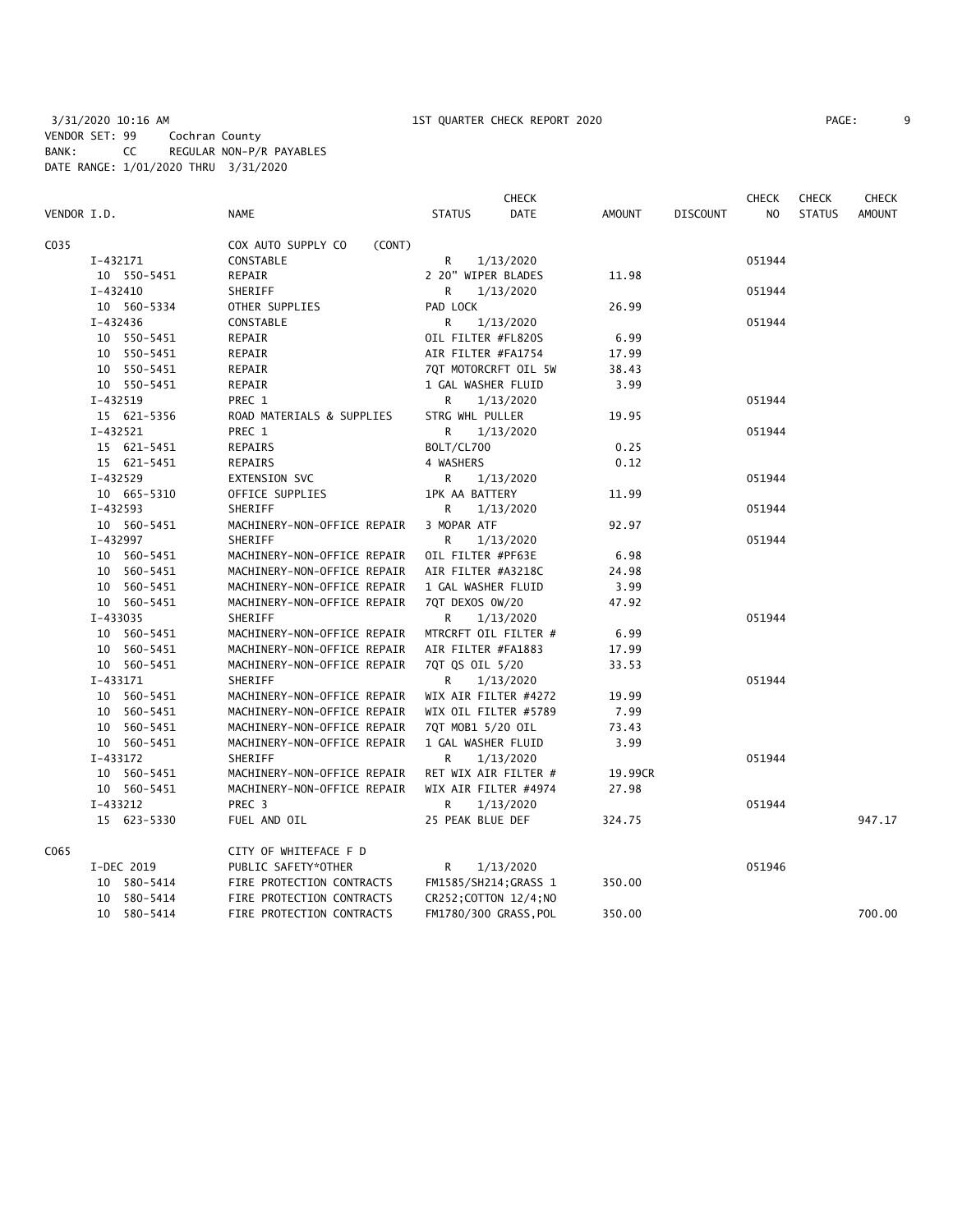3/31/2020 10:16 AM 1ST QUARTER CHECK REPORT 2020 PAGE: 10 VENDOR SET: 99 Cochran County BANK: CC REGULAR NON-P/R PAYABLES DATE RANGE: 1/01/2020 THRU 3/31/2020

| 10<br>PAGE: |
|-------------|
|-------------|

|                  |                              |                               |                      | <b>CHECK</b> |               |                 | <b>CHECK</b> | <b>CHECK</b>  | <b>CHECK</b>  |
|------------------|------------------------------|-------------------------------|----------------------|--------------|---------------|-----------------|--------------|---------------|---------------|
| VENDOR I.D.      |                              | <b>NAME</b>                   | <b>STATUS</b>        | <b>DATE</b>  | <b>AMOUNT</b> | <b>DISCOUNT</b> | NO.          | <b>STATUS</b> | <b>AMOUNT</b> |
| C367             |                              | COMPUTER TRANSITION SERVICES, |                      |              |               |                 |              |               |               |
|                  | I-182473                     | SHERIFF                       | R                    | 1/13/2020    |               |                 | 051947       |               |               |
|                  | 10 560-5452                  | OFFICE EQUIPMENT REPAIR       | SET UP 2 COMPUTERS/P |              | 362.50        |                 |              |               |               |
|                  | I-182677                     | NON-DEPT'L                    | R                    | 1/13/2020    |               |                 | 051947       |               |               |
|                  | 10 409-5420                  | TELECOMMUNICATIONS            | 30 TREND MICRO JAN 2 |              | 48.00         |                 |              |               |               |
|                  | I-18301HD                    | <b>COURTHOUSE</b>             | R                    | 1/13/2020    |               |                 | 051947       |               |               |
|                  | 10 510-5411                  | MAINTENANCE CONTRACTS         | HELP DESK JAN 2020   |              | 719.69        |                 |              |               | 1,130.19      |
| C414             |                              | CARDMEMBER SERVICES           |                      |              |               |                 |              |               |               |
|                  | I-4486 LATE CHG 1219 SHERIFF |                               | R                    | 1/13/2020    |               |                 | 051948       |               |               |
|                  | 10 560-5499                  | MISCELLANEOUS                 | LATE FEE 12/27       |              | 35.00         |                 |              |               |               |
|                  | 10 560-5499                  | MISCELLANEOUS                 | FINANCE CHG 12/31    |              | 10.39         |                 |              |               | 45.39         |
|                  |                              |                               |                      |              |               |                 |              |               |               |
| C416             |                              | BRANDY CRISWELL               |                      |              |               |                 |              |               |               |
|                  | I-CPS#4556 010720            | DISTRICT COURT                | R                    | 1/13/2020    |               |                 | 051949       |               |               |
|                  | 10 435-5400                  | ATTORNEY AD LITEM             | PERM HRNG(C)/CPS#455 |              | 300.00        |                 |              |               |               |
|                  | I-CPS#4586 010720            | <b>DISTRICT COURT</b>         | R                    | 1/13/2020    |               |                 | 051949       |               |               |
|                  | 10 435-5400                  | ATTORNEY AD LITEM             | PERM HRNG(C)/CPS#458 |              | 300.00        |                 |              |               | 600.00        |
| D <sub>207</sub> |                              | DUFFY LAW FIRM, PC            |                      |              |               |                 |              |               |               |
|                  | I-CPS#4556 010720            | DISTRICT COURT                | R                    | 1/13/2020    |               |                 | 051950       |               |               |
|                  | 10 435-5400                  | ATTORNEY AD LITEM             | PERM HRNG(PM)/CPS#45 |              | 300.00        |                 |              |               |               |
|                  | I-CPS#4586 010720            | DISTRICT COURT                | R                    | 1/13/2020    |               |                 | 051950       |               |               |
|                  | 10 435-5400                  | ATTORNEY AD LITEM             | PERM HRNG(PM)/CPS#45 |              | 300.00        |                 |              |               |               |
|                  | I-CPS#4587 010720            | DISTRICT COURT                | R                    | 1/13/2020    |               |                 | 051950       |               |               |
|                  | 10 435-5400                  | ATTORNEY AD LITEM             | PLCMT HRNG(C)/CPS#45 |              | 300.00        |                 |              |               | 900.00        |
| E057             |                              | ELECTION SYSTEMS & SOFTWARE   |                      |              |               |                 |              |               |               |
|                  | I-1110929                    | ELECTIONS                     | R                    | 1/13/2020    |               |                 | 051951       |               |               |
|                  | 10 490-5571                  | CAPITAL OUTLAY                | INSTLMT 1/DS200 SCAN |              | 24,874.10     |                 |              |               | 24,874.10     |
| E075             |                              | <b>WEX BANK</b>               |                      |              |               |                 |              |               |               |
|                  | I-63110299                   | SHERIFF/CONSTABLE             | R                    | 1/13/2020    |               |                 | 051952       |               |               |
|                  | 10 560-5330                  | FUEL AND OIL                  | 17.206GL UNL/MRTN 12 |              | 39.85         |                 |              |               |               |
|                  | 10 550-5330                  | FUEL & OIL                    | 22.223GL UNL/WHTFC 1 |              | 47.02         |                 |              |               | 86.87         |
| F010             |                              | FIVE-AREA TELEPHONE CO-OP     |                      |              |               |                 |              |               |               |
|                  | I-927-5510 JAN 20            | PREC 4                        | R                    | 1/13/2020    |               |                 | 051953       |               |               |
|                  | 15 624-5420                  | TELECOMMUNICATIONS            | <b>BASIC SVC</b>     |              | 32.25         |                 |              |               |               |
|                  | 15 624-5420                  | TELECOMMUNICATIONS            | <b>FEES</b>          |              | 11.47         |                 |              |               | 43.72         |
| F014             |                              | FRONTIER AMBULANCE CORP.      |                      |              |               |                 |              |               |               |
|                  | I-2020 SUBSIDY               | PUBLIC SAFETY*OTHER           | R                    | 1/13/2020    |               |                 | 051954       |               |               |
|                  | 10 580-5404                  | MEDICAL-E.M.S. SUBSIDIES      | 2020 SUBSIDY         |              | 25,000.00     |                 |              |               | 25,000.00     |
|                  |                              |                               |                      |              |               |                 |              |               |               |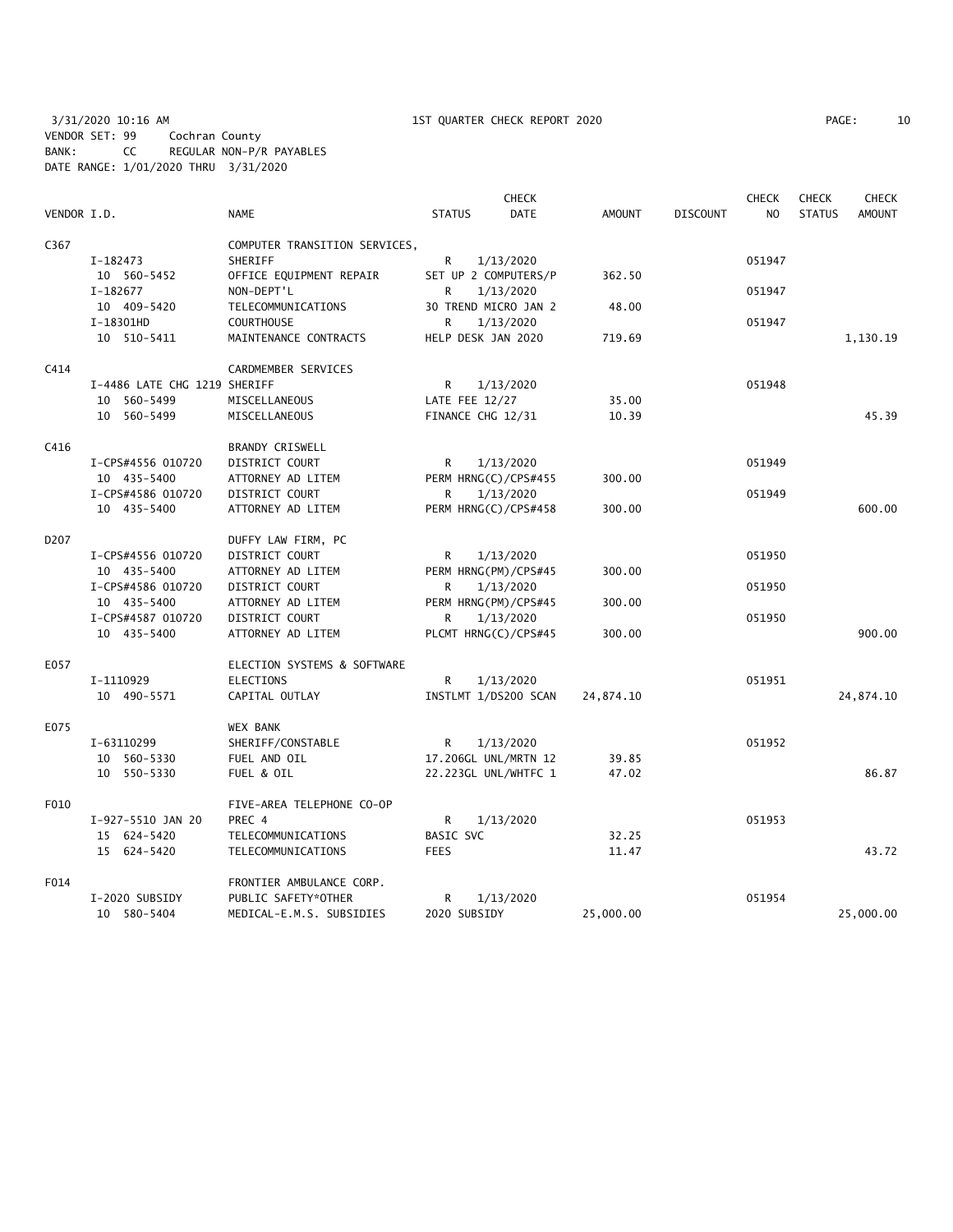3/31/2020 10:16 AM 1ST QUARTER CHECK REPORT 2020 PAGE: 11 VENDOR SET: 99 Cochran County BANK: CC REGULAR NON-P/R PAYABLES DATE RANGE: 1/01/2020 THRU 3/31/2020

| PAGE: | 11 |
|-------|----|
|       |    |

| VENDOR I.D. |                         | NAME                                               |                  | <b>CHECK</b><br><b>DATE</b> | AMOUNT   | <b>DISCOUNT</b> | <b>CHECK</b><br>NO. | <b>CHECK</b><br><b>STATUS</b> | <b>CHECK</b><br><b>AMOUNT</b> |
|-------------|-------------------------|----------------------------------------------------|------------------|-----------------------------|----------|-----------------|---------------------|-------------------------------|-------------------------------|
|             |                         |                                                    | <b>STATUS</b>    |                             |          |                 |                     |                               |                               |
| F235        |                         | FORREST TIRE COMPANY, INC.                         |                  |                             |          |                 |                     |                               |                               |
|             | I-F10-4696              | PREC 4                                             | R.               | 1/13/2020                   |          |                 | 051955              |                               |                               |
|             | 15 624-5454             | <b>TIRES</b>                                       | RPR FLAT/RR      |                             | 16.00    |                 |                     |                               | 16.00                         |
| G074        |                         | GRAVES, HUMPHRIES, STAHL, LTD                      |                  |                             |          |                 |                     |                               |                               |
|             | I-FEES DEC19            | JUSTICE OF PEACE                                   | R                | 1/13/2020                   |          |                 | 051956              |                               |                               |
|             | 10 000-2206.002         | COLLECTION AGENCY FEES                             |                  | COLLECTION FEES DEC         | 139.14   |                 |                     |                               | 139.14                        |
| G266        |                         | ELIAS GARCIA                                       |                  |                             |          |                 |                     |                               |                               |
|             | I-CPS#4581 010920       | DISTRICT COURT                                     | R                | 1/13/2020                   |          |                 | 051957              |                               |                               |
|             | 10 435-5400             | ATTORNEY AD LITEM                                  |                  | PERM RVW(PF)/CPS#458        | 300.00   |                 |                     |                               |                               |
|             | I-CPS#4587 010920       | DISTRICT COURT                                     | R                | 1/13/2020                   |          |                 | 051957              |                               |                               |
|             | 10 435-5400             | ATTORNEY AD LITEM                                  |                  | PLCMT HRNG(PM)/CPS#4        | 300.00   |                 |                     |                               | 600.00                        |
| H019        |                         | HOCKLEY COUNTY, TEXAS                              |                  |                             |          |                 |                     |                               |                               |
|             | I-aiSMARTBENCH '20      | CLERK R M & P                                      | R                | 1/13/2020                   |          |                 | 051958              |                               |                               |
|             | 22 403-5499             | CNTY CLERK R.M. & P LGC118.05 2020 MAINT FEE/12% 0 |                  |                             | 951.00   |                 |                     |                               | 951.00                        |
|             |                         |                                                    |                  |                             |          |                 |                     |                               |                               |
| H242        |                         | DANA HEFLIN                                        |                  |                             |          |                 |                     |                               |                               |
|             | $I - 1/10/20$           | LIBRARY                                            | R                | 1/13/2020                   |          |                 | 051959              |                               |                               |
|             | 10 650-5311             | POSTAL EXPENSES                                    |                  | 1 SHEET \$2 STAMPS 1/       | 20.00    |                 |                     |                               |                               |
|             | 10 650-5499             | MISCELLANEOUS                                      |                  | DUES/TX LIBRARY ASSN        | 113.00   |                 |                     |                               | 133.00                        |
| J049        |                         | JUVENILE PROBATION FUND                            |                  |                             |          |                 |                     |                               |                               |
|             | I-LOCAL MATCH 01/20     | JUVENILE PROBATION                                 | R                | 1/13/2020                   |          |                 | 051960              |                               |                               |
|             | 10 571-5472             | LOCAL SUPPORT-JUV BOARD                            |                  | LOCAL FUNDS MATCH JA        | 4,165.00 |                 |                     |                               | 4,165.00                      |
| L010        |                         | LEWIS FARM & RANCH STORE INC                       |                  |                             |          |                 |                     |                               |                               |
|             | I-102479                | JAIL                                               | R                | 1/13/2020                   |          |                 | 051961              |                               |                               |
|             | 10 512-5392             | MISCELLANEOUS SUPPLIES                             | DRYER CLAMP      |                             | 3.99     |                 |                     |                               |                               |
|             | 10 512-5392             | MISCELLANEOUS SUPPLIES                             | <b>DISC</b>      |                             | 0.40CR   |                 |                     |                               |                               |
|             | $I - 102488$            | <b>COURTHOUSE</b>                                  | R                | 1/13/2020                   |          |                 | 051961              |                               |                               |
|             | 10 510-5332             | CUSTODIAL SUPPLIES                                 | FABULOSO         |                             | 6.99     |                 |                     |                               |                               |
|             | 10 510-5332             | CUSTODIAL SUPPLIES                                 |                  | FURNITURE CLEANER           | 5.59     |                 |                     |                               |                               |
|             | 10 510-5332             | CUSTODIAL SUPPLIES                                 | <b>DISC</b>      |                             | 1.26CR   |                 |                     |                               |                               |
|             | $I-102676$              | <b>ACTIVITY BLDG</b>                               | R                | 1/13/2020                   |          |                 | 051961              |                               |                               |
|             | 10 662-5332             | CUSTODIAL SUPPLIES                                 | 10 BULBS         |                             | 79.90    |                 |                     |                               |                               |
|             | 10 662-5332             | CUSTODIAL SUPPLIES                                 | 3 BULBS          |                             | 20.97    |                 |                     |                               |                               |
|             | 10 662-5332             | CUSTODIAL SUPPLIES                                 | <b>DISC</b>      |                             | 10.09CR  |                 |                     |                               |                               |
|             | I-102792                | PREC <sub>3</sub>                                  | R                | 1/13/2020                   |          |                 | 051961              |                               |                               |
|             | 15 623-5356             | ROAD MATERIALS & SUPPLIES                          |                  | 2 WINDSHIELD WASH           | 5.98     |                 |                     |                               |                               |
|             | 15 623-5356             | ROAD MATERIALS & SUPPLIES                          | $WD-40$          |                             | 5.59     |                 |                     |                               |                               |
|             | 15 623-5356             | ROAD MATERIALS & SUPPLIES                          | <b>DISC</b>      |                             | 1.16CR   |                 |                     |                               |                               |
|             | $I-102845$              | COURTHOUSE                                         | R                | 1/13/2020                   |          |                 | 051961              |                               |                               |
|             | 10 510-5332             | CUSTODIAL SUPPLIES                                 | PINE SOL         |                             | 11.99    |                 |                     |                               |                               |
|             | 10 510-5332<br>I-102950 | CUSTODIAL SUPPLIES<br>PREC <sub>3</sub>            | <b>DISC</b><br>R | 1/13/2020                   | 1.20CR   |                 | 051961              |                               |                               |
|             | 15 623-5356             | ROAD MATERIALS & SUPPLIES                          | AUTO SOAP        |                             | 6.99     |                 |                     |                               |                               |
|             |                         |                                                    |                  |                             |          |                 |                     |                               |                               |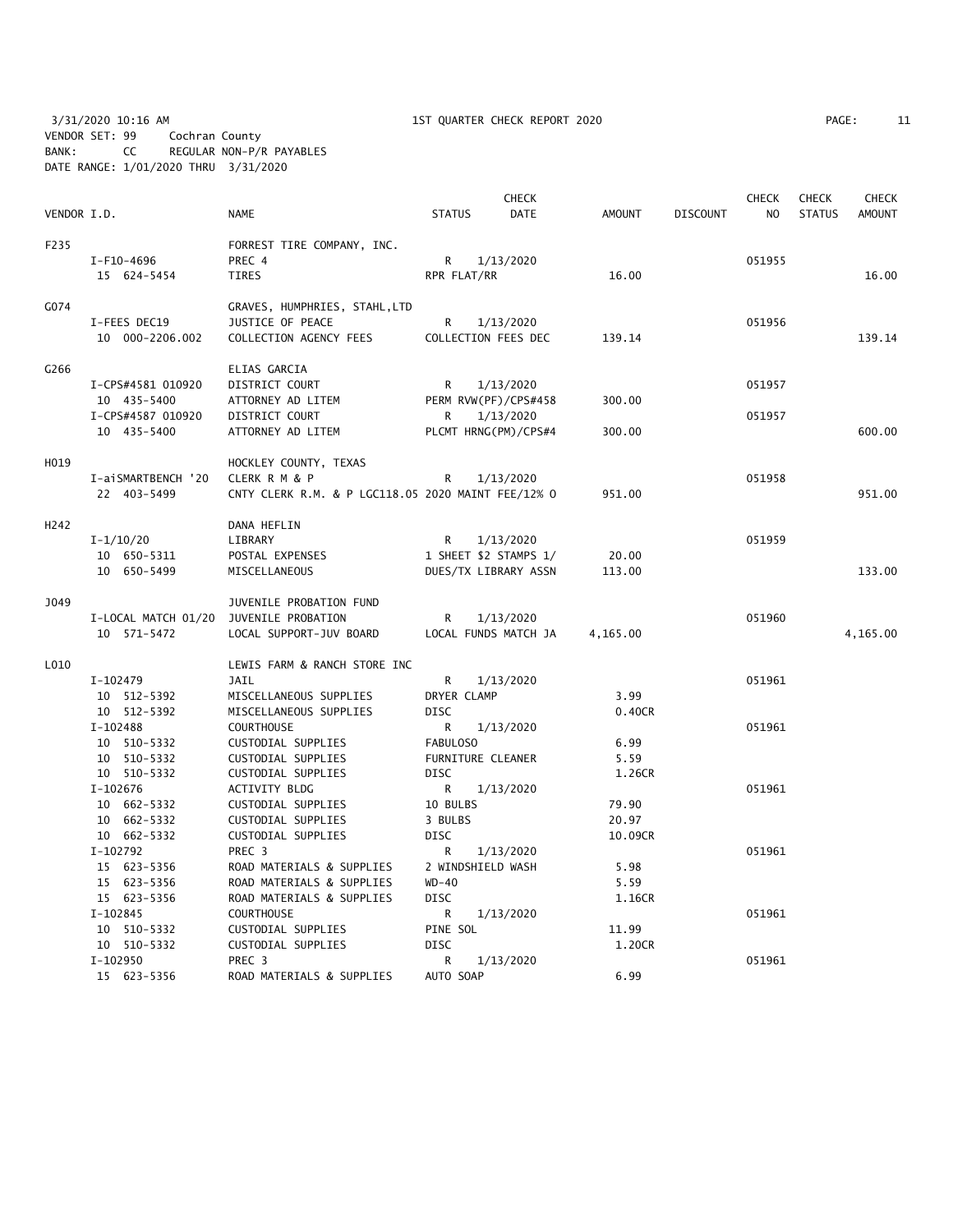|             |                   |                            |               | <b>CHECK</b>         |               |                 | <b>CHECK</b> | <b>CHECK</b>  | <b>CHECK</b>  |
|-------------|-------------------|----------------------------|---------------|----------------------|---------------|-----------------|--------------|---------------|---------------|
| VENDOR I.D. |                   | <b>NAME</b>                | <b>STATUS</b> | <b>DATE</b>          | <b>AMOUNT</b> | <b>DISCOUNT</b> | NO           | <b>STATUS</b> | <b>AMOUNT</b> |
| L010        |                   | LEWIS FARM & RANCH STORE   | (CONT)        |                      |               |                 |              |               |               |
|             | I-102950          | PREC <sub>3</sub>          | R             | 1/13/2020            |               |                 | 051961       |               |               |
|             | 15 623-5451       | REPAIRS                    | HOSE ADAPTER  |                      | 4.59          |                 |              |               |               |
|             | 15 623-5451       | REPAIRS                    | HOSE END      |                      | 2.39          |                 |              |               |               |
|             | 15 623-5356       | ROAD MATERIALS & SUPPLIES  | <b>DISC</b>   |                      | 0.70CR        |                 |              |               |               |
|             | 15 623-5451       | REPAIRS                    | <b>DISC</b>   |                      | 0.70CR        |                 |              |               |               |
|             | I-103150          | PREC 1                     | R             | 1/13/2020            |               |                 | 051961       |               |               |
|             | 15 621-5356       | ROAD MATERIALS & SUPPLIES  | WELDING RODS  |                      | 89.99         |                 |              |               |               |
|             | 15 621-5356       | ROAD MATERIALS & SUPPLIES  | <b>DISC</b>   |                      | 9.00CR        |                 |              |               |               |
|             | I-103151          | PARK/SHOW BARN             | R             | 1/13/2020            |               |                 | 051961       |               |               |
|             | 10 660-5332       | CUSTODIAL SUPPLIES         | 4 SOAP        |                      | 7.96          |                 |              |               |               |
|             | 10 660-5332       | CUSTODIAL SUPPLIES         | <b>DISC</b>   |                      | 0.80CR        |                 |              |               |               |
|             | I-103192          | JAIL                       | R             | 1/13/2020            |               |                 | 051961       |               |               |
|             | 10 512-5392       | MISCELLANEOUS SUPPLIES     | MICROWAVE     |                      | 279.95        |                 |              |               |               |
|             | I-103279          | <b>PARK</b>                | R             | 1/13/2020            |               |                 | 051961       |               |               |
|             | 10 660-5332       | CUSTODIAL SUPPLIES         | <b>CEMENT</b> |                      | 5.59          |                 |              |               |               |
|             | 10 660-5332       | CUSTODIAL SUPPLIES         | MPT           |                      | 0.49          |                 |              |               |               |
|             | 10 660-5332       | CUSTODIAL SUPPLIES         | <b>DISC</b>   |                      | 0.61CR        |                 |              |               |               |
|             | I-103312          | <b>COURTHOUSE</b>          | R             | 1/13/2020            |               |                 | 051961       |               |               |
|             | 10 510-5332       | CUSTODIAL SUPPLIES         | FABULOSO      |                      | 2.99          |                 |              |               |               |
|             | 10 510-5332       | CUSTODIAL SUPPLIES         | DISC          |                      | 0.30CR        |                 |              |               |               |
|             | $I-103416$        | PREC 4                     | R             | 1/13/2020            |               |                 | 051961       |               |               |
|             | 15 624-5356       | ROAD MATERIALS & SUPPLIES  | LATCH         |                      | 13.99         |                 |              |               |               |
|             | 15 624-5356       | ROAD MATERIALS & SUPPLIES  | <b>DISC</b>   |                      | 1.40CR        |                 |              |               |               |
|             | I-103433          | <b>ACTIVITY BLDG</b>       | R             | 1/13/2020            |               |                 | 051961       |               |               |
|             | 10 662-5332       | CUSTODIAL SUPPLIES         | TRASH BAGS    |                      | 19.99         |                 |              |               |               |
|             | 10 662-5332       | CUSTODIAL SUPPLIES         | <b>DISC</b>   |                      | 2.00CR        |                 |              |               | 546.30        |
| M348        |                   | JENNIFER MIRLL, PLLC       |               |                      |               |                 |              |               |               |
|             | I-CPS#4581 010720 | DISTRICT COURT             | R             | 1/13/2020            |               |                 | 051963       |               |               |
|             | 10 435-5400       | ATTORNEY AD LITEM          |               | PERM HRNG(C)/CPS#458 | 300.00        |                 |              |               |               |
|             | I-CPS#4586 010720 | DISTRICT COURT             | R             | 1/13/2020            |               |                 | 051963       |               |               |
|             | 10 435-5400       | ATTORNEY AD LITEM          |               | PERM HRNG(PF)/CPS#45 | 300.00        |                 |              |               |               |
|             | I-CPS#4587 010720 | DISTRICT COURT             | R             | 1/13/2020            |               |                 | 051963       |               |               |
|             | 10 435-5400       | ATTORNEY AD LITEM          |               | PERM HRNG(PM)/CPS#45 | 300.00        |                 |              |               | 900.00        |
| NO01        |                   | NATIONAL ASSN. OF COUNTIES |               |                      |               |                 |              |               |               |
|             | I-259386          | COMMISSIONERS COURT        | R             | 1/13/2020            |               |                 | 051964       |               |               |
|             | 15 610-5481       | DUES AND REGISTRATION      |               | 2020 MEMBERSHIP DUES | 450.00        |                 |              |               | 450.00        |
| N082        |                   | NETDATA                    |               |                      |               |                 |              |               |               |
|             | I-iTICKET DEC 19  | JUSTICE OF PEACE           | R             | 1/13/2020            |               |                 | 051965       |               |               |
|             | 10 455-5499       | MISCELLANEOUS              | DECEMBER 2019 |                      | 10.00         |                 |              |               | 10.00         |
|             |                   |                            |               |                      |               |                 |              |               |               |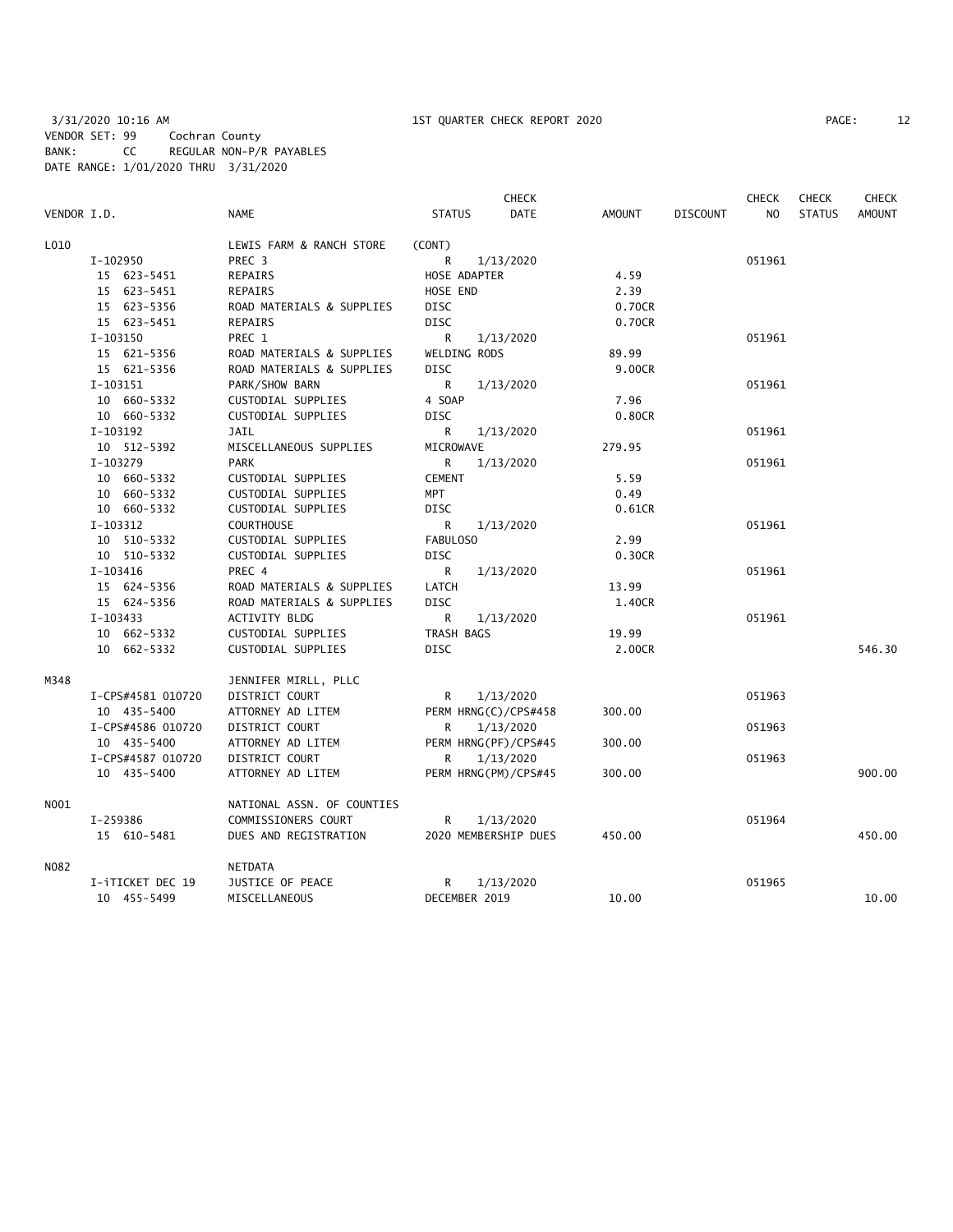3/31/2020 10:16 AM 1ST QUARTER CHECK REPORT 2020 PAGE: 13 VENDOR SET: 99 Cochran County BANK: CC REGULAR NON-P/R PAYABLES DATE RANGE: 1/01/2020 THRU 3/31/2020

| PAGE: |  |
|-------|--|
|       |  |

|             |                       |                                |                       | <b>CHECK</b> |               |                 | <b>CHECK</b>   | <b>CHECK</b>  | <b>CHECK</b>  |
|-------------|-----------------------|--------------------------------|-----------------------|--------------|---------------|-----------------|----------------|---------------|---------------|
| VENDOR I.D. |                       | <b>NAME</b>                    | <b>STATUS</b>         | <b>DATE</b>  | <b>AMOUNT</b> | <b>DISCOUNT</b> | N <sub>O</sub> | <b>STATUS</b> | <b>AMOUNT</b> |
| 0013        |                       | OLD REPUBLIC SURETY COMPANY    |                       |              |               |                 |                |               |               |
|             | I-4243/SUSAN 2020     | TAX A/C                        | R                     | 1/13/2020    |               |                 | 051966         |               |               |
|             | 10 499-5480           | BONDS & NOTARY FEES            | PUBLIC OFF'L BOND RN  |              | 50.00         |                 |                |               | 50.00         |
| 0041        |                       | OMNIBASE SERVICES OF TEXAS, LP |                       |              |               |                 |                |               |               |
|             | I-4TH QTR FEES 19     | FTA FEES                       | R                     | 1/13/2020    |               |                 | 051967         |               |               |
|             | 10 000-2206.003       | Omni Collection Fee            | 4TH QTR FEES 2019     |              | 80.00         |                 |                |               | 80.00         |
| P017        |                       | POSTMASTER                     |                       |              |               |                 |                |               |               |
|             | $I-AUDITOR$ $1/10/20$ | AUDITOR                        | R                     | 1/13/2020    |               |                 | 051968         |               |               |
|             | 10 495-5311           | POSTAL EXPENSES                | 1 RL STAMPS           |              | 55.00         |                 |                |               |               |
|             | $I-TAX A/C 1/3/20$    | TAX A/C                        | R                     | 1/13/2020    |               |                 | 051968         |               |               |
|             | 10 499-5311           | POSTAL EXPENSES                | 1 RL STAMPS           |              | 55.00         |                 |                |               | 110.00        |
| P073        |                       | THE PENWORTHY COMPANY          |                       |              |               |                 |                |               |               |
|             | I-0559255-IN          | LIBRARY                        | R                     | 1/13/2020    |               |                 | 051969         |               |               |
|             | 10 650-5590           | <b>BOOKS</b>                   | BAD KITTY DOESTHA     |              | 14.89         |                 |                |               |               |
|             | 10 650-5590           | <b>BOOKS</b>                   | DUMMY MEETS THE MUMM  |              | 16.49         |                 |                |               |               |
|             | 10 650-5590           | <b>BOOKS</b>                   | ELF IN THE HOUSE      |              | 15.36         |                 |                |               |               |
|             | 10 650-5590           | <b>BOOKS</b>                   | GHOST OF SLAPPY #6    |              | 16.49         |                 |                |               |               |
|             | 10 650-5590           | <b>BOOKS</b>                   | ICE IN THE JUNGLE     |              | 10.00         |                 |                |               |               |
|             | 10 650-5590           | <b>BOOKS</b>                   | IT'S ALIVE! IT'S ALI  |              | 16.49         |                 |                |               |               |
|             | 10 650-5590           | <b>BOOKS</b>                   | LITTLEST WITCH        |              | 13.96         |                 |                |               |               |
|             | 10 650-5590           | <b>BOOKS</b>                   | LLAMA LLAMASANTA      |              | 14.89         |                 |                |               |               |
|             | 10 650-5590           | <b>BOOKS</b>                   | MEET THE FAMILY (2)   |              | 14.96         |                 |                |               |               |
|             | 10 650-5590           | <b>BOOKS</b>                   | MERRY CHRISTMAS, PEP  |              | 13.89         |                 |                |               |               |
|             | 10 650-5590           | <b>BOOKS</b>                   | MONSTER MASH: A HALLO |              | 13.96         |                 |                |               |               |
|             | 10 650-5590           | <b>BOOKS</b>                   | SNOWIEST CHRISTMAS E  |              | 21.96         |                 |                |               |               |
|             | 10 650-5590           | <b>BOOKS</b>                   | SUN DOWN, MONSTERS U  |              | 13.96         |                 |                |               |               |
|             | 10 650-5590           | <b>BOOKS</b>                   | TRICK OR TREAT, LITT  |              | 15.96         |                 |                |               | 213.26        |
| R272        |                       | RICKER LAW FIRM, PC            |                       |              |               |                 |                |               |               |
|             | I-CPS#4581 010720     | DISTRICT COURT                 | R                     | 1/13/2020    |               |                 | 051970         |               |               |
|             | 10 435-5400           | ATTORNEY AD LITEM              | PERM HRNG(PM)/CPS#45  |              | 300.00        |                 |                |               | 300.00        |
| S242        |                       | SAM'S CLUB                     |                       |              |               |                 |                |               |               |
|             | I-008341 120619       | JAIL/NON-DEPT'L                | R                     | 1/13/2020    |               |                 | 051971         |               |               |
|             | 10 512-5333           | FOOD-PRISONERS                 | <b>FRANKS</b>         |              | 7.98          |                 |                |               |               |
|             | 10 512-5333           | FOOD-PRISONERS                 | PINEAPPLE CHNKS       |              | 11.96         |                 |                |               |               |
|             | 10 512-5333           | FOOD-PRISONERS                 | 4 FRUIT COCKTAIL      |              | 30.00         |                 |                |               |               |
|             | 10 512-5333           | FOOD-PRISONERS                 | MAYO                  |              | 6.98          |                 |                |               |               |
|             | 10 512-5333           | FOOD-PRISONERS                 | 4 WOLF CHILI W/O BEA  |              | 37.08         |                 |                |               |               |
|             | 10 512-5333           | FOOD-PRISONERS                 | ROTEL 8PK             |              | 6.48          |                 |                |               |               |
|             | 10 409-5300           | COUNTY-WIDE SUPPLIES           | <b>FORKS</b>          |              | 10.48         |                 |                |               |               |
|             | 10<br>512-5333        | FOOD-PRISONERS                 | DICED TOMATOES 8PK    |              | 5.98          |                 |                |               |               |
|             | 409-5300<br>10        | COUNTY-WIDE SUPPLIES           | 8" PLATES             |              | 12.48         |                 |                |               |               |
|             | 512-5333<br>10        | FOOD-PRISONERS                 | 3 SMOKED SAUSAGE      |              | 18.42         |                 |                |               |               |
|             | 10 409-5300           | COUNTY-WIDE SUPPLIES           | NAPKINS               |              | 10.28         |                 |                |               |               |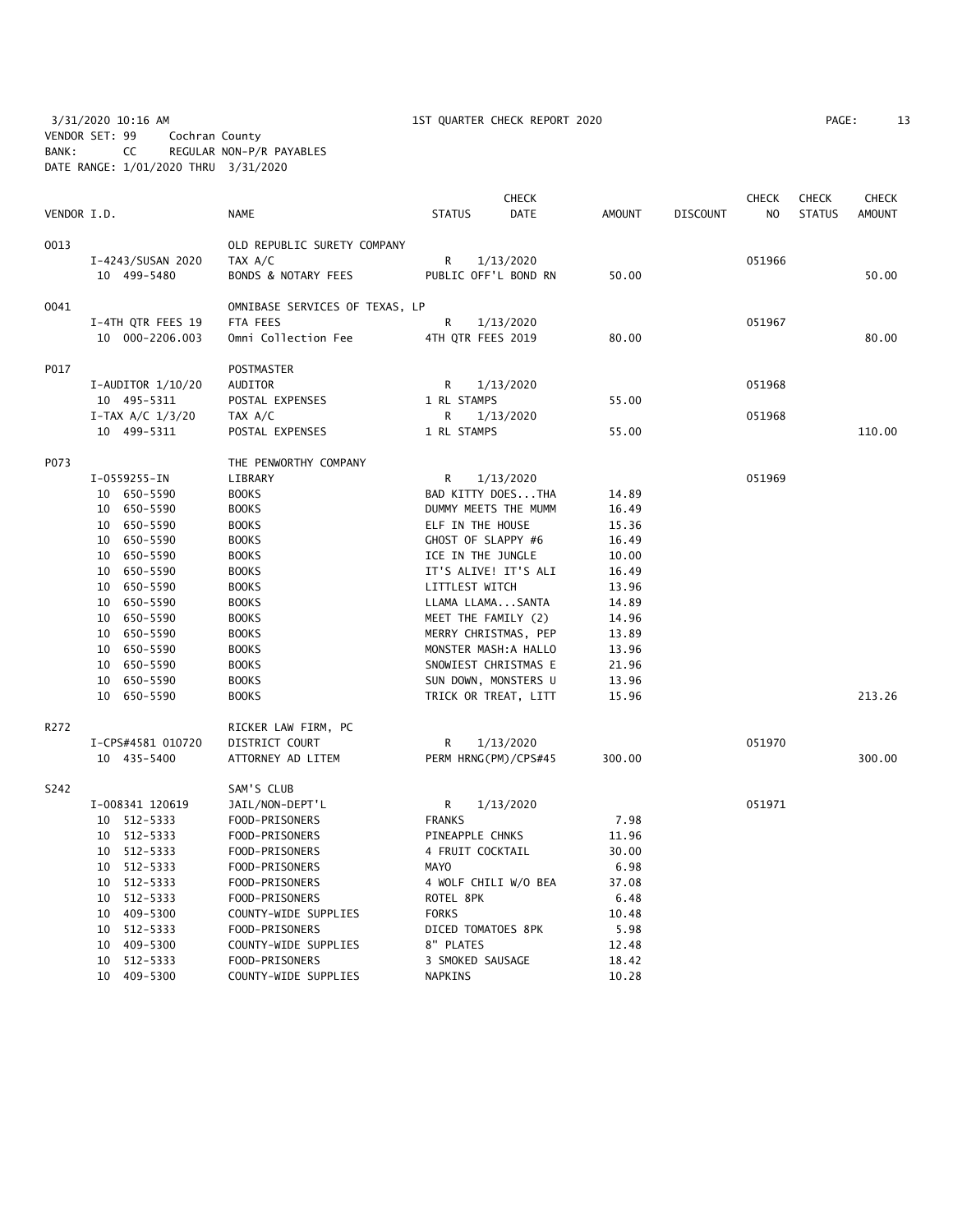|             |                               |                               |                      | <b>CHECK</b>         |               |                 | <b>CHECK</b>   | <b>CHECK</b>  | <b>CHECK</b>  |
|-------------|-------------------------------|-------------------------------|----------------------|----------------------|---------------|-----------------|----------------|---------------|---------------|
| VENDOR I.D. |                               | <b>NAME</b>                   | <b>STATUS</b>        | <b>DATE</b>          | <b>AMOUNT</b> | <b>DISCOUNT</b> | N <sub>O</sub> | <b>STATUS</b> | <b>AMOUNT</b> |
| S242        |                               | SAM'S CLUB<br>(CONT)          |                      |                      |               |                 |                |               |               |
|             | I-008341 120619               | JAIL/NON-DEPT'L               | R                    | 1/13/2020            |               |                 | 051971         |               |               |
|             | 10 512-5333                   | FOOD-PRISONERS                | 2 PANTRY PACK        |                      | 17.64         |                 |                |               |               |
|             | 10 512-5333                   | FOOD-PRISONERS                | 2 CREAM OF CHKN      |                      | 17.64         |                 |                |               |               |
|             | 10 409-5300                   | COUNTY-WIDE SUPPLIES          | 2 CLEAR PLATES       |                      | 23.96         |                 |                |               |               |
|             | 10 409-5300                   | COUNTY-WIDE SUPPLIES          | 2 9" PLATES          |                      | 23.96         |                 |                |               |               |
|             | 10 512-5333                   | FOOD-PRISONERS                | 2 SHREDDED CHEESE/ME |                      | 25.96         |                 |                |               |               |
|             | 10 512-5333                   | FOOD-PRISONERS                | 2 BATH TISSUE        |                      | 36.92         |                 |                |               |               |
|             | 10 512-5333                   | FOOD-PRISONERS                | 2 PAPER TOWELS       |                      | 33.96         |                 |                |               |               |
|             | 10 512-5333                   | FOOD-PRISONERS                | 8 WHOLE CORN 12PK    |                      | 47.84         |                 |                |               |               |
|             | 10 512-5392                   | MISCELLANEOUS SUPPLIES        | 2 SWIFFER DUSTER     |                      | 29.56         |                 |                |               |               |
|             | 10 409-5300                   | COUNTY-WIDE SUPPLIES          | <b>SPOONS</b>        |                      | 10.98         |                 |                |               |               |
|             | 10 512-5333                   | FOOD-PRISONERS                | 3 CANOLA 2-3QT       |                      | 21.84         |                 |                |               |               |
|             | 10 512-5333                   | FOOD-PRISONERS                | 2 TORTILLA CHIPS     |                      | 15.96         |                 |                |               |               |
|             | 10 512-5333                   | FOOD-PRISONERS                | DISC/CPN             |                      | 14.00CR       |                 |                |               | 450.34        |
| T009        |                               | TEXAS ASSOCIATION OF COUNTIES |                      |                      |               |                 |                |               |               |
|             | I-BRISTOW 2020 DUES CONSTABLE |                               | R                    | 1/13/2020            |               |                 | 051972         |               |               |
|             | 10 550-5481                   | DUES AND REGISTRATION         |                      | JPCA DUES 2020/B BRI | 60.00         |                 |                |               |               |
|             | I-SCHMIDT 2020 DUES           | JUSTICE OF PEACE              | R                    | 1/13/2020            |               |                 | 051972         |               |               |
|             | 10 455-5481                   | DUES AND REGISTRATION         |                      | 2020 JPCA DUES/D SCH | 60.00         |                 |                |               |               |
|             | I-TREAS DUES 2020             | TREASURER                     | R                    | 1/13/2020            |               |                 | 051972         |               |               |
|             | 10 497-5481                   | DUES AND REGISTRATION         |                      | CO TREAS ASSN DUES/D | 150.00        |                 |                |               |               |
|             | I-WTX CONF/ROBERTS            | COMMISSIONERS COURT           | R                    | 1/13/2020            |               |                 | 051972         |               |               |
|             | 15 610-5427                   | COMM-CONTINUING EDUCATION     |                      | REGIS/91ST CJCA CONF | 200.00        |                 |                |               | 470.00        |
| T051        |                               | TAC RISK MANAGEMENT POOL      |                      |                      |               |                 |                |               |               |
|             | I-1ST QTR 2020                | WORKERS COMP/ALL DEPTS        | R                    | 1/13/2020            |               |                 | 051973         |               |               |
|             | 10 000-2500.10                | RESERVE FOR W/C, UNEMPLYMNT   |                      | 1ST QTR WORKERS COMP | 5,886.00      |                 |                |               | 5,886.00      |
| T087        |                               | TEXAS DEPARTMENT OF HEALTH    |                      |                      |               |                 |                |               |               |
|             | I-2009950                     | <b>CLERK</b>                  | R                    | 1/13/2020            |               |                 | 051974         |               |               |
|             | 10 403-5310                   | OFFICE SUPPLIES               |                      | 8 REMOTE BIRTH ACCES | 14.64         |                 |                |               | 14.64         |
| T180        |                               | TEXAS COUNTY DIRECTORY        |                      |                      |               |                 |                |               |               |
|             | I-2020 CO DIR                 | <b>CLERK</b>                  | R                    | 1/13/2020            |               |                 | 051975         |               |               |
|             | 10 403-5310                   | OFFICE SUPPLIES               |                      | PRE-ORDER 2020 CO DI | 35.00         |                 |                |               |               |
|             | 10 403-5310                   | OFFICE SUPPLIES               | SHIPPING             |                      | 7.50          |                 |                |               | 42.50         |
| T184        |                               | THYSSENKRUPP ELEVATOR COR     |                      |                      |               |                 |                |               |               |
|             | I-3004985898                  | <b>COURTHOUSE</b>             | R                    | 1/13/2020            |               |                 | 051976         |               |               |
|             | 10 510-5411                   | MAINTENANCE CONTRACTS         |                      | ELEVATOR MAINT 1ST Q | 2,217.43      |                 |                |               | 2,217.43      |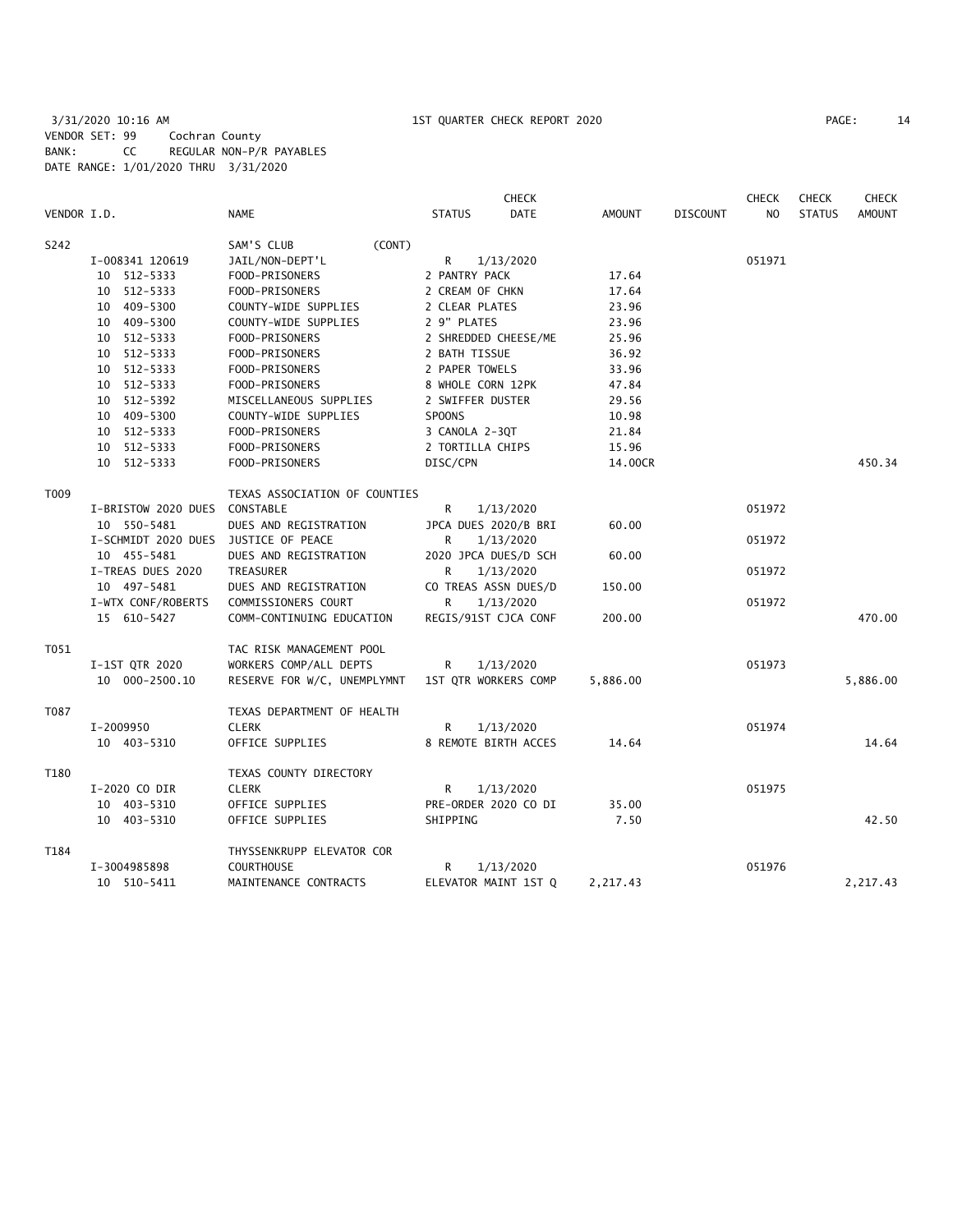3/31/2020 10:16 AM 15T QUARTER CHECK REPORT 2020 PAGE: 15 VENDOR SET: 99 Cochran County BANK: CC REGULAR NON-P/R PAYABLES DATE RANGE: 1/01/2020 THRU 3/31/2020

|             |          |                  |                           |                       | <b>CHECK</b>         |               |                 | <b>CHECK</b>   | <b>CHECK</b>  | <b>CHECK</b>  |
|-------------|----------|------------------|---------------------------|-----------------------|----------------------|---------------|-----------------|----------------|---------------|---------------|
| VENDOR I.D. |          |                  | <b>NAME</b>               | <b>STATUS</b>         | DATE                 | <b>AMOUNT</b> | <b>DISCOUNT</b> | N <sub>O</sub> | <b>STATUS</b> | <b>AMOUNT</b> |
| T308        |          |                  | NORMA TOBAR               |                       |                      |               |                 |                |               |               |
|             |          | I-DW#18687       | ACTIVITY BLDG             | R                     | 1/13/2020            |               |                 | 051977         |               |               |
|             |          | 10 000-4370.101  | RENT-ACTIVITY BUILDING    |                       | REF DEP FOR 12/28/19 | 150.00        |                 |                |               | 150.00        |
| T309        |          |                  | TIMEKEEPING SYSTEMS, INC. |                       |                      |               |                 |                |               |               |
|             | I-365627 |                  | <b>JAIL</b>               | R                     | 1/13/2020            |               |                 | 051978         |               |               |
|             |          | 10 512-5499      | MISCELLANEOUS             |                       | G1PLUS-RTM Rounds Tr | 995.00        |                 |                |               |               |
|             |          | 10 512-5499      | MISCELLANEOUS             | G1PLUS PRO/5yr Warr   |                      | 2,995.00      |                 |                |               |               |
|             |          | 10 512-5499      | MISCELLANEOUS             | SHIPPING              |                      | 19.33         |                 |                |               | 4,009.33      |
| U019        |          |                  | UNITED SUPERMARKETS, INC  |                       |                      |               |                 |                |               |               |
|             |          | C-DISC 010620    | JAIL                      | R                     | 1/13/2020            |               |                 | 051979         |               |               |
|             |          | 10 512-5333      | FOOD-PRISONERS            | DISC/2018004 010620   |                      | 18.38CR       |                 |                |               |               |
|             |          | I-2018004 010620 | JAIL                      | R                     | 1/13/2020            |               |                 | 051979         |               |               |
|             |          | 10 512-5333      | FOOD-PRISONERS            | <b>PEACHES</b>        |                      | 10.49         |                 |                |               |               |
|             |          | 10 512-5333      | FOOD-PRISONERS            |                       | 10 HEARTH OF TX BREA | 14.90         |                 |                |               |               |
|             |          | 10 512-5333      | FOOD-PRISONERS            | 7 MANWICH             |                      | 7.00          |                 |                |               |               |
|             |          | 10 512-5333      | FOOD-PRISONERS            | JELLO PUDDING/2       |                      | 2.98          |                 |                |               |               |
|             |          | 10 512-5333      | FOOD-PRISONERS            | CHOC PUDDING/2        |                      | 12.98         |                 |                |               |               |
|             |          | 10 512-5333      | FOOD-PRISONERS            | 3 MANWICH             |                      | 3.00          |                 |                |               |               |
|             |          | 10 512-5333      | FOOD-PRISONERS            | <b>FLOUR</b>          |                      | 9.99          |                 |                |               |               |
|             |          | 10 512-5333      | FOOD-PRISONERS            | CANOLA OIL/2          |                      | 16.98         |                 |                |               |               |
|             |          | 10 512-5333      | FOOD-PRISONERS            | <b>TOMATOES</b>       |                      | 7.50          |                 |                |               |               |
|             |          | 10 512-5333      | FOOD-PRISONERS            | DOLE GARDEN SALAD     |                      | 1.79          |                 |                |               |               |
|             |          | 10 512-5333      | FOOD-PRISONERS            | SHREDDED LETTUCE      |                      | 2.99          |                 |                |               |               |
|             |          | 10 512-5333      | FOOD-PRISONERS            | JALAPENO PEPPERS      |                      | 3.06          |                 |                |               |               |
|             |          | 10 512-5333      | FOOD-PRISONERS            | <b>BANANAS</b>        |                      | 1.40          |                 |                |               |               |
|             |          | 10 512-5333      | FOOD-PRISONERS            | <b>POTATOES</b>       |                      | 5.00          |                 |                |               |               |
|             |          | 10 512-5333      | FOOD-PRISONERS            | BAR-S MEAT FRANKS/5   |                      | 3.85          |                 |                |               |               |
|             |          | 10 512-5333      | FOOD-PRISONERS            | PORK CHOPS/6          |                      | 8.94          |                 |                |               |               |
|             |          | 10 512-5333      | FOOD-PRISONERS            | CHOPPED HAM/4         |                      | 13.96         |                 |                |               |               |
|             |          | 10 512-5333      | FOOD-PRISONERS            | COUNTRY CROCK/2       |                      | 7.98          |                 |                |               |               |
|             |          | 10 512-5333      | FOOD-PRISONERS            | <b>COTTAGE CHEESE</b> |                      | 2.59          |                 |                |               |               |
|             |          | 10 512-5333      | FOOD-PRISONERS            | 6 GAL MILK            |                      | 18.54         |                 |                |               |               |
|             |          | 10 512-5333      | FOOD-PRISONERS            | SALTED BUTTER/3       |                      | 9.87          |                 |                |               |               |
|             |          | 10 512-5333      | FOOD-PRISONERS            | SOUR CREAM            |                      | 2.99          |                 |                |               |               |
|             |          | 10 512-5333      | FOOD-PRISONERS            | LG EGGS/3             |                      | 14.97         |                 |                |               | 165.37        |
| U036        |          |                  | UNIFIRST HOLDINGS, INC.   |                       |                      |               |                 |                |               |               |
|             |          | I-831 2476667    | JAIL/COURTHOUSE           | R                     | 1/13/2020            |               |                 | 051980         |               |               |
|             |          | 10 510-5332      | CUSTODIAL SUPPLIES        | 3 MATS 4x6            |                      | 9.00          |                 |                |               |               |
|             |          | 10 512-5392      | MISCELLANEOUS SUPPLIES    |                       | 200 MICROFIBER TOWEL | 22.00         |                 |                |               |               |
|             |          | 10 512-5392      | MISCELLANEOUS SUPPLIES    | DEFE CHG              |                      | 5.00          |                 |                |               | 36.00         |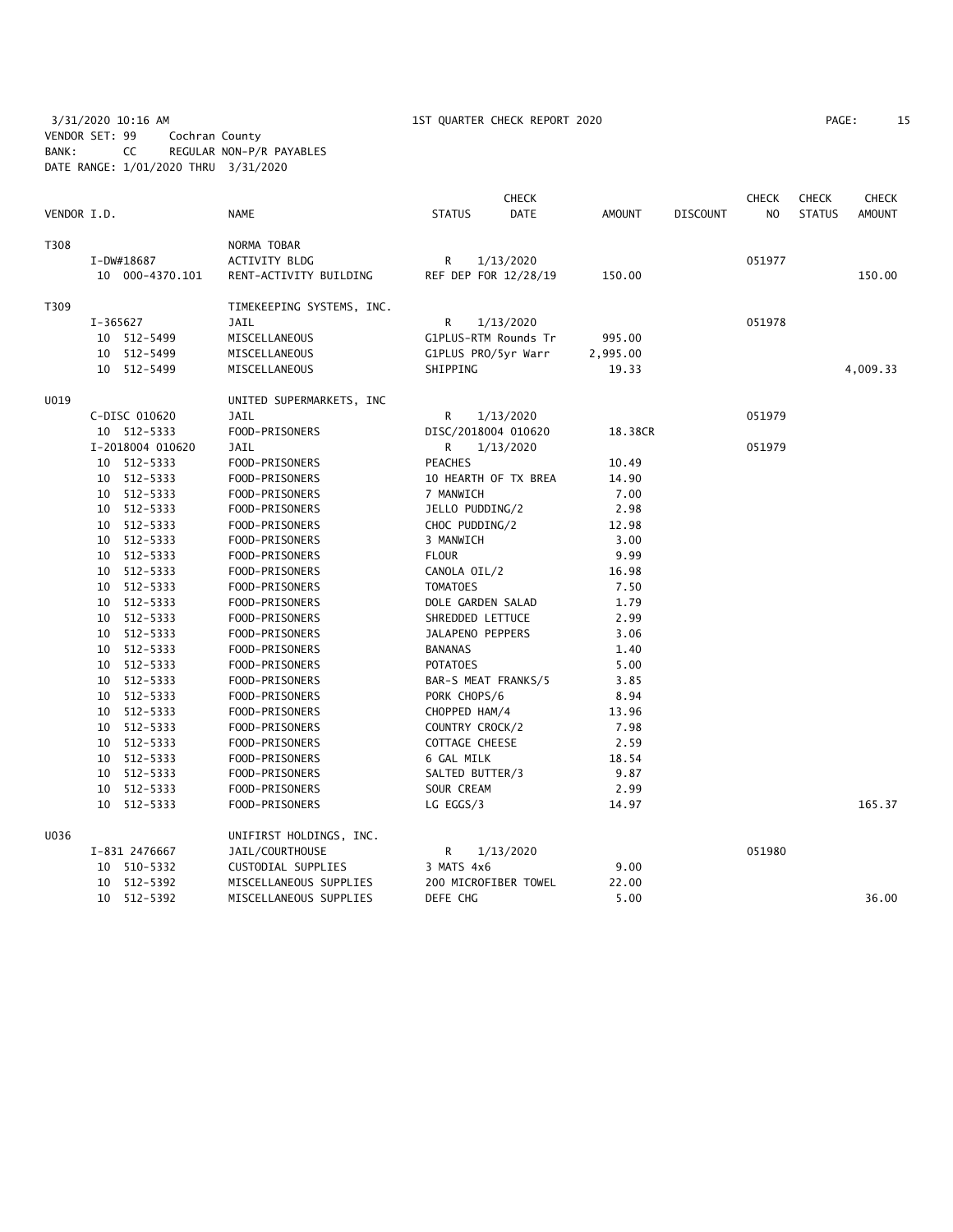3/31/2020 10:16 AM 1ST QUARTER CHECK REPORT 2020 PAGE: 16 VENDOR SET: 99 Cochran County BANK: CC REGULAR NON-P/R PAYABLES DATE RANGE: 1/01/2020 THRU 3/31/2020

|             |                                    |                                        | <b>CHECK</b>                 |               |                 | <b>CHECK</b>   | <b>CHECK</b>  | <b>CHECK</b>  |
|-------------|------------------------------------|----------------------------------------|------------------------------|---------------|-----------------|----------------|---------------|---------------|
| VENDOR I.D. |                                    | <b>NAME</b>                            | <b>STATUS</b><br><b>DATE</b> | <b>AMOUNT</b> | <b>DISCOUNT</b> | N <sub>O</sub> | <b>STATUS</b> | <b>AMOUNT</b> |
| V053        |                                    | VP PLUMBING INC.                       |                              |               |                 |                |               |               |
|             | I-1950                             | JAIL                                   | R<br>1/13/2020               |               |                 | 051981         |               |               |
|             | 10 512-5451                        | REPAIR                                 | RPR MEN, WMN RR; RPL F       | 440.00        |                 |                |               |               |
|             | 10 512-5451                        | REPAIR                                 | MACHINE FEE                  | 25.00         |                 |                |               |               |
|             | 10 512-5451                        | REPAIR                                 | <b>PARTS</b>                 | 128.37        |                 |                |               | 593.37        |
| WO10        |                                    | WEST TEXAS GAS INC                     |                              |               |                 |                |               |               |
|             | I-020019022001 01/20 PREC 3        |                                        | R<br>1/13/2020               |               |                 | 051982         |               |               |
|             | 15 623-5440                        | UTILITIES                              | GAS SVC 11/25-12/27/         | 13.06         |                 |                |               |               |
|             | 15 623-5440                        | UTILITIES                              | <b>GRIP CHG</b>              | 11.84         |                 |                |               |               |
|             | I-020036001501 01/20 PARK/SHOP     |                                        | 1/13/2020<br>R               |               |                 | 051982         |               |               |
|             | 10 660-5440                        | UTILITIES & IRRIGATION                 | GAS SVC 11/25-12/27/         | 9.54          |                 |                |               |               |
|             | 10 660-5440                        | UTILITIES & IRRIGATION                 | GRIP CHG                     | 4.61          |                 |                |               |               |
|             | I-020036002501 01/20 PARK/SHOWBARN |                                        | R<br>1/13/2020               |               |                 | 051982         |               |               |
|             | 10 660-5440                        | UTILITIES & IRRIGATION                 | 16.4MCF GAS 11/25-12         | 40.51         |                 |                |               |               |
|             |                                    |                                        |                              |               |                 |                |               |               |
|             | 10 660-5440                        | UTILITIES & IRRIGATION                 | COST OF GAS (1.617)          | 26.51         |                 |                |               |               |
|             | 10 660-5440                        | UTILITIES & IRRIGATION                 | <b>CUSTOMER CHG</b>          | 13.06         |                 |                |               |               |
|             | 10 660-5440                        | UTILITIES & IRRIGATION                 | GRIP CHG                     | 11.84         |                 |                |               | 130.97        |
| W014        |                                    | WHITEFACE CEMETERY ASSOCI              |                              |               |                 |                |               |               |
|             | I-2020 CONTRACT                    | CEMETERY--WHITEFACE                    | R<br>1/13/2020               |               |                 | 051983         |               |               |
|             | 10 516-5471                        | CARE OF WHFC CEMETERY                  | 2020 CONTRACT                | 3,000.00      |                 |                |               | 3,000.00      |
| W055        |                                    | WINDSTREAM COMMUNICATIONS SW           |                              |               |                 |                |               |               |
|             | $I-266-5051$ 12/19                 | LIBRARY                                | R<br>1/13/2020               |               |                 | 051984         |               |               |
|             | 10 650-5420                        | TELECOMMUNICATIONS                     | SERVICES/2 LINES             | 126.12        |                 |                |               |               |
|             | 10 650-5420                        | TELECOMMUNICATIONS                     | <b>FEES</b>                  | 40.83         |                 |                |               |               |
|             | 10 650-5420                        | TELECOMMUNICATIONS                     | LONG DISTANCE SVC            | 1.07          |                 |                |               |               |
|             | I-266-5074 12/19                   | ADULT PROBATION                        | R<br>1/13/2020               |               |                 | 051984         |               |               |
|             | 10 570-5420                        | TELECOMMUNICATIONS                     | <b>BASIC SERVICES</b>        | 49.25         |                 |                |               |               |
|             | 10 570-5420                        | TELECOMMUNICATIONS                     | <b>FEES</b>                  | 17.94         |                 |                |               |               |
|             | 10 570-5420                        | TELECOMMUNICATIONS                     | LONG DISTANCE SVC            | 0.17          |                 |                |               |               |
|             | $I-266-5161$ $12/19$               | TREASURER                              | R<br>1/13/2020               |               |                 | 051984         |               |               |
|             | 10 497-5420                        | TELECOMMUNICATIONS                     | <b>BASIC SERVICES</b>        | 37.30         |                 |                |               |               |
|             | 10 497-5420                        | TELECOMMUNICATIONS                     | <b>FEES</b>                  | 17.92         |                 |                |               |               |
|             | 10 497-5420                        | TELECOMMUNICATIONS                     | LONG DISTANCE SVC            | 1.04          |                 |                |               |               |
|             | $I-266-5171$ $12/19$               | TAX A/C                                | 1/13/2020<br>R               |               |                 | 051984         |               |               |
|             | 10 499-5420                        | TELECOMMUNICATIONS                     | SERVICES/3 LINES             | 116.58        |                 |                |               |               |
|             | 10 499-5420                        | TELECOMMUNICATIONS                     | INTERNET                     | 130.00        |                 |                |               |               |
|             | 10 499-5420                        | TELECOMMUNICATIONS                     | <b>FEES</b>                  | 67.20         |                 |                |               |               |
|             | 10 499-5420                        | TELECOMMUNICATIONS                     | LONG DISTANCE SVC            | 12.00         |                 |                |               |               |
|             | I-266-5211 12/19                   | SHERIFF                                | R<br>1/13/2020               |               |                 | 051984         |               |               |
|             | 10 560-5420                        | TELECOMMUNICATIONS                     | BASIC SVCS/3 LINES           | 132.94        |                 |                |               |               |
|             | 10 560-5420                        | TELECOMMUNICATIONS                     | <b>FEES</b>                  | 61.28         |                 |                |               |               |
|             | 10 560-5420                        | TELECOMMUNICATIONS                     | LONG DISTANCE SVC            | 7.65          |                 |                |               |               |
|             |                                    |                                        |                              |               |                 |                |               |               |
|             | $I-266-5302$ 12/19<br>10 455-5420  | JUSTICE OF PEACE<br>TELECOMMUNICATIONS | 1/13/2020<br>R<br>BASIC SVCS | 31.83         |                 | 051984         |               |               |
|             |                                    |                                        | <b>FEES</b>                  |               |                 |                |               |               |
|             | 10 455-5420                        | TELECOMMUNICATIONS                     |                              | 17.91         |                 |                |               |               |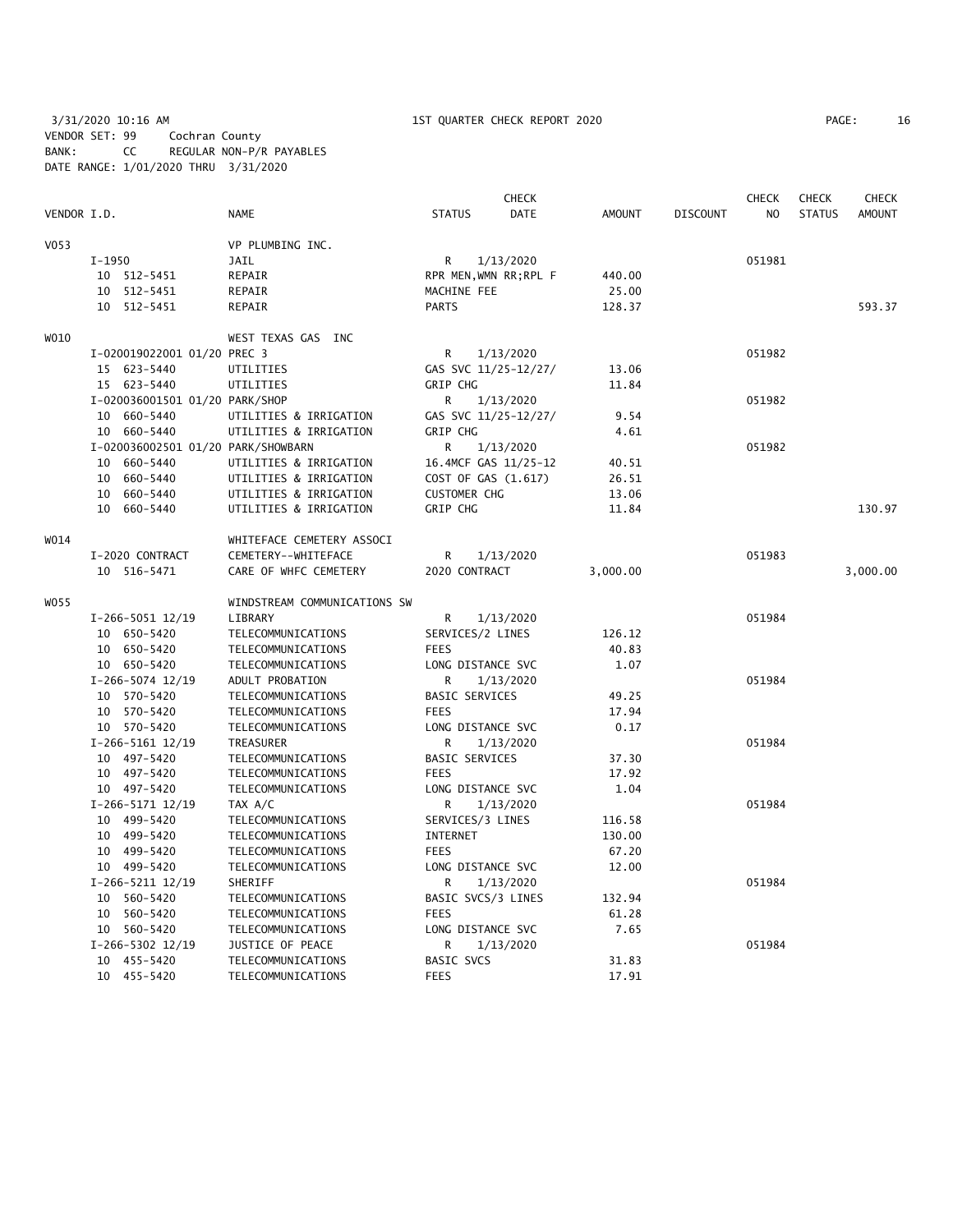## 3/31/2020 10:16 AM 1ST QUARTER CHECK REPORT 2020 PAGE: 17 VENDOR SET: 99 Cochran County BANK: CC REGULAR NON-P/R PAYABLES DATE RANGE: 1/01/2020 THRU 3/31/2020

| VENDOR I.D. |                      | <b>NAME</b>               | <b>STATUS</b>        | <b>CHECK</b><br>DATE | <b>AMOUNT</b> | <b>DISCOUNT</b> | <b>CHECK</b><br>N <sub>O</sub> | <b>CHECK</b><br><b>STATUS</b> | <b>CHECK</b><br><b>AMOUNT</b> |
|-------------|----------------------|---------------------------|----------------------|----------------------|---------------|-----------------|--------------------------------|-------------------------------|-------------------------------|
| WO55        |                      | WINDSTREAM COMMUNICATIONS | (CONT)               |                      |               |                 |                                |                               |                               |
|             | I-266-5302 12/19     | JUSTICE OF PEACE          | R                    | 1/13/2020            |               |                 | 051984                         |                               |                               |
|             | 10 455-5420          | TELECOMMUNICATIONS        | LONG DISTANCE SVC    |                      | 2.09          |                 |                                |                               |                               |
|             | $I-266-5411$ $12/19$ | JUVENILE PROBATION        | R                    | 1/13/2020            |               |                 | 051984                         |                               |                               |
|             | 17 573-5499          | OPERATING EXPENSES        | <b>BASIC SVCS</b>    |                      | 31.83         |                 |                                |                               |                               |
|             | 17 573-5499          | OPERATING EXPENSES        | <b>FEES</b>          |                      | 17.91         |                 |                                |                               |                               |
|             | 17 573-5499          | OPERATING EXPENSES        | LONG DISTANCE SVC    |                      | 0.13          |                 |                                |                               |                               |
|             | $I-266-5450$ 12/19   | <b>CLERK</b>              | R                    | 1/13/2020            |               |                 | 051984                         |                               |                               |
|             | 10 403-5420          | TELECOMMUNICATIONS        | BASIC SVCS/3 LINES   |                      | 113.00        |                 |                                |                               |                               |
|             | 10 403-5420          | TELECOMMUNICATIONS        | <b>FEES</b>          |                      | 68.62         |                 |                                |                               |                               |
|             | 10 403-5420          | TELECOMMUNICATIONS        | LONG DISTANCE SVC    |                      | 11.47         |                 |                                |                               |                               |
|             | I-266-5508 12/19     | CO JUDGE/COMM'R CT        | R                    | 1/13/2020            |               |                 | 051984                         |                               |                               |
|             | 15 610-5420          | TELECOMMUNICATIONS        | BASIC SVCS/2 LINES   |                      | 64.76         |                 |                                |                               |                               |
|             | 15 610-5420          | TELECOMMUNICATIONS        | <b>FEES</b>          |                      | 57.07         |                 |                                |                               |                               |
|             | 15 610-5420          | TELECOMMUNICATIONS        | LONG DISTANCE SVC    |                      | 5.23          |                 |                                |                               |                               |
|             | I-266-5822 12/19     | AUDITOR/NON-DEPT'L        | R                    | 1/13/2020            |               |                 | 051984                         |                               |                               |
|             | 10 495-5420          | TELECOMMUNICATIONS        | SERVICES             |                      | 20.89         |                 |                                |                               |                               |
|             | 10 495-5420          | TELECOMMUNICATIONS        | <b>FEES</b>          |                      | 20.73         |                 |                                |                               |                               |
|             | 10 495-5420          | TELECOMMUNICATIONS        | <b>INTERNET</b>      |                      | 130.00        |                 |                                |                               |                               |
|             | 10 495-5420          | TELECOMMUNICATIONS        | PICC CHG             |                      | 1.16          |                 |                                |                               |                               |
|             | 10 495-5420          | TELECOMMUNICATIONS        | LONG DISTANCE SVC    |                      | 1.57          |                 |                                |                               |                               |
|             | 10 409-5420          | TELECOMMUNICATIONS        | SERVICES/FAX LINE    |                      | 20.89         |                 |                                |                               |                               |
|             | 10<br>409-5420       | TELECOMMUNICATIONS        | <b>FEES</b>          |                      | 20.73         |                 |                                |                               |                               |
|             | 409-5420<br>10       | TELECOMMUNICATIONS        | INTERNET SVC         |                      | 145.00        |                 |                                |                               |                               |
|             | 409-5420<br>10       | TELECOMMUNICATIONS        | PICC CHG             |                      | 1.16          |                 |                                |                               |                               |
|             | 409-5420<br>10       | TELECOMMUNICATIONS        | FAX LONG DISTANCE    |                      | 1.00          |                 |                                |                               | 1,604.27                      |
|             |                      |                           |                      |                      |               |                 |                                |                               |                               |
| W070        |                      | R D WALLACE OIL CO INC    |                      |                      |               |                 |                                |                               |                               |
|             | I-12520010 DEC19     | CEMETERY                  | R                    | 1/13/2020            |               |                 | 051985                         |                               |                               |
|             | 10 516-5330          | FUEL & OIL                | 23.7GL UNL 12/5      |                      | 50.80         |                 |                                |                               |                               |
|             | 10 516-5330          | FUEL & OIL                | 21GL UNL 12/17       |                      | 44.38         |                 |                                |                               |                               |
|             | I-12520021 DEC19     | PREC 3                    | R                    | 1/13/2020            |               |                 | 051985                         |                               |                               |
|             | 15 623-5330          | FUEL AND OIL              | 88.7GL REG ETH 12/31 |                      | 196.47        |                 |                                |                               |                               |
|             | 15 623-5330          | FUEL AND OIL              | <b>ADJ</b>           |                      | 0.50CR        |                 |                                |                               |                               |
|             | I-12520030 DEC19     | PREC 1                    | R                    | 1/13/2020            |               |                 | 051985                         |                               |                               |
|             | 15 621-5330          | FUEL & OIL                | 27.12GL UNL 12/4     |                      | 58.12         |                 |                                |                               |                               |
|             | 15 621-5330          | FUEL & OIL                | 26.69GL UNL 12/11    |                      | 56.40         |                 |                                |                               |                               |
|             | 15 621-5330          | FUEL & OIL                | 27.08GL UNL 12/19    |                      | 57.22         |                 |                                |                               |                               |
|             | I-12520041 DEC19     | PREC 4                    | R                    | 1/13/2020            |               |                 | 051985                         |                               |                               |
|             | 15 624-5440          | UTILITIES                 | 150GL LPG FUEL 12/6  |                      | 240.00        |                 |                                |                               |                               |
|             | 15 624-5330          | FUEL AND OIL              | ST INSP/07CTS #0778  |                      | 7.00          |                 |                                |                               |                               |
|             | 15 624-5330          | FUEL AND OIL              | PAPER FEE            |                      | 3.00          |                 |                                |                               |                               |
|             | 15 624-5330          | FUEL AND OIL              | 950.9GL DYED DIESEL/ |                      | 2,225.11      |                 |                                |                               |                               |
|             | 15 624-5330          | FUEL AND OIL              | 4 80-0Z PWR SVC      |                      | 47.80         |                 |                                |                               |                               |
|             | 15 624-5330          | FUEL AND OIL              | 23GL UNL 12/6        |                      | 49.29         |                 |                                |                               |                               |
|             | I-12520043 DEC19     | SHERIFF                   | R                    | 1/13/2020            |               |                 | 051985                         |                               |                               |
|             | 10 560-5330          | FUEL AND OIL              | 627.72GL UNL DEC19   |                      | 1,460.47      |                 |                                |                               |                               |
|             | 10 560-5330          | FUEL AND OIL              | 105.56GL UNL/CARD#25 |                      | 224.18        |                 |                                |                               |                               |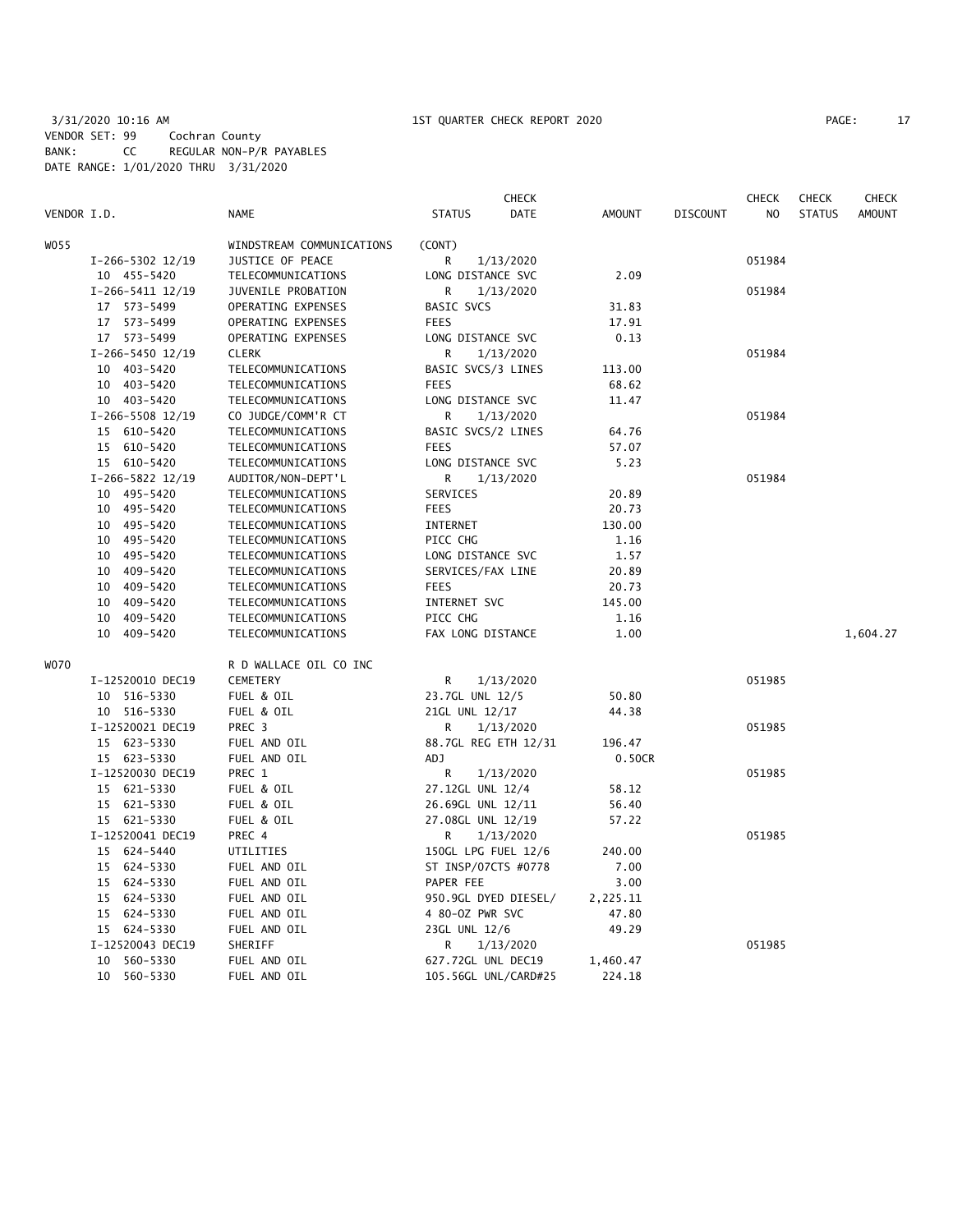3/31/2020 10:16 AM 1ST QUARTER CHECK REPORT 2020 PAGE: 18 VENDOR SET: 99 Cochran County BANK: CC REGULAR NON-P/R PAYABLES DATE RANGE: 1/01/2020 THRU 3/31/2020

| PAGE: | 18 |
|-------|----|
|-------|----|

|                  |                  |                                | <b>CHECK</b>                 |               |                 | <b>CHECK</b>   | <b>CHECK</b>  | <b>CHECK</b>  |
|------------------|------------------|--------------------------------|------------------------------|---------------|-----------------|----------------|---------------|---------------|
| VENDOR I.D.      |                  | <b>NAME</b>                    | <b>DATE</b><br><b>STATUS</b> | <b>AMOUNT</b> | <b>DISCOUNT</b> | N <sub>O</sub> | <b>STATUS</b> | <b>AMOUNT</b> |
| <b>WO70</b>      |                  | R D WALLACE OIL CO INC         | (CONT)                       |               |                 |                |               |               |
|                  | I-12520043 DEC19 | SHERIFF                        | R<br>1/13/2020               |               |                 | 051985         |               |               |
|                  | 10 560-5330      | FUEL AND OIL                   | 144.78GL UNL/CARD#86         | 307.89        |                 |                |               |               |
|                  | I-12520241 DEC19 | EXTENSION SVC                  | R<br>1/13/2020               |               |                 | 051985         |               |               |
|                  | 10 665-5330      | FUEL AND OIL                   | 30.59GL UNL 12/9             | 64.63         |                 |                |               |               |
|                  | I-12520252 DEC19 | CONSTABLE                      | 1/13/2020<br>R               |               |                 | 051985         |               |               |
|                  | 10 550-5451      | REPAIR                         | ST INSPECTION 06 FOR         | 7.00          |                 |                |               |               |
|                  | 10 550-5451      | REPAIR                         | PAPER FEE                    | 3.00          |                 |                |               |               |
|                  | I-12520261 DEC19 | VETERANS SVC                   | 1/13/2020<br>R               |               |                 | 051985         |               |               |
|                  | 10 405-5330      | FUEL AND OIL                   | 14GL UNL 12/13               | 29.59         |                 |                |               | 5,131.85      |
| W193             |                  | WESTWARD AUTOMOTIVE REPAIR LLC |                              |               |                 |                |               |               |
|                  | $I-1055$         | CONSTABLE                      | R<br>1/13/2020               |               |                 | 051986         |               |               |
|                  | 10 550-5451      | REPAIR                         | CHG OIL/FLTR; CK FLUI        | 20.25         |                 |                |               |               |
|                  | 10 550-5451      | REPAIR                         | R/R A/C CMPRSR; RPL C        | 420.00        |                 |                |               |               |
|                  | 10 550-5451      | REPAIR                         | A/C COMPRESSOR               | 210.89        |                 |                |               |               |
|                  | 10 550-5451      | REPAIR                         | CONDENSOR                    | 182.78        |                 |                |               |               |
|                  | 10 550-5451      | REPAIR                         | <b>ACCUMULATOR</b>           | 76.89         |                 |                |               |               |
|                  | 10 550-5451      | REPAIR                         | ORFICE                       | 2.79          |                 |                |               |               |
|                  | 10 550-5451      | REPAIR                         | PAG OIL                      | 14.78         |                 |                |               |               |
|                  | 10 550-5451      | REPAIR                         | 2 134A FREON                 | 23.98         |                 |                |               |               |
|                  | 10 550-5451      | REPAIR                         | <b>FLUSH</b>                 | 22.89         |                 |                |               |               |
|                  | 10 550-5451      | REPAIR                         | HAZ WASTE FEE                | 7.00          |                 |                |               |               |
|                  | 10 550-5451      | REPAIR                         | SHOP CHG                     | 2.20          |                 |                |               |               |
|                  | $I-1061$         | SHERIFF                        | R<br>1/13/2020               |               |                 | 051986         |               |               |
|                  | 10 560-5451      | MACHINERY-NON-OFFICE REPAIR    | OIL CHG/FLUIDS/17 CH         | 20.00         |                 |                |               |               |
|                  | 10 560-5451      | MACHINERY-NON-OFFICE REPAIR    | HAZ WASTE FEE                | 1.75          |                 |                |               |               |
|                  | $I-1062$         | SHERIFF                        | R<br>1/13/2020               |               |                 | 051986         |               |               |
|                  | 10 560-5451      | MACHINERY-NON-OFFICE REPAIR    | OIL CHG/FLUIDS/10 F1         | 20.00         |                 |                |               |               |
|                  | 10 560-5451      | MACHINERY-NON-OFFICE REPAIR    | HAZ WASTE FEE                | 1.75          |                 |                |               |               |
|                  | $I-1065$         | SHERIFF                        | R<br>1/13/2020               |               |                 | 051986         |               |               |
|                  | 10 560-5451      | MACHINERY-NON-OFFICE REPAIR    | OIL CHG/FLUIDS/16 CH         | 20.00         |                 |                |               |               |
|                  | 10 560-5451      | MACHINERY-NON-OFFICE REPAIR    | HAZ WASTE FEE                | 1.75          |                 |                |               | 1,049.70      |
| W <sub>209</sub> |                  | WRIGHT COLLISION CENTER, INC   |                              |               |                 |                |               |               |
|                  | I-17 DODGE #4119 | SHERIFF/LIGHT POLE             | R<br>1/13/2020               |               |                 | 051987         |               |               |
|                  | 10 560-5451      | MACHINERY-NON-OFFICE REPAIR    | PARTS/RPR LIGHT POLE         | 2,778.23      |                 |                |               |               |
|                  | 10 560-5451      | MACHINERY-NON-OFFICE REPAIR    | <b>LABOR</b>                 | 2,317.00      |                 |                |               |               |
|                  | 10 560-5451      | MACHINERY-NON-OFFICE REPAIR    | MISC CHG                     | 220.00        |                 |                |               | 5, 315.23     |
| W <sub>235</sub> |                  | VANDY NELSON dba               |                              |               |                 |                |               |               |
|                  | $I - 3272$       | CRTHSE/ACT BLDG/LIBRARY        | R<br>1/13/2020               |               |                 | 051988         |               |               |
|                  | 10 510-5332      | CUSTODIAL SUPPLIES             | SPRAY BUGS                   | 70.00         |                 |                |               |               |
|                  | 10 662-5332      | CUSTODIAL SUPPLIES             | SPRAY BUGS                   | 45.00         |                 |                |               |               |
|                  | 10 650-5332      | CUSTODIAL SUPPLIES             | SPRAY BUGS                   | 35.00         |                 |                |               | 150.00        |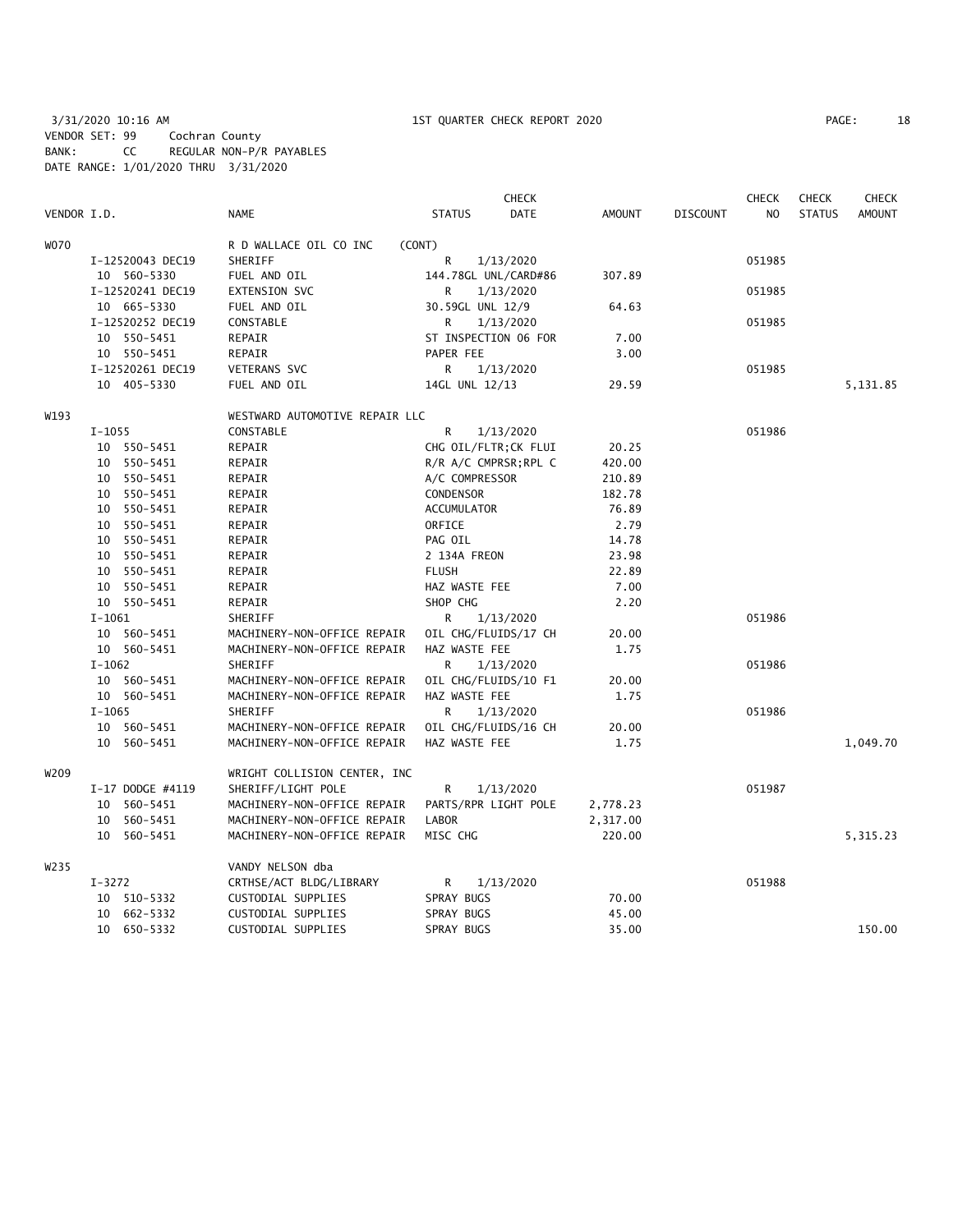3/31/2020 10:16 AM 1ST QUARTER CHECK REPORT 2020 PAGE: 19 VENDOR SET: 99 Cochran County BANK: CC REGULAR NON-P/R PAYABLES DATE RANGE: 1/01/2020 THRU 3/31/2020

| PAGE: | 19 |
|-------|----|
|-------|----|

|             |                             |                                |               | <b>CHECK</b>         |              |                 | <b>CHECK</b> | <b>CHECK</b>  | <b>CHECK</b>  |
|-------------|-----------------------------|--------------------------------|---------------|----------------------|--------------|-----------------|--------------|---------------|---------------|
| VENDOR I.D. |                             | NAME                           | <b>STATUS</b> | DATE                 | AMOUNT       | <b>DISCOUNT</b> | NO.          | <b>STATUS</b> | <b>AMOUNT</b> |
| Y010        |                             | YELLOWHOUSE EXCHANGE           |               |                      |              |                 |              |               |               |
|             | I-'20 JD #2893/PREC4 PREC 4 |                                | V             | 1/23/2020            |              |                 | 051989       |               |               |
|             | I-'20 JD #2906/PREC1 PREC 1 |                                | V             | 1/23/2020            |              |                 | 051989       |               | 277,000.00    |
| Y010        |                             | YELLOWHOUSE EXCHANGE           |               |                      |              |                 |              |               |               |
|             | M-CHECK                     | YELLOWHOUSE EXCHANGE<br>VOIDED | V             | 1/23/2020            |              |                 | 051989       |               | 277,000.00CR  |
| Y010        |                             | YELLOWHOUSE EXCHANGE           |               |                      |              |                 |              |               |               |
|             | I-20 772G #2893             | PREC 4                         | R.            | 1/23/2020            |              |                 | 051990       |               |               |
|             | 15 624-5571                 | CAPITAL OUTLAY                 |               | 2020 JD 772G GRDR 6  | 315,000.00   |                 |              |               |               |
|             | 15 624-5571                 | CAPITAL OUTLAY                 |               | -TRADE 15 770G GRADE | 170,000.00CR |                 |              |               |               |
|             | I-20 772G #2906             | PREC 1                         | R             | 1/23/2020            |              |                 | 051990       |               |               |
|             | 15 621-5571                 | CAPITAL OUTLAY                 |               | 2020 JD 772G GRDR 6W | 315,000.00   |                 |              |               |               |
|             | 15 621-5571                 | CAPITAL OUTLAY                 |               | -TRADE 15JD 672G #62 | 175,000.00CR |                 |              |               |               |
|             | 15 621-5571                 | CAPITAL OUTLAY                 |               | -TRADE PACKER/GRDR T | 3,000.00CR   |                 |              |               | 282,000.00    |
| A108        |                             | AT&T MOBILITY                  |               |                      |              |                 |              |               |               |
|             | I-#4144 011920              | SHERIFF                        | R             | 1/30/2020            |              |                 | 052011       |               |               |
|             | 10 560-5420                 | TELECOMMUNICATIONS             |               | 1ST NET/6 LNS 12/20/ | 229.50       |                 |              |               | 229.50        |
|             |                             |                                |               |                      |              |                 |              |               |               |
| A178        |                             | AMAZON                         |               |                      |              |                 |              |               |               |
|             | I-446665775368              | LIBRARY                        | R.            | 1/30/2020            |              |                 | 052012       |               |               |
|             | 10 650-5590                 | <b>BOOKS</b>                   |               | NOTHING TO SEE HERE  | 16.49        |                 |              |               |               |
|             | 10 650-5590                 | <b>BOOKS</b>                   | <b>CPN</b>    |                      | 4.02CR       |                 |              |               |               |
|             | I-457765668699              | <b>CLERK</b>                   | R             | 1/30/2020            |              |                 | 052012       |               |               |
|             | 10 403-5310                 | OFFICE SUPPLIES                |               | DELL TONER 5130cdn/B | 61.90        |                 |              |               |               |
|             | I-559849763388              | EXTENSION SVC                  | R             | 1/30/2020            |              |                 | 052012       |               |               |
|             | 10 665-5310                 | OFFICE SUPPLIES                |               | 20 USB FLASH DRIVE/3 | 63.99        |                 |              |               |               |
|             | I-597968637745              | LIBRARY                        | R.            | 1/30/2020            |              |                 | 052012       |               |               |
|             | 10 650-5590                 | <b>BOOKS</b>                   | NINE ELMS     |                      | 15.99        |                 |              |               |               |
|             | 10 650-5310                 | OFFICE SUPPLIES                |               | 8 SAFCO GUEST CHAIRS | 1,007.92     |                 |              |               |               |
|             | 10 650-5590                 | <b>BOOKS</b>                   |               | MORLEY & FEATHER     | 11.70        |                 |              |               |               |
|             | 10 650-5590                 | <b>BOOKS</b>                   |               | THE NIGHT FIRE       | 17.49        |                 |              |               |               |
|             | 650–5590<br>10              | <b>BOOKS</b>                   |               | SAM'S CHRISTMAS      | 24.95        |                 |              |               |               |
|             | 10 650-5590                 | <b>BOOKS</b>                   | CRISS CROSS   |                      | 17.67        |                 |              |               |               |
|             | 10<br>650-5590              | <b>BOOKS</b>                   | SURVIVORS #1  |                      | 7.44         |                 |              |               |               |
|             | 650-5590<br>10              | <b>BOOKS</b>                   |               | TRISTAN STRONG PUNCH | 13.97        |                 |              |               |               |
|             | 10<br>650–5590              | <b>BOOKS</b>                   | ALL CROSS     |                      | 13.52        |                 |              |               |               |
|             | 10 650-5590                 | <b>BOOKS</b>                   | <b>CPN</b>    |                      | 12.15CR      |                 |              |               | 1,256.86      |
| A249        |                             | ANTELOPE TIRE & SUPPLY, INC    |               |                      |              |                 |              |               |               |
|             | $I - 5205$                  | PREC 2                         | R             | 1/30/2020            |              |                 | 052013       |               |               |
|             | 15 622-5454                 | <b>TIRES</b>                   |               | SVC CALL 1/2/20      | 50.00        |                 |              |               |               |
|             | 15 622-5454                 | TIRES                          | 12 MI 0\$2    |                      | 24.00        |                 |              |               |               |
|             | 15 622-5454                 | <b>TIRES</b>                   |               | RPR FLAT/LOADER      | 70.00        |                 |              |               |               |
|             | 15 622-5454                 | <b>TIRES</b>                   | 0-RING        |                      | 25.00        |                 |              |               | 169.00        |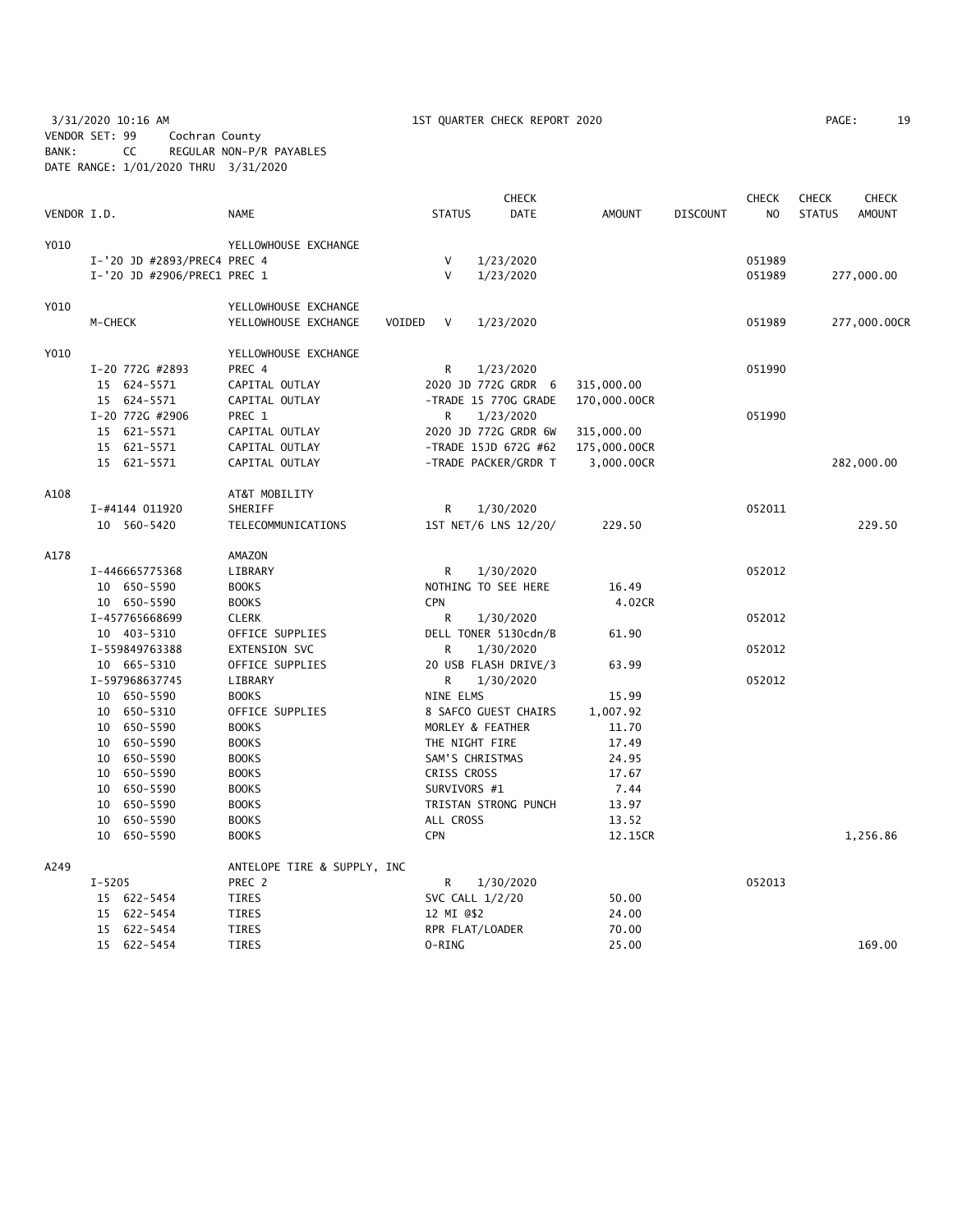3/31/2020 10:16 AM 1ST QUARTER CHECK REPORT 2020 PAGE: 20 VENDOR SET: 99 Cochran County BANK: CC REGULAR NON-P/R PAYABLES DATE RANGE: 1/01/2020 THRU 3/31/2020

| PAGE: | 20 |  |
|-------|----|--|
|-------|----|--|

|                  |                                      |                             |               | <b>CHECK</b>          |               |                 | <b>CHECK</b>   | <b>CHECK</b>  | <b>CHECK</b>  |
|------------------|--------------------------------------|-----------------------------|---------------|-----------------------|---------------|-----------------|----------------|---------------|---------------|
| VENDOR I.D.      |                                      | <b>NAME</b>                 | <b>STATUS</b> | <b>DATE</b>           | <b>AMOUNT</b> | <b>DISCOUNT</b> | N <sub>O</sub> | <b>STATUS</b> | <b>AMOUNT</b> |
| B213             |                                      | BRUCE THORNTON AIR COND.,   |               |                       |               |                 |                |               |               |
|                  | I-501226/ICE MACHINE JAIL/COURTHOUSE |                             | R.            | 1/30/2020             |               |                 | 052014         |               |               |
|                  | 10 512-5451                          | REPAIR                      |               | 1/2 RPL CONDENS PMP,  | 499.02        |                 |                |               |               |
|                  | 10 510-5451                          | REPAIR                      |               | 1/2 RPL CONDENS PMP,  | 499.02        |                 |                |               | 998.04        |
| C008             |                                      | CITY OF WHITEFACE           |               |                       |               |                 |                |               |               |
|                  | $I-409$ 01/20                        | PREC 2                      | R             | 1/30/2020             |               |                 | 052015         |               |               |
|                  | 15 622-5440                          | UTILITIES                   | 2.7MCF GAS    |                       | 20.98         |                 |                |               |               |
|                  | 15 622-5440                          | UTILITIES                   | 3K GAL WATER  |                       | 27.85         |                 |                |               |               |
|                  | 15 622-5440                          | UTILITIES                   | GARBAGE SVC   |                       | 54.37         |                 |                |               |               |
|                  | 15 622-5440                          | UTILITIES                   | SEWER SVC     |                       | 22.50         |                 |                |               | 125.70        |
| CO <sub>19</sub> |                                      | COCHRAN MEMORIAL HOSPITAL   |               |                       |               |                 |                |               |               |
|                  | I-MASKS 012720                       | JAIL                        | R             | 1/30/2020             |               |                 | 052016         |               |               |
|                  | 10 512-5499                          | MISCELLANEOUS               |               | <b>1BX CONE MASKS</b> | 7.24          |                 |                |               | 7.24          |
| C <sub>255</sub> |                                      | COCHRAN COUNTY AIRPORT FUND |               |                       |               |                 |                |               |               |
|                  | I-2020 SUBSIDY                       | AIRPORT FUND                | R             | 1/30/2020             |               |                 | 052017         |               |               |
|                  | 10 700-5700                          | TRANSFERS TO OTHER FUNDS    |               | TRNSFR TO AIRPORT/OP  | 20,000.00     |                 |                |               | 20,000.00     |
| C <sub>290</sub> |                                      | CENTER POINT LARGE PRINT    |               |                       |               |                 |                |               |               |
|                  | I-1750718                            | LIBRARY                     | R             | 1/30/2020             |               |                 | 052018         |               |               |
|                  | 10 650-5590                          | <b>BOOKS</b>                |               | THE SHAPE OF NIGHT    | 23.37         |                 |                |               |               |
|                  | 10 650-5590                          | <b>BOOKS</b>                |               | THE CHRISTMAS SPIRIT  | 23.37         |                 |                |               |               |
|                  | 10 650-5590                          | <b>BOOKS</b>                |               | CHASING SHADOWS       | 23.37         |                 |                |               |               |
|                  | 10 650-5590                          | <b>BOOKS</b>                |               | BUTTERFLY IN FROST    | 23.37         |                 |                |               |               |
|                  | 10 650-5590                          | <b>BOOKS</b>                | SCARLET FEVER |                       | 23.37         |                 |                |               |               |
|                  | 10 650-5590                          | <b>BOOKS</b>                |               | HER DEADLY SECRETS    | 23.37         |                 |                |               | 140.22        |
| C371             |                                      | COCHRAN COUNTY TAX A/C      |               |                       |               |                 |                |               |               |
|                  | I-04 MACK #4541/2020 PREC 1          |                             | R             | 1/30/2020             |               |                 | 052019         |               |               |
|                  | 15 621-5451                          | REPAIRS                     |               | STATE INSP FEE/'04 M  | 7.50          |                 |                |               |               |
|                  | I-06 MACK #1919/2020 PREC 1          |                             | R             | 1/30/2020             |               |                 | 052019         |               |               |
|                  | 15 621-5451                          | REPAIRS                     |               | STATE INSP FEE/'06 M  | 7.50          |                 |                |               |               |
|                  | I-07 CHEV #8988/2020 PREC 1          |                             | R             | 1/30/2020             |               |                 | 052019         |               |               |
|                  | 15 621-5451                          | REPAIRS                     |               | STATE INSP FEE/'07 C  | 7.50          |                 |                |               |               |
|                  | I-12 CTS TRLR/2020                   | PREC 1                      | R             | 1/30/2020             |               |                 | 052019         |               |               |
|                  | 15 621-5451                          | REPAIRS                     |               | STATE INSP FEE/'12 C  | 7.50          |                 |                |               |               |
|                  | I-13 TROX #7048/2020 PREC 1          |                             | R             | 1/30/2020             |               |                 | 052019         |               |               |
|                  | 15 621-5451                          | REPAIRS                     |               | STATE INSP FEE/'13 T  | 7.50          |                 |                |               |               |
|                  | I-94 MACK #8688/2020 PREC 1          |                             | R             | 1/30/2020             |               |                 | 052019         |               |               |
|                  | 15 621-5451                          | REPAIRS                     |               | STATE INSP FEE/'94 M  | 7.50          |                 |                |               | 45.00         |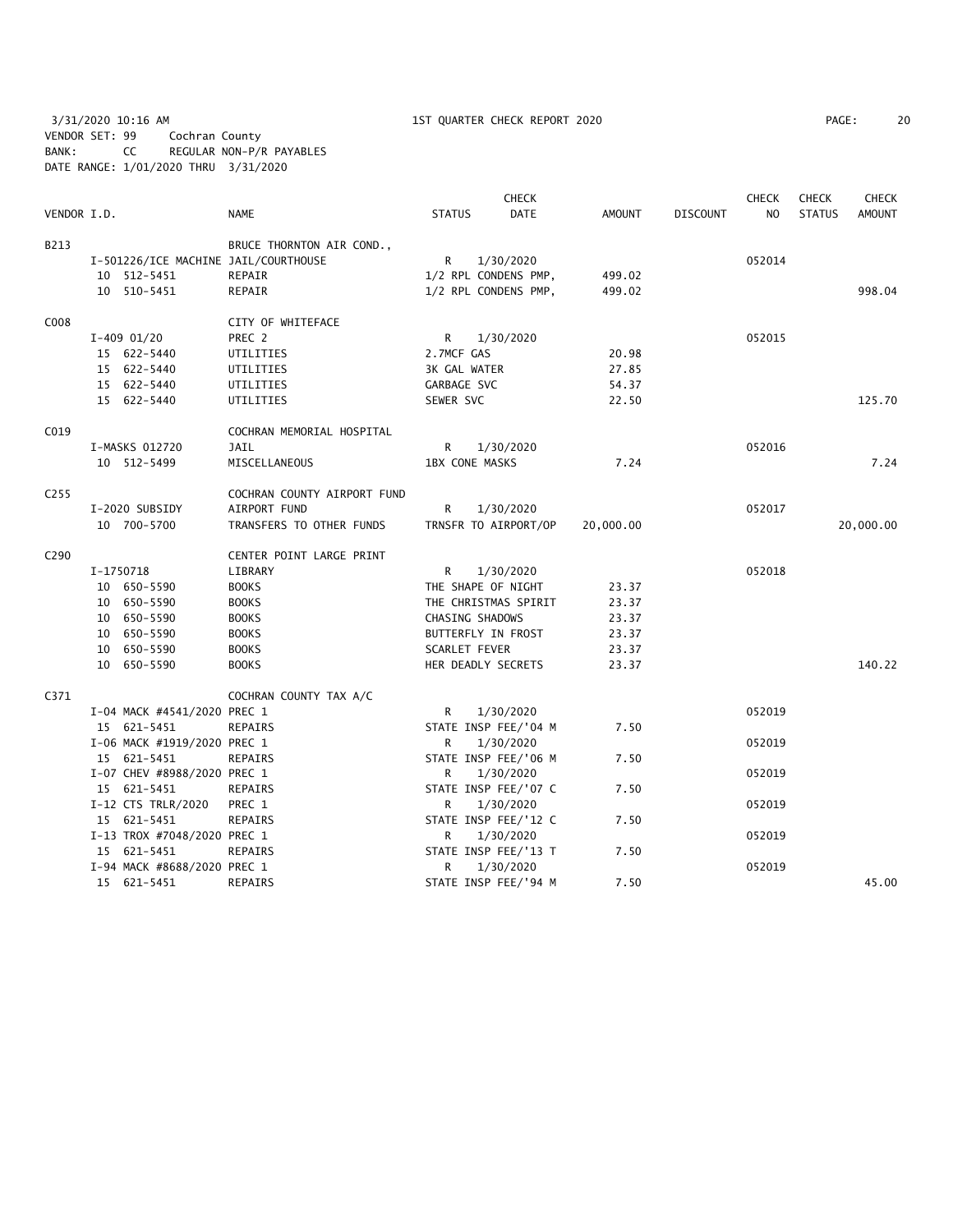3/31/2020 10:16 AM 1ST QUARTER CHECK REPORT 2020 PAGE: 21 VENDOR SET: 99 Cochran County BANK: CC REGULAR NON-P/R PAYABLES DATE RANGE: 1/01/2020 THRU 3/31/2020

| PAGE: | 21 |
|-------|----|
|-------|----|

|             |                     |                                                |                                              | <b>CHECK</b> |        |                 | <b>CHECK</b> | <b>CHECK</b>  | <b>CHECK</b>  |
|-------------|---------------------|------------------------------------------------|----------------------------------------------|--------------|--------|-----------------|--------------|---------------|---------------|
| VENDOR I.D. |                     | NAME                                           | <b>STATUS</b>                                | <b>DATE</b>  | AMOUNT | <b>DISCOUNT</b> | NO.          | <b>STATUS</b> | <b>AMOUNT</b> |
| D001        |                     | DACO FIRE EQUIPMENT                            |                                              |              |        |                 |              |               |               |
|             | I-22005             | JAIL                                           | R                                            | 1/30/2020    |        |                 | 052020       |               |               |
|             | 10 512-5499         | MISCELLANEOUS                                  | 17 ANNUAL INSPECTION                         |              | 136.00 |                 |              |               |               |
|             | 10 512-5499         | MISCELLANEOUS                                  | 3 RECHG/5# POWDER                            |              | 80.25  |                 |              |               | 216.25        |
| D048        |                     | DATA-LINE OFFICE SYSTEMS                       |                                              |              |        |                 |              |               |               |
|             | I-IN109643          | EXTENSION SVC                                  | R                                            | 1/30/2020    |        |                 | 052021       |               |               |
|             | 10 665-5411         | MAINTENANCE CONTRACTS                          | COPIER MAINT 1/5-2/4                         |              | 33.00  |                 |              |               |               |
|             | I-IN110078          | LIBRARY                                        | R                                            | 1/30/2020    |        |                 | 052021       |               |               |
|             | 10 650-5411         |                                                |                                              |              | 37.50  |                 |              |               |               |
|             | 10 650-5411         | MAINTENANCE CONTRACTS<br>MAINTENANCE CONTRACTS | COPIER MAINT 1/21-2/<br>515 COLOR COPIES 12/ |              | 51.50  |                 |              |               | 122.00        |
|             |                     |                                                |                                              |              |        |                 |              |               |               |
| D196        |                     | JORGE DE LA CRUZ, SHERIFF                      |                                              |              |        |                 |              |               |               |
|             | I-GRO 010120        | JAIL                                           | R                                            | 1/30/2020    |        |                 | 052022       |               |               |
|             | 10 512-5333         | FOOD-PRISONERS                                 | 1 GAL ALLSUP'S MILK                          |              | 3.89   |                 |              |               |               |
|             | 10 512-5333         | FOOD-PRISONERS                                 | 4 ALLSUP'S BREAD 12/                         |              | 3.18   |                 |              |               |               |
|             | 10 512-5333         | FOOD-PRISONERS                                 | 2PK 4" BUNS/FAM \$ 12                        |              | 5.70   |                 |              |               |               |
|             | 10 512-5333         | FOOD-PRISONERS                                 | 6 ALLSUP'S BREAD 1/1                         |              | 4.77   |                 |              |               |               |
|             | I-GRO 010720        | JAIL                                           | R.                                           | 1/30/2020    |        |                 | 052022       |               |               |
|             | 10 512-5333         | FOOD-PRISONERS                                 | CHEETOS/FAM \$ 1/6/20                        |              | 10.00  |                 |              |               |               |
|             | I-INSP/17 RAM#4119  | SHERIFF                                        | R                                            | 1/30/2020    |        |                 | 052022       |               |               |
|             | 10 560-5451         | MACHINERY-NON-OFFICE REPAIR                    | R/B STATE INSP FEE/1                         |              | 7.50   |                 |              |               | 35.04         |
| E069        |                     | ENCARTELE, INC                                 |                                              |              |        |                 |              |               |               |
|             | $I - 8930$          | JAIL                                           | R                                            | 1/30/2020    |        |                 | 052023       |               |               |
|             | 10 000-4380.200     | OTHER [MISCELLANEOUS]                          | 100 PHONE CARDS                              |              | 500.00 |                 |              |               | 500.00        |
|             |                     |                                                |                                              |              |        |                 |              |               |               |
| E091        |                     | efurnitureMAX, LLC                             |                                              |              |        |                 |              |               |               |
|             | I-4000010149        | SHERIFF                                        | R                                            | 1/30/2020    |        |                 | 052024       |               |               |
|             | 10 560-5310         | OFFICE SUPPLIES                                | LTHR CHAIR, EXEC 500                         |              | 349.99 |                 |              |               | 349.99        |
| I112        |                     | RICHARD P PERALES dba                          |                                              |              |        |                 |              |               |               |
|             | I-01.07.20 MRTN CPS | DISTRICT COURT                                 | R                                            | 1/30/2020    |        |                 | 052025       |               |               |
|             | 10 435-5400         | ATTORNEY AD LITEM                              | <b>INTERP FEE 010720/CP</b>                  |              | 360.00 |                 |              |               | 360.00        |
| J044        |                     | JAMES PUBLISHING INC.                          |                                              |              |        |                 |              |               |               |
|             | I-146519            | <b>ATTORNEY</b>                                | R                                            | 1/30/2020    |        |                 | 052026       |               |               |
|             | 10 475-5310         | OFFICE SUPPLIES                                | TX CRIM JURY CHARGES                         |              | 199.00 |                 |              |               |               |
|             | 10 475-5310         | OFFICE SUPPLIES                                | SHIPPING                                     |              | 15.00  |                 |              |               | 214.00        |
|             |                     |                                                |                                              |              |        |                 |              |               |               |
| L228        |                     | LUBBOCK LOCK AND KEY, INC                      |                                              |              |        |                 |              |               |               |
|             | I-331085            | <b>MUSEUM</b>                                  | R                                            | 1/30/2020    |        |                 | 052027       |               |               |
|             | 10 652-5499         | MISCELLANEOUS                                  | .25HRS LABOR                                 |              |        |                 |              |               |               |
|             | 10 652-5451         | REPAIR                                         | 110 MI FR/TO LBK                             |              | 209.00 |                 |              |               |               |
|             | 10 652-5451         | REPAIR                                         | SVC CALL                                     |              | 45.00  |                 |              |               |               |
|             | 10 652-5451         | REPAIR                                         | 2 CYLINDERS                                  |              | 27.98  |                 |              |               | 281.98        |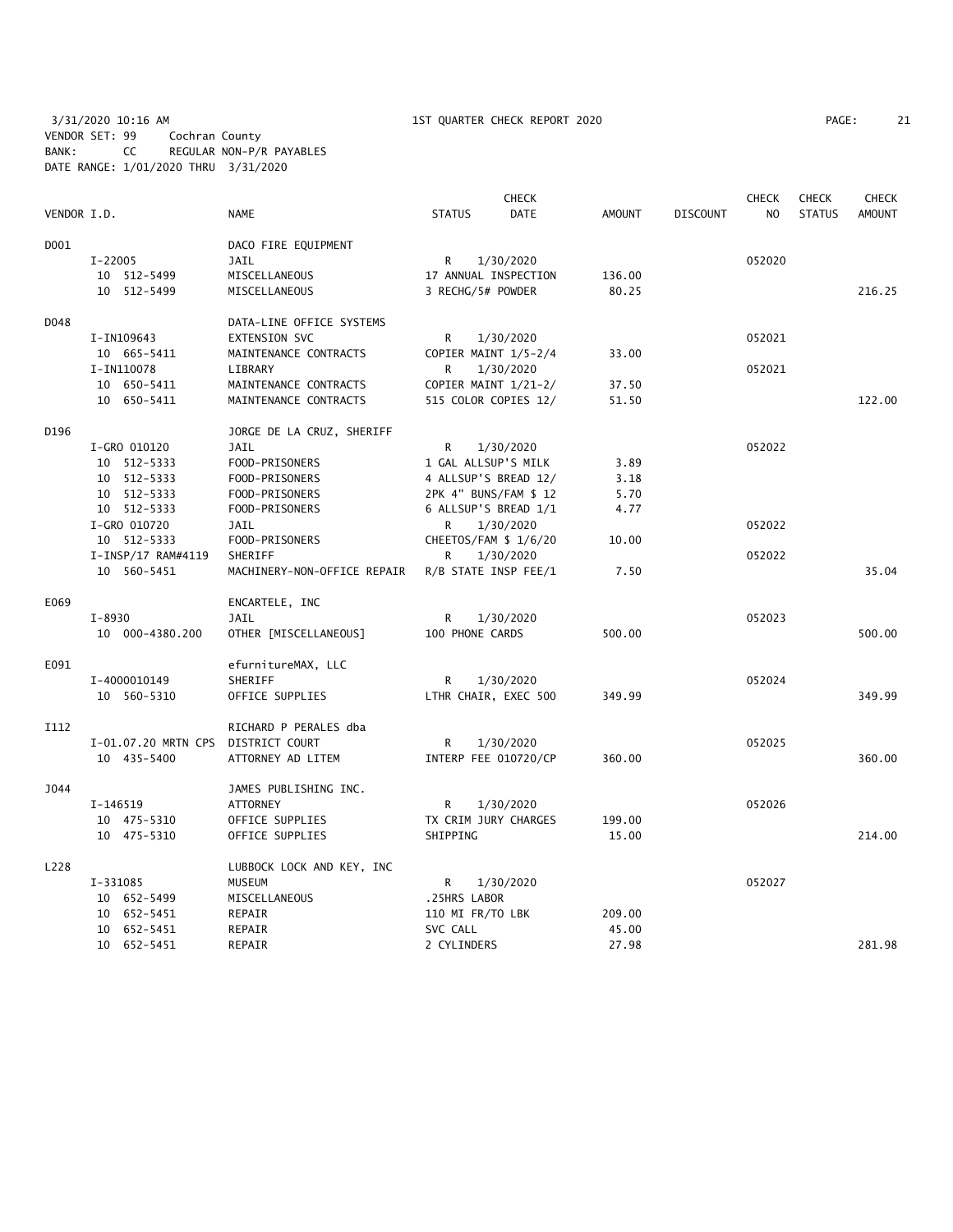3/31/2020 10:16 AM 1ST QUARTER CHECK REPORT 2020 PAGE: 22 VENDOR SET: 99 Cochran County BANK: CC REGULAR NON-P/R PAYABLES DATE RANGE: 1/01/2020 THRU 3/31/2020

|             |             |                            |                                    |                              | <b>CHECK</b> |                  |                 | <b>CHECK</b>   | <b>CHECK</b>  | <b>CHECK</b>  |
|-------------|-------------|----------------------------|------------------------------------|------------------------------|--------------|------------------|-----------------|----------------|---------------|---------------|
| VENDOR I.D. |             |                            | NAME                               | <b>STATUS</b>                | <b>DATE</b>  | <b>AMOUNT</b>    | <b>DISCOUNT</b> | N <sub>O</sub> | <b>STATUS</b> | <b>AMOUNT</b> |
| M182        |             |                            | BEVERLY MCCLELLAN                  |                              |              |                  |                 |                |               |               |
|             |             | $I-R/B$ ADOBE 2020         | AUDITOR                            | R                            | 1/30/2020    |                  |                 | 052028         |               |               |
|             |             | 10 495-5310                | OFFICE SUPPLIES                    | R/B ADOBE ACROBAT PR         |              | 179.88           |                 |                |               |               |
|             |             | 10 495-5310                | OFFICE SUPPLIES                    | R/B SALES TAX                |              | 13.94            |                 |                |               | 193.82        |
| M304        |             |                            | JESSE MENDEZ                       |                              |              |                  |                 |                |               |               |
|             |             | I-#1626/VILLARREAL         | DISTRICT COURT                     | R                            | 1/30/2020    |                  |                 | 052029         |               |               |
|             |             | 10 435-5400                | ATTORNEY AD LITEM                  | DISM(F)/GABRIEL VILL         |              | 375.00           |                 |                |               |               |
|             |             | 10 435-5400                | ATTORNEY AD LITEM                  | TRAVEL TO/FR PLAINS          |              | 40.70            |                 |                |               |               |
|             |             | I-#1633/REYNOSO            | DISTRICT COURT                     | R                            | 1/30/2020    |                  |                 | 052029         |               |               |
|             |             | 10 435-5400                | ATTORNEY AD LITEM                  | DISM(F)/JOSE REYNOSO         |              | 375.00           |                 |                |               |               |
|             |             | I-PRE-IND/HOLLAND          | DISTRICT COURT                     | R                            | 1/30/2020    |                  |                 | 052029         |               |               |
|             |             | 10 435-5400                | ATTORNEY AD LITEM                  | REJ/DISM(F)/MAN, DEL/        |              | 100.00           |                 |                |               | 890.70        |
| M316        |             |                            | MAIL FINANCE                       |                              |              |                  |                 |                |               |               |
|             |             | I-N8096483                 | NON-DEPT'L                         | R                            | 1/30/2020    |                  |                 | 052030         |               |               |
|             |             | 10 409-5411                | MAINTENANCE CONTRACTS              | POSTG MCH LEASE 2/8-         |              | 737.91           |                 |                |               | 737.91        |
| 0107        |             |                            | OGS TECHNOLOGIES, INC.             |                              |              |                  |                 |                |               |               |
|             |             | I-0000228271               | SHERIFF                            | R                            | 1/30/2020    |                  |                 | 052031         |               |               |
|             |             | 10 560-5205                | UNIFORMS                           | 2 5-PT STAR, GOLD; SCO       |              | 104.00           |                 |                |               |               |
|             |             | 10 560-5205                | UNIFORMS                           | FREIGHT                      |              | 21.42            |                 |                |               | 125.42        |
| S005        |             |                            | DORIS SEALY, COUNTY TREAS          |                              |              |                  |                 |                |               |               |
|             |             | I-CERT MAIL JAN20          | TREASURER                          | R                            | 1/30/2020    |                  |                 | 052032         |               |               |
|             |             | 10 497-5311                | POSTAL EXPENSES                    | 941/CERT MAIL 1/2/20         |              | 6.85             |                 |                |               |               |
|             |             | 10 497-5311                | POSTAL EXPENSES                    | $W-2s/CERT MAIL 1/22/$       |              | 8.20             |                 |                |               |               |
|             |             | 10 497-5311                | POSTAL EXPENSES                    | 1099s/CERT MAIL 1/22         |              | 7.90             |                 |                |               | 22.95         |
| S071        |             |                            | SCRIPT OFFICE PRODUCTS, INC.       |                              |              |                  |                 |                |               |               |
|             | $I - 57839$ |                            | TAX A/C                            | R                            | 1/30/2020    |                  |                 | 052033         |               |               |
|             |             | 10 499-5310                | OFFICE SUPPLIES                    | <b>CORRECTION PEN</b>        |              | 3.91             |                 |                |               |               |
|             |             | 10 499-5310                | OFFICE SUPPLIES                    | 2BX COPY PAPER               |              | 85.00            |                 |                |               |               |
|             |             | 10 499-5310                | OFFICE SUPPLIES                    | <b>1PK CORR TAPE</b>         |              | 3.95             |                 |                |               |               |
|             |             | 10 499-5310                | OFFICE SUPPLIES                    | 1PK 3/4" TAPE                |              | 19.07            |                 |                |               |               |
|             |             | 10 499-5310                | OFFICE SUPPLIES                    | COPY HOLDER                  |              | 17.49            |                 |                |               |               |
|             |             | 10 499-5310<br>10 499-5310 | OFFICE SUPPLIES                    | HP TONER 55A<br>HP TONER 26A |              | 163.95<br>127.95 |                 |                |               |               |
|             |             | 10 499-5310                | OFFICE SUPPLIES<br>OFFICE SUPPLIES | 4EA ENERGEL REFILL           |              | 5.16             |                 |                |               |               |
|             |             | 10 499-5310                | OFFICE SUPPLIES                    | 1BX BIC PENS                 |              | 10.95            |                 |                |               |               |
|             | $I - 57853$ |                            | ELECTIONS                          | R                            | 1/30/2020    |                  |                 | 052033         |               |               |
|             |             | 10 490-5310                | OFFICE SUPPLIES                    | FINGERTIP MOISTENER          |              | 8.49             |                 |                |               |               |
|             |             | 10 490-5310                | OFFICE SUPPLIES                    | 2EA HP TONER 952XL B         |              | 95.90            |                 |                |               |               |
|             |             | 10 490-5310                | OFFICE SUPPLIES                    | 3EA HP TONER 952XL C         |              | 113.85           |                 |                |               |               |
|             | 10          | 490-5310                   | OFFICE SUPPLIES                    | 2EA HP TONER 952XL M         |              | 75.90            |                 |                |               |               |
|             | 10          | 490-5310                   | OFFICE SUPPLIES                    | 1EA HP TONER 952XL Y         |              | 37.95            |                 |                |               |               |
|             |             | 10 490-5310                | OFFICE SUPPLIES                    | 1BX AVERY LABELS 516         |              | 48.95            |                 |                |               |               |
|             |             | 10 490-5310                | OFFICE SUPPLIES                    | 2BX AVERY LABELS 502         |              | 59.28            |                 |                |               |               |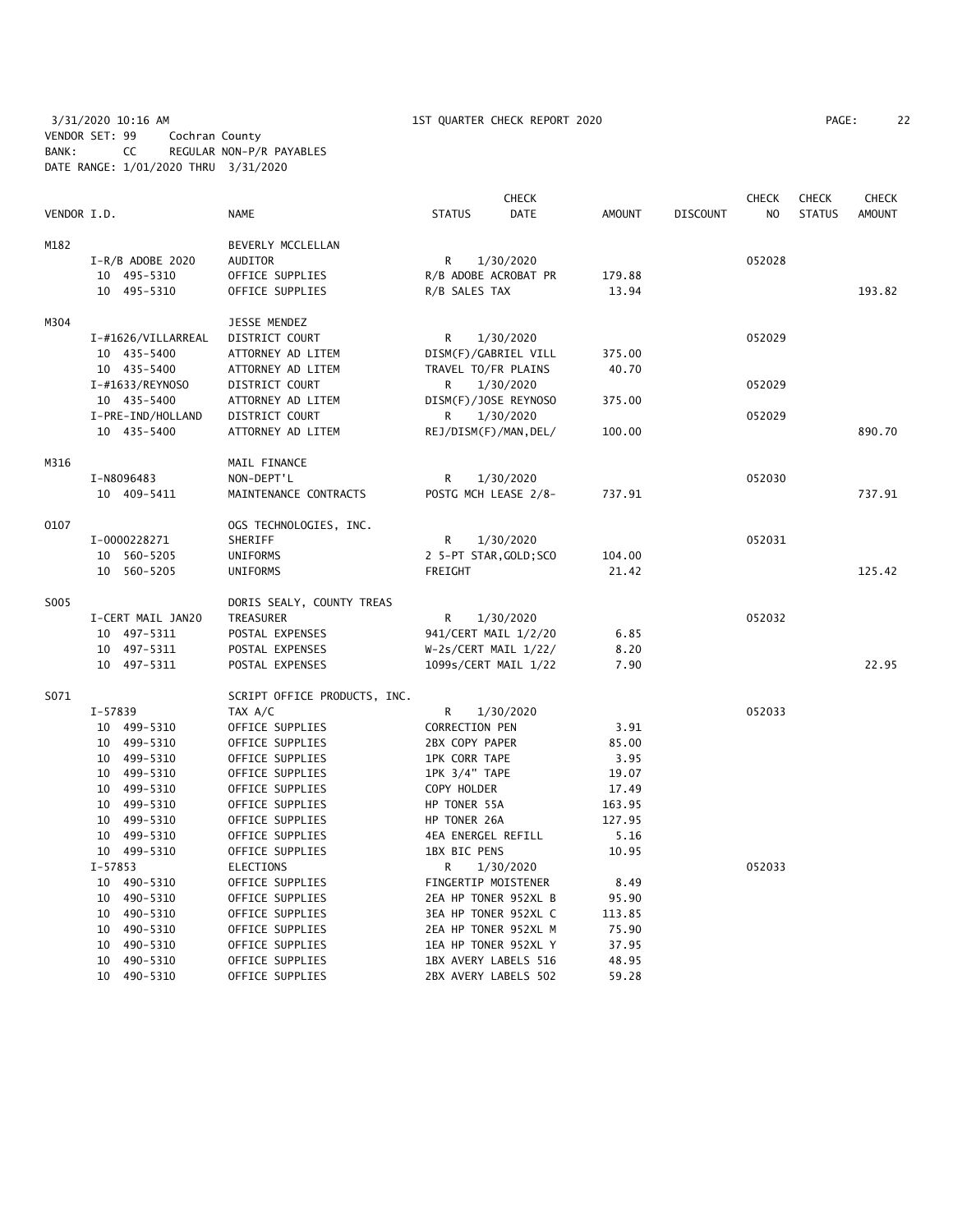| PAGE: |  |
|-------|--|
|-------|--|

|              |             |                        |                       | <b>CHECK</b>         |               |                 | <b>CHECK</b>   | <b>CHECK</b>  | <b>CHECK</b>  |
|--------------|-------------|------------------------|-----------------------|----------------------|---------------|-----------------|----------------|---------------|---------------|
| VENDOR I.D.  |             | NAME                   | <b>STATUS</b>         | <b>DATE</b>          | <b>AMOUNT</b> | <b>DISCOUNT</b> | N <sub>O</sub> | <b>STATUS</b> | <b>AMOUNT</b> |
| S071         |             | SCRIPT OFFICE PRODUCTS | (CONT)                |                      |               |                 |                |               |               |
| I-57853      |             | ELECTIONS              | R                     | 1/30/2020            |               |                 | 052033         |               |               |
|              | 10 490-5310 | OFFICE SUPPLIES        | <b>1PK MOISTENERS</b> |                      | 4.95          |                 |                |               |               |
|              | 10 490-5310 | OFFICE SUPPLIES        |                       | 1BX AVERY LABELS 866 | 35.32         |                 |                |               |               |
| $I - 57892$  |             | <b>COURTHOUSE</b>      | R                     | 1/30/2020            |               |                 | 052033         |               |               |
|              | 10 510-5332 | CUSTODIAL SUPPLIES     | DESK CALENDAR         |                      | 6.95          |                 |                |               |               |
| I-57893      |             | TREASURER              | R                     | 1/30/2020            |               |                 | 052033         |               |               |
|              | 10 497-5310 | OFFICE SUPPLIES        | 3EA BINDER CLIPS      |                      | 2.85          |                 |                |               |               |
|              | 10 497-5310 | OFFICE SUPPLIES        |                       | 3DZ BINDER CLIPS, LG | 11.85         |                 |                |               |               |
| $I - 57902$  |             | AUDITOR                | R                     | 1/30/2020            |               |                 | 052033         |               |               |
|              | 10 495-5310 | OFFICE SUPPLIES        | WALL CALENDAR         |                      | 20.95         |                 |                |               |               |
|              | 10 495-5310 | OFFICE SUPPLIES        | DATER STAMP           |                      | 75.95         |                 |                |               |               |
| $I - 57942$  |             | TAX A/C                | R                     | 1/30/2020            |               |                 | 052033         |               |               |
|              | 10 499-5310 | OFFICE SUPPLIES        |                       | 2PK LINED POP-UPS 4x | 31.90         |                 |                |               |               |
| $I - 57950$  |             | ELECTIONS              | R                     | 1/30/2020            |               |                 | 052033         |               |               |
|              | 10 490-5310 | OFFICE SUPPLIES        |                       | 1BX FILE FOLDERS BSN | 11.95         |                 |                |               |               |
| $I - 57982$  |             | <b>CLERK</b>           | R                     | 1/30/2020            |               |                 | 052033         |               |               |
|              | 10 403-5310 | OFFICE SUPPLIES        | 1PK REMOVABLE LABELS  |                      | 7.72          |                 |                |               | 1,088.14      |
| S242         |             | SAM'S CLUB             |                       |                      |               |                 |                |               |               |
| I-3168993280 |             | <b>JAIL</b>            | R                     | 1/30/2020            |               |                 | 052034         |               |               |
|              | 10 512-5333 | FOOD-PRISONERS         | 3 50# BAGS SUGAR      |                      | 74.94         |                 |                |               |               |
|              | 10 512-5333 | FOOD-PRISONERS         | 3 FRUIT COCKTAIL      |                      | 22.50         |                 |                |               |               |
| 10           | 512-5333    | FOOD-PRISONERS         | 3 PINEAPPLE CHUNKS    |                      | 17.94         |                 |                |               |               |
| 10           | 512-5333    | FOOD-PRISONERS         | 4 SLICED PEACHES      |                      | 27.92         |                 |                |               |               |
| 10           | 512-5333    | FOOD-PRISONERS         | 12# PINTO BEANS       |                      | 7.58          |                 |                |               |               |
| 10           | 512-5333    | FOOD-PRISONERS         | 2 BUSH'S BAKED BEANS  |                      | 17.94         |                 |                |               |               |
| 10           | 512-5333    | FOOD-PRISONERS         | 6 GREEN BEANS 12CT    |                      | 35.88         |                 |                |               |               |
| 10           | 512-5333    | FOOD-PRISONERS         | 2 RANCH STYLE BEANS   |                      | 11.96         |                 |                |               |               |
| 10           | 512-5333    | FOOD-PRISONERS         | 4 WOLF CHILI 6PK      |                      | 37.08         |                 |                |               |               |
| 10           | 512-5333    | FOOD-PRISONERS         | 3 KRAFT SLICES 72CT   |                      | 22.44         |                 |                |               |               |
|              | 10 512-5333 | FOOD-PRISONERS         |                       | 3 MEX SHREDDED CHS 5 | 39.36         |                 |                |               |               |
| 10           | 512-5333    | FOOD-PRISONERS         |                       | 2 NACHO CHEESE SAUCE | 12.96         |                 |                |               |               |
| 10           | 512-5333    | FOOD-PRISONERS         | VELVEETA 2PK          |                      | 12.98         |                 |                |               |               |
| 10           | 512-5333    | FOOD-PRISONERS         | 2 CRM CKN SOUP 10PK   |                      | 17.64         |                 |                |               |               |
| 10           | 512-5333    | FOOD-PRISONERS         | KRAFT MAC/CHS 18CT    |                      | 13.96         |                 |                |               |               |
| 10           | 512-5333    | FOOD-PRISONERS         | 2 TOM SAUCE 12CT      |                      | 11.16         |                 |                |               |               |
| 10           | 512-5333    | FOOD-PRISONERS         | ROTEL 8CT             |                      | 6.48          |                 |                |               |               |
| 10           | 512-5333    | FOOD-PRISONERS         | 2 HEINZ KETCHUP 3PK   |                      | 14.56         |                 |                |               |               |
|              | 10 512-5333 | FOOD-PRISONERS         | 2 BACON 10#           |                      | 62.36         |                 |                |               |               |
| 10           | 512-5333    | FOOD-PRISONERS         |                       | 5 SAUSAGE PATTIES 3# | 39.90         |                 |                |               |               |
| 10           | 512-5333    | FOOD-PRISONERS         |                       | ONION RINGS FRZN 10# | 19.98         |                 |                |               |               |
| 10           | 512-5333    | FOOD-PRISONERS         | CHEDDAR JAL SAUSAGE   |                      | 13.98         |                 |                |               |               |
| 10           | 512-5333    | FOOD-PRISONERS         |                       | 4 SMOKED SAUSAGE 42- | 24.56         |                 |                |               |               |
| 10           | 512-5333    | FOOD-PRISONERS         |                       | 3 RANCH DRESSING 2PK | 29.94         |                 |                |               |               |
| 10           | 512-5333    | FOOD-PRISONERS         | 20# RICE              |                      | 18.98         |                 |                |               |               |
| 10           | 512-5333    | FOOD-PRISONERS         | 3 MIRACLE WHIP 2PK    |                      | 17.94         |                 |                |               |               |
| 10           | 512-5333    | FOOD-PRISONERS         | 3 MUSTARD 2PK         |                      | 14.64         |                 |                |               |               |
|              |             |                        |                       |                      |               |                 |                |               |               |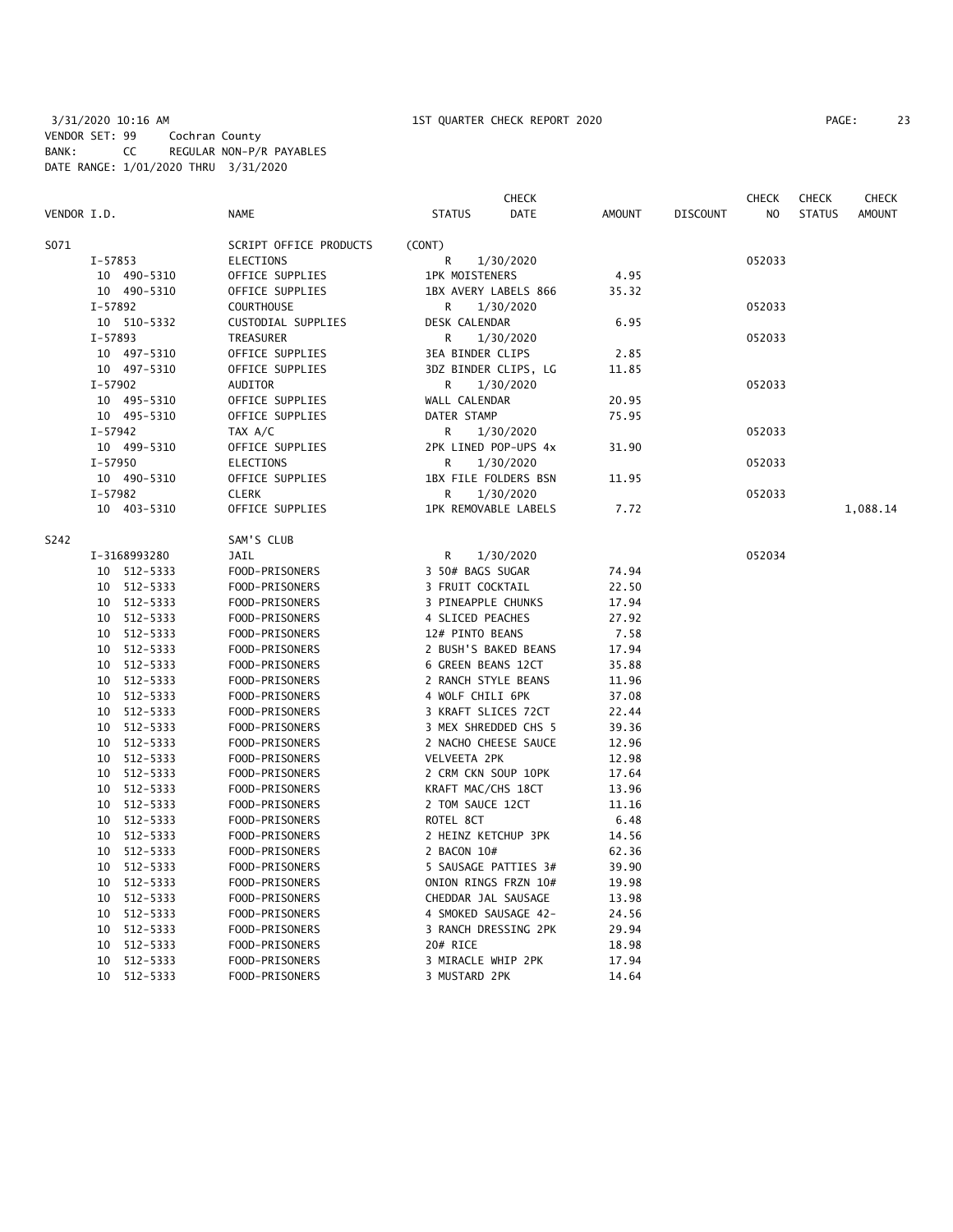## 3/31/2020 10:16 AM 1ST QUARTER CHECK REPORT 2020 PAGE: 24 VENDOR SET: 99 Cochran County BANK: CC REGULAR NON-P/R PAYABLES DATE RANGE: 1/01/2020 THRU 3/31/2020

|             |    |              |                        |        |                     | <b>CHECK</b>         |               |                 | <b>CHECK</b>   | <b>CHECK</b>  | <b>CHECK</b>  |
|-------------|----|--------------|------------------------|--------|---------------------|----------------------|---------------|-----------------|----------------|---------------|---------------|
| VENDOR I.D. |    |              | <b>NAME</b>            |        | <b>STATUS</b>       | DATE                 | <b>AMOUNT</b> | <b>DISCOUNT</b> | N <sub>O</sub> | <b>STATUS</b> | <b>AMOUNT</b> |
| S242        |    |              | SAM'S CLUB             | (CONT) |                     |                      |               |                 |                |               |               |
|             |    | I-3168993280 | JAIL                   |        | R                   | 1/30/2020            |               |                 | 052034         |               |               |
|             |    | 10 512-5333  | FOOD-PRISONERS         |        | SWEET PEAS 8CT      |                      | 9.98          |                 |                |               |               |
|             | 10 | 512-5333     | FOOD-PRISONERS         |        |                     | WHOLE KRNL CORN 12CT | 5.98          |                 |                |               |               |
|             | 10 | 512-5333     | FOOD-PRISONERS         |        |                     | 3 BROCCOLI FLORETS 4 | 16.86         |                 |                |               |               |
|             | 10 | 512-5333     | FOOD-PRISONERS         |        | 6 VEG MEDLEY 3#     |                      | 29.88         |                 |                |               |               |
|             | 10 | 512-5333     | FOOD-PRISONERS         |        | 2 GARLIC POWDER     |                      | 13.16         |                 |                |               |               |
|             | 10 | 512-5333     | FOOD-PRISONERS         |        | 2 BLK PEPPER        |                      | 13.68         |                 |                |               |               |
|             | 10 | 512-5333     | FOOD-PRISONERS         |        | ONION PDR           |                      | 4.88          |                 |                |               |               |
|             | 10 | 512-5333     | FOOD-PRISONERS         |        | 2 SALT 4#           |                      | 2.92          |                 |                |               |               |
|             | 10 | 512-5333     | FOOD-PRISONERS         |        | 2 GRAVY MIX 21 OZ   |                      | 8.96          |                 |                |               |               |
|             | 10 | 512-5333     | FOOD-PRISONERS         |        | SALTED BUTTER 4#    |                      | 10.32         |                 |                |               |               |
|             | 10 | 512-5333     | FOOD-PRISONERS         |        | 5 COUNTRY CROCK 5#  |                      | 24.90         |                 |                |               |               |
|             | 10 | 512-5333     | FOOD-PRISONERS         |        |                     | CKN BOUILLON CUBES 3 | 8.96          |                 |                |               |               |
|             | 10 | 512-5333     | FOOD-PRISONERS         |        | TORTILLA CHIPS 2CT  |                      | 7.98          |                 |                |               |               |
|             | 10 | 512-5333     | FOOD-PRISONERS         |        |                     | 2 FRITO LAY VAR PK 5 | 25.96         |                 |                |               |               |
|             | 10 | 512-5333     | FOOD-PRISONERS         |        |                     | 2 CORN TORTILLAS 2PK | 7.36          |                 |                |               |               |
|             | 10 | 512-5333     | FOOD-PRISONERS         |        |                     | 3 FLOUR TORTILLAS 54 | 12.54         |                 |                |               |               |
|             | 10 | 512-5392     | MISCELLANEOUS SUPPLIES |        | SPOONS              |                      | 10.98         |                 |                |               |               |
|             | 10 | 512-5392     | MISCELLANEOUS SUPPLIES |        | <b>FORKS</b>        |                      | 21.96         |                 |                |               |               |
|             | 10 | 512-5392     | MISCELLANEOUS SUPPLIES |        |                     | 2 120Z FOAM CUPS 300 | 48.56         |                 |                |               |               |
|             | 10 | 512-5392     | MISCELLANEOUS SUPPLIES |        |                     | SUPR FOAM BOWLS 300C | 9.98          |                 |                |               |               |
|             | 10 | 512-5392     | MISCELLANEOUS SUPPLIES |        |                     | 2 SUPR FOAM PLATES 2 | 24.96         |                 |                |               |               |
|             | 10 | 512-5392     | MISCELLANEOUS SUPPLIES |        | 6 PINESOL 1000Z 2PK |                      | 63.48         |                 |                |               |               |
|             | 10 | 512-5392     | MISCELLANEOUS SUPPLIES |        | 2 BATH TISSUE 45RL  |                      | 36.92         |                 |                |               |               |
|             | 10 | 512-5392     | MISCELLANEOUS SUPPLIES |        | 2 PAPER TOWELS 15RL |                      | 33.96         |                 |                |               |               |
|             | 10 | 512-5392     | MISCELLANEOUS SUPPLIES |        | 4 LYSOL LEM 4PK     |                      | 67.92         |                 |                |               |               |
|             | 10 | 512-5392     | MISCELLANEOUS SUPPLIES |        | 2 DISH SOAP 1000Z   |                      | 12.54         |                 |                |               |               |
|             | 10 | 512-5392     | MISCELLANEOUS SUPPLIES |        |                     | 2 LAUNDRY DETERGENT3 | 32.96         |                 |                |               |               |
|             | 10 | 512-5333     | FOOD-PRISONERS         |        | 15DZ EGGS           |                      | 18.46         |                 |                |               |               |
|             | 10 | 512-5333     | FOOD-PRISONERS         |        | 4 GAL MILK          |                      | 11.52         |                 |                |               |               |
|             | 10 | 512-5392     | MISCELLANEOUS SUPPLIES |        |                     | 4 BLEACH PDR CLEANSE | 27.12         |                 |                |               |               |
|             | 10 | 512-5392     | MISCELLANEOUS SUPPLIES |        | LYSOL WIPES 5PK     |                      | 13.88         |                 |                |               |               |
|             | 10 | 512-5392     | MISCELLANEOUS SUPPLIES |        |                     | 6 DISINF CLNR LEM 4G | 131.64        |                 |                |               |               |
|             | 10 | 512-5333     | FOOD-PRISONERS         |        | 3 CANOLA OIL 2CT    |                      | 21.84         |                 |                |               |               |
|             | 10 | 512-5333     | FOOD-PRISONERS         |        | <b>DISC</b>         |                      | 24.52CR       |                 |                |               |               |
|             | 10 | 512-5392     | MISCELLANEOUS SUPPLIES |        | SALES TAX           |                      | 29.58         |                 |                |               | 1,445.62      |
| S281        |    |              | <b>STAPLES</b>         |        |                     |                      |               |                 |                |               |               |
|             |    | I-2415536751 | SHERIFF/JAIL           |        | R                   | 1/30/2020            |               |                 | 052035         |               |               |
|             |    | 10 512-5310  | OFFICE SUPPLIES        |        | HIGHLAND NOTES 15x2 |                      | 3.59          |                 |                |               |               |
|             | 10 | 560-5310     | OFFICE SUPPLIES        |        | PLASTIC FILE HOLDER |                      | 18.79         |                 |                |               |               |
|             | 10 | 560-5310     | OFFICE SUPPLIES        |        |                     | 2020 MONTHLY DESK CA | 10.19         |                 |                |               |               |
|             | 10 | 560-5310     | OFFICE SUPPLIES        |        |                     | LG BINDER CLIPS 12PK | 4.19          |                 |                |               |               |
|             | 10 | 560-5310     | OFFICE SUPPLIES        |        | DVDR 100PK          |                      | 31.19         |                 |                |               |               |
|             |    | 10 560-5310  | OFFICE SUPPLIES        |        | <b>CPNS</b>         |                      | 22.56CR       |                 |                |               |               |
|             |    | I-2416515511 | SHERIFF                |        | R                   | 1/30/2020            |               |                 | 052035         |               |               |
|             |    | 10 560-5310  | OFFICE SUPPLIES        |        | POST-IT NOTES 3x3   |                      | 20.49         |                 |                |               |               |
|             |    | I-9807014598 | SHERIFF                |        | R                   | 1/30/2020            |               |                 | 052035         |               |               |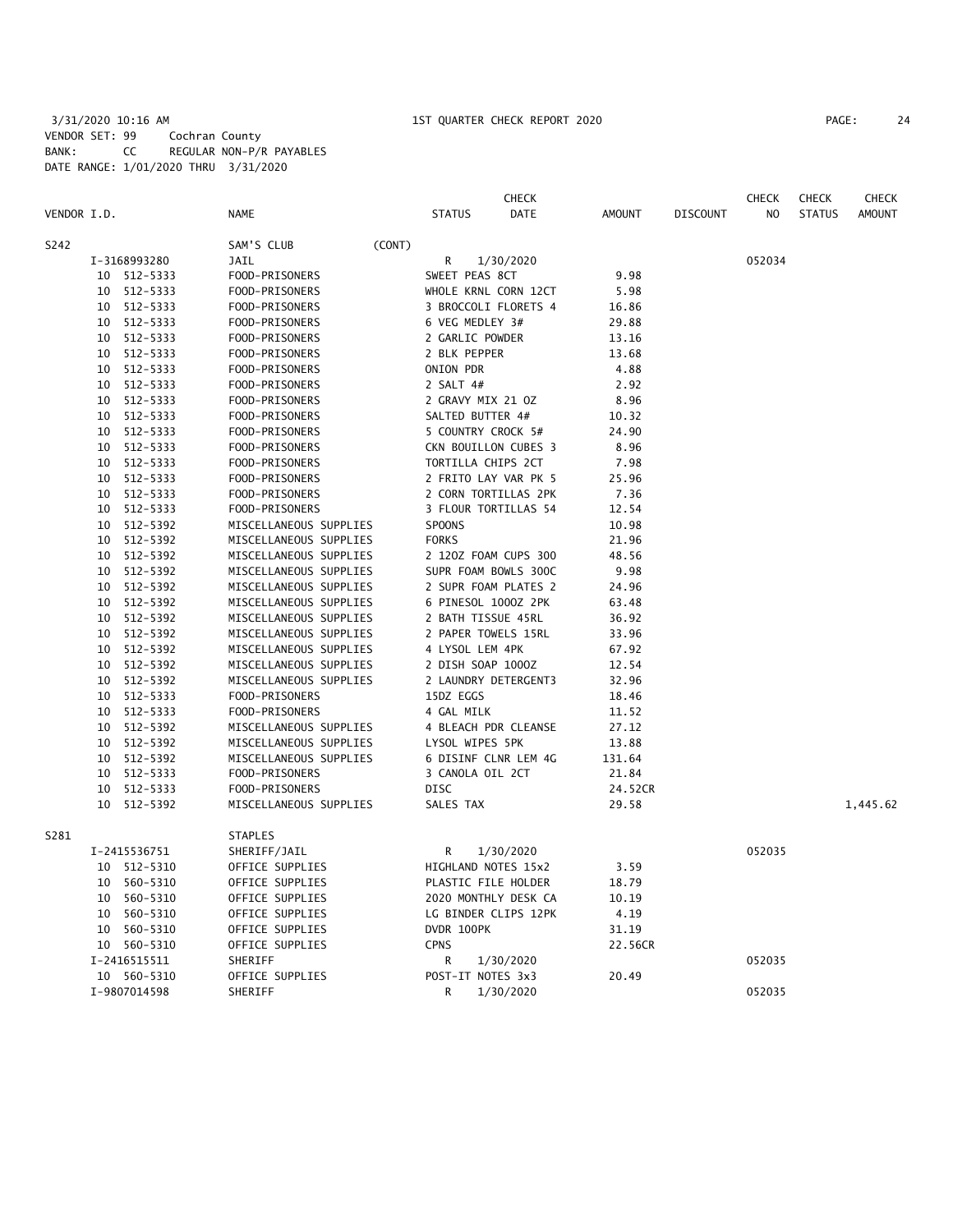## 3/31/2020 10:16 AM 1ST QUARTER CHECK REPORT 2020 PAGE: 25 VENDOR SET: 99 Cochran County BANK: CC REGULAR NON-P/R PAYABLES DATE RANGE: 1/01/2020 THRU 3/31/2020

|             |             |                      |                              |        |                                         | <b>CHECK</b>         |                |                 | <b>CHECK</b>   | <b>CHECK</b>  | <b>CHECK</b>  |
|-------------|-------------|----------------------|------------------------------|--------|-----------------------------------------|----------------------|----------------|-----------------|----------------|---------------|---------------|
| VENDOR I.D. |             |                      | <b>NAME</b>                  |        | <b>STATUS</b>                           | <b>DATE</b>          | <b>AMOUNT</b>  | <b>DISCOUNT</b> | N <sub>O</sub> | <b>STATUS</b> | <b>AMOUNT</b> |
| S281        |             |                      | <b>STAPLES</b>               | (CONT) |                                         |                      |                |                 |                |               |               |
|             |             | I-9807014598         | SHERIFF                      |        | R                                       | 1/30/2020            |                |                 | 052035         |               |               |
|             |             | 10 560-5310          | OFFICE SUPPLIES              |        | CYBERPOWER INTEL LCD                    |                      | 158.99         |                 |                |               |               |
|             |             | 10 560-5310          | OFFICE SUPPLIES              |        | <b>CPNS</b>                             |                      | 49.48CR        |                 |                |               | 175.39        |
| S316        |             |                      | BRYANT SEARS                 |        |                                         |                      |                |                 |                |               |               |
|             |             | I-TCOLE 2020         | JUVENILE PROBATION           |        | R                                       | 1/30/2020            |                |                 | 052036         |               |               |
|             |             | 17 573-5499          | OPERATING EXPENSES           |        | R/B FIREARMS PROFICI                    |                      | 35.00          |                 |                |               |               |
|             |             | 17 573-5499          | OPERATING EXPENSES           |        | R/B MONEY ORDER                         |                      | 0.49           |                 |                |               | 35.49         |
| S416        |             |                      | SOS WASTE DISPOSAL, INC      |        |                                         |                      |                |                 |                |               |               |
|             | $I - 80148$ |                      | PREC 3/PREC 4                |        | R                                       | 1/30/2020            |                |                 | 052037         |               |               |
|             |             | 15 623-5440          | UTILITIES                    |        | DUMPSTER SVC JAN 20                     |                      | 57.25          |                 |                |               |               |
|             |             | 15 624-5440          | UTILITIES                    |        | DUMPSTER SVC JAN 20                     |                      | 55.25          |                 |                |               | 112.50        |
| S429        |             |                      | LIBRARY SALES INC. dba       |        |                                         |                      |                |                 |                |               |               |
|             | I-198758    |                      | LIBRARY                      |        | R                                       | 1/30/2020            |                |                 | 052038         |               |               |
|             |             | 10 650-5590          | <b>BOOKS</b>                 |        | ADELIE PENGUINS                         |                      | 20.49          |                 |                |               |               |
|             |             | 10 650-5590          | <b>BOOKS</b>                 |        | AMERICANS WEREN'T TH                    |                      | 19.95          |                 |                |               |               |
|             | 10          | 650-5590             | <b>BOOKS</b>                 |        | <b>ATHENA</b>                           |                      | 22.95          |                 |                |               |               |
|             | 10          | 650–5590             | <b>BOOKS</b>                 |        | BASEBALL'S GOAT: BAB                    |                      | 20.99          |                 |                |               |               |
|             | 10          | 650-5590             | <b>BOOKS</b>                 |        |                                         | BEAUTY AND THE BEAST | 19.95          |                 |                |               |               |
|             | 10          | 650-5590             | <b>BOOKS</b>                 |        | BILLY THE KID AND JE                    |                      | 16.03          |                 |                |               |               |
|             | 10          | 650-5590             | <b>BOOKS</b>                 |        | CINDERELLA                              |                      | 19.95          |                 |                |               |               |
|             | 10          | 650-5590             | <b>BOOKS</b>                 |        | COLUMBUS DIDN'T DISC                    |                      | 19.95          |                 |                |               |               |
|             | 10          | 650-5590             | <b>BOOKS</b>                 |        | COWBOYS DIDN'T ALWAY                    |                      | 19.95          |                 |                |               |               |
|             | 10          | 650-5590             | <b>BOOKS</b>                 |        | <b>EMPEROR PENGUINS</b>                 |                      | 20.49          |                 |                |               |               |
|             | 10          | 650-5590             | <b>BOOKS</b>                 |        | FISHERMAN AND HIS WI                    |                      | 19.95          |                 |                |               |               |
|             | 10          | 650-5590             | <b>BOOKS</b>                 |        | <b>GENTOO PENGUINS</b>                  |                      | 20.49          |                 |                |               |               |
|             | 10          | 650-5590             | <b>BOOKS</b>                 |        | <b>GEORGE WASHINGTON WA</b>             |                      | 19.95          |                 |                |               |               |
|             | 10          | 650-5590             | <b>BOOKS</b>                 |        | HANSEL AND GRETEL                       |                      | 19.95          |                 |                |               |               |
|             | 10          | 650-5590             | <b>BOOKS</b>                 |        | HAPPY BIRTHDAY, BATM                    |                      | 16.99          |                 |                |               |               |
|             | 10          | 650-5590             | <b>BOOKS</b>                 |        | <b>HERCULES</b>                         |                      | 22.95          |                 |                |               |               |
|             | 10          | 650-5590             | <b>BOOKS</b>                 |        | JAMES HARDEN                            |                      | 20.99          |                 |                |               |               |
|             | 10          | 650-5590             | <b>BOOKS</b>                 |        | KING LIZARD ROBOT KI                    |                      | 43.95          |                 |                |               |               |
|             | 10          | 650-5590             | <b>BOOKS</b>                 |        | <b>KING PENGUINS</b>                    |                      | 20.49          |                 |                |               |               |
|             | 10          | 650-5590             | <b>BOOKS</b>                 |        | KYRIE IRVING                            |                      | 20.99          |                 |                |               |               |
|             | 10          | 650-5590             | <b>BOOKS</b>                 |        | LITTLE MERMAID                          |                      | 19.95          |                 |                |               |               |
|             | 10<br>10    | 650-5590<br>650-5590 | <b>BOOKS</b><br><b>BOOKS</b> |        | LITTLE PENGUINS<br>LITTLE RED RIDING HO |                      | 20.49<br>19.95 |                 |                |               |               |
|             | 10          |                      |                              |        | LOKI                                    |                      | 22.95          |                 |                |               |               |
|             | 10          | 650-5590<br>650-5590 | <b>BOOKS</b><br><b>BOOKS</b> |        | MILITARY AIRCRAFT                       |                      | 19.95          |                 |                |               |               |
|             | 10          | 650-5590             | <b>BOOKS</b>                 |        | MILITARY ANIMALS                        |                      | 19.95          |                 |                |               |               |
|             | 10          | 650-5590             | <b>BOOKS</b>                 |        | MILITARY GEAR                           |                      | 19.95          |                 |                |               |               |
|             | 10          | 650-5590             | <b>BOOKS</b>                 |        | MILITARY ROBOTS                         |                      | 19.95          |                 |                |               |               |
|             | 10          | 650-5590             | <b>BOOKS</b>                 |        | MILITARY SHIPS                          |                      | 19.95          |                 |                |               |               |
|             | 10          | 650-5590             | <b>BOOKS</b>                 |        | MILITARY SUBMARINES                     |                      | 19.95          |                 |                |               |               |
|             | 10          | 650-5590             | <b>BOOKS</b>                 |        | MILITARY VEHICLES                       |                      | 19.95          |                 |                |               |               |
|             |             |                      |                              |        |                                         |                      |                |                 |                |               |               |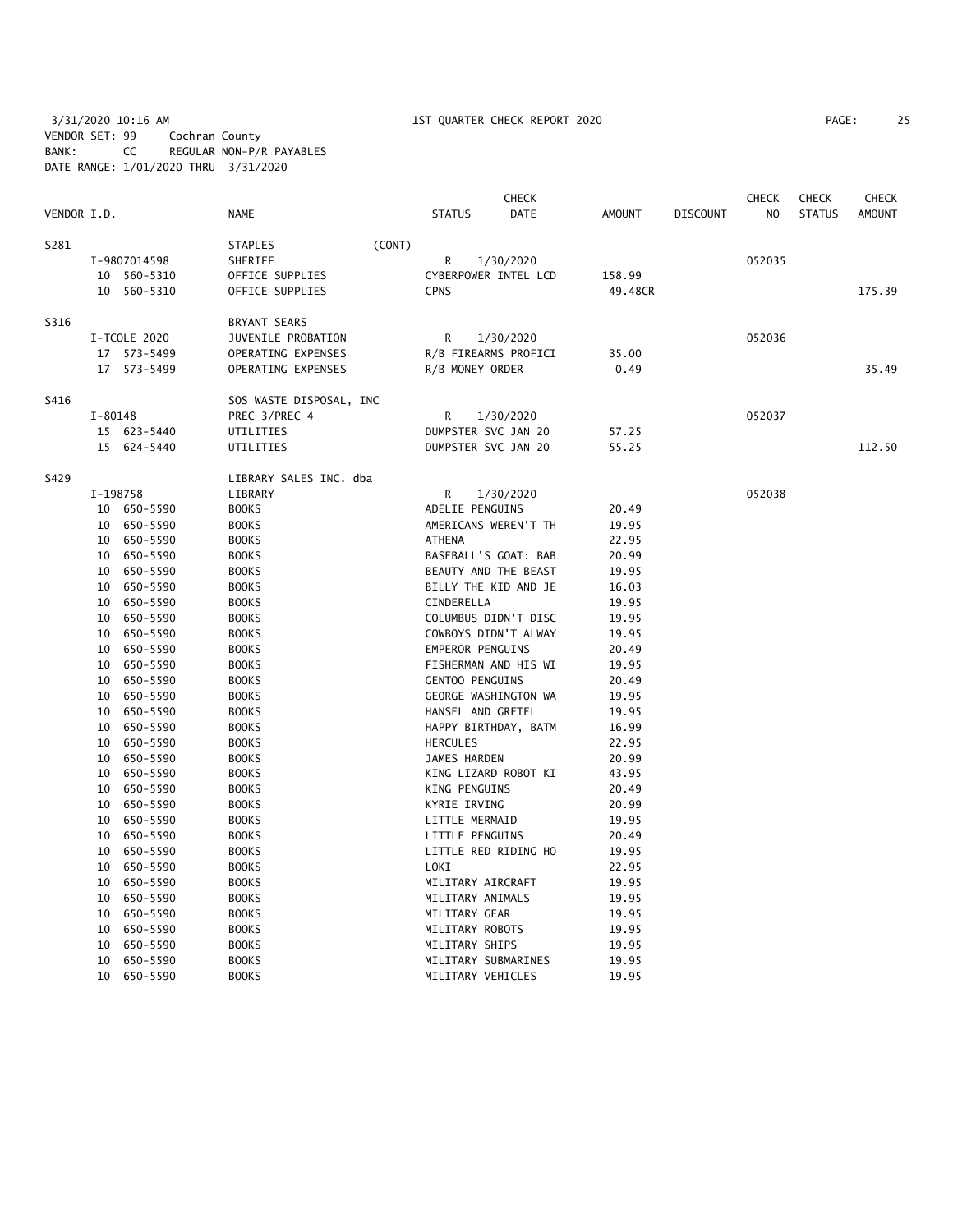3/31/2020 10:16 AM 1ST QUARTER CHECK REPORT 2020 PAGE: 26 VENDOR SET: 99 Cochran County BANK: CC REGULAR NON-P/R PAYABLES DATE RANGE: 1/01/2020 THRU 3/31/2020

|             |          |               |                                          |                       | <b>CHECK</b> |               |                 | <b>CHECK</b>   | <b>CHECK</b>  | <b>CHECK</b>  |
|-------------|----------|---------------|------------------------------------------|-----------------------|--------------|---------------|-----------------|----------------|---------------|---------------|
| VENDOR I.D. |          |               | <b>NAME</b>                              | <b>STATUS</b>         | <b>DATE</b>  | <b>AMOUNT</b> | <b>DISCOUNT</b> | N <sub>O</sub> | <b>STATUS</b> | <b>AMOUNT</b> |
| S429        |          |               | LIBRARY SALES INC. dba<br>(CONT)         |                       |              |               |                 |                |               |               |
|             | I-198758 |               | LIBRARY                                  | R                     | 1/30/2020    |               |                 | 052038         |               |               |
|             |          | 10 650-5590   | <b>BOOKS</b>                             | MILITARY WEAPONS      |              | 19.95         |                 |                |               |               |
|             |          | 10 650-5590   | <b>BOOKS</b>                             | MR KAZARIAN           |              | 16.49         |                 |                |               |               |
|             |          | 10 650-5590   | <b>BOOKS</b>                             | <b>MYTHS</b>          |              | 16.95         |                 |                |               |               |
|             |          | 10 650-5590   | <b>BOOKS</b>                             | ODIN                  |              | 22.95         |                 |                |               |               |
|             |          | 10 650-5590   | <b>BOOKS</b>                             | PATRICK MAHOMES       |              | 20.99         |                 |                |               |               |
|             | 10       | 650–5590      | <b>BOOKS</b>                             | ROCKHOPPER PENGUINS   |              | 20.49         |                 |                |               |               |
|             |          | 10 650-5590   | <b>BOOKS</b>                             | SHERLOCK HOLMES       |              | 14.95         |                 |                |               |               |
|             | 10       | 650-5590      | <b>BOOKS</b>                             | SLAVERY WASN'T ONLY   |              | 19.95         |                 |                |               |               |
|             | 10       | 650–5590      | <b>BOOKS</b>                             | TOBBIE II             |              | 84.95         |                 |                |               |               |
|             | 10       | 650-5590      | <b>BOOKS</b>                             | TAKING CARE OF YOUR   |              | 20.97         |                 |                |               |               |
|             | 10       | 650-5590      | <b>BOOKS</b>                             | TAKING CARE OF YOUR   |              | 20.97         |                 |                |               |               |
|             | 10       | 650-5590      | <b>BOOKS</b>                             | TAKING CARE OF YOUR   |              | 20.97         |                 |                |               |               |
|             | 10       | 650-5590      | <b>BOOKS</b>                             | TAKING CARE OF YOUR   |              | 20.97         |                 |                |               |               |
|             |          | 10 650-5590   | <b>BOOKS</b>                             | TAKING CARE OF YOUR   |              | 20.97         |                 |                |               |               |
|             | 10       | 650-5590      | <b>BOOKS</b>                             | TAKING CARE OF YOUR   |              | 20.97         |                 |                |               |               |
|             | 10       | 650-5590      | <b>BOOKS</b>                             | TALES WITH A TEXAS T  |              | 14.15         |                 |                |               |               |
|             | 10       | 650-5590      | <b>BOOKS</b>                             | TEXAS TOWNS: ABNER TO |              | 14.15         |                 |                |               |               |
|             | 10       | 650-5590      | <b>BOOKS</b>                             | TEXAS TRIVIA: EVERYTH |              | 14.15         |                 |                |               |               |
|             |          | 10 650-5590   | <b>BOOKS</b>                             | THE MAYA: BLOODLETTIN |              | 21.95         |                 |                |               |               |
|             | 10       | 650-5590      | <b>BOOKS</b>                             | THE ROSWELL UFO MYST  |              | 21.99         |                 |                |               |               |
|             |          | 10 650-5590   | <b>BOOKS</b>                             | THE STATUE OF LIBERT  |              | 19.95         |                 |                |               |               |
|             | 10       | 650-5590      | <b>BOOKS</b>                             | <b>THOR</b>           |              | 22.95         |                 |                |               |               |
|             | 10       | 650-5590      | <b>BOOKS</b>                             | VEE IS FOR VALENTINE  |              | 18.95         |                 |                |               |               |
|             |          | 10 650-5590   | <b>BOOKS</b>                             | <b>ZEUS</b>           |              | 22.95         |                 |                |               |               |
|             |          | 10 650-5590   | <b>BOOKS</b>                             | SHIPPING              |              | 118.51        |                 |                |               | 1,303.58      |
| T009        |          |               | TEXAS ASSOCIATION OF COUNTIES            |                       |              |               |                 |                |               |               |
|             |          |               | I-64818 '20 TAC DUES COMMISSIONERS COURT | R                     | 1/30/2020    |               |                 | 052039         |               |               |
|             |          | 15 610-5481   | DUES AND REGISTRATION                    | 2020 ANNUAL COUNTY D  |              | 550.00        |                 |                |               | 550.00        |
| T083        |          |               | TYLER TECHNOLOGIES, INC                  |                       |              |               |                 |                |               |               |
|             |          | I-025-285219  | NON-DEPT'L                               | R                     | 1/30/2020    |               |                 | 052040         |               |               |
|             |          | 10 409-5411   | MAINTENANCE CONTRACTS                    | MONTHLY NETWORK MAIN  |              | 220.50        |                 |                |               | 220.50        |
| T148        |          |               | TASCOSA OFFICE MACHINES INC              |                       |              |               |                 |                |               |               |
|             | I-170015 |               | <b>CLERK</b>                             | R                     | 1/30/2020    |               |                 | 052041         |               |               |
|             |          | 10 403-5411   | MAINTENANCE CONTRACTS                    | 1,405 COPIES 12/10/1  |              | 21.08         |                 |                |               | 21.08         |
| U036        |          |               | UNIFIRST HOLDINGS, INC.                  |                       |              |               |                 |                |               |               |
|             |          | I-831 2479369 | JAIL/COURTHOUSE                          | R                     | 1/30/2020    |               |                 | 052042         |               |               |
|             |          | 10 510-5332   | CUSTODIAL SUPPLIES                       | 3 MATS 4x6            |              | 9.00          |                 |                |               |               |
|             |          | 10 512-5392   | MISCELLANEOUS SUPPLIES                   | 200 MICROFIBER TOWEL  |              | 22.00         |                 |                |               |               |
|             |          | 10 512-5392   | MISCELLANEOUS SUPPLIES                   | DEFE CHG              |              | 5.00          |                 |                |               | 36.00         |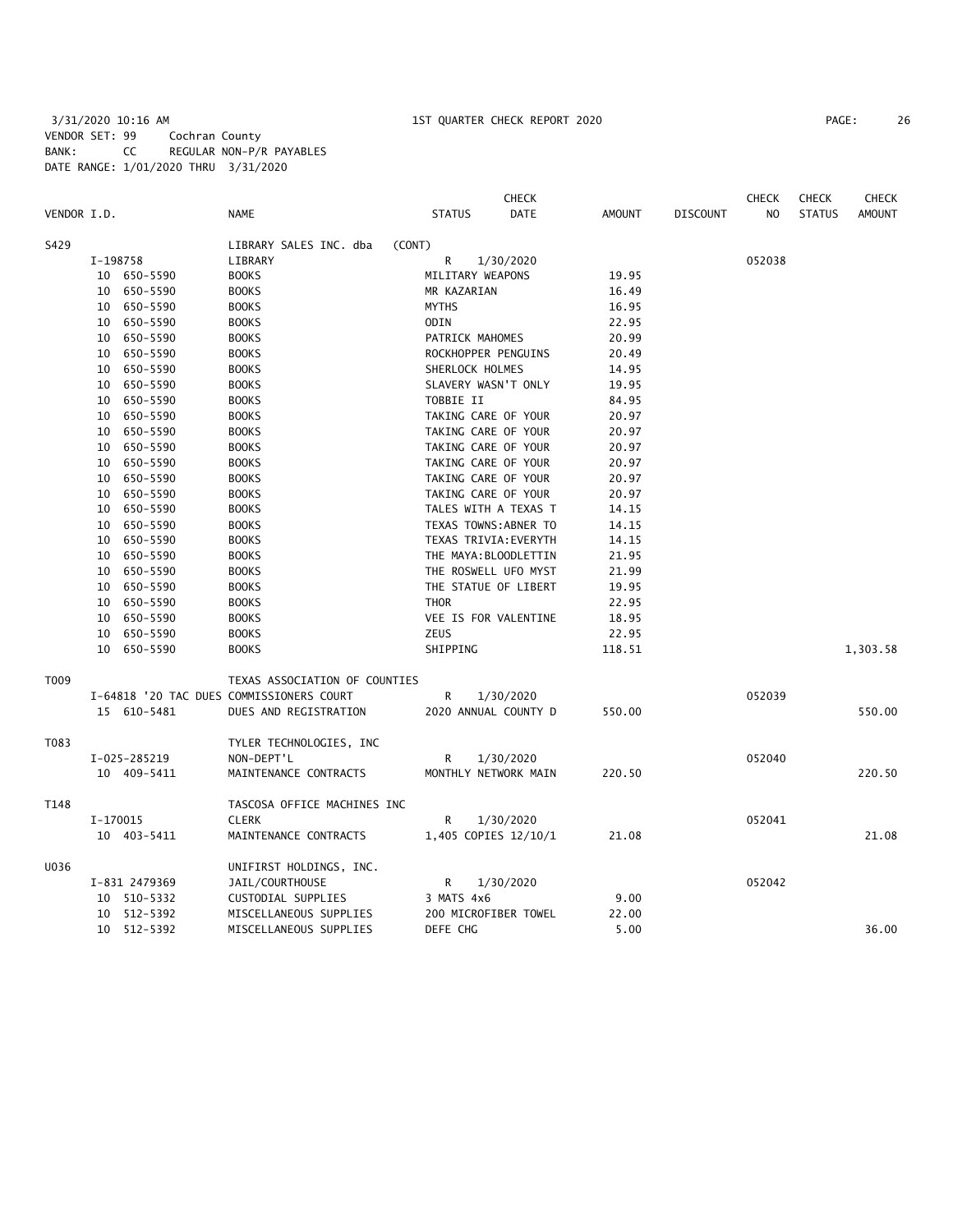3/31/2020 10:16 AM 1ST QUARTER CHECK REPORT 2020 PAGE: 27 VENDOR SET: 99 Cochran County BANK: CC REGULAR NON-P/R PAYABLES DATE RANGE: 1/01/2020 THRU 3/31/2020

| PAGE: | $\overline{a}$ |
|-------|----------------|
|-------|----------------|

|             |                  |                                |                   | <b>CHECK</b>         |               |                 | <b>CHECK</b>   | <b>CHECK</b>  | <b>CHECK</b>  |
|-------------|------------------|--------------------------------|-------------------|----------------------|---------------|-----------------|----------------|---------------|---------------|
| VENDOR I.D. |                  | NAME                           | <b>STATUS</b>     | DATE                 | <b>AMOUNT</b> | <b>DISCOUNT</b> | N <sub>O</sub> | <b>STATUS</b> | <b>AMOUNT</b> |
| U040        |                  | US FOODS INC                   |                   |                      |               |                 |                |               |               |
|             | I-3011608        | NON-DEPT'L                     | R                 | 1/30/2020            |               |                 | 052043         |               |               |
|             | 10 409-5300      | COUNTY-WIDE SUPPLIES           | 2BX TEA BAGS      |                      | 36.36         |                 |                |               |               |
|             | 409-5300<br>10   | COUNTY-WIDE SUPPLIES           | 4BX COFFEE        |                      | 122.76        |                 |                |               |               |
|             | 10 409-5300      | COUNTY-WIDE SUPPLIES           | FUEL SURCHG       |                      | 4.00          |                 |                |               | 163.12        |
| WO07        |                  | THOMSON REUTERS-WEST PAYMENT C |                   |                      |               |                 |                |               |               |
|             | I-841569665      | <b>ATTORNEY</b>                | R                 | 1/30/2020            |               |                 | 052044         |               |               |
|             | 10 475-5590      | LAW LIBRARY MTRLS/UPDATES      |                   | DATABASE CHG DEC 201 | 330.75        |                 |                |               |               |
|             | I-841659497      | ATTORNEY/LAW LIBRARY           | R                 | 1/30/2020            |               |                 | 052044         |               |               |
|             | 10 475-5590      | LAW LIBRARY MTRLS/UPDATES      |                   | BOOKS & BOUND VOL 1/ | 605.93        |                 |                |               |               |
|             | I-841668305      | ATTORNEY/LAW LIBRARY           | R                 | 1/30/2020            |               |                 | 052044         |               |               |
|             | 10 475-5590      | LAW LIBRARY MTRLS/UPDATES      |                   | BOOKS & BOUND VOL JA | 121.05        |                 |                |               | 1,057.73      |
| WO 55       |                  | WINDSTREAM COMMUNICATIONS SW   |                   |                      |               |                 |                |               |               |
|             | I-266-0638 01/20 | <b>MUSEUM</b>                  | R                 | 1/30/2020            |               |                 | 052045         |               |               |
|             | 10 652-5420      | TELECOMMUNICATIONS             | SERVICES          |                      | 62.58         |                 |                |               |               |
|             | 10 652-5420      | TELECOMMUNICATIONS             | <b>FEES</b>       |                      | 29.30         |                 |                |               |               |
|             | 10 652-5420      | TELECOMMUNICATIONS             | INTERNET/FIBER    |                      | 566.43        |                 |                |               |               |
|             | 10 652-5420      | TELECOMMUNICATIONS             | PICC CHG          |                      | 1.16          |                 |                |               |               |
|             | I-266-5181 01/20 | ELECTIONS                      | R                 | 1/30/2020            |               |                 | 052045         |               |               |
|             | 10 490-5420      | TELECOMMUNICATIONS             | BASIC SVCS        |                      | 30.30         |                 |                |               |               |
|             | 10 490-5420      | TELECOMMUNICATIONS             | <b>FEES</b>       |                      | 21.07         |                 |                |               |               |
|             | 10 490-5420      | TELECOMMUNICATIONS             | LONG DISTANCE SVC |                      | 9.15          |                 |                |               |               |
|             | I-266-5215 01/20 | EXTENSION SVC                  | R                 | 1/30/2020            |               |                 | 052045         |               |               |
|             | 10 665-5420      | TELECOMMUNICATIONS             | SERVICES/3 LINES  |                      | 143.38        |                 |                |               |               |
|             | 10 665-5420      | TELECOMMUNICATIONS             | <b>FEES</b>       |                      | 59.73         |                 |                |               |               |
|             | 10 665-5420      | TELECOMMUNICATIONS             | LONG DISTANCE SVC |                      | 1.10          |                 |                |               |               |
|             | I-266-5412 01/20 | DIST CT/CONSTABLE/NON-DEP/ELEC | R                 | 1/30/2020            |               |                 | 052045         |               |               |
|             | 10 435-5420      | TELECOMMUNICATIONS             | SERVICES          |                      | 20.89         |                 |                |               |               |
|             | 10 435-5420      | TELECOMMUNICATIONS             | <b>FEES</b>       |                      | 20.03         |                 |                |               |               |
|             | 10 435-5420      | TELECOMMUNICATIONS             | INTERNET          |                      | 130.00        |                 |                |               |               |
|             | 10 435-5420      | TELECOMMUNICATIONS             | PICC CHG          |                      | 1.16          |                 |                |               |               |
|             | 10 409-5420      | TELECOMMUNICATIONS             | <b>INTERNET</b>   |                      | 130.00        |                 |                |               |               |
|             | 10 550-5420      | TELECOMMUNICATIONS             | SERVICES          |                      | 20.89         |                 |                |               |               |
|             | 10 550-5420      | TELECOMMUNICATIONS             | <b>FEES</b>       |                      | 20.04         |                 |                |               |               |
|             | 10 490-5420      | TELECOMMUNICATIONS             | LMS CALLS         |                      | 0.20          |                 |                |               |               |
|             | I-266-5700 01/20 | SHERIFF                        | R                 | 1/30/2020            |               |                 | 052045         |               |               |
|             | 10 560-5420      | TELECOMMUNICATIONS             | BASIC SVCS        |                      | 48.37         |                 |                |               |               |
|             | 10 560-5420      | TELECOMMUNICATIONS             | <b>FEES</b>       |                      | 14.18         |                 |                |               |               |
|             | 10 560-5420      | TELECOMMUNICATIONS             | LONG DISTANCE SVC |                      | 0.18          |                 |                |               |               |
|             | I-266-8661 01/20 | ATTORNEY                       | R                 | 1/30/2020            |               |                 | 052045         |               |               |
|             | 10 475-5420      | TELECOMMUNICATIONS             | BASIC SVC/2 LINES |                      | 75.21         |                 |                |               |               |
|             | 10 475-5420      | TELECOMMUNICATIONS             | <b>FEES</b>       |                      | 39.83         |                 |                |               |               |
|             | I-266-8888 01/20 | SHERIFF                        | R                 | 1/30/2020            |               |                 | 052045         |               |               |
|             | 10 560-5420      | TELECOMMUNICATIONS             | SERVICES/FAX LINE |                      | 32.38         |                 |                |               |               |
|             | 10<br>560-5420   | TELECOMMUNICATIONS             | <b>FEES</b>       |                      | 14.15         |                 |                |               |               |
|             | 10 560-5420      | TELECOMMUNICATIONS             | FAX LONG DISTANCE |                      | 0.78          |                 |                |               | 1,492.49      |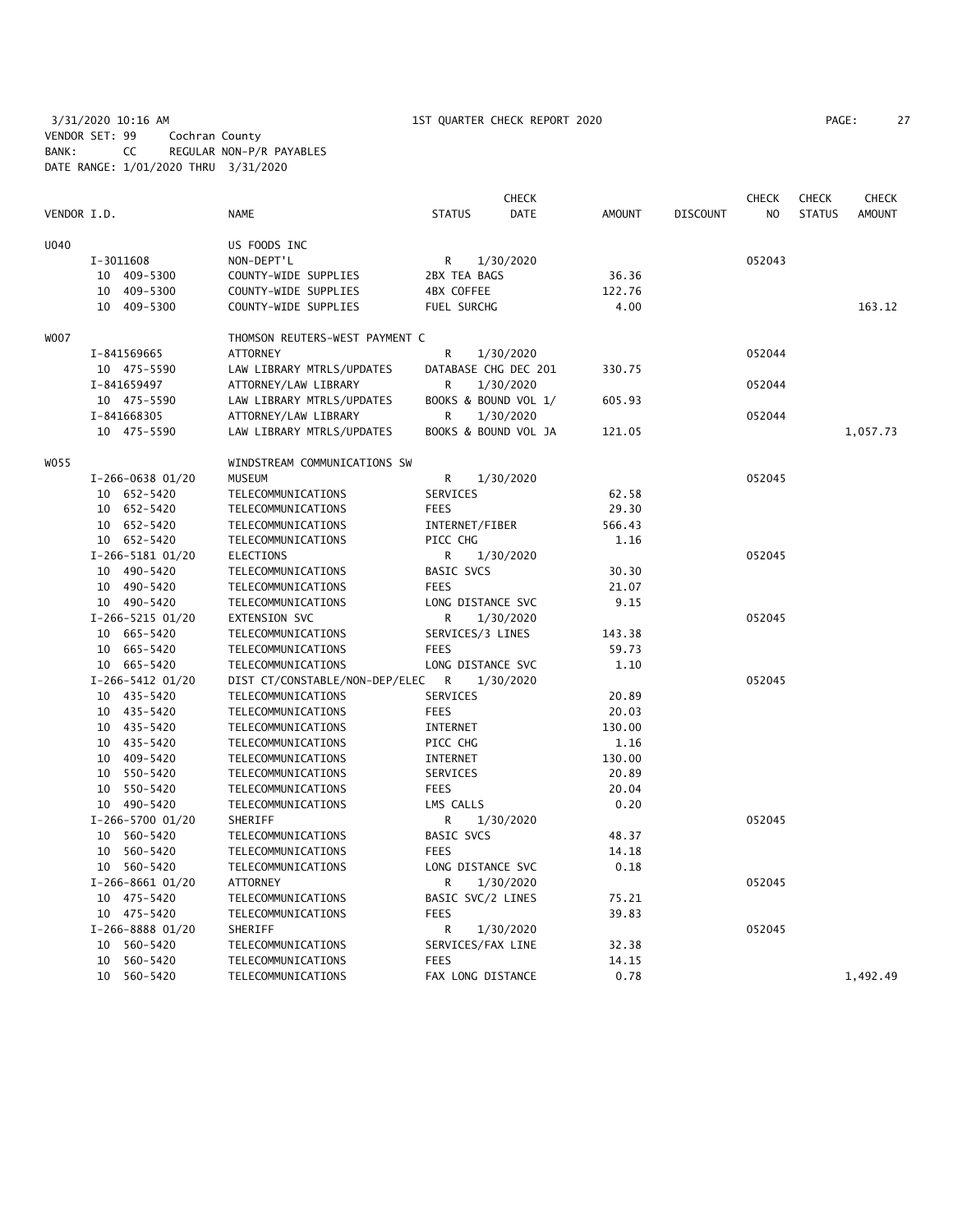3/31/2020 10:16 AM 1ST QUARTER CHECK REPORT 2020 PAGE: 28 VENDOR SET: 99 Cochran County BANK: CC REGULAR NON-P/R PAYABLES DATE RANGE: 1/01/2020 THRU 3/31/2020

|             |              |                             |                                       |                    | <b>CHECK</b>         |               |                 | <b>CHECK</b> | <b>CHECK</b>  | <b>CHECK</b>  |
|-------------|--------------|-----------------------------|---------------------------------------|--------------------|----------------------|---------------|-----------------|--------------|---------------|---------------|
| VENDOR I.D. |              |                             | <b>NAME</b>                           | <b>STATUS</b>      | <b>DATE</b>          | <b>AMOUNT</b> | <b>DISCOUNT</b> | NO           | <b>STATUS</b> | <b>AMOUNT</b> |
| X001        |              |                             | <b>XCEL ENERGY</b>                    |                    |                      |               |                 |              |               |               |
|             |              |                             | I-54-1324315-7 01/20 ALMOST ALL DEPTS | R                  | 1/30/2020            |               |                 | 052046       |               |               |
|             |              | 30 518-5440                 | UTILITIES                             |                    | 300210167 RUNWAY LIG | 72.20         |                 |              |               |               |
|             |              | 10 510-5440                 | UTILITIES                             |                    | 300240736 COURTHOUSE | 1,722.80      |                 |              |               |               |
|             |              | 10 580-5440                 | UTILITIES [TOWER]                     | 300282806 TOWER    |                      | 87.24         |                 |              |               |               |
|             |              | 15 621-5440                 | UTILITIES                             |                    | 300294119 PREC 1 SHO | 66.16         |                 |              |               |               |
|             |              | 10 650-5440                 | UTILITIES                             | 300338546 LIBRARY  |                      | 119.00        |                 |              |               |               |
|             |              | 10 652-5440                 | UTILITIES                             | 300342232 MUSEUM   |                      | 110.58        |                 |              |               |               |
|             |              | 10 662-5440                 | UTILITIES                             |                    | 300390484 ACTIVITY B | 442.06        |                 |              |               |               |
|             |              | 10 660-5440                 | UTILITIES & IRRIGATION                | 300410370 PARK     |                      | 104.32        |                 |              |               |               |
|             |              | 10 660-5440                 | UTILITIES & IRRIGATION                |                    | 300457515 PARK/SHOP  | 68.82         |                 |              |               |               |
|             |              | 10 516-5440                 | UTILITIES                             | 300555198 CEMETERY |                      | 11.27         |                 |              |               |               |
|             |              | 10 660-5440                 | UTILITIES & IRRIGATION                | 300587052 SHOWBARN |                      | 172.82        |                 |              |               |               |
|             |              | 10 660-5440                 | UTILITIES & IRRIGATION                |                    | 300587753 RODEO GROU | 11.27         |                 |              |               |               |
|             |              | 10 409-5440                 | UTILITIES                             |                    | 300588989 ANNEX/CR P | 113.34CR      |                 |              |               |               |
|             |              | 10 409-5440                 | UTILITIES                             |                    | REBILL 11/15/19-1/21 | 87.44         |                 |              |               |               |
|             |              | 10 516-5440                 | UTILITIES                             | 300603417 CEMETERY |                      | 15.13         |                 |              |               |               |
|             |              | 10 516-5440                 | UTILITIES                             |                    | 300637038 CEMETERY S | 11.27         |                 |              |               | 2,989.04      |
| X001        |              |                             | XCEL ENERGY                           |                    |                      |               |                 |              |               |               |
|             |              | I-54-1829977-7 JAN20 PREC 2 |                                       | R                  | 1/30/2020            |               |                 | 052047       |               |               |
|             |              | 15 622-5440                 | UTILITIES                             |                    | 118KWH 12/12/19-1/15 | 20.44         |                 |              |               |               |
|             |              | 15 622-5440                 | UTILITIES                             | AREA LIGHT         |                      | 15.18         |                 |              |               | 35.62         |
| A133        |              |                             | ALLIED COMPLIANCE SERVICE             |                    |                      |               |                 |              |               |               |
|             |              | I-LB80058                   | COMMISSIONERS COURT                   | R                  | 2/10/2020            |               |                 | 052048       |               |               |
|             |              | 15 610-5499                 | MISCELLANEOUS                         |                    | ANNUAL MEMBERSHIP FE | 295.00        |                 |              |               |               |
|             |              | 15 610-5499                 | MISCELLANEOUS                         |                    | 5 PREPD RANDOM DOT D | 225.00        |                 |              |               | 520.00        |
| B001        |              |                             | BAILEY CO. ELECTRIC COOP              |                    |                      |               |                 |              |               |               |
|             | I-445772     |                             | PREC 4                                | R                  | 2/10/2020            |               |                 | 052049       |               |               |
|             |              | 15 624-5440                 | UTILITIES                             |                    | 505 KWH 12/14/19-01/ | 65.60         |                 |              |               |               |
|             |              | 15 624-5440                 | UTILITIES                             | AREA LIGHT         |                      | 11.85         |                 |              |               |               |
|             | $I-445773$   |                             | PREC <sub>3</sub>                     | R                  | 2/10/2020            |               |                 | 052049       |               |               |
|             |              | 15 623-5440                 | UTILITIES                             |                    | 48 KWH 12/14/19-01/1 | 33.38         |                 |              |               |               |
|             |              | 15 623-5440                 | UTILITIES                             | 2 AREA LIGHTS      |                      | 25.40         |                 |              |               |               |
|             | $I - 445774$ |                             | NON-DEPT'L/SHERIFF POSSE              | R                  | 2/10/2020            |               |                 | 052049       |               |               |
|             |              | 10 409-5440                 | UTILITIES                             |                    | ELEC SVC 12/14/19-01 | 42.50         |                 |              |               | 178.73        |
| C007        |              |                             | CITY OF MORTON                        |                    |                      |               |                 |              |               |               |
|             | I-013120     |                             | LIB/MUS/ACT BLDG/CRTHSE/PREC 1        | R                  | 2/10/2020            |               |                 | 052050       |               |               |
|             |              | 10 650-5440                 | UTILITIES                             | LIBRARY GAS        |                      | 202.75        |                 |              |               |               |
|             |              | 10 650-5440                 | UTILITIES                             | LIBRARY WATER      |                      | 28.00         |                 |              |               |               |
|             |              | 10 650-5440                 | UTILITIES                             | LIBRARY GARBAGE    |                      | 51.50         |                 |              |               |               |
|             |              | 10 650-5440                 | UTILITIES                             | LIBRARY SEWER      |                      | 18.00         |                 |              |               |               |
|             |              | 10 652-5440                 | UTILITIES                             | MUSEUM GAS         |                      | 272.75        |                 |              |               |               |
|             |              | 10 652-5440                 | UTILITIES                             | MUSEUM WATER       |                      | 28.00         |                 |              |               |               |
|             |              | 10 652-5440                 | UTILITIES                             | MUSEUM GARBAGE     |                      | 28.00         |                 |              |               |               |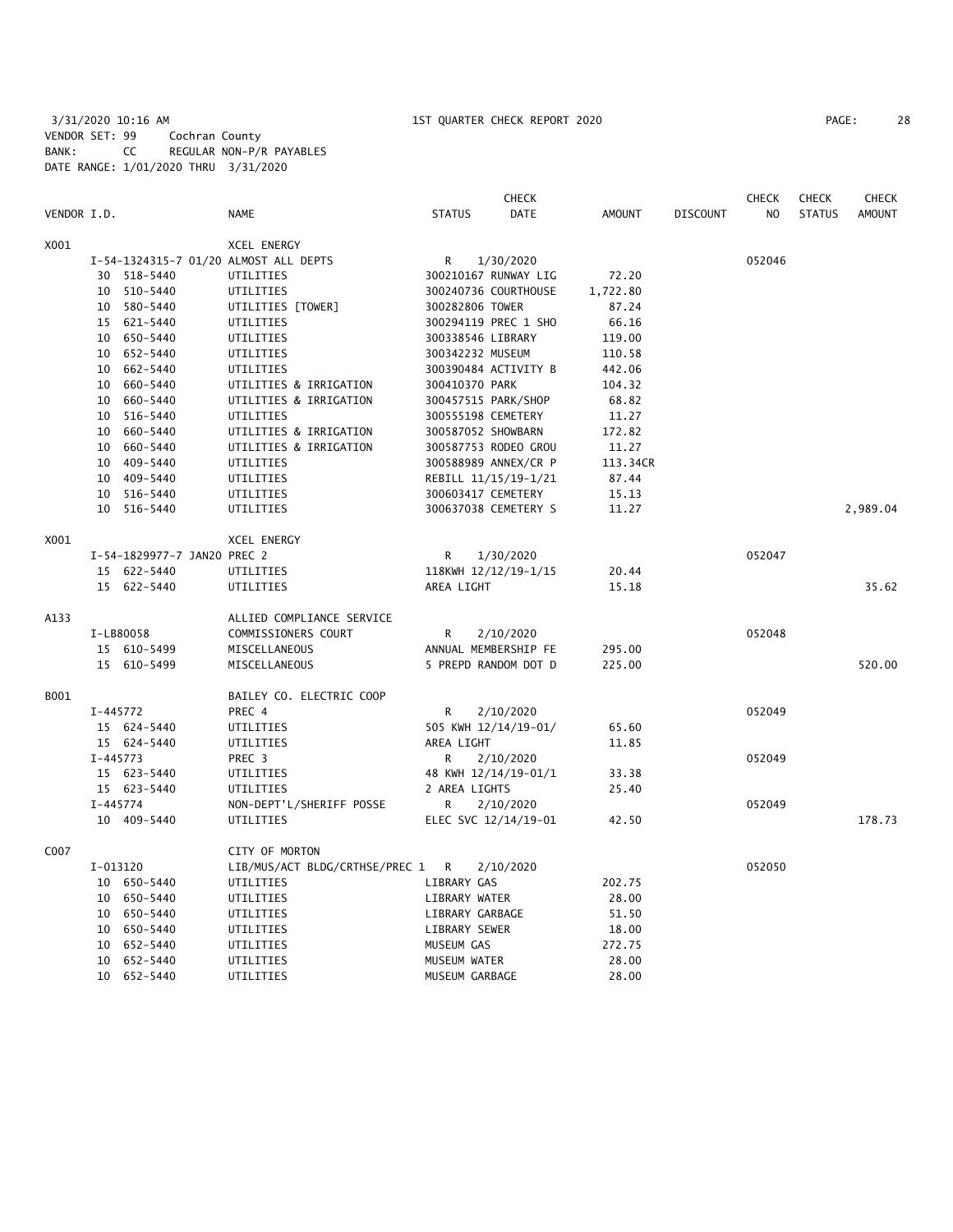# 3/31/2020 10:16 AM 1ST QUARTER CHECK REPORT 2020 PAGE: 29 VENDOR SET: 99 Cochran County BANK: CC REGULAR NON-P/R PAYABLES DATE RANGE: 1/01/2020 THRU 3/31/2020

|             |                     |                                |                       | <b>CHECK</b> |               |                 | <b>CHECK</b>   | <b>CHECK</b>  | <b>CHECK</b>  |
|-------------|---------------------|--------------------------------|-----------------------|--------------|---------------|-----------------|----------------|---------------|---------------|
| VENDOR I.D. |                     | <b>NAME</b>                    | <b>STATUS</b>         | <b>DATE</b>  | <b>AMOUNT</b> | <b>DISCOUNT</b> | N <sub>O</sub> | <b>STATUS</b> | <b>AMOUNT</b> |
| C007        |                     | CITY OF MORTON<br>(CONT)       |                       |              |               |                 |                |               |               |
|             | I-013120            | LIB/MUS/ACT BLDG/CRTHSE/PREC 1 | $\overline{R}$        | 2/10/2020    |               |                 | 052050         |               |               |
|             | 10 652-5440         | UTILITIES                      | MUSEUM SEWER          |              | 16.00         |                 |                |               |               |
|             | 662-5440<br>10      | UTILITIES                      | ACTIVITY BLDG GAS     |              | 1,287.75      |                 |                |               |               |
|             | 662-5440<br>10      | UTILITIES                      | ACT. BLDG WATER       |              | 28.00         |                 |                |               |               |
|             | 662-5440<br>10      | UTILITIES                      | ACT. BLDG GARBAGE     |              | 77.00         |                 |                |               |               |
|             | 662-5440<br>10      | UTILITIES                      | ACT. BLDG SEWER       |              | 48.00         |                 |                |               |               |
|             | 510-5440<br>10      | UTILITIES                      | COURTHOUSE GAS        |              | 430.25        |                 |                |               |               |
|             | 10<br>510-5440      | UTILITIES                      | COURTHOUSE WATER      |              | 96.50         |                 |                |               |               |
|             | 510-5440<br>10      | UTILITIES                      | <b>CRTHSE GARBAGE</b> |              | 334.50        |                 |                |               |               |
|             | 10 510-5440         | UTILITIES                      | COURTHOUSE SEWER      |              | 54.00         |                 |                |               |               |
|             | 15 621-5440         | UTILITIES                      | PREC 1 GAS            |              | 132.75        |                 |                |               |               |
|             | 15 621-5440         | UTILITIES                      | PREC 1 WATER          |              | 28.00         |                 |                |               |               |
|             | 15 621-5440         | UTILITIES                      | PREC 1 GARBAGE        |              | 51.50         |                 |                |               | 3,213.25      |
| C018        |                     | COCHRAN CO. FARM BUREAU        |                       |              |               |                 |                |               |               |
|             | I-2020 DUES         | COMMISSIONERS COURT            | R                     | 2/10/2020    |               |                 | 052051         |               |               |
|             | 15 610-5481         | DUES AND REGISTRATION          | FARM BUREAU DUES 202  |              | 40.00         |                 |                |               | 40.00         |
| C035        |                     | COX AUTO SUPPLY CO             |                       |              |               |                 |                |               |               |
|             | I-433343            | PREC 1                         | R                     | 2/10/2020    |               |                 | 052052         |               |               |
|             | 15 621-5356         | ROAD MATERIALS & SUPPLIES      | CLR SAFETY GLASSES    |              | 5.99          |                 |                |               |               |
|             | I-433746            | SHERIFF                        | R                     | 2/10/2020    |               |                 | 052052         |               |               |
|             | 10 560-5451         | MACHINERY-NON-OFFICE REPAIR    | OIL FILTER #PF63E     |              | 6.98          |                 |                |               |               |
|             | 10 560-5451         | MACHINERY-NON-OFFICE REPAIR    | AIR FILTE #A3218C     |              | 24.98         |                 |                |               |               |
|             | 10 560-5451         | MACHINERY-NON-OFFICE REPAIR    | 8QT DEXOS OIL OW-20   |              | 47.92         |                 |                |               |               |
|             | 10 560-5451         | MACHINERY-NON-OFFICE REPAIR    | 1GL WASHER FLUID      |              | 3.99          |                 |                |               |               |
|             | I-433769            | PREC 1                         | R                     | 2/10/2020    |               |                 | 052052         |               |               |
|             | 15 621-5356         | ROAD MATERIALS & SUPPLIES      | SILICONE              |              | 7.99          |                 |                |               |               |
|             | $I-434128$          | <b>PARK</b>                    | R                     | 2/10/2020    |               |                 | 052052         |               |               |
|             | 10 660-5451         | REPAIR                         | OIL FILTER #FL820S    |              | 6.99          |                 |                |               |               |
|             | 10 660-5451         | REPAIR                         | AIR FILTER #FA1883    |              | 17.99         |                 |                |               | 122.83        |
| C066        |                     | ISABELL CAVEZUELA              |                       |              |               |                 |                |               |               |
|             | I-EQUIP DEMO 020320 | ELECTIONS                      | R                     | 2/10/2020    |               |                 | 052053         |               |               |
|             | 10 490-5102         | ELECTION SALARIES              | 3.5HRS @ \$10         |              | 35.00         |                 |                |               | 35.00         |
| C310        |                     | DAVID CORDER                   |                       |              |               |                 |                |               |               |
|             | I-EQUIP DEMO 020320 | ELECTIONS                      | R                     | 2/10/2020    |               |                 | 052054         |               |               |
|             | 10 490-5102         | ELECTION SALARIES              | 3.5HRS @ \$10         |              | 35.00         |                 |                |               | 35.00         |
| C340        |                     | COUNTY INFORMATION RESOURCE AG |                       |              |               |                 |                |               |               |
|             | I-S0P011823         | NON-DEPT'L                     | R                     | 2/10/2020    |               |                 | 052055         |               |               |
|             | 10 409-5420         | TELECOMMUNICATIONS             | 33 EMAIL ACCOUNTS DE  |              | 66.00         |                 |                |               |               |
|             | I-S0P012053         | NON-DEPT'L                     | R                     | 2/10/2020    |               |                 | 052055         |               |               |
|             | 10 409-5411         | MAINTENANCE CONTRACTS          | WEB HOSTING 2020      |              | 800.00        |                 |                |               |               |
|             | 10 409-5411         | MAINTENANCE CONTRACTS          | WEB CONTENT MGMT 202  |              | 725.00        |                 |                |               | 1,591.00      |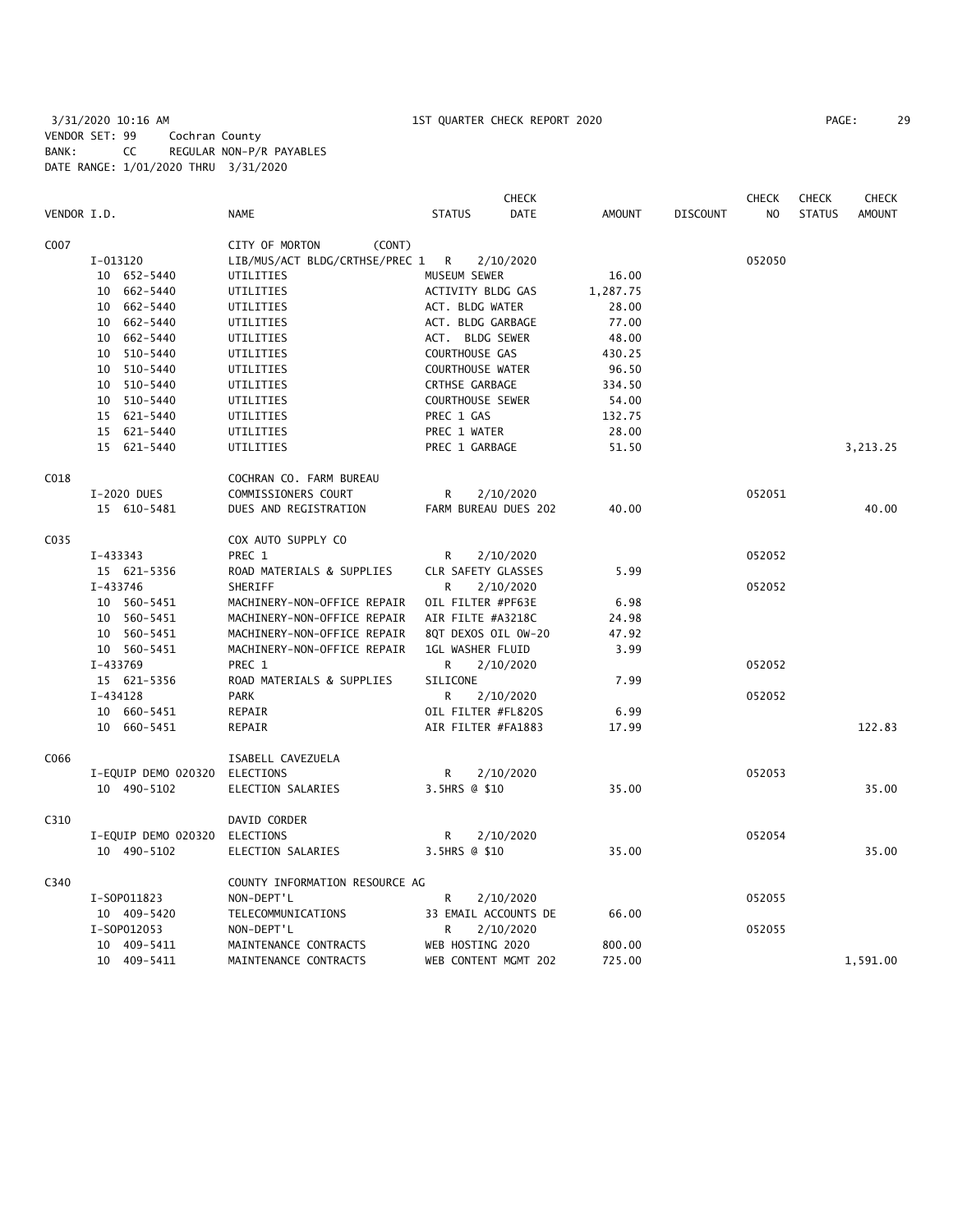3/31/2020 10:16 AM 1ST QUARTER CHECK REPORT 2020 PAGE: 30 VENDOR SET: 99 Cochran County BANK: CC REGULAR NON-P/R PAYABLES DATE RANGE: 1/01/2020 THRU 3/31/2020

| PAGE: | 30 |
|-------|----|
|       |    |

|             |          |                     |                               |                      | CHECK       |               |                 | <b>CHECK</b>   | <b>CHECK</b>  | <b>CHECK</b>  |
|-------------|----------|---------------------|-------------------------------|----------------------|-------------|---------------|-----------------|----------------|---------------|---------------|
| VENDOR I.D. |          |                     | <b>NAME</b>                   | <b>STATUS</b>        | <b>DATE</b> | <b>AMOUNT</b> | <b>DISCOUNT</b> | N <sub>O</sub> | <b>STATUS</b> | <b>AMOUNT</b> |
| C367        |          |                     | COMPUTER TRANSITION SERVICES, |                      |             |               |                 |                |               |               |
|             | I-183438 |                     | AUDITOR/TREASURER             | R                    | 2/10/2020   |               |                 | 052056         |               |               |
|             |          | 10 495-5451         | <b>REPAIRS</b>                | 1/2 TRBLSHOOT/RPR SR |             | 60.00         |                 |                |               |               |
|             |          | 10 497-5451         | REPAIRS                       | 1/2 TRBLSHOOT/RPR SR |             | 60.00         |                 |                |               |               |
|             | I-183668 |                     | NON-DEPT'L                    | R                    | 2/10/2020   |               |                 | 052056         |               |               |
|             |          | 10 409-5420         | TELECOMMUNICATIONS            | 30 TREND MICRO FEB 2 |             | 48.00         |                 |                |               |               |
|             |          | I-183859HD          | <b>COURTHOUSE</b>             | R                    | 2/10/2020   |               |                 | 052056         |               |               |
|             |          | 10 510-5411         | MAINTENANCE CONTRACTS         | HELP DESK FEB 2020   |             | 719.69        |                 |                |               | 887.69        |
| C414        |          |                     | CARDMEMBER SERVICES           |                      |             |               |                 |                |               |               |
|             |          | I-DD9Q0 COMPUTER    | JUSTICE OF PEACE              | R                    | 2/10/2020   |               |                 | 052057         |               |               |
|             |          | 10 455-5310         | OFFICE SUPPLIES               | DELL INSPIRON #7SJ5B |             | 679.99        |                 |                |               |               |
|             |          | 10 455-5310         | OFFICE SUPPLIES               | <b>PROMO</b>         |             | 130.00CR      |                 |                |               |               |
|             |          | 10 455-5310         | OFFICE SUPPLIES               | DISC                 |             | 80.00CR       |                 |                |               |               |
|             |          | 10 455-5310         | OFFICE SUPPLIES               | ADDL SALE DISC       |             | 84.46CR       |                 |                |               |               |
|             |          | 10 455-5310         | OFFICE SUPPLIES               | 2YR PROTECT          |             | 57.41         |                 |                |               |               |
|             |          | 10 455-5310         | OFFICE SUPPLIES               | WP OFFICE X9 ST      |             | 205.07        |                 |                |               |               |
|             |          | 10 455-5310         | OFFICE SUPPLIES               | CASE LOGIC LAP       |             | 35.27         |                 |                |               |               |
|             |          | 10 455-5310         | OFFICE SUPPLIES               | MCAFEE LIVESAFE      |             | 109.99        |                 |                |               |               |
|             |          | 10 455-5310         | OFFICE SUPPLIES               | <b>PROMO</b>         |             | 109.99CR      |                 |                |               |               |
|             |          | 10 455-5310         | OFFICE SUPPLIES               | OFC HOME & BUSINESS  |             | 188.65        |                 |                |               |               |
|             |          | 10 455-5310         | OFFICE SUPPLIES               | ESSENTIAL SETUP      |             | 41.01         |                 |                |               |               |
|             |          | 10 455-5310         | OFFICE SUPPLIES               | TECH SUPPORT/1YR     |             | 129.99        |                 |                |               |               |
|             |          | 10 455-5310         | OFFICE SUPPLIES               | SFTWARE INSTALLATION |             | 39.99         |                 |                |               |               |
|             |          | 10 455-5310         | OFFICE SUPPLIES               | <b>PROMO</b>         |             | 39.99CR       |                 |                |               |               |
|             |          | 10 455-5310         | OFFICE SUPPLIES               | WIN10 PRO UPGRADE    |             | 99.99         |                 |                |               | 1,142.92      |
|             |          |                     |                               |                      |             |               |                 |                |               |               |
| D040        |          |                     | JUDY DEAVOURS                 |                      |             |               |                 |                |               |               |
|             |          | I-EQUIP DEMO 020320 | ELECTIONS                     | R                    | 2/10/2020   |               |                 | 052058         |               |               |
|             |          | 10 490-5102         | ELECTION SALARIES             | 3.5HRS @ \$10        |             | 35.00         |                 |                |               | 35.00         |
| D153        |          |                     | SHANNA DEWBRE                 |                      |             |               |                 |                |               |               |
|             |          | I-MEAL/WNTR 2020    | <b>CLERK</b>                  | R                    | 2/10/2020   |               |                 | 052059         |               |               |
|             |          | 10 403-5427         | CONTINUING EDUCATION          | MEAL/FRDKSBRG 2/6    |             | 20.64         |                 |                |               | 20.64         |
| E075        |          |                     | WEX BANK                      |                      |             |               |                 |                |               |               |
|             |          | I-63651520          | JAIL/JUV PROBATION            | R                    | 2/10/2020   |               |                 | 052060         |               |               |
|             |          | 10 512-5499         | MISCELLANEOUS                 | 12.71GL/CRLSBD 1/29; |             | 28.17         |                 |                |               |               |
|             |          | 17 573-5499         | OPERATING EXPENSES            | 15.059GL UNL/MRTN 1/ |             | 34.87         |                 |                |               |               |
|             |          | 17 573-5499         | OPERATING EXPENSES            | 18.72GL UNL/LVND 1/3 |             | 34.18         |                 |                |               | 97.22         |
| F010        |          |                     | FIVE-AREA TELEPHONE CO-OP     |                      |             |               |                 |                |               |               |
|             |          | I-927-5510 FEB 20   | PREC 4                        | R                    | 2/10/2020   |               |                 | 052061         |               |               |
|             |          | 15 624-5420         | TELECOMMUNICATIONS            | <b>BASIC SVCS</b>    |             | 32.25         |                 |                |               |               |
|             |          | 15 624-5420         | TELECOMMUNICATIONS            | <b>FEES</b>          |             | 11.47         |                 |                |               | 43.72         |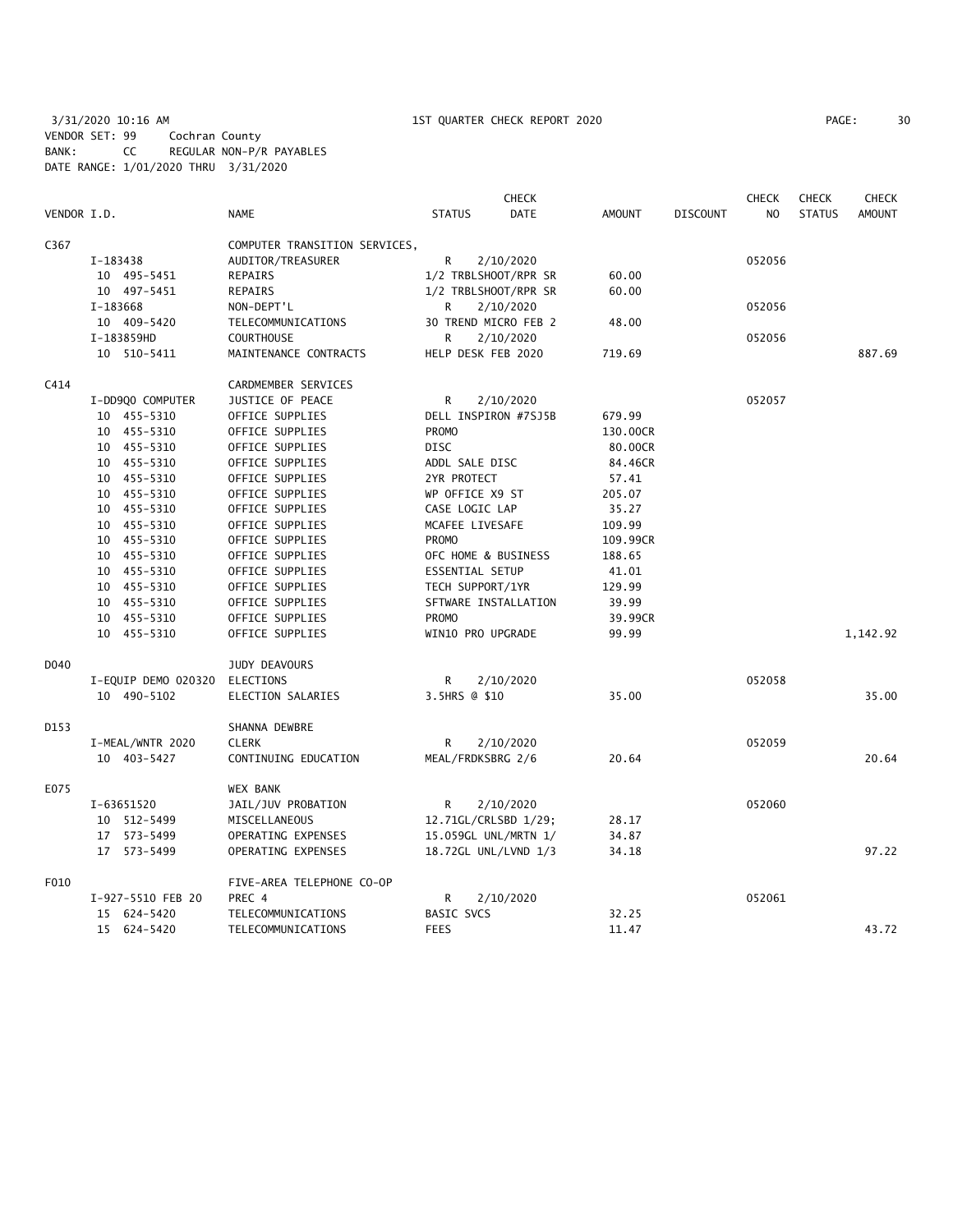3/31/2020 10:16 AM 1ST QUARTER CHECK REPORT 2020 PAGE: 31 VENDOR SET: 99 Cochran County BANK: CC REGULAR NON-P/R PAYABLES DATE RANGE: 1/01/2020 THRU 3/31/2020

| PAGE: | 31 |  |
|-------|----|--|
|       |    |  |

| VENDOR I.D. |                               | <b>NAME</b>                                       | <b>STATUS</b>             | <b>CHECK</b><br><b>DATE</b> | <b>AMOUNT</b> | <b>DISCOUNT</b> | <b>CHECK</b><br>N <sub>O</sub> | <b>CHECK</b><br><b>STATUS</b> | CHECK<br><b>AMOUNT</b> |
|-------------|-------------------------------|---------------------------------------------------|---------------------------|-----------------------------|---------------|-----------------|--------------------------------|-------------------------------|------------------------|
|             |                               |                                                   |                           |                             |               |                 |                                |                               |                        |
| F236        |                               | JARRAHN FRENCH                                    |                           |                             |               |                 |                                |                               |                        |
|             | I-EQUIP DEMO 020320 ELECTIONS |                                                   | R                         | 2/10/2020                   |               |                 | 052062                         |                               |                        |
|             | 10 490-5102                   | ELECTION SALARIES                                 | 3.5HRS @ \$10             |                             | 35.00         |                 |                                |                               | 35.00                  |
| G074        |                               | GRAVES, HUMPHRIES, STAHL, LTD                     |                           |                             |               |                 |                                |                               |                        |
|             | I-FEES JAN20                  | JUSTICE OF PEACE                                  | R                         | 2/10/2020                   |               |                 | 052063                         |                               |                        |
|             | 10 000-2206.002               | COLLECTION AGENCY FEES                            | COLLECTION FEES JAN       |                             | 69.14         |                 |                                |                               | 69.14                  |
| J082        |                               | JOHN DEERE FINANCIAL                              |                           |                             |               |                 |                                |                               |                        |
|             | I-861403                      | PREC 1                                            | R                         | 2/10/2020                   |               |                 | 052064                         |                               |                        |
|             | 15 621-5451                   | REPAIRS                                           |                           | FILTER ELEM #RE53946        | 94.43         |                 |                                |                               | 94.43                  |
| J098        |                               | ELOISA JARAMILLO                                  |                           |                             |               |                 |                                |                               |                        |
|             | I-EQUIP DEMO 020320           | ELECTIONS                                         | R                         | 2/10/2020                   |               |                 | 052065                         |                               |                        |
|             | 10 490-5102                   | ELECTION SALARIES                                 | 3.5HRS @ \$10             |                             | 35.00         |                 |                                |                               | 35.00                  |
| L010        |                               |                                                   |                           |                             |               |                 |                                |                               |                        |
|             | I-103801                      | LEWIS FARM & RANCH STORE INC<br><b>COURTHOUSE</b> | R                         |                             |               |                 | 052066                         |                               |                        |
|             |                               |                                                   |                           | 2/10/2020                   | 7.77          |                 |                                |                               |                        |
|             | 10 510-5332<br>10 510-5332    | CUSTODIAL SUPPLIES<br>CUSTODIAL SUPPLIES          | 3 FABULOSO<br><b>DISC</b> |                             | 0.78CR        |                 |                                |                               |                        |
|             | I-103918                      | <b>PARK</b>                                       | R                         | 2/10/2020                   |               |                 | 052066                         |                               |                        |
|             | 10 660-5332                   | CUSTODIAL SUPPLIES                                | <b>BATTERY TENDER</b>     |                             | 33.99         |                 |                                |                               |                        |
|             | 10 660-5332                   | CUSTODIAL SUPPLIES                                | <b>DISC</b>               |                             | 3.40CR        |                 |                                |                               |                        |
|             | I-104081                      | ACTIVITY BLDG                                     | R                         | 2/10/2020                   |               |                 | 052066                         |                               |                        |
|             | 10 662-5332                   | CUSTODIAL SUPPLIES                                | 2 PK BATTERIES            |                             | 11.18         |                 |                                |                               |                        |
|             | 10 662-5332                   | CUSTODIAL SUPPLIES                                | <b>DISC</b>               |                             | 1.12CR        |                 |                                |                               |                        |
|             | I-104290                      | ACTIVITY BLDG                                     | R                         | 2/10/2020                   |               |                 | 052066                         |                               |                        |
|             | 10 662-5332                   | CUSTODIAL SUPPLIES                                | DRAIN CLEANER             |                             | 7.99          |                 |                                |                               |                        |
|             | 10 662-5332                   | CUSTODIAL SUPPLIES                                | 2 AIR FRESHENERS          |                             | 13.98         |                 |                                |                               |                        |
|             | 10 662-5332                   | CUSTODIAL SUPPLIES                                | TRASH BAGS                |                             | 19.99         |                 |                                |                               |                        |
|             | 10 662-5332                   | CUSTODIAL SUPPLIES                                | <b>DISC</b>               |                             | 4.20CR        |                 |                                |                               |                        |
|             | 10 662-5332                   | CUSTODIAL SUPPLIES                                | 12 CN SPRAYWAY            |                             | 32.29         |                 |                                |                               |                        |
|             | I-104291                      | <b>COURTHOUSE</b>                                 | R                         | 2/10/2020                   |               |                 | 052066                         |                               |                        |
|             | 10 510-5332                   | CUSTODIAL SUPPLIES                                | ODOR ABSORBER             |                             | 5.59          |                 |                                |                               |                        |
|             | 10 510-5332                   | CUSTODIAL SUPPLIES                                | 2 ODOR GENIE              |                             | 9.98          |                 |                                |                               |                        |
|             | 10 510-5332                   | CUSTODIAL SUPPLIES                                | <b>DISC</b>               |                             | 1.56CR        |                 |                                |                               |                        |
|             | I-104400 010920               | CRTHSE/DIST CT                                    | R                         | 2/10/2020                   |               |                 | 052066                         |                               |                        |
|             | 10 510-5332                   | CUSTODIAL SUPPLIES                                | PINE SOL                  |                             | 11.99         |                 |                                |                               |                        |
|             | 10 510-5332                   | CUSTODIAL SUPPLIES                                | <b>DISC</b>               |                             | 1.19CR        |                 |                                |                               |                        |
|             | 10 435-5499                   | MISCELLANEOUS                                     | 1CS WATER                 |                             | 5.95          |                 |                                |                               |                        |
|             | 10 435-5499                   | MISCELLANEOUS                                     | DISC                      |                             | 0.60CR        |                 |                                |                               |                        |
|             | $I-104401$                    | <b>JAIL</b>                                       | R                         | 2/10/2020                   |               |                 | 052066                         |                               |                        |
|             | 10 512-5392                   | MISCELLANEOUS SUPPLIES                            | 2 ODOR ABSORBERS          |                             | 11.18         |                 |                                |                               |                        |
|             | 10 512-5392                   | MISCELLANEOUS SUPPLIES                            | <b>DISC</b>               |                             | 1.12CR        |                 |                                |                               |                        |
|             | I-104506                      | DISTRICT COURT                                    | R                         | 2/10/2020                   |               |                 | 052066                         |                               |                        |
|             | 10 435-5499                   | MISCELLANEOUS                                     | CREAMER                   |                             | 1.95          |                 |                                |                               |                        |
|             | $I - 104534$                  | JAIL/SHERIFF                                      | R                         | 2/10/2020                   |               |                 | 052066                         |                               |                        |
|             | 10 512-5392                   | MISCELLANEOUS SUPPLIES                            | 16 BLEACH                 |                             | 47.84         |                 |                                |                               |                        |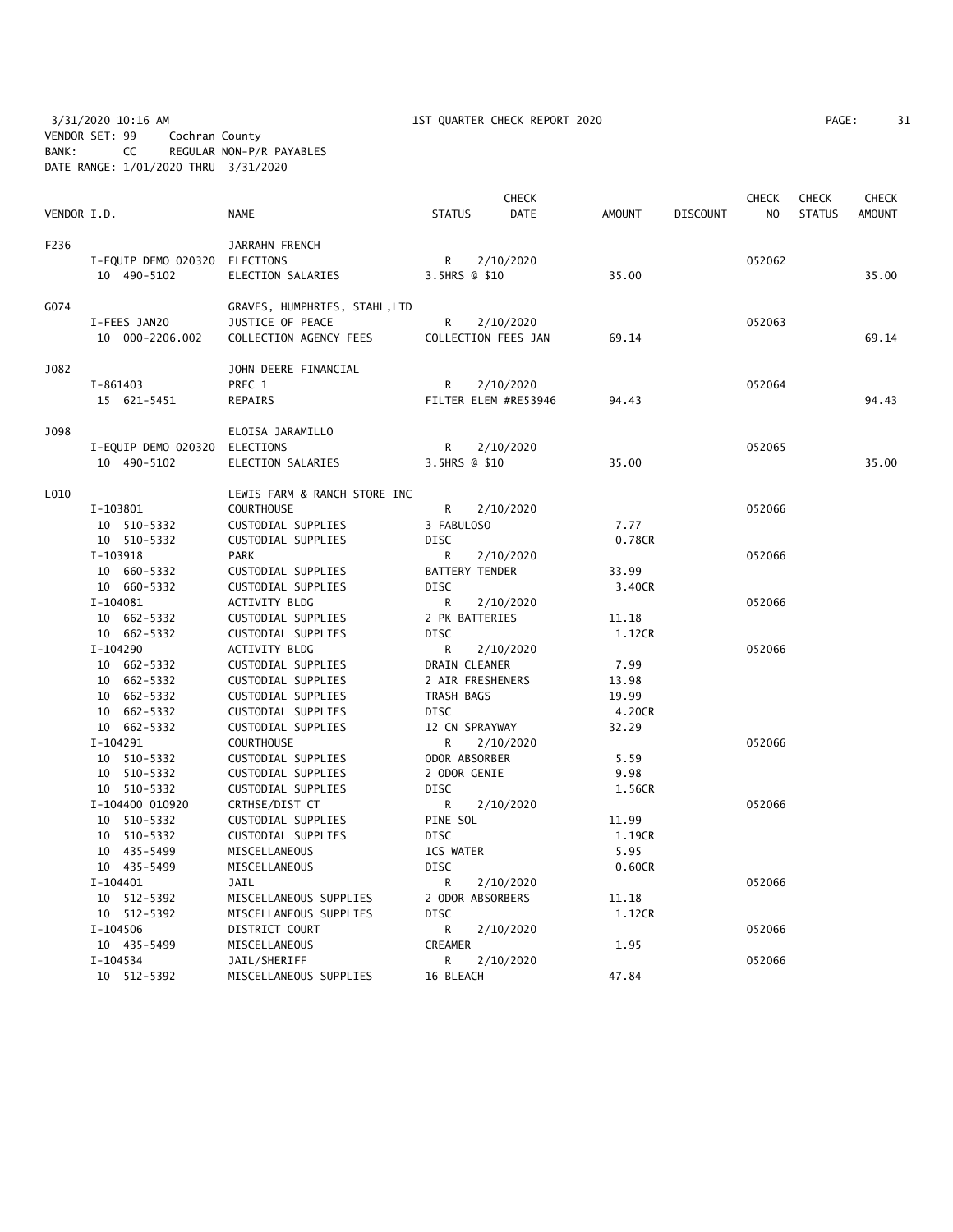|             |                       |                                |                       | <b>CHECK</b> |               |                 | <b>CHECK</b>   | <b>CHECK</b>  | <b>CHECK</b>  |
|-------------|-----------------------|--------------------------------|-----------------------|--------------|---------------|-----------------|----------------|---------------|---------------|
| VENDOR I.D. |                       | <b>NAME</b>                    | <b>STATUS</b>         | <b>DATE</b>  | <b>AMOUNT</b> | <b>DISCOUNT</b> | N <sub>O</sub> | <b>STATUS</b> | <b>AMOUNT</b> |
| L010        |                       | LEWIS FARM & RANCH STORE       | (CONT)                |              |               |                 |                |               |               |
|             | I-104534              | JAIL/SHERIFF                   | R                     | 2/10/2020    |               |                 | 052066         |               |               |
|             | 10 512-5392           | MISCELLANEOUS SUPPLIES         | 24 SPRAYWAY           |              | 71.76         |                 |                |               |               |
|             | 10 512-5392           | MISCELLANEOUS SUPPLIES         | PINE SOL              |              | 11.99         |                 |                |               |               |
|             | 10 512-5392           | MISCELLANEOUS SUPPLIES         | <b>DAWN</b>           |              | 4.59          |                 |                |               |               |
|             | 10 560-5310           | OFFICE SUPPLIES                | 40 ANCHORS            |              | 2.40          |                 |                |               |               |
|             | I-104542              | <b>PARK</b>                    | R                     | 2/10/2020    |               |                 | 052066         |               |               |
|             | 10 660-5332           | CUSTODIAL SUPPLIES             | 2 DE-ICER             |              | 7.18          |                 |                |               |               |
|             | 10 660-5332           | CUSTODIAL SUPPLIES             | <b>DISC</b>           |              | 0.72CR        |                 |                |               |               |
|             | I-104558              | JAIL                           | R                     | 2/10/2020    |               |                 | 052066         |               |               |
|             | 10 512-5392           | MISCELLANEOUS SUPPLIES         | CARPET & VINYL ADHES  |              | 7.99          |                 |                |               |               |
|             | 10 512-5392           | MISCELLANEOUS SUPPLIES         | <b>DISC</b>           |              | 0.80CR        |                 |                |               |               |
|             | $I - 104614$          | CEMETERY                       | R                     | 2/10/2020    |               |                 | 052066         |               |               |
|             | 10 516-5332           | CUSTODIAL SUPPLIES             | <b>BUCKET</b>         |              | 11.99         |                 |                |               |               |
|             | 10 516-5332           | CUSTODIAL SUPPLIES             | <b>DISC</b>           |              | 1.20CR        |                 |                |               |               |
|             | $I-104627$            | <b>CEMETERY</b>                | R                     | 2/10/2020    |               |                 | 052066         |               |               |
|             | 10 516-5332           | CUSTODIAL SUPPLIES             | OIL-SORB              |              | 11.99         |                 |                |               |               |
|             | 10 516-5332           | CUSTODIAL SUPPLIES             | <b>DISC</b>           |              | 1.20CR        |                 |                |               |               |
|             | $I-104700$            | SHERIFF                        | R.                    | 2/10/2020    |               |                 | 052066         |               |               |
|             | 10 560-5334           | OTHER SUPPLIES                 | 21 9MM CD             |              | 420.00        |                 |                |               |               |
|             | 10 560-5334           | OTHER SUPPLIES                 | 16 223 CD             |              | 320.00        |                 |                |               |               |
|             | 10 560-5334           | OTHER SUPPLIES                 | 5 308 CD              |              | 150.00        |                 |                |               |               |
|             | I-104716              | PREC 4                         | R.                    | 2/10/2020    |               |                 | 052066         |               |               |
|             | 15 624-5356           | ROAD MATERIALS & SUPPLIES      | <b>COFFEE</b>         |              | 11.95         |                 |                |               |               |
|             | 15 624-5356           | ROAD MATERIALS & SUPPLIES      | <b>SUGAR</b>          |              | 1.95          |                 |                |               |               |
|             | 15 624-5356           | ROAD MATERIALS & SUPPLIES      | SHOP TOWELS           |              | 4.79          |                 |                |               |               |
|             | 15 624-5356           | ROAD MATERIALS & SUPPLIES      | 2 PK CUPS             |              | 2.18          |                 |                |               |               |
|             | 15 624-5356           | ROAD MATERIALS & SUPPLIES      | 2 Q-MIST              |              | 13.98         |                 |                |               |               |
|             | I-104789              | SHERIFF                        | R                     | 2/10/2020    |               |                 | 052066         |               |               |
|             | 10 560-5334           | OTHER SUPPLIES                 | SCOPE RINGS           |              | 10.95         |                 |                |               |               |
|             | 10 560-5334           | OTHER SUPPLIES                 | <b>DISC</b>           |              | 1.09CR        |                 |                |               | 1,268.38      |
| L057        |                       | L KENLEY, dba                  |                       |              |               |                 |                |               |               |
|             | $I-9197$              | PREC 1                         | R                     | 2/10/2020    |               |                 | 052068         |               |               |
|             | 15 621-5571           | CAPITAL OUTLAY                 | DOOR, ROOF DECALS/20  |              | 120.00        |                 |                |               | 120.00        |
| L189        |                       | HOCKLEY COUNTY PUBLISHING CO.I |                       |              |               |                 |                |               |               |
|             | $I-1/30/20$ QTRLY RPT | COMMISSIONERS CT               | R                     | 2/10/2020    |               |                 | 052069         |               |               |
|             | 15 610-5430           | LEGAL NOTICES                  | 4TH QTR TREAS QTRLY   |              | 211.20        |                 |                |               | 211.20        |
| M347        |                       | MATT K MORROW,                 |                       |              |               |                 |                |               |               |
|             | I-#6513/ZAMARRON      | COUNTY COURT                   | R                     | 2/10/2020    |               |                 | 052070         |               |               |
|             | 10 426-5400           | ATTORNEY AD LITEM              | DISM; PLEA/H ZAMARRON |              | 100.00        |                 |                |               |               |
|             | I-#6515/ZAMARRON      | COUNTY COURT                   | R                     | 2/10/2020    |               |                 | 052070         |               |               |
|             | 10 426-5400           | ATTORNEY AD LITEM              | DISM; PLEA/H ZAMARRON |              | 100.00        |                 |                |               |               |
|             | I-JUV0001 020720      | COUNTY COURT                   | R                     | 2/10/2020    |               |                 | 052070         |               |               |
|             | 10 426-5400           | ATTORNEY AD LITEM              | ADJ HRNG/JUV#864      |              | 200.00        |                 |                |               |               |
|             | I-JUV0002             | COUNTY COURT                   | R                     | 2/10/2020    |               |                 | 052070         |               |               |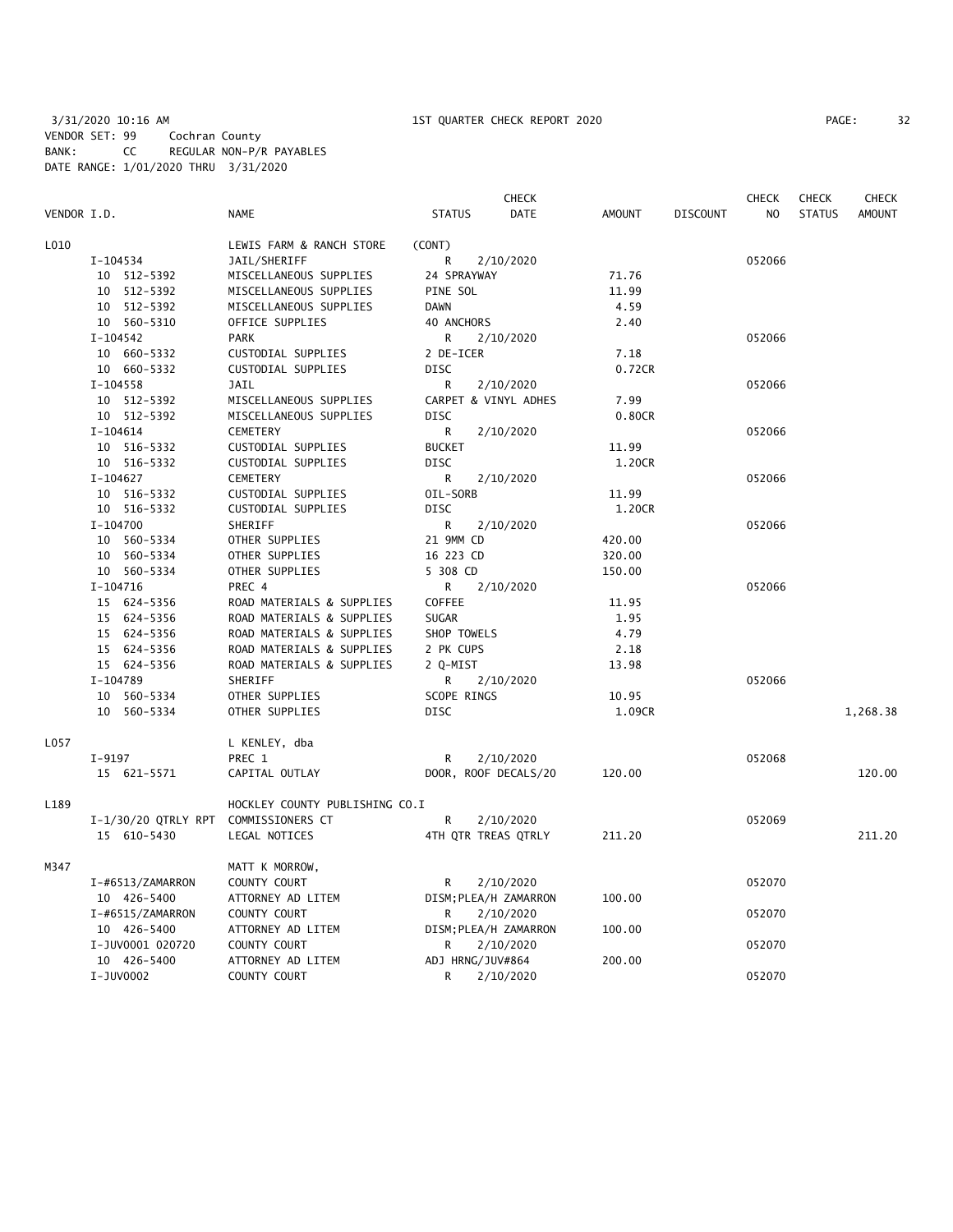3/31/2020 10:16 AM 1ST QUARTER CHECK REPORT 2020 PAGE: 33 VENDOR SET: 99 Cochran County BANK: CC REGULAR NON-P/R PAYABLES DATE RANGE: 1/01/2020 THRU 3/31/2020

|             |                                                       |                                              | <b>CHECK</b>                             |                |                 | <b>CHECK</b>   | <b>CHECK</b>  | <b>CHECK</b>  |
|-------------|-------------------------------------------------------|----------------------------------------------|------------------------------------------|----------------|-----------------|----------------|---------------|---------------|
| VENDOR I.D. |                                                       | <b>NAME</b>                                  | <b>DATE</b><br><b>STATUS</b>             | <b>AMOUNT</b>  | <b>DISCOUNT</b> | N <sub>O</sub> | <b>STATUS</b> | <b>AMOUNT</b> |
| M347        | I-JUV0002                                             | MATT K MORROW,<br>(CONT)<br>COUNTY COURT     | R<br>2/10/2020                           |                |                 | 052070         |               |               |
|             | 10 426-5400<br>I-JV00001                              | ATTORNEY AD LITEM<br>COUNTY COURT            | DET HRNG/JUV#865<br>R<br>2/10/2020       | 200.00         |                 | 052070         |               |               |
|             | 10 426-5400                                           | ATTORNEY AD LITEM                            | DET HRNG 1/30/JUV#86                     | 200.00         |                 |                |               | 800.00        |
| N082        | I-iTICKET JAN 20<br>10 455-5499                       | NETDATA<br>JUSTICE OF PEACE<br>MISCELLANEOUS | R<br>2/10/2020<br>JANUARY 2020           | 10.00          |                 | 052071         |               | 10.00         |
| N095        |                                                       | NEOFUNDS BY NEOPOST                          |                                          |                |                 |                |               |               |
|             | $I - 2/4/20$<br>10 403-5311                           | <b>CLERK</b><br>POSTAL EXPENSES              | R<br>2/10/2020<br>POSTAGE ADDED TO MET   | 1,000.00       |                 | 052072         |               | 1,000.00      |
| N106        |                                                       | NORTHEAST TEXAS JUVENILE                     |                                          |                |                 |                |               |               |
|             | I-2020 SUMMIT NE TX JUVENILE PROBATION<br>17 573-5427 | TRAVEL & TRAINING                            | 2/10/2020<br>R<br>REGIS/CHIEFS SUMMIT    | 150.00         |                 | 052073         |               | 150.00        |
| N107        |                                                       | STEPHANIE NUNN                               |                                          |                |                 |                |               |               |
|             | I-EQUIP DEMO 020320<br>10 490-5102                    | ELECTIONS<br>ELECTION SALARIES               | R<br>2/10/2020<br>3.5HRS @ \$10          | 35.00          |                 | 052074         |               | 35.00         |
| 0128        |                                                       | ALAZAYE ORNELAS                              |                                          |                |                 |                |               |               |
|             | I-EQUIP DEMO 020320                                   | <b>ELECTIONS</b>                             | 2/10/2020<br>R                           |                |                 | 052075         |               |               |
|             | 10 490-5102                                           | ELECTION SALARIES                            | 3.5HRS @ \$10                            | 35.00          |                 |                |               | 35.00         |
| P202        |                                                       | THE PRODUCTIVITY CENTER                      |                                          |                |                 |                |               |               |
|             | I-CCCP024122717<br>10 550-5427                        | CONSTABLE<br>CONTINUING EDUCATION            | R.<br>2/10/2020<br>TCLEDDS RNW 2018-19/  | 162.00         |                 | 052076         |               |               |
|             | I-CCCP024123119                                       | CONSTABLE                                    | 2/10/2020<br>R                           |                |                 | 052076         |               |               |
|             | 10 550-5427                                           | CONTINUING EDUCATION                         | TCLEDDS RNW FEB 20-2                     | 162.00         |                 |                |               | 324.00        |
| P262        |                                                       | GEORGE ELLIS dba                             |                                          |                |                 |                |               |               |
|             | I-274242                                              | CEMETERY                                     | R<br>2/10/2020                           |                |                 | 052077         |               |               |
|             | 10 516-5332                                           | CUSTODIAL SUPPLIES                           | STIHL MS251-18CHNSAW                     | 339.99         |                 |                |               |               |
|             | 10 516-5332                                           | CUSTODIAL SUPPLIES                           | STIHL BG86 BLOWER #                      | 239.99         |                 |                |               |               |
|             | 10 516-5332                                           | CUSTODIAL SUPPLIES                           | STIHL HEDGETRIM #184                     | 529.99         |                 |                |               |               |
|             | 10 516-5332                                           | CUSTODIAL SUPPLIES                           | STIHLTRIMMER #521802                     | 329.99         |                 |                |               |               |
|             | 10 516-5332                                           | CUSTODIAL SUPPLIES                           | STIHLTRIMMER #521802                     | 329.99         |                 |                |               |               |
|             | 10 516-5332<br>10 516-5332                            | CUSTODIAL SUPPLIES                           | 2.5GL GAS CAN/RED<br>GATOR LINE OR22-105 | 24.00<br>48.10 |                 |                |               |               |
|             | 10 516-5332                                           | CUSTODIAL SUPPLIES<br>CUSTODIAL SUPPLIES     | WOODSMAN SAW CASE                        | 39.99          |                 |                |               |               |
|             | 10 516-5332                                           | CUSTODIAL SUPPLIES                           | 48 STIHL HP ULTRA 6.                     | 191.52         |                 |                |               | 2.073.56      |
|             |                                                       |                                              |                                          |                |                 |                |               |               |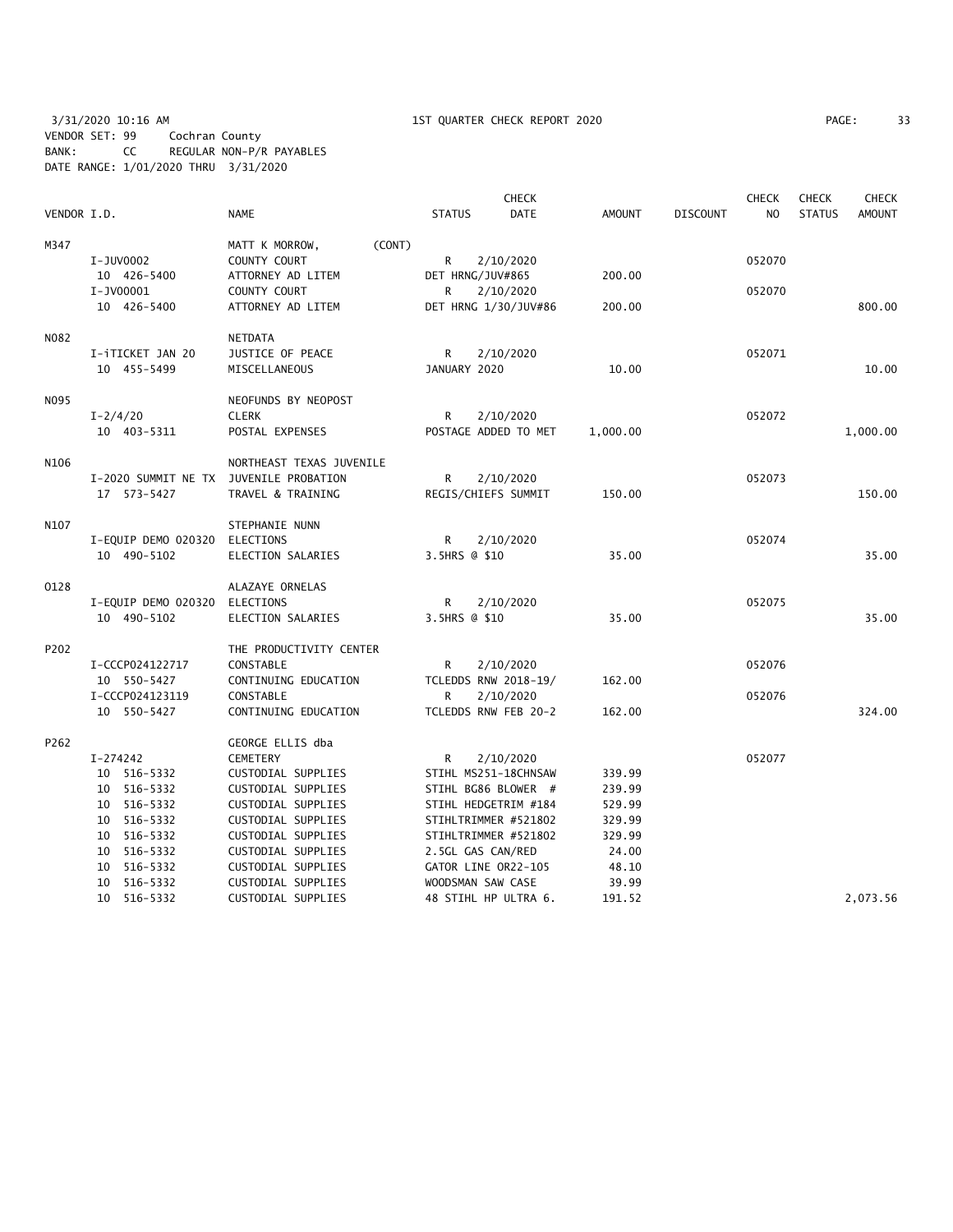3/31/2020 10:16 AM 1ST QUARTER CHECK REPORT 2020 PAGE: 34 VENDOR SET: 99 Cochran County BANK: CC REGULAR NON-P/R PAYABLES DATE RANGE: 1/01/2020 THRU 3/31/2020

| PAGE: |  |
|-------|--|
|-------|--|

|             |                               | <b>CHECK</b><br><b>CHECK</b>   |                      |             |               |                 |        |               | <b>CHECK</b>  |
|-------------|-------------------------------|--------------------------------|----------------------|-------------|---------------|-----------------|--------|---------------|---------------|
| VENDOR I.D. |                               | <b>NAME</b>                    | <b>STATUS</b>        | <b>DATE</b> | <b>AMOUNT</b> | <b>DISCOUNT</b> | NO.    | <b>STATUS</b> | <b>AMOUNT</b> |
| R157        |                               | ETHEL RICHARDSON               |                      |             |               |                 |        |               |               |
|             | I-EQUIP DEMO 020320 ELECTIONS |                                | R                    | 2/10/2020   |               |                 | 052078 |               |               |
|             | 10 490-5102                   | ELECTION SALARIES              | 3.5HRS @ \$10        |             | 35.00         |                 |        |               | 35.00         |
| S210        |                               | SHAMBURGER AUTO & FARM SUPPLY  |                      |             |               |                 |        |               |               |
|             | I-377884                      | PREC 1                         | R                    | 2/10/2020   |               |                 | 052079 |               |               |
|             | 15 621-5451                   | <b>REPAIRS</b>                 | LED BEEHIVE LAMP     |             | 18.98         |                 |        |               | 18.98         |
| S222        |                               | SOUTH PLAINS COMMUNICATIONS    |                      |             |               |                 |        |               |               |
|             | I-0118611-IN                  | PREC 3                         | R                    | 2/10/2020   |               |                 | 052080 |               |               |
|             | 15 623-5451                   | <b>REPAIRS</b>                 | 450-470MHz 3Db ANTEN |             | 54.00         |                 |        |               |               |
|             | I-0118630-IN                  | PREC 1                         | R.                   | 2/10/2020   |               |                 | 052080 |               |               |
|             | 15 621-5571                   | CAPITAL OUTLAY                 | MOUNTING BRACKET/20  |             | 8.00          |                 |        |               |               |
|             | 15 621-5571                   | CAPITAL OUTLAY                 | 3/4" COAX BRASS MT   |             | 25.00         |                 |        |               |               |
|             | 15 621-5571                   | CAPITAL OUTLAY                 | 152-162 MHz 1/4 WAVE |             | 11.50         |                 |        |               |               |
|             | I-0118644-IN                  | PREC 1                         | R                    | 2/10/2020   |               |                 | 052080 |               |               |
|             | 15 621-5571                   | CAPITAL OUTLAY                 | 10FT MOBILE PWR CABL |             | 18.00         |                 |        |               |               |
|             | 15 621-5571                   | CAPITAL OUTLAY                 | POWER CORD/20 JD #29 |             | 25.00         |                 |        |               | 141.50        |
| S326        |                               | JOHN H. SCHMIDT                |                      |             |               |                 |        |               |               |
|             | I-EQUIP DEMO 020320           | ELECTIONS                      | R                    | 2/10/2020   |               |                 | 052081 |               |               |
|             | 10 490-5102                   | ELECTION SALARIES              | 3.5HRS @ \$10        |             | 35.00         |                 |        |               | 35.00         |
| S347        |                               | SOUTHERN TIRE MART, LLC        |                      |             |               |                 |        |               |               |
|             | I-4900022122                  | SHERIFF                        | R.                   | 2/10/2020   |               |                 | 052082 |               |               |
|             | 10 560-5454                   | <b>TIRES</b>                   | 4 XFORCE LT265/70R17 |             | 691.84        |                 |        |               |               |
|             | 10 560-5454                   | TIRES                          | 4 TDF/18 CHEV #5996  |             | 14.00         |                 |        |               |               |
|             | 10 560-5454                   | <b>TIRES</b>                   | 4 MT/DSMT            |             | 40.00         |                 |        |               |               |
|             | 10 560-5454                   | <b>TIRES</b>                   | 4 BALANCE            |             | 40.00         |                 |        |               | 785.84        |
| S459        |                               | LAWE INDUSTRIES, LLC           |                      |             |               |                 |        |               |               |
|             | $I - 5504$                    | JUVENILE PROBATION             | R                    | 2/10/2020   |               |                 | 052083 |               |               |
|             | 17 573-5499                   | OPERATING EXPENSES             | OIL CHG/14 CHEV      |             | 43.99         |                 |        |               |               |
|             | 17 573-5499                   | OPERATING EXPENSES             | PREMIUM OIL          |             | 23.99         |                 |        |               |               |
|             | 17 573-5499                   | OPERATING EXPENSES             | OIL FILTER           |             | 32.97         |                 |        |               |               |
|             | 17 573-5499                   | OPERATING EXPENSES             | CABIN FILTER         |             | 39.99         |                 |        |               | 140.94        |
| T255        |                               | TEXAS DEPT OF STATE HEALTH SER |                      |             |               |                 |        |               |               |
|             | I-2020 INSP FEE               | <b>JAIL</b>                    | R                    | 2/10/2020   |               |                 | 052084 |               |               |
|             | 10 512-5499                   | MISCELLANEOUS                  | HEALTH DEPT INSPECTI |             | 150.00        |                 |        |               | 150.00        |
| T297        |                               | TRACTOR SUPPLY CO.             |                      |             |               |                 |        |               |               |
|             | I-200139827                   | PREC 1                         | R                    | 2/10/2020   |               |                 | 052085 |               |               |
|             | 15 623-5356                   | ROAD MATERIALS & SUPPLIES      | LOG CHAIN 3/8x14 GR4 |             | 64.99         |                 |        |               | 64.99         |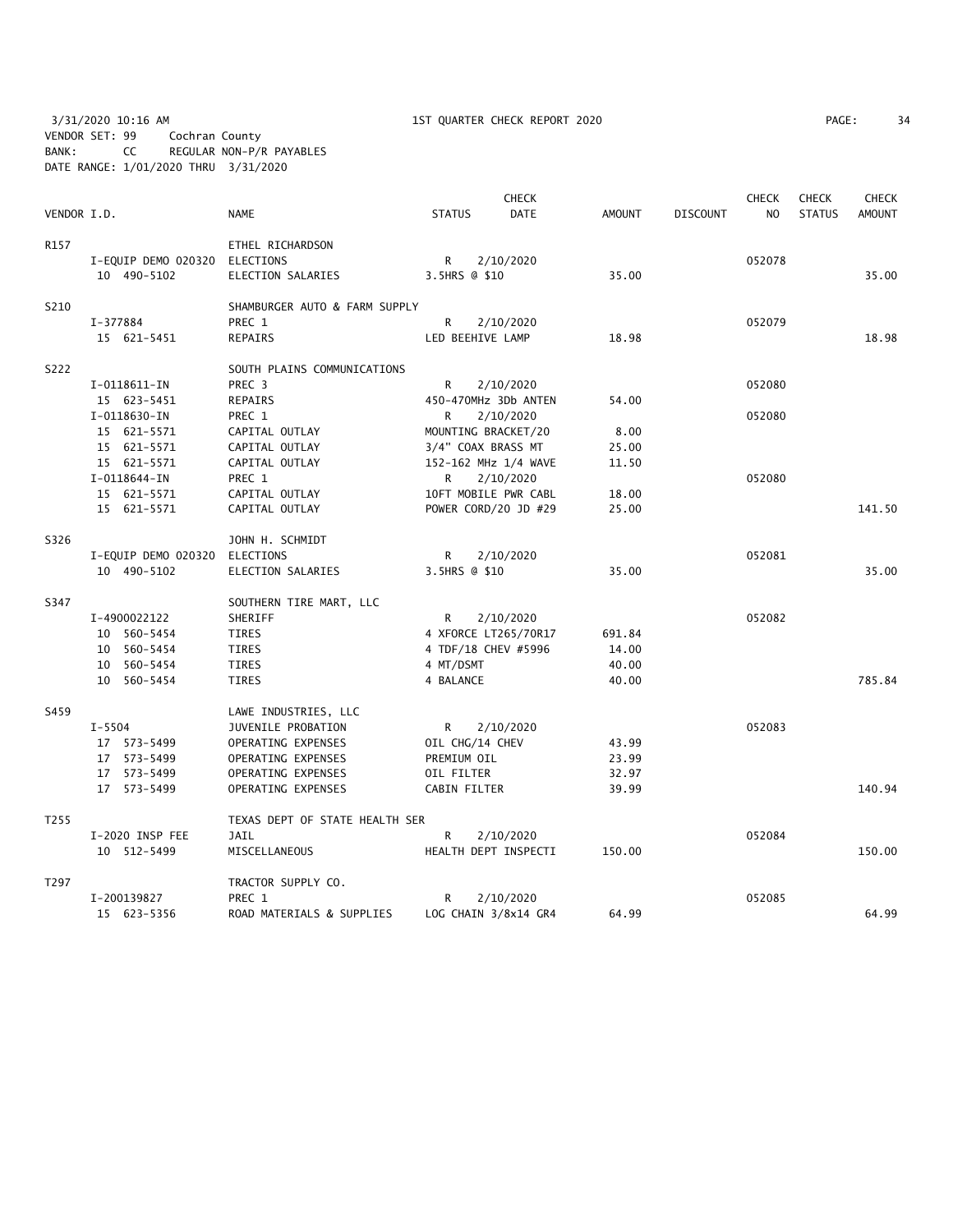3/31/2020 10:16 AM 1ST QUARTER CHECK REPORT 2020 PAGE: 35 VENDOR SET: 99 Cochran County BANK: CC REGULAR NON-P/R PAYABLES DATE RANGE: 1/01/2020 THRU 3/31/2020

|             |            |                                    |                              |                      | <b>CHECK</b> |               |                 | <b>CHECK</b>   | <b>CHECK</b>  | <b>CHECK</b>  |
|-------------|------------|------------------------------------|------------------------------|----------------------|--------------|---------------|-----------------|----------------|---------------|---------------|
| VENDOR I.D. |            |                                    | <b>NAME</b>                  | <b>STATUS</b>        | DATE         | <b>AMOUNT</b> | <b>DISCOUNT</b> | N <sub>O</sub> | <b>STATUS</b> | <b>AMOUNT</b> |
| U019        |            |                                    | UNITED SUPERMARKETS, INC     |                      |              |               |                 |                |               |               |
|             |            | I-8457001 020320                   | <b>JAIL</b>                  | R                    | 2/10/2020    |               |                 | 052086         |               |               |
|             | 10         | 512-5333                           | FOOD-PRISONERS               | <b>CRUMBS</b>        |              | 3.99          |                 |                |               |               |
|             | 10         | 512-5333                           | FOOD-PRISONERS               | 5 ROTEL              |              | 5.00          |                 |                |               |               |
|             | 10         | 512-5333                           | FOOD-PRISONERS               | 15 GROUND BEEF       |              | 202.35        |                 |                |               |               |
|             | 10         | 512-5333                           | FOOD-PRISONERS               | 7 SIRLOIN            |              | 56.50         |                 |                |               |               |
|             | 10         | 512-5333                           | FOOD-PRISONERS               | ECKRICH FAM/2        |              | 13.98         |                 |                |               |               |
|             | 10         | 512-5333                           | FOOD-PRISONERS               | CORN TORTILLAS       |              | 3.99          |                 |                |               |               |
|             | 10         | 512-5333                           | FOOD-PRISONERS               | BONE-IN SIRLOIN      |              | 8.40          |                 |                |               |               |
|             |            | 10 512-5333                        | FOOD-PRISONERS               | <b>DISC</b>          |              | 29.42CR       |                 |                |               | 264.79        |
| V053        |            |                                    | VP PLUMBING INC.             |                      |              |               |                 |                |               |               |
|             | $I - 2019$ |                                    | <b>COURTHOUSE</b>            | R                    | 2/10/2020    |               |                 | 052087         |               |               |
|             |            | 10 510-5451                        | REPAIR                       | RPL CST IRN W/PVC;/B |              | 1,150.00      |                 |                |               |               |
|             | 10         | 512-5451                           | REPAIR                       | R/R FLOOR, 2 P-TRAPS |              | 1,077.50      |                 |                |               |               |
|             | 10         | 510-5451                           | REPAIR                       | <b>PARTS</b>         |              | 133.90        |                 |                |               |               |
|             |            | 10 512-5451                        | REPAIR                       | <b>PARTS</b>         |              | 250.00        |                 |                |               |               |
|             | 10         | 510-5451                           | REPAIR                       | MACHINE              |              | 25.00         |                 |                |               | 2,636.40      |
| WO10        |            |                                    | WEST TEXAS GAS INC           |                      |              |               |                 |                |               |               |
|             |            | I-020036001501 02/20 PARK/SHOP     |                              | R                    | 2/10/2020    |               |                 | 052088         |               |               |
|             | 10         | 660-5440                           | UTILITIES & IRRIGATION       | GAS SVC 12/27/19-1/2 |              | 9.54          |                 |                |               |               |
|             |            | 10 660-5440                        | UTILITIES & IRRIGATION       | <b>GRIP CHG</b>      |              | 4.61          |                 |                |               |               |
|             |            | I-020036002501 02/20 PARK/SHOWBARN |                              | R                    | 2/10/2020    |               |                 | 052088         |               |               |
|             |            | 10 660-5440                        | UTILITIES & IRRIGATION       | 47.2MCF 12/27/19-1/2 |              | 116.58        |                 |                |               |               |
|             | 10         | 660-5440                           | UTILITIES & IRRIGATION       | COST OF GAS (1.133)  |              | 53.47         |                 |                |               |               |
|             | 10         | 660-5440                           | UTILITIES & IRRIGATION       | <b>CUSTOMER CHG</b>  |              | 13.06         |                 |                |               |               |
|             |            | 10 660-5440                        | UTILITIES & IRRIGATION       | <b>GRIP CHG</b>      |              | 11.84         |                 |                |               |               |
|             |            | I-020049022001 02/20 PREC 3        |                              | R                    | 2/10/2020    |               |                 | 052088         |               |               |
|             |            | 15 623-5440                        | UTILITIES                    | GAS SVC 12/27/19-1/2 |              | 13.06         |                 |                |               |               |
|             |            | 15 623-5440                        | UTILITIES                    | GRIP CHG             |              | 11.84         |                 |                |               | 234.00        |
| WO 55       |            |                                    | WINDSTREAM COMMUNICATIONS SW |                      |              |               |                 |                |               |               |
|             |            | I-266-5051 01/20                   | LIBRARY                      | R                    | 2/10/2020    |               |                 | 052089         |               |               |
|             |            | 10 650-5420                        | TELECOMMUNICATIONS           | SERVICES/2 LINES     |              | 126.12        |                 |                |               |               |
|             |            | 10 650-5420                        | TELECOMMUNICATIONS           | <b>FEES</b>          |              | 39.83         |                 |                |               |               |
|             |            | 10 650-5420                        | TELECOMMUNICATIONS           | LONG DISTANCE SVC    |              | 0.23          |                 |                |               |               |
|             |            | I-266-5074 01/20                   | ADULT PROBATION              | R                    | 2/10/2020    |               |                 | 052089         |               |               |
|             | 10         | 570-5420                           | TELECOMMUNICATIONS           | BASIC SVCS           |              | 37.30         |                 |                |               |               |
|             | 10         | 570-5420                           | TELECOMMUNICATIONS           | VOICEMAIL SVC        |              | 11.95         |                 |                |               |               |
|             |            | 10 570-5420                        | TELECOMMUNICATIONS           | <b>FEES</b>          |              | 17.51         |                 |                |               |               |
|             |            | I-266-5161 01/20                   | TREASURER                    | R                    | 2/10/2020    |               |                 | 052089         |               |               |
|             |            | 10 497-5420                        | TELECOMMUNICATIONS           | <b>BASIC SVCS</b>    |              | 37.30         |                 |                |               |               |
|             |            | 10 497-5420                        | TELECOMMUNICATIONS           | <b>FEES</b>          |              | 17.49         |                 |                |               |               |
|             |            | 10 497-5420                        | TELECOMMUNICATIONS           | LONG DISTANCE SVC    |              | 0.44          |                 |                |               |               |
|             |            | I-266-5171 01/20                   | TAX A/C                      | R                    | 2/10/2020    |               |                 | 052089         |               |               |
|             |            | 10 499-5420                        | TELECOMMUNICATIONS           | SERVICES/3 LINES     |              | 116.58        |                 |                |               |               |
|             |            | 10 499-5420                        | TELECOMMUNICATIONS           | INTERNET             |              | 130.00        |                 |                |               |               |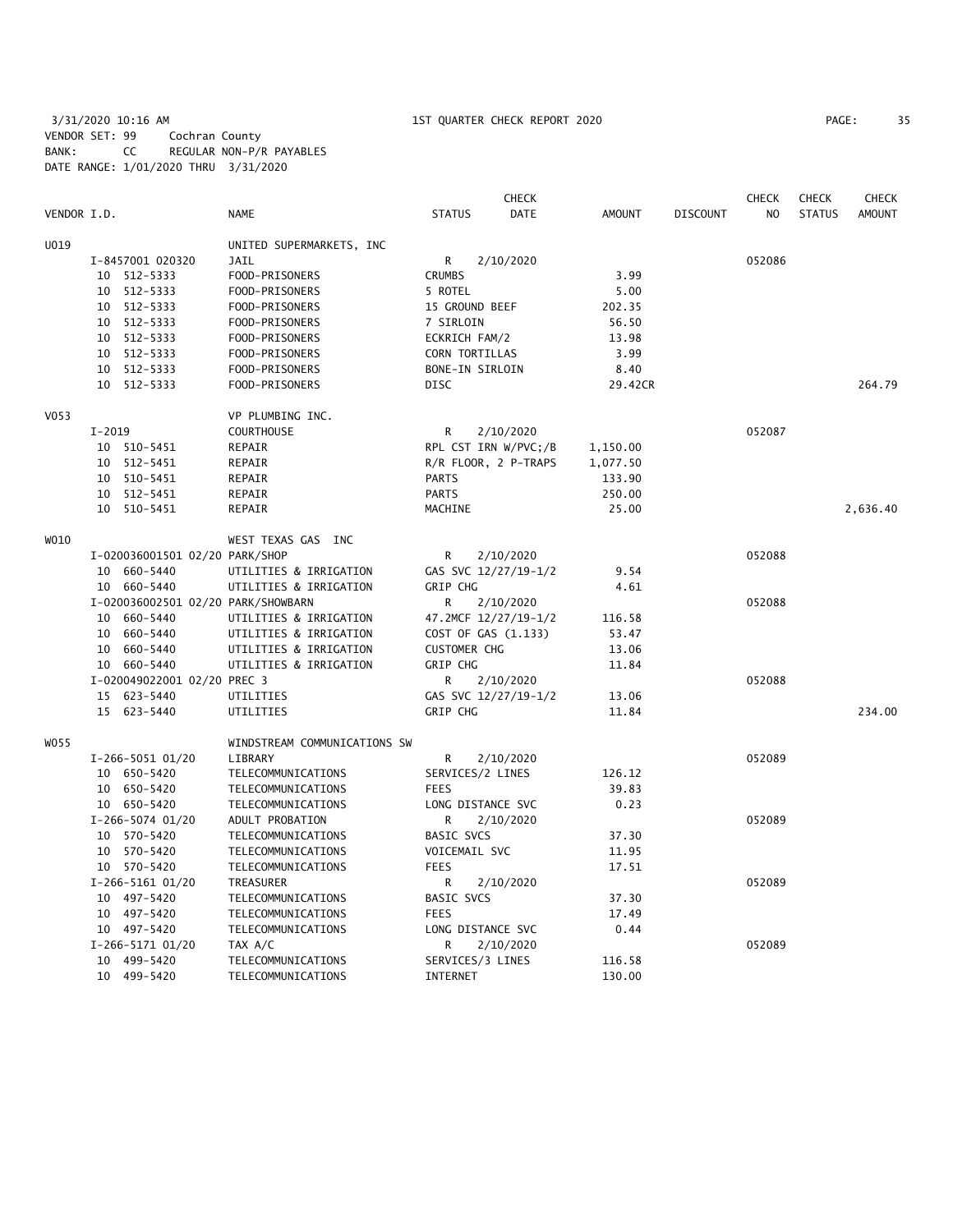## 3/31/2020 10:16 AM 1ST QUARTER CHECK REPORT 2020 PAGE: 36 VENDOR SET: 99 Cochran County BANK: CC REGULAR NON-P/R PAYABLES DATE RANGE: 1/01/2020 THRU 3/31/2020

| PAGE: | 36 |
|-------|----|
|-------|----|

|             |                  |                           |                     | <b>CHECK</b>          |               |                 | <b>CHECK</b>   | <b>CHECK</b><br><b>CHECK</b> |               |  |
|-------------|------------------|---------------------------|---------------------|-----------------------|---------------|-----------------|----------------|------------------------------|---------------|--|
| VENDOR I.D. |                  | <b>NAME</b>               | <b>STATUS</b>       | DATE                  | <b>AMOUNT</b> | <b>DISCOUNT</b> | N <sub>O</sub> | <b>STATUS</b>                | <b>AMOUNT</b> |  |
| W055        |                  | WINDSTREAM COMMUNICATIONS | (CONT)              |                       |               |                 |                |                              |               |  |
|             | I-266-5171 01/20 | TAX A/C                   | R                   | 2/10/2020             |               |                 | 052089         |                              |               |  |
|             | 10 499-5420      | TELECOMMUNICATIONS        | <b>FEES</b>         |                       | 67.07         |                 |                |                              |               |  |
|             | 10 499-5420      | TELECOMMUNICATIONS        | LONG DISTANCE SVC   |                       | 12.42         |                 |                |                              |               |  |
|             | I-266-5211 01/20 | SHERIFF                   | R                   | 2/10/2020             |               |                 | 052089         |                              |               |  |
|             | 10 560-5420      | TELECOMMUNICATIONS        | BASIC SVCS/3 LINES  |                       | 132.94        |                 |                |                              |               |  |
|             | 10 560-5420      | TELECOMMUNICATIONS        | <b>FEES</b>         |                       | 59.78         |                 |                |                              |               |  |
|             | 10 560-5420      | TELECOMMUNICATIONS        | LONG DISTANCE SVC   |                       | 6.20          |                 |                |                              |               |  |
|             | I-266-5302 01/20 | JUSTICE OF PEACE          | R                   | 2/10/2020             |               |                 | 052089         |                              |               |  |
|             | 10 455-5420      | TELECOMMUNICATIONS        | <b>BASIC SVCS</b>   |                       | 31.83         |                 |                |                              |               |  |
|             | 10 455-5420      | TELECOMMUNICATIONS        | <b>FEES</b>         |                       | 17.48         |                 |                |                              |               |  |
|             | 10 455-5420      | TELECOMMUNICATIONS        | LONG DISTANCE SVC   |                       | 1.97          |                 |                |                              |               |  |
|             | I-266-5411 01/20 | JUVENILE PROBATION        | R                   | 2/10/2020             |               |                 | 052089         |                              |               |  |
|             | 17 573-5499      | OPERATING EXPENSES        | <b>BASIC SVCS</b>   |                       | 31.83         |                 |                |                              |               |  |
|             | 17 573-5499      | OPERATING EXPENSES        | <b>FEES</b>         |                       | 17.48         |                 |                |                              |               |  |
|             | 17 573-5499      | OPERATING EXPENSES        | LONG DISTANCE SVC   |                       | 0.04          |                 |                |                              |               |  |
|             | I-266-5450 01/20 | <b>CLERK</b>              | R                   | 2/10/2020             |               |                 | 052089         |                              |               |  |
|             | 10 403-5420      | TELECOMMUNICATIONS        | BASIC SVCS/3 LINES  |                       | 113.00        |                 |                |                              |               |  |
|             | 10 403-5420      | TELECOMMUNICATIONS        | <b>FEES</b>         |                       | 66.99         |                 |                |                              |               |  |
|             | 10 403-5420      | TELECOMMUNICATIONS        | LONG DISTANCE SVC   |                       | 11.05         |                 |                |                              |               |  |
|             | I-266-5508 01/20 | CO JUDGE/COMM'R CT        | R                   | 2/10/2020             |               |                 | 052089         |                              |               |  |
|             | 15 610-5420      | TELECOMMUNICATIONS        | BASIC SVCS/2 LINES  |                       | 64.76         |                 |                |                              |               |  |
|             | 15 610-5420      | TELECOMMUNICATIONS        | <b>FEES</b>         |                       | 55.57         |                 |                |                              |               |  |
|             | 15 610-5420      | TELECOMMUNICATIONS        | LONG DISTANCE SVC   |                       | 4.88          |                 |                |                              |               |  |
|             | I-266-5822 01/20 | AUDITOR/NON-DEPT'L        | R                   | 2/10/2020             |               |                 | 052089         |                              |               |  |
|             | 10 495-5420      | TELECOMMUNICATIONS        | SERVICES            |                       | 20.89         |                 |                |                              |               |  |
|             | 10 495-5420      | TELECOMMUNICATIONS        | <b>FEES</b>         |                       | 20.19         |                 |                |                              |               |  |
|             | 10 495-5420      | TELECOMMUNICATIONS        | INTERNET            |                       | 130.00        |                 |                |                              |               |  |
|             | 10 495-5420      | TELECOMMUNICATIONS        | PICC CHG            |                       | 1.16          |                 |                |                              |               |  |
|             | 495-5420<br>10   | TELECOMMUNICATIONS        | LONG DISTANCE SVC   |                       | 0.50          |                 |                |                              |               |  |
|             | 10 409-5420      | TELECOMMUNICATIONS        | FAX LINE 266-5629   |                       | 20.89         |                 |                |                              |               |  |
|             | 10 409-5420      | TELECOMMUNICATIONS        | COURTHOUSE INTERNET |                       | 145.00        |                 |                |                              |               |  |
|             | 409-5420<br>10   | TELECOMMUNICATIONS        | <b>FEES</b>         |                       | 20.19         |                 |                |                              |               |  |
|             | 10 409-5420      | TELECOMMUNICATIONS        | PICC CHG            |                       | 1.16          |                 |                |                              |               |  |
|             | 10 409-5420      | TELECOMMUNICATIONS        | FAX LONG DISTANCE   |                       | 0.54          |                 |                |                              | 1,590.56      |  |
|             |                  |                           |                     |                       |               |                 |                |                              |               |  |
| W065        |                  | WORLD BOOK, INC.          |                     |                       |               |                 |                |                              |               |  |
|             | I-0001606544     | LIBRARY                   | R                   | 2/10/2020             |               |                 | 052090         |                              |               |  |
|             | 10 650-5590      | <b>BOOKS</b>              |                     | WHERE IN THE WORLD C  | 165.67        |                 |                |                              |               |  |
|             | 10 650-5590      | <b>BOOKS</b>              | LOST & FOUND/6V     |                       | 199.00        |                 |                |                              |               |  |
|             | 650-5590<br>10   | <b>BOOKS</b>              |                     | IT'S A WILDLIFE, BUDD | 151.67        |                 |                |                              |               |  |
|             | 10 650-5590      | <b>BOOKS</b>              |                     | BOLT 3--AMAZING HUMA  | 116.67        |                 |                |                              | 633.01        |  |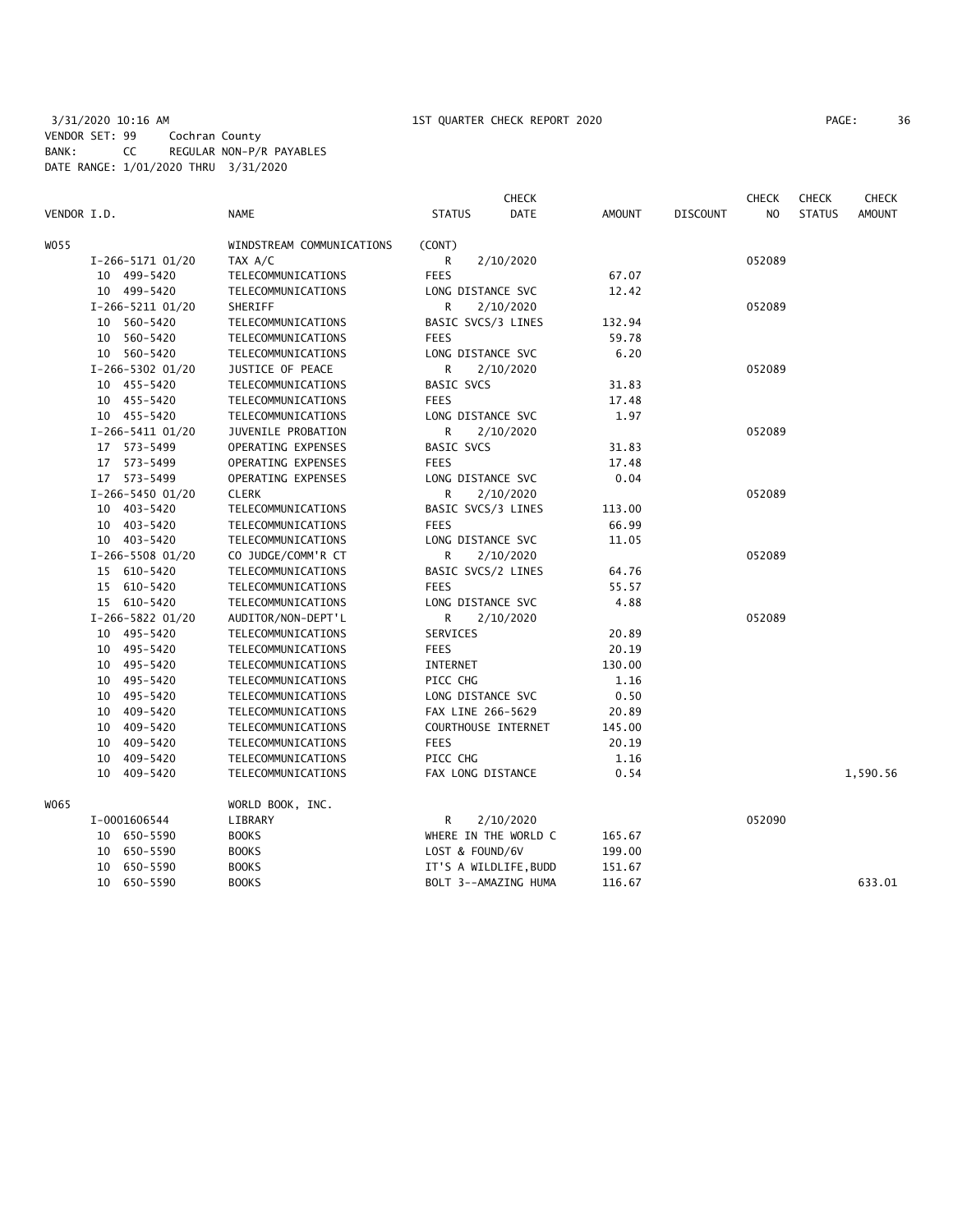3/31/2020 10:16 AM 1ST QUARTER CHECK REPORT 2020 PAGE: 37 VENDOR SET: 99 Cochran County BANK: CC REGULAR NON-P/R PAYABLES DATE RANGE: 1/01/2020 THRU 3/31/2020

|             |                  |                        | <b>CHECK</b>        |                      |               |                 | <b>CHECK</b>   | <b>CHECK</b>  | <b>CHECK</b>  |
|-------------|------------------|------------------------|---------------------|----------------------|---------------|-----------------|----------------|---------------|---------------|
| VENDOR I.D. |                  | <b>NAME</b>            | <b>STATUS</b>       | <b>DATE</b>          | <b>AMOUNT</b> | <b>DISCOUNT</b> | N <sub>O</sub> | <b>STATUS</b> | <b>AMOUNT</b> |
| <b>WO70</b> |                  | R D WALLACE OIL CO INC |                     |                      |               |                 |                |               |               |
|             | I-12520010 JAN20 | CEMETERY               | R                   | 2/10/2020            |               |                 | 052091         |               |               |
|             | 10 516-5330      | FUEL & OIL             | 25GL UNL 1/6        |                      | 57.88         |                 |                |               |               |
|             | 10 516-5330      | FUEL & OIL             | 23GL UNL 1/23       |                      | 54.26         |                 |                |               |               |
|             | I-12520019 JAN20 | <b>PARK</b>            | R                   | 2/10/2020            |               |                 | 052091         |               |               |
|             | 10 660-5330      | FUEL AND OIL           | 22.5GL UNL 1/16     |                      | 47.55         |                 |                |               |               |
|             | I-12520021 JAN20 | PREC 3                 | R                   | 2/10/2020            |               |                 | 052091         |               |               |
|             | 15 623-5330      | FUEL AND OIL           |                     | 1489.5GL DYED DIESEL | 3,425.85      |                 |                |               |               |
|             | 15 623-5330      | FUEL AND OIL           | 6 80-0Z PWR SVC     |                      | 71.70         |                 |                |               |               |
|             | 15 623-5330      | FUEL AND OIL           | 302.2GL DYED DIESEL |                      | 676.93        |                 |                |               |               |
|             | 15 623-5330      | FUEL AND OIL           | 2 80-02 PWR SVC     |                      | 23.90         |                 |                |               |               |
|             | 15 623-5330      | FUEL AND OIL           |                     | 124.7GL REG ETH 1/31 | 276.21        |                 |                |               |               |
|             | I-12520030 JAN20 | PREC 1                 | R                   | 2/10/2020            |               |                 | 052091         |               |               |
|             | 15 621-5330      | FUEL & OIL             | 19GL UNL 1/9        |                      | 40.66         |                 |                |               |               |
|             | 15 621-5451      | REPAIRS                | 6 STATE INSPECTIONS |                      | 42.00         |                 |                |               |               |
|             | 15 621-5451      | REPAIRS                | 6 PAPER FORM FEES   |                      | 18.00         |                 |                |               |               |
|             | 15 621-5330      | FUEL & OIL             | 82.23GL UNL 1/3     |                      | 181.98        |                 |                |               |               |
|             | 15 621-5330      | FUEL & OIL             | 17.01GL UNL 1/8     |                      | 37.64         |                 |                |               |               |
|             | 15 621-5330      | FUEL & OIL             | 28.86GL UNL 1/14    |                      | 63.87         |                 |                |               |               |
|             | 15 621-5330      | FUEL & OIL             | 22.19GL UNL 1/22    |                      | 46.89         |                 |                |               |               |
|             | I-12520032 JAN20 | PREC 2                 | R                   | 2/10/2020            |               |                 | 052091         |               |               |
|             | 15 622-5330      | FUEL AND OIL           | 897.2GL DYED DIESEL |                      | 2,198.14      |                 |                |               |               |
|             | 15 622-5330      | FUEL AND OIL           | 3 80-0Z PWR SVC     |                      | 35.85         |                 |                |               |               |
|             | 15 622-5330      | FUEL AND OIL           | 1QT PWR SVC         |                      | 6.35          |                 |                |               |               |
|             | 15 622-5330      | FUEL AND OIL           | 30.1GL UNL 1/6 P/U  |                      | 69.68         |                 |                |               |               |
|             | 15 622-5330      | FUEL AND OIL           |                     | 35GL DYED DIESEL 1/2 | 78.75         |                 |                |               |               |
|             | 15 622-5330      | FUEL AND OIL           | 924.9GL DYED DIESEL |                      | 2,127.26      |                 |                |               |               |
|             | 15 622-5330      | FUEL AND OIL           |                     | 735GL CLEAR DIESEL 1 | 1,877.93      |                 |                |               |               |
|             | 15 622-5330      | FUEL AND OIL           | 6 80-0Z PWR SVC     |                      | 71.70         |                 |                |               |               |
|             | 15 622-5330      | FUEL AND OIL           | 20 DEF 2.5 1/23     |                      | 215.00        |                 |                |               |               |
|             | I-12520041 JAN20 | PREC 4                 | R                   | 2/10/2020            |               |                 | 052091         |               |               |
|             | 15 624-5330      | FUEL AND OIL           | 20 DEF 2.5          |                      | 215.00        |                 |                |               |               |
|             | 15 624-5440      | UTILITIES              | 100GL LPG FUEL      |                      | 160.00        |                 |                |               |               |
|             | 15 624-5330      | FUEL AND OIL           | 19GL UNL 1/7        |                      | 42.05         |                 |                |               |               |
|             | 15 624-5330      | FUEL AND OIL           | 23.89GL UNL 1/16    |                      | 50.49         |                 |                |               |               |
|             | I-12520043 JAN20 | SHERIFF                | R                   | 2/10/2020            |               |                 | 052091         |               |               |
|             | 10 560-5330      | FUEL AND OIL           | 553.287GL UNL       |                      | 1,271.30      |                 |                |               |               |
|             | 10 560-5330      | FUEL AND OIL           | 2 STATE INSPECTIONS |                      | 14.00         |                 |                |               |               |
|             | 10 560-5330      | FUEL AND OIL           | 2 PAPER FORM FEES   |                      | 6.00          |                 |                |               |               |
|             | 10 560-5330      | FUEL AND OIL           |                     | 148.54GL UNL/CARD #2 | 313.61        |                 |                |               |               |
|             | 10 560-5330      | FUEL AND OIL           |                     | 308.02GL UNL/CARD#86 | 657.81        |                 |                |               |               |
|             | I-12520241 JAN20 | EXTENSION SVC          | R                   | 2/10/2020            |               |                 | 052091         |               |               |
|             | 10 665-5330      | FUEL AND OIL           | 31.74GL UNL 1/21    |                      | 67.08         |                 |                |               |               |
|             | I-12520261 JAN20 | VETERANS SVC           | R                   | 2/10/2020            |               |                 | 052091         |               |               |
|             | 10 405-5330      | FUEL AND OIL           | 26GL UNL 1/23       |                      | 53.90         |                 |                |               |               |
|             | 10 405-5330      | FUEL AND OIL           | 8GL UNL 1/24        |                      | 16.58         |                 |                |               |               |
|             | 10 405-5330      | FUEL AND OIL           | 20GL UNL 1/30       |                      | 39.46         |                 |                |               | 14,653.26     |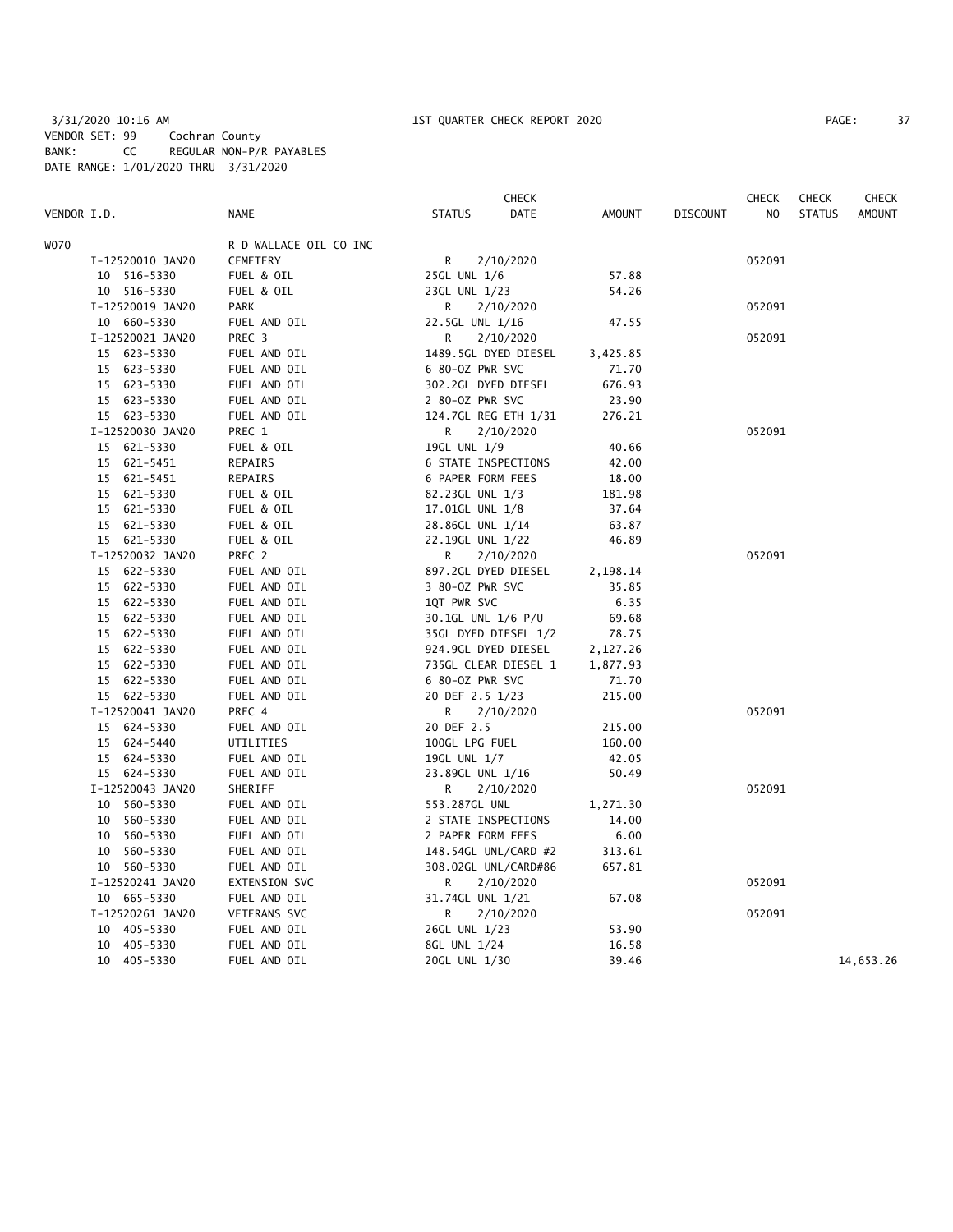3/31/2020 10:16 AM 1ST QUARTER CHECK REPORT 2020 PAGE: 38 VENDOR SET: 99 Cochran County BANK: CC REGULAR NON-P/R PAYABLES DATE RANGE: 1/01/2020 THRU 3/31/2020

| PAGE: | 38 |
|-------|----|
|       |    |

|             |                |                                | <b>CHECK</b>                 | <b>CHECK</b><br><b>CHECK</b> |                 |        | <b>CHECK</b>  |               |
|-------------|----------------|--------------------------------|------------------------------|------------------------------|-----------------|--------|---------------|---------------|
| VENDOR I.D. |                | <b>NAME</b>                    | <b>STATUS</b><br><b>DATE</b> | <b>AMOUNT</b>                | <b>DISCOUNT</b> | NO     | <b>STATUS</b> | <b>AMOUNT</b> |
| W193        |                | WESTWARD AUTOMOTIVE REPAIR LLC |                              |                              |                 |        |               |               |
|             | $I-1071$       | SHERIFF                        | R<br>2/10/2020               |                              |                 | 052092 |               |               |
|             | 10 560-5451    | MACHINERY-NON-OFFICE REPAIR    | OIL CHG, CK FL/18 CH         | 20.00                        |                 |        |               |               |
|             | 10 560-5451    | MACHINERY-NON-OFFICE REPAIR    | HAZ WASTE FEE                | 1.75                         |                 |        |               |               |
|             | $I-1079$       | SHERIFF                        | R<br>2/10/2020               |                              |                 | 052092 |               |               |
|             | 10 560-5451    | MACHINERY-NON-OFFICE REPAIR    | R/R HEADLIGHT/15 CHR         | 20.00                        |                 |        |               |               |
|             | 10 560-5451    | MACHINERY-NON-OFFICE REPAIR    | LIGHT BULB                   | 91.86                        |                 |        |               | 133.61        |
| Y001        |                | YELLOWHOUSE MACHINERY CO.      |                              |                              |                 |        |               |               |
|             | I-496084       | PREC 4                         | 2/10/2020<br>R               |                              |                 | 052093 |               |               |
|             | 15 624-5451    | REPAIRS                        | 20 TEST KITS                 | 44.00                        |                 |        |               |               |
| I-499103    |                | CEMETERY                       | R<br>2/10/2020               |                              |                 | 052093 |               |               |
|             | 10 516-5451    | REPAIR                         | FUEL CAP #AT323593           | 56.71                        |                 |        |               | 100.71        |
| A178        |                | AMAZON                         |                              |                              |                 |        |               |               |
|             | I-574749967678 | LIBRARY                        | R<br>2/28/2020               |                              |                 | 052116 |               |               |
|             | 10 650-5590    | <b>BOOKS</b>                   | JEDI LOST                    | 23.78                        |                 |        |               |               |
|             | 10 650-5590    | <b>BOOKS</b>                   | SHIPPING                     | 1.84                         |                 |        |               |               |
|             | I-758677739435 | LIBRARY                        | R.<br>2/28/2020              |                              |                 | 052116 |               |               |
|             | 10 650-5590    | <b>BOOKS</b>                   | CAN'T MAKE THIS STUF         | 9.88                         |                 |        |               |               |
|             | 10 650-5590    | <b>BOOKS</b>                   | HOUSE ON FIRE                | 17.99                        |                 |        |               |               |
|             | 10 650-5590    | <b>BOOKS</b>                   | INSATIABLE: STEEL BRO        | 14.39                        |                 |        |               |               |
|             | 10 650-5590    | <b>BOOKS</b>                   | THE WILD ONE                 | 16.99                        |                 |        |               |               |
|             | 10 650-5590    | <b>BOOKS</b>                   | WHEN YOU SEE ME:A NO         | 17.40                        |                 |        |               |               |
|             | 10 650-5590    | <b>BOOKS</b>                   | SUCH A FUN AGE               | 15.60                        |                 |        |               |               |
|             | 10 650-5590    | <b>BOOKS</b>                   | THE QUEEN'S ASSASSIN         | 13.39                        |                 |        |               |               |
|             | 10 650-5590    | <b>BOOKS</b>                   | THE TENANT                   | 18.39                        |                 |        |               |               |
|             | 10 650-5590    | <b>BOOKS</b>                   | AMERICAN ROYALS              | 12.11                        |                 |        |               |               |
|             | 10 650-5590    | <b>BOOKS</b>                   | HINDSIGHT                    | 19.58                        |                 |        |               |               |
|             | I-759973667335 | <b>PARK</b>                    | R<br>2/28/2020               |                              |                 | 052116 |               |               |
|             | 10 660-5332    | CUSTODIAL SUPPLIES             | <b>5GL TIRE BEAD SEATER</b>  | 61.95                        |                 |        |               |               |
|             | I-956468587666 | CEMETERY                       | R<br>2/28/2020               |                              |                 | 052116 |               |               |
|             | 10 516-5332    | CUSTODIAL SUPPLIES             | 100FT VID POWER CABL         | 9.19                         |                 |        |               |               |
|             | 10 516-5332    | CUSTODIAL SUPPLIES             | ZOSI SEC CAM 8CH DVR         | 149.98                       |                 |        |               |               |
|             | I-986663685634 | AUDITOR/ATTY/CRTHSE            | R<br>2/28/2020               |                              |                 | 052116 |               |               |
|             | 10 495-5310    | OFFICE SUPPLIES                | 2 HARD FLR CHAIR MAT         | 88.40                        |                 |        |               |               |
|             | 10 475-5310    | OFFICE SUPPLIES                | 1 HARD FLR CHAIR MAT         | 44.20                        |                 |        |               |               |
|             | 10 510-5332    | CUSTODIAL SUPPLIES             | 1PK HD FELT FURN PAD         | 12.61                        |                 |        |               | 547.67        |
| B026        |                | BLEDSOE WATER SUPPLY CORP      |                              |                              |                 |        |               |               |
|             | $I-3004$ 02/20 | PREC 3                         | R<br>2/28/2020               |                              |                 | 052117 |               |               |
|             | 15 623-5440    | UTILITIES                      | 260GL WATER JAN 2020         | 22.00                        |                 |        |               |               |
|             | 15 623-5440    | UTILITIES                      | ASSESSMENT FEE               | 0.11                         |                 |        |               | 22.11         |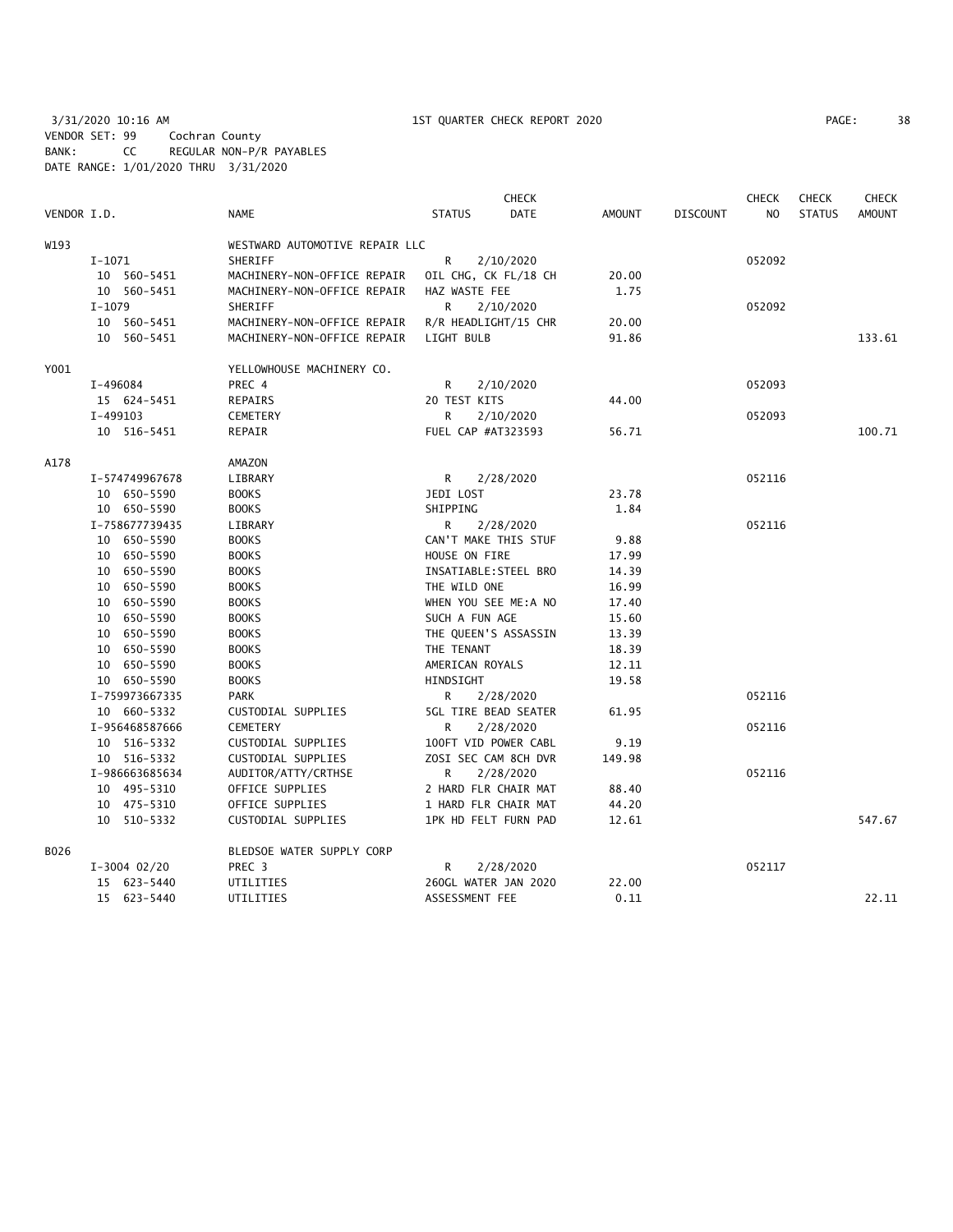3/31/2020 10:16 AM 1ST QUARTER CHECK REPORT 2020 PAGE: 39 VENDOR SET: 99 Cochran County BANK: CC REGULAR NON-P/R PAYABLES DATE RANGE: 1/01/2020 THRU 3/31/2020

|                  |                     |                                                    |                       | <b>CHECK</b> |          |                 | <b>CHECK</b> | <b>CHECK</b>  | <b>CHECK</b>  |
|------------------|---------------------|----------------------------------------------------|-----------------------|--------------|----------|-----------------|--------------|---------------|---------------|
| VENDOR I.D.      |                     | <b>NAME</b>                                        | <b>STATUS</b>         | DATE         | AMOUNT   | <b>DISCOUNT</b> | NO.          | <b>STATUS</b> | <b>AMOUNT</b> |
| B119             |                     | CHERYL BUTLER                                      |                       |              |          |                 |              |               |               |
|                  | I-FOOD/EQUIP DEMO20 | ELECTIONS                                          | R                     | 2/28/2020    |          |                 | 052118       |               |               |
|                  | 10 490-5498         | VOTER ENHANCEMENT                                  | R/B DONUTS            |              | 19.98    |                 |              |               |               |
|                  | 10 490-5498         | VOTER ENHANCEMENT                                  | R/B SANDWICH FOOD/MK  |              | 58.14    |                 |              |               |               |
|                  | I-SHELVES 02/20     | ELECTIONS                                          | R                     | 2/28/2020    |          |                 | 052118       |               |               |
|                  | 10 490-5310         | OFFICE SUPPLIES                                    | R/B STORAGE SHELVES;  |              | 49.99    |                 |              |               |               |
|                  | 10 490-5310         | OFFICE SUPPLIES                                    | R/B SALES TAX         |              | 3.87     |                 |              |               | 131.98        |
| C015             |                     | COCHRAN COUNTY SENIOR                              |                       |              |          |                 |              |               |               |
|                  | I-FEB '20 INSTLMT   | SENIOR CITIZENS                                    | R                     | 2/28/2020    |          |                 | 052119       |               |               |
|                  | 10 663-5418         | SENIOR CITIZENS CONTRACT                           | FEBRUARY 2020         |              | 6,250.00 |                 |              |               | 6,250.00      |
| C065             |                     | CITY OF WHITEFACE F D                              |                       |              |          |                 |              |               |               |
|                  | I-JAN 2020          | PUBLIC SAFETY*OTHER                                | R                     | 2/28/2020    |          |                 | 052120       |               |               |
|                  | 10 580-5414         | FIRE PROTECTION CONTRACTS                          | 1824 CR84; GRASS 1/1/ |              | 350.00   |                 |              |               |               |
|                  | 10 580-5414         | FIRE PROTECTION CONTRACTS                          | SH214/FM1894; TRUCK 1 |              | 350.00   |                 |              |               |               |
|                  | 10 580-5414         | FIRE PROTECTION CONTRACTS                          | SH214/CR130; GRASS 1/ |              | 350.00   |                 |              |               | 1,050.00      |
| C084             |                     | CLERK, SEVENTH COURT OF APPEAL                     |                       |              |          |                 |              |               |               |
|                  | I-DEC 19/JAN20      | STATE FEES                                         | R                     | 2/28/2020    |          |                 | 052121       |               |               |
|                  | 90 000-2379.002     | 7th Crt of Appeal Gov't22.2081COUNTY COURT         |                       |              | 15.00    |                 |              |               |               |
|                  | 90 000-2379.002     | 7th Crt of Appeal Gov't22.2081DISTRICT COURT       |                       |              |          |                 |              |               | 30.00         |
| C <sub>290</sub> |                     | CENTER POINT LARGE PRINT                           |                       |              |          |                 |              |               |               |
|                  | I-1757671           | LIBRARY                                            | R.                    | 2/28/2020    |          |                 | 052122       |               |               |
|                  | 10 650-5590         | <b>BOOKS</b>                                       | THE DAUGHTER'S TALE   |              | 23.37    |                 |              |               |               |
|                  | 10 650-5590         | <b>BOOKS</b>                                       | THE PEPPERMINT TEA C  |              | 23.37    |                 |              |               |               |
|                  | 10 650-5590         | <b>BOOKS</b>                                       | HUSBAND MATERIAL      |              | 23.37    |                 |              |               |               |
|                  | 10 650-5590         | <b>BOOKS</b>                                       | THE DEVIL IN THE SAD  |              | 23.37    |                 |              |               |               |
|                  | 10 650-5590         | <b>BOOKS</b>                                       | <b>EMPIRE OF LIES</b> |              | 23.37    |                 |              |               |               |
|                  | 10 650-5590         | <b>BOOKS</b>                                       | PURSUIT               |              | 23.37    |                 |              |               | 140.22        |
| C321             |                     | CLEAR- VU                                          |                       |              |          |                 |              |               |               |
|                  | I-138967            | SHERIFF                                            | R                     | 2/28/2020    |          |                 | 052123       |               |               |
|                  | 10 560-5451         | MACHINERY-NON-OFFICE REPAIR                        | RPL WINDSHIELD/16 CH  |              | 100.00   |                 |              |               |               |
|                  | 10 560-5451         | MACHINERY-NON-OFFICE REPAIR                        | WINDSHIELD DW2175G7Y  |              | 189.99   |                 |              |               | 289.99        |
| C340             |                     | COUNTY INFORMATION RESOURCE AG                     |                       |              |          |                 |              |               |               |
|                  | I-S0P012260         | NON-DEPT'L                                         | R                     | 2/28/2020    |          |                 | 052124       |               |               |
|                  | 10 409-5420         | TELECOMMUNICATIONS                                 | 34 EMAIL ACCOUNTS JA  |              | 68.00    |                 |              |               | 68.00         |
| C358             |                     | SAVANNAH CAVEZUELA                                 |                       |              |          |                 |              |               |               |
|                  | I-CT ASST TRNG 2020 | CO JUDGE/COMMR CT                                  | R.                    | 2/28/2020    |          |                 | 052125       |               |               |
|                  | 15 610-5428         | CO. JUDGE-CONTINUING EDUCATIONR/B MEALS 2/18-20    |                       |              | 19.64    |                 |              |               |               |
|                  | 15 610-5428         | CO. JUDGE-CONTINUING EDUCATION840 MI TO/FR GEORGET |                       |              | 483.00   |                 |              |               | 502.64        |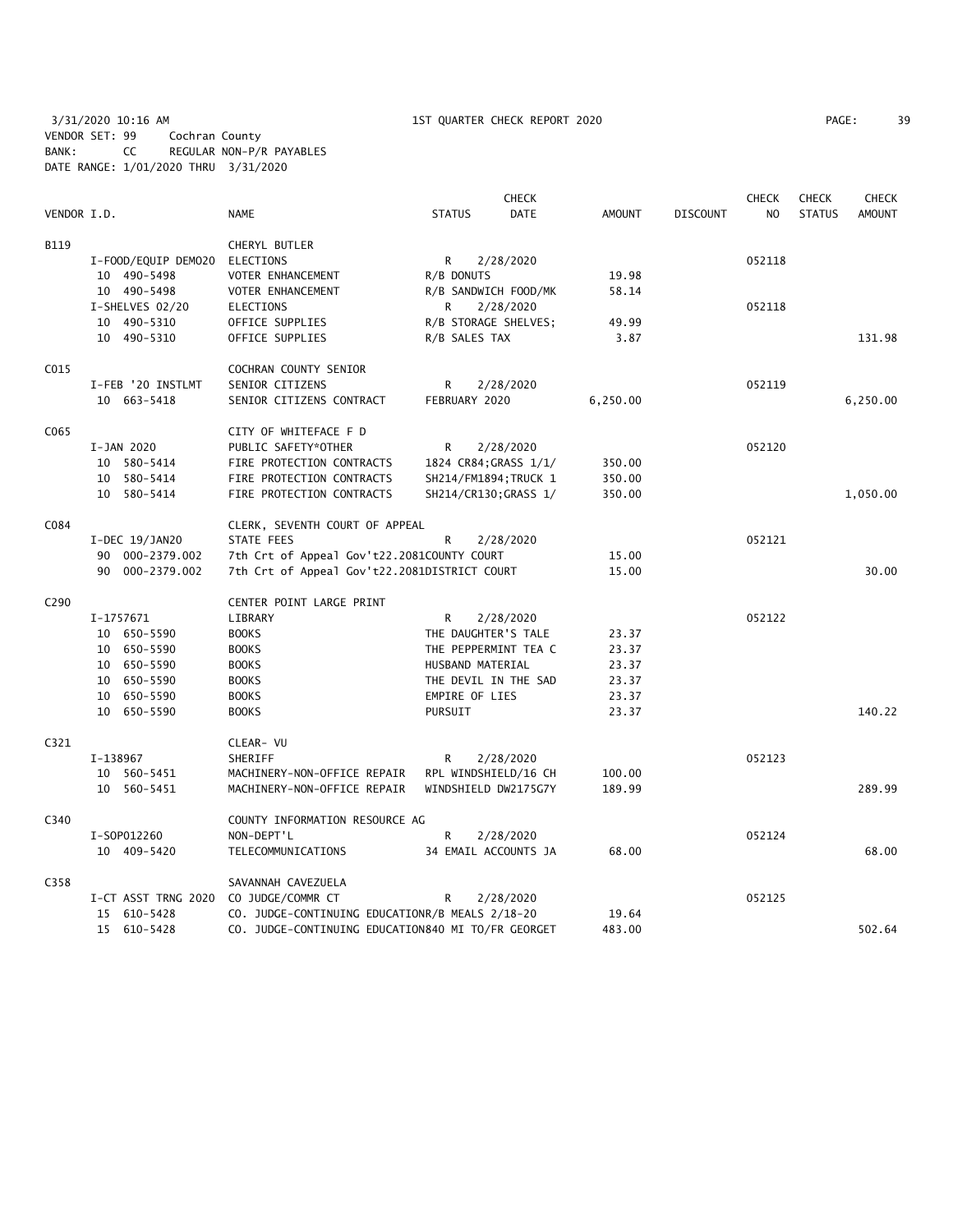3/31/2020 10:16 AM 1ST QUARTER CHECK REPORT 2020 PAGE: 40 VENDOR SET: 99 Cochran County BANK: CC REGULAR NON-P/R PAYABLES DATE RANGE: 1/01/2020 THRU 3/31/2020

| PAGE: | 40 |
|-------|----|
|-------|----|

|             |         |              |                             | <b>CHECK</b>         |                       |               | <b>CHECK</b><br><b>CHECK</b> |                |               | <b>CHECK</b>  |
|-------------|---------|--------------|-----------------------------|----------------------|-----------------------|---------------|------------------------------|----------------|---------------|---------------|
| VENDOR I.D. |         |              | <b>NAME</b>                 | <b>STATUS</b>        | DATE                  | <b>AMOUNT</b> | <b>DISCOUNT</b>              | N <sub>O</sub> | <b>STATUS</b> | <b>AMOUNT</b> |
| D001        |         |              | DACO FIRE EQUIPMENT         |                      |                       |               |                              |                |               |               |
|             | I-22186 |              | <b>JAIL</b>                 | R                    | 2/28/2020             |               |                              | 052126         |               |               |
|             |         | 10 512-5499  | MISCELLANEOUS               | 2 SCBA FLOWTEST      |                       | 140.00        |                              |                |               |               |
|             |         | 10 512-5499  | MISCELLANEOUS               |                      | TEST/REFILL 2216 PSI  | 40.25         |                              |                |               | 180.25        |
| D048        |         |              | DATA-LINE OFFICE SYSTEMS    |                      |                       |               |                              |                |               |               |
|             |         | I-IN111033   | EXTENSION SVC               | R                    | 2/28/2020             |               |                              | 052127         |               |               |
|             |         | 10 665-5411  | MAINTENANCE CONTRACTS       |                      | COPIER MAINT 2/5-3/4  | 33.00         |                              |                |               |               |
|             |         | 10 665-5411  | MAINTENANCE CONTRACTS       | 3,163 COPIES         |                       | 1.79          |                              |                |               |               |
|             |         | I-IN111270   | LIBRARY                     | R                    | 2/28/2020             |               |                              | 052127         |               |               |
|             |         | 10 650-5411  | MAINTENANCE CONTRACTS       |                      | COPIER MAINT 2/21-3/  | 37.50         |                              |                |               |               |
|             |         | 10 650-5411  | MAINTENANCE CONTRACTS       |                      | 180 COLOR COPIES 1/2  | 18.00         |                              |                |               | 90.29         |
| D196        |         |              | JORGE DE LA CRUZ, SHERIFF   |                      |                       |               |                              |                |               |               |
|             |         | I-GRO 013120 | <b>JAIL</b>                 | R                    | 2/28/2020             |               |                              | 052128         |               |               |
|             |         | 10 512-5333  | FOOD-PRISONERS              |                      | DOLE SHRED LTC/ALLSU  | 1.39          |                              |                |               |               |
|             |         | 10 512-5333  | FOOD-PRISONERS              |                      | 2 TOMATO 2PK/ALLSUP'  | 2.78          |                              |                |               |               |
|             |         | 10 512-5333  | FOOD-PRISONERS              |                      | LETTUCE/ALLSUP'S 1/2  | 3.99          |                              |                |               |               |
|             |         | 10 512-5333  | FOOD-PRISONERS              | 4 ALLSUP'S BURRITOS  |                       | 7.96          |                              |                |               |               |
|             |         | 10 512-5333  | FOOD-PRISONERS              | SALES TAX 1/28       |                       | 0.62          |                              |                |               |               |
|             |         | 10 512-5333  | FOOD-PRISONERS              |                      | 6 ALLSUP'S BREAD 1/2  | 4.77          |                              |                |               |               |
|             |         | I-GRO 022020 | JAIL                        | R                    | 2/28/2020             |               |                              | 052128         |               |               |
|             |         | 10 512-5333  | FOOD-PRISONERS              |                      | POTATO CHIPS/FAM \$ 2 | 5.25          |                              |                |               |               |
|             |         | 10 512-5333  | FOOD-PRISONERS              |                      | LETTUCE/ALLSUP'S 2/1  | 1.39          |                              |                |               |               |
|             |         | 10 512-5333  | FOOD-PRISONERS              |                      | 2PK TOMATOES/ALLSUP'  | 2.99          |                              |                |               |               |
|             |         | 10 512-5333  | FOOD-PRISONERS              |                      | FLOUR TORTILLAS/ALLS  | 1.99          |                              |                |               |               |
|             |         | 10 512-5333  | FOOD-PRISONERS              |                      | SHREDDED LETTUCE/ALL  | 2.78          |                              |                |               |               |
|             |         | 10 512-5333  | FOOD-PRISONERS              |                      | FLOUR TORTILLAS/ALLS  | 3.98          |                              |                |               |               |
|             |         | 10 512-5333  | FOOD-PRISONERS              | COKE, HARRISON/PETRO |                       | 2.04          |                              |                |               |               |
|             |         | 10 512-5333  | FOOD-PRISONERS              |                      | SHREDDED LETTUCE/ALL  | 2.78          |                              |                |               |               |
|             |         | 10 512-5333  | FOOD-PRISONERS              |                      | SHREDDED LETTUCE/ALL  | 1.39          |                              |                |               |               |
|             |         | 10 512-5333  | FOOD-PRISONERS              | 1GAL ALLSUP'S MILK   |                       | 2.99          |                              |                |               |               |
|             |         | 10 512-5333  | FOOD-PRISONERS              |                      | 2PK TOMATOES/ALLSUP'  | 2.99          |                              |                |               |               |
|             |         | 10 512-5333  | FOOD-PRISONERS              |                      | GARDEN SALAD/ALLSUP'  | 1.49          |                              |                |               |               |
|             |         | 10 512-5333  | FOOD-PRISONERS              |                      | 2PK TOMATOES/ALLSUP'  | 1.39          |                              |                |               | 54.96         |
| E057        |         |              | ELECTION SYSTEMS & SOFTWARE |                      |                       |               |                              |                |               |               |
|             |         | I-1116890    | <b>ELECTIONS</b>            | R                    | 2/28/2020             |               |                              | 052129         |               |               |
|             |         | 10 490-5335  | ELECTION SUPPLIES           |                      | 2 PRECINCT KITS/EARL  | 67.38         |                              |                |               |               |
|             |         | 10 490-5335  | ELECTION SUPPLIES           | SHIPPING             |                       | 11.27         |                              |                |               |               |
|             |         | I-1117391    | <b>ELECTIONS</b>            | R                    | 2/28/2020             |               |                              | 052129         |               |               |
|             |         | 10 490-5335  | ELECTION SUPPLIES           | THERMAL PRINTER, EXT |                       | 725.00        |                              |                |               |               |
|             |         | 10 490-5335  | ELECTION SUPPLIES           | SHIPPING             |                       | 20.25         |                              |                |               |               |
|             |         | I-1120188    | ELECTIONS                   | R                    | 2/28/2020             |               |                              | 052129         |               |               |
|             |         | 10 490-5335  | <b>ELECTION SUPPLIES</b>    |                      | 10 EARLY VOTING BALL  | 2.00          |                              |                |               |               |
|             |         | 10 490-5335  | <b>ELECTION SUPPLIES</b>    | SHIPPING             |                       | 12.95         |                              |                |               | 838.85        |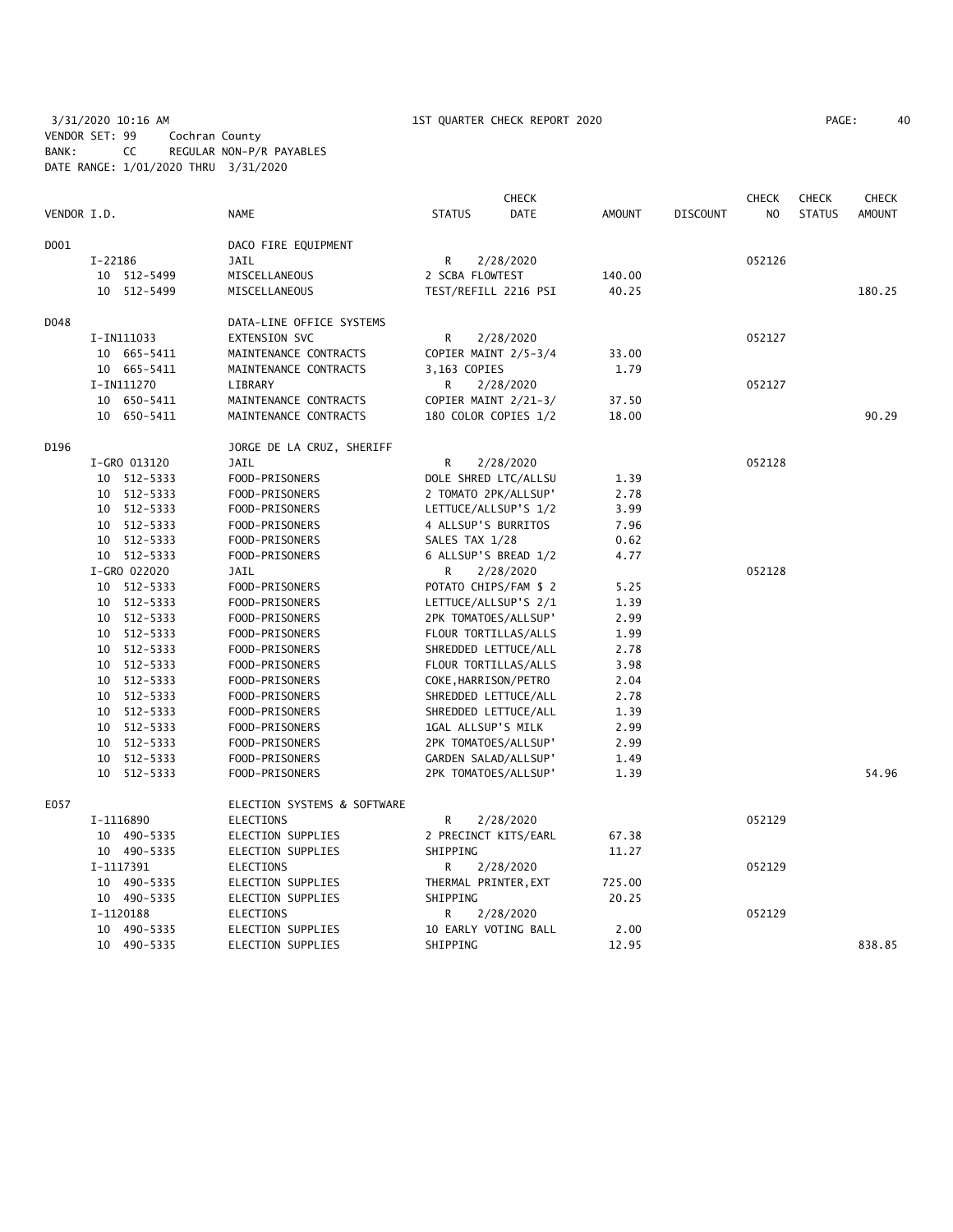3/31/2020 10:16 AM 1ST QUARTER CHECK REPORT 2020 PAGE: 41 VENDOR SET: 99 Cochran County BANK: CC REGULAR NON-P/R PAYABLES DATE RANGE: 1/01/2020 THRU 3/31/2020

| G031<br>GRAINGER<br>2/28/2020<br>052130<br>I-9422115528<br>NON-DEPT'L<br>R<br>10 409-5300<br>COUNTY-WIDE SUPPLIES<br>2DZ D BATTERY<br>13.42<br>13.42<br>G161<br><b>GEBO'S CREDIT CORPORATION</b><br>$I-30428/E$<br>PREC 1<br>R<br>2/28/2020<br>052131<br>GREASE GUN DLX W/18"<br>23.49<br>15 621-5356<br>ROAD MATERIALS & SUPPLIES<br>23.49<br>H152<br>HARRIS LOCAL GOVERNMENT<br>I-MN00012793<br>052132<br>TAX A/C<br>R<br>2/28/2020<br>2ND QTR'20 ONLINE CO<br>10 499-5411<br>MAINTENANCE CONTRACTS<br>7,567.73<br>10 499-5411<br>MAINTENANCE CONTRACTS<br>2ND QTR MAINT/ONLINE<br>378.01<br>7,945.74<br>H322<br>PHYLLIS LYNN HOPP<br>I-#4417 022020<br>DISTRICT COURT<br>R<br>2/28/2020<br>052133<br>10 435-5499<br>MISCELLANEOUS<br>INTERPRETER FEE/RINC<br>125.00<br>H323<br>DAVID HOLLAND<br>052134<br>I-SAN ANT 0220<br>EXTENSION SVC<br>2/28/2020<br>R<br>10 665-5427<br>CO AGENT-TRAVEL-OUT OF COUNTY MEALS, SAN ANTONIO 2/<br>74.75<br>CO AGENT-TRAVEL-OUT OF COUNTY R/B 1/2 ROOM, 3 NIGH<br>177.47<br>10 665-5427<br>102.72<br>J049<br>JUVENILE PROBATION FUND<br>I-LOCAL MATCH 02/20<br>JUVENILE PROBATION<br>052135<br>R<br>2/28/2020<br>LOCAL SUPPORT-JUV BOARD<br>LOCAL FUNDS MATCH FE<br>4,165.00<br>10 571-5472<br>4,165.00<br>L015<br>LUBBOCK COUNTY, TEXAS<br>I-JUV JAN2020<br>JUVENILE PROBATION<br>052136<br>R<br>2/28/2020<br>17 573-5413<br>Detention Services<br>13 DAYS/PRE(S)/JUV#8<br>1,300.00<br>17 573-5413<br>Detention Services<br>5 DAYS/PRE(S)/JUV#86<br>500.00<br>1,800.00<br>MYATT BLUME & ASSOCIATES, LTD<br>MO53<br>I-JUVENILE 2016-18<br>JUVENILE PROBATION<br>R<br>2/28/2020<br>052137<br>FINANCIAL AUDIT FYE<br>870.00<br>17 573-5499<br>OPERATING EXPENSES<br>M348<br>JENNIFER MIRLL, PLLC<br>I-RE-ISSUE CPS 01/20 DISTRICT COURT<br>R<br>2/28/2020<br>052138<br>10 435-5400<br>ATTORNEY AD LITEM<br>PERM HRNG(C)/CPS#458<br>300.00<br>10 435-5400<br>ATTORNEY AD LITEM<br>PERM HRNG(PF)/CPS#45<br>300.00<br>900.00<br>10 435-5400<br>ATTORNEY AD LITEM<br>PERM HRNG(PM)/CPS#45<br>300.00<br>N103<br>NETPROTECT LLC<br>JUSTICE OF PEACE<br>052139<br>$I-1317$<br>R<br>2/28/2020<br>10 455-5411<br>MAINTENANCE CONTRACTS<br>VIDEO MAGIS 11/30-12<br>249.00<br>$I - 1407$<br>JUSTICE OF PEAE<br>2/28/2020<br>052139<br>R<br>10 455-5411<br>MAINTENANCE CONTRACTS<br>VIDEO MAGIS 12/30/19<br>249.00<br>$I - 1463$<br>JUSTICE OF PEACE<br>2/28/2020<br>052139<br>R<br>10 455-5411<br>MAINTENANCE CONTRACTS<br>VIDEO MAGIS 1/30-2/2<br>249.00<br>$I - 1473$<br>JUSTICE OF PEACE<br>R<br>052139<br>2/28/2020 | VENDOR I.D. | <b>NAME</b> | <b>STATUS</b> | <b>CHECK</b><br><b>DATE</b> | <b>AMOUNT</b> | <b>DISCOUNT</b> | <b>CHECK</b><br>N <sub>O</sub> | <b>CHECK</b><br><b>STATUS</b> | <b>CHECK</b><br><b>AMOUNT</b> |
|-------------------------------------------------------------------------------------------------------------------------------------------------------------------------------------------------------------------------------------------------------------------------------------------------------------------------------------------------------------------------------------------------------------------------------------------------------------------------------------------------------------------------------------------------------------------------------------------------------------------------------------------------------------------------------------------------------------------------------------------------------------------------------------------------------------------------------------------------------------------------------------------------------------------------------------------------------------------------------------------------------------------------------------------------------------------------------------------------------------------------------------------------------------------------------------------------------------------------------------------------------------------------------------------------------------------------------------------------------------------------------------------------------------------------------------------------------------------------------------------------------------------------------------------------------------------------------------------------------------------------------------------------------------------------------------------------------------------------------------------------------------------------------------------------------------------------------------------------------------------------------------------------------------------------------------------------------------------------------------------------------------------------------------------------------------------------------------------------------------------------------------------------------------------------------------------------------------------------------------------------------------------------------------------------------------------------------------------------------------------------------------------------------------------------------------------------------------------------------------------------------------------------------------------------|-------------|-------------|---------------|-----------------------------|---------------|-----------------|--------------------------------|-------------------------------|-------------------------------|
|                                                                                                                                                                                                                                                                                                                                                                                                                                                                                                                                                                                                                                                                                                                                                                                                                                                                                                                                                                                                                                                                                                                                                                                                                                                                                                                                                                                                                                                                                                                                                                                                                                                                                                                                                                                                                                                                                                                                                                                                                                                                                                                                                                                                                                                                                                                                                                                                                                                                                                                                                 |             |             |               |                             |               |                 |                                |                               |                               |
|                                                                                                                                                                                                                                                                                                                                                                                                                                                                                                                                                                                                                                                                                                                                                                                                                                                                                                                                                                                                                                                                                                                                                                                                                                                                                                                                                                                                                                                                                                                                                                                                                                                                                                                                                                                                                                                                                                                                                                                                                                                                                                                                                                                                                                                                                                                                                                                                                                                                                                                                                 |             |             |               |                             |               |                 |                                |                               |                               |
|                                                                                                                                                                                                                                                                                                                                                                                                                                                                                                                                                                                                                                                                                                                                                                                                                                                                                                                                                                                                                                                                                                                                                                                                                                                                                                                                                                                                                                                                                                                                                                                                                                                                                                                                                                                                                                                                                                                                                                                                                                                                                                                                                                                                                                                                                                                                                                                                                                                                                                                                                 |             |             |               |                             |               |                 |                                |                               |                               |
|                                                                                                                                                                                                                                                                                                                                                                                                                                                                                                                                                                                                                                                                                                                                                                                                                                                                                                                                                                                                                                                                                                                                                                                                                                                                                                                                                                                                                                                                                                                                                                                                                                                                                                                                                                                                                                                                                                                                                                                                                                                                                                                                                                                                                                                                                                                                                                                                                                                                                                                                                 |             |             |               |                             |               |                 |                                |                               |                               |
|                                                                                                                                                                                                                                                                                                                                                                                                                                                                                                                                                                                                                                                                                                                                                                                                                                                                                                                                                                                                                                                                                                                                                                                                                                                                                                                                                                                                                                                                                                                                                                                                                                                                                                                                                                                                                                                                                                                                                                                                                                                                                                                                                                                                                                                                                                                                                                                                                                                                                                                                                 |             |             |               |                             |               |                 |                                |                               |                               |
|                                                                                                                                                                                                                                                                                                                                                                                                                                                                                                                                                                                                                                                                                                                                                                                                                                                                                                                                                                                                                                                                                                                                                                                                                                                                                                                                                                                                                                                                                                                                                                                                                                                                                                                                                                                                                                                                                                                                                                                                                                                                                                                                                                                                                                                                                                                                                                                                                                                                                                                                                 |             |             |               |                             |               |                 |                                |                               |                               |
|                                                                                                                                                                                                                                                                                                                                                                                                                                                                                                                                                                                                                                                                                                                                                                                                                                                                                                                                                                                                                                                                                                                                                                                                                                                                                                                                                                                                                                                                                                                                                                                                                                                                                                                                                                                                                                                                                                                                                                                                                                                                                                                                                                                                                                                                                                                                                                                                                                                                                                                                                 |             |             |               |                             |               |                 |                                |                               |                               |
|                                                                                                                                                                                                                                                                                                                                                                                                                                                                                                                                                                                                                                                                                                                                                                                                                                                                                                                                                                                                                                                                                                                                                                                                                                                                                                                                                                                                                                                                                                                                                                                                                                                                                                                                                                                                                                                                                                                                                                                                                                                                                                                                                                                                                                                                                                                                                                                                                                                                                                                                                 |             |             |               |                             |               |                 |                                |                               |                               |
|                                                                                                                                                                                                                                                                                                                                                                                                                                                                                                                                                                                                                                                                                                                                                                                                                                                                                                                                                                                                                                                                                                                                                                                                                                                                                                                                                                                                                                                                                                                                                                                                                                                                                                                                                                                                                                                                                                                                                                                                                                                                                                                                                                                                                                                                                                                                                                                                                                                                                                                                                 |             |             |               |                             |               |                 |                                |                               |                               |
|                                                                                                                                                                                                                                                                                                                                                                                                                                                                                                                                                                                                                                                                                                                                                                                                                                                                                                                                                                                                                                                                                                                                                                                                                                                                                                                                                                                                                                                                                                                                                                                                                                                                                                                                                                                                                                                                                                                                                                                                                                                                                                                                                                                                                                                                                                                                                                                                                                                                                                                                                 |             |             |               |                             |               |                 |                                |                               |                               |
|                                                                                                                                                                                                                                                                                                                                                                                                                                                                                                                                                                                                                                                                                                                                                                                                                                                                                                                                                                                                                                                                                                                                                                                                                                                                                                                                                                                                                                                                                                                                                                                                                                                                                                                                                                                                                                                                                                                                                                                                                                                                                                                                                                                                                                                                                                                                                                                                                                                                                                                                                 |             |             |               |                             |               |                 |                                |                               |                               |
|                                                                                                                                                                                                                                                                                                                                                                                                                                                                                                                                                                                                                                                                                                                                                                                                                                                                                                                                                                                                                                                                                                                                                                                                                                                                                                                                                                                                                                                                                                                                                                                                                                                                                                                                                                                                                                                                                                                                                                                                                                                                                                                                                                                                                                                                                                                                                                                                                                                                                                                                                 |             |             |               |                             |               |                 |                                |                               | 125.00                        |
|                                                                                                                                                                                                                                                                                                                                                                                                                                                                                                                                                                                                                                                                                                                                                                                                                                                                                                                                                                                                                                                                                                                                                                                                                                                                                                                                                                                                                                                                                                                                                                                                                                                                                                                                                                                                                                                                                                                                                                                                                                                                                                                                                                                                                                                                                                                                                                                                                                                                                                                                                 |             |             |               |                             |               |                 |                                |                               |                               |
|                                                                                                                                                                                                                                                                                                                                                                                                                                                                                                                                                                                                                                                                                                                                                                                                                                                                                                                                                                                                                                                                                                                                                                                                                                                                                                                                                                                                                                                                                                                                                                                                                                                                                                                                                                                                                                                                                                                                                                                                                                                                                                                                                                                                                                                                                                                                                                                                                                                                                                                                                 |             |             |               |                             |               |                 |                                |                               |                               |
|                                                                                                                                                                                                                                                                                                                                                                                                                                                                                                                                                                                                                                                                                                                                                                                                                                                                                                                                                                                                                                                                                                                                                                                                                                                                                                                                                                                                                                                                                                                                                                                                                                                                                                                                                                                                                                                                                                                                                                                                                                                                                                                                                                                                                                                                                                                                                                                                                                                                                                                                                 |             |             |               |                             |               |                 |                                |                               |                               |
|                                                                                                                                                                                                                                                                                                                                                                                                                                                                                                                                                                                                                                                                                                                                                                                                                                                                                                                                                                                                                                                                                                                                                                                                                                                                                                                                                                                                                                                                                                                                                                                                                                                                                                                                                                                                                                                                                                                                                                                                                                                                                                                                                                                                                                                                                                                                                                                                                                                                                                                                                 |             |             |               |                             |               |                 |                                |                               |                               |
|                                                                                                                                                                                                                                                                                                                                                                                                                                                                                                                                                                                                                                                                                                                                                                                                                                                                                                                                                                                                                                                                                                                                                                                                                                                                                                                                                                                                                                                                                                                                                                                                                                                                                                                                                                                                                                                                                                                                                                                                                                                                                                                                                                                                                                                                                                                                                                                                                                                                                                                                                 |             |             |               |                             |               |                 |                                |                               |                               |
|                                                                                                                                                                                                                                                                                                                                                                                                                                                                                                                                                                                                                                                                                                                                                                                                                                                                                                                                                                                                                                                                                                                                                                                                                                                                                                                                                                                                                                                                                                                                                                                                                                                                                                                                                                                                                                                                                                                                                                                                                                                                                                                                                                                                                                                                                                                                                                                                                                                                                                                                                 |             |             |               |                             |               |                 |                                |                               |                               |
|                                                                                                                                                                                                                                                                                                                                                                                                                                                                                                                                                                                                                                                                                                                                                                                                                                                                                                                                                                                                                                                                                                                                                                                                                                                                                                                                                                                                                                                                                                                                                                                                                                                                                                                                                                                                                                                                                                                                                                                                                                                                                                                                                                                                                                                                                                                                                                                                                                                                                                                                                 |             |             |               |                             |               |                 |                                |                               |                               |
|                                                                                                                                                                                                                                                                                                                                                                                                                                                                                                                                                                                                                                                                                                                                                                                                                                                                                                                                                                                                                                                                                                                                                                                                                                                                                                                                                                                                                                                                                                                                                                                                                                                                                                                                                                                                                                                                                                                                                                                                                                                                                                                                                                                                                                                                                                                                                                                                                                                                                                                                                 |             |             |               |                             |               |                 |                                |                               |                               |
|                                                                                                                                                                                                                                                                                                                                                                                                                                                                                                                                                                                                                                                                                                                                                                                                                                                                                                                                                                                                                                                                                                                                                                                                                                                                                                                                                                                                                                                                                                                                                                                                                                                                                                                                                                                                                                                                                                                                                                                                                                                                                                                                                                                                                                                                                                                                                                                                                                                                                                                                                 |             |             |               |                             |               |                 |                                |                               |                               |
|                                                                                                                                                                                                                                                                                                                                                                                                                                                                                                                                                                                                                                                                                                                                                                                                                                                                                                                                                                                                                                                                                                                                                                                                                                                                                                                                                                                                                                                                                                                                                                                                                                                                                                                                                                                                                                                                                                                                                                                                                                                                                                                                                                                                                                                                                                                                                                                                                                                                                                                                                 |             |             |               |                             |               |                 |                                |                               |                               |
|                                                                                                                                                                                                                                                                                                                                                                                                                                                                                                                                                                                                                                                                                                                                                                                                                                                                                                                                                                                                                                                                                                                                                                                                                                                                                                                                                                                                                                                                                                                                                                                                                                                                                                                                                                                                                                                                                                                                                                                                                                                                                                                                                                                                                                                                                                                                                                                                                                                                                                                                                 |             |             |               |                             |               |                 |                                |                               |                               |
|                                                                                                                                                                                                                                                                                                                                                                                                                                                                                                                                                                                                                                                                                                                                                                                                                                                                                                                                                                                                                                                                                                                                                                                                                                                                                                                                                                                                                                                                                                                                                                                                                                                                                                                                                                                                                                                                                                                                                                                                                                                                                                                                                                                                                                                                                                                                                                                                                                                                                                                                                 |             |             |               |                             |               |                 |                                |                               |                               |
|                                                                                                                                                                                                                                                                                                                                                                                                                                                                                                                                                                                                                                                                                                                                                                                                                                                                                                                                                                                                                                                                                                                                                                                                                                                                                                                                                                                                                                                                                                                                                                                                                                                                                                                                                                                                                                                                                                                                                                                                                                                                                                                                                                                                                                                                                                                                                                                                                                                                                                                                                 |             |             |               |                             |               |                 |                                |                               |                               |
|                                                                                                                                                                                                                                                                                                                                                                                                                                                                                                                                                                                                                                                                                                                                                                                                                                                                                                                                                                                                                                                                                                                                                                                                                                                                                                                                                                                                                                                                                                                                                                                                                                                                                                                                                                                                                                                                                                                                                                                                                                                                                                                                                                                                                                                                                                                                                                                                                                                                                                                                                 |             |             |               |                             |               |                 |                                |                               | 870.00                        |
|                                                                                                                                                                                                                                                                                                                                                                                                                                                                                                                                                                                                                                                                                                                                                                                                                                                                                                                                                                                                                                                                                                                                                                                                                                                                                                                                                                                                                                                                                                                                                                                                                                                                                                                                                                                                                                                                                                                                                                                                                                                                                                                                                                                                                                                                                                                                                                                                                                                                                                                                                 |             |             |               |                             |               |                 |                                |                               |                               |
|                                                                                                                                                                                                                                                                                                                                                                                                                                                                                                                                                                                                                                                                                                                                                                                                                                                                                                                                                                                                                                                                                                                                                                                                                                                                                                                                                                                                                                                                                                                                                                                                                                                                                                                                                                                                                                                                                                                                                                                                                                                                                                                                                                                                                                                                                                                                                                                                                                                                                                                                                 |             |             |               |                             |               |                 |                                |                               |                               |
|                                                                                                                                                                                                                                                                                                                                                                                                                                                                                                                                                                                                                                                                                                                                                                                                                                                                                                                                                                                                                                                                                                                                                                                                                                                                                                                                                                                                                                                                                                                                                                                                                                                                                                                                                                                                                                                                                                                                                                                                                                                                                                                                                                                                                                                                                                                                                                                                                                                                                                                                                 |             |             |               |                             |               |                 |                                |                               |                               |
|                                                                                                                                                                                                                                                                                                                                                                                                                                                                                                                                                                                                                                                                                                                                                                                                                                                                                                                                                                                                                                                                                                                                                                                                                                                                                                                                                                                                                                                                                                                                                                                                                                                                                                                                                                                                                                                                                                                                                                                                                                                                                                                                                                                                                                                                                                                                                                                                                                                                                                                                                 |             |             |               |                             |               |                 |                                |                               |                               |
|                                                                                                                                                                                                                                                                                                                                                                                                                                                                                                                                                                                                                                                                                                                                                                                                                                                                                                                                                                                                                                                                                                                                                                                                                                                                                                                                                                                                                                                                                                                                                                                                                                                                                                                                                                                                                                                                                                                                                                                                                                                                                                                                                                                                                                                                                                                                                                                                                                                                                                                                                 |             |             |               |                             |               |                 |                                |                               |                               |
|                                                                                                                                                                                                                                                                                                                                                                                                                                                                                                                                                                                                                                                                                                                                                                                                                                                                                                                                                                                                                                                                                                                                                                                                                                                                                                                                                                                                                                                                                                                                                                                                                                                                                                                                                                                                                                                                                                                                                                                                                                                                                                                                                                                                                                                                                                                                                                                                                                                                                                                                                 |             |             |               |                             |               |                 |                                |                               |                               |
|                                                                                                                                                                                                                                                                                                                                                                                                                                                                                                                                                                                                                                                                                                                                                                                                                                                                                                                                                                                                                                                                                                                                                                                                                                                                                                                                                                                                                                                                                                                                                                                                                                                                                                                                                                                                                                                                                                                                                                                                                                                                                                                                                                                                                                                                                                                                                                                                                                                                                                                                                 |             |             |               |                             |               |                 |                                |                               |                               |
|                                                                                                                                                                                                                                                                                                                                                                                                                                                                                                                                                                                                                                                                                                                                                                                                                                                                                                                                                                                                                                                                                                                                                                                                                                                                                                                                                                                                                                                                                                                                                                                                                                                                                                                                                                                                                                                                                                                                                                                                                                                                                                                                                                                                                                                                                                                                                                                                                                                                                                                                                 |             |             |               |                             |               |                 |                                |                               |                               |
|                                                                                                                                                                                                                                                                                                                                                                                                                                                                                                                                                                                                                                                                                                                                                                                                                                                                                                                                                                                                                                                                                                                                                                                                                                                                                                                                                                                                                                                                                                                                                                                                                                                                                                                                                                                                                                                                                                                                                                                                                                                                                                                                                                                                                                                                                                                                                                                                                                                                                                                                                 |             |             |               |                             |               |                 |                                |                               |                               |
|                                                                                                                                                                                                                                                                                                                                                                                                                                                                                                                                                                                                                                                                                                                                                                                                                                                                                                                                                                                                                                                                                                                                                                                                                                                                                                                                                                                                                                                                                                                                                                                                                                                                                                                                                                                                                                                                                                                                                                                                                                                                                                                                                                                                                                                                                                                                                                                                                                                                                                                                                 |             |             |               |                             |               |                 |                                |                               |                               |
|                                                                                                                                                                                                                                                                                                                                                                                                                                                                                                                                                                                                                                                                                                                                                                                                                                                                                                                                                                                                                                                                                                                                                                                                                                                                                                                                                                                                                                                                                                                                                                                                                                                                                                                                                                                                                                                                                                                                                                                                                                                                                                                                                                                                                                                                                                                                                                                                                                                                                                                                                 |             |             |               |                             |               |                 |                                |                               |                               |
|                                                                                                                                                                                                                                                                                                                                                                                                                                                                                                                                                                                                                                                                                                                                                                                                                                                                                                                                                                                                                                                                                                                                                                                                                                                                                                                                                                                                                                                                                                                                                                                                                                                                                                                                                                                                                                                                                                                                                                                                                                                                                                                                                                                                                                                                                                                                                                                                                                                                                                                                                 |             |             |               |                             |               |                 |                                |                               |                               |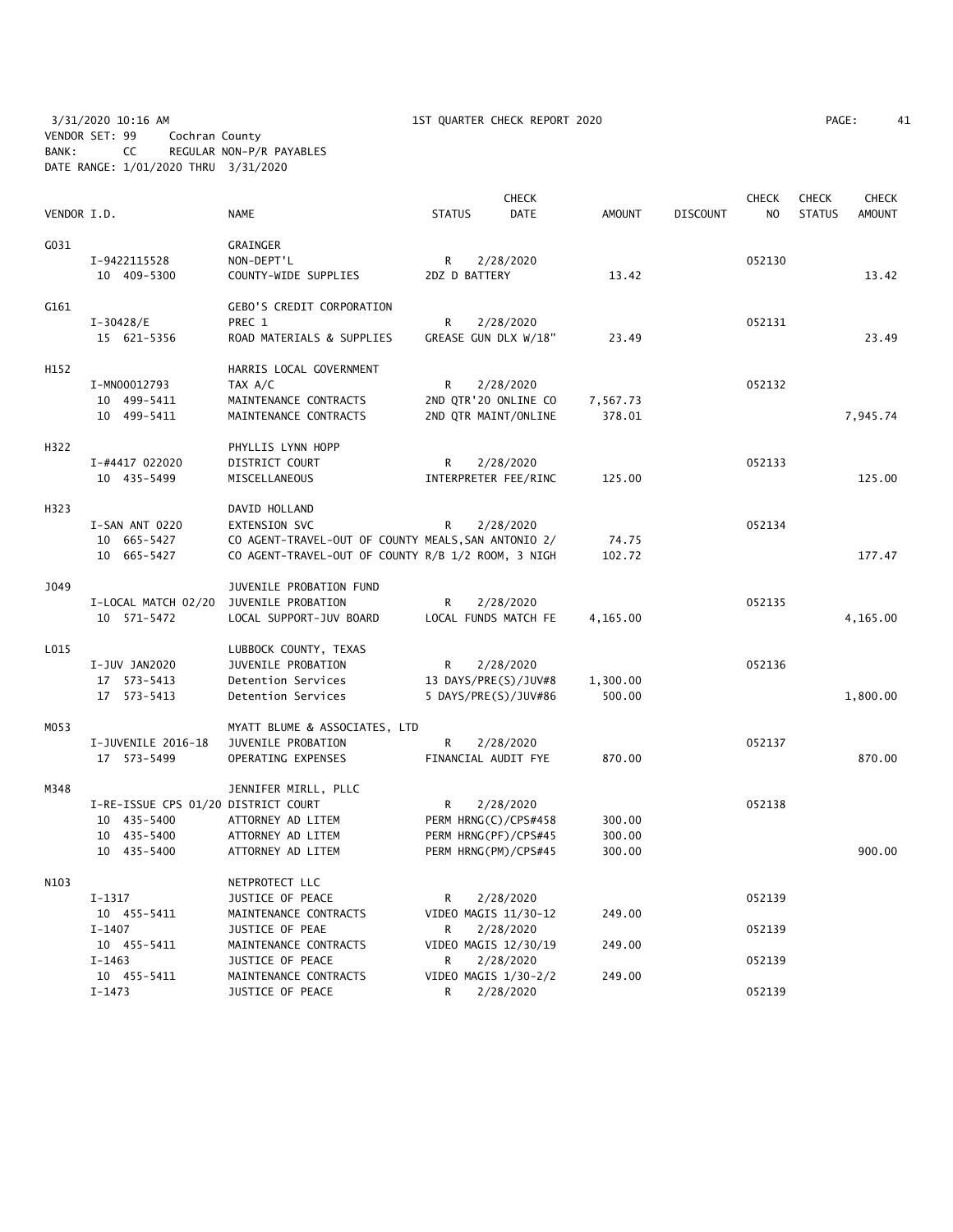3/31/2020 10:16 AM 1ST QUARTER CHECK REPORT 2020 PAGE: 42 VENDOR SET: 99 Cochran County BANK: CC REGULAR NON-P/R PAYABLES DATE RANGE: 1/01/2020 THRU 3/31/2020

| PAGE: | 42 |
|-------|----|
|-------|----|

| VENDOR I.D. |                                              | <b>NAME</b>                                                   | <b>STATUS</b>             | <b>CHECK</b><br><b>DATE</b> | <b>AMOUNT</b> | <b>DISCOUNT</b> | <b>CHECK</b><br>NO. | <b>CHECK</b><br><b>STATUS</b> | <b>CHECK</b><br><b>AMOUNT</b> |
|-------------|----------------------------------------------|---------------------------------------------------------------|---------------------------|-----------------------------|---------------|-----------------|---------------------|-------------------------------|-------------------------------|
| N103        | I-1473                                       | (CONT)<br>NETPROTECT LLC<br>JUSTICE OF PEACE                  | R                         | 2/28/2020                   |               |                 | 052139              |                               |                               |
|             | 10 455-5411                                  | MAINTENANCE CONTRACTS                                         | VIDEO MAGIS 2/28-3/3      |                             | 249.00        |                 |                     |                               | 996.00                        |
| N107        | I-RE-ISSUE DEMO 2/3 ELECTIONS<br>10 490-5102 | STEPHANIE NUNN<br>ELECTION SALARIES                           | R<br>3.5HRS/EQUIPMENT DEM | 2/28/2020                   | 35.00         |                 | 052140              |                               | 35.00                         |
|             |                                              |                                                               |                           |                             |               |                 |                     |                               |                               |
| P017        | I-'20 RENT, BOX735<br>31 652-5311            | POSTMASTER<br>MUSEUM/HISTORICAL COMMISSION<br>POSTAL EXPENSES | R.<br>BOX RENT 2020       | 2/28/2020                   | 64.00         |                 | 052141              |                               | 64.00                         |
| P021        |                                              | PEOPLE                                                        |                           |                             |               |                 |                     |                               |                               |
|             | I-2357890330 2020                            | LIBRARY                                                       | R                         | 2/28/2020                   |               |                 | 052142              |                               |                               |
|             | 10 650-5590                                  | <b>BOOKS</b>                                                  | 1YR SUBSCRIPTION          |                             | 118.26        |                 |                     |                               | 118.26                        |
| R092        |                                              | CDCAT - REGION II                                             |                           |                             |               |                 |                     |                               |                               |
|             | I-SPR MTG 2020                               | CO/DIST CLERK                                                 | $\vee$                    | 2/28/2020                   |               |                 | 052143              |                               | 50.00                         |
| R092        |                                              | CDCAT - REGION II                                             |                           |                             |               |                 |                     |                               |                               |
|             | M-CHECK                                      | <b>UNPOST</b><br>CDCAT - REGION II                            | $\vee$                    | 3/23/2020                   |               |                 | 052143              |                               | 50.00CR                       |
| S071        |                                              | SCRIPT OFFICE PRODUCTS, INC.                                  |                           |                             |               |                 |                     |                               |                               |
|             | I-58003                                      | AUDITOR                                                       | R                         | 2/28/2020                   |               |                 | 052144              |                               |                               |
|             | 10 495-5310                                  | OFFICE SUPPLIES                                               | <b>6RL TAPE</b>           |                             | 11.70         |                 |                     |                               |                               |
|             | $I - 58009$                                  | TAX A/C                                                       | 2/28/2020<br>R            |                             |               |                 | 052144              |                               |                               |
|             | 10 499-5310                                  | OFFICE SUPPLIES                                               | 1BX ENVELOPES REDI-S      |                             | 52.95         |                 |                     |                               |                               |
|             | I-58037                                      | TREASURER                                                     | R                         | 2/28/2020                   |               |                 | 052144              |                               |                               |
|             | 10 497-5310                                  | OFFICE SUPPLIES                                               | 2EA CORR TAPE             |                             | 8.44          |                 |                     |                               |                               |
|             | 10 497-5310                                  | OFFICE SUPPLIES                                               | USB DRIVE 32GB            |                             | 11.95         |                 |                     |                               |                               |
|             | 10 497-5310                                  | OFFICE SUPPLIES                                               | 1BX COPY PAPER            |                             | 42.50         |                 |                     |                               |                               |
|             | 10 497-5310                                  | OFFICE SUPPLIES                                               | "RECEIVED" DATE STAM      |                             | 26.95         |                 |                     |                               |                               |
|             | 10 497-5310                                  | OFFICE SUPPLIES                                               | <b>1PK RSVP PENS</b>      |                             | 14.32         |                 |                     |                               |                               |
|             | $I - 58041$                                  | AUDITOR                                                       | R.                        | 2/28/2020                   |               |                 | 052144              |                               |                               |
|             | 10 495-5310                                  | OFFICE SUPPLIES                                               | 1ST LEATHER TABS/MON      |                             | 3.95          |                 |                     |                               |                               |
|             | 10 495-5310                                  | OFFICE SUPPLIES                                               | 2EA 5" BINDERS D-RIN      |                             | 35.90         |                 |                     |                               |                               |
|             | 10 495-5310                                  | OFFICE SUPPLIES                                               | 3EA 3" BINDERS D-RIN      |                             | 23.85         |                 |                     |                               |                               |
|             | I-58043                                      | TAX A/C                                                       | R                         | 2/28/2020                   |               |                 | 052144              |                               |                               |
|             | 10 499-5310                                  | OFFICE SUPPLIES                                               | HP TONER 26X              |                             | 217.95        |                 |                     |                               |                               |
|             | $I - 58056$                                  | JUVENILE PROBATION                                            | R                         | 2/28/2020                   |               |                 | 052144              |                               |                               |
|             | 17 573-5499                                  | OPERATING EXPENSES                                            | 2-HOLE PUNCH              |                             | 7.95          |                 |                     |                               |                               |
|             | I-58058                                      | <b>CLERK</b>                                                  | R                         | 2/28/2020                   |               |                 | 052144              |                               |                               |
|             | 10 403-5310                                  | OFFICE SUPPLIES                                               | 1PK JR LEGAL PADS         |                             | 11.95         |                 |                     |                               |                               |
|             | 10 403-5310<br>OFFICE SUPPLIES               |                                                               | 1BX COPY PAPER<br>42.50   |                             |               |                 |                     |                               |                               |
|             | 10 403-5310                                  | OFFICE SUPPLIES                                               | 1PK DVD-R                 |                             | 42.99         |                 |                     |                               |                               |
|             | I-58064                                      | TAX A/C                                                       | R                         | 2/28/2020                   |               |                 | 052144              |                               |                               |
|             | 10 499-5310                                  | OFFICE SUPPLIES                                               | 1DZ GEL 207 PENS          |                             | 26.85         |                 |                     |                               |                               |
|             | $I - 58108$                                  | SHERIFF                                                       | R                         | 2/28/2020                   |               |                 | 052144              |                               |                               |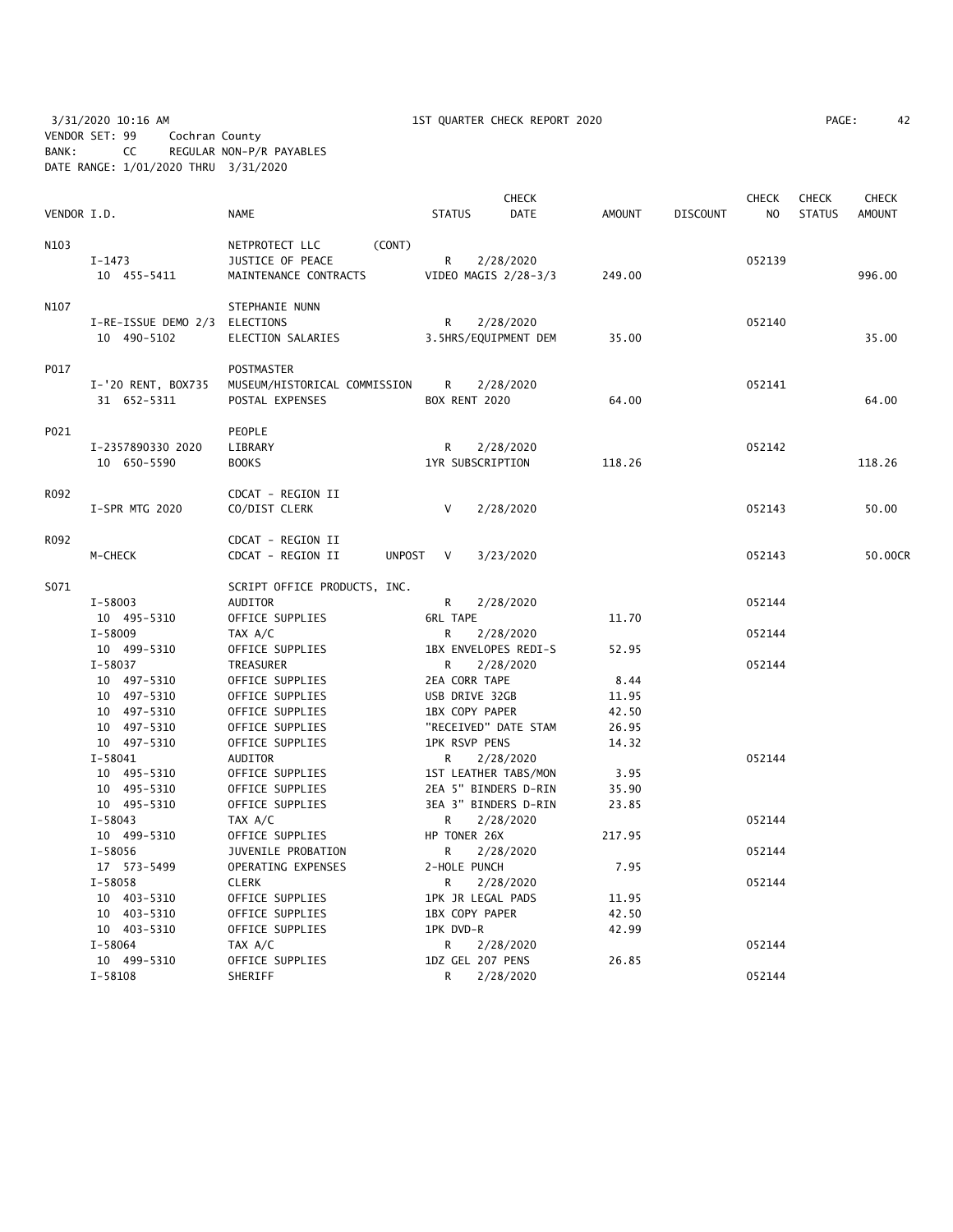3/31/2020 10:16 AM 1ST QUARTER CHECK REPORT 2020 PAGE: 43 VENDOR SET: 99 Cochran County BANK: CC REGULAR NON-P/R PAYABLES DATE RANGE: 1/01/2020 THRU 3/31/2020

| PAGE: | 43 |  |
|-------|----|--|
|-------|----|--|

|             |             |                     |                         | <b>CHECK</b>          |             |               | <b>CHECK</b><br><b>CHECK</b><br><b>CHECK</b> |                |               |               |
|-------------|-------------|---------------------|-------------------------|-----------------------|-------------|---------------|----------------------------------------------|----------------|---------------|---------------|
| VENDOR I.D. |             |                     | <b>NAME</b>             | <b>STATUS</b>         | <b>DATE</b> | <b>AMOUNT</b> | <b>DISCOUNT</b>                              | N <sub>O</sub> | <b>STATUS</b> | <b>AMOUNT</b> |
| S071        |             |                     | SCRIPT OFFICE PRODUCTS  | (CONT)                |             |               |                                              |                |               |               |
|             | $I - 58108$ |                     | SHERIFF                 | R                     | 2/28/2020   |               |                                              | 052144         |               |               |
|             |             | 10 560-5310         | OFFICE SUPPLIES         | 2EA "RETURN/SERVE" S  |             | 93.90         |                                              |                |               |               |
|             | $I - 58114$ |                     | TAX A/C                 | R                     | 2/28/2020   |               |                                              | 052144         |               |               |
|             |             | 10 499-5310         | OFFICE SUPPLIES         | 4BX COPY PAPER        |             | 170.00        |                                              |                |               |               |
|             |             | 10 499-5310         | OFFICE SUPPLIES         | 2EA ENERGEL REFILL L  |             | 2.58          |                                              |                |               |               |
|             | I-58117     |                     | JUSTICE OF PEACE        | R                     | 2/28/2020   |               |                                              | 052144         |               |               |
|             |             | 10 455-5310         | OFFICE SUPPLIES         | DESK PAD              |             | 31.95         |                                              |                |               | 881.13        |
| S079        |             |                     | STEWART & STEVENSON LLC |                       |             |               |                                              |                |               |               |
|             |             | I-7087872 RI        | COURTHOUSE/GENERATOR    | R                     | 2/28/2020   |               |                                              | 052145         |               |               |
|             |             | 10 510-5451         | REPAIR                  | CHG OIL/FILTERS; GEN  |             | 507.00        |                                              |                |               |               |
|             |             | 10 510-5451         | REPAIR                  | 3GL 15W40 POWERGUARD  |             | 46.74         |                                              |                |               |               |
|             |             | 10 510-5451         | REPAIR                  | LUBE SPIN-ON          |             | 11.64         |                                              |                |               |               |
|             |             | 10 510-5451         | REPAIR                  | FUEL WATER SEPARATOR  |             | 36.32         |                                              |                |               |               |
|             |             | 10 510-5451         | REPAIR                  | ENV FEE               |             | 25.35         |                                              |                |               |               |
|             |             | 10 510-5451         | REPAIR                  | TRUCK CHG             |             | 360.00        |                                              |                |               |               |
|             |             | 10 510-5451         | REPAIR                  | SUPPLIES              |             | 22.82         |                                              |                |               |               |
|             |             | 10 510-5451         | REPAIR                  | SHIPPING              |             | 3.08          |                                              |                |               | 1,012.95      |
| S281        |             |                     | <b>STAPLES</b>          |                       |             |               |                                              |                |               |               |
|             |             | I-2431684461        | CO JDG/SHERIFF/TAX A/C  | R                     | 2/28/2020   |               |                                              | 052146         |               |               |
|             |             | 10 426-5310         | OFFICE SUPPLIES         | CARPET CHAIR MAT/JUD  |             | 44.89         |                                              |                |               |               |
|             |             | 10 426-5310         | OFFICE SUPPLIES         | <b>DISC</b>           |             | 4.00CR        |                                              |                |               |               |
|             |             | 10 560-5310         | OFFICE SUPPLIES         | 2PK 5x8 NOTE PADS     |             | 36.58         |                                              |                |               |               |
|             |             | 10 560-5310         | OFFICE SUPPLIES         | <b>DISC</b>           |             | 1.00CR        |                                              |                |               |               |
|             |             | 10 499-5310         | OFFICE SUPPLIES         | LOGITECH WIRELS KEYB  |             | 36.99         |                                              |                |               |               |
|             |             | 10 499-5310         | OFFICE SUPPLIES         | APC BACKUP 600VA      |             | 59.99         |                                              |                |               |               |
|             |             | 10 499-5310         | OFFICE SUPPLIES         | <b>DISC</b>           |             | 5.72CR        |                                              |                |               |               |
|             |             | I-2441754901        | SHERIFF                 | R                     | 2/28/2020   |               |                                              | 052146         |               |               |
|             |             | 10 560-5310         | OFFICE SUPPLIES         | HP 128A TONER/CY      |             | 74.99         |                                              |                |               |               |
|             |             | 10 560-5310         | OFFICE SUPPLIES         | HP 128A TONER/MG      |             | 74.99         |                                              |                |               |               |
|             |             | 10 560-5310         | OFFICE SUPPLIES         | HP 128A TONER/YW      |             | 74.99         |                                              |                |               |               |
|             |             | 10 560-5310         | OFFICE SUPPLIES         | HP 128A TONER/BK      |             | 76.99         |                                              |                |               |               |
|             |             | 10 560-5310         | OFFICE SUPPLIES         | MANILA FILE FOLDERS   |             | 9.98          |                                              |                |               |               |
|             |             | 10 560-5310         | OFFICE SUPPLIES         | MAGNETIC PAPER CLIPS  |             | 6.69          |                                              |                |               |               |
|             |             | 10 560-5310         | OFFICE SUPPLIES         | MESH POCKET WALL FIL  |             | 32.88         |                                              |                |               |               |
|             |             | 10 560-5310         | OFFICE SUPPLIES         | 1PK PILOT G2 GEL PEN  |             | 46.24         |                                              |                |               |               |
|             |             | 10 560-5310         | OFFICE SUPPLIES         | 2-COLOR MESSAGE STAM  |             | 11.09         |                                              |                |               |               |
|             | 10          | 560-5310            | OFFICE SUPPLIES         | WIRE MESH PENCIL HOL  |             | 4.99          |                                              |                |               |               |
|             |             | 10 560-5310         | OFFICE SUPPLIES         | CPNS/DISC             |             | 27.23CR       |                                              |                |               | 554.33        |
| S316        |             |                     | <b>BRYANT SEARS</b>     |                       |             |               |                                              |                |               |               |
|             |             | I-"TALL COP" 021820 | JUVENILE PROBATION      | R                     | 2/28/2020   |               |                                              | 052147         |               |               |
|             |             | 17 573-5427         | TRAVEL & TRAINING       | R/B MEAL, DALHART 2/1 |             | 14.04         |                                              |                |               |               |
|             |             | 17 573-5427         | TRAVEL & TRAINING       | 1 NIGHT/DALHART 2/17  |             | 94.00         |                                              |                |               |               |
|             |             | 17 573-5427         | TRAVEL & TRAINING       | LODGING TAX           |             | 12.22         |                                              |                |               | 120.26        |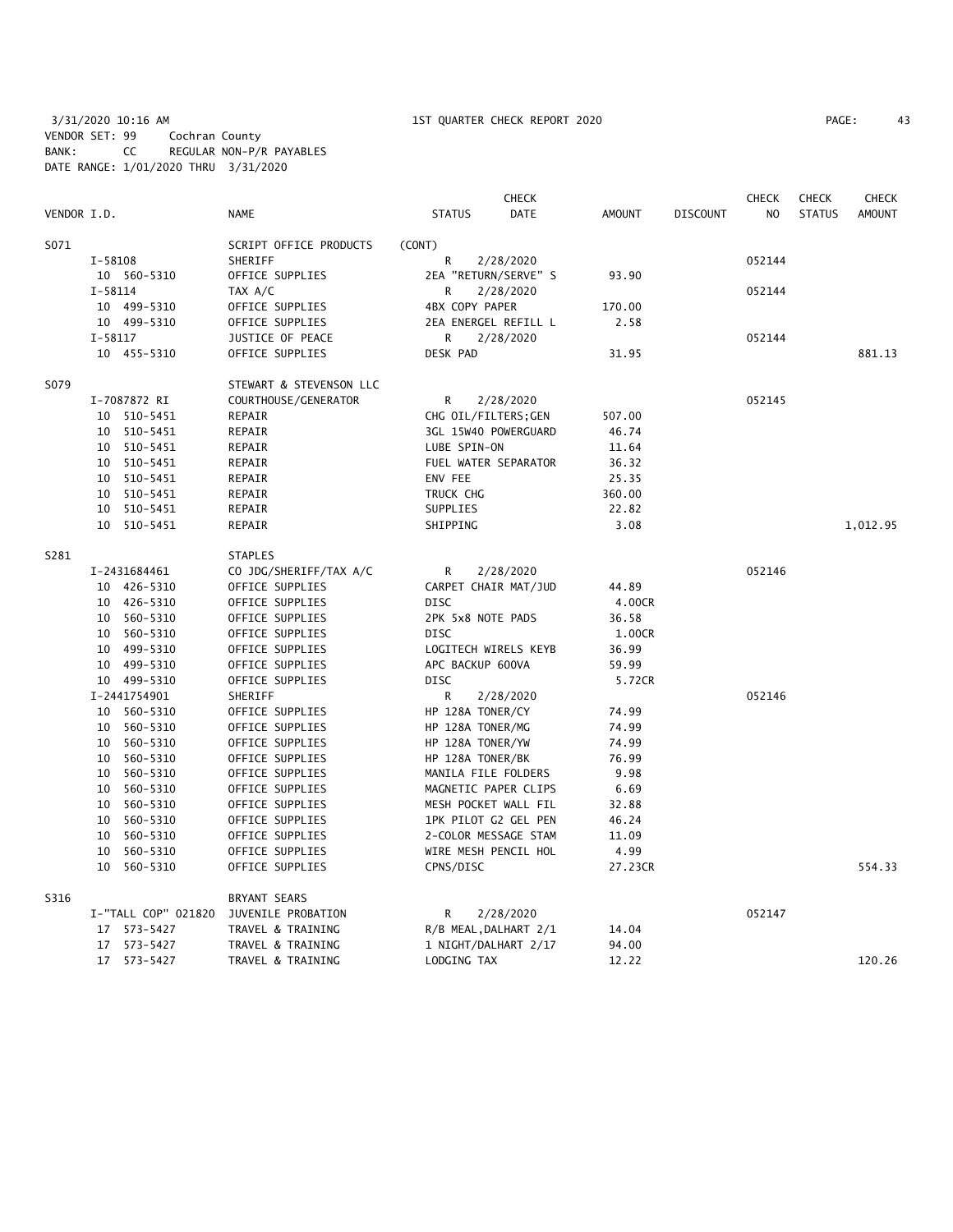3/31/2020 10:16 AM 1ST QUARTER CHECK REPORT 2020 PAGE: 44 VENDOR SET: 99 Cochran County BANK: CC REGULAR NON-P/R PAYABLES DATE RANGE: 1/01/2020 THRU 3/31/2020

|             |                            |                                  | <b>CHECK</b>                        |                      |               |                 | <b>CHECK</b>   | <b>CHECK</b>  | <b>CHECK</b>  |
|-------------|----------------------------|----------------------------------|-------------------------------------|----------------------|---------------|-----------------|----------------|---------------|---------------|
| VENDOR I.D. |                            | <b>NAME</b>                      | <b>STATUS</b>                       | DATE                 | <b>AMOUNT</b> | <b>DISCOUNT</b> | N <sub>O</sub> | <b>STATUS</b> | <b>AMOUNT</b> |
| S416        |                            | SOS WASTE DISPOSAL, INC          |                                     |                      |               |                 |                |               |               |
|             | $I - 82106$                | PREC 3/PREC 4                    | R                                   | 2/28/2020            |               |                 | 052148         |               |               |
|             | 15 623-5440                | UTILITIES                        | DUMPSTER SVC FEB 20                 |                      | 57.25         |                 |                |               |               |
|             | 15 624-5440                | UTILITIES                        | DUMPSTER SVC FEB 20                 |                      | 55.25         |                 |                |               | 112.50        |
| T009        |                            | TEXAS ASSOCIATION OF COUNTIES    |                                     |                      |               |                 |                |               |               |
|             | I-WTX CONF/SILHAN          | COMMISSIONERS COURT              | R                                   | 2/28/2020            |               |                 | 052149         |               |               |
|             | 15 610-5427                | COMM-CONTINUING EDUCATION        |                                     | REGIS/91ST CJCA CONF | 200.00        |                 |                |               | 200.00        |
| T051        |                            | TAC RISK MANAGEMENT POOL         |                                     |                      |               |                 |                |               |               |
|             | I-AUDIT PREM 2019          | WORKERS COMP RESERVE             | R                                   | 2/28/2020            |               |                 | 052150         |               |               |
|             | 10 000-2500.10             | RESERVE FOR W/C, UNEMPLYMNT      |                                     | W/C AUDIT PREMIUM 20 | 1,881.00      |                 |                |               | 1,881.00      |
| T083        |                            | TYLER TECHNOLOGIES, INC          |                                     |                      |               |                 |                |               |               |
|             | I-025-287909               | NON-DEPT'L                       | R                                   | 2/28/2020            |               |                 | 052151         |               |               |
|             | 10 409-5420                | TELECOMMUNICATIONS               |                                     | MONTHLY NETWORK MAIN | 220.50        |                 |                |               | 220.50        |
| T087        |                            | TEXAS DEPARTMENT OF HEALTH       |                                     |                      |               |                 |                |               |               |
|             | I-2010183                  | <b>CLERK</b>                     | R                                   | 2/28/2020            |               |                 | 052152         |               |               |
|             | 10 403-5310                | OFFICE SUPPLIES                  |                                     | 5 REMOTE BIRTH ACCES | 9.15          |                 |                |               | 9.15          |
| T148        |                            | TASCOSA OFFICE MACHINES INC      |                                     |                      |               |                 |                |               |               |
|             | I-176171                   | <b>CLERK</b>                     | R                                   | 2/28/2020            |               |                 | 052153         |               |               |
|             | 10 403-5411                | MAINTENANCE CONTRACTS            |                                     | 1963 COPIES 1/10-2/9 | 29.45         |                 |                |               | 29.45         |
| U003        |                            | UNIVERSITY OF TEXAS AT AUSTIN    |                                     |                      |               |                 |                |               |               |
|             | I-AUD INST 2020            | AUDITOR                          | R                                   | 2/28/2020            |               |                 | 052154         |               |               |
|             | 10 495-5427                | CONTINUING EDUCATION             |                                     | REGIS/AUDITOR'S INST | 320.00        |                 |                |               | 320.00        |
| U019        |                            | UNITED SUPERMARKETS, INC         |                                     |                      |               |                 |                |               |               |
|             | I-4320003 011220           | JAIL                             | R.                                  | 2/28/2020            |               |                 | 052155         |               |               |
|             | 10 512-5333                | FOOD-PRISONERS                   | <b>TOMATOES</b>                     |                      | 5.00          |                 |                |               |               |
|             | 10 512-5333                | FOOD-PRISONERS                   | CELERY                              |                      | 1.59          |                 |                |               |               |
|             | 10 512-5333                | FOOD-PRISONERS                   | SHREDDED LETTUCE/2                  |                      | 3.98          |                 |                |               |               |
|             | 10 512-5333                | FOOD-PRISONERS                   | 2 SWEET KALE                        |                      | 7.98          |                 |                |               |               |
|             | 10 512-5333<br>10 512-5333 | FOOD-PRISONERS<br>FOOD-PRISONERS | ICEBERG LETTUCE<br><b>JALAPENOS</b> |                      | 1.49<br>1.49  |                 |                |               |               |
|             | 10 512-5333                | FOOD-PRISONERS                   | <b>APPLES</b>                       |                      | 5.00          |                 |                |               |               |
|             | 10 512-5333                | FOOD-PRISONERS                   | CARROTS/2                           |                      | 1.58          |                 |                |               |               |
|             | 10 512-5333                | FOOD-PRISONERS                   | ONIONS                              |                      | 1.67          |                 |                |               |               |
|             | 10 512-5333                | FOOD-PRISONERS                   | <b>BNLS BTFY</b>                    |                      | 18.05         |                 |                |               |               |
|             | 10 512-5333                | FOOD-PRISONERS                   | <b>BNLS PORK</b>                    |                      | 21.20         |                 |                |               |               |
|             | 512-5333<br>10             | FOOD-PRISONERS                   |                                     | CENTER CUT PORK CHOP | 18.05CR       |                 |                |               |               |
|             | 10 512-5333                | FOOD-PRISONERS                   | <b>BNLS PRK</b>                     |                      | 22.56         |                 |                |               | 73.54         |
|             |                            |                                  |                                     |                      |               |                 |                |               |               |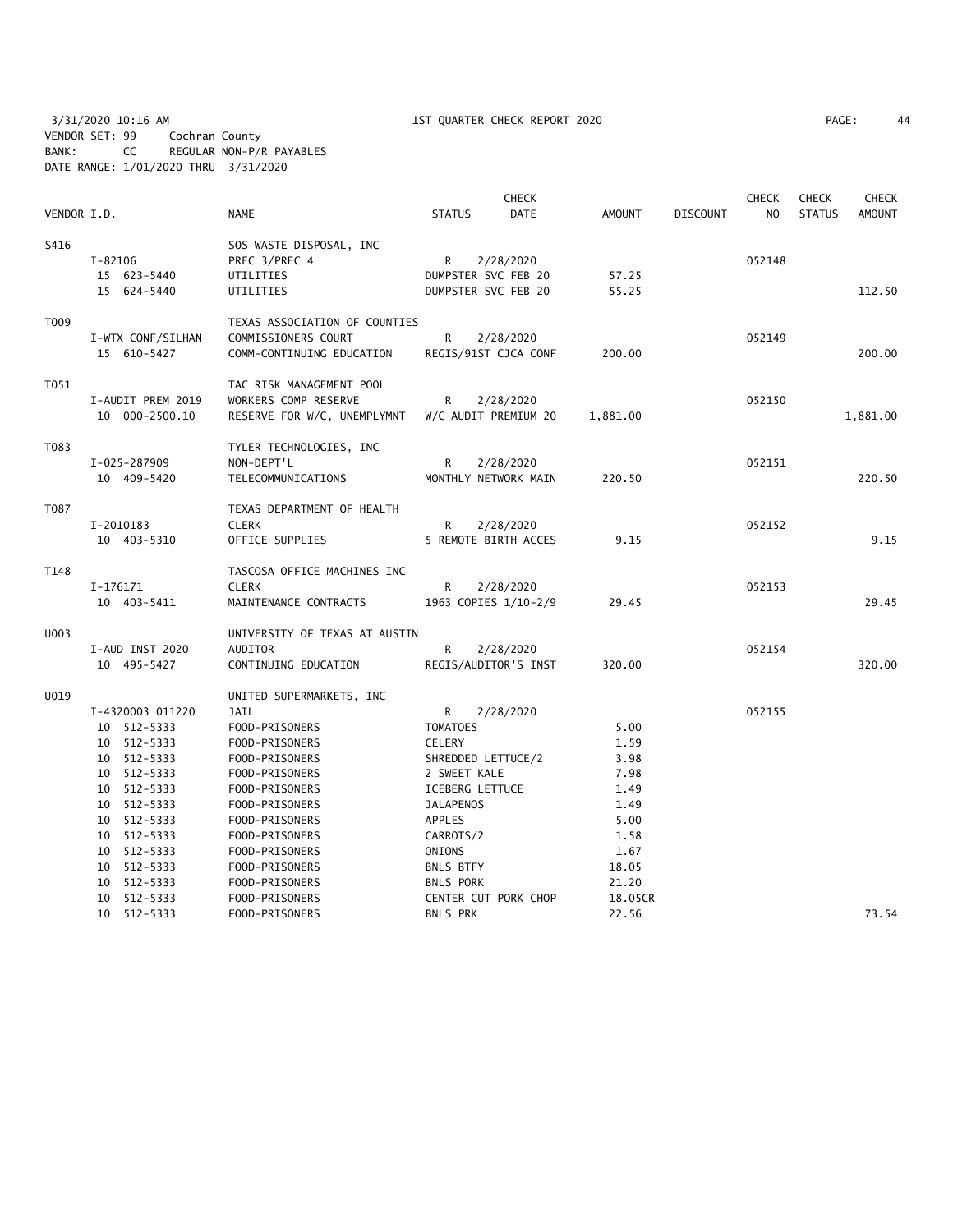3/31/2020 10:16 AM 1ST QUARTER CHECK REPORT 2020 PAGE: 45 VENDOR SET: 99 Cochran County BANK: CC REGULAR NON-P/R PAYABLES DATE RANGE: 1/01/2020 THRU 3/31/2020

| PAGE: | 45 |
|-------|----|
|-------|----|

|             |    |                    |                              |                      | <b>CHECK</b> |        |          | <b>CHECK</b> | <b>CHECK</b>  | <b>CHECK</b>  |
|-------------|----|--------------------|------------------------------|----------------------|--------------|--------|----------|--------------|---------------|---------------|
| VENDOR I.D. |    |                    | NAME                         | <b>STATUS</b>        | <b>DATE</b>  | AMOUNT | DISCOUNT | NO           | <b>STATUS</b> | <b>AMOUNT</b> |
| U036        |    |                    | UNIFIRST HOLDINGS, INC.      |                      |              |        |          |              |               |               |
|             |    | I-831 2482047      | JAIL/COURTHOUSE              | R                    | 2/28/2020    |        |          | 052156       |               |               |
|             | 10 | 510-5332           | CUSTODIAL SUPPLIES           | 3 MATS 4x6           |              | 9.00   |          |              |               |               |
|             | 10 | 512-5392           | MISCELLANEOUS SUPPLIES       | 200 MICROFIBER TOWEL |              | 22.00  |          |              |               |               |
|             |    | 10 512-5392        | MISCELLANEOUS SUPPLIES       | DEFE CHG             |              | 5.00   |          |              |               |               |
|             |    | I-831 2484720      | JAIL/COURTHOUSE              | R                    | 2/28/2020    |        |          | 052156       |               |               |
|             |    | 10 510-5332        | CUSTODIAL SUPPLIES           | 4 MATS 4x6           |              | 12.00  |          |              |               |               |
|             |    | $10 512 - 5392$    | MISCELLANEOUS SUPPLIES       | 200 MICROFIBER TOWEL |              | 22.00  |          |              |               |               |
|             |    | 10 512-5392        | MISCELLANEOUS SUPPLIES       | DEFE CHG             |              | 5.00   |          |              |               |               |
|             |    | 10 510-5332        | CUSTODIAL SUPPLIES           | LINEN MAINTENANCE CH |              | 4.40   |          |              |               | 79.40         |
| WO38        |    |                    | WEST TEXAS JUSTICE OF PEACE  |                      |              |        |          |              |               |               |
|             |    | I-ANNUAL CONF 2020 | JUSTICE OF PEACE             | R                    | 2/28/2020    |        |          | 052157       |               |               |
|             |    | 10 455-5427        | CONTINUING EDUCATION         | REGIS/ANNUAL CONF 4/ |              | 100.00 |          |              |               | 100.00        |
| W055        |    |                    | WINDSTREAM COMMUNICATIONS SW |                      |              |        |          |              |               |               |
|             |    | I-266-5181 02/20   | <b>ELECTIONS</b>             | R                    | 2/28/2020    |        |          | 052158       |               |               |
|             |    | 10 490-5420        | TELECOMMUNICATIONS           | BASIC SVC            |              | 30.30  |          |              |               |               |
|             | 10 | 490-5420           | TELECOMMUNICATIONS           | <b>FEES</b>          |              | 21.07  |          |              |               |               |
|             |    | 10 490-5420        | TELECOMMUNICATIONS           | LONG DISTANCE SVC    |              | 9.15   |          |              |               | 60.52         |
| W062        |    |                    | WAL-MART COMMUNITY           |                      |              |        |          |              |               |               |
|             |    | I-003166 020320    | <b>JAIL</b>                  | R                    | 2/28/2020    |        |          | 052159       |               |               |
|             | 10 | 512-5333           | FOOD-PRISONERS               | PINEAPPLE CK/5       |              | 7.20   |          |              |               |               |
|             | 10 | 512-5333           | FOOD-PRISONERS               | 13 CAKE MIX          |              | 13.00  |          |              |               |               |
|             |    | 10 512-5333        | FOOD-PRISONERS               | GV DLX WHITE BREAD/5 |              | 4.40   |          |              |               |               |
|             |    | 10 512-5333        | FOOD-PRISONERS               | GR WHEAT BREAD/4     |              | 10.56  |          |              |               |               |
|             |    | 10 512-5333        | FOOD-PRISONERS               | HAMBURGER BUNS/2     |              | 3.68   |          |              |               |               |
|             |    | 10 512-5333        | FOOD-PRISONERS               | FUDGE BROWNIE MIX/4  |              | 4.00   |          |              |               |               |
|             |    | 10 512-5333        | FOOD-PRISONERS               | FLOUR TORTILLAS/2    |              | 7.16   |          |              |               |               |
|             | 10 | 512-5333           | FOOD-PRISONERS               | GAL MILK/4           |              | 11.80  |          |              |               |               |
|             | 10 | 512-5333           | FOOD-PRISONERS               | CHOPPED HAM/4        |              | 11.92  |          |              |               |               |
|             | 10 | 512-5333           | FOOD-PRISONERS               | HAM/CHEESE/2         |              | 5.96   |          |              |               |               |
|             | 10 | 512-5333           | FOOD-PRISONERS               | PKG SALAD            |              | 1.92   |          |              |               |               |
|             |    | 10 512-5333        | FOOD-PRISONERS               | TOMATOES ON VINE     |              | 6.70   |          |              |               |               |
|             |    | 10 512-5333        | FOOD-PRISONERS               | THIGHS/2             |              | 9.96   |          |              |               |               |
|             | 10 | 512-5333           | FOOD-PRISONERS               | 5# BREAST            |              | 9.76   |          |              |               |               |
|             |    | 10 512-5333        | FOOD-PRISONERS               | FEST BLNDS           |              | 13.97  |          |              |               |               |
|             |    | 10 512-5333        | FOOD-PRISONERS               | HAM/CHEESE           |              | 2.98   |          |              |               |               |
|             |    | 10 512-5333        | FOOD-PRISONERS               | <b>JALAPENOS</b>     |              | 0.92   |          |              |               |               |
|             | 10 | 512-5333           | FOOD-PRISONERS               | <b>POTATOES</b>      |              | 1.97   |          |              |               |               |
|             | 10 | 512-5333           | FOOD-PRISONERS               | 2 WHITE ONION        |              | 1.94   |          |              |               |               |
|             | 10 | 512-5333           | FOOD-PRISONERS               | PKG SALAD/2          |              | 5.94   |          |              |               |               |
|             | 10 | 512-5333           | FOOD-PRISONERS               | HAM/CHEESE/2         |              | 5.96   |          |              |               |               |
|             | 10 | 512-5333           | FOOD-PRISONERS               | PINTO BEANS          |              | 19.44  |          |              |               |               |
|             | 10 | 512-5333           | FOOD-PRISONERS               | SPREADS              |              | 3.76   |          |              |               |               |
|             | 10 | 512-5333           | FOOD-PRISONERS               | BAR S MEAT FRANKS/11 |              | 10.78  |          |              |               |               |
|             | 10 | 512-5333           | FOOD-PRISONERS               | SPREADS              |              | 3.76   |          |              |               |               |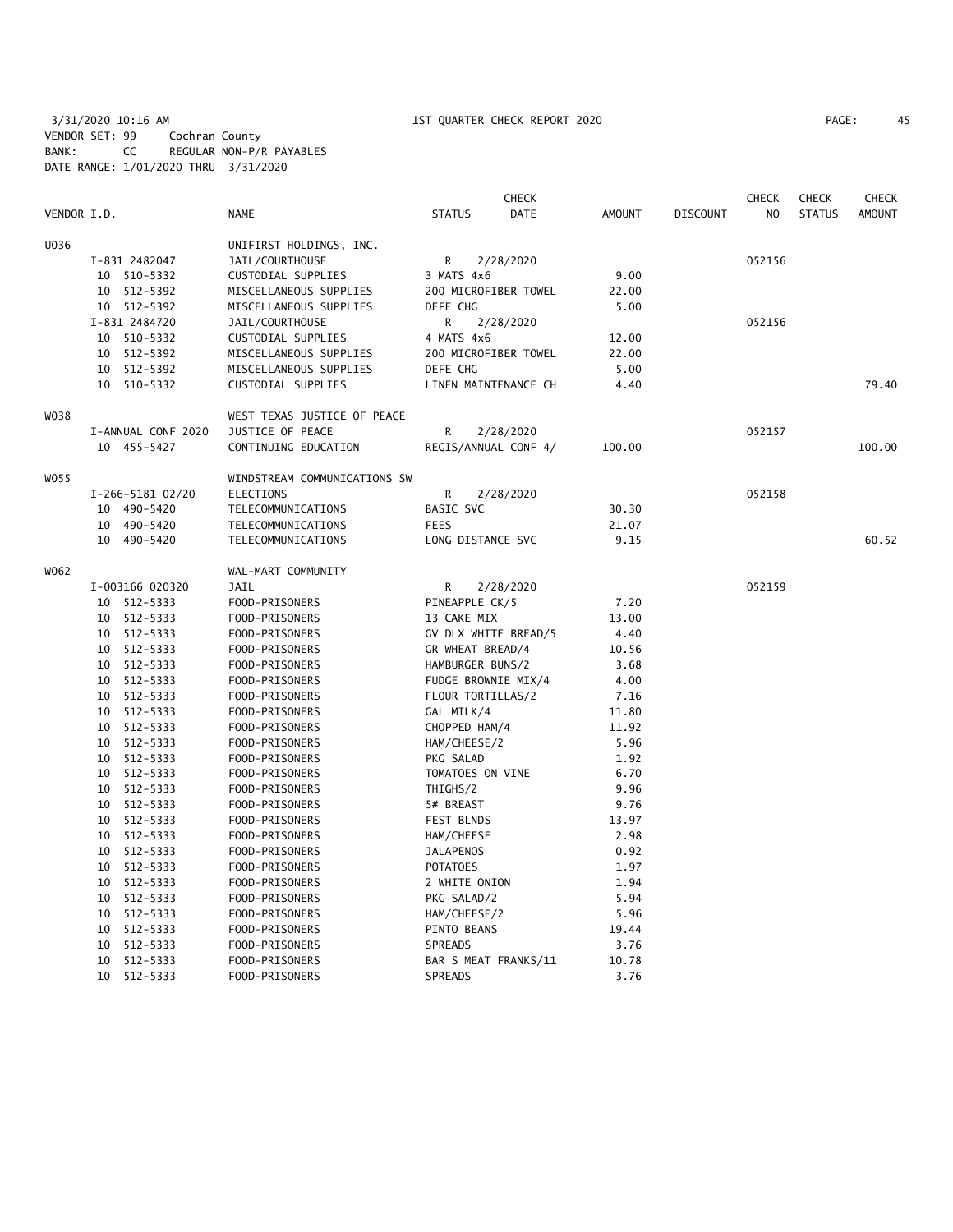# 3/31/2020 10:16 AM 1ST QUARTER CHECK REPORT 2020 PAGE: 46 VENDOR SET: 99 Cochran County BANK: CC REGULAR NON-P/R PAYABLES DATE RANGE: 1/01/2020 THRU 3/31/2020

|             |                 |                                   |                                       |                      | <b>CHECK</b>     |               | <b>CHECK</b>    | <b>CHECK</b>   | <b>CHECK</b>  |               |
|-------------|-----------------|-----------------------------------|---------------------------------------|----------------------|------------------|---------------|-----------------|----------------|---------------|---------------|
| VENDOR I.D. |                 |                                   | <b>NAME</b>                           | <b>STATUS</b>        | DATE             | <b>AMOUNT</b> | <b>DISCOUNT</b> | N <sub>O</sub> | <b>STATUS</b> | <b>AMOUNT</b> |
| W062        |                 |                                   | WAL-MART COMMUNITY<br>(CONT)          |                      |                  |               |                 |                |               |               |
|             | I-003166 020320 |                                   | <b>JAIL</b>                           | R                    | 2/28/2020        |               |                 | 052159         |               |               |
|             | 10 512-5333     |                                   | FOOD-PRISONERS                        | <b>POTATOES</b>      |                  | 4.92          |                 |                |               | 184.36        |
| W213        |                 |                                   | WAGNER SUPPLY COMPANY                 |                      |                  |               |                 |                |               |               |
|             | I-L006217       |                                   | <b>COURTHOUSE</b>                     | R                    | 2/28/2020        |               |                 | 052160         |               |               |
|             | 10 510-5332     |                                   | CUSTODIAL SUPPLIES                    | 9EA 409 CLNR 320Z    |                  | 40.43         |                 |                |               |               |
|             | 10 510-5332     |                                   | CUSTODIAL SUPPLIES                    | 2CS 20" BK STRIP PAD |                  | 64.90         |                 |                |               |               |
|             | 10 510-5332     |                                   | CUSTODIAL SUPPLIES                    | 2CS RIP SAW STRIPPER |                  | 153.11        |                 |                |               |               |
|             | 10 510-5332     |                                   | CUSTODIAL SUPPLIES                    | 6 WET FLOOR SIGNS    |                  | 96.90         |                 |                |               |               |
|             |                 | 10 510-5332<br>CUSTODIAL SUPPLIES |                                       |                      | 1CS FABULOSO GAL | 67.20         |                 |                |               |               |
|             | 10 510-5332     |                                   | CUSTODIAL SUPPLIES                    | 1BX BK TRASH CAN LIN |                  | 20.38         |                 |                |               |               |
|             | I-L006217-01    |                                   | <b>COURTHOUSE</b>                     | R                    | 2/28/2020        |               |                 | 052160         |               |               |
|             | 10 510-5332     |                                   | CUSTODIAL SUPPLIES                    | 12EA 409 CLNR        |                  | 53.91         |                 |                |               |               |
|             | 10 510-5332     |                                   | CUSTODIAL SUPPLIES                    | 3EA ENZ DRAIN TAME   |                  | 18.00         |                 |                |               |               |
|             | I-L006217-02    |                                   | <b>COURTHOUSE</b>                     | R                    | 2/28/2020        |               |                 | 052160         |               |               |
|             | 10 510-5332     |                                   | CUSTODIAL SUPPLIES                    | 2EA CLARION WAX 5GL  |                  | 184.20        |                 |                |               |               |
|             | I-L006218       |                                   | ACTIVITY BLDG                         | R                    | 2/28/2020        |               |                 | 052160         |               |               |
|             | 10 662-5332     |                                   | CUSTODIAL SUPPLIES                    | 1CS CORELESS TISSUE  |                  | 83.16         |                 |                |               |               |
|             | I-L006218-01    |                                   | ACTIVITY BLDG                         | R                    | 2/28/2020        |               |                 | 052160         |               |               |
|             | 10 662-5332     |                                   | CUSTODIAL SUPPLIES                    | 1CS 19" RED BUFF PAD |                  | 20.19         |                 |                |               |               |
|             | I-L006648       |                                   | <b>COURTHOUSE</b>                     | R                    | 2/28/2020        |               |                 | 052160         |               |               |
|             | 10 510-5332     |                                   | CUSTODIAL SUPPLIES                    | 1CS TISSUE REG 2PLY  |                  | 73.70         |                 |                |               |               |
|             | 10 510-5332     |                                   | CUSTODIAL SUPPLIES                    | 1CS TOWL CLNR        |                  | 42.09         |                 |                |               |               |
|             | 10 510-5332     |                                   | CUSTODIAL SUPPLIES                    | 1CS CLOROX ULTRA     |                  | 19.00         |                 |                |               |               |
|             | 10 510-5332     |                                   | CUSTODIAL SUPPLIES                    | 6EA DSP DEO AERO ECO |                  | 191.40        |                 |                |               |               |
|             | 10 510-5332     |                                   | CUSTODIAL SUPPLIES                    | 6EA DEOD AERO LINEN  |                  | 32.60         |                 |                |               |               |
|             | 10 510-5332     |                                   | CUSTODIAL SUPPLIES                    | 6EA DEOD AERO MANGO  |                  | 32.60         |                 |                |               |               |
|             | I-L007033       |                                   | <b>COURTHOUSE</b>                     | R                    | 2/28/2020        |               |                 | 052160         |               |               |
|             | 10 510-5332     |                                   | CUSTODIAL SUPPLIES                    | 2EA CLARION WAX 5GL  |                  | 184.20        |                 |                |               | 1,377.97      |
| W235        |                 |                                   | VANDY NELSON dba                      |                      |                  |               |                 |                |               |               |
|             | $I-1678$        |                                   | CRTHSE/ACT BLDG/LIBRARY               | R.                   | 2/28/2020        |               |                 | 052161         |               |               |
|             | 10 510-5332     |                                   | CUSTODIAL SUPPLIES                    | SPRAY BUGS           |                  | 70.00         |                 |                |               |               |
|             | 10 662-5332     |                                   | CUSTODIAL SUPPLIES                    | SPRAY BUGS           |                  | 45.00         |                 |                |               |               |
|             | 10 650-5332     |                                   | CUSTODIAL SUPPLIES                    | SPRAY BUGS           |                  | 35.00         |                 |                |               | 150.00        |
| X001        |                 |                                   | XCEL ENERGY                           |                      |                  |               |                 |                |               |               |
|             |                 |                                   | I-54-1324315-7 02/20 ALMOST ALL DEPTS | R                    | 2/28/2020        |               |                 | 052162         |               |               |
|             | 30 518-5440     |                                   | UTILITIES                             | 300210167 RUNWAY LIG |                  | 64.64         |                 |                |               |               |
|             | 10 510-5440     |                                   | UTILITIES                             | 300240736 COURTHOUSE |                  | 1,868.81      |                 |                |               |               |
|             | 10 580-5440     |                                   | UTILITIES [TOWER]                     | 300282806 TOWER      |                  | 82.43         |                 |                |               |               |
|             | 15 621-5440     |                                   | UTILITIES                             | 300294119 PREC 1 SHO |                  | 52.37         |                 |                |               |               |
|             | 10 650-5440     |                                   | UTILITIES                             | 300338546 LIBRARY    |                  | 105.91        |                 |                |               |               |
|             | 10<br>652-5440  |                                   | UTILITIES                             | 300342232 MUSEUM     |                  | 58.85         |                 |                |               |               |
|             | 662-5440<br>10  |                                   | UTILITIES                             | 300390484 ACTIVITY B |                  | 444.46        |                 |                |               |               |
|             | 10 660-5440     |                                   | UTILITIES & IRRIGATION                | 300410370 PARK       |                  | 136.02        |                 |                |               |               |

10 660-5440 UTILITIES & IRRIGATION 300457515 PARK/SHOP 57.12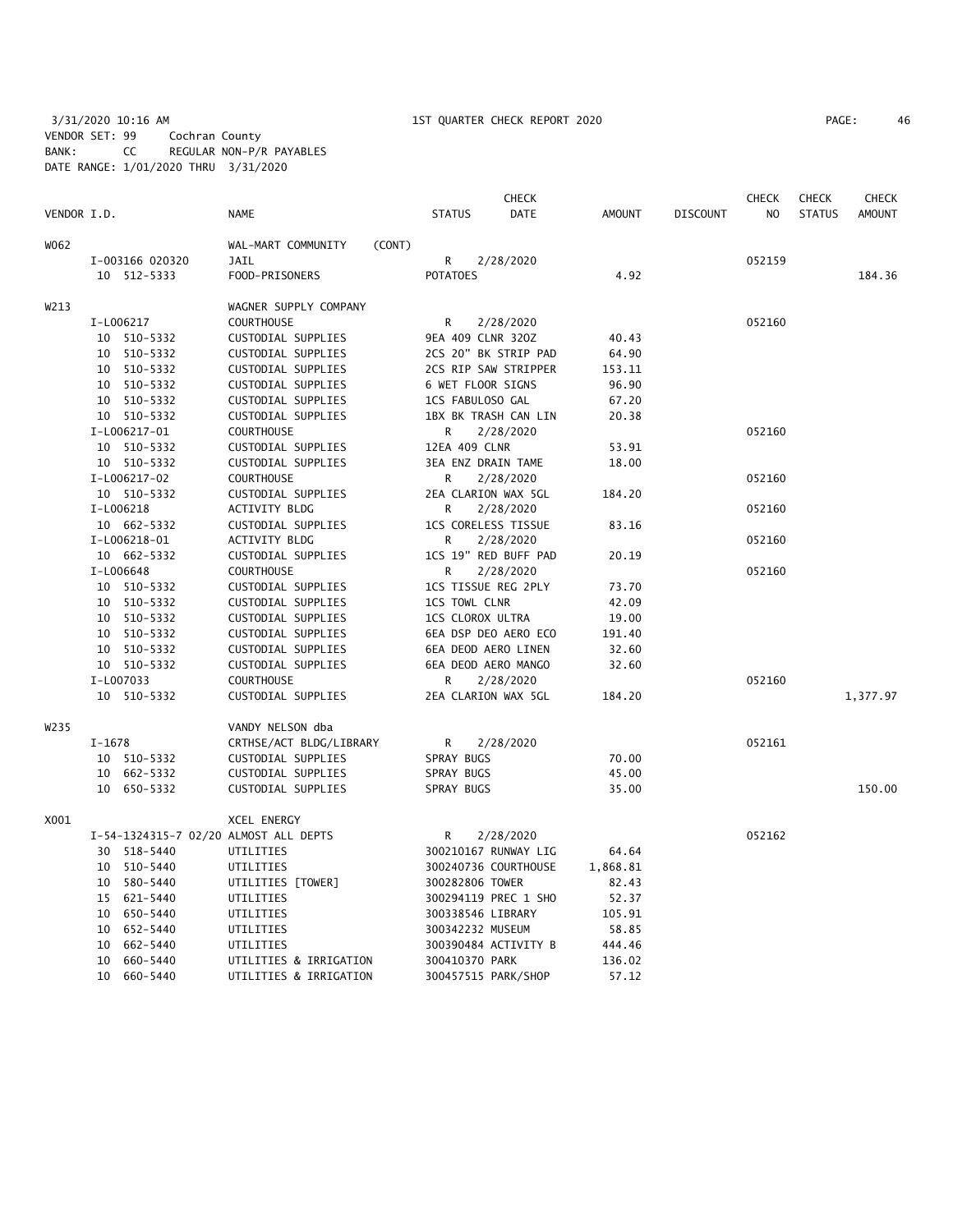3/31/2020 10:16 AM 1ST QUARTER CHECK REPORT 2020 PAGE: 47 VENDOR SET: 99 Cochran County BANK: CC REGULAR NON-P/R PAYABLES DATE RANGE: 1/01/2020 THRU 3/31/2020

|             |                                       |                                 | CHECK                        |               |                 | <b>CHECK</b>   | <b>CHECK</b>  | CHECK         |
|-------------|---------------------------------------|---------------------------------|------------------------------|---------------|-----------------|----------------|---------------|---------------|
| VENDOR I.D. |                                       | <b>NAME</b>                     | <b>STATUS</b><br><b>DATE</b> | <b>AMOUNT</b> | <b>DISCOUNT</b> | N <sub>O</sub> | <b>STATUS</b> | <b>AMOUNT</b> |
| X001        |                                       | (CONT)<br>XCEL ENERGY           |                              |               |                 |                |               |               |
|             | I-54-1324315-7 02/20 ALMOST ALL DEPTS |                                 | R<br>2/28/2020               |               |                 | 052162         |               |               |
|             | 10 516-5440                           | UTILITIES                       | 300555198 CEMETERY           | 11.27         |                 |                |               |               |
|             | 10 660-5440                           | UTILITIES & IRRIGATION          | 300587052 SHOWBARN           | 29.02         |                 |                |               |               |
|             | 10 660-5440                           | UTILITIES & IRRIGATION          | 300587753 RODEO GROU         | 11.27         |                 |                |               |               |
|             | 10 409-5440                           | UTILITIES                       | 300588989 ANNEX              | 49.42         |                 |                |               |               |
|             | 10 516-5440                           | UTILITIES                       | 300603417 CEMETERY           | 69.19         |                 |                |               |               |
|             | 10<br>516-5440                        | UTILITIES                       | 300637038 CEMETERY S         | 11.27         |                 |                |               | 3,052.05      |
| X001        |                                       | XCEL ENERGY                     |                              |               |                 |                |               |               |
|             | I-54-1829977-7 FEB20 PREC 2           |                                 | R<br>2/28/2020               |               |                 | 052163         |               |               |
|             | 15 622-5440                           | UTILITIES                       | 107KWH 1/15=2/13/20          | 19.64         |                 |                |               |               |
|             | 15 622-5440                           | UTILITIES                       | AREA LIGHT                   | 14.99         |                 |                |               | 34.63         |
| A029        |                                       | ANTHONY MECHANICAL SERVICE, INC |                              |               |                 |                |               |               |
|             | I-0225M/FINAL BILL                    | <b>COURTHOUSE</b>               | R<br>3/09/2020               |               |                 | 052164         |               |               |
|             | 10 510-5572                           | COURTHOUSE AIR SYSTEM           | FINAL BILL/DAIKIN VR         | 257,448.00    |                 |                |               |               |
|             | 10 510-5572                           | COURTHOUSE AIR SYSTEM           | 10% RETAINAGE ON TOT         | 51,152.90CR   |                 |                |               | 206, 295.10   |
| A108        |                                       | AT&T MOBILITY                   |                              |               |                 |                |               |               |
|             | I-#4144 021920                        | SHERIFF                         | R<br>3/09/2020               |               |                 | 052165         |               |               |
|             | 10 560-5420                           | TELECOMMUNICATIONS              | 1ST NET/6 LNS 1/20-2         | 229.50        |                 |                |               | 229.50        |
| A266        |                                       | AXON ENTERPRISES, INC           |                              |               |                 |                |               |               |
|             | I-SI-1642711                          | SHERIFF                         | 3/09/2020<br>R               |               |                 | 052166         |               |               |
|             | 10 560-5411                           | MAINTENANCE CONTRACTS           | YR4 CONTRACT BASIC X         | 1,848.00      |                 |                |               | 1,848.00      |
| A284        |                                       | AUDREY AYERS                    |                              |               |                 |                |               |               |
|             | I-ELEC SCH 02/26/20                   | ELECTIONS                       | 3/09/2020<br>R               |               |                 | 052167         |               |               |
|             | 10 490-5102                           | ELECTION SALARIES               | 2.25HRS @ \$10               | 22.50         |                 |                |               | 22.50         |
| B001        |                                       | BAILEY CO. ELECTRIC COOP        |                              |               |                 |                |               |               |
|             | I-447770                              | PREC 4                          | R<br>3/09/2020               |               |                 | 052168         |               |               |
|             | 15 624-5440                           | UTILITIES                       | 540KWH 1/14-2/13/20          | 68.07         |                 |                |               |               |
|             | 15 624-5440                           | UTILITIES                       | AREA LIGHT                   | 11.85         |                 |                |               |               |
|             | $I-447771$                            | PREC 3                          | R<br>3/09/2020               |               |                 | 052168         |               |               |
|             | 15 623-5440                           | UTILITIES                       | 109 KWH 1/14-2/13/20         | 37.68         |                 |                |               |               |
|             | 15 623-5440                           | UTILITIES                       | 2 AREA LIGHTS                | 25.40         |                 |                |               |               |
|             | I-447772                              | NON-DEPT'L/SHERIFF POSSE        | R<br>3/09/2020               |               |                 | 052168         |               |               |
|             | 10 409-5440                           | UTILITIES                       | ELEC SVC 1/14-2/13/2         | 42.50         |                 |                |               | 185.50        |
| B119        |                                       | CHERYL BUTLER                   |                              |               |                 |                |               |               |
|             | I-CORDS, MILEAGE 0320 ELECTIONS       |                                 | R<br>3/09/2020               |               |                 | 052169         |               |               |
|             | 10 490-5310                           | OFFICE SUPPLIES                 | 2 BLACK CORDS/WALMAR         | 19.94         |                 |                |               |               |
|             | 10 490-5310                           | OFFICE SUPPLIES                 | SURGE PROTECTOR/WALM         | 28.44         |                 |                |               |               |
|             | 10 490-5425                           | TRAVEL-IN COUNTY (DOCUMENTED)   | 56.7mi WF, BLDS, MRTN@       | 32.60         |                 |                |               | 80.98         |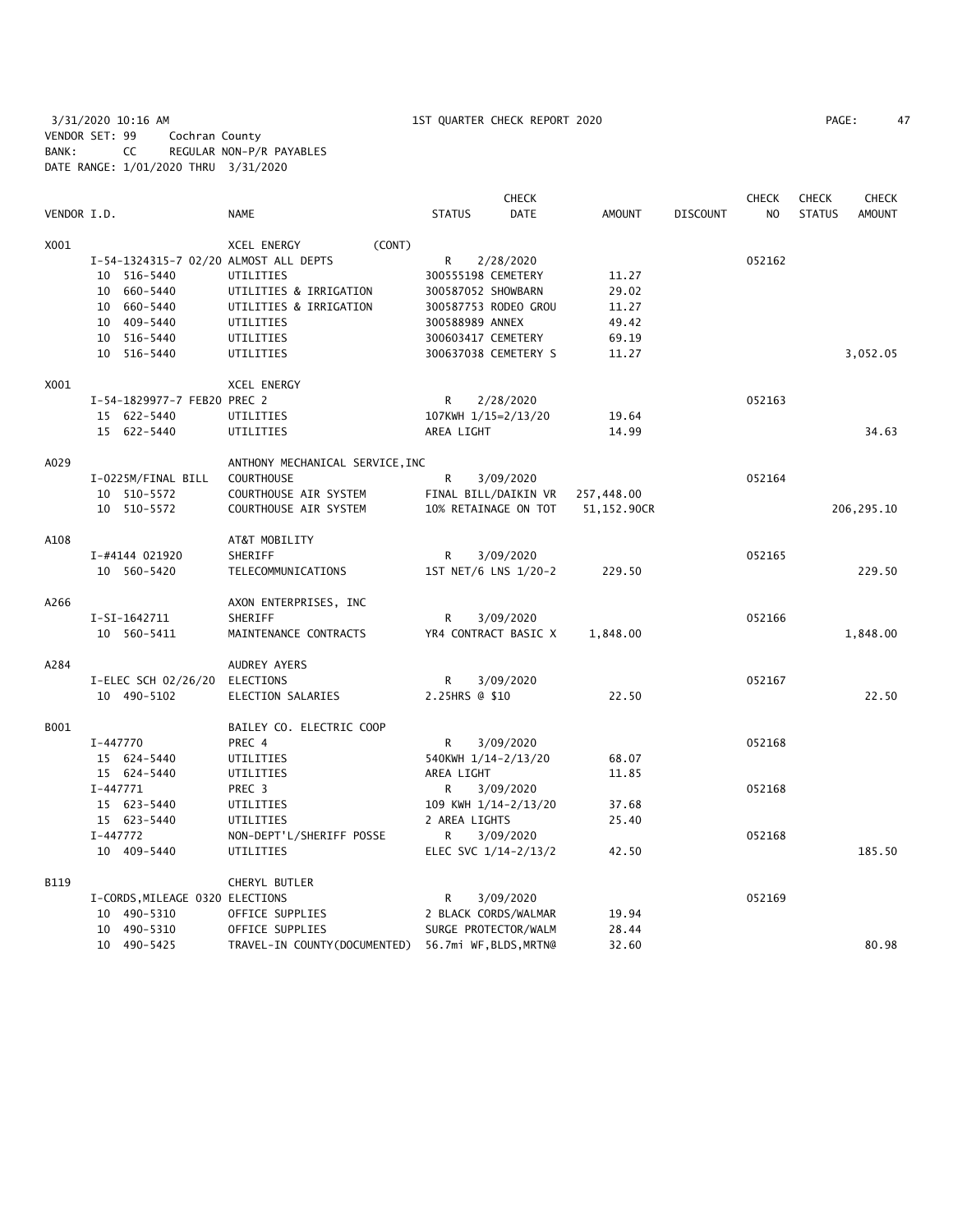3/31/2020 10:16 AM 1ST QUARTER CHECK REPORT 2020 PAGE: 48 VENDOR SET: 99 Cochran County BANK: CC REGULAR NON-P/R PAYABLES DATE RANGE: 1/01/2020 THRU 3/31/2020

| 48 |
|----|

|             |                               |                                  |                         | <b>CHECK</b>         |               |                 | <b>CHECK</b> | <b>CHECK</b>  | <b>CHECK</b>  |
|-------------|-------------------------------|----------------------------------|-------------------------|----------------------|---------------|-----------------|--------------|---------------|---------------|
| VENDOR I.D. |                               | <b>NAME</b>                      | <b>STATUS</b>           | <b>DATE</b>          | <b>AMOUNT</b> | <b>DISCOUNT</b> | NO           | <b>STATUS</b> | <b>AMOUNT</b> |
| <b>B308</b> |                               | CALEY BARKER                     |                         |                      |               |                 |              |               |               |
|             | I-ELEC SCH 02/26/20 ELECTIONS |                                  | R                       | 3/09/2020            |               |                 | 052170       |               |               |
|             | 10 490-5102                   | ELECTION SALARIES                | 2.25HRS @ \$10          |                      | 22.50         |                 |              |               | 22.50         |
| C007        |                               | CITY OF MORTON                   |                         |                      |               |                 |              |               |               |
|             | I-022820                      | LIB/MUS/ACT BLDG/CRTHSE/PREC 1 R |                         | 3/09/2020            |               |                 | 052171       |               |               |
|             | 10 650-5440                   | UTILITIES                        | LIBRARY GAS             |                      | 272.75        |                 |              |               |               |
|             | 10 650-5440                   | UTILITIES                        | LIBRARY WATER           |                      | 28.00         |                 |              |               |               |
|             | 10 650-5440                   | UTILITIES                        | LIBRARY GARBAGE         |                      | 51.50         |                 |              |               |               |
|             | 10 650-5440                   | UTILITIES                        | LIBRARY SEWER           |                      | 18.00         |                 |              |               |               |
|             | 10 652-5440                   | UTILITIES                        | MUSEUM GAS              |                      | 299.00        |                 |              |               |               |
|             | 10 652-5440                   | UTILITIES                        | MUSEUM WATER            |                      | 28.00         |                 |              |               |               |
|             | 652-5440<br>10                | UTILITIES                        | MUSEUM GARBAGE          |                      | 28.00         |                 |              |               |               |
|             | 10 652-5440                   | UTILITIES                        | MUSEUM SEWER            |                      | 16.00         |                 |              |               |               |
|             | 10 662-5440                   | UTILITIES                        | ACTIVITY BLDG GAS       |                      | 1,576.50      |                 |              |               |               |
|             | 10 662-5440                   | UTILITIES                        | ACT. BLDG WATER         |                      | 31.25         |                 |              |               |               |
|             | 10 662-5440                   | UTILITIES                        | ACT. BLDG GARBAGE       |                      | 77.00         |                 |              |               |               |
|             | 662-5440<br>10                | UTILITIES                        | ACT. BLDG SEWER         |                      | 48.00         |                 |              |               |               |
|             | 10 510-5440                   | UTILITIES                        | COURTHOUSE GAS          |                      | 299.00        |                 |              |               |               |
|             | 510-5440<br>10                | UTILITIES                        | COURTHOUSE WATER        |                      | 85.50         |                 |              |               |               |
|             | 10 510-5440                   | UTILITIES                        | <b>CRTHSE GARBAGE</b>   |                      | 334.50        |                 |              |               |               |
|             | 10 510-5440                   | UTILITIES                        | <b>COURTHOUSE SEWER</b> |                      | 54.00         |                 |              |               |               |
|             | 15 621-5440                   | UTILITIES                        | PREC 1 GAS              |                      | 185.25        |                 |              |               |               |
|             | 15 621-5440                   | UTILITIES                        | PREC 1 WATER            |                      | 41.00         |                 |              |               |               |
|             | 15 621-5440                   | UTILITIES                        | PREC 1 GARBAGE          |                      | 51.50         |                 |              |               | 3,524.75      |
|             |                               |                                  |                         |                      |               |                 |              |               |               |
| C008        |                               | CITY OF WHITEFACE                |                         |                      |               |                 |              |               |               |
|             | $I-409$ 02/20                 | PREC 2                           | $\mathsf{R}$            | 3/09/2020            |               |                 | 052172       |               |               |
|             | 15 622-5440                   | UTILITIES                        |                         | 4.4MCF GAS 1/15-2/13 | 32.45         |                 |              |               |               |
|             | 15 622-5440                   | UTILITIES                        | WATER SVC               |                      | 26.00         |                 |              |               |               |
|             | 15 622-5440                   | UTILITIES                        | GARBAGE SVC             |                      | 54.37         |                 |              |               |               |
|             | 15 622-5440                   | UTILITIES                        | SEWER SVC               |                      | 22.50         |                 |              |               | 135.32        |
| C015        |                               | COCHRAN COUNTY SENIOR            |                         |                      |               |                 |              |               |               |
|             | I-MAR '20 INSTLMT             | SENIOR CITIZENS                  | R                       | 3/09/2020            |               |                 | 052173       |               |               |
|             | 10 663-5418                   | SENIOR CITIZENS CONTRACT         | MARCH 2020              |                      | 6,250.00      |                 |              |               | 6,250.00      |
| C032        |                               | COUNTY JUDGES & COMMISSIONERS    |                         |                      |               |                 |              |               |               |
|             | I-2020 DUES                   | COMMISSIONERS CT                 | R                       | 3/09/2020            |               |                 | 052174       |               |               |
|             | 15 610-5481                   | DUES AND REGISTRATION            | 2020 CJCAT DUES         |                      | 1,200.00      |                 |              |               | 1,200.00      |
| C035        |                               | COX AUTO SUPPLY CO               |                         |                      |               |                 |              |               |               |
|             | I-435012                      | SHERIFF                          | R                       | 3/09/2020            |               |                 | 052175       |               |               |
|             | 10 560-5334                   | OTHER SUPPLIES                   | SPLITTERS               |                      | 1.99          |                 |              |               |               |
|             | I-435256                      | SHERIFF                          | R                       | 3/09/2020            |               |                 | 052175       |               |               |
|             | 10 560-5334                   | OTHER SUPPLIES                   | <b>GORILLA TAPE</b>     |                      | 5.99          |                 |              |               |               |
|             | 10 560-5334                   | OTHER SUPPLIES                   | <b>GORILLA TAPE</b>     |                      | 10.99         |                 |              |               |               |
|             | $I - 435604$                  | <b>COURTHOUSE</b>                | R                       | 3/09/2020            |               |                 | 052175       |               |               |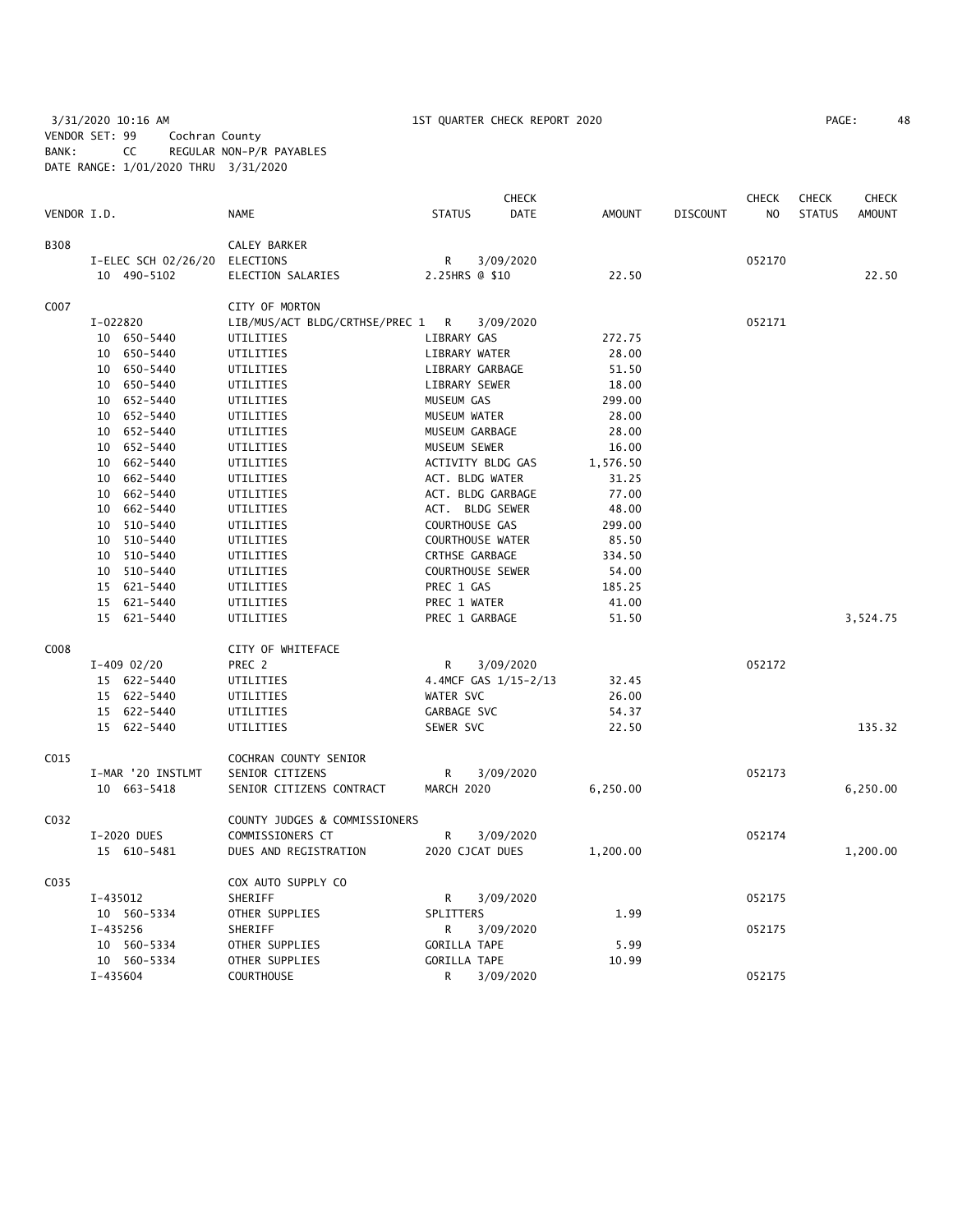|             |                               |                               | <b>CHECK</b>         |             |               |                 | <b>CHECK</b>   | <b>CHECK</b>  | <b>CHECK</b>  |
|-------------|-------------------------------|-------------------------------|----------------------|-------------|---------------|-----------------|----------------|---------------|---------------|
| VENDOR I.D. |                               | <b>NAME</b>                   | <b>STATUS</b>        | <b>DATE</b> | <b>AMOUNT</b> | <b>DISCOUNT</b> | N <sub>O</sub> | <b>STATUS</b> | <b>AMOUNT</b> |
| C035        |                               | COX AUTO SUPPLY CO<br>(CONT)  |                      |             |               |                 |                |               |               |
|             | I-435604                      | <b>COURTHOUSE</b>             | R                    | 3/09/2020   |               |                 | 052175         |               |               |
|             | 10 510-5332                   | CUSTODIAL SUPPLIES            | ICE MELT 20#         |             | 9.99          |                 |                |               |               |
|             | I-435665                      | PREC 2                        | R                    | 3/09/2020   |               |                 | 052175         |               |               |
|             | 15 622-5356                   | ROAD MATERIALS & SUPPLIES     | SHOP LIGHT           |             | 20.99         |                 |                |               |               |
|             | I-436169                      | SHERIFF                       | R                    | 3/09/2020   |               |                 | 052175         |               |               |
|             | 10 560-5451                   | MACHINERY-NON-OFFICE REPAIR   | REARVIEW MIRROR GLUE |             | 1.99          |                 |                |               |               |
|             | I-436368                      | PREC 1                        | R                    | 3/09/2020   |               |                 | 052175         |               |               |
|             | 15 621-5356                   | ROAD MATERIALS & SUPPLIES     | B12 CARB CLEANER     |             | 4.89          |                 |                |               |               |
|             | I-436388                      | SHERIFF                       | R                    | 3/09/2020   |               |                 | 052175         |               |               |
|             | 10 560-5451                   | MACHINERY-NON-OFFICE REPAIR   | WIX OIL FILTER #5706 |             | 6.89          |                 |                |               |               |
|             | 10 560-5451                   | MACHINERY-NON-OFFICE REPAIR   | WIX AIR FILTER #4272 |             | 19.99         |                 |                |               |               |
|             | 10 560-5451                   | MACHINERY-NON-OFFICE REPAIR   | 7QT MOBIL1 5/20      |             | 73.43         |                 |                |               |               |
|             | 10 560-5451                   | MACHINERY-NON-OFFICE REPAIR   | 1 GAL WASHER FLUID   |             | 3.99          |                 |                |               | 161.13        |
| C057        |                               | CITY BANK AS DEPOSITORY       |                      |             |               |                 |                |               |               |
|             | I-2ND QTR 2020                | NON-DEPT'L/APPR DIST          | R                    | 3/09/2020   |               |                 | 052176         |               |               |
|             | 10 409-5406                   | APPRAISAL DISTRICT            | 2ND QTR ASSESSMENT-- |             | 26,543.40     |                 |                |               | 26,543.40     |
|             |                               |                               |                      |             |               |                 |                |               |               |
| C066        |                               | ISABELL CAVEZUELA             |                      |             |               |                 |                |               |               |
|             | I-ELEC SCH 02/26/20 ELECTIONS |                               | R                    | 3/09/2020   |               |                 | 052177         |               |               |
|             | 10 490-5102                   | ELECTION SALARIES             | 2.25HRS @ \$10       |             | 22.50         |                 |                |               | 22.50         |
| C310        |                               | DAVID CORDER                  |                      |             |               |                 |                |               |               |
|             | I-ELEC SCH 02/26/20 ELECTIONS |                               | R                    | 3/09/2020   |               |                 | 052178         |               |               |
|             | 10 490-5102                   | ELECTION SALARIES             | 2.25HRS @ \$10       |             | 22.50         |                 |                |               | 22.50         |
| C367        |                               | COMPUTER TRANSITION SERVICES, |                      |             |               |                 |                |               |               |
|             | I-184188                      | CLERK/JP/SHERIFF-NETDATA      | R                    | 3/09/2020   |               |                 | 052179         |               |               |
|             | 10 403-5451                   | REPAIRS                       | 2HRS TRAVEL/JOEL 2/  |             | 37.20         |                 |                |               |               |
|             | 10 403-5451                   | REPAIRS                       | 3.75HRS/ON-SITE/NETD |             | 160.36        |                 |                |               |               |
|             | 10 455-5451                   | REPAIRS                       | 2HRS TRAVEL/JOEL 2/6 |             | 27.60         |                 |                |               |               |
|             | 10 455-5451                   | REPAIRS                       | 3.75HRS/ON-SITE/NETD |             | 118.97        |                 |                |               |               |
|             | 10 560-5452                   | OFFICE EQUIPMENT REPAIR       | 2HRS TRAVEL/JOEL 2/6 |             | 55.20         |                 |                |               |               |
|             | 10 560-5452                   | OFFICE EQUIPMENT REPAIR       | 3.75HRS/ON-SITE/NETD |             | 237.95        |                 |                |               |               |
|             | I-184285                      | NON-DEPT'L                    | R                    | 3/09/2020   |               |                 | 052179         |               |               |
|             | 10 409-5420                   | TELECOMMUNICATIONS            | 30 TREND MICRO MAR 2 |             | 48.00         |                 |                |               |               |
|             | I-184606HD                    | COMPUTER TRANSITION SERVICES, | R                    | 3/09/2020   |               |                 | 052179         |               |               |
|             | 10 510-5411                   | MAINTENANCE CONTRACTS         | HELP DESK MAR 2020   |             | 719.69        |                 |                |               |               |
|             | I-184778                      | SHERIFF                       | R                    | 3/09/2020   |               |                 | 052179         |               |               |
|             | 10 560-5452                   | OFFICE EQUIPMENT REPAIR       | .5HRS/AFTER HRS/TLET |             | 79.50         |                 |                |               |               |
|             | 10 560-5452                   | OFFICE EQUIPMENT REPAIR       | AFTER HRS/TRAVEL     |             | 106.00        |                 |                |               |               |
|             | 10 560-5452                   | OFFICE EQUIPMENT REPAIR       | 2.25HRS/AFTER HRS/TL |             | 238.50        |                 |                |               |               |
|             | 10 560-5452                   | OFFICE EQUIPMENT REPAIR       | 116 MI TO/FR MRTN    |             | 67.28         |                 |                |               | 1,896.25      |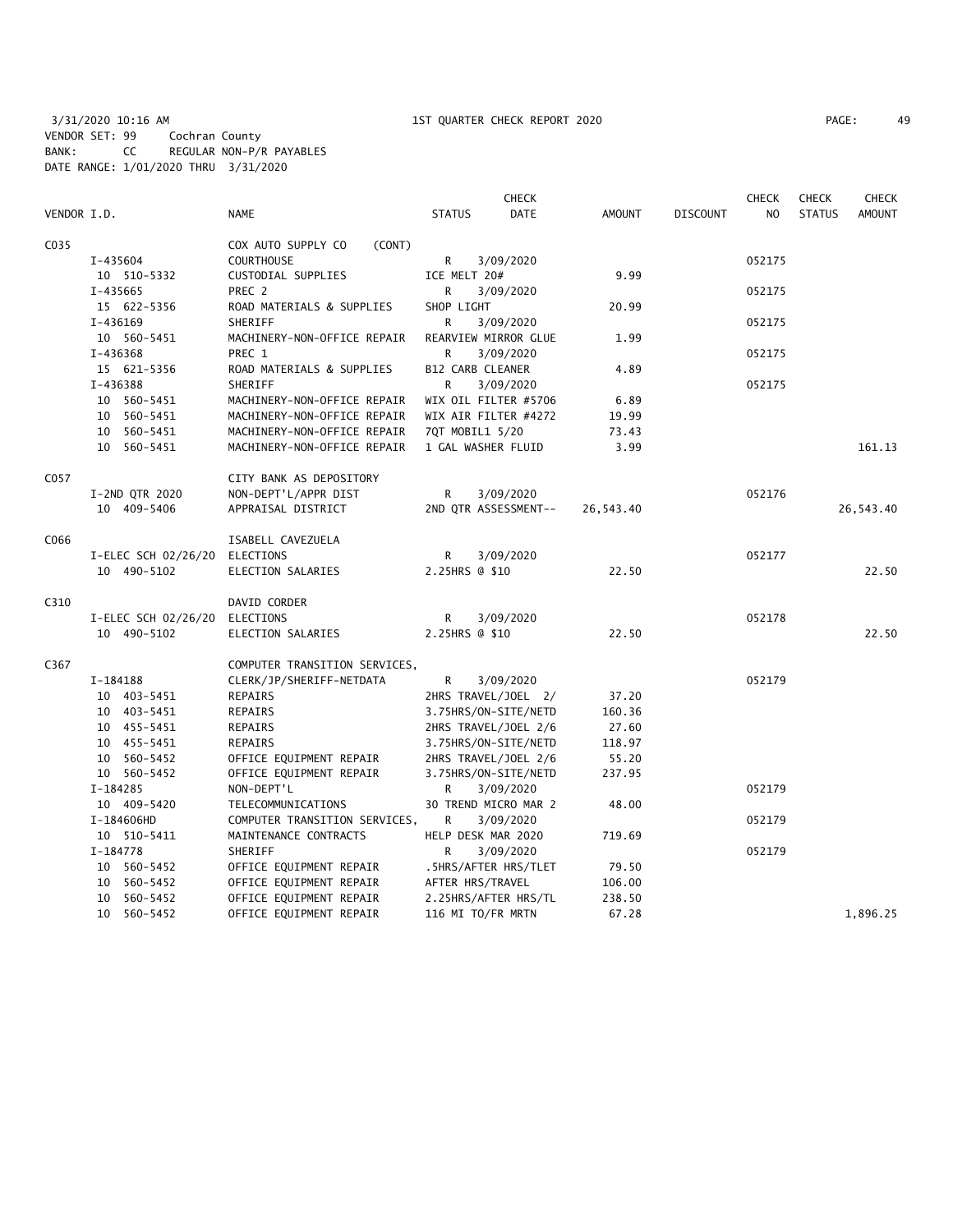3/31/2020 10:16 AM 1ST QUARTER CHECK REPORT 2020 PAGE: 50 VENDOR SET: 99 Cochran County BANK: CC REGULAR NON-P/R PAYABLES DATE RANGE: 1/01/2020 THRU 3/31/2020

| PAGE: |  |  |
|-------|--|--|
|-------|--|--|

|                  |                               |                                                    |                      | <b>CHECK</b> |               |                 | <b>CHECK</b>   | <b>CHECK</b>  | <b>CHECK</b>  |
|------------------|-------------------------------|----------------------------------------------------|----------------------|--------------|---------------|-----------------|----------------|---------------|---------------|
| VENDOR I.D.      |                               | <b>NAME</b>                                        | <b>STATUS</b>        | <b>DATE</b>  | <b>AMOUNT</b> | <b>DISCOUNT</b> | N <sub>O</sub> | <b>STATUS</b> | <b>AMOUNT</b> |
| C381             |                               | CERTIFIED LABORATORIES                             |                      |              |               |                 |                |               |               |
|                  | I-3859033                     | <b>COURTHOUSE</b>                                  | R                    | 3/09/2020    |               |                 | 052180         |               |               |
|                  | 10 510-5332                   | CUSTODIAL SUPPLIES                                 | 2 X-ICE 50#          |              | 210.00        |                 |                |               |               |
|                  | 10 510-5332                   | CUSTODIAL SUPPLIES                                 | SHIPPING             |              | 73.23         |                 |                |               | 283.23        |
| C414             |                               | CARDMEMBER SERVICES                                |                      |              |               |                 |                |               |               |
|                  | I-CDCAT 2020                  | <b>CLERK</b>                                       | R.                   | 3/09/2020    |               |                 | 052181         |               |               |
|                  | 10 403-5427                   | CONTINUING EDUCATION                               | MEAL/SAN MRCS 2/4    |              | 15.35         |                 |                |               |               |
|                  | 10 403-5427                   | CONTINUING EDUCATION                               | MEAL 2/5             |              | 14.15         |                 |                |               |               |
|                  | 10 403-5427                   | CONTINUING EDUCATION                               | 4 NITES/SAN MARCOS 2 |              | 316.00        |                 |                |               |               |
|                  | 10 403-5427                   | CONTINUING EDUCATION                               | LODGING TAX          |              | 47.40         |                 |                |               | 392.90        |
| C415             |                               | CITIBANK                                           |                      |              |               |                 |                |               |               |
|                  | I-2741 030320                 | CO JUDGE/COMM'R CT                                 | R                    | 3/09/2020    |               |                 | 052182         |               |               |
|                  | 15 610-5428                   | CO. JUDGE-CONTINUING EDUCATION3 NITES/GRGTN/SAVANN |                      |              | 303.00        |                 |                |               |               |
|                  | 15 610-5428                   | CO. JUDGE-CONTINUING EDUCATIONLODGING TAX          |                      |              | 41.79         |                 |                |               | 344.79        |
| C420             |                               | KODI COATS                                         |                      |              |               |                 |                |               |               |
|                  | I-ELEC SCH 02/26/20 ELECTIONS |                                                    | R                    | 3/09/2020    |               |                 | 052183         |               |               |
|                  | 10 490-5102                   | ELECTION SALARIES                                  | 2.25HRS @ \$10       |              | 22.50         |                 |                |               | 22.50         |
| C421             |                               | KYLIE CORBIN                                       |                      |              |               |                 |                |               |               |
|                  | I-ELEC SCH 02/26/20 ELECTIONS |                                                    | R                    | 3/09/2020    |               |                 | 052184         |               |               |
|                  | 10 490-5102                   | ELECTION SALARIES                                  | 2.25HRS @ \$10       |              | 22.50         |                 |                |               | 22.50         |
| D023             |                               | PHILIP J. DAVIS, PH.D.                             |                      |              |               |                 |                |               |               |
|                  | I-MONTGOMERY/ARMSTR SHERIFF   |                                                    | R                    | 3/09/2020    |               |                 | 052185         |               |               |
|                  | 10 560-5499                   | MISCELLANEOUS                                      | TCOLE/E D MONTGOMERY |              | 195.00        |                 |                |               |               |
|                  | 10 560-5499                   | MISCELLANEOUS                                      | TCOLE/T M ARMSTRONG  |              | 195.00        |                 |                |               | 390.00        |
| D040             |                               | <b>JUDY DEAVOURS</b>                               |                      |              |               |                 |                |               |               |
|                  | I-ELEC SCH 02/26/20 ELECTIONS |                                                    | R                    | 3/09/2020    |               |                 | 052186         |               |               |
|                  | 10 490-5102                   | ELECTION SALARIES                                  | 2.25HRS @ \$10       |              | 22.50         |                 |                |               | 22.50         |
| D <sub>209</sub> |                               | KAYLAH DEAVOURS                                    |                      |              |               |                 |                |               |               |
|                  | I-ELEC SCH 02/26/20 ELECTIONS |                                                    | R                    | 3/09/2020    |               |                 | 052187         |               |               |
|                  | 10 490-5102                   | ELECTION SALARIES                                  | 2.25HRS @ \$10       |              | 22.50         |                 |                |               | 22.50         |
| E057             |                               | ELECTION SYSTEMS & SOFTWARE                        |                      |              |               |                 |                |               |               |
|                  | I-1121014                     | <b>ELECTIONS</b>                                   | R                    | 3/09/2020    |               |                 | 052188         |               |               |
|                  | 10 490-5335                   | ELECTION SUPPLIES                                  | 1 TOTE BIN FOR BALLO |              | 225.00        |                 |                |               |               |
|                  | 10 490-5335                   | ELECTION SUPPLIES                                  | SHIPPING             |              | 40.16         |                 |                |               |               |
|                  | I-1121023                     | <b>ELECTIONS</b>                                   | R                    | 3/09/2020    |               |                 | 052188         |               |               |
|                  | 10 490-5335                   | ELECTION SUPPLIES                                  | 2 TOTE BINS FOR BALL |              | 450.00        |                 |                |               |               |
|                  | 10 490-5335                   | ELECTION SUPPLIES                                  | SHIPPING             |              | 80.32         |                 |                |               | 795.48        |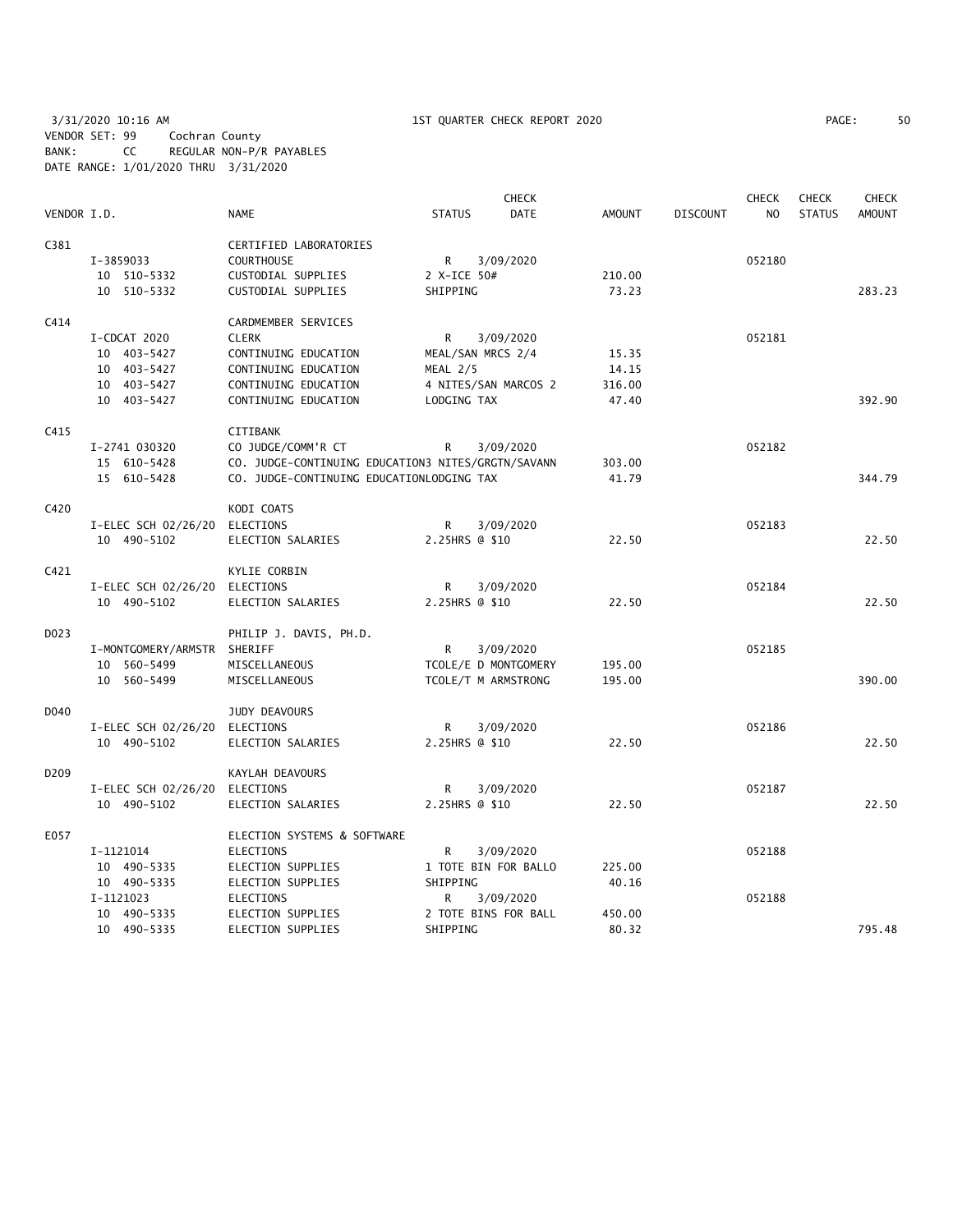3/31/2020 10:16 AM 1ST QUARTER CHECK REPORT 2020 PAGE: 51 VENDOR SET: 99 Cochran County BANK: CC REGULAR NON-P/R PAYABLES DATE RANGE: 1/01/2020 THRU 3/31/2020

| PAGE : |  |
|--------|--|
|        |  |

|             |              |                               |                                  |               |                | <b>CHECK</b>         |               |                 | <b>CHECK</b>   | <b>CHECK</b>  | <b>CHECK</b>  |
|-------------|--------------|-------------------------------|----------------------------------|---------------|----------------|----------------------|---------------|-----------------|----------------|---------------|---------------|
| VENDOR I.D. |              |                               | <b>NAME</b>                      | <b>STATUS</b> |                | <b>DATE</b>          | <b>AMOUNT</b> | <b>DISCOUNT</b> | N <sub>O</sub> | <b>STATUS</b> | <b>AMOUNT</b> |
| E075        |              |                               | WEX BANK                         |               |                |                      |               |                 |                |               |               |
|             | I-64140117   |                               | CLERK/CONSTBL/EXT SVC/JUV PROB R |               |                | 3/09/2020            |               |                 | 052189         |               |               |
|             |              | 10 000-4380.200               | OTHER [MISCELLANEOUS]            |               | FUEL REBATE    |                      | 0.58CR        |                 |                |               |               |
|             |              | 10 403-5427                   | CONTINUING EDUCATION             |               |                | 17.982GL UNL/BIG SPR | 38.05         |                 |                |               |               |
|             |              | 10 403-5427                   | CONTINUING EDUCATION             |               |                | 16.097GL UNL/EDEN 2/ | 34.06         |                 |                |               |               |
|             |              | 10 403-5427                   | CONTINUING EDUCATION             |               |                | 14.074GL UNL/SAN MRC | 26.40         |                 |                |               |               |
|             |              | 10 550-5330                   | FUEL & OIL                       |               |                | 19.818GL UNL/MRTN 2/ | 41.14         |                 |                |               |               |
|             |              | 10 665-5330                   | FUEL AND OIL                     |               |                | 18.03GL UNL/WINTERS  | 36.71         |                 |                |               |               |
|             |              | 10 665-5330                   | FUEL AND OIL                     |               |                | 27.994GL UNL/SAN ANT | 49.44         |                 |                |               |               |
|             |              | 10 665-5330                   | FUEL AND OIL                     |               |                | 31.318GL UNL/LBK 2/1 | 57.50         |                 |                |               |               |
|             |              | 17 573-5499                   | OPERATING EXPENSES               |               |                | 17.976GL UNL/MRTN 2/ | 37.32         |                 |                |               |               |
|             |              | 17 573-5499                   | OPERATING EXPENSES               |               |                | 11.583GL UNL/ABILENE | 21.61         |                 |                |               |               |
|             |              | 17 573-5427                   | TRAVEL & TRAINING                |               |                | 20.001GL UNL/DIMMITT | 44.92         |                 |                |               |               |
|             |              | 17 573-5499                   | OPERATING EXPENSES               |               |                | 18.337GL UNL/LVND 2/ | 35.13         |                 |                |               |               |
|             |              | 17 573-5427                   | TRAVEL & TRAINING                |               |                | 23.315GL UNL/ROCKWAL | 47.00         |                 |                |               |               |
|             |              | 17 573-5427                   | TRAVEL & TRAINING                |               |                | 15.002GL UNL/ABILENE | 29.79         |                 |                |               | 498.49        |
| F010        |              |                               | FIVE-AREA TELEPHONE CO-OP        |               |                |                      |               |                 |                |               |               |
|             |              | I-927-5510 MAR 20             | PREC 4                           | R             |                | 3/09/2020            |               |                 | 052190         |               |               |
|             |              | 15 624-5420                   | TELECOMMUNICATIONS               |               | BASIC SVCS     |                      | 32.25         |                 |                |               |               |
|             |              | 15 624-5420                   | TELECOMMUNICATIONS               | <b>FEES</b>   |                |                      | 11.47         |                 |                |               | 43.72         |
| F236        |              |                               | JARRAHN FRENCH                   |               |                |                      |               |                 |                |               |               |
|             |              | I-ELEC SCH 02/26/20 ELECTIONS |                                  | R             |                | 3/09/2020            |               |                 | 052191         |               |               |
|             |              | 10 490-5102                   | ELECTION SALARIES                |               | 2.25HRS @ \$10 |                      | 22.50         |                 |                |               | 22.50         |
| G074        |              |                               | GRAVES, HUMPHRIES, STAHL, LTD    |               |                |                      |               |                 |                |               |               |
|             | I-FEES FEB20 |                               | JUSTICE OF PEACE                 | $\mathsf{R}$  |                | 3/09/2020            |               |                 | 052192         |               |               |
|             |              | 10 000-2206.002               | COLLECTION AGENCY FEES           |               |                | COLLECTION FEES FEB  | 235.48        |                 |                |               | 235.48        |
| G144        |              |                               | GENE MESSER AUTO GROUP           |               |                |                      |               |                 |                |               |               |
|             | I-265373     |                               | SHERIFF                          | R             |                | 3/09/2020            |               |                 | 052193         |               |               |
|             |              | 10 560-5451                   | MACHINERY-NON-OFFICE REPAIR      |               |                | RPR REAR TURN/17 CHE | 289.50        |                 |                |               |               |
|             |              | 10 560-5451                   | MACHINERY-NON-OFFICE REPAIR      |               | LAMP #84288723 |                      | 225.23        |                 |                |               |               |
|             |              | 10 560-5451                   | MACHINERY-NON-OFFICE REPAIR      | CORE CHG      |                |                      | 50.00         |                 |                |               |               |
|             |              | 10 560-5451                   | MACHINERY-NON-OFFICE REPAIR      |               | LAMP #84288722 |                      | 231.00        |                 |                |               |               |
|             |              | 10 560-5451                   | MACHINERY-NON-OFFICE REPAIR      | CORE CHG      |                |                      | 50.00         |                 |                |               |               |
|             |              | 10 560-5451                   | MACHINERY-NON-OFFICE REPAIR      | SHOP CHG      |                |                      | 39.00         |                 |                |               | 884.73        |
| G275        |              |                               | HALEIGH GUAJARDO                 |               |                |                      |               |                 |                |               |               |
|             |              | I-ELEC SCH 02/26/20           | ELECTIONS                        | R             |                | 3/09/2020            |               |                 | 052194         |               |               |
|             |              | 10 490-5102                   | ELECTION SALARIES                |               | 2.25HRS @ \$10 |                      | 22.50         |                 |                |               | 22.50         |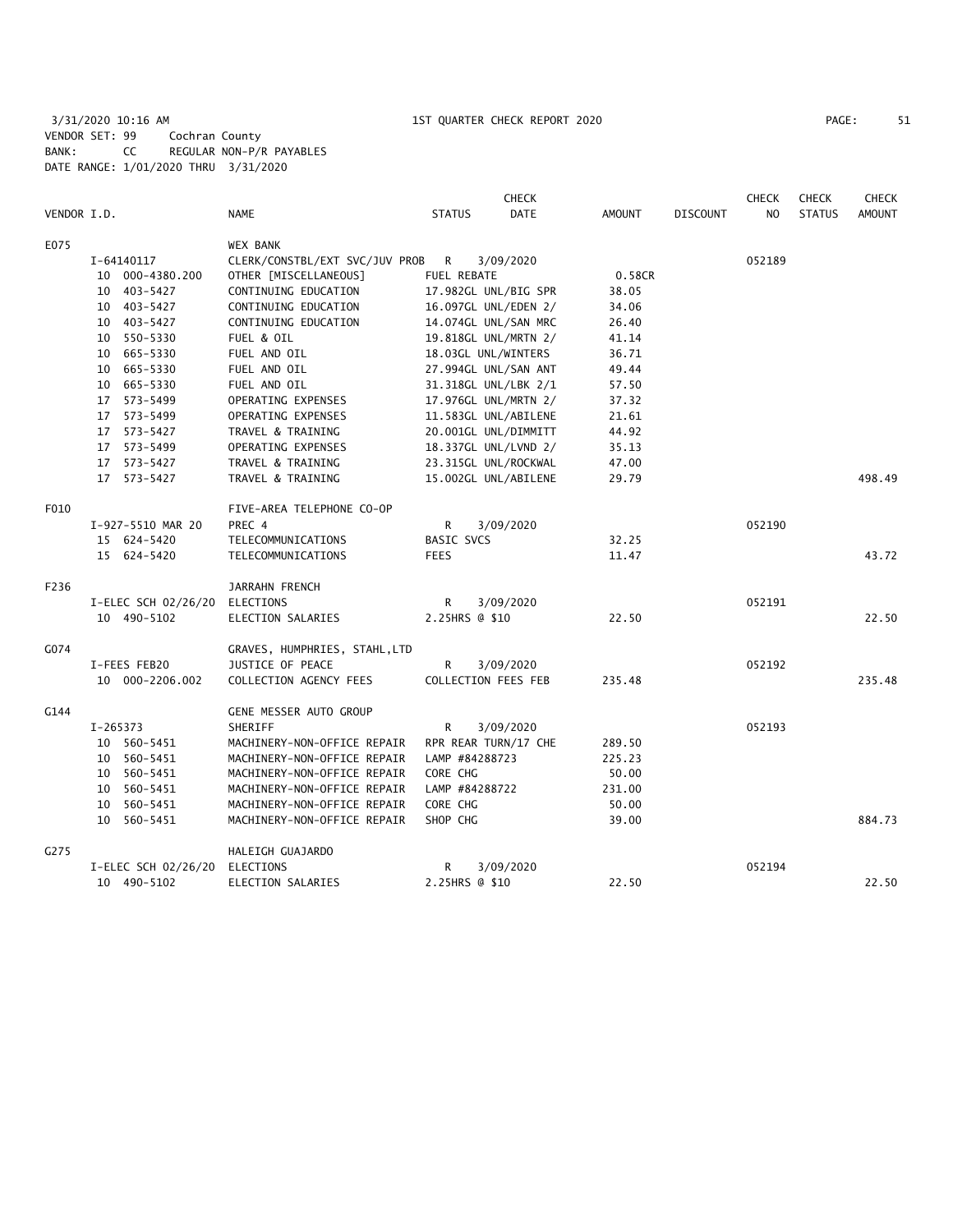3/31/2020 10:16 AM 1ST QUARTER CHECK REPORT 2020 PAGE: 52 VENDOR SET: 99 Cochran County BANK: CC REGULAR NON-P/R PAYABLES DATE RANGE: 1/01/2020 THRU 3/31/2020

| VENDOR I.D. |                                        | <b>NAME</b>                  | <b>STATUS</b>            | <b>CHECK</b><br><b>DATE</b> | <b>AMOUNT</b>   | <b>DISCOUNT</b> | <b>CHECK</b><br>N <sub>O</sub> | <b>CHECK</b><br><b>STATUS</b> | <b>CHECK</b><br><b>AMOUNT</b> |
|-------------|----------------------------------------|------------------------------|--------------------------|-----------------------------|-----------------|-----------------|--------------------------------|-------------------------------|-------------------------------|
|             |                                        |                              |                          |                             |                 |                 |                                |                               |                               |
| H074        |                                        | CRYSTAL HERNANDEZ            |                          |                             |                 |                 |                                |                               |                               |
|             | I-DW#18834                             | ACTIVITY BLDG                | R                        | 3/09/2020                   |                 |                 | 052195                         |                               |                               |
|             | 10 000-4370.101                        | RENT-ACTIVITY BUILDING       |                          | REF DEP FOR 2/29/20         | 150.00          |                 |                                |                               | 150.00                        |
| H152        |                                        | HARRIS LOCAL GOVERNMENT      |                          |                             |                 |                 |                                |                               |                               |
|             | I-CT003738                             | TAX A/C                      | R                        | 3/09/2020                   |                 |                 | 052196                         |                               |                               |
|             | 10 499-5310                            | OFFICE SUPPLIES              |                          | HP PRINTER M402dne P        | 200.00          |                 |                                |                               | 200.00                        |
| H157        |                                        | <b>BLADE HENRY</b>           |                          |                             |                 |                 |                                |                               |                               |
|             | I-ELEC SCH 02/26/20 ELECTIONS          |                              | R                        | 3/09/2020                   |                 |                 | 052197                         |                               |                               |
|             | 10 490-5102                            | ELECTION SALARIES            | 2.25HRS @ \$10           |                             | 22.50           |                 |                                |                               | 22.50                         |
|             |                                        |                              |                          |                             |                 |                 |                                |                               |                               |
| H158        |                                        | MICHAEL HETTICK              |                          |                             |                 |                 |                                |                               |                               |
|             | I-ELEC SCH 02/26/20 ELECTIONS          |                              | R                        | 3/09/2020                   |                 |                 | 052198                         |                               |                               |
|             | 10 490-5102                            | ELECTION SALARIES            | 2.25HRS @ \$10           |                             | 22.50           |                 |                                |                               | 22.50                         |
| H159        |                                        | CALI HARGROVE                |                          |                             |                 |                 |                                |                               |                               |
|             | I-ELEC SCH 02/26/20 ELECTIONS          |                              | R                        | 3/09/2020                   |                 |                 | 052199                         |                               |                               |
|             | 10 490-5102                            | ELECTION SALARIES            | 2.25HRS @ \$10           |                             | 22.50           |                 |                                |                               | 22.50                         |
| J049        |                                        | JUVENILE PROBATION FUND      |                          |                             |                 |                 |                                |                               |                               |
|             | I-LOCAL MATCH 03/20 JUVENILE PROBATION |                              | R                        | 3/09/2020                   |                 |                 | 052200                         |                               |                               |
|             | 10 571-5472                            | LOCAL SUPPORT-JUV BOARD      |                          | LOCAL FUNDS MATCH MA        | 4,165.00        |                 |                                |                               | 4,165.00                      |
|             |                                        |                              |                          |                             |                 |                 |                                |                               |                               |
| J098        |                                        | ELOISA JARAMILLO             |                          |                             |                 |                 |                                |                               |                               |
|             | I-ELEC SCH 02/26/20 ELECTIONS          |                              | R                        | 3/09/2020                   |                 |                 | 052201                         |                               |                               |
|             | 10 490-5102                            | ELECTION SALARIES            | 2.25HRS @ \$10           |                             | 22.50           |                 |                                |                               | 22.50                         |
| L010        |                                        | LEWIS FARM & RANCH STORE INC |                          |                             |                 |                 |                                |                               |                               |
|             | I-105289                               | PREC 4                       | R                        | 3/09/2020                   |                 |                 | 052202                         |                               |                               |
|             | 15 624-5356                            | ROAD MATERIALS & SUPPLIES    | KNIFE                    |                             | 3.59            |                 |                                |                               |                               |
|             | 15 624-5356                            | ROAD MATERIALS & SUPPLIES    | TINNER SNIP              |                             | 19.99           |                 |                                |                               |                               |
|             | 15 624-5356                            | ROAD MATERIALS & SUPPLIES    | UTILITY KNIFE            |                             | 2.39            |                 |                                |                               |                               |
|             | I-105325                               | PREC 1                       | R                        | 3/09/2020                   |                 |                 | 052202                         |                               |                               |
|             | 15 621-5356                            | ROAD MATERIALS & SUPPLIES    | <b>COTTON GLOVES</b>     |                             | 11.95           |                 |                                |                               |                               |
|             | 15 621-5356                            | ROAD MATERIALS & SUPPLIES    | DISPOSABLE GLOVES        |                             | 12.95           |                 |                                |                               |                               |
|             | 15 621-5356                            | ROAD MATERIALS & SUPPLIES    | <b>BLUE TOWELS</b>       |                             | 4.79            |                 |                                |                               |                               |
|             | I-105388                               | PREC 4                       | R                        | 3/09/2020                   |                 |                 | 052202                         |                               |                               |
|             | 15 624-5356                            | ROAD MATERIALS & SUPPLIES    | 2PK BATTERIES            |                             | 11.18           |                 |                                |                               |                               |
|             | 15 624-5356                            | ROAD MATERIALS & SUPPLIES    | <b>DISC</b>              |                             | 1.12CR          |                 |                                |                               |                               |
|             | I-105535                               | ACTIVITY BLDG                | R                        | 3/09/2020                   |                 |                 | 052202                         |                               |                               |
|             | 10 662-5332                            | CUSTODIAL SUPPLIES           | DOOR SWEEP               |                             | 8.99            |                 |                                |                               |                               |
|             | 10 662-5332                            | CUSTODIAL SUPPLIES           | PLUG PLATE               |                             | 0.59            |                 |                                |                               |                               |
|             | I-105580                               | PREC 3                       | R                        | 3/09/2020                   |                 |                 | 052202                         |                               |                               |
|             | 15 623-5451<br>15 623-5451             | REPAIRS<br>REPAIRS           | RED CEDAR<br><b>DISC</b> |                             | 11.99<br>1.20CR |                 |                                |                               |                               |
|             | I-105586                               | PREC 4                       | R                        | 3/09/2020                   |                 |                 | 052202                         |                               |                               |
|             | 15 624-5356                            | ROAD MATERIALS & SUPPLIES    | FLOODLIGHT               |                             | 3.99            |                 |                                |                               |                               |
|             |                                        |                              |                          |                             |                 |                 |                                |                               |                               |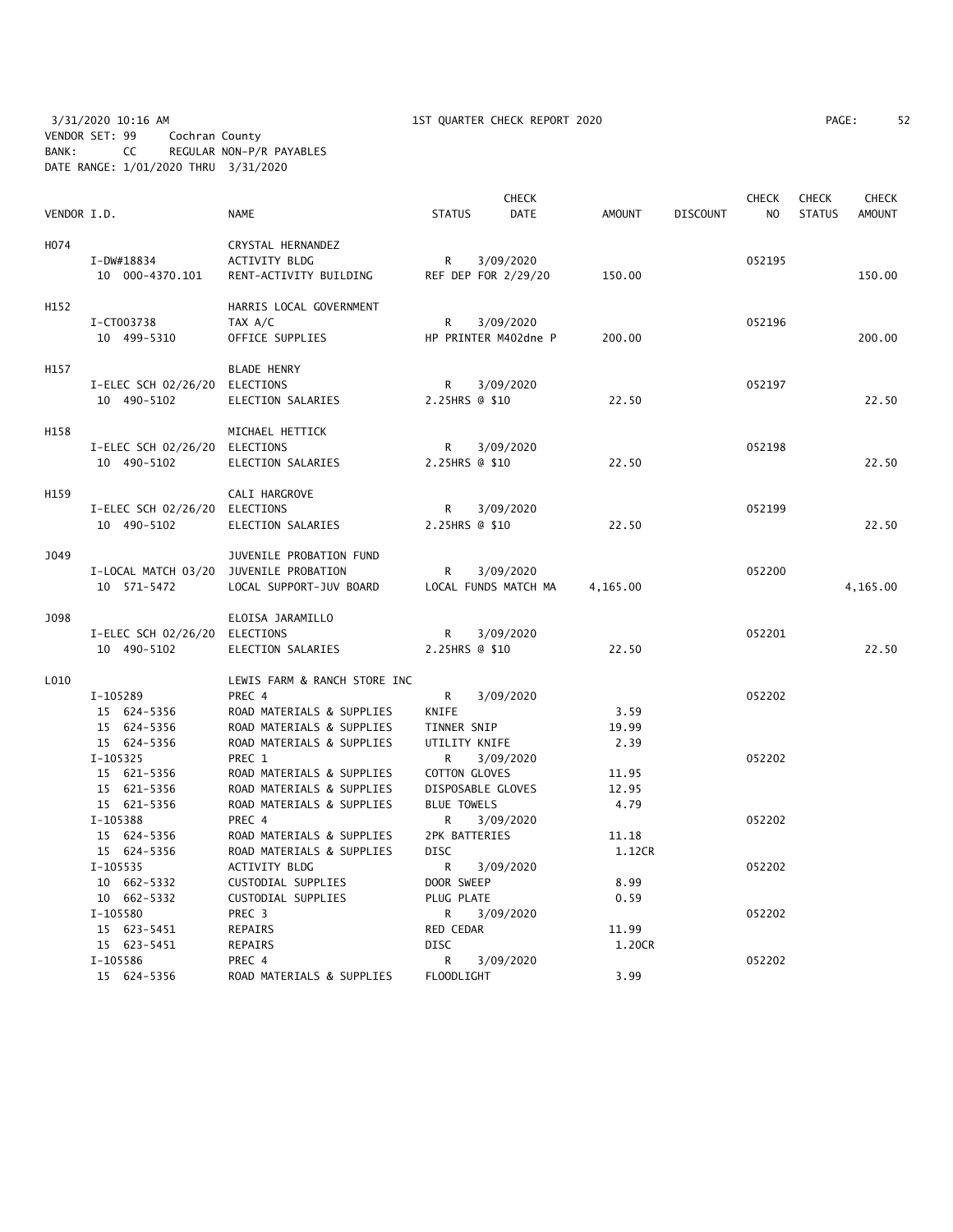|             |                           |                   | <b>CHECK</b>         |         |                 | <b>CHECK</b>   | <b>CHECK</b>  | <b>CHECK</b>  |
|-------------|---------------------------|-------------------|----------------------|---------|-----------------|----------------|---------------|---------------|
| VENDOR I.D. | <b>NAME</b>               | <b>STATUS</b>     | DATE                 | AMOUNT  | <b>DISCOUNT</b> | N <sub>O</sub> | <b>STATUS</b> | <b>AMOUNT</b> |
| L010        | LEWIS FARM & RANCH STORE  | (CONT)            |                      |         |                 |                |               |               |
| I-105586    | PREC 4                    | R                 | 3/09/2020            |         |                 | 052202         |               |               |
| 15 624-5356 | ROAD MATERIALS & SUPPLIES | <b>DISC</b>       |                      | 0.40CR  |                 |                |               |               |
| $I-105641$  | PREC <sub>3</sub>         | R                 | 3/09/2020            |         |                 | 052202         |               |               |
| 15 623-5451 | REPAIRS                   | 2 PLYWOOD 3/8"    |                      | 43.90   |                 |                |               |               |
| 15 623-5451 | REPAIRS                   | 2# SCREWS         |                      | 4.98    |                 |                |               |               |
| 15 623-5451 | REPAIRS                   | <b>DISC</b>       |                      | 4.89CR  |                 |                |               |               |
| I-105642    | PREC 3                    | R                 | 3/09/2020            |         |                 | 052202         |               |               |
| 15 623-5356 | ROAD MATERIALS & SUPPLIES | DRILL BIT         |                      | 6.59    |                 |                |               |               |
| 15 623-5356 | ROAD MATERIALS & SUPPLIES | <b>DISC</b>       |                      | 0.51CR  |                 |                |               |               |
| I-105683    | PREC 1                    | R                 | 3/09/2020            |         |                 | 052202         |               |               |
| 15 621-5356 | ROAD MATERIALS & SUPPLIES | FABULOSO          |                      | 6.99    |                 |                |               |               |
| 15 621-5356 | ROAD MATERIALS & SUPPLIES | <b>BROOM</b>      |                      | 11.99   |                 |                |               |               |
| 15 621-5356 | ROAD MATERIALS & SUPPLIES | DISC              |                      | 1.90CR  |                 |                |               |               |
| I-105850    | <b>COURTHOUSE</b>         | R                 | 3/09/2020            |         |                 | 052202         |               |               |
| 10 510-5332 | CUSTODIAL SUPPLIES        | PAINT             |                      | 4.99    |                 |                |               |               |
| 10 510-5332 | CUSTODIAL SUPPLIES        | <b>DISC</b>       |                      | 0.50CR  |                 |                |               |               |
| I-105869    | <b>JAIL</b>               | R                 | 3/09/2020            |         |                 | 052202         |               |               |
| 10 512-5392 | MISCELLANEOUS SUPPLIES    |                   | HOTPOINT WASHING MAC | 539.95  |                 |                |               |               |
| 10 512-5392 | MISCELLANEOUS SUPPLIES    | <b>DISC</b>       |                      | 20.00CR |                 |                |               |               |
| I-105897    | PREC 1                    | R                 | 3/09/2020            |         |                 | 052202         |               |               |
| 15 621-5451 | REPAIRS                   | <b>GLUE</b>       |                      | 15.99   |                 |                |               |               |
| 15 621-5451 | REPAIRS                   | KNIFE             |                      | 6.59    |                 |                |               |               |
| 15 621-5451 | REPAIRS                   | TROWEL/RPR RESTRM |                      | 0.99    |                 |                |               |               |
| 15 621-5451 | REPAIRS                   | <b>DISC</b>       |                      | 2.36CR  |                 |                |               |               |
| I-105913    | <b>COURTHOUSE</b>         | R                 | 3/09/2020            |         |                 | 052202         |               |               |
| 10 510-5332 | CUSTODIAL SUPPLIES        | 3 ICE MELT        |                      | 47.97   |                 |                |               |               |
| 10 510-5332 | CUSTODIAL SUPPLIES        | <b>DISC</b>       |                      | 4.80CR  |                 |                |               |               |
| I-105915    | PREC 2                    | R                 | 3/09/2020            |         |                 | 052202         |               |               |
| 15 622-5356 | ROAD MATERIALS & SUPPLIES | 2 BULBS           |                      | 19.98   |                 |                |               |               |
| 15 622-5356 | ROAD MATERIALS & SUPPLIES | 2 BULBS           |                      | 7.98    |                 |                |               |               |
| 15 622-5356 | ROAD MATERIALS & SUPPLIES | 2 TOWELS          |                      | 9.58    |                 |                |               |               |
| 15 622-5356 | ROAD MATERIALS & SUPPLIES | <b>BLEACH</b>     |                      | 2.99    |                 |                |               |               |
| 15 622-5356 | ROAD MATERIALS & SUPPLIES | <b>DISC</b>       |                      | 4.05CR  |                 |                |               |               |
| I-105924    | JAIL                      | R                 | 3/09/2020            |         |                 | 052202         |               |               |
| 10 512-5451 | REPAIR                    | CABLE             |                      | 18.99   |                 |                |               |               |
| 10 512-5451 | REPAIR                    | SPLICER           |                      | 1.79    |                 |                |               |               |
| 10 512-5451 | REPAIR                    | 2-WAY SPLICER     |                      | 4.59    |                 |                |               |               |
| 10 512-5451 | REPAIR                    | <b>DISC</b>       |                      | 2.54CR  |                 |                |               |               |
| I-106006    | PREC 2                    | R                 | 3/09/2020            |         |                 | 052202         |               |               |
| 15 622-5451 | REPAIRS                   | LIGHT HOLDER      |                      | 2.79    |                 |                |               |               |
| 15 622-5451 | REPAIRS                   | L NUT             |                      | 0.79    |                 |                |               |               |
| 15 622-5451 | REPAIRS                   | <b>DISC</b>       |                      | 0.36CR  |                 |                |               |               |
| I-106032    | PREC 2                    | R                 | 3/09/2020            |         |                 | 052202         |               |               |
| 15 622-5451 | REPAIRS                   | <b>COVER</b>      |                      | 3.99    |                 |                |               |               |
| 15 622-5451 | REPAIRS                   | CONNECTORS        |                      | 1.99    |                 |                |               |               |
| 15 622-5451 | REPAIRS                   | <b>DISC</b>       |                      | 0.60CR  |                 |                |               |               |
| I-106103    | <b>COURTHOUSE</b>         | R                 | 3/09/2020            |         |                 | 052202         |               |               |
|             |                           |                   |                      |         |                 |                |               |               |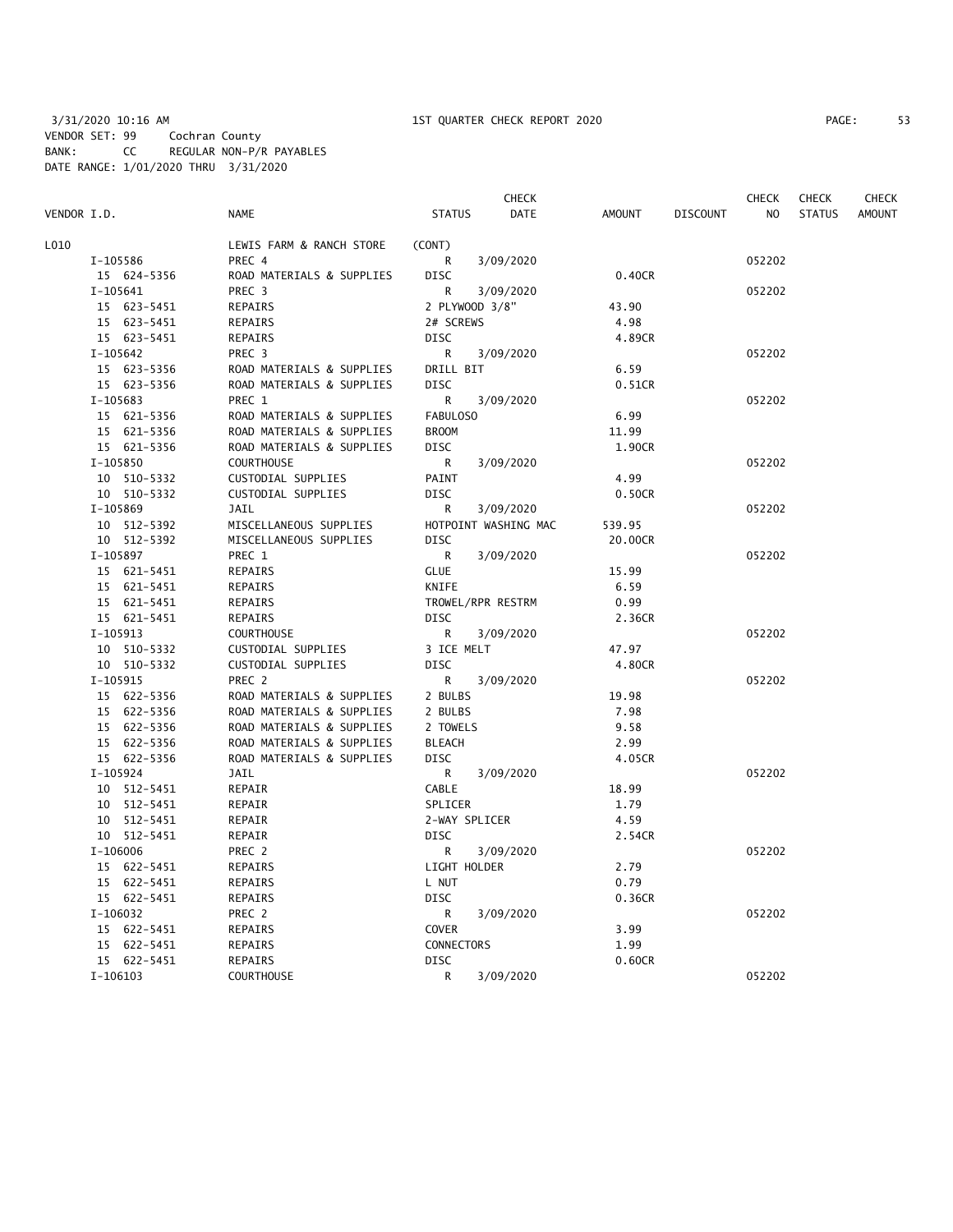|             |                               |                               |                     | <b>CHECK</b>         |               |                 | <b>CHECK</b> | <b>CHECK</b>  | <b>CHECK</b>  |
|-------------|-------------------------------|-------------------------------|---------------------|----------------------|---------------|-----------------|--------------|---------------|---------------|
| VENDOR I.D. |                               | <b>NAME</b>                   | <b>STATUS</b>       | <b>DATE</b>          | <b>AMOUNT</b> | <b>DISCOUNT</b> | NO.          | <b>STATUS</b> | <b>AMOUNT</b> |
| L010        |                               | LEWIS FARM & RANCH STORE      | (CONT)              |                      |               |                 |              |               |               |
|             | I-106103                      | <b>COURTHOUSE</b>             | R                   | 3/09/2020            |               |                 | 052202       |               |               |
|             | 10 510-5332                   | CUSTODIAL SUPPLIES            | PAINT BRUSH         |                      | 4.99          |                 |              |               |               |
|             | 10 510-5332                   | CUSTODIAL SUPPLIES            | DISC                |                      | 0.50CR        |                 |              |               |               |
|             | I-106254                      | <b>ACTIVITY BLDG</b>          | R                   | 3/09/2020            |               |                 | 052202       |               |               |
|             | 10 662-5332                   | CUSTODIAL SUPPLIES            | <b>BATTERIES</b>    |                      | 5.59          |                 |              |               |               |
|             | 10 662-5332                   | CUSTODIAL SUPPLIES            | <b>DISC</b>         |                      | 0.56CR        |                 |              |               |               |
|             | I-106262                      | <b>COURTHOUSE</b>             | R                   | 3/09/2020            |               |                 | 052202       |               |               |
|             | 10 510-5332                   | CUSTODIAL SUPPLIES            | PAINT THINNER       |                      | 5.99          |                 |              |               |               |
|             | 10 510-5332                   | CUSTODIAL SUPPLIES            | <b>DISC</b>         |                      | 0.60CR        |                 |              |               |               |
|             | I-106332                      | PREC <sub>3</sub>             | R                   | 3/09/2020            |               |                 | 052202       |               |               |
|             | 15 623-5356                   | ROAD MATERIALS & SUPPLIES     | 3 SCRUBBER          |                      | 5.37          |                 |              |               |               |
|             | 15 623-5356                   | ROAD MATERIALS & SUPPLIES     | 2 SCOUR STICKS      |                      | 7.18          |                 |              |               |               |
|             | 15 623-5356                   | ROAD MATERIALS & SUPPLIES     | <b>DISC</b>         |                      | 1.26CR        |                 |              |               |               |
|             | $I-106453$                    | <b>ACTIVITY BLDG</b>          | R                   | 3/09/2020            |               |                 | 052202       |               |               |
|             | 10 662-5332                   | CUSTODIAL SUPPLIES            | 2 DISH SOAP         |                      | 4.78          |                 |              |               |               |
|             | 10 662-5332                   | CUSTODIAL SUPPLIES            | <b>DISC</b>         |                      | 0.48CR        |                 |              |               |               |
|             | $I-106478$                    | ACTIVITY BLDG                 | R                   | 3/09/2020            |               |                 | 052202       |               |               |
|             | 10 662-5332                   | CUSTODIAL SUPPLIES            | SMOKE/CO ALARM      |                      | 37.99         |                 |              |               |               |
|             | 10 662-5332                   | CUSTODIAL SUPPLIES            | DISC                |                      | 3.80CR        |                 |              |               | 878.25        |
| L015        |                               | LUBBOCK COUNTY, TEXAS         |                     |                      |               |                 |              |               |               |
|             | I-JUV FEB2020                 | JUVENILE PROBATION            | R                   | 3/09/2020            |               |                 | 052205       |               |               |
|             | 17 573-5413                   | Detention Services            | 6 DAYS PRE/JUV#864  |                      | 600.00        |                 |              |               |               |
|             | 17 573-5413.004               | Other Placements              |                     | 6 DAYS POST(S)/JUV#8 | 600.00        |                 |              |               |               |
|             | 17 573-5413                   | Detention Services            | 19 DAYS PRE/JUV#865 |                      | 1,900.00      |                 |              |               | 3,100.00      |
| M011        |                               | MCWHORTER'S LTD               |                     |                      |               |                 |              |               |               |
|             | I-4030059                     | SHERIFF                       | R                   | 3/09/2020            |               |                 | 052206       |               |               |
|             | 10 560-5454                   | TIRES                         |                     | FLAT LR/18 CHEV #635 | 16.65         |                 |              |               | 16.65         |
| M053        |                               | MYATT BLUME & ASSOCIATES, LTD |                     |                      |               |                 |              |               |               |
|             | I-20390 FYE 083019            | JUVENILE PROBATION            | R                   | 3/09/2020            |               |                 | 052207       |               |               |
|             | 17 573-5499                   | OPERATING EXPENSES            |                     | FINANCIAL AUDIT FY1  | 2,750.00      |                 |              |               | 2,750.00      |
| M354        |                               | HANNAH MANKIN                 |                     |                      |               |                 |              |               |               |
|             | I-ELEC SCH 02/26/20 ELECTIONS |                               | R                   | 3/09/2020            |               |                 | 052208       |               |               |
|             | 10 490-5102                   | ELECTION SALARIES             | 2.25HRS @ \$10      |                      | 22.50         |                 |              |               | 22.50         |
| N082        |                               | NETDATA                       |                     |                      |               |                 |              |               |               |
|             | I-iTICKET FEB 20              | JUSTICE OF PEACE              | R                   | 3/09/2020            |               |                 | 052209       |               |               |
|             | 10 455-5499                   | MISCELLANEOUS                 | FEBRUARY 2020       |                      | 24.00         |                 |              |               | 24.00         |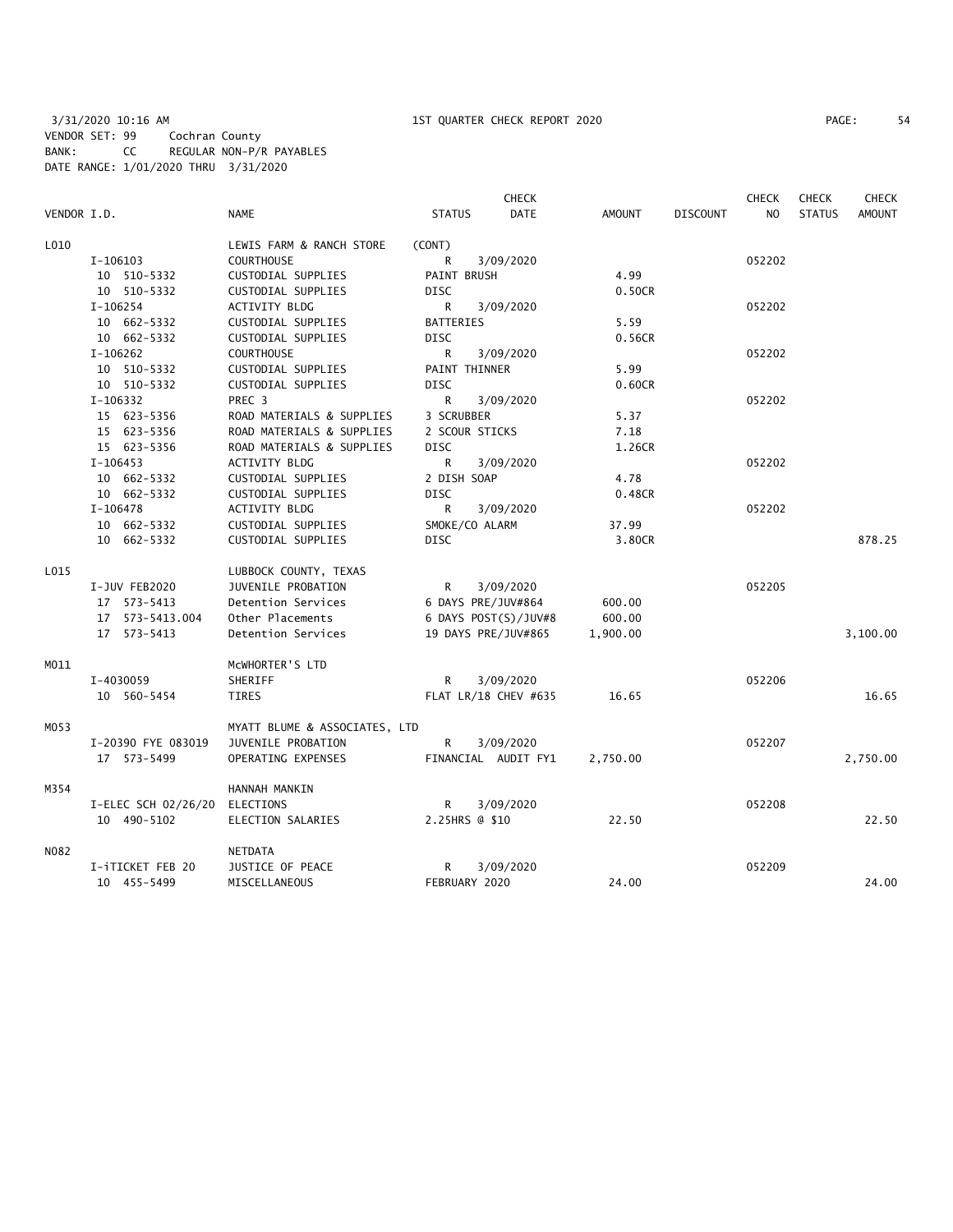3/31/2020 10:16 AM 1ST QUARTER CHECK REPORT 2020 PAGE: 55 VENDOR SET: 99 Cochran County BANK: CC REGULAR NON-P/R PAYABLES DATE RANGE: 1/01/2020 THRU 3/31/2020

| PAGE: | 55 |
|-------|----|
|       |    |

|             |                     |                               |                       | <b>CHECK</b>           |               |                 | <b>CHECK</b>   | <b>CHECK</b>  | <b>CHECK</b>  |
|-------------|---------------------|-------------------------------|-----------------------|------------------------|---------------|-----------------|----------------|---------------|---------------|
| VENDOR I.D. |                     | <b>NAME</b>                   | <b>STATUS</b>         | DATE                   | <b>AMOUNT</b> | <b>DISCOUNT</b> | N <sub>O</sub> | <b>STATUS</b> | <b>AMOUNT</b> |
| N107        |                     | STEPHANIE NUNN                |                       |                        |               |                 |                |               |               |
|             | I-ELEC SCH 02/26/20 | ELECTIONS                     | R                     | 3/09/2020              |               |                 | 052210         |               |               |
|             | 10 490-5102         | ELECTION SALARIES             | 2.25HRS @ \$10        |                        | 22.50         |                 |                |               | 22.50         |
| 0125        |                     | OFFICIAL PAYMENTS CORPORATION |                       |                        |               |                 |                |               |               |
|             | I-1000018623        | TAX A/C                       | R                     | 3/09/2020              |               |                 | 052211         |               |               |
|             | 10 499-5408         | TAX ROLL                      |                       | CHGBACK FEE JAN2020    | 5.95          |                 |                |               | 5.95          |
| 0128        |                     | ALAZAYE ORNELAS               |                       |                        |               |                 |                |               |               |
|             | I-ELEC SCH 02/26/20 | ELECTIONS                     | R                     | 3/09/2020              |               |                 | 052212         |               |               |
|             | 10 490-5102         | ELECTION SALARIES             | 2.25HRS @ \$10        |                        | 22.50         |                 |                |               | 22.50         |
| P261        |                     | PRESCRIPTION SHOP             |                       |                        |               |                 |                |               |               |
|             | I-HERNANDEZ 030320  | JAIL                          | R                     | 3/09/2020              |               |                 | 052213         |               |               |
|             | 10 512-5391         | MEDICAL CARE-PRISONERS        |                       | 5 RX/PABLO HERNANDEZ   | 9.10          |                 |                |               |               |
|             | I-PUENTE 021820     | JAIL                          | R                     | 3/09/2020              |               |                 | 052213         |               |               |
|             | 10 512-5391         | MEDICAL CARE-PRISONERS        | RX/PAUL PUENTE        |                        | 21.23         |                 |                |               |               |
|             | I-PUENTE 021920     | JAIL                          | R                     | 3/09/2020              |               |                 | 052213         |               |               |
|             | 10 512-5391         | MEDICAL CARE-PRISONERS        | RX/PAUL PUENTE        |                        | 22.64         |                 |                |               | 52.97         |
| R309        |                     | CARSON RICE                   |                       |                        |               |                 |                |               |               |
|             | I-ELEC SCH 02/26/20 | ELECTIONS                     | R                     | 3/09/2020              |               |                 | 052214         |               |               |
|             | 10 490-5102         | ELECTION SALARIES             | 2.25HRS @ \$10        |                        | 22.50         |                 |                |               | 22.50         |
| S071        |                     | SCRIPT OFFICE PRODUCTS, INC.  |                       |                        |               |                 |                |               |               |
|             | I-58096             | ELECTIONS                     | R                     | 3/09/2020              |               |                 | 052215         |               |               |
|             | 10 490-5310         | OFFICE SUPPLIES               | 2EA CORR TAPE         |                        | 7.50          |                 |                |               |               |
|             | 10 490-5310         | OFFICE SUPPLIES               |                       | 10EA REPORT COVERS/R   | 39.50         |                 |                |               |               |
|             | 10 490-5310         | OFFICE SUPPLIES               |                       | 10EA REPORT COVERS/B   | 39.50         |                 |                |               |               |
|             | 10 490-5310         | OFFICE SUPPLIES               | 2ST DIVIDERS          |                        | 4.52          |                 |                |               |               |
|             | 10 490-5310         | OFFICE SUPPLIES               |                       | 8EA LEGAL BINDER       | 110.32        |                 |                |               |               |
|             | 10 490-5310         | OFFICE SUPPLIES               |                       | <b>1PK INDEX CARDS</b> | 2.95          |                 |                |               |               |
|             | 10 490-5310         | OFFICE SUPPLIES               | <b>1EA LABEL TAPE</b> |                        | 23.79         |                 |                |               |               |
|             | 10 490-5310         | OFFICE SUPPLIES               | <b>1PK LABELS</b>     |                        | 4.95          |                 |                |               |               |
|             | $I-58128$           | ELECTIONS                     | R                     | 3/09/2020              |               |                 | 052215         |               |               |
|             | 10 490-5310         | OFFICE SUPPLIES               |                       | 2 ELEC JUDGE STAMPS    | 33.90         |                 |                |               | 266.93        |
| S195        |                     | SOUTH PLAINS RURAL HEALTH     |                       |                        |               |                 |                |               |               |
|             | I-SMITHWICK 022820  | <b>JAIL</b>                   | R                     | 3/09/2020              |               |                 | 052216         |               |               |
|             | 10 512-5391         | MEDICAL CARE-PRISONERS        |                       | DENTAL EXAM/BENITO S   | 67.25         |                 |                |               |               |
|             | 10 512-5391         | MEDICAL CARE-PRISONERS        | <b>XRAYS</b>          |                        | 107.60        |                 |                |               |               |
|             | 10 512-5391         | MEDICAL CARE-PRISONERS        | <b>MEDS</b>           |                        | 8.00          |                 |                |               | 182.85        |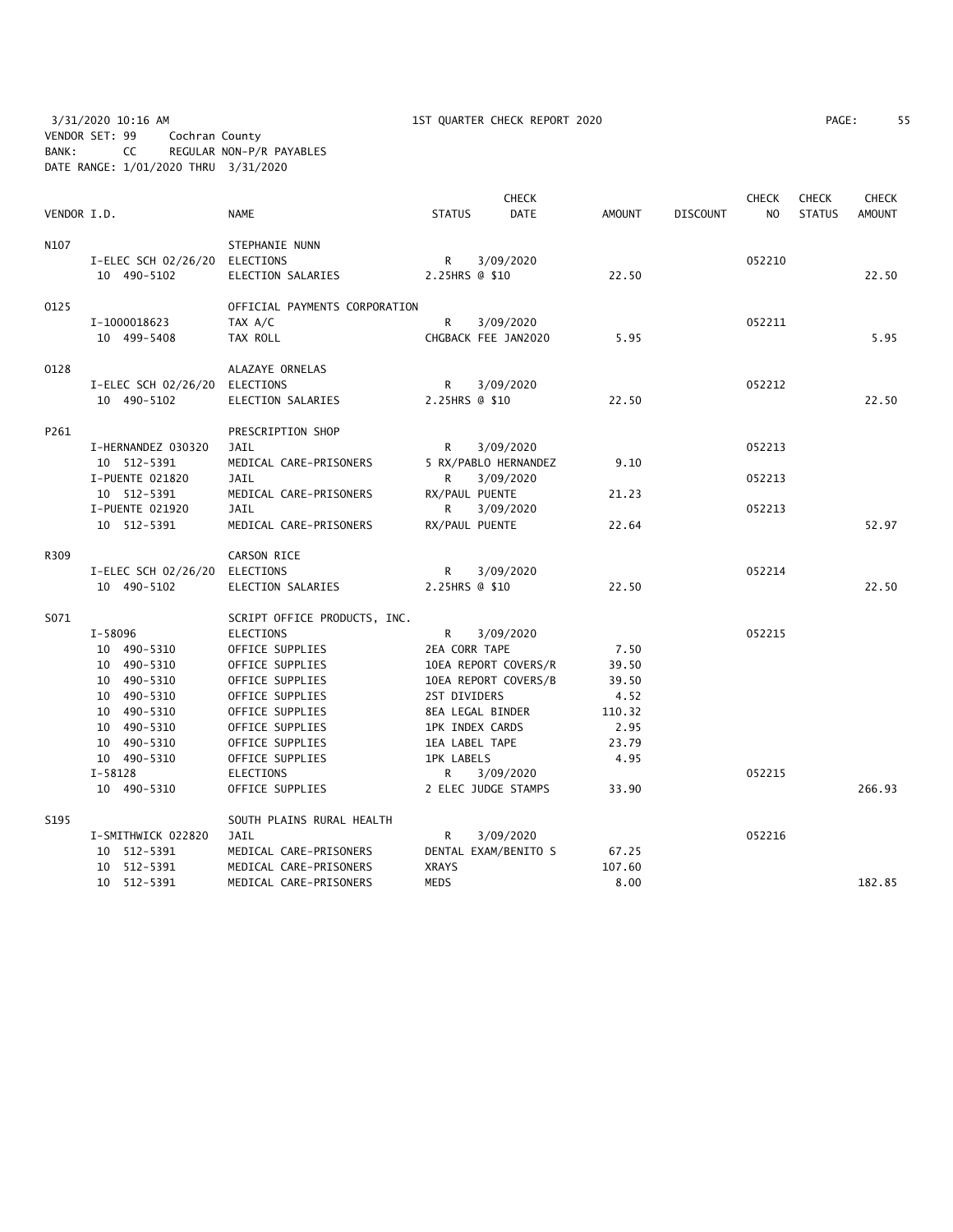3/31/2020 10:16 AM 1ST QUARTER CHECK REPORT 2020 PAGE: 56 VENDOR SET: 99 Cochran County BANK: CC REGULAR NON-P/R PAYABLES DATE RANGE: 1/01/2020 THRU 3/31/2020

|             |                                         |                                                    |                      | <b>CHECK</b> |               |                 | CHECK          | <b>CHECK</b>  | CHECK         |
|-------------|-----------------------------------------|----------------------------------------------------|----------------------|--------------|---------------|-----------------|----------------|---------------|---------------|
| VENDOR I.D. |                                         | <b>NAME</b>                                        | <b>STATUS</b>        | <b>DATE</b>  | <b>AMOUNT</b> | <b>DISCOUNT</b> | N <sub>O</sub> | <b>STATUS</b> | <b>AMOUNT</b> |
| S316        |                                         | <b>BRYANT SEARS</b>                                |                      |              |               |                 |                |               |               |
|             | I-CHIEFS SUMMIT 0220 JUVENILE PROBATION |                                                    | R                    | 3/09/2020    |               |                 | 052217         |               |               |
|             | 17 573-5427                             | TRAVEL & TRAINING                                  | R/B MEALS 2/24-26    |              | 40.22         |                 |                |               |               |
|             | 17 573-5427                             | TRAVEL & TRAINING                                  | 3 NITES/ROCKWALL 2/2 |              | 360.00        |                 |                |               |               |
|             | 17 573-5427                             | TRAVEL & TRAINING                                  | LODGING TAX          |              | 46.80         |                 |                |               | 447.02        |
| S347        |                                         | SOUTHERN TIRE MART, LLC                            |                      |              |               |                 |                |               |               |
|             | I-4900023652                            | SHERIFF                                            | R                    | 3/09/2020    |               |                 | 052218         |               |               |
|             | 10 560-5454                             | <b>TIRES</b>                                       | 4 TRANSFORCE LT265/7 |              | 591.52        |                 |                |               |               |
|             | 10 560-5454                             | <b>TIRES</b>                                       | 4 TDF/'17 RAM #4119  |              | 14.00         |                 |                |               |               |
|             | 10 560-5454                             | TIRES                                              | 4 MT/DSMT            |              | 40.00         |                 |                |               |               |
|             | 10 560-5454                             | TIRES                                              | 4 BALANCE            |              | 40.00         |                 |                |               | 685.52        |
| S444        |                                         | MATTHEW SILHAN                                     |                      |              |               |                 |                |               |               |
|             | I-ELEC SCH 02/26/20 ELECTIONS           |                                                    | R                    | 3/09/2020    |               |                 | 052219         |               |               |
|             | 10 490-5102                             | ELECTION SALARIES                                  | 2.25HRS @ \$10       |              | 22.50         |                 |                |               | 22.50         |
| S463        |                                         | HAILI SMITH-MORIN                                  |                      |              |               |                 |                |               |               |
|             | I-ELEC SCH 02/26/20 ELECTIONS           |                                                    | R                    | 3/09/2020    |               |                 | 052220         |               |               |
|             | 10 490-5102                             | ELECTION SALARIES                                  | 2.25HRS @ \$10       |              | 22.50         |                 |                |               | 22.50         |
| T009        |                                         | TEXAS ASSOCIATION OF COUNTIES                      |                      |              |               |                 |                |               |               |
|             | I-299918/SCHMIDT                        | JUSTICE OF PEACE                                   | R                    | 3/09/2020    |               |                 | 052221         |               |               |
|             | 10 455-5427                             | CONTINUING EDUCATION                               | REGIS/76TH ANNUAL JP |              | 200.00        |                 |                |               | 200.00        |
| T051        |                                         | TAC RISK MANAGEMENT POOL                           |                      |              |               |                 |                |               |               |
|             | I-2ND QTR 2020                          | WORKERS COMP/ALL DEPTS                             | R                    | 3/09/2020    |               |                 | 052222         |               |               |
|             | 10 000-2500.10                          | RESERVE FOR W/C, UNEMPLYMNT                        | 2ND OTR WORKERS COMP |              | 7,767.00      |                 |                |               | 7,767.00      |
| T081        |                                         | TAC RISK MANAGEMENT POOL                           |                      |              |               |                 |                |               |               |
|             | I-28130                                 | NON-DEPT'L/LE&PO LIAB                              | R                    | 3/09/2020    |               |                 | 052223         |               |               |
|             | 10 560-5497                             | OFFICERS' LIABILITY INSURANCE LAW ENF OFFICERS LIA |                      |              | 7,214.00      |                 |                |               |               |
|             | 10 435-5497                             | LIABILITY INSURANCE                                | DIST JUDGE ENDORSEME |              | 500.00        |                 |                |               |               |
|             | 10 409-5497                             | LIABILITY INSURANCE                                | PUBLIC OFFICIALS LIA |              | 5,282.00      |                 |                |               |               |
|             | 10 435-5497                             | LIABILITY INSURANCE                                | DIST JDG ENDORSEMENT |              | 500.00        |                 |                |               |               |
|             | 10 476-5497                             | PROFESSIONAL LIABILITY INS.                        | DIST ATTY ENDORSEMEN |              | 500.00        |                 |                |               | 13,996.00     |
| T307        |                                         | IMELDA TARANGO                                     |                      |              |               |                 |                |               |               |
|             | I-ELEC SCH 02/26/20 ELECTIONS           |                                                    | R                    | 3/09/2020    |               |                 | 052224         |               |               |
|             | 10 490-5102                             | ELECTION SALARIES                                  | 2.25HRS @ \$10       |              | 22.50         |                 |                |               | 22.50         |
| W010        |                                         | WEST TEXAS GAS INC                                 |                      |              |               |                 |                |               |               |
|             | I-020036001501 03/20 PARK/SHOP          |                                                    | R                    | 3/09/2020    |               |                 | 052225         |               |               |
|             | 10 660-5440                             | UTILITIES & IRRIGATION                             | GAS SVC 1/27-2/28/20 |              | 9.54          |                 |                |               |               |
|             | 10 660-5440                             | UTILITIES & IRRIGATION                             | GRIP CHG             |              | 5.21          |                 |                |               |               |
|             | I-020036002501 03/20 PARK/SHOWBARN      |                                                    | R.                   | 3/09/2020    |               |                 | 052225         |               |               |
|             | 10 660-5440                             | UTILITIES & IRRIGATION                             | 22.7MCF 1/27-2/28/20 |              | 56.07         |                 |                |               |               |

10 660-5440 UTILITIES & IRRIGATION COST OF GAS (.831) 18.86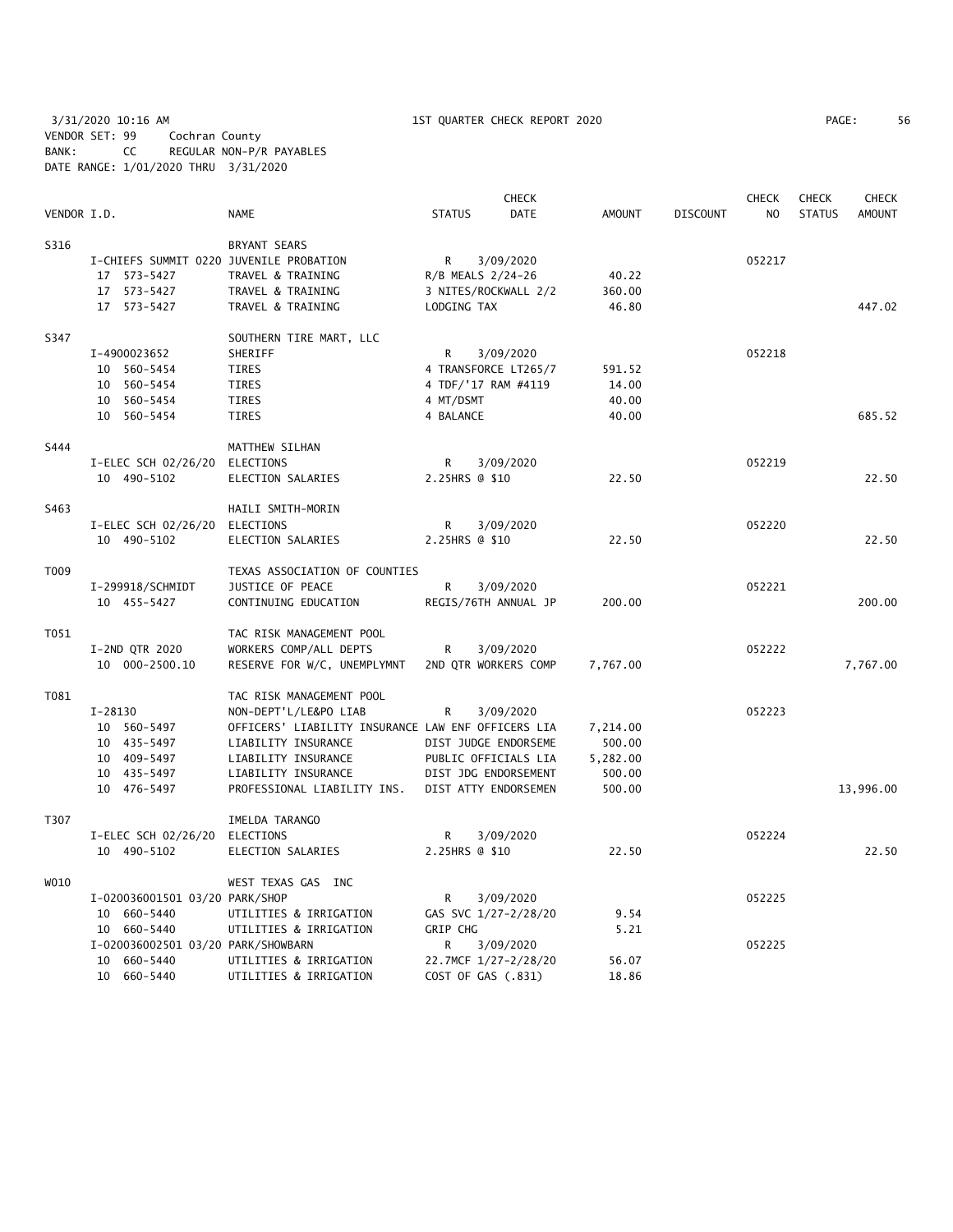3/31/2020 10:16 AM 1ST QUARTER CHECK REPORT 2020 PAGE: 57 VENDOR SET: 99 Cochran County BANK: CC REGULAR NON-P/R PAYABLES DATE RANGE: 1/01/2020 THRU 3/31/2020

| PAGE: | 51 |
|-------|----|
|       |    |

| VENDOR I.D. |                                    | <b>NAME</b>                              | <b>CHECK</b><br><b>STATUS</b><br><b>DATE</b> | <b>AMOUNT</b>  | <b>DISCOUNT</b> | <b>CHECK</b><br>N <sub>O</sub> | <b>CHECK</b><br><b>STATUS</b> | <b>CHECK</b><br><b>AMOUNT</b> |
|-------------|------------------------------------|------------------------------------------|----------------------------------------------|----------------|-----------------|--------------------------------|-------------------------------|-------------------------------|
| WO10        |                                    | WEST TEXAS GAS INC<br>(CONT)             |                                              |                |                 |                                |                               |                               |
|             | I-020036002501 03/20 PARK/SHOWBARN |                                          | 3/09/2020<br>R                               |                |                 | 052225                         |                               |                               |
|             | 10 660-5440                        | UTILITIES & IRRIGATION                   | <b>CUSTOMER CHG</b>                          | 13.06          |                 |                                |                               |                               |
|             | 10 660-5440                        | UTILITIES & IRRIGATION                   | <b>GRIP CHG</b>                              | 13.16          |                 |                                |                               |                               |
|             | I-020049022001 03/20 PREC 3        |                                          | R.<br>3/09/2020                              |                |                 | 052225                         |                               |                               |
|             | 15 623-5440                        | UTILITIES                                | GAS SVC 1/27-2/28/20                         | 13.06          |                 |                                |                               |                               |
|             | 15 623-5440                        | UTILITIES                                | GRIP CHG                                     | 13.16          |                 |                                |                               | 142.12                        |
| WO55        |                                    | WINDSTREAM COMMUNICATIONS SW             |                                              |                |                 |                                |                               |                               |
|             | I-266-0638 02/20                   | <b>MUSEUM</b>                            | R<br>3/09/2020                               |                |                 | 052226                         |                               |                               |
|             | 10 652-5420                        | TELECOMMUNICATIONS                       | SERVICES                                     | 62.58          |                 |                                |                               |                               |
|             | 10 652-5420                        | TELECOMMUNICATIONS                       | <b>FEES</b>                                  | 29.30          |                 |                                |                               |                               |
|             | 10 652-5420                        | TELECOMMUNICATIONS                       | INTERNET/FIBER                               | 566.43         |                 |                                |                               |                               |
|             | 10 652-5420                        | TELECOMMUNICATIONS                       | PICC CHG                                     | 1.16           |                 |                                |                               |                               |
|             | I-266-5051 02/20                   | LIBRARY                                  | 3/09/2020<br>R                               |                |                 | 052226                         |                               |                               |
|             | 10 650-5420                        | TELECOMMUNICATIONS                       | SERVICES/2 LINES                             | 126.12         |                 |                                |                               |                               |
|             | 10 650-5420                        | TELECOMMUNICATIONS                       | <b>FEES</b>                                  | 39.83          |                 |                                |                               |                               |
|             | 10 650-5420                        | TELECOMMUNICATIONS                       | LONG DISTANCE SVC                            | 0.18           |                 |                                |                               |                               |
|             | I-266-5074 02/20                   | ADULT PROBATION                          | R<br>3/09/2020                               |                |                 | 052226                         |                               |                               |
|             | 10 570-5420                        | TELECOMMUNICATIONS                       | <b>BASIC SVCS</b>                            | 37.30          |                 |                                |                               |                               |
|             | 10 570-5420                        | TELECOMMUNICATIONS                       | VOICEMAIL SVC                                | 11.95          |                 |                                |                               |                               |
|             | 10 570-5420                        | TELECOMMUNICATIONS                       | <b>FEES</b>                                  | 17.51          |                 |                                |                               |                               |
|             | I-266-5161 02/20                   | TREASURER                                | R<br>3/09/2020                               |                |                 | 052226                         |                               |                               |
|             | 10 497-5420                        | TELECOMMUNICATIONS                       | <b>BASIC SVCS</b>                            | 37.30          |                 |                                |                               |                               |
|             | 10 497-5420                        | TELECOMMUNICATIONS                       | <b>FEES</b>                                  | 17.49          |                 |                                |                               |                               |
|             | 10 497-5420                        | TELECOMMUNICATIONS                       | LONG DISTANCE SVC                            | 0.87           |                 |                                |                               |                               |
|             | I-266-5171 02/20                   | TAX A/C                                  | R<br>3/09/2020                               |                |                 | 052226                         |                               |                               |
|             | 10 499-5420                        | TELECOMMUNICATIONS                       | SERVICES/3 LINES                             | 246.58         |                 |                                |                               |                               |
|             | 10 499-5420                        | TELECOMMUNICATIONS                       | <b>FEES</b>                                  | 67.07          |                 |                                |                               |                               |
|             | 10 499-5420                        | TELECOMMUNICATIONS                       | LONG DISTANCE SVCS                           | 11.50          |                 |                                |                               |                               |
|             | I-266-5211 02/20                   | SHERIFF                                  | R<br>3/09/2020                               |                |                 | 052226                         |                               |                               |
|             | 10 560-5420                        | TELECOMMUNICATIONS                       | BASIC SVCS/3 LINES                           | 132.94         |                 |                                |                               |                               |
|             | 10 560-5420                        | TELECOMMUNICATIONS                       | <b>FEES</b>                                  | 59.78          |                 |                                |                               |                               |
|             | 10 560-5420                        | TELECOMMUNICATIONS                       | LONG DISTANCE SVCS                           | 16.19          |                 |                                |                               |                               |
|             | I-266-5215 02/20                   | EXTENSION SVC                            | R<br>3/09/2020                               |                |                 | 052226                         |                               |                               |
|             | 10 665-5420                        | TELECOMMUNICATIONS                       | SERVICES/3 LINES                             | 143.38         |                 |                                |                               |                               |
|             | 10 665-5420                        | TELECOMMUNICATIONS                       | <b>FEES</b>                                  | 59.73          |                 |                                |                               |                               |
|             | 10 665-5420                        | TELECOMMUNICATIONS                       | LONG DISTANCE SVC                            | 0.77           |                 |                                |                               |                               |
|             | I-266-5302 02/20                   | JUSTICE OF PEACE                         | R<br>3/09/2020                               |                |                 | 052226                         |                               |                               |
|             | 10 455-5420                        | TELECOMMUNICATIONS                       | <b>BASIC SVCS</b>                            | 31.83          |                 |                                |                               |                               |
|             | 10 455-5420                        | TELECOMMUNICATIONS                       | <b>FEES</b>                                  | 17.48<br>1.16  |                 |                                |                               |                               |
|             | 10 455-5420                        | TELECOMMUNICATIONS                       | LONG DISTANCE SVC                            |                |                 |                                |                               |                               |
|             | I-266-5411 02/20                   | JUVENILE PROBATION                       | R<br>3/09/2020<br>BASIC SVCS                 |                |                 | 052226                         |                               |                               |
|             | 17 573-5499                        | OPERATING EXPENSES                       | <b>FEES</b>                                  | 31.83<br>17.48 |                 |                                |                               |                               |
|             | 17 573-5499<br>17 573-5499         | OPERATING EXPENSES<br>OPERATING EXPENSES | LONG DISTANCE SVC                            | 3.93           |                 |                                |                               |                               |
|             | I-266-5412 02/20                   | DIST CT/CONSTABLE/NON-DEPT/ELE           | R<br>3/09/2020                               |                |                 | 052226                         |                               |                               |
|             | 10 409-5420                        | TELECOMMUNICATIONS                       | INTERNET                                     | 130.00         |                 |                                |                               |                               |
|             |                                    |                                          |                                              |                |                 |                                |                               |                               |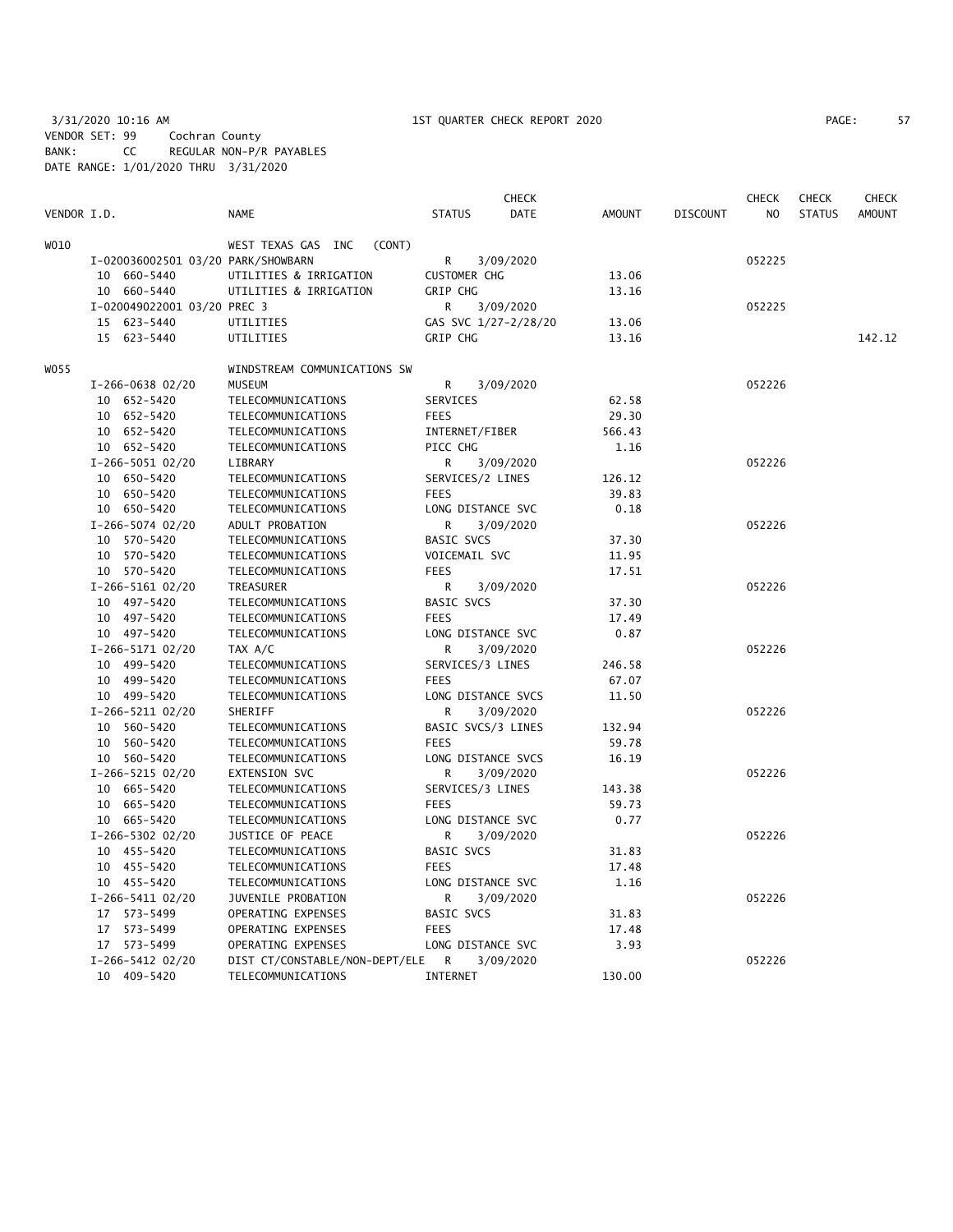# 3/31/2020 10:16 AM 1ST QUARTER CHECK REPORT 2020 PAGE: 58 VENDOR SET: 99 Cochran County BANK: CC REGULAR NON-P/R PAYABLES DATE RANGE: 1/01/2020 THRU 3/31/2020

| PAGE: | 58 |
|-------|----|
|-------|----|

|             |                  |                                | <b>CHECK</b>                      |               |                 | CHECK  | <b>CHECK</b>  | <b>CHECK</b>  |
|-------------|------------------|--------------------------------|-----------------------------------|---------------|-----------------|--------|---------------|---------------|
| VENDOR I.D. |                  | <b>NAME</b>                    | <b>STATUS</b><br><b>DATE</b>      | <b>AMOUNT</b> | <b>DISCOUNT</b> | NO.    | <b>STATUS</b> | <b>AMOUNT</b> |
| WO55        |                  | WINDSTREAM COMMUNICATIONS      | (CONT)                            |               |                 |        |               |               |
|             | I-266-5412 02/20 | DIST CT/CONSTABLE/NON-DEPT/ELE | 3/09/2020<br>R                    |               |                 | 052226 |               |               |
|             | 10 435-5420      | TELECOMMUNICATIONS             | SERVICES                          | 20.89         |                 |        |               |               |
|             | 10 435-5420      | TELECOMMUNICATIONS             | <b>FEES</b>                       | 20.03         |                 |        |               |               |
|             | 10 435-5420      | TELECOMMUNICATIONS             | INTERNET                          | 130.00        |                 |        |               |               |
|             | 10 435-5420      | TELECOMMUNICATIONS             | PICC CHG                          | 1.16          |                 |        |               |               |
|             | 10 550-5420      | TELECOMMUNICATIONS             | SERVICES                          | 20.89         |                 |        |               |               |
|             | 10 550-5420      | TELECOMMUNICATIONS             | <b>FEES</b>                       | 20.04         |                 |        |               |               |
|             | 10 490-5420      | TELECOMMUNICATIONS             | LOCAL MEASURED CALLS              | 1.30          |                 |        |               |               |
|             | I-266-5450 02/20 | <b>CLERK</b>                   | R<br>3/09/2020                    |               |                 | 052226 |               |               |
|             | 10 403-5420      | TELECOMMUNICATIONS             |                                   | 113.00        |                 |        |               |               |
|             |                  |                                | BASIC SVCS/3 LINES<br><b>FEES</b> |               |                 |        |               |               |
|             | 10 403-5420      | TELECOMMUNICATIONS             |                                   | 66.99         |                 |        |               |               |
|             | 10 403-5420      | TELECOMMUNICATIONS             | LONG DISTANCE SVC                 | 11.51         |                 |        |               |               |
|             | I-266-5508 02/20 | CO JUDGE/COMM'R CT             | R<br>3/09/2020                    |               |                 | 052226 |               |               |
|             | 15 610-5420      | TELECOMMUNICATIONS             | BASIC SVCS/2 LINES                | 64.76         |                 |        |               |               |
|             | 15 610-5420      | TELECOMMUNICATIONS             | <b>FEES</b>                       | 55.57         |                 |        |               |               |
|             | 15 610-5420      | TELECOMMUNICATIONS             | LONG DISTANCE SVC                 | 0.92          |                 |        |               |               |
|             | I-266-5700 02/20 | SHERIFF                        | R<br>3/09/2020                    |               |                 | 052226 |               |               |
|             | 10 560-5420      | TELECOMMUNICATIONS             | <b>BASIC SVCS</b>                 | 48.37         |                 |        |               |               |
|             | 10 560-5420      | TELECOMMUNICATIONS             | <b>FEES</b>                       | 14.18         |                 |        |               |               |
|             | 10 560-5420      | TELECOMMUNICATIONS             | LONG DISTANCE SVC                 | 5.41          |                 |        |               |               |
|             | I-266-5822 02/20 | AUDITOR/NON-DEPT'L             | R<br>3/09/2020                    |               |                 | 052226 |               |               |
|             | 10 495-5420      | TELECOMMUNICATIONS             | SERVICES                          | 20.89         |                 |        |               |               |
|             | 10 495-5420      | TELECOMMUNICATIONS             | <b>FEES</b>                       | 20.19         |                 |        |               |               |
|             | 10 495-5420      | TELECOMMUNICATIONS             | <b>INTERNET</b>                   | 130.00        |                 |        |               |               |
|             | 10 495-5420      | TELECOMMUNICATIONS             | PICC CHG                          | 1.16          |                 |        |               |               |
|             | 10 495-5420      | TELECOMMUNICATIONS             | LONG DISTANCE SVC                 | 0.30          |                 |        |               |               |
|             | 10 409-5420      | TELECOMMUNICATIONS             | FAX LINE 266-5629                 | 20.89         |                 |        |               |               |
|             | 10 409-5420      | TELECOMMUNICATIONS             | <b>FEES</b>                       | 20.19         |                 |        |               |               |
|             | 10 409-5420      | TELECOMMUNICATIONS             | COURTHOUSE INTERNET               | 145.00        |                 |        |               |               |
|             | 10 409-5420      | TELECOMMUNICATIONS             | PICC CHG                          | 1.16          |                 |        |               |               |
|             | 10 409-5420      | TELECOMMUNICATIONS             | FAX LONG DISTANCE                 | 0.33          |                 |        |               |               |
|             | I-266-8661 02/20 | ATTORNEY                       | R<br>3/09/2020                    |               |                 | 052226 |               |               |
|             | 10 475-5420      | TELECOMMUNICATIONS             | BASIC SVCS/2 LINES                | 75.21         |                 |        |               |               |
|             | 10 475-5420      | TELECOMMUNICATIONS             | <b>FEES</b>                       | 39.83         |                 |        |               |               |
|             | I-266-8888 02/20 | SHERIFF                        | R<br>3/09/2020                    |               |                 | 052226 |               |               |
|             | 10 560-5420      | TELECOMMUNICATIONS             | SERVICES/FAX LINE                 | 32.38         |                 |        |               |               |
|             | 10 560-5420      | TELECOMMUNICATIONS             | <b>FEES</b>                       | 14.15         |                 |        |               |               |
|             | 10 560-5420      | TELECOMMUNICATIONS             | FAX LONG DISTANCE                 | 1.97          |                 |        |               | 3,038.34      |
| WO70        |                  | R D WALLACE OIL CO INC         |                                   |               |                 |        |               |               |
|             | I-12520010 FEB20 | <b>CEMETERY</b>                | R<br>3/09/2020                    |               |                 | 052228 |               |               |
|             | 10 516-5330      | FUEL & OIL                     | 23GL UNL 2/14                     | 45.38         |                 |        |               |               |
|             | 10 516-5330      | FUEL & OIL                     | 26GL UNL 2/28                     | 54.94         |                 |        |               |               |
|             | I-12520019 FEB20 | <b>PARK</b>                    | R.<br>3/09/2020                   |               |                 | 052228 |               |               |
|             | 10 660-5330      | FUEL AND OIL                   | 23.5GL UNL 2/4                    | 46.37         |                 |        |               |               |
|             | I-12520021 FEB20 | PREC 3                         | R<br>3/09/2020                    |               |                 | 052228 |               |               |
|             |                  |                                |                                   |               |                 |        |               |               |
|             | 15 623-5330      | FUEL AND OIL                   | 489.5GL DYED DIESEL               | 1,052.43      |                 |        |               |               |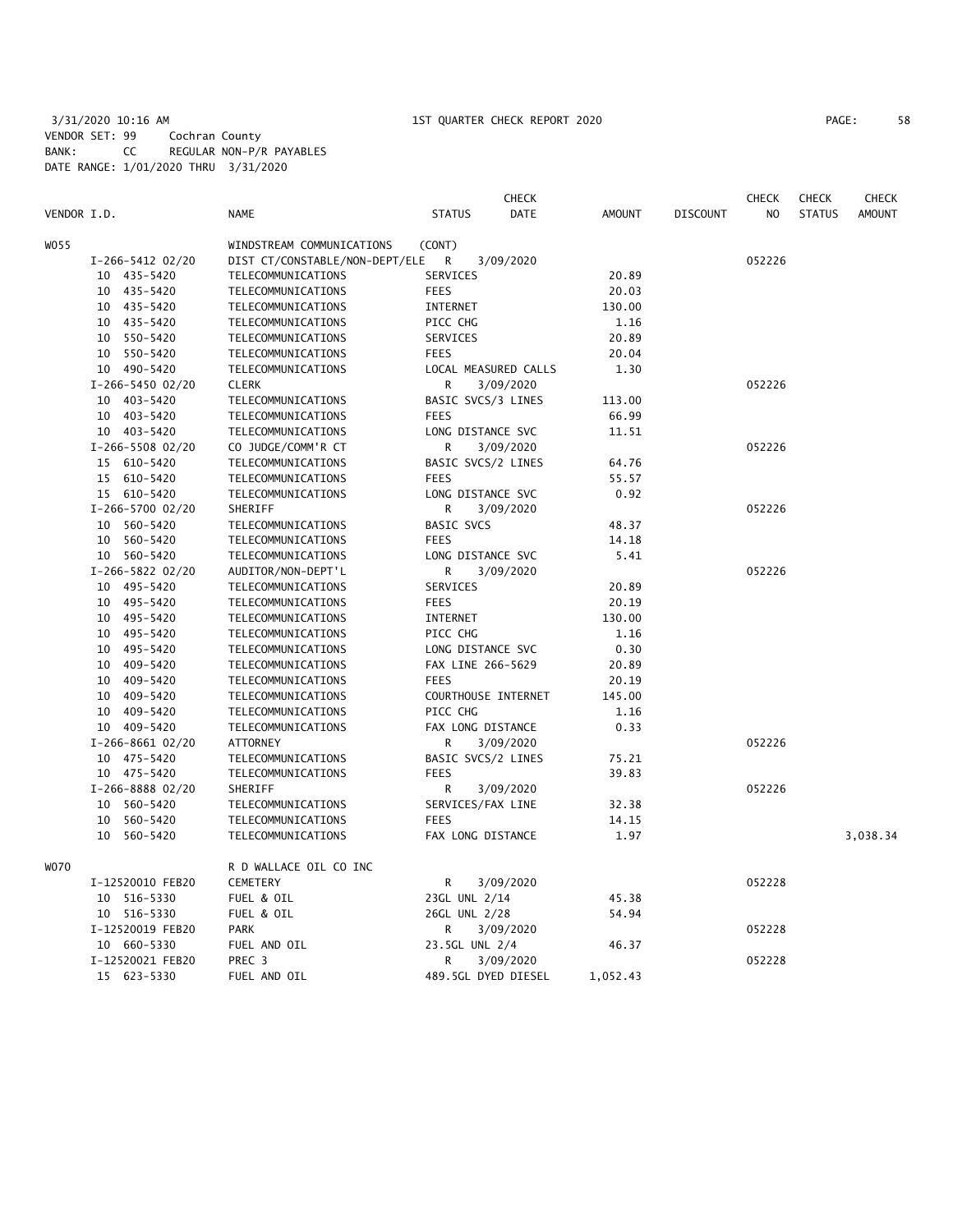|             |                  |                           | <b>CHECK</b>                 |               |                 | <b>CHECK</b> | <b>CHECK</b>  | <b>CHECK</b>  |
|-------------|------------------|---------------------------|------------------------------|---------------|-----------------|--------------|---------------|---------------|
| VENDOR I.D. |                  | <b>NAME</b>               | <b>STATUS</b><br><b>DATE</b> | <b>AMOUNT</b> | <b>DISCOUNT</b> | NO.          | <b>STATUS</b> | <b>AMOUNT</b> |
| WO70        |                  | R D WALLACE OIL CO INC    | (CONT)                       |               |                 |              |               |               |
|             | I-12520021 FEB20 | PREC <sub>3</sub>         | R<br>3/09/2020               |               |                 | 052228       |               |               |
|             | 15 623-5330      | FUEL AND OIL              | 3 80-0Z PWR SVC              | 35.85         |                 |              |               |               |
|             | 15 623-5330      | FUEL AND OIL              | 33.6GL REG ETH 2/29          | 74.42         |                 |              |               |               |
|             | I-12520030 FEB20 | PREC 1                    | R.<br>3/09/2020              |               |                 | 052228       |               |               |
|             | 15 621-5330      | FUEL & OIL                | 80GL DYED DIESEL/GRA         | 168.00        |                 |              |               |               |
|             | 15 621-5330      | FUEL & OIL                | 28.46GL UNL 2/5              | 56.15         |                 |              |               |               |
|             | 15 621-5330      | FUEL & OIL                | 25.21GL UNL 2/13             | 49.74         |                 |              |               |               |
|             | 15 621-5330      | FUEL & OIL                | 20.16GL UNL 2/24             | 42.60         |                 |              |               |               |
|             | I-12520032 FEB20 | PREC 2                    | R<br>3/09/2020               |               |                 | 052228       |               |               |
|             | 15 622-5330      | FUEL AND OIL              | 865.9GL DYED DIESEL/         | 1,861.69      |                 |              |               |               |
|             | 15 622-5330      | FUEL AND OIL              | 4 80-0Z PWR SVC              | 51.80         |                 |              |               |               |
|             | 15 622-5356      | ROAD MATERIALS & SUPPLIES | 12EA BLUE SHOP TOWEL         | 36.00         |                 |              |               |               |
|             | 15 622-5451      | REPAIRS                   | 200E FUEL FILTER             | 10.30         |                 |              |               |               |
|             | 15 622-5330      | FUEL AND OIL              | 16GL UNL 2/26                | 35.44         |                 |              |               |               |
|             | 15 622-5330      | FUEL AND OIL              | 104GL DYED DIESEL 2/         | 218.40        |                 |              |               |               |
|             | 15 622-5330      | FUEL AND OIL              | 2 DEF                        | 21.50         |                 |              |               |               |
|             | 15 622-5330      | FUEL AND OIL              | 809.6GL DYED DIESEL          | 1,740.64      |                 |              |               |               |
|             | 15 622-5330      | FUEL AND OIL              | 4 80-0Z PWR SVC              | 47.80         |                 |              |               |               |
|             | 15 622-5451      | REPAIRS                   | 200E FUEL FILTER             | 10.30         |                 |              |               |               |
|             | 15 622-5451      | REPAIRS                   | 3/4 AUTO NOZZLE              | 62.70         |                 |              |               |               |
|             | 15 622-5330      | FUEL AND OIL              | 22.65GL UNL 2/10             | 44.68         |                 |              |               |               |
|             | 15 622-5330      | FUEL AND OIL              | 18.6GL UNL 2/24              | 39.29         |                 |              |               |               |
|             | I-12520041 FEB20 | PREC 4                    | R<br>3/09/2020               |               |                 | 052228       |               |               |
|             | 15 624-5330      | FUEL AND OIL              | 833.7GL DYED DIESEL          | 1,792.46      |                 |              |               |               |
|             | 15 624-5330      | FUEL AND OIL              | 4 80-0Z PWR SVC              | 47.80         |                 |              |               |               |
|             | 15 624-5330      | FUEL AND OIL              | 18GL UNL 2/13                | 35.52         |                 |              |               |               |
|             | 15 624-5330      | FUEL AND OIL              | 5.5GL UNL 2/24               | 11.62         |                 |              |               |               |
|             | I-12520043 FEB20 | SHERIFF                   | 3/09/2020<br>R               |               |                 | 052228       |               |               |
|             | 10 560-5330      | FUEL AND OIL              | 662.715GL UNL                | 1,402.40      |                 |              |               |               |
|             | 10 560-5330      | FUEL AND OIL              | 100.5GL UNL/CARD#258         | 204.21        |                 |              |               |               |
|             | 10 560-5330      | FUEL AND OIL              | 1498GL UNL/CARD#867          | 300.33        |                 |              |               |               |
|             | I-12520239 FEB20 | <b>CLERK</b>              | 3/09/2020<br>R               |               |                 | 052228       |               |               |
|             | 10 403-5427      | CONTINUING EDUCATION      | 8.52GL UNL 2/6               | 16.81         |                 |              |               |               |
|             | I-12520241 FEB20 | EXTENSION SVC             | R<br>3/09/2020               |               |                 | 052228       |               |               |
|             | 10 665-5330      | FUEL AND OIL              | 19.91GL UNL 2/13             | 39.29         |                 |              |               |               |
|             | I-12520261 FEB20 | VETERANS SVC              | R<br>3/09/2020               |               |                 | 052228       |               |               |
|             | 10 405-5330      | FUEL AND OIL              | 11.5GL UNL 2/14              | 22.69         |                 |              |               |               |
|             | 10 405-5330      | FUEL AND OIL              | 17GL UNL 2/24                | 35.93         |                 |              |               | 9,715.48      |
|             |                  |                           |                              |               |                 |              |               |               |
| W213        |                  | WAGNER SUPPLY COMPANY     |                              |               |                 |              |               |               |
|             | I-L006218-02     | ACTIVITY BLDG             | R<br>3/09/2020               |               |                 | 052229       |               |               |
|             | 10 662-5332      | CUSTODIAL SUPPLIES        | 2EA TISSUE DISPENSER         | 51.04         |                 |              |               |               |
|             | I-L007459        | <b>COURTHOUSE</b>         | R<br>3/09/2020               |               |                 | 052229       |               |               |
|             | 10 510-5332      | CUSTODIAL SUPPLIES        | 1CS LINERS 15GAL             | 36.20         |                 |              |               |               |
|             | 10 510-5332      | CUSTODIAL SUPPLIES        | 3CS FABULOSO                 | 67.20         |                 |              |               |               |
|             | 10 510-5332      | CUSTODIAL SUPPLIES        | 5EA AERO ECON DISPEN         | 159.50        |                 |              |               |               |
|             | 10 510-5332      | CUSTODIAL SUPPLIES        | 2EA FINISH MOP LG WH         | 29.50         |                 |              |               |               |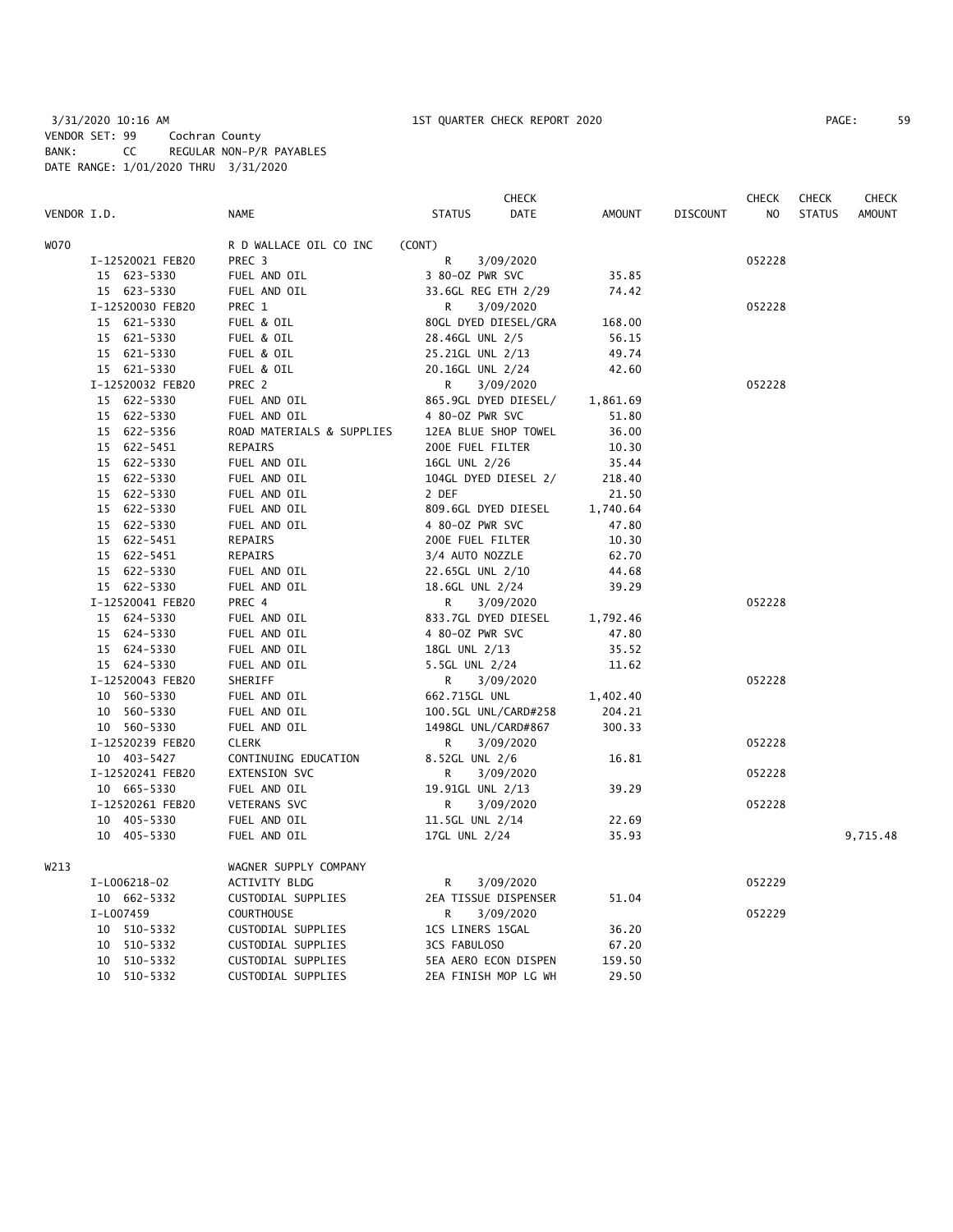|             |                               |                                |                              | <b>CHECK</b> |               |                 | <b>CHECK</b>   | <b>CHECK</b>  | <b>CHECK</b>  |
|-------------|-------------------------------|--------------------------------|------------------------------|--------------|---------------|-----------------|----------------|---------------|---------------|
| VENDOR I.D. |                               | <b>NAME</b>                    | <b>STATUS</b>                | DATE         | <b>AMOUNT</b> | <b>DISCOUNT</b> | N <sub>O</sub> | <b>STATUS</b> | <b>AMOUNT</b> |
| W213        |                               | WAGNER SUPPLY COMPANY          | (CONT)                       |              |               |                 |                |               |               |
|             | I-L007459                     | <b>COURTHOUSE</b>              | R                            | 3/09/2020    |               |                 | 052229         |               |               |
|             | 10 510-5332                   | CUSTODIAL SUPPLIES             | 1EA FURN POLISH              |              | 6.43          |                 |                |               |               |
|             | I-L007459-01                  | <b>COURTHOUSE</b>              | R                            | 3/09/2020    |               |                 | 052229         |               |               |
|             | 10 510-5332                   | CUSTODIAL SUPPLIES             | 1DZ ENZYME DRAIN TAM         |              | 72.00         |                 |                |               |               |
|             | I-L007660                     | ACTIVITY BLDG                  | R                            | 3/09/2020    |               |                 | 052229         |               |               |
|             | 10 662-5332                   | CUSTODIAL SUPPLIES             | 2CS 19" RED BUFF PAD         |              | 40.39         |                 |                |               |               |
|             | I-L008729                     | <b>COURTHOUSE</b>              | R                            | 3/09/2020    |               |                 | 052229         |               |               |
|             | 10 510-5332                   | CUSTODIAL SUPPLIES             | 12EA DEOD AERO MANGO         |              | 65.20         |                 |                |               |               |
|             | 10 510-5332                   | CUSTODIAL SUPPLIES             | 1CS LINER 15 GAL             |              | 36.20         |                 |                |               |               |
|             | 10 510-5332                   | CUSTODIAL SUPPLIES             | 2EA FINISH MOP               |              | 29.50         |                 |                |               |               |
|             | 10 510-5332                   | CUSTODIAL SUPPLIES             | 1CS FABULOSO                 |              | 67.20         |                 |                |               |               |
|             | 10 510-5332                   | CUSTODIAL SUPPLIES             | <b>1CS SPRAYWAY</b>          |              | 37.20         |                 |                |               |               |
|             | 10 510-5332                   | CUSTODIAL SUPPLIES             | 1CS CLEANER NEUT ECO         |              | 63.51         |                 |                |               |               |
|             | 10<br>510-5332                | CUSTODIAL SUPPLIES             | 1CS LINER 1.7MIL BK          |              | 63.84         |                 |                |               |               |
|             | 10 510-5332                   | CUSTODIAL SUPPLIES             | 1GAL STRIPPER                |              | 19.14         |                 |                |               | 844.05        |
| W244        |                               | KORTNEY WHITEHEAD              |                              |              |               |                 |                |               |               |
|             | I-ELEC SCH 02/26/20           | ELECTIONS                      | R                            | 3/09/2020    |               |                 | 052230         |               |               |
|             | 10 490-5102                   | ELECTION SALARIES              | 2.25HRS @ \$10               |              | 22.50         |                 |                |               | 22.50         |
| W245        |                               | WHITNEY WHITEHEAD              |                              |              |               |                 |                |               |               |
|             | I-ELEC SCH 02/26/20 ELECTIONS |                                | R                            | 3/09/2020    |               |                 | 052231         |               |               |
|             | 10 490-5102                   | ELECTION SALARIES              | 2.25HRS @ \$10               |              | 22.50         |                 |                |               | 22.50         |
| Y026        |                               | YOAKUM COUNTY SHERIFF'S OFFICE |                              |              |               |                 |                |               |               |
|             | I-FEB 2020                    | JAIL                           | R                            | 3/09/2020    |               |                 | 052232         |               |               |
|             | 10 512-5499                   | MISCELLANEOUS                  | 4 DAYS/AMY BARRON            |              | 200.00        |                 |                |               |               |
|             | 10 512-5499                   | MISCELLANEOUS                  | 17 DAYS/ROBERTA CORT         |              | 850.00        |                 |                |               |               |
|             | 10 512-5499                   | MISCELLANEOUS                  | 13 DAYS/JOANA MERIE          |              | 650.00        |                 |                |               |               |
|             | 10 512-5499                   | MISCELLANEOUS                  | 6 DAYS/DEBBIE MARIE          |              | 300.00        |                 |                |               | 2,000.00      |
| A178        |                               | AMAZON                         |                              |              |               |                 |                |               |               |
|             | I-445769436444                | JAIL                           | R                            | 3/30/2020    |               |                 | 052254         |               |               |
|             | 10 512-5392                   | MISCELLANEOUS SUPPLIES         | YEDI AIR FRYER XL, 1         |              | 149.95        |                 |                |               |               |
|             | 10 512-5392                   | MISCELLANEOUS SUPPLIES         | <b>DISC</b>                  |              | 8.00CR        |                 |                |               |               |
|             | I-557796598744                | LIBRARY                        | R                            | 3/30/2020    |               |                 | 052254         |               |               |
|             | 10 650-5590                   | <b>BOOKS</b>                   | THE HOLDOUT: A NOVEL         |              | 18.28         |                 |                |               |               |
|             | 10 650-5590                   | <b>BOOKS</b>                   | CHAIN OF GOLD                |              | 15.97         |                 |                |               |               |
|             | 10 650-5590                   | <b>BOOKS</b>                   | DEAR EDWARD: A NOVEL         |              | 16.20         |                 |                |               |               |
|             | 10 650-5590                   | <b>BOOKS</b>                   | THE FUTURE KING(3)           |              | 13.39         |                 |                |               |               |
|             | 10 650-5590                   | <b>BOOKS</b>                   | HEART OF BLACK ICE:S         |              | 19.49         |                 |                |               |               |
|             | 10 650-5590                   | <b>BOOKS</b>                   | THE HOUSE                    |              | 14.58         |                 |                |               |               |
|             | 10 650-5590                   | <b>BOOKS</b>                   | EDUCATED: A MEMOIR           |              | 15.17         |                 |                |               |               |
|             | 650-5590<br>10                | <b>BOOKS</b>                   | <b>GOLDEN IN DEATH: AN E</b> |              | 18.20         |                 |                |               |               |
|             | 10<br>650-5590                | <b>BOOKS</b>                   | THE SUN DOWN MOTEL           |              | 17.39         |                 |                |               |               |
|             | 10<br>650-5590                | <b>BOOKS</b>                   | SHE LAUGHS: CHOOSING         |              | 10.99         |                 |                |               |               |
|             | 10 650-5590                   | <b>BOOKS</b>                   | THE MUSEUM OF DESIRE         |              | 18.69         |                 |                |               |               |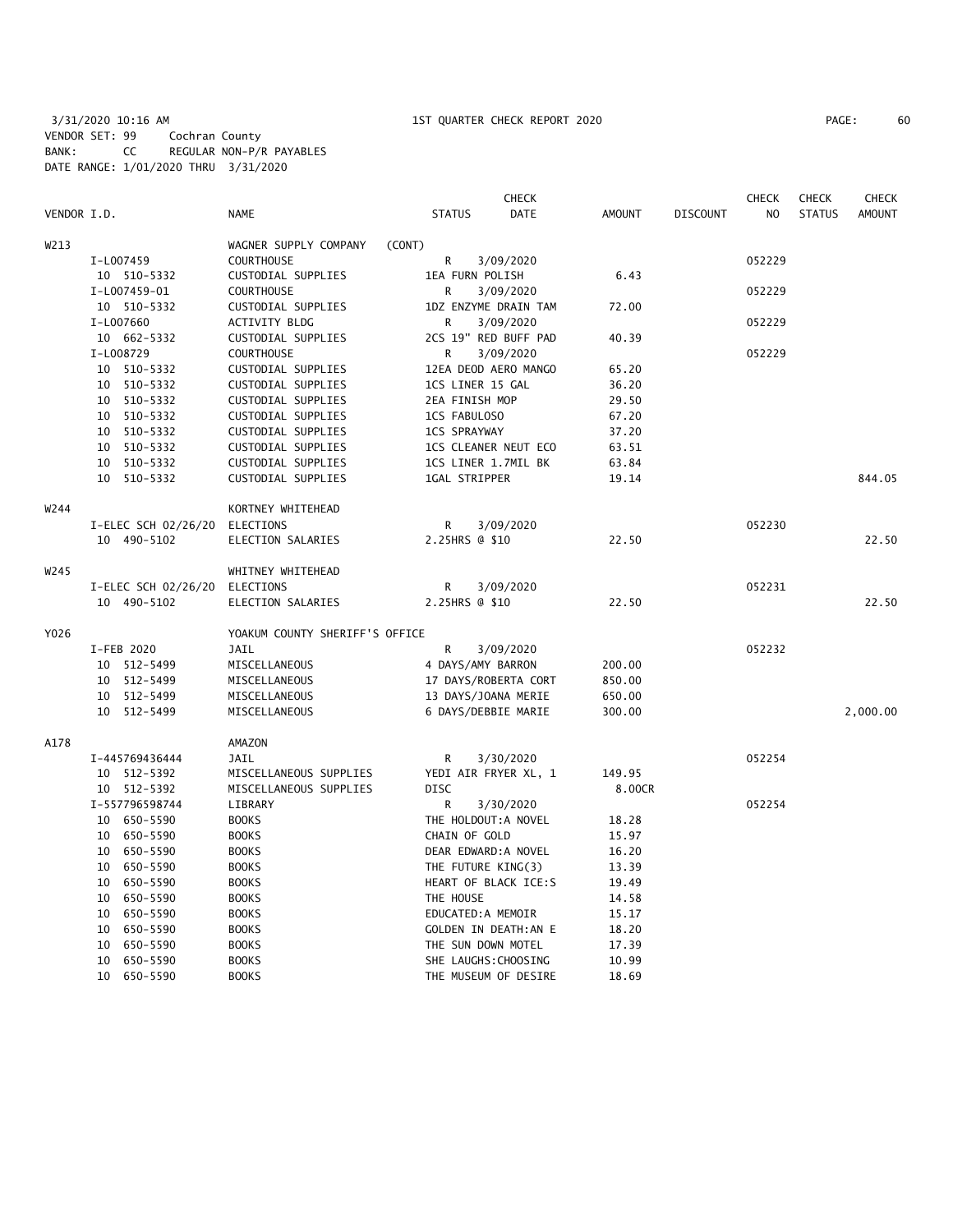# 3/31/2020 10:16 AM 1ST QUARTER CHECK REPORT 2020 PAGE: 61 VENDOR SET: 99 Cochran County BANK: CC REGULAR NON-P/R PAYABLES DATE RANGE: 1/01/2020 THRU 3/31/2020

|             |                  |                                |        |                       | <b>CHECK</b> |               |                 | <b>CHECK</b>   | <b>CHECK</b>  | <b>CHECK</b>  |
|-------------|------------------|--------------------------------|--------|-----------------------|--------------|---------------|-----------------|----------------|---------------|---------------|
| VENDOR I.D. |                  | <b>NAME</b>                    |        | <b>STATUS</b>         | DATE         | <b>AMOUNT</b> | <b>DISCOUNT</b> | N <sub>O</sub> | <b>STATUS</b> | <b>AMOUNT</b> |
| A178        |                  | AMAZON                         | (CONT) |                       |              |               |                 |                |               |               |
|             | I-557796598744   | LIBRARY                        |        | R                     | 3/30/2020    |               |                 | 052254         |               |               |
|             | 10 650-5590      | <b>BOOKS</b>                   |        | LONG RANGE(A JOE PIC  |              | 35.36         |                 |                |               |               |
|             | 10 650-5590      | <b>BOOKS</b>                   |        | AMERICAN DIRT         |              | 16.79         |                 |                |               |               |
|             | 10 650-5590      | <b>BOOKS</b>                   |        | THE CHAOS CURSE       |              | 12.39         |                 |                |               |               |
|             | 10 650-5590      | <b>BOOKS</b>                   |        | TRAIL OF LIGHTNING    |              | 16.99         |                 |                |               |               |
|             | 10 650-5590      | <b>BOOKS</b>                   |        | THE OTHER MRS.: A NOV |              | 17.79         |                 |                |               |               |
|             | 10 650-5590      | <b>BOOKS</b>                   |        | BEAUTIFUL BASTARD     |              | 9.81          |                 |                |               |               |
|             | I-753769639497   | SHERIFF/NON-DEPT'L             |        | R                     | 3/30/2020    |               |                 | 052254         |               |               |
|             | 10 560-5310      | OFFICE SUPPLIES                |        | 2PK WHITE KEY TAGS    |              | 19.98         |                 |                |               |               |
|             | 10 409-5300      | COUNTY-WIDE SUPPLIES           |        | 4PK CR2 LI BATT/PANI  |              | 31.96         |                 |                |               |               |
|             | I-866546873989   | TREASURER                      |        | R                     | 3/30/2020    |               |                 | 052254         |               |               |
|             | 10 497-5310      | OFFICE SUPPLIES                |        | WASTE TONER CRTG/513  |              | 29.77         |                 |                |               |               |
|             | I-874763574379   | SHERIFF                        |        | R                     | 3/30/2020    |               |                 | 052254         |               |               |
|             | 10 560-5310      | OFFICE SUPPLIES                |        | 10PK CORR TAPE        |              | 9.99          |                 |                |               |               |
|             | 10 560-5310      | OFFICE SUPPLIES                |        | 50PK USB DRV 32GB     |              | 229.99        |                 |                |               |               |
|             | I-995379794945   | TAX A/C                        |        | R                     | 3/30/2020    |               |                 | 052254         |               |               |
|             | 10 499-5310      | OFFICE SUPPLIES                |        | VICTSING WIRELESS MO  |              | 9.99          |                 |                |               |               |
|             | 10 499-5310      | OFFICE SUPPLIES                |        | 2 SWINGLINE STAPLER   |              | 20.40         |                 |                |               | 781.51        |
| A271        |                  | AVENU ENTERPRISE SOLUTIONS, LL |        |                       |              |               |                 |                |               |               |
|             | I-INVB-010984    | CO/DIST CLERK                  |        | R                     | 3/30/2020    |               |                 | 052255         |               |               |
|             | 10 403-5416      | FILMING & INDEXING             |        | 20/20 VISION LAND RE  |              | 1,250.00      |                 |                |               |               |
|             | I-INVB-011675    | CO/DIST CLERK                  |        | R                     | 3/30/2020    |               |                 | 052255         |               |               |
|             | 10 403-5416      | FILMING & INDEXING             |        | 20/20 VISION LAND RE  |              | 1,250.00      |                 |                |               | 2,500.00      |
| B026        |                  | BLEDSOE WATER SUPPLY CORP      |        |                       |              |               |                 |                |               |               |
|             | $I-3004$ 03/20   | PREC 3                         |        | R                     | 3/30/2020    |               |                 | 052256         |               |               |
|             | 15 623-5440      | UTILITIES                      |        | 165GL WATER FEB 2020  |              | 22.00         |                 |                |               |               |
|             | 15 623-5440      | UTILITIES                      |        | ASSESSMENT FEE        |              | 0.11          |                 |                |               | 22.11         |
| B256        |                  | CONNIE JO BAKER                |        |                       |              |               |                 |                |               |               |
|             | I-CJIS CONF 2020 | CLERK                          |        | R                     | 3/30/2020    |               |                 | 052257         |               |               |
|             | 10 403-5427      | CONTINUING EDUCATION           |        | MEALS 3/8-10; DENTON  |              | 19.54         |                 |                |               | 19.54         |
| C008        |                  | CITY OF WHITEFACE              |        |                       |              |               |                 |                |               |               |
|             | $I-409$ 03/20    | PREC 2                         |        | R                     | 3/30/2020    |               |                 | 052258         |               |               |
|             | 15 622-5440      | UTILITIES                      |        | 3.5MCF GAS 2/13-3/17  |              | 26.38         |                 |                |               |               |
|             | 15 622-5440      | UTILITIES                      |        | WATER SVC             |              | 26.00         |                 |                |               |               |
|             | 15 622-5440      | UTILITIES                      |        | GARBAGE SVC           |              | 54.37         |                 |                |               |               |
|             | 15 622-5440      | UTILITIES                      |        | SEWER SVC             |              | 22.50         |                 |                |               | 129.25        |
| C065        |                  | CITY OF WHITEFACE F D          |        |                       |              |               |                 |                |               |               |
|             | I-FEB 2020       | PUBLIC SAFETY*OTHER            |        | R                     | 3/30/2020    |               |                 | 052259         |               |               |
|             | 10 580-5414      | FIRE PROTECTION CONTRACTS      |        | 1585/CR197; GRASS 2/2 |              | 350.00        |                 |                |               |               |
|             | 10 580-5414      | FIRE PROTECTION CONTRACTS      |        | SH214/FM1894; GRASS 2 |              | 350.00        |                 |                |               |               |
|             | 10 580-5414      | FIRE PROTECTION CONTRACTS      |        | 1780/GRASS 2/13; NO C |              |               |                 |                |               |               |
|             | 10 580-5414      | FIRE PROTECTION CONTRACTS      |        | SH214/CR125; VEHICLE  |              | 350.00        |                 |                |               | 1,050.00      |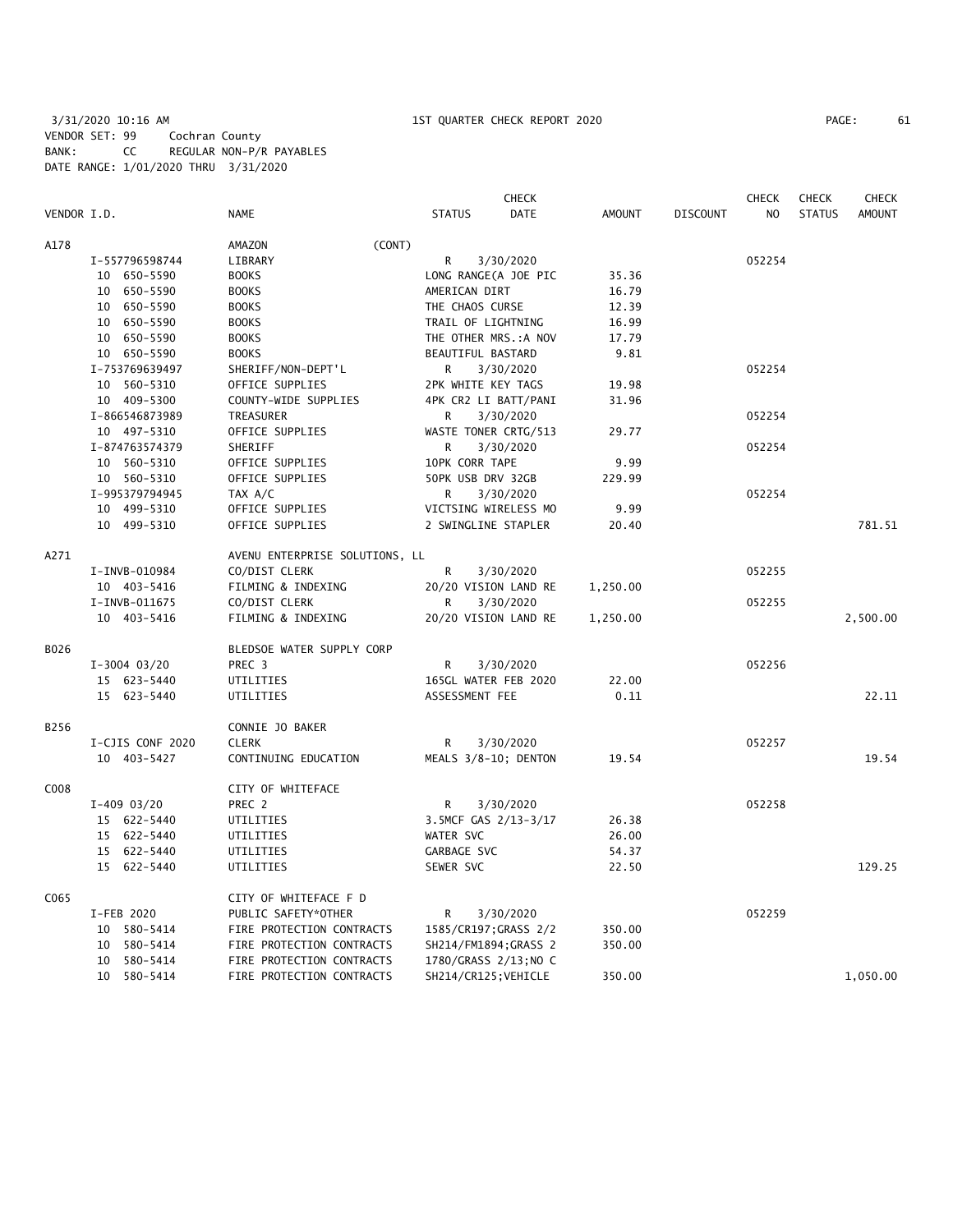3/31/2020 10:16 AM 1ST QUARTER CHECK REPORT 2020 PAGE: 62 VENDOR SET: 99 Cochran County BANK: CC REGULAR NON-P/R PAYABLES DATE RANGE: 1/01/2020 THRU 3/31/2020

| PAGE: | 62 |  |
|-------|----|--|
|-------|----|--|

|                  |    |               |                                |                       | <b>CHECK</b> |               |                 | <b>CHECK</b>   | <b>CHECK</b>  | <b>CHECK</b>  |
|------------------|----|---------------|--------------------------------|-----------------------|--------------|---------------|-----------------|----------------|---------------|---------------|
| VENDOR I.D.      |    |               | <b>NAME</b>                    | <b>STATUS</b>         | DATE         | <b>AMOUNT</b> | <b>DISCOUNT</b> | N <sub>O</sub> | <b>STATUS</b> | <b>AMOUNT</b> |
| C <sub>290</sub> |    |               | CENTER POINT LARGE PRINT       |                       |              |               |                 |                |               |               |
|                  |    | I-1764698     | LIBRARY                        | R                     | 3/30/2020    |               |                 | 052260         |               |               |
|                  |    | 10 650-5590   | <b>BOOKS</b>                   | WESTERING WOMEN       |              | 23.37         |                 |                |               |               |
|                  |    | 10 650-5590   | <b>BOOKS</b>                   | TAKES ONE TO KNOW ON  |              | 23.37         |                 |                |               |               |
|                  |    | 10 650-5590   | <b>BOOKS</b>                   | FAKING FOREVER        |              | 23.37         |                 |                |               |               |
|                  |    | 10 650-5590   | <b>BOOKS</b>                   | BEEN THERE, MARRIED   |              | 23.37         |                 |                |               |               |
|                  |    | 10 650-5590   | <b>BOOKS</b>                   | THE MITFORD SCANDAL   |              | 23.37         |                 |                |               |               |
|                  |    | 10 650-5590   | <b>BOOKS</b>                   | NET FORCE: DARK WEB   |              | 23.37         |                 |                |               | 140.22        |
| C340             |    |               | COUNTY INFORMATION RESOURCE AG |                       |              |               |                 |                |               |               |
|                  |    | I-S0P012395   | NON-DEPT'L                     | R                     | 3/30/2020    |               |                 | 052261         |               |               |
|                  |    | 10 409-5420   | TELECOMMUNICATIONS             | 33 EMAIL ACCOUNTS FE  |              | 66.00         |                 |                |               | 66.00         |
| D048             |    |               | DATA-LINE OFFICE SYSTEMS       |                       |              |               |                 |                |               |               |
|                  |    | I-IN112452    | <b>EXTENSION SVC</b>           | R                     | 3/30/2020    |               |                 | 052262         |               |               |
|                  |    | 10 665-5411   | MAINTENANCE CONTRACTS          | COPIER MAINT 3/5-4/4  |              | 33.00         |                 |                |               |               |
|                  |    | I-IN112608    | LIBRARY                        | R                     | 3/30/2020    |               |                 | 052262         |               |               |
|                  |    | 10 650-5411   | MAINTENANCE CONTRACTS          | COPIER MAINT 3/21-4/  |              | 37.50         |                 |                |               |               |
|                  |    | 10 650-5590   | <b>BOOKS</b>                   | 209 COLOR COPIES 2/2  |              | 20.90         |                 |                |               | 91.40         |
| D196             |    |               | JORGE DE LA CRUZ, SHERIFF      |                       |              |               |                 |                |               |               |
|                  |    | $I - 3/26/20$ | JAIL                           | R                     | 3/30/2020    |               |                 | 052263         |               |               |
|                  |    | 10 512-5333   | FOOD-PRISONERS                 | 1 GAL MILK/FAM\$ 3/23 |              | 4.15          |                 |                |               |               |
|                  |    | 10 512-5333   | FOOD-PRISONERS                 | BAKING POWDER/ALLSUP  |              | 2.39          |                 |                |               |               |
|                  |    | 10 512-5333   | FOOD-PRISONERS                 | 2/18CT EGGS LG/UNITE  |              | 5.78          |                 |                |               |               |
|                  |    | 10 512-5333   | FOOD-PRISONERS                 | 2 GAL MILK/UNITED     |              | 6.18          |                 |                |               |               |
|                  |    | 10 512-5333   | FOOD-PRISONERS                 | 4 GAL ALLSUP'S MILK   |              | 11.96         |                 |                |               |               |
|                  |    | 10 512-5333   | FOOD-PRISONERS                 | 2 DOLE LETTUCE/ALLSU  |              | 2.78          |                 |                |               |               |
|                  |    | 10 512-5333   | FOOD-PRISONERS                 | 3 ALLSUP'S EGGS 3/20  |              | 5.07          |                 |                |               |               |
|                  |    | 10 512-5333   | FOOD-PRISONERS                 | 1 GAL ALLSUP'S MILK   |              | 3.49          |                 |                |               |               |
|                  |    | 10 512-5333   | FOOD-PRISONERS                 | 3 ALLSUP'S EGGS 3/20  |              | 5.07          |                 |                |               |               |
|                  |    | 10 512-5333   | FOOD-PRISONERS                 | BAKING SODA/ALLSUP'S  |              | 1.09          |                 |                |               |               |
|                  |    | I-GRO 031120  | JAIL                           | R                     | 3/30/2020    |               |                 | 052263         |               |               |
|                  |    | 10 512-5333   | FOOD-PRISONERS                 | 4 CHEESE SAUCE/FAM\$  |              | 11.00         |                 |                |               |               |
|                  |    | 10 512-5333   | FOOD-PRISONERS                 | 6 CKN'N'NOODLE FAM\$  |              | 6.00          |                 |                |               |               |
|                  |    | 10 512-5333   | FOOD-PRISONERS                 | 2 CHEETOS/FAM\$ 3/4   |              | 5.00          |                 |                |               |               |
|                  |    | 10 512-5392   | MISCELLANEOUS SUPPLIES         | 3 CLR REFRIG BTL/FAM  |              | 8.25          |                 |                |               |               |
|                  |    | 10 512-5392   | MISCELLANEOUS SUPPLIES         | 1GAL PITCHER/FAM\$    |              | 4.00          |                 |                |               |               |
|                  |    | 10 512-5392   | MISCELLANEOUS SUPPLIES         | 20 TOOTHBRUSH/FAM\$ 2 |              | 12.96         |                 |                |               |               |
|                  |    | 10 512-5333   | FOOD-PRISONERS                 | 2PK TOMATOES/ALLSUP'  |              | 2.99          |                 |                |               |               |
|                  |    | 10 512-5333   | FOOD-PRISONERS                 | 2PK TOMATOES/2; ALLSU |              | 5.98          |                 |                |               |               |
|                  | 10 | 512-5333      | FOOD-PRISONERS                 | 3 GAL ALLSUP'S MILK   |              | 11.67         |                 |                |               |               |
|                  |    | 10 512-5333   | FOOD-PRISONERS                 | 22 ALLSUP'S BREAD 3/  |              | 11.00         |                 |                |               | 126.81        |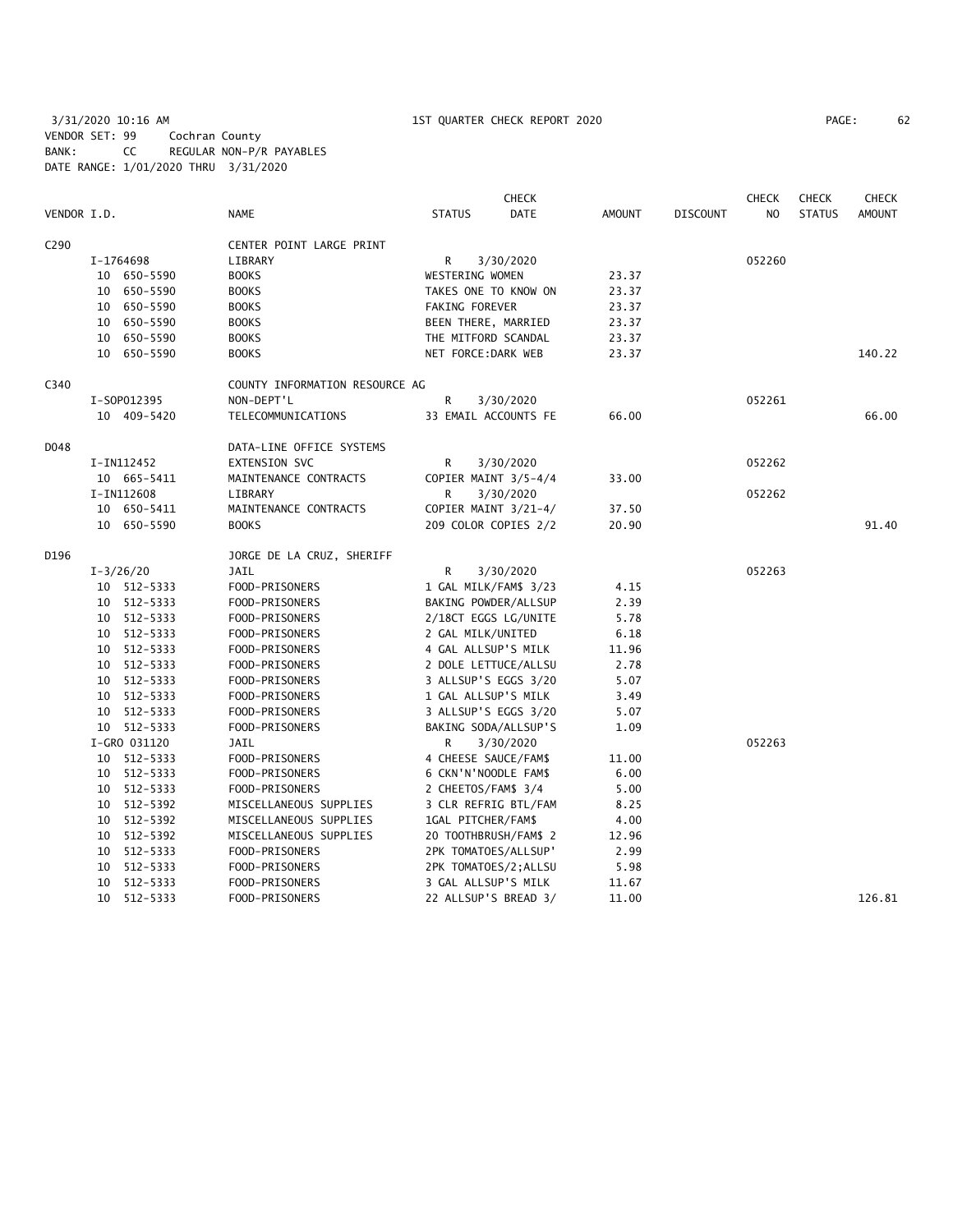3/31/2020 10:16 AM 1ST QUARTER CHECK REPORT 2020 PAGE: 63 VENDOR SET: 99 Cochran County BANK: CC REGULAR NON-P/R PAYABLES DATE RANGE: 1/01/2020 THRU 3/31/2020

| PAGE: | 63 |
|-------|----|
|       |    |

|                  |                      |                                |                       | <b>CHECK</b>         |          |                 | <b>CHECK</b>   | <b>CHECK</b>  | <b>CHECK</b>  |
|------------------|----------------------|--------------------------------|-----------------------|----------------------|----------|-----------------|----------------|---------------|---------------|
| VENDOR I.D.      |                      | <b>NAME</b>                    | <b>STATUS</b>         | <b>DATE</b>          | AMOUNT   | <b>DISCOUNT</b> | N <sub>O</sub> | <b>STATUS</b> | <b>AMOUNT</b> |
| D <sub>207</sub> |                      | DUFFY LAW FIRM, PC             |                       |                      |          |                 |                |               |               |
|                  | $I-1634/C$ GRADO     | DISTRICT COURT                 | R                     | 3/30/2020            |          |                 | 052264         |               |               |
|                  | 10 435-5400          | ATTORNEY AD LITEM              |                       | DISM(F)/CASSANDRA GR | 375.00   |                 |                |               |               |
|                  | I-1635/C GRADO       | DISTRICT COURT                 | R                     | 3/30/2020            |          |                 | 052264         |               |               |
|                  | 10 435-5400          | ATTORNEY AD LITEM              |                       | DISM(F)/CASSANDRA GR | 375.00   |                 |                |               | 750.00        |
|                  |                      |                                |                       |                      |          |                 |                |               |               |
| D208             |                      | DIGITAL DOLPHIN SUPPLIES       |                       |                      |          |                 |                |               |               |
|                  | I-SIN135634          | <b>AUDITOR</b>                 | R                     | 3/30/2020            |          |                 | 052265         |               |               |
|                  | 10 495-5310          | OFFICE SUPPLIES                |                       | WASTE TONER CRTG/S58 | 22.00    |                 |                |               | 22.00         |
| G031             |                      | <b>GRAINGER</b>                |                       |                      |          |                 |                |               |               |
|                  | I-9483319993         | JAIL                           | R                     | 3/30/2020            |          |                 | 052266         |               |               |
|                  | 10 512-5392          | MISCELLANEOUS SUPPLIES         |                       | 3BX DISP VINYL GLOVE | 18.03    |                 |                |               | 18.03         |
|                  |                      |                                |                       |                      |          |                 |                |               |               |
| G198             |                      | GREY HOUSE PUBLISHING          |                       |                      |          |                 |                |               |               |
|                  | I-959926             | LIBRARY                        | R                     | 3/30/2020            |          |                 | 052267         |               |               |
|                  | 10 650-5590          | <b>BOOKS</b>                   | OPINIONS: PRESIDENTIA |                      | 195.00   |                 |                |               |               |
|                  | 10 650-5590          | <b>BOOKS</b>                   |                       | PROFILES OF TEXAS, 6 | 149.00   |                 |                |               |               |
|                  | 10 650-5590          | <b>BOOKS</b>                   | SHIPPING              |                      | 19.50    |                 |                |               |               |
|                  | 10 650-5590          | <b>BOOKS</b>                   | <b>DISC</b>           |                      | 19.50CR  |                 |                |               | 344.00        |
|                  |                      |                                |                       |                      |          |                 |                |               |               |
| H301             |                      | HAYS COUNTY TREASURER          |                       |                      |          |                 |                |               |               |
|                  | I-3/10/20 JUV#864    | JUVENILE PROBATION             | R                     | 3/30/2020            |          |                 | 052268         |               |               |
|                  | 17 573-5413.004      | Other Placements               |                       | 18 DAS GO/POST(S)/JU | 3,546.00 |                 |                |               | 3,546.00      |
| L018             |                      |                                |                       |                      |          |                 |                |               |               |
|                  |                      | LUBBOCK GRADER BLADE, INC      |                       |                      |          |                 |                |               |               |
|                  | I-69066              | PREC 2                         | R                     | 3/30/2020            |          |                 | 052269         |               |               |
|                  | 15 622-5356          | ROAD MATERIALS & SUPPLIES      |                       | 4 GRADER BLADES 5/8x | 474.60   |                 |                |               | 474.60        |
| L189             |                      | HOCKLEY COUNTY PUBLISHING CO.I |                       |                      |          |                 |                |               |               |
|                  | I-LIBRARY 2020       | LIBRARY                        | R                     | 3/30/2020            |          |                 | 052270         |               |               |
|                  | 10 650-5590          | <b>BOOKS</b>                   | 1 YR SUBSCRIPT/NEWS   |                      | 45.00    |                 |                |               | 45.00         |
| L218             |                      | LEADSONLINE, LLC               |                       |                      |          |                 |                |               |               |
|                  | I-254729             |                                | R                     |                      |          |                 | 052271         |               |               |
|                  |                      | SHERIFF                        |                       | 3/30/2020            |          |                 |                |               |               |
|                  | 10 560-5310          | OFFICE SUPPLIES                |                       | INVSTG SYS ONLINE DB | 1,578.00 |                 |                |               | 1,578.00      |
| L229             |                      | JESSICA LOPEZ                  |                       |                      |          |                 |                |               |               |
|                  | I-DW#18800           | ACTIVITY BLDG                  | R                     | 3/30/2020            |          |                 | 052272         |               |               |
|                  | 10 000-4370.101      | RENT-ACTIVITY BUILDING         | REF DEP FOR 3/14/20   |                      | 150.00   |                 |                |               | 150.00        |
| M182             |                      | BEVERLY MCCLELLAN              |                       |                      |          |                 |                |               |               |
|                  | $I-R/B$ POSTAGE 3/23 | ATTORNEY/LAW LIBRARY           | R                     | 3/30/2020            |          |                 | 052273         |               |               |
|                  |                      |                                |                       |                      |          |                 |                |               | 5.45          |
|                  | 10 475-5590          | LAW LIBRARY MTRLS/UPDATES      |                       | RETURN LAW BOOK 3/23 | 5.45     |                 |                |               |               |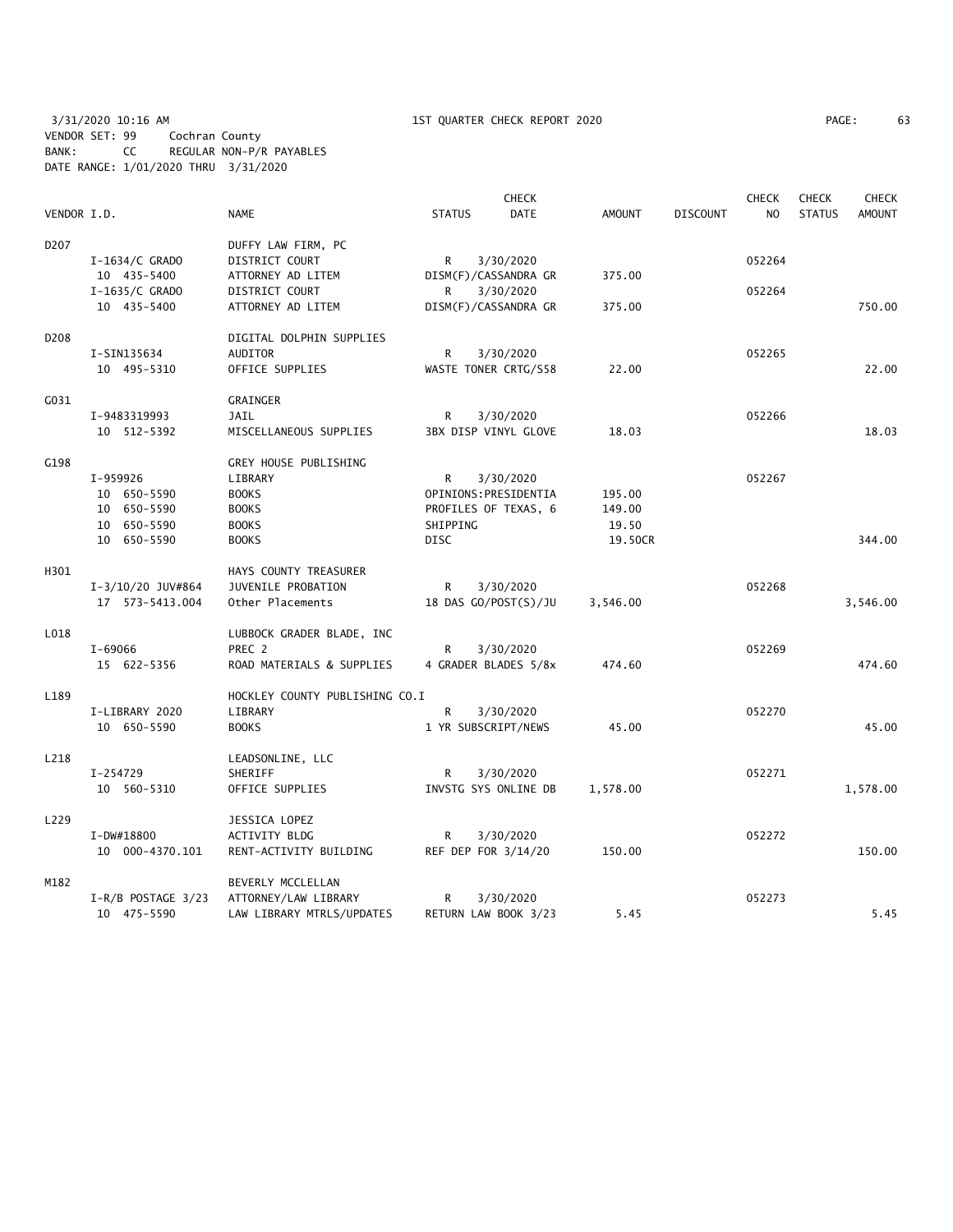3/31/2020 10:16 AM 1ST QUARTER CHECK REPORT 2020 PAGE: 64 VENDOR SET: 99 Cochran County BANK: CC REGULAR NON-P/R PAYABLES DATE RANGE: 1/01/2020 THRU 3/31/2020

| PAGE: | 64 |
|-------|----|
|-------|----|

|             |                    |                        |                     | <b>CHECK</b>           |               |                 | <b>CHECK</b>   | <b>CHECK</b>  | <b>CHECK</b>  |
|-------------|--------------------|------------------------|---------------------|------------------------|---------------|-----------------|----------------|---------------|---------------|
| VENDOR I.D. |                    | <b>NAME</b>            | <b>STATUS</b>       | DATE                   | <b>AMOUNT</b> | <b>DISCOUNT</b> | N <sub>O</sub> | <b>STATUS</b> | <b>AMOUNT</b> |
| M214        |                    | DIXIE MENDOZA          |                     |                        |               |                 |                |               |               |
|             | I-HARRIS CONF 2020 | TAX A/C                | R                   | 3/30/2020              |               |                 | 052274         |               |               |
|             | 10 499-5427        | CONTINUING EDUCATION   | R/B FUEL, SANTO 3/8 |                        | 25.00         |                 |                |               |               |
|             | 10 499-5427        | CONTINUING EDUCATION   | R/B MEALS 3/8-11/20 |                        | 116.01        |                 |                |               | 141.01        |
| M304        |                    | JESSE MENDEZ           |                     |                        |               |                 |                |               |               |
|             | I-1631/J SEHON     | DISTRICT COURT         | R                   | 3/30/2020              |               |                 | 052275         |               |               |
|             | 10 435-5400        | ATTORNEY AD LITEM      | PLEA HRNG(F)/J'LESA |                        | 375.00        |                 |                |               | 375.00        |
|             |                    |                        |                     |                        |               |                 |                |               |               |
| N082        |                    | NETDATA                |                     |                        |               |                 |                |               |               |
|             | I-ND-001424        | <b>CLERK</b>           | R                   | 3/30/2020              |               |                 | 052276         |               |               |
|             | 10 403-5411        | MAINTENANCE CONTRACTS  |                     | EFILE MAINT $4/1/20-3$ | 2,000.00      |                 |                |               | 2,000.00      |
| 0040        |                    | DANIEL OLSON           |                     |                        |               |                 |                |               |               |
|             | I-DW#18855         | ACTIVITY BLDG          | R                   | 3/30/2020              |               |                 | 052277         |               |               |
|             | 10 000-4370.101    | RENT-ACTIVITY BUILDING | REF DEP FOR 3/12/20 |                        | 150.00        |                 |                |               | 150.00        |
| P007        |                    | PAYROLL CLEARING ACCT  |                     |                        |               |                 |                |               |               |
|             | I-1ST QTR 2020     | WORKERS COMP/ALL DEPTS | R                   | 3/30/2020              |               |                 | 052278         |               |               |
|             | 10 400-5204        | WORKERS' COMPENSATION  |                     | W/C QTRLY DEPOSIT-CN   | 56.42         |                 |                |               |               |
|             | 10 403-5204        | WORKERS' COMPENSATION  |                     | W/C QTRLY DEPOSIT-CL   | 56.57         |                 |                |               |               |
|             | 10 435-5204        | WORKERS' COMPENSATION  |                     | W/C QTRLY DEPOSIT-DI   | 11.39         |                 |                |               |               |
|             | 10 455-5204        | WORKERS' COMPENSATION  |                     | W/C QRTRLY DEPOSIT-J   | 26.27         |                 |                |               |               |
|             | 10 475-5204        | WORKERS' COMPENSATION  |                     | W/C QTRLY DEPOSIT-CN   | 3.03          |                 |                |               |               |
|             | 476-5204<br>10     | WORKERS' COMPENSATION  |                     | W/C QTRLY DEPOSIT-DI   | 31.40         |                 |                |               |               |
|             | 10 490-5204        | WORKERS' COMPENSATION  |                     | W/C QTRLY DEPOSIT-EL   | 12.77         |                 |                |               |               |
|             | 495-5204<br>10     | WORKERS' COMPENSATION  |                     | W/C QTRLY DEPOSIT-AU   | 26.60         |                 |                |               |               |
|             | 10 497-5204        | WORKERS' COMPENSATION  |                     | W/C QTRLY DEPOSIT-TR   | 34.53         |                 |                |               |               |
|             | 10<br>499–5204     | WORKERS' COMPENSATION  |                     | W/C QTRLY DEPOSIT-TA   | 91.52         |                 |                |               |               |
|             | 510-5204<br>10     | WORKERS' COMPENSATION  |                     | W/C QTRLY DEPOSIT-CO   | 303.47        |                 |                |               |               |
|             | 512-5204<br>10     | WORKERS' COMPENSATION  |                     | W/C QTRLY DEPOSIT-JA   | 531.06        |                 |                |               |               |
|             | 516-5204<br>10     | WORKERS' COMPENSATION  |                     | W/C QTRLY DEPOSIT-CE   | 261.15        |                 |                |               |               |
|             | 550-5204<br>10     | WORKERS' COMPENSATION  |                     | W/C QTRLY DEPOSIT-CO   | 139.17        |                 |                |               |               |
|             | 560-5204<br>10     | WORKERS' COMPENSATION  |                     | W/C QTRLY DEPOSIT-SH   | 1,614.65      |                 |                |               |               |
|             | 17 573-5204        | WORKERS' COMPENSATION  |                     | W/C QTRLY DEPOSIT-JU   | 67.44         |                 |                |               |               |
|             | 650-5204<br>10     | WORKERS' COMPENSATION  |                     | W/C QTRLY DEPOSIT-LI   | 38.30         |                 |                |               |               |
|             | 652-5204<br>10     | WORKERS' COMPENSATION  |                     | W/C QTRLY DEPOSIT-MU   | 15.84         |                 |                |               |               |
|             | 660-5204<br>10     | WORKERS' COMPENSATION  |                     | W/C QTRLY DEPOSIT-PA   | 174.41        |                 |                |               |               |
|             | 662-5204<br>10     | WORKERS' COMPENSATION  |                     | W/C QTRLY DEPOSIT-AC   | 298.52        |                 |                |               |               |
|             | 665-5204<br>10     | WORKERS' COMPENSATION  |                     | W/C QTRLY DEPOSIT-EX   | 17.86         |                 |                |               |               |
|             | 15 610-5204        | WORKERS' COMPENSATION  |                     | W/C QTRLY DEPOSIT-CO   | 150.55        |                 |                |               |               |
|             | 15<br>621-5204     | WORKERS' COMPENSATION  |                     | W/C QTRLY DEPOSIT-PR   | 528.19        |                 |                |               |               |
|             | 15 622-5204        | WORKERS' COMPENSATION  |                     | W/C QTRLY DEPOSIT-PR   | 509.86        |                 |                |               |               |
|             | 623-5204<br>15     | WORKERS' COMPENSATION  |                     | W/C QTRLY DEPOSIT-PR   | 535.17        |                 |                |               |               |
|             | 624-5204<br>15     | WORKERS' COMPENSATION  |                     | W/C QTRLY DEPOSIT-PR   | 542.40        |                 |                |               |               |
|             | 30<br>518-5204     | WORKERS' COMPENSATION  |                     | W/C QTRLY DEPOSIT-AI   | 73.24         |                 |                |               | 6,151.78      |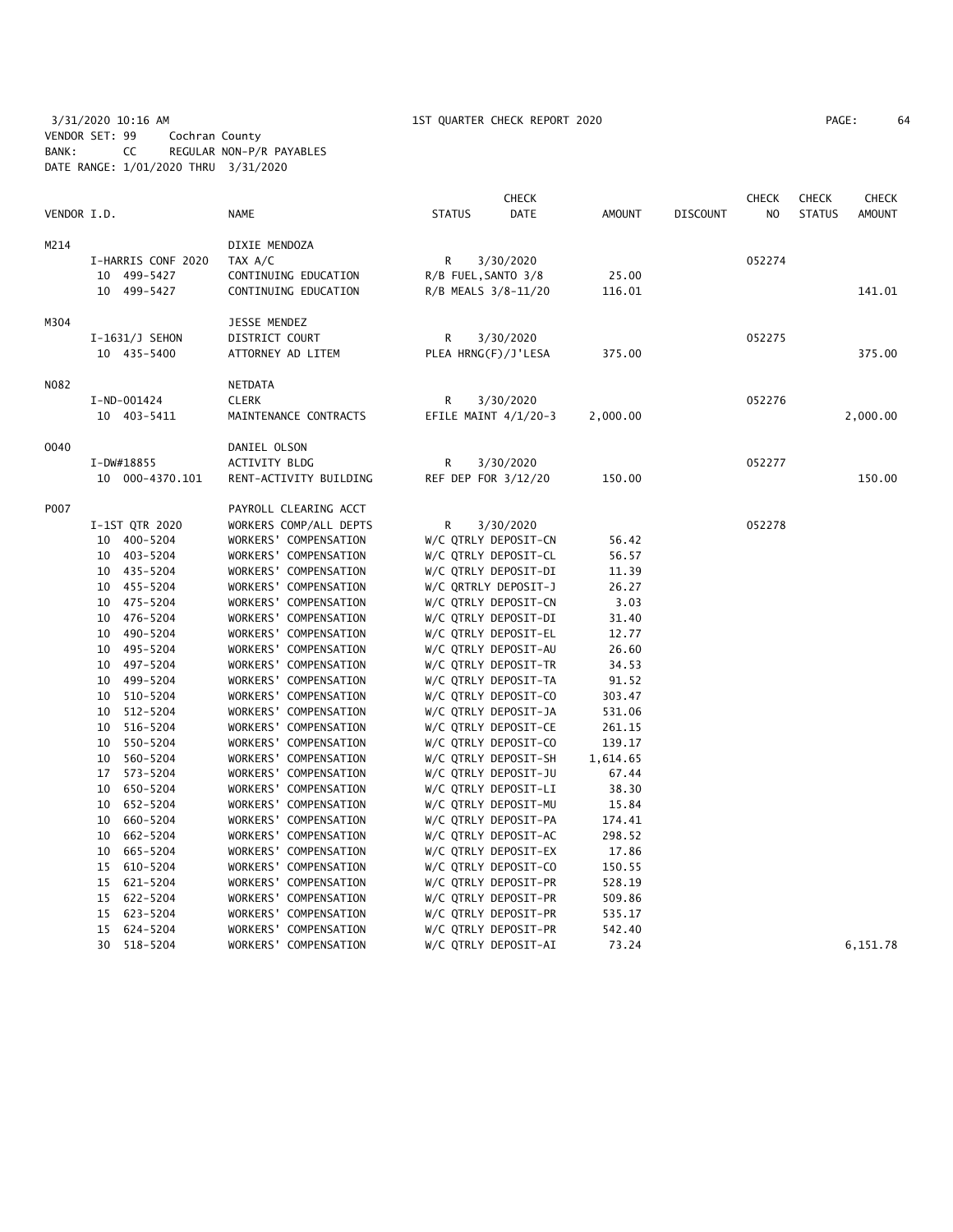3/31/2020 10:16 AM 1ST QUARTER CHECK REPORT 2020 PAGE: 65 VENDOR SET: 99 Cochran County BANK: CC REGULAR NON-P/R PAYABLES DATE RANGE: 1/01/2020 THRU 3/31/2020

| PAGE: | 65 |
|-------|----|
|-------|----|

|             |    |                      |                        |                       | CHECK                |               |                 | CHECK          | <b>CHECK</b>  | CHECK         |
|-------------|----|----------------------|------------------------|-----------------------|----------------------|---------------|-----------------|----------------|---------------|---------------|
| VENDOR I.D. |    |                      | <b>NAME</b>            | <b>STATUS</b>         | <b>DATE</b>          | <b>AMOUNT</b> | <b>DISCOUNT</b> | N <sub>O</sub> | <b>STATUS</b> | <b>AMOUNT</b> |
| P017        |    |                      | <b>POSTMASTER</b>      |                       |                      |               |                 |                |               |               |
|             |    | $I-SHERIFF 03/24/20$ | SHERIFF                | R                     | 3/30/2020            |               |                 | 052279         |               |               |
|             |    | 10 560-5311          | POSTAL EXPENSES        | 2 RL STAMPS           |                      | 110.00        |                 |                |               | 110.00        |
| R275        |    |                      | LISA RICE              |                       |                      |               |                 |                |               |               |
|             |    | I-CJIS CONF 2020     | ATTORNEY               | R                     | 3/30/2020            |               |                 | 052280         |               |               |
|             |    | 10 475-5427          | CONTINUING EDUCATION   | MEALS 3/8-10          |                      | 36.07         |                 |                |               |               |
|             |    | 10 475-5427          | CONTINUING EDUCATION   | 2 NITES/DENTON        |                      | 192.00        |                 |                |               |               |
|             |    | 10 475-5427          | CONTINUING EDUCATION   | LODGING TAX/2         |                      | 26.84         |                 |                |               |               |
|             |    | 10 475-5427          | CONTINUING EDUCATION   | 806 MI TO/FR DENTON   |                      | 463.45        |                 |                |               | 718.36        |
| S242        |    |                      | SAM'S CLUB             |                       |                      |               |                 |                |               |               |
|             |    | C-CR SALES TAX 1/30  | JAIL                   | R                     | 3/30/2020            |               |                 | 052281         |               |               |
|             |    | 10 512-5392          | MISCELLANEOUS SUPPLIES | REF SALES TAX/STMT 3  |                      | 30.28CR       |                 |                |               |               |
|             |    | I-001024 030620      | <b>JAIL</b>            | R                     | 3/30/2020            |               |                 | 052281         |               |               |
|             | 10 | 512-5392             | MISCELLANEOUS SUPPLIES | PAPER TOWELS/2        |                      | 33.96         |                 |                |               |               |
|             |    | 10 512-5333          | FOOD-PRISONERS         | TORTILLAS/2           |                      | 15.96         |                 |                |               |               |
|             |    | 10 512-5333          | FOOD-PRISONERS         | DRINK BOX             |                      | 8.98          |                 |                |               |               |
|             |    | 10 512-5392          | MISCELLANEOUS SUPPLIES | BATH TISSUE/2         |                      | 41.92         |                 |                |               |               |
|             |    | 10 512-5333          | FOOD-PRISONERS         | HOT CHEETOS           |                      | 13.98         |                 |                |               |               |
|             |    | 10 512-5333          | FOOD-PRISONERS         | <b>CHEETOS</b>        |                      | 13.98         |                 |                |               |               |
|             | 10 | 512-5333             | FOOD-PRISONERS         | <b>FUNYUNS</b>        |                      | 13.98         |                 |                |               |               |
|             | 10 | 512-5392             | MISCELLANEOUS SUPPLIES | 20-0Z CUPS            |                      | 24.28         |                 |                |               |               |
|             | 10 | 512-5333             | FOOD-PRISONERS         | DRINK BOX/7           |                      | 62.86         |                 |                |               |               |
|             | 10 | 512-5392             | MISCELLANEOUS SUPPLIES | PINE-SOL/2            |                      | 21.16         |                 |                |               |               |
|             | 10 | 512-5392             | MISCELLANEOUS SUPPLIES | 13-GAL TRASH BAGS/3   |                      | 43.44         |                 |                |               |               |
|             | 10 | 512-5392             | MISCELLANEOUS SUPPLIES | TRASH BAGS            |                      | 17.48         |                 |                |               |               |
|             | 10 | 512-5392             | MISCELLANEOUS SUPPLIES | FACIAL TISSUE         |                      | 10.98         |                 |                |               |               |
|             | 10 | 512-5392             | MISCELLANEOUS SUPPLIES | FORKS/2               |                      | 21.96         |                 |                |               |               |
|             | 10 | 512-5333             | FOOD-PRISONERS         | TORTILLAS/2           |                      | 7.36          |                 |                |               |               |
|             | 10 | 512-5392             | MISCELLANEOUS SUPPLIES | WINDFRESH DETERGENT   |                      | 16.48         |                 |                |               |               |
|             | 10 | 512-5392             | MISCELLANEOUS SUPPLIES | 8" FOAM PLATES/2      |                      | 24.96         |                 |                |               |               |
|             | 10 | 512-5333             | FOOD-PRISONERS         | BACON/2               |                      | 21.96         |                 |                |               |               |
|             | 10 | 512-5333             | FOOD-PRISONERS         | <b>GRAHAMS</b>        |                      | 7.97          |                 |                |               |               |
|             | 10 | 512-5333             | FOOD-PRISONERS         | NILLA WAFERS/2        |                      | 12.52         |                 |                |               |               |
|             | 10 | 512-5333             | FOOD-PRISONERS         | CHOC CHIPS            |                      | 9.98          |                 |                |               |               |
|             | 10 | 512-5333             | FOOD-PRISONERS         | BRKFST PATTIES/4      |                      | 39.92         |                 |                |               |               |
|             | 10 | 512-5333             | FOOD-PRISONERS         | CHK BSB/2             |                      | 33.96         |                 |                |               |               |
|             |    | 10 512-5333          | FOOD-PRISONERS         | <b>BRKFST PATTIES</b> |                      | 9.98          |                 |                |               |               |
|             | 10 | 512-5333             | FOOD-PRISONERS         | VELVEETA 2#           |                      | 12.98         |                 |                |               |               |
|             | 10 | 512-5333             | FOOD-PRISONERS         | B/S CKN               |                      | 10.98         |                 |                |               |               |
|             | 10 | 512-5333             | FOOD-PRISONERS         | SPAGHETTI             |                      | 3.98          |                 |                |               |               |
|             | 10 | 512-5333             | FOOD-PRISONERS         | CORN DOGS/2           |                      | 23.96         |                 |                |               |               |
|             | 10 | 512-5333             | FOOD-PRISONERS         |                       | 3# AMERICAN CHEESE/2 | 14.96         |                 |                |               |               |
|             | 10 | 512-5333             | FOOD-PRISONERS         | POPCRN SHRIMP/4       |                      | 39.92         |                 |                |               |               |
|             | 10 | 512-5333             | FOOD-PRISONERS         | BEEF STEAK/3          |                      | 27.78         |                 |                |               |               |
|             | 10 | 512-5333             | FOOD-PRISONERS         | TORTILLAS/6           |                      | 25.08         |                 |                |               |               |
|             | 10 | 512-5333             | FOOD-PRISONERS         | 50# SUGAR/2           |                      | 55.48         |                 |                |               |               |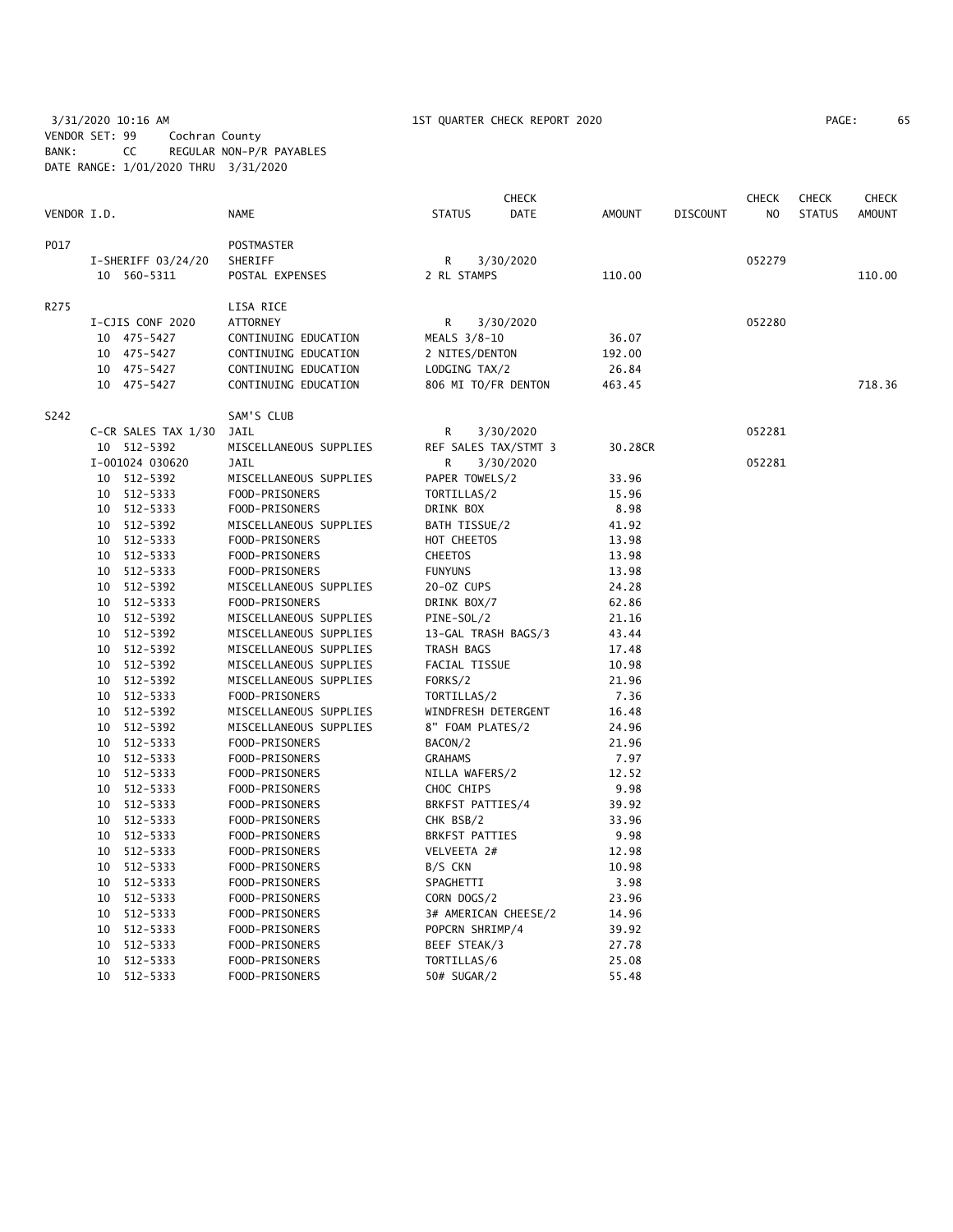# 3/31/2020 10:16 AM 1ST QUARTER CHECK REPORT 2020 PAGE: 66 VENDOR SET: 99 Cochran County BANK: CC REGULAR NON-P/R PAYABLES DATE RANGE: 1/01/2020 THRU 3/31/2020

|             |                      |                        |                                 | <b>CHECK</b>         |               |                 | <b>CHECK</b> | <b>CHECK</b>  | CHECK         |
|-------------|----------------------|------------------------|---------------------------------|----------------------|---------------|-----------------|--------------|---------------|---------------|
| VENDOR I.D. |                      | <b>NAME</b>            | STATUS                          | DATE                 | AMOUNT        | <b>DISCOUNT</b> | NO           | <b>STATUS</b> | <b>AMOUNT</b> |
| S242        |                      | SAM'S CLUB             | (CONT)                          |                      |               |                 |              |               |               |
|             | I-001024 030620      | JAIL                   | R                               | 3/30/2020            |               |                 | 052281       |               |               |
|             | 10 512-5333          | FOOD-PRISONERS         | CHEESE SAUCE/3                  |                      | 19.44         |                 |              |               |               |
| 10          | 512-5333             | FOOD-PRISONERS         | HB PICKLES                      |                      | 5.48          |                 |              |               |               |
| 10          | 512-5333             | FOOD-PRISONERS         | CATFISH                         |                      | 75.98         |                 |              |               |               |
| 10          | 512-5333             | FOOD-PRISONERS         | LG EGGS                         |                      | 18.33         |                 |              |               |               |
| 10          | 512-5333             | FOOD-PRISONERS         | CORN/3                          |                      | 17.94         |                 |              |               |               |
| 10          | 512-5333             | FOOD-PRISONERS         | <b>BISQUICK</b>                 |                      | 5.48          |                 |              |               |               |
| 10          | 512-5333             | FOOD-PRISONERS         | <b>BROWNIE MIX</b>              |                      | 7.88          |                 |              |               |               |
| 10          | 512-5333             | FOOD-PRISONERS         | PDR SUGAR                       |                      | 4.68          |                 |              |               |               |
| 10          | 512-5333             | FOOD-PRISONERS         | <b>BRN SUGAR</b>                |                      | 4.68          |                 |              |               |               |
| 10          | 512-5333             | FOOD-PRISONERS         | PECAN HALVES                    |                      | 12.96         |                 |              |               |               |
|             | 10 512-5333          | FOOD-PRISONERS         | 8PK EVAP MILK/2                 |                      | 19.96         |                 |              |               |               |
|             | 10 512-5333          | FOOD-PRISONERS         |                                 | OLD WORLD SPAG SAUCE | 6.98          |                 |              |               |               |
|             | 10 512-5333          | FOOD-PRISONERS         | SPAM                            |                      | 19.24         |                 |              |               |               |
|             | 10 512-5333          | FOOD-PRISONERS         | WOLF CHILI/2                    |                      | 18.54         |                 |              |               |               |
| 10          | 512-5333             | FOOD-PRISONERS         | TOMATO SAUCE                    |                      | 5.58          |                 |              |               |               |
| 10          | 512-5333             | FOOD-PRISONERS         | 8PK ROTEL/2                     |                      | 12.96         |                 |              |               |               |
| 10          | 512-5333             | FOOD-PRISONERS         | SK 12PK 50Z TUNA                |                      | 10.78         |                 |              |               |               |
| 10          | 512-5333             | FOOD-PRISONERS         | RSB BEANS/2                     |                      | 11.96         |                 |              |               |               |
| 10          | 512-5333             | FOOD-PRISONERS         | FRUIT COCKTAIL/9                |                      | 67.50         |                 |              |               |               |
| 10          | 512-5333             | FOOD-PRISONERS         | 4# SALT/2                       |                      | 2.92          |                 |              |               |               |
| 10          | 512-5333             | FOOD-PRISONERS         | CAYENNE PEPPER                  |                      | 5.98          |                 |              |               |               |
| 10          | 512-5333             | FOOD-PRISONERS         | IMIT VANILLA                    |                      | 4.97          |                 |              |               |               |
| 10          | 512-5391             | MEDICAL CARE-PRISONERS | <b>BLUE STOP</b>                |                      | 23.88         |                 |              |               |               |
| 10          | 512-5391             | MEDICAL CARE-PRISONERS | ACETAMINOPHEN                   |                      | 9.98          |                 |              |               |               |
|             | 10 512-5391          | MEDICAL CARE-PRISONERS | ALEVE                           |                      | 19.48         |                 |              |               |               |
| 10          | 512-5391             | MEDICAL CARE-PRISONERS | TYLENOL C/F                     |                      | 14.98         |                 |              |               |               |
| 10          | 512-5391             | MEDICAL CARE-PRISONERS | ADVIL                           |                      | 18.48         |                 |              |               |               |
| 10          | 512-5391             | MEDICAL CARE-PRISONERS | <b>DULCOLAX</b>                 |                      | 21.98         |                 |              |               |               |
| 10          | 512-5391             | MEDICAL CARE-PRISONERS | ALLERGY                         |                      | 4.48          |                 |              |               |               |
| 10          | 512-5391             | MEDICAL CARE-PRISONERS | ANTACID                         |                      | 8.77          |                 |              |               |               |
| 10          | 512-5391             | MEDICAL CARE-PRISONERS | MUCINEX                         |                      | 38.88         |                 |              |               |               |
| 10          | 512-5333             | FOOD-PRISONERS         | CO/JK 5# SHREDDED/2             |                      | 26.96         |                 |              |               |               |
| 10          | 512-5333             | FOOD-PRISONERS         | <b>ECKRICH SSG</b>              |                      | 6.14          |                 |              |               |               |
| 10          | 512-5333             | FOOD-PRISONERS         | TENDERLOIN/2                    |                      | 31.72         |                 |              |               |               |
| 10          | 512-5333             | FOOD-PRISONERS         | ECKRICH SSG/3                   |                      | 18.42         |                 |              |               |               |
| 10          | 512-5333             | FOOD-PRISONERS         | <b>BUTTER</b>                   |                      | 9.76          |                 |              |               |               |
| 10          | 512-5333             | FOOD-PRISONERS         | B/S CKN                         |                      | 10.98         |                 |              |               |               |
| 10          | 512-5333             | FOOD-PRISONERS         | PARMESAN CHEESE/2               |                      | 14.96         |                 |              |               |               |
| 10          | 512-5333             | FOOD-PRISONERS         | CINN ROLLS/2                    |                      | 13.56         |                 |              |               |               |
| 10          | 512-5333             | FOOD-PRISONERS         | 3# SOUR CREAM                   |                      | 4.42          |                 |              |               |               |
|             |                      |                        |                                 |                      |               |                 |              |               |               |
| 10<br>10    | 512-5333<br>512-5333 | FOOD-PRISONERS         | VELVEETA 2#<br>3# COUNTRY CROCK |                      | 12.98<br>5.98 |                 |              |               |               |
|             |                      | FOOD-PRISONERS         |                                 |                      |               |                 |              |               |               |
| 10          | 512-5333             | FOOD-PRISONERS         | SPAGHETTI                       |                      | 3.98          |                 |              |               |               |
|             | 10 512-5333          | FOOD-PRISONERS         | <b>GRAPE JUICE</b>              |                      | 3.58          |                 |              |               |               |
| 10          | 512-5391             | MEDICAL CARE-PRISONERS | DISC/ADVIL                      |                      | 3.50CR        |                 |              |               |               |
|             | 10 512-5333          | FOOD-PRISONERS         | DISC/VELVEETA                   |                      | 4.00CR        |                 |              |               |               |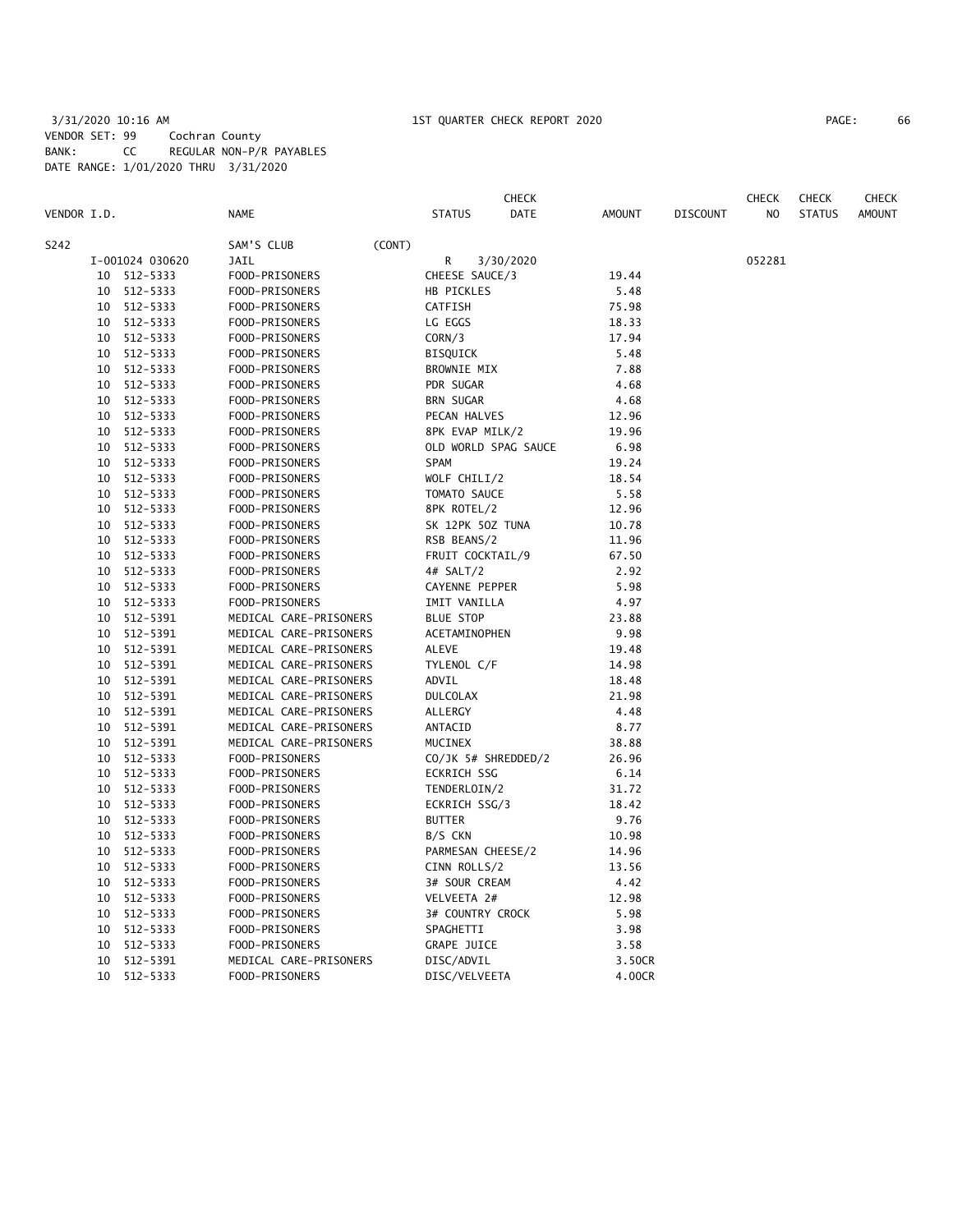# 3/31/2020 10:16 AM 1ST QUARTER CHECK REPORT 2020 PAGE: 67 VENDOR SET: 99 Cochran County BANK: CC REGULAR NON-P/R PAYABLES DATE RANGE: 1/01/2020 THRU 3/31/2020

| PAGE: | 67 |  |
|-------|----|--|
|       |    |  |

|             |         |                 |                         |        |                             | CHECK                |               |                 | <b>CHECK</b>   | <b>CHECK</b>  | <b>CHECK</b>  |
|-------------|---------|-----------------|-------------------------|--------|-----------------------------|----------------------|---------------|-----------------|----------------|---------------|---------------|
| VENDOR I.D. |         |                 | <b>NAME</b>             |        | <b>STATUS</b>               | <b>DATE</b>          | <b>AMOUNT</b> | <b>DISCOUNT</b> | N <sub>O</sub> | <b>STATUS</b> | <b>AMOUNT</b> |
| S242        |         |                 | SAM'S CLUB              | (CONT) |                             |                      |               |                 |                |               |               |
|             |         | I-001024 030620 | <b>JAIL</b>             |        | R                           | 3/30/2020            |               |                 | 052281         |               |               |
|             |         | 10 512-5333     | FOOD-PRISONERS          |        | DISC/SPAM                   |                      | 4.00CR        |                 |                |               |               |
|             | 10      | 512-5391        | MEDICAL CARE-PRISONERS  |        | DISC/DULCOLAX               |                      | 4.00CR        |                 |                |               |               |
|             | 10      | 512-5392        | MISCELLANEOUS SUPPLIES  |        | DISC/PINE-SOL               |                      | 5.00CR        |                 |                |               |               |
|             | 10      | 512-5392        | MISCELLANEOUS SUPPLIES  |        | DISC/BATH TISSUE            |                      | 2.00CR        |                 |                |               |               |
|             | 10      | 512-5333        | FOOD-PRISONERS          |        | DISC/PARM CHEESE            |                      | 2.00CR        |                 |                |               |               |
|             | 10      | 512-5333        | FOOD-PRISONERS          |        | DISC/BRKFST PATTIES         |                      | 5.00CR        |                 |                |               | 1,369.92      |
| S281        |         |                 | <b>STAPLES</b>          |        |                             |                      |               |                 |                |               |               |
|             |         | I-2457967821    | SHERIFF                 |        | R                           | 3/30/2020            |               |                 | 052282         |               |               |
|             |         | 10 560-5310     | OFFICE SUPPLIES         |        | SWINGLINE STAPLER           |                      | 6.39          |                 |                |               |               |
|             |         | 10 560-5310     | OFFICE SUPPLIES         |        | <b>DISC</b>                 |                      | 1.60CR        |                 |                |               |               |
|             |         | I-2458510771    | SHERIFF/AUDITOR         |        | R                           | 3/30/2020            |               |                 | 052282         |               |               |
|             | 10      | 560-5310        | OFFICE SUPPLIES         |        | 1-TOUCH STAPLER             |                      | 16.47         |                 |                |               |               |
|             |         | 10 495-5310     | OFFICE SUPPLIES         |        | 2-HOLE PUNCH                |                      | 13.49         |                 |                |               | 34.75         |
| S416        |         |                 | SOS WASTE DISPOSAL, INC |        |                             |                      |               |                 |                |               |               |
|             | I-84051 |                 | PREC 3/PREC 4           |        | R                           | 3/30/2020            |               |                 | 052283         |               |               |
|             |         | 15 623-5440     | UTILITIES               |        | DUMPSTER SVC APR 20         |                      | 57.25         |                 |                |               |               |
|             |         | 15 624-5440     | UTILITIES               |        | DUMPSTER SVC APR 20         |                      | 55.25         |                 |                |               | 112.50        |
| T050        |         |                 | TAC UNEMPLOYMENT FUND   |        |                             |                      |               |                 |                |               |               |
|             |         | I-1ST QTR 2020  | UNEMPLOYMENT--ALL DEPTS |        | R                           | 3/30/2020            |               |                 | 052284         |               |               |
|             |         | 10 400-5206     | UNEMPLOYMENT            |        | QTRLY UNEMPLYMNT-CO         |                      | 4.12          |                 |                |               |               |
|             |         | 10 403-5206     | UNEMPLOYMENT            |        | QTRLY UNEMPLYMNT-CLE        |                      | 6.89          |                 |                |               |               |
|             |         | 10 435-5206     | UNEMPLOYMENT            |        | QTRLY UNEMPLYMNT-DIS        |                      | 1.91          |                 |                |               |               |
|             |         | 10 475-5206     | UNEMPLOYMENT            |        | QTRLY UNEMPLYMNT-CO         |                      | 5.20          |                 |                |               |               |
|             | 10      | 476-5206        | UNEMPLOYMENT            |        | QTRLY UNEMPLYMNT-DIS        |                      | 1.88          |                 |                |               |               |
|             | 10      | 490-5206        | UNEMPLOYMENT            |        | QTRLY UNEMPLYMNT-ELE        |                      | 2.86          |                 |                |               |               |
|             | 10      | 495-5206        | UNEMPLOYMENT            |        | QTRLY UNEMPLYMNT-CO         |                      | 6.07          |                 |                |               |               |
|             | 10      | 497-5206        | UNEMPLOYMENT            |        | QTRLY UNEMPLYMNT-TRE        |                      | 1.43          |                 |                |               |               |
|             | 10      | 499-5206        | UNEMPLOYMENT            |        | QTRLY UNEMPLYMNT-TAX        |                      | 14.82         |                 |                |               |               |
|             | 10      | 510-5206        | UNEMPLOYMENT            |        | <b>QTRLY UNEMPLYMNT-CRT</b> |                      | 5.27          |                 |                |               |               |
|             | 10      | 512-5206        | UNEMPLOYMENT            |        | QTRLY UNEMPLYMNT-JAI        |                      | 16.78         |                 |                |               |               |
|             | 10      | 516-5206        | UNEMPLOYMENT            |        | QTRLY UNEMPLYMNT-CEM        |                      | 5.51          |                 |                |               |               |
|             | 10      | 560-5206        | UNEMPLOYMENT            |        | QTRLY UNEMPLYMNT-SHE        |                      | 59.27         |                 |                |               |               |
|             | 10      | 650-5206        | UNEMPLOYMENT            |        | QTRLY UNEMPLYMNT-LIB        |                      | 4.39          |                 |                |               |               |
|             | 10      | 660-5206        | UNEMPLOYMENT            |        | QTRLY UNEMPLYMNT-PAR        |                      | 5.20          |                 |                |               |               |
|             | 10      | 662-5206        | UNEMPLOYMENT            |        | QTRLY UNEMPLYMNT-ACT        |                      | 5.51          |                 |                |               |               |
|             | 10      | 665-5206        | UNEMPLOYMENT            |        | QTRLY UNEMPLYMNT-EXT        |                      | 5.64          |                 |                |               |               |
|             | 15      | 621-5206        | UNEMPLOYMENT            |        | QTRLY UNEMPLYMNT-PRE        |                      | 10.96         |                 |                |               |               |
|             | 15      | 622-5206        | UNEMPLOYMENT            |        | QTRLY UNEMPLYMNT-PRE        |                      | 10.58         |                 |                |               |               |
|             | 15      | 623-5206        | UNEMPLOYMENT            |        | QTRLY UNEMPLYMNT-PRE        |                      | 11.10         |                 |                |               |               |
|             | 15      | 624-5206        | UNEMPLOYMENT            |        | QTRLY UNEMPLYMNT-PRE        |                      | 11.25         |                 |                |               |               |
|             | 17      | 573-5206        | UNEMPLOYMENT INSURANCE  |        |                             | QTRLY UNEMPLYMNT-JUV | 5.32          |                 |                |               | 201.96        |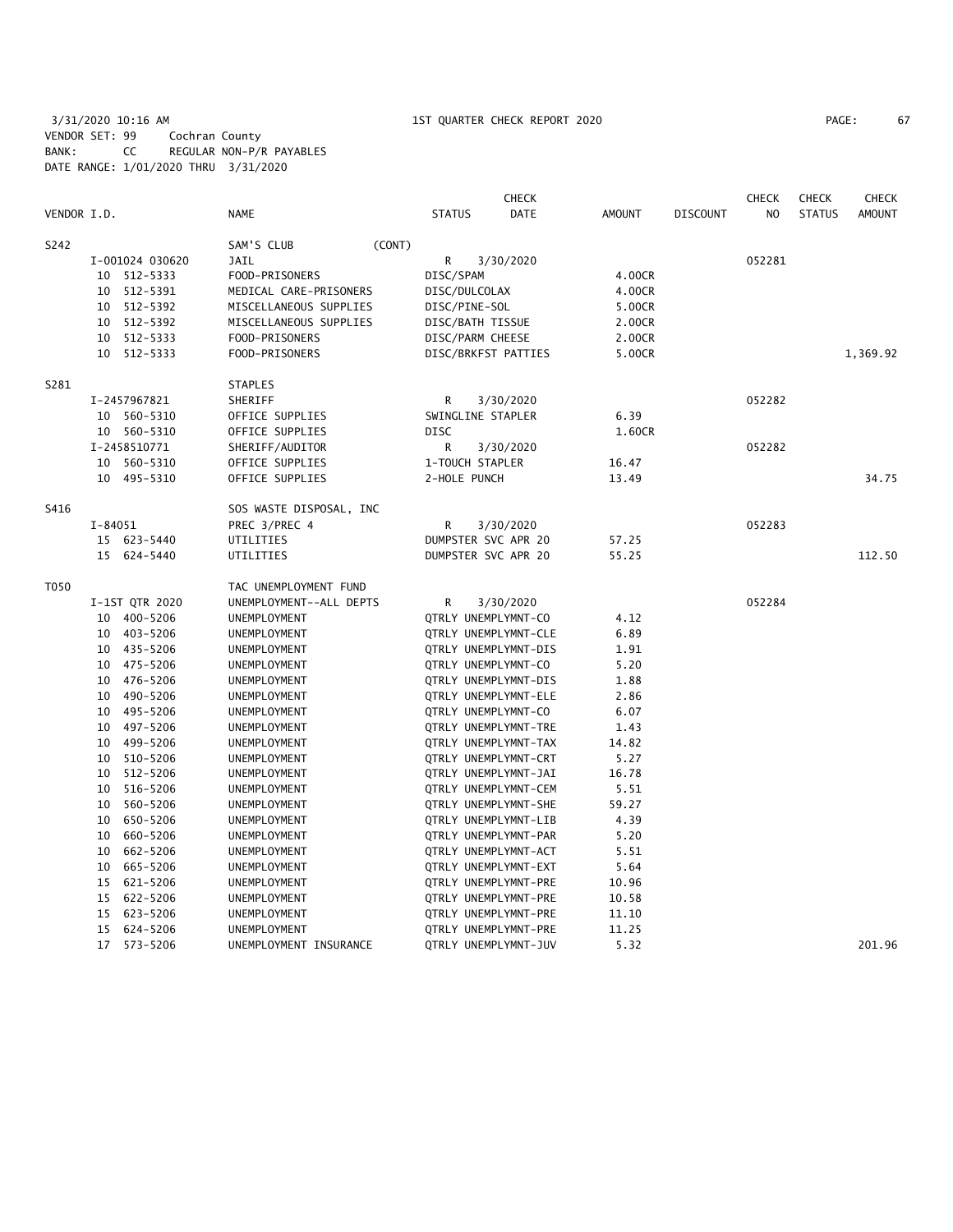3/31/2020 10:16 AM 1ST QUARTER CHECK REPORT 2020 PAGE: 68 VENDOR SET: 99 Cochran County BANK: CC REGULAR NON-P/R PAYABLES DATE RANGE: 1/01/2020 THRU 3/31/2020

| PAGE: | 68 |
|-------|----|
|-------|----|

| VENDOR I.D. |          |                             | <b>NAME</b>                                                 | <b>STATUS</b>    | <b>CHECK</b><br><b>DATE</b>       | <b>AMOUNT</b> | <b>DISCOUNT</b> | CHECK<br>NO. | <b>CHECK</b><br><b>STATUS</b> | <b>CHECK</b><br><b>AMOUNT</b> |
|-------------|----------|-----------------------------|-------------------------------------------------------------|------------------|-----------------------------------|---------------|-----------------|--------------|-------------------------------|-------------------------------|
| T083        |          | I-025-290517<br>10 409-5420 | TYLER TECHNOLOGIES, INC<br>NON-DEPT'L<br>TELECOMMUNICATIONS | R                | 3/30/2020<br>MONTHLY NETWORK MAIN | 220.50        |                 | 052285       |                               | 220.50                        |
| T087        |          |                             | TEXAS DEPARTMENT OF HEALTH                                  |                  |                                   |               |                 |              |                               |                               |
|             |          | I-2010390                   | <b>CLERK</b>                                                | R                | 3/30/2020                         |               |                 | 052286       |                               |                               |
|             |          | 10 403-5310                 | OFFICE SUPPLIES                                             |                  | 10 REMOTE BIRTH ACCE              | 18.30         |                 |              |                               | 18.30                         |
| T148        |          |                             | TASCOSA OFFICE MACHINES INC                                 |                  |                                   |               |                 |              |                               |                               |
|             | I-182711 |                             | <b>CLERK</b>                                                | R                | 3/30/2020                         |               |                 | 052287       |                               |                               |
|             |          | 10 403-5411                 | MAINTENANCE CONTRACTS                                       |                  | 2065 COPIES 2/10-3/9              | 30.98         |                 |              |                               | 30.98                         |
| U019        |          |                             | UNITED SUPERMARKETS, INC                                    |                  |                                   |               |                 |              |                               |                               |
|             |          | C-DISC 0615021 0306         | JAIL                                                        | R                | 3/30/2020                         |               |                 | 052288       |                               |                               |
|             |          | 10 512-5333                 | FOOD-PRISONERS                                              |                  | DISC FOR 7640001 030              | 58.85CR       |                 |              |                               |                               |
|             |          | I-1767003 022620            | <b>JAIL</b>                                                 | R.               | 3/30/2020                         |               |                 | 052288       |                               |                               |
|             |          | 10 512-5333                 | FOOD-PRISONERS                                              | CLUSTER BUNS/2   |                                   | 1.98          |                 |              |                               |                               |
|             |          | 10 512-5333                 | FOOD-PRISONERS                                              |                  | HEARTH OF TX BREAD                | 1.49          |                 |              |                               |                               |
|             |          | 10 512-5333                 | FOOD-PRISONERS                                              | IDAHO SPUDS/4    |                                   | 11.92         |                 |              |                               |                               |
|             |          | 10 512-5333                 | FOOD-PRISONERS                                              | PIE FILLING/2    |                                   | 7.58          |                 |              |                               |                               |
|             |          | 10 512-5333                 | FOOD-PRISONERS                                              | PIE FILLING/2    |                                   | 6.98          |                 |              |                               |                               |
|             |          | 10 512-5333                 |                                                             | SLICED APPLES/2  |                                   | 5.98          |                 |              |                               |                               |
|             |          | 10 512-5333                 | FOOD-PRISONERS<br>FOOD-PRISONERS                            | 5 HOT CHILI MIX  |                                   | 6.25          |                 |              |                               |                               |
|             |          | 10 512-5333                 | FOOD-PRISONERS                                              | MEXICALI ROSE/3  |                                   | 8.07          |                 |              |                               |                               |
|             |          | 10 512-5333                 | FOOD-PRISONERS                                              | 4PK TOMATOES/2   |                                   | 5.98          |                 |              |                               |                               |
|             |          | 10 512-5333                 | FOOD-PRISONERS                                              |                  | DOLE GARDEN SALAD                 | 3.99          |                 |              |                               |                               |
|             |          | 10 512-5333                 | FOOD-PRISONERS                                              | JALAPENO PEPPERS |                                   | 1.80          |                 |              |                               |                               |
|             |          | 10 512-5333                 |                                                             | <b>BANANAS</b>   |                                   | 1.03          |                 |              |                               |                               |
|             |          |                             | FOOD-PRISONERS                                              |                  |                                   |               |                 |              |                               |                               |
|             |          | 10 512-5333                 | FOOD-PRISONERS                                              | SWEET ONIONS 3#  |                                   | 3.49          |                 |              |                               |                               |
|             |          | 10 512-5333                 | FOOD-PRISONERS                                              | CRACKERS/2       |                                   | 7.98          |                 |              |                               |                               |
|             |          | 10 512-5333                 | FOOD-PRISONERS                                              | FRSH WHL/2       |                                   | 8.05          |                 |              |                               |                               |
|             |          | 10 512-5333                 | FOOD-PRISONERS                                              |                  | FLOUR TORTILLAS/4                 | 15.16         |                 |              |                               |                               |
|             |          | 10 512-5333                 | FOOD-PRISONERS                                              | CORN TORTILLAS/3 |                                   | 11.97         |                 |              |                               |                               |
|             |          | 10 512-5333                 | FOOD-PRISONERS                                              | BNLS THIGHS/3    |                                   | 20.97         |                 |              |                               |                               |
|             |          | 10 512-5333                 | FOOD-PRISONERS                                              | 6 GAL MILK       |                                   | 18.54         |                 |              |                               |                               |
|             |          | 10 512-5333                 | FOOD-PRISONERS                                              | LG EGGS/2        |                                   | 8.58          |                 |              |                               |                               |
|             |          | 10 512-5333                 | FOOD-PRISONERS                                              | CHERRY FILLING/2 |                                   | 4.98          |                 |              |                               |                               |
|             |          | 10 512-5333                 | FOOD-PRISONERS                                              |                  | 4 WAVY LAY'S BBQ                  | 10.00         |                 |              |                               |                               |
|             |          | 10 512-5333                 | FOOD-PRISONERS                                              |                  | 11 HEARTH OF TX BREA              | 16.39         |                 |              |                               |                               |
|             |          | 10 512-5333                 | FOOD-PRISONERS                                              |                  | DOLE SHREDDED LETTUC              | 5.98          |                 |              |                               |                               |
|             |          | 10 512-5333                 | FOOD-PRISONERS                                              |                  | CHERRY PIE FILLING                | 2.49          |                 |              |                               |                               |
|             |          | 10 512-5333                 | FOOD-PRISONERS                                              | <b>DISC</b>      |                                   | 19.76CR       |                 |              |                               |                               |
|             |          | I-7640001 030620            | JAIL                                                        | R                | 3/30/2020                         |               |                 | 052288       |                               |                               |
|             |          | 10 512-5333                 | FOOD-PRISONERS                                              | 10# POTATOES/2   |                                   | 7.98          |                 |              |                               |                               |
|             |          | 10 512-5333                 | FOOD-PRISONERS                                              | 4PK TOMATOES/2   |                                   | 5.98          |                 |              |                               |                               |
|             |          | 10 512-5333                 | FOOD-PRISONERS                                              | COLESLAW         |                                   | 2.99          |                 |              |                               |                               |
|             |          | 10 512-5333                 | FOOD-PRISONERS                                              | GARDEN SALAD/2   |                                   | 7.98          |                 |              |                               |                               |
|             |          | 10 512-5333                 | FOOD-PRISONERS                                              |                  | SHREDDED LETTUCE                  | 2.99          |                 |              |                               |                               |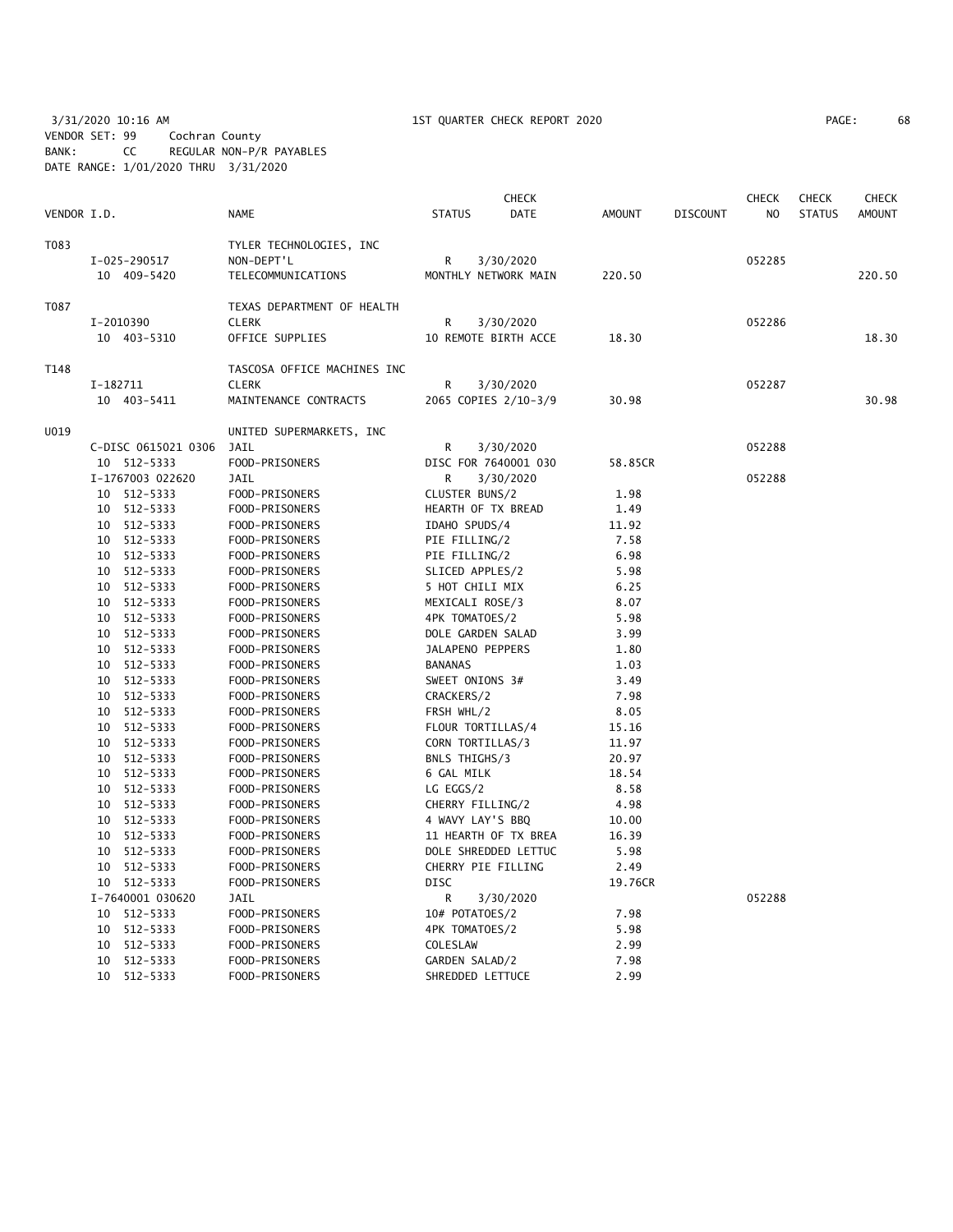# 3/31/2020 10:16 AM 1ST QUARTER CHECK REPORT 2020 PAGE: 69 VENDOR SET: 99 Cochran County BANK: CC REGULAR NON-P/R PAYABLES DATE RANGE: 1/01/2020 THRU 3/31/2020

| VENDOR I.D. |    |                  | <b>NAME</b>              | <b>STATUS</b>            | <b>CHECK</b><br><b>DATE</b> | <b>AMOUNT</b> | <b>DISCOUNT</b> | <b>CHECK</b><br>N <sub>O</sub> | <b>CHECK</b><br><b>STATUS</b> | <b>CHECK</b><br><b>AMOUNT</b> |
|-------------|----|------------------|--------------------------|--------------------------|-----------------------------|---------------|-----------------|--------------------------------|-------------------------------|-------------------------------|
| U019        |    |                  | UNITED SUPERMARKETS, INC | (CONT)                   |                             |               |                 |                                |                               |                               |
|             |    | I-7640001 030620 | <b>JAIL</b>              | R                        | 3/30/2020                   |               |                 | 052288                         |                               |                               |
|             | 10 | 512-5333         | FOOD-PRISONERS           | BONE-IN SIRLOIN/2        |                             | 9.53          |                 |                                |                               |                               |
|             | 10 | 512-5333         | FOOD-PRISONERS           |                          | GROUND BEEF/26 @13.4        | 350.74        |                 |                                |                               |                               |
|             | 10 | 512-5333         | FOOD-PRISONERS           | BAR-S MEAT FRANKS/7      |                             | 6.93          |                 |                                |                               |                               |
|             | 10 | 512-5333         | FOOD-PRISONERS           | <b>BRISKET MKT TRM/2</b> |                             | 56.24         |                 |                                |                               |                               |
|             | 10 | 512-5333         | FOOD-PRISONERS           | PORK CHOP/4              |                             | 5.96          |                 |                                |                               |                               |
|             | 10 | 512-5333         | FOOD-PRISONERS           | CNTRY CREEK CRA/2        |                             | 7.98          |                 |                                |                               |                               |
|             | 10 | 512-5333         | FOOD-PRISONERS           | DRUMSTICKS/3             |                             | 18.48         |                 |                                |                               |                               |
|             | 10 | 512-5333         | FOOD-PRISONERS           | HOT LINKS                |                             | 11.49         |                 |                                |                               |                               |
|             | 10 | 512-5333         | FOOD-PRISONERS           | WHL CHKN/3               |                             | 14.05         |                 |                                |                               |                               |
|             | 10 | 512-5333         | FOOD-PRISONERS           | <b>BNLS CNTRY R</b>      |                             | 6.64          |                 |                                |                               |                               |
|             | 10 | 512-5333         | FOOD-PRISONERS           | <b>BNLS PORK</b>         |                             | 8.77          |                 |                                |                               |                               |
|             | 10 | 512-5333         | FOOD-PRISONERS           | PORK STEAK               |                             | 11.94         |                 |                                |                               |                               |
|             | 10 | 512-5333         | FOOD-PRISONERS           | HICKORY STACK/2          |                             | 33.98         |                 |                                |                               |                               |
|             | 10 | 512-5333         | FOOD-PRISONERS           | WHIP TOPPING             |                             | 2.39          |                 |                                |                               |                               |
|             |    | 10 512-5333      | FOOD-PRISONERS           | 5 GAL MILK               |                             | 15.45         |                 |                                |                               |                               |
|             |    | I-9252002 021920 | <b>JAIL</b>              | R                        | 3/30/2020                   |               |                 | 052288                         |                               |                               |
|             | 10 | 512-5333         | FOOD-PRISONERS           |                          | 7 HEARTH OF TX BREAD        | 6.23          |                 |                                |                               |                               |
|             | 10 | 512-5333         | FOOD-PRISONERS           | 10 POTATOES/2            |                             | 7.98          |                 |                                |                               |                               |
|             | 10 | 512-5333         | FOOD-PRISONERS           | 4PK TOMATOES/2           |                             | 5.98          |                 |                                |                               |                               |
|             | 10 | 512-5333         | FOOD-PRISONERS           | DOLE GARDEN SALAD/2      |                             | 7.98          |                 |                                |                               |                               |
|             | 10 | 512-5333         | FOOD-PRISONERS           | JALAPENO PEPPERS         |                             | 2.36          |                 |                                |                               |                               |
|             | 10 | 512-5333         | FOOD-PRISONERS           | MED RED CHILE            |                             | 2.99          |                 |                                |                               |                               |
|             | 10 | 512-5333         | FOOD-PRISONERS           | FLOUR TORTILLAS/3        |                             | 11.37         |                 |                                |                               |                               |
|             | 10 | 512-5333         | FOOD-PRISONERS           | CORN TORTILLAS/2         |                             | 7.98          |                 |                                |                               |                               |
|             | 10 | 512-5333         | FOOD-PRISONERS           | BANANA PUDDING/2         |                             | 25.98         |                 |                                |                               |                               |
|             | 10 | 512-5333         | FOOD-PRISONERS           | COUNTRY CROCK            |                             | 3.99          |                 |                                |                               |                               |
|             | 10 | 512-5333         | FOOD-PRISONERS           | GAL MILK/5               |                             | 15.45         |                 |                                |                               |                               |
|             | 10 | 512-5333         | FOOD-PRISONERS           | UNSALTED BUTTER/2        |                             | 6.38          |                 |                                |                               |                               |
|             | 10 | 512-5333         | FOOD-PRISONERS           | LG EGGS/2                |                             | 8.58          |                 |                                |                               |                               |
|             | 10 | 512-5333         | FOOD-PRISONERS           | WAVY LAY'S/2             |                             | 5.00          |                 |                                |                               |                               |
|             | 10 | 512-5333         | FOOD-PRISONERS           | XL LAY'S/2               |                             | 5.00          |                 |                                |                               |                               |
|             | 10 | 512-5333         | FOOD-PRISONERS           |                          | 3 HEARTH OF TX BREAD        | 2.67          |                 |                                |                               |                               |
|             | 10 | 512-5333         | FOOD-PRISONERS           | CLUSTER BUNS/2           |                             | 1.98          |                 |                                |                               |                               |
|             | 10 | 512-5333         | FOOD-PRISONERS           |                          | DOLE SHREDDED LETTUC        | 2.99          |                 |                                |                               |                               |
|             | 10 | 512-5333         | FOOD-PRISONERS           | DISC                     |                             | 13.09CR       |                 |                                |                               | 825.31                        |
| U036        |    |                  | UNIFIRST HOLDINGS, INC.  |                          |                             |               |                 |                                |                               |                               |
|             |    | I-831 2487387    | JAIL/COURTHOUSE          | R                        | 3/30/2020                   |               |                 | 052289                         |                               |                               |
|             |    | 10 510-5332      | CUSTODIAL SUPPLIES       | 4 MATS 4x6               |                             | 12.00         |                 |                                |                               |                               |
|             | 10 | 512-5392         | MISCELLANEOUS SUPPLIES   |                          | 200 MICROFIBER TOWEL        | 22.00         |                 |                                |                               |                               |
|             |    | 10 512-5392      | MISCELLANEOUS SUPPLIES   | DEFE CHG                 |                             | 5.00          |                 |                                |                               |                               |
|             |    | I-831 2490070    | JAIL/COURTHOUSE          | R                        | 3/30/2020                   |               |                 | 052289                         |                               |                               |
|             | 10 | 510-5332         | CUSTODIAL SUPPLIES       | 4 MATS 4x6               |                             | 12.00         |                 |                                |                               |                               |
|             | 10 | 512-5392         | MISCELLANEOUS SUPPLIES   |                          | 200 MICROFIBER TOWEL        | 22.00         |                 |                                |                               |                               |
|             | 10 | 512-5392         | MISCELLANEOUS SUPPLIES   | DEFE CHG                 |                             | 5.00          |                 |                                |                               | 78.00                         |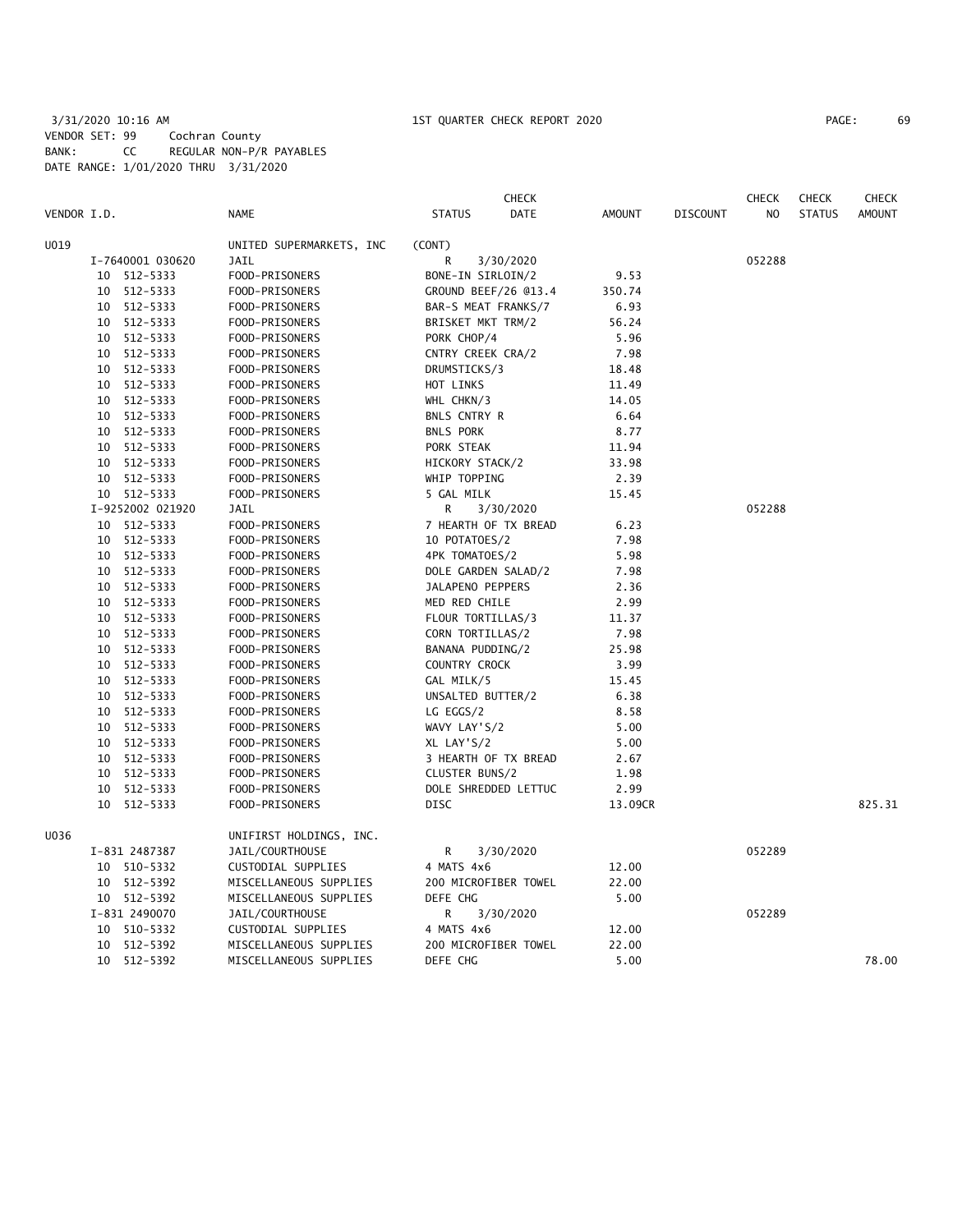3/31/2020 10:16 AM 1ST QUARTER CHECK REPORT 2020 PAGE: 70 VENDOR SET: 99 Cochran County BANK: CC REGULAR NON-P/R PAYABLES DATE RANGE: 1/01/2020 THRU 3/31/2020

| PAGE: |
|-------|
|-------|

|             |                  |                                | <b>CHECK</b>              |               |                 | <b>CHECK</b>   | <b>CHECK</b>  | <b>CHECK</b>  |
|-------------|------------------|--------------------------------|---------------------------|---------------|-----------------|----------------|---------------|---------------|
| VENDOR I.D. |                  | <b>NAME</b>                    | <b>STATUS</b><br>DATE     | <b>AMOUNT</b> | <b>DISCOUNT</b> | N <sub>O</sub> | <b>STATUS</b> | <b>AMOUNT</b> |
| U040        |                  | US FOODS INC                   |                           |               |                 |                |               |               |
|             | I-4014268        | NON-DEPT'L                     | R<br>3/30/2020            |               |                 | 052290         |               |               |
|             | 10 409-5300      | COUNTY-WIDE SUPPLIES           | 3 BX TEA BAGS             | 54.87         |                 |                |               |               |
|             | 10 409-5300      | COUNTY-WIDE SUPPLIES           | 4BX COFFEE                | 120.36        |                 |                |               |               |
|             | 10 409-5300      | COUNTY-WIDE SUPPLIES           | FUEL SURCHG               | 4.00          |                 |                |               | 179.23        |
| W007        |                  | THOMSON REUTERS-WEST PAYMENT C |                           |               |                 |                |               |               |
|             | I-541845298      | ATTORNEY/LAW LIBRARY           | R<br>3/30/2020            |               |                 | 052291         |               |               |
|             | 10 475-5590      | LAW LIBRARY MTRLS/UPDATES      | BOOKS & BOUND VOL FE      | 121.05        |                 |                |               |               |
|             | I-842000149      | ATTORNEY/LAW LIBRARY           | R<br>3/30/2020            |               |                 | 052291         |               |               |
|             | 10 475-5590      | LAW LIBRARY MTRLS/UPDATES      | BOOKS & BOUND VOL MA      | 605.93        |                 |                |               |               |
|             | I-842007606      | ATTORNEY/LAW LIBRARY           | R<br>3/30/2020            |               |                 | 052291         |               |               |
|             | 10 475-5590      | LAW LIBRARY MTRLS/UPDATES      | BOOKS & BOUND VOL MA      | 121.05        |                 |                |               |               |
|             | I-RE 841837954   | ATTORNEY/LAW LIBRARY           | 3/30/2020<br>R            |               |                 | 052291         |               |               |
|             | 10 475-5590      | LAW LIBRARY MTRLS/UPDATES      | BOOKS & BOUND VOL FE      | 605.93        |                 |                |               |               |
|             | I-RE-841750128   | <b>ATTORNEY</b>                | 3/30/2020<br>R            |               |                 | 052291         |               |               |
|             | 10 475-5590      | LAW LIBRARY MTRLS/UPDATES      | DATABASE CHG JAN 202      | 330.75        |                 |                |               | 1,784.71      |
| W055        |                  | WINDSTREAM COMMUNICATIONS SW   |                           |               |                 |                |               |               |
|             | I-266-0638 03/20 | MUSEUM                         | R<br>3/30/2020            |               |                 | 052292         |               |               |
|             | 10 652-5420      | TELECOMMUNICATIONS             | SERVICES                  | 62.58         |                 |                |               |               |
|             | 10 652-5420      | TELECOMMUNICATIONS             | <b>FEES</b>               | 29.30         |                 |                |               |               |
|             | 10 652-5420      | TELECOMMUNICATIONS             | INTERNET/FIBER            | 566.43        |                 |                |               |               |
|             | 10 652-5420      | TELECOMMUNICATIONS             | PICC CHG                  | 1.16          |                 |                |               |               |
|             | I-266-5051 03/30 | LIBRARY                        | R<br>3/30/2020            |               |                 | 052292         |               |               |
|             | 10 650-5420      | TELECOMMUNICATIONS             | SERVICES/2 LINES          | 127.62        |                 |                |               |               |
|             | 10 650-5420      | TELECOMMUNICATIONS             | <b>FEES</b>               | 39.83         |                 |                |               |               |
|             | 10 650-5420      | TELECOMMUNICATIONS             | LONG DISTANCE SVC         | 0.86          |                 |                |               |               |
|             | I-266-5074 03/20 | ADULT PROBATION                | R<br>3/30/2020            |               |                 | 052292         |               |               |
|             | 10 570-5420      | TELECOMMUNICATIONS             | <b>BASIC SVCS</b>         | 37.30         |                 |                |               |               |
|             | 10 570-5420      | TELECOMMUNICATIONS             | VOICEMAIL SVC             | 11.95         |                 |                |               |               |
|             | 10 570-5420      | TELECOMMUNICATIONS             | <b>FEES</b>               | 17.51         |                 |                |               |               |
|             | I-266-5161 03/20 | TREASURER                      | R<br>3/30/2020            |               |                 | 052292         |               |               |
|             | 10 497-5420      | TELECOMMUNICATIONS             | <b>BASIC SVCS</b>         | 37.30         |                 |                |               |               |
|             | 10 497-5420      | TELECOMMUNICATIONS             | <b>FEES</b>               | 17.49         |                 |                |               |               |
|             | I-266-5171 03/20 | TAX A/C                        | R<br>3/30/2020            |               |                 | 052292         |               |               |
|             | 10 499-5420      | TELECOMMUNICATIONS             | SERVICES/3 LINES          | 116.58        |                 |                |               |               |
|             | 10 499-5420      | TELECOMMUNICATIONS             | INTERNET                  | 130.00        |                 |                |               |               |
|             | 10 499-5420      | TELECOMMUNICATIONS             | <b>FEES</b>               | 67.07         |                 |                |               |               |
|             | 10 499-5420      | TELECOMMUNICATIONS             | LONG DISTANCE SVC         | 10.30         |                 |                |               |               |
|             | I-266-5181 03/20 | <b>ELECTIONS</b>               | R<br>3/30/2020            |               |                 | 052292         |               |               |
|             | 10 490-5420      | TELECOMMUNICATIONS             | BASIC SVCS                | 30.30         |                 |                |               |               |
|             | 10 490-5420      | TELECOMMUNICATIONS             | <b>FEES</b>               | 21.07         |                 |                |               |               |
|             | 10 490-5420      | TELECOMMUNICATIONS             | LONG DISTANCE SVC         | 9.15          |                 |                |               |               |
|             | I-266-5211 03/20 | SHERIFF                        | R<br>3/30/2020            |               |                 | 052292         |               |               |
|             | 10 560-5420      | TELECOMMUNICATIONS             | BASIC SVCS/3 LINES        | 132.94        |                 |                |               |               |
|             | 10 560-5420      | TELECOMMUNICATIONS             | <b>FEES</b>               | 59.78         |                 |                |               |               |
|             | 10 560-5420      | TELECOMMUNICATIONS             | LONG DISTANCE SVC         | 15.59         |                 |                |               |               |
|             | I-266-5215 03/20 | EXTENSION SVC                  | $\mathsf{R}$<br>3/30/2020 |               |                 | 052292         |               |               |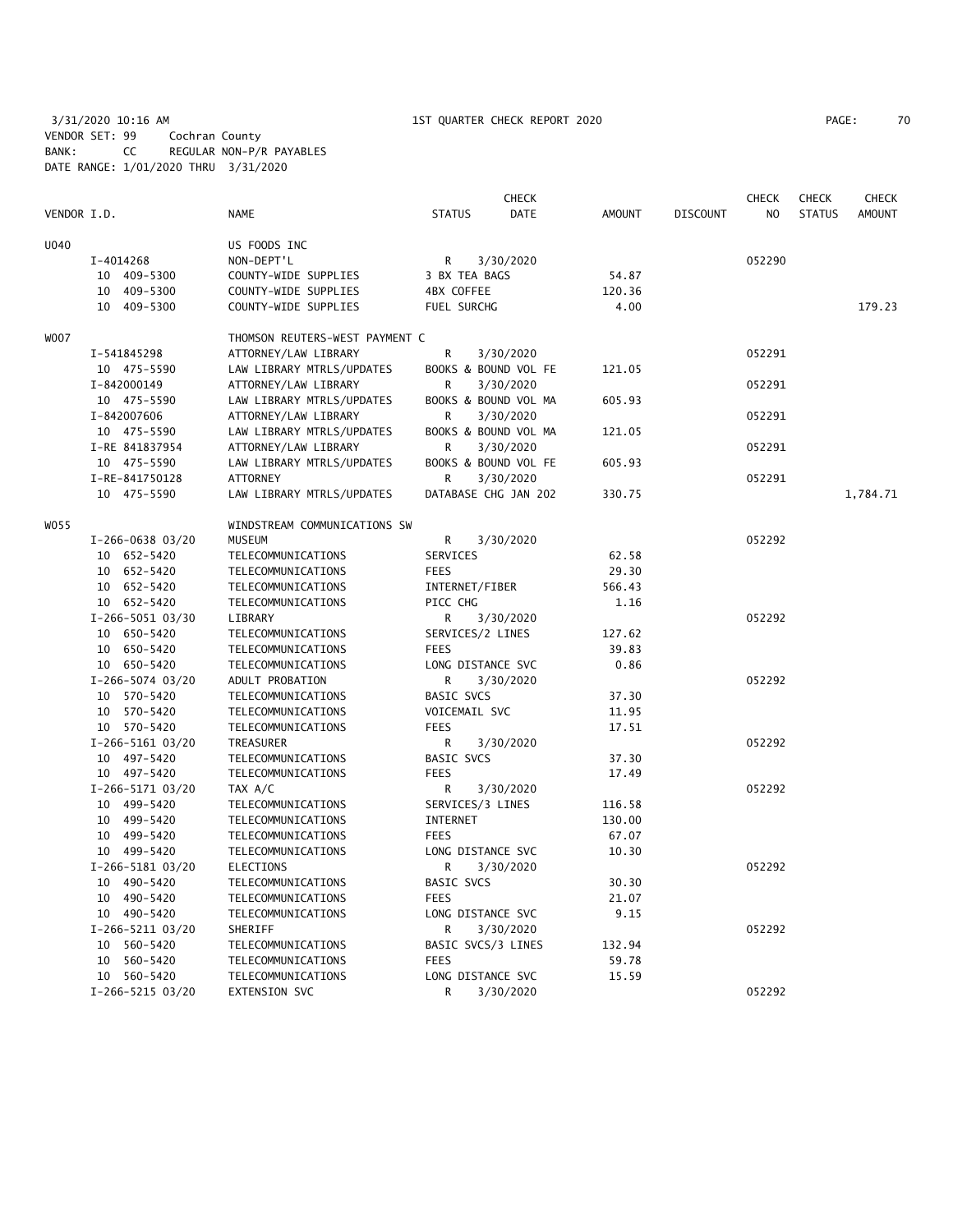|             |                  |                               |                     | <b>CHECK</b>         |               |                 | CHECK  | <b>CHECK</b>  | <b>CHECK</b>  |
|-------------|------------------|-------------------------------|---------------------|----------------------|---------------|-----------------|--------|---------------|---------------|
| VENDOR I.D. |                  | <b>NAME</b>                   | <b>STATUS</b>       | DATE                 | <b>AMOUNT</b> | <b>DISCOUNT</b> | NO     | <b>STATUS</b> | <b>AMOUNT</b> |
| WO55        |                  | WINDSTREAM COMMUNICATIONS     | (CONT)              |                      |               |                 |        |               |               |
|             | I-266-5215 03/20 | EXTENSION SVC                 | R                   | 3/30/2020            |               |                 | 052292 |               |               |
|             | 10 665-5420      | TELECOMMUNICATIONS            | SERVICES/3 LINES    |                      | 143.38        |                 |        |               |               |
|             | 10 665-5420      | TELECOMMUNICATIONS            | <b>FEES</b>         |                      | 59.73         |                 |        |               |               |
|             | 10 665-5420      | TELECOMMUNICATIONS            | LONG DISTANCE SVC   |                      | 0.28          |                 |        |               |               |
|             | I-266-5302 03/20 | JUSTICE OF PEACE              | R                   | 3/30/2020            |               |                 | 052292 |               |               |
|             | 10 455-5420      | TELECOMMUNICATIONS            | BASIC SVCS          |                      | 31.83         |                 |        |               |               |
|             | 10 455-5420      | TELECOMMUNICATIONS            | <b>FEES</b>         |                      | 17.48         |                 |        |               |               |
|             | 10 455-5420      | TELECOMMUNICATIONS            | LONG DISTANCE SVC   |                      | 4.32          |                 |        |               |               |
|             | I-266-5411 03/20 | JUVENILE PROBATION            | R                   | 3/30/2020            |               |                 | 052292 |               |               |
|             | 17 573-5499      | OPERATING EXPENSES            | <b>BASIC SVCS</b>   |                      | 31.83         |                 |        |               |               |
|             | 17 573-5499      | OPERATING EXPENSES            | <b>FEES</b>         |                      | 17.48         |                 |        |               |               |
|             | 17 573-5499      | OPERATING EXPENSES            | LONG DISTANCE SVC   |                      | 1.25          |                 |        |               |               |
|             | I-266-5412 03/20 | DIST CT/CONST/NON-DEPT'L/ELEC | R                   | 3/30/2020            |               |                 | 052292 |               |               |
|             | 10 409-5420      | TELECOMMUNICATIONS            | INTERNET            |                      | 130.00        |                 |        |               |               |
|             | 10 435-5420      | TELECOMMUNICATIONS            | SERVICES            |                      | 20.89         |                 |        |               |               |
|             | 10 435-5420      | TELECOMMUNICATIONS            | <b>FEES</b>         |                      | 20.03         |                 |        |               |               |
|             | 10 435-5420      | TELECOMMUNICATIONS            | <b>INTERNET</b>     |                      | 130.00        |                 |        |               |               |
|             |                  |                               |                     |                      |               |                 |        |               |               |
|             | 10 435-5420      | TELECOMMUNICATIONS            | PICC CHG            |                      | 1.16          |                 |        |               |               |
|             | 10 550-5420      | TELECOMMUNICATIONS            | SERVICES            |                      | 20.89         |                 |        |               |               |
|             | 10 550-5420      | TELECOMMUNICATIONS            | <b>FEES</b>         |                      | 20.04         |                 |        |               |               |
|             | 10 490-5420      | TELECOMMUNICATIONS            |                     | LOCAL MEASURED CALLS | 3.10          |                 |        |               |               |
|             | I-266-5450 03/20 | <b>CLERK</b>                  | R                   | 3/30/2020            |               |                 | 052292 |               |               |
|             | 10 403-5420      | TELECOMMUNICATIONS            | BASIC SVCS/3 LINES  |                      | 113.00        |                 |        |               |               |
|             | 10 403-5420      | TELECOMMUNICATIONS            | <b>FEES</b>         |                      | 66.99         |                 |        |               |               |
|             | 10 403-5420      | TELECOMMUNICATIONS            | LONG DISTANCE SVC   |                      | 11.81         |                 |        |               |               |
|             | I-266-5508 03/20 | CO JUDGE/COMM'R CT            | R                   | 3/30/2020            |               |                 | 052292 |               |               |
|             | 15 610-5420      | TELECOMMUNICATIONS            | BASIC SVCS/2 LINES  |                      | 64.76         |                 |        |               |               |
|             | 15 610-5420      | TELECOMMUNICATIONS            | <b>FEES</b>         |                      | 55.57         |                 |        |               |               |
|             | 15 610-5420      | TELECOMMUNICATIONS            | LONG DISTANCE SVC   |                      | 6.72          |                 |        |               |               |
|             | I-266-5700 03/20 | SHERIFF                       | R.                  | 3/30/2020            |               |                 | 052292 |               |               |
|             | 10 560-5420      | TELECOMMUNICATIONS            | <b>BASIC SVCS</b>   |                      | 48.37         |                 |        |               |               |
|             | 10 560-5420      | TELECOMMUNICATIONS            | <b>FEES</b>         |                      | 14.18         |                 |        |               |               |
|             | I-266-5822 03/20 | AUDITOR/NON-DEPT'L            | R                   | 3/30/2020            |               |                 | 052292 |               |               |
|             | 10 495-5420      | TELECOMMUNICATIONS            | SERVICES            |                      | 20.89         |                 |        |               |               |
|             | 10 495-5420      | TELECOMMUNICATIONS            | <b>FEES</b>         |                      | 20.19         |                 |        |               |               |
|             | 10 495-5420      | TELECOMMUNICATIONS            | INTERNET            |                      | 130.00        |                 |        |               |               |
|             | 10 495-5420      | TELECOMMUNICATIONS            | PICC CHG            |                      | 1.16          |                 |        |               |               |
|             | 10 495-5420      | TELECOMMUNICATIONS            | LONG DISTANCE SVC   |                      | 0.14          |                 |        |               |               |
|             | 10 409-5420      | TELECOMMUNICATIONS            | FAX LINE 266-5629   |                      | 20.89         |                 |        |               |               |
|             | 10 409-5420      | TELECOMMUNICATIONS            | <b>FEES</b>         |                      | 20.19         |                 |        |               |               |
|             | 10 409-5420      | TELECOMMUNICATIONS            | COURTHOUSE INTERNET |                      | 145.00        |                 |        |               |               |
|             | 10 409-5420      | TELECOMMUNICATIONS            | PICC CHG            |                      | 1.16          |                 |        |               |               |
|             | 10 409-5420      | TELECOMMUNICATIONS            | FAX LONG DISTANCE   |                      | 1.14          |                 |        |               |               |
|             | I-266-8661 03/20 | ATTORNEY                      | R                   | 3/30/2020            |               |                 | 052292 |               |               |
|             | 10 475-5420      | TELECOMMUNICATIONS            | BASIC SVCS/2 LINES  |                      | 75.21         |                 |        |               |               |
|             | 10 475-5420      | TELECOMMUNICATIONS            | <b>FEES</b>         |                      | 39.83         |                 |        |               |               |
|             | I-266-8888 03/20 | SHERIFF                       | R                   | 3/30/2020            |               |                 | 052292 |               |               |
|             |                  |                               |                     |                      |               |                 |        |               |               |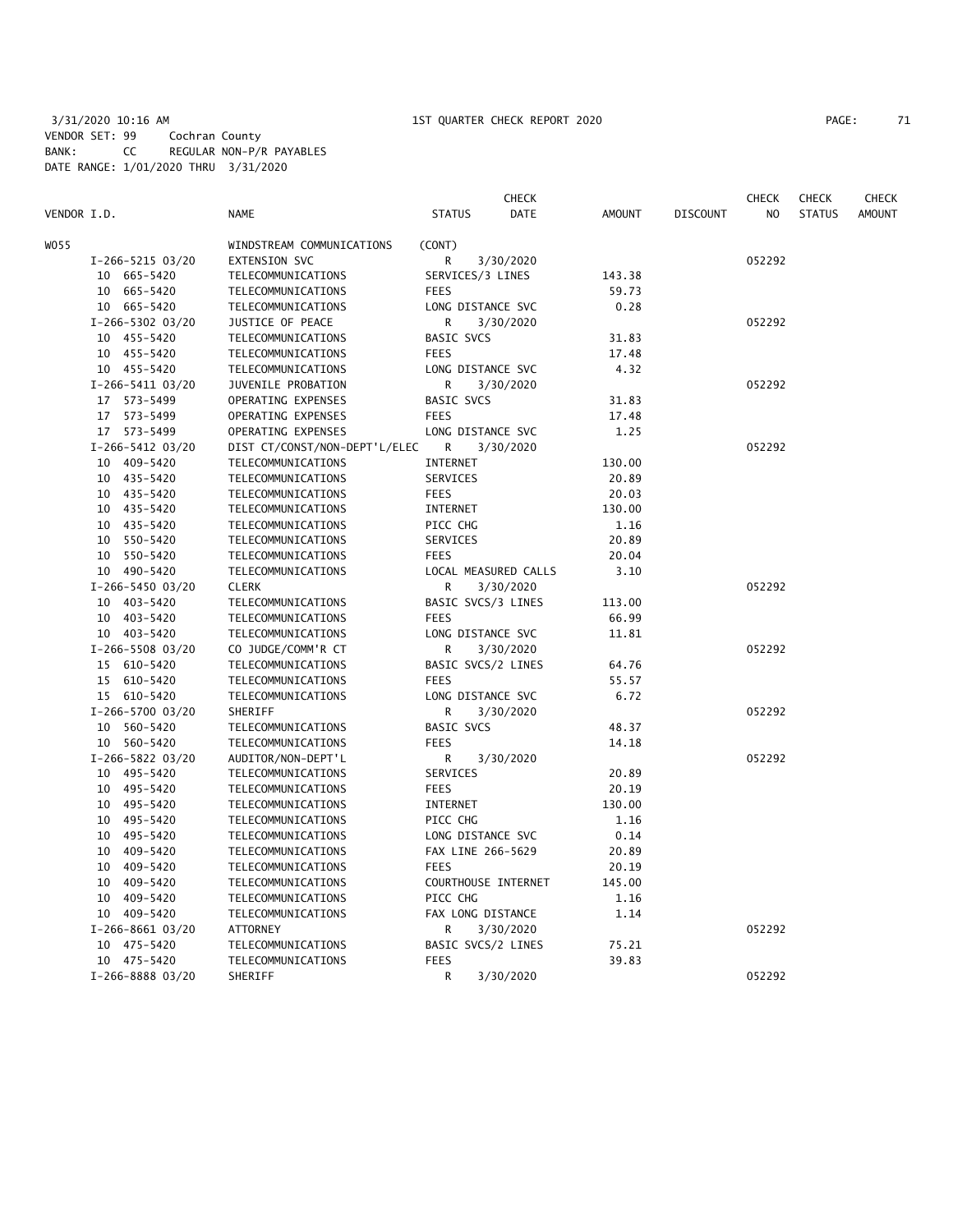# 3/31/2020 10:16 AM 1ST QUARTER CHECK REPORT 2020 PAGE: 72 VENDOR SET: 99 Cochran County BANK: CC REGULAR NON-P/R PAYABLES DATE RANGE: 1/01/2020 THRU 3/31/2020

| PAGE: |  |
|-------|--|
|-------|--|

|                  |                                      |                  |                                       |                     | <b>CHECK</b>         |               |                 | <b>CHECK</b>   | <b>CHECK</b>  | <b>CHECK</b>  |
|------------------|--------------------------------------|------------------|---------------------------------------|---------------------|----------------------|---------------|-----------------|----------------|---------------|---------------|
| VENDOR I.D.      |                                      |                  | <b>NAME</b>                           | <b>STATUS</b>       | <b>DATE</b>          | <b>AMOUNT</b> | <b>DISCOUNT</b> | N <sub>O</sub> | <b>STATUS</b> | <b>AMOUNT</b> |
| W055             |                                      |                  | WINDSTREAM COMMUNICATIONS             | (CONT)              |                      |               |                 |                |               |               |
|                  |                                      | I-266-8888 03/20 | SHERIFF                               | R                   | 3/30/2020            |               |                 | 052292         |               |               |
|                  | 10 560-5420<br>TELECOMMUNICATIONS    |                  | SERVICES/FAX LINE                     |                     | 32.38                |               |                 |                |               |               |
|                  | 560-5420<br>10<br>TELECOMMUNICATIONS |                  | FEES                                  |                     | 14.15                |               |                 |                |               |               |
|                  | 10                                   | 560-5420         | TELECOMMUNICATIONS                    | FAX LONG DISTANCE   |                      | 0.50          |                 |                |               | 3,100.03      |
| W062             |                                      |                  | WAL-MART COMMUNITY                    |                     |                      |               |                 |                |               |               |
|                  |                                      | I-026240 022620  | SHERIFF                               | R                   | 3/30/2020            |               |                 | 052294         |               |               |
|                  | 10                                   | 560-5310         | OFFICE SUPPLIES                       | LG PIC HANGER       |                      | 5.77          |                 |                |               |               |
|                  |                                      | 10 560-5310      | OFFICE SUPPLIES                       | COMMAND PIC HANGERS |                      | 9.84          |                 |                |               | 15.61         |
| W164             |                                      |                  | <b>WARREN CAT</b>                     |                     |                      |               |                 |                |               |               |
|                  |                                      | C-CS020041890    | PREC 2                                | R                   | 3/30/2020            |               |                 | 052295         |               |               |
|                  |                                      | 15 622-5451      | REPAIRS                               |                     | CR ANTENNA/CAT ERROR | 26.65CR       |                 |                |               |               |
|                  |                                      | I-PS020385216    | PREC 2                                | R                   | 3/30/2020            |               |                 | 052295         |               |               |
|                  |                                      | 15 622-5451      | REPAIRS                               | OIL FILTER #1R-1808 |                      | 33.10         |                 |                |               |               |
|                  |                                      | 15 622-5451      | REPAIRS                               | MIRROR #259-4758    |                      | 96.84         |                 |                |               |               |
|                  |                                      | 15 622-5451      | REPAIRS                               | FUEL CAP #349-7059  |                      | 91.92         |                 |                |               |               |
|                  |                                      | 15 622-5451      | REPAIRS                               | LUBE ELEM #500-0483 |                      | 31.44         |                 |                |               |               |
|                  |                                      | 15 622-5451      | REPAIRS                               | 12GL 15W40          |                      | 188.04        |                 |                |               |               |
|                  |                                      | 15 622-5451      | REPAIRS                               | 4GAL 30W TDTO       |                      | 68.24         |                 |                |               |               |
|                  |                                      | I-W0020141699    | PREC 3                                | R                   | 3/30/2020            |               |                 | 052295         |               |               |
|                  |                                      | 15 623-5451      | REPAIRS                               | LBR/RPR WIRING/MICE |                      | 900.00        |                 |                |               |               |
|                  |                                      | 15 623-5451      | REPAIRS                               |                     | TRAVEL TIME/CAT#0261 | 400.00        |                 |                |               |               |
|                  |                                      | 15 623-5451      | REPAIRS                               |                     | 180 MI TO/FR BLEDSOE | 630.00        |                 |                |               | 2,412.93      |
| W <sub>235</sub> |                                      |                  | VANDY NELSON dba                      |                     |                      |               |                 |                |               |               |
|                  | $I - 3226$                           |                  | CRTHSE/ACT BLDG/LIBRARY               | R                   | 3/30/2020            |               |                 | 052296         |               |               |
|                  |                                      | 10 510-5332      | CUSTODIAL SUPPLIES                    | SPRAY BUGS          |                      | 70.00         |                 |                |               |               |
|                  |                                      | 10 662-5332      | CUSTODIAL SUPPLIES                    | SPRAY BUGS          |                      | 45.00         |                 |                |               |               |
|                  |                                      | 10 650-5332      | CUSTODIAL SUPPLIES                    | SPRAY BUGS          |                      | 35.00         |                 |                |               |               |
|                  | $I - 3228$                           |                  | COURTHOUSE/ANNEX                      | R                   | 3/30/2020            |               |                 | 052296         |               |               |
|                  |                                      | 10 510-5332      | CUSTODIAL SUPPLIES                    | SPRAY BUGS          |                      | 50.00         |                 |                |               | 200.00        |
| X001             |                                      |                  | XCEL ENERGY                           |                     |                      |               |                 |                |               |               |
|                  |                                      |                  | I-54-1324315-7 03/20 ALMOST ALL DEPTS | R                   | 3/30/2020            |               |                 | 052297         |               |               |
|                  | 30                                   | 518-5440         | UTILITIES                             |                     | 300210167 RUNWAY LIG | 63.17         |                 |                |               |               |
|                  |                                      | 10 510-5440      | UTILITIES                             |                     | 300240736 COURTHOUSE | 1,477.29      |                 |                |               |               |
|                  | 10                                   | 580-5440         | UTILITIES [TOWER]                     | 300282806 TOWER     |                      | 79.65         |                 |                |               |               |
|                  |                                      | 15 621-5440      | UTILITIES                             |                     | 300294119 PREC 1 SHO | 44.48         |                 |                |               |               |
|                  | 10                                   | 650–5440         | UTILITIES                             | 300338546 LIBRARY   |                      | 95.11         |                 |                |               |               |
|                  | 10                                   | 652-5440         | UTILITIES                             | 300342232 MUSEUM    |                      | 56.64         |                 |                |               |               |
|                  | 10                                   | 662-5440         | UTILITIES                             |                     | 300390484 ACTIVITY B | 369.56        |                 |                |               |               |
|                  | 10                                   | 660-5440         | UTILITIES & IRRIGATION                | 300410370 PARK      |                      | 130.83        |                 |                |               |               |
|                  | 10                                   | 660-5440         | UTILITIES & IRRIGATION                | 300457515 PARK/SHOP |                      | 73.63         |                 |                |               |               |
|                  | 10                                   | 516-5440         | UTILITIES                             | 300555198 CEMETERY  |                      | 11.27         |                 |                |               |               |
|                  | 10                                   | 660-5440         | UTILITIES & IRRIGATION                | 300587052 SHOWBARN  |                      | 21.93         |                 |                |               |               |
|                  | 10                                   | 660-5440         | UTILITIES & IRRIGATION                |                     | 300587753 RODEO GROU | 15.65         |                 |                |               |               |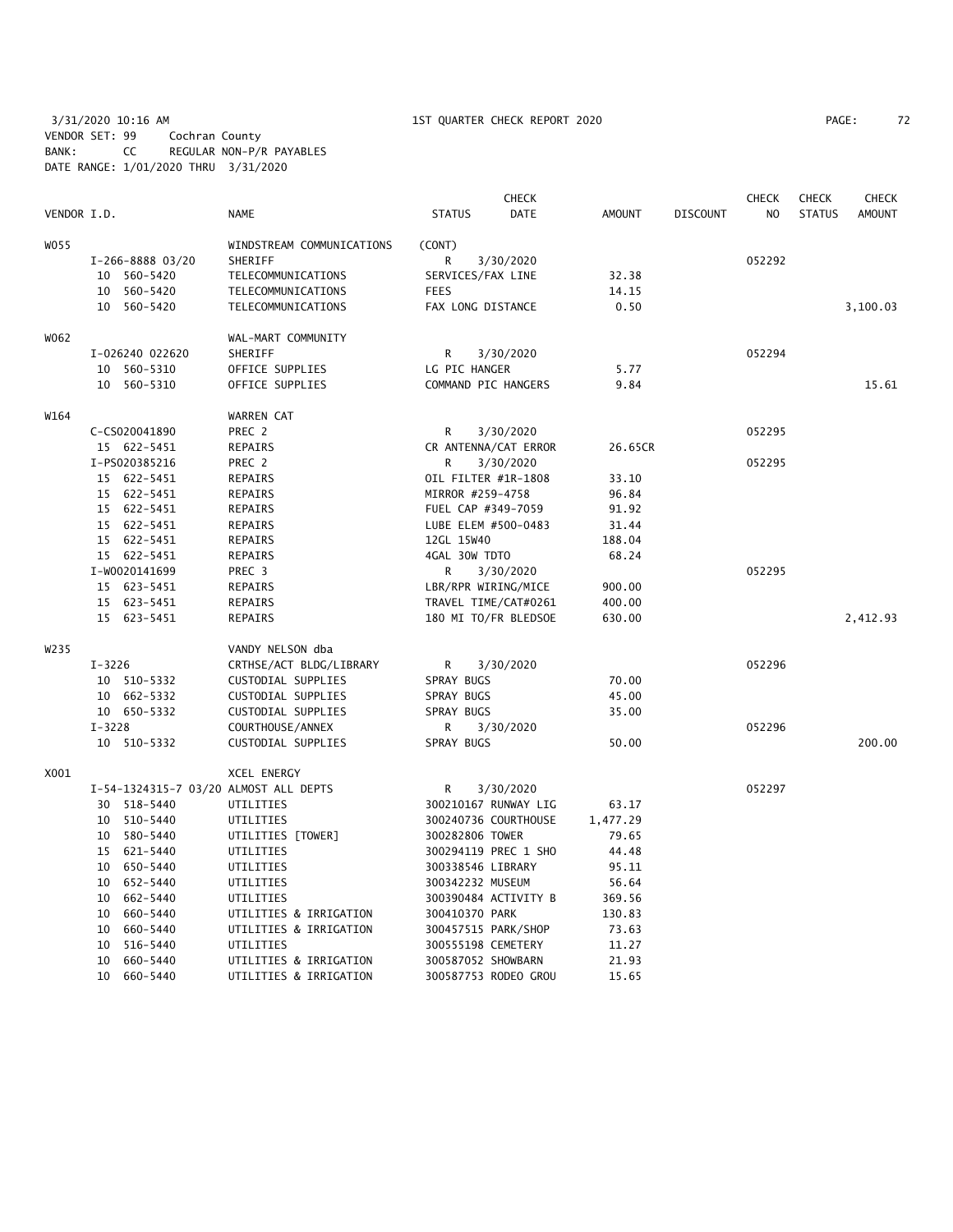3/31/2020 10:16 AM 1ST QUARTER CHECK REPORT 2020 PAGE: 73 VENDOR SET: 99 Cochran County BANK: CC REGULAR NON-P/R PAYABLES DATE RANGE: 1/01/2020 THRU 3/31/2020

| 7: |
|----|
|    |

|             |                             |                                       |        |                    | <b>CHECK</b>         |        |          | <b>CHECK</b> | <b>CHECK</b>  | <b>CHECK</b>  |
|-------------|-----------------------------|---------------------------------------|--------|--------------------|----------------------|--------|----------|--------------|---------------|---------------|
| VENDOR I.D. |                             | <b>NAME</b>                           |        | <b>STATUS</b>      | <b>DATE</b>          | AMOUNT | DISCOUNT | NO.          | <b>STATUS</b> | <b>AMOUNT</b> |
| X001        |                             | <b>XCEL ENERGY</b>                    | (CONT) |                    |                      |        |          |              |               |               |
|             |                             | I-54-1324315-7 03/20 ALMOST ALL DEPTS |        | R                  | 3/30/2020            |        |          | 052297       |               |               |
|             | 10 409-5440                 | UTILITIES                             |        | 300588989 ANNEX    |                      | 30.93  |          |              |               |               |
|             | 10 516-5440                 | UTILITIES                             |        | 300603417 CEMETERY |                      | 13.10  |          |              |               |               |
|             | 10 516-5440                 | UTILITIES                             |        |                    | 300637038 CEMETERY S | 11.27  |          |              |               | 2,494.51      |
| X001        |                             | <b>XCEL ENERGY</b>                    |        |                    |                      |        |          |              |               |               |
|             | I-54-1829977-7 MAR20 PREC 2 |                                       |        | R                  | 3/30/2020            |        |          | 052298       |               |               |
|             | 15 622-5440                 | UTILITIES                             |        |                    | 123KWH 2/13-3/16/20  | 20.87  |          |              |               |               |
|             | 15 622-5440                 | UTILITIES                             |        | AREA LIGHT         |                      | 15.15  |          |              |               | 36.02         |
|             |                             |                                       |        |                    |                      |        |          |              |               |               |
|             |                             |                                       |        |                    |                      |        |          |              |               |               |
|             |                             |                                       |        |                    |                      |        |          |              |               |               |

| * * TOTALS * *      | N <sub>0</sub> |                     |              | INVOICE AMOUNT  | <b>DISCOUNTS</b> | CHECK AMOUNT |
|---------------------|----------------|---------------------|--------------|-----------------|------------------|--------------|
| REGULAR CHECKS:     | 333            |                     |              | 1, 122, 641. 75 | 0.00             | 845,591.75   |
| HAND CHECKS:        | 0              |                     |              | 0.00            | 0.00             | 0.00         |
| DRAFTS:             | 0              |                     |              | 0.00            | 0.00             | 0.00         |
| EFT:                |                |                     |              | 0.00            | 0.00             | 0.00         |
| NON CHECKS:         |                |                     |              | 0.00            | 0.00             | 0.00         |
| <b>VOID CHECKS:</b> |                | 3 VOID DEBITS       | 0.00         |                 |                  |              |
|                     |                | <b>VOID CREDITS</b> | 277,074.00CR | 277,074.00CR    | 0.00             |              |

#### TOTAL ERRORS: 0

## \*\* G/L ACCOUNT TOTALS \*\*

G/L ACCOUNT NAME NAME AMOUNT ----------------------------------------------------------------------

| 10 | 000-2206.002 | COLLECTION AGENCY FEES      | 443.76    |
|----|--------------|-----------------------------|-----------|
| 10 | 000-2206.003 | Omni Collection Fee         | 80.00     |
| 10 | 000-2500.10  | RESERVE FOR W/C, UNEMPLYMNT | 15,534.00 |
| 10 | 000-4370.101 | RENT-ACTIVITY BUILDING      | 600.00    |
| 10 | 000-4380.200 | OTHER [MISCELLANEOUS]       | 499.42    |
| 10 | 400-5204     | WORKERS' COMPENSATION       | 56.42     |
| 10 | 400-5206     | UNEMPLOYMENT                | 4.12      |
| 10 | 403–5204     | WORKERS' COMPENSATION       | 56.57     |
|    | 10 403-5206  | <b>UNEMPLOYMENT</b>         | 6.89      |
|    | 10 403-5310  | OFFICE SUPPLIES             | 291.64    |
|    | 10 403-5311  | POSTAL EXPENSES             | 1,000.00  |
|    | 10 403-5411  | MAINTENANCE CONTRACTS       | 2,081.51  |
| 10 | 403–5416     | FILMING & INDEXING          | 2,500.00  |
| 10 | 403-5420     | TELECOMMUNICATIONS          | 767.43    |
| 10 | 403–5427     | CONTINUING EDUCATION        | 548.40    |
| 10 | 403-5451     | REPAIRS                     | 197.56    |
| 10 | 405-5330     | FUEL AND OIL                | 198.15    |
|    | 10 409-5300  | COUNTY-WIDE SUPPLIES        | 479.87    |
|    |              |                             |           |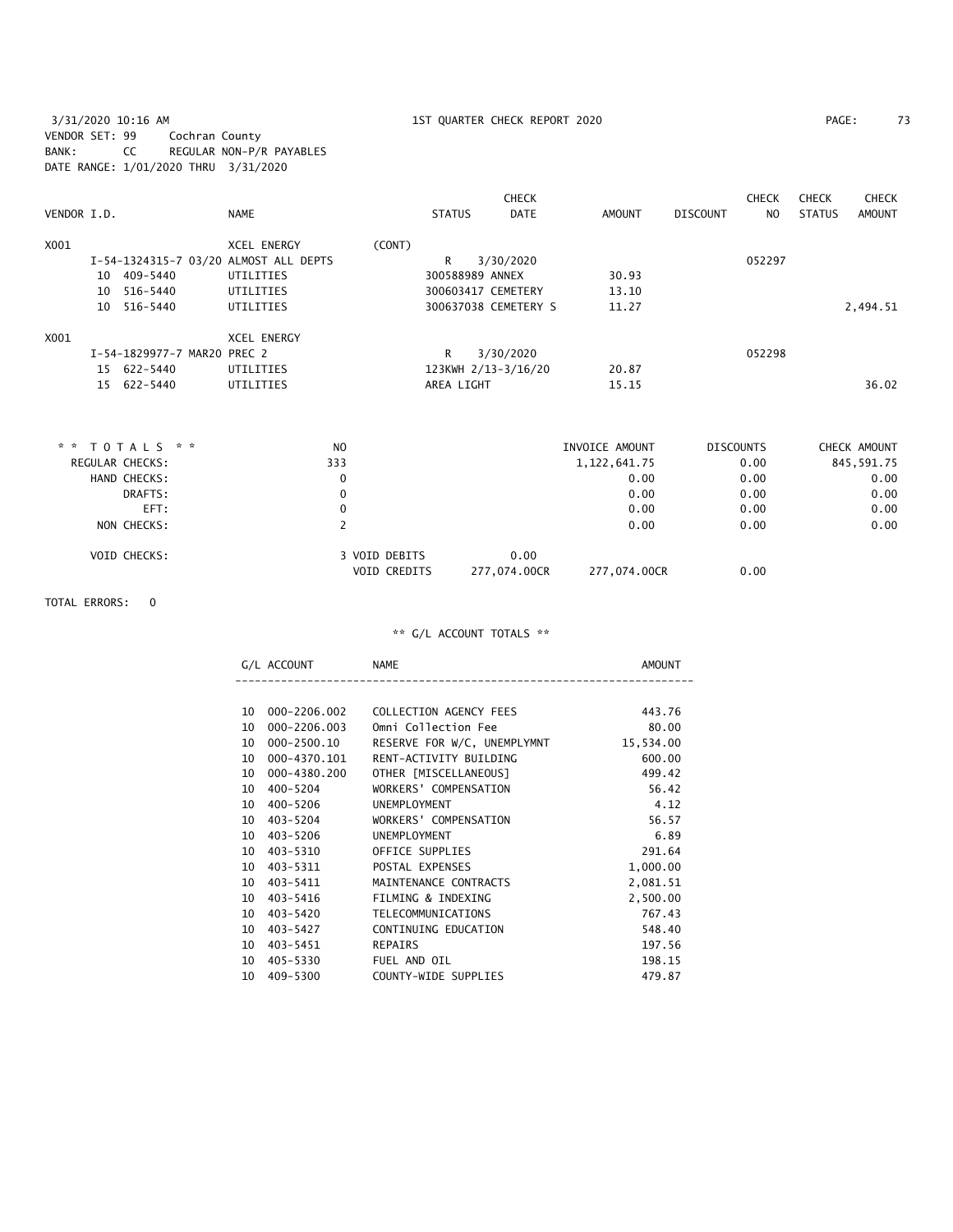3/31/2020 10:16 AM 1ST QUARTER CHECK REPORT 2020 PAGE: 74 VENDOR SET: 99 Cochran County BANK: CC REGULAR NON-P/R PAYABLES DATE RANGE: 1/01/2020 THRU 3/31/2020

|                 | G/L ACCOUNT | <b>NAME</b>                   | AMOUNT    |
|-----------------|-------------|-------------------------------|-----------|
|                 |             |                               |           |
|                 | 10 409-5406 | APPRAISAL DISTRICT            | 26,543.40 |
|                 | 10 409-5411 | MAINTENANCE CONTRACTS         | 2,483.41  |
|                 | 10 409-5420 | TELECOMMUNICATIONS            | 1,927.51  |
|                 | 10 409-5440 | UTILITIES                     | 171.95    |
|                 | 10 409-5470 | DONATION-SOIL & WATER CONSER. | 3,000.00  |
|                 | 10 409-5497 | LIABILITY INSURANCE           | 5,282.00  |
|                 | 10 426-5310 | OFFICE SUPPLIES               | 40.89     |
|                 | 10 426-5400 | ATTORNEY AD LITEM             | 800.00    |
|                 | 10 435-5204 | WORKERS' COMPENSATION         | 11.39     |
|                 | 10 435-5206 | UNEMPLOYMENT                  | 1.91      |
|                 | 10 435-5400 | ATTORNEY AD LITEM             | 6,575.70  |
|                 | 10 435-5420 | TELECOMMUNICATIONS            | 516.24    |
|                 | 10 435-5491 | GRAND JURY                    | 895.00    |
|                 | 10 435-5497 | LIABILITY INSURANCE           | 1,000.00  |
|                 | 10 435-5499 | MISCELLANEOUS                 | 132.30    |
|                 | 10 455-5204 | WORKERS' COMPENSATION         | 26.27     |
|                 | 10 455-5310 | OFFICE SUPPLIES               | 1,174.87  |
|                 | 10 455-5411 | MAINTENANCE CONTRACTS         | 996.00    |
|                 | 10 455-5420 | TELECOMMUNICATIONS            | 207.21    |
|                 | 10 455-5427 | CONTINUING EDUCATION          | 300.00    |
|                 | 10 455-5451 | REPAIRS                       | 146.57    |
|                 | 10 455-5481 | DUES AND REGISTRATION         | 60.00     |
|                 | 10 455-5499 | MISCELLANEOUS                 | 44.00     |
|                 | 10 475-5204 | WORKERS' COMPENSATION         | 3.03      |
|                 | 10 475-5206 | UNEMPLOYMENT                  | 5.20      |
| 10              | 475-5310    | OFFICE SUPPLIES               | 258.20    |
|                 | 10 475-5420 | TELECOMMUNICATIONS            | 345.12    |
|                 | 10 475-5427 | CONTINUING EDUCATION          | 718.36    |
| 10              | 475-5590    | LAW LIBRARY MTRLS/UPDATES     | 2,847.89  |
|                 | 10 476-5204 | WORKERS' COMPENSATION         | 31.40     |
| 10              | 476–5206    | UNEMPLOYMENT                  | 1.88      |
|                 | 10 476-5497 | PROFESSIONAL LIABILITY INS.   | 500.00    |
|                 | 10 490-5102 | ELECTION SALARIES             | 867.50    |
| 10              | 490-5204    | WORKERS' COMPENSATION         | 12.77     |
| 10              | 490-5206    | <b>UNEMPLOYMENT</b>           | 2.86      |
| 10              | 490-5310    | OFFICE SUPPLIES               | 861.71    |
| 10              | 490-5335    | ELECTION SUPPLIES             | 1,634.33  |
| 10              | 490-5420    | <b>TELECOMMUNICATIONS</b>     | 186.16    |
| 10              | 490-5425    | TRAVEL-IN COUNTY (DOCUMENTED) | 32.60     |
| 10 <sup>°</sup> | 490-5498    | <b>VOTER ENHANCEMENT</b>      | 78.12     |
| 10              | 490-5571    | CAPITAL OUTLAY                | 24,874.10 |
| 10              | 495-5204    | WORKERS' COMPENSATION         | 26.60     |
| 10              | 495-5206    | <b>UNEMPLOYMENT</b>           | 6.07      |
| 10              | 495-5310    | OFFICE SUPPLIES               | 490.01    |
| 10              | 495-5311    | POSTAL EXPENSES               | 55.00     |
| 10              | 495-5420    | TELECOMMUNICATIONS            | 692.01    |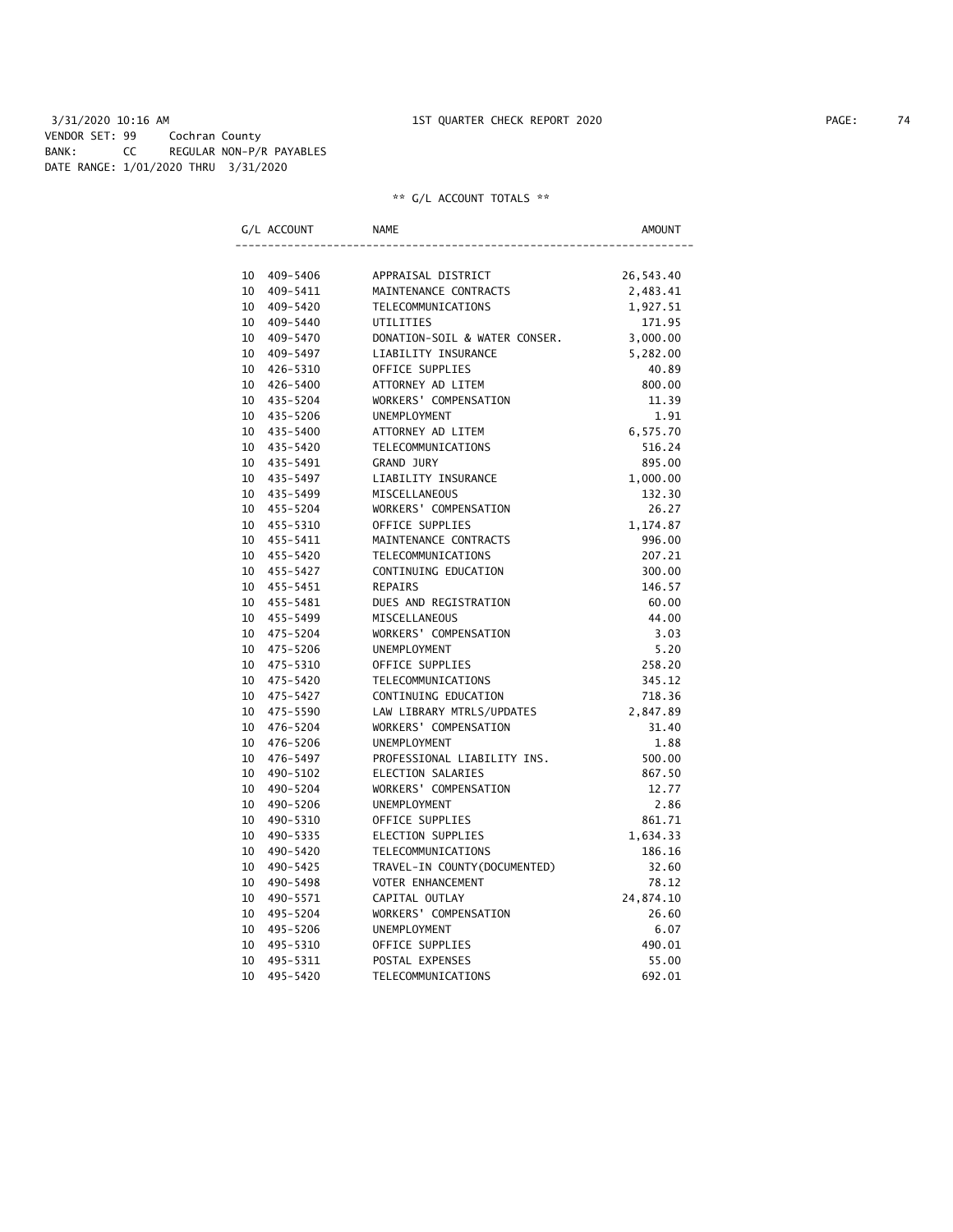3/31/2020 10:16 AM 1ST QUARTER CHECK REPORT 2020 PAGE: 75 VENDOR SET: 99 Cochran County BANK: CC REGULAR NON-P/R PAYABLES DATE RANGE: 1/01/2020 THRU 3/31/2020

|                 | G/L ACCOUNT  | <b>NAME</b>                    | AMOUNT      |
|-----------------|--------------|--------------------------------|-------------|
|                 |              |                                |             |
| 10              | 495-5427     | CONTINUING EDUCATION           | 320.00      |
| 10              | 495-5451     | <b>REPAIRS</b>                 | 60.00       |
| 10              | 497-5204     | WORKERS' COMPENSATION          | 34.53       |
| 10              | 497-5206     | UNEMPLOYMENT                   | 1.43        |
| 10              | 497-5310     | OFFICE SUPPLIES                | 1,233.63    |
| 10              | 497-5311     | POSTAL EXPENSES                | 22.95       |
| 10              | 497-5420     | <b>TELECOMMUNICATIONS</b>      | 221.94      |
| 10              | 497-5451     | REPAIRS                        | 60.00       |
| 10              | 497-5481     | DUES AND REGISTRATION          | 150.00      |
| 10              | 499-5204     | WORKERS' COMPENSATION          | 91.52       |
| 10              | 499-5206     | UNEMPLOYMENT                   | 14.82       |
| 10              | 499-5310     | OFFICE SUPPLIES                | 1,261.31    |
| 10              | 499-5311     | POSTAL EXPENSES                | 55.00       |
| 10 <sup>°</sup> | 499-5408     | TAX ROLL                       | 5.95        |
| 10              | 499-5411     | MAINTENANCE CONTRACTS          | 7,945.74    |
| 10              | 499-5420     | TELECOMMUNICATIONS             | 1,300.95    |
| 10              | 499-5427     | CONTINUING EDUCATION           | 141.01      |
| 10              | 499-5480     | <b>BONDS &amp; NOTARY FEES</b> | 50.00       |
| 10              | 510-5204     | WORKERS' COMPENSATION          | 303.47      |
| 10              | 510-5206     | <b>UNEMPLOYMENT</b>            | 5.27        |
| 10              | 510-5332     | CUSTODIAL SUPPLIES             | 2,781.56    |
| 10              | 510-5411     | MAINTENANCE CONTRACTS          | 4,376.50    |
| 10              | 510-5440     | UTILITIES                      | 7,692.90    |
| 10              | $510 - 5451$ | <b>REPAIR</b>                  | 2,820.87    |
| 10              | 510-5572     | COURTHOUSE AIR SYSTEM          | 206, 295.10 |
| 10              | $512 - 5204$ | WORKERS' COMPENSATION          | 531.06      |
| 10              | 512-5206     | <b>UNEMPLOYMENT</b>            | 16.78       |
| 10              | 512-5310     | OFFICE SUPPLIES                | 322.59      |
| 10              | 512-5333     | FOOD-PRISONERS                 | 3,902.46    |
| 10              | 512-5391     | MEDICAL CARE-PRISONERS         | 389.23      |
| 10              | 512-5392     | MISCELLANEOUS SUPPLIES         | 2,119.45    |
| 10              | 512-5451     | REPAIR                         | 3,679.22    |
| 10              | 512-5499     | MISCELLANEOUS                  | 6,591.24    |
| 10              | 516-5204     | WORKERS' COMPENSATION          | 261.15      |
| 10              | 516-5206     | UNEMPLOYMENT                   | 5.51        |
| 10              | 516-5330     | FUEL & OIL                     | 307.64      |
| 10              | 516-5332     | CUSTODIAL SUPPLIES             | 2,254.31    |
| 10              | 516-5440     | UTILITIES                      | 165.04      |
| 10              | 516-5451     | REPAIR                         | 56.71       |
| 10              | 516-5471     | CARE OF WHFC CEMETERY          | 3,000.00    |
| 10              | 550-5204     | WORKERS' COMPENSATION          | 139.17      |
| 10              | 550-5330     | FUEL & OIL                     | 88.16       |
| 10              | 550-5420     | TELECOMMUNICATIONS             | 122.79      |
| 10              | 550-5427     | CONTINUING EDUCATION           | 324.00      |
| 10              | 550-5451     | REPAIR                         | 1,073.83    |
| 10              | 550-5481     | DUES AND REGISTRATION          | 60.00       |
|                 |              |                                |             |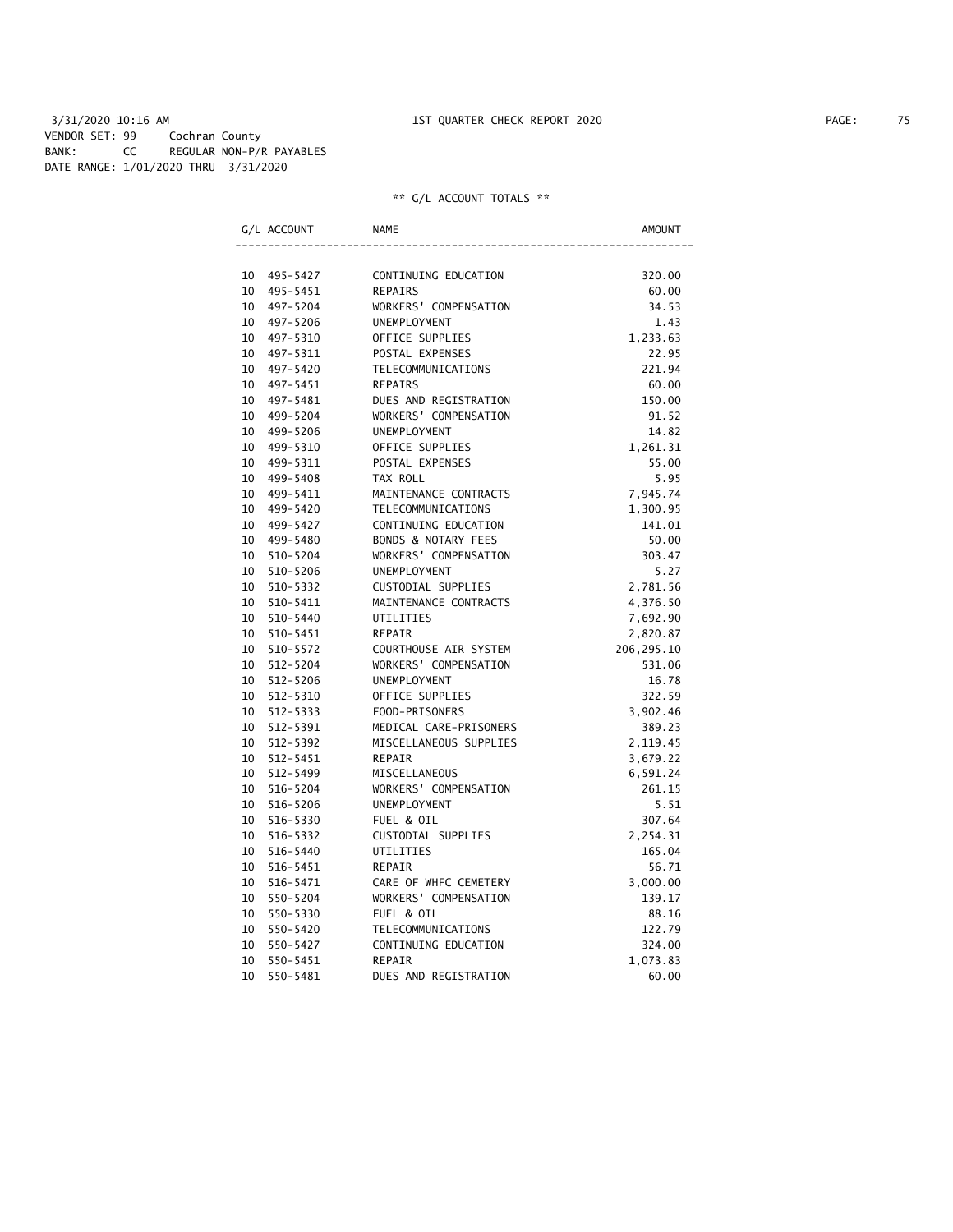3/31/2020 10:16 AM 1ST QUARTER CHECK REPORT 2020 PAGE: 76 VENDOR SET: 99 Cochran County BANK: CC REGULAR NON-P/R PAYABLES DATE RANGE: 1/01/2020 THRU 3/31/2020

|                 | G/L ACCOUNT | <b>NAME</b>                   | AMOUNT    |
|-----------------|-------------|-------------------------------|-----------|
|                 |             |                               |           |
| 10              | 560-5204    | WORKERS' COMPENSATION         | 1,614.65  |
| 10              | 560-5205    | <b>UNIFORMS</b>               | 125.42    |
| 10              | 560-5206    | UNEMPLOYMENT                  | 59.27     |
| 10              | 560-5310    | OFFICE SUPPLIES               | 2,915.10  |
| 10              | 560-5311    | POSTAL EXPENSES               | 110.00    |
| 10              | 560-5330    | FUEL AND OIL                  | 6,202.05  |
| 10              | 560-5334    | OTHER SUPPLIES                | 945.82    |
| 10              | 560-5411    | MAINTENANCE CONTRACTS         | 1,848.00  |
| 10              | 560-5420    | TELECOMMUNICATIONS            | 1,842.59  |
| 10              | 560-5451    | MACHINERY-NON-OFFICE REPAIR   | 7,370.21  |
| 10              | 560-5452    | OFFICE EQUIPMENT REPAIR       | 1,146.93  |
| 10              | 560-5454    | <b>TIRES</b>                  | 1,488.01  |
| 10              | 560-5497    | OFFICERS' LIABILITY INSURANCE | 7,214.00  |
| 10              | 560-5499    | MISCELLANEOUS                 | 435.39    |
| 10              | 570-5420    | TELECOMMUNICATIONS            | 267.64    |
| 10              | 571-5472    | LOCAL SUPPORT-JUV BOARD       | 12,495.00 |
| 10              | 580-5404    | MEDICAL-E.M.S. SUBSIDIES      | 25,000.00 |
| 10              | 580-5414    | FIRE PROTECTION CONTRACTS     | 2,800.00  |
| 10              | 580-5440    | UTILITIES [TOWER]             | 249.32    |
| 10              | 650-5204    | WORKERS' COMPENSATION         | 38.30     |
| 10              | 650-5206    | UNEMPLOYMENT                  | 4.39      |
| 10              | 650-5310    | OFFICE SUPPLIES               | 1,007.92  |
| 10              | 650-5311    | POSTAL EXPENSES               | 20.00     |
| 10              | 650-5332    | CUSTODIAL SUPPLIES            | 105.00    |
| 10              | 650-5411    | MAINTENANCE CONTRACTS         | 182.00    |
| 10              | 650-5420    | TELECOMMUNICATIONS            | 668.64    |
| 10              | 650-5440    | UTILITIES                     | 1,273.27  |
| 10              | 650-5499    | MISCELLANEOUS                 | 113.00    |
| 10              | 650-5590    | <b>BOOKS</b>                  | 3,714.54  |
| 10              | 652-5204    | WORKERS' COMPENSATION         | 15.84     |
| 10              | 652-5420    | <b>TELECOMMUNICATIONS</b>     | 1,978.41  |
| 10 <sup>1</sup> | 652-5440    | UTILITIES                     | 1,286.57  |
| 10              | 652-5451    | REPAIR                        | 281.98    |
| 10              | 660-5204    | WORKERS' COMPENSATION         | 174.41    |
| 10              | 660-5206    | <b>UNEMPLOYMENT</b>           | 5.20      |
| 10              | 660-5330    | FUEL AND OIL                  | 93.92     |
| 10              | 660-5332    | CUSTODIAL SUPPLIES            | 111.63    |
| 10              | 660-5440    | UTILITIES & IRRIGATION        | 1,263.77  |
| 10              | 660-5451    | <b>REPAIR</b>                 | 24.98     |
| 10              | 660-5454    | <b>TIRES</b>                  | 15.00     |
| 10              | 662-5204    | WORKERS' COMPENSATION         | 298.52    |
| 10              | 662-5206    | UNEMPLOYMENT                  | 5.51      |
| 10              | 662-5332    | CUSTODIAL SUPPLIES            | 571.76    |
| 10              | 662-5440    | UTILITIES                     | 4,818.08  |
| 10              | 663-5418    | SENIOR CITIZENS CONTRACT      | 18,750.00 |
| 10              | 665-5204    | WORKERS' COMPENSATION         | 17.86     |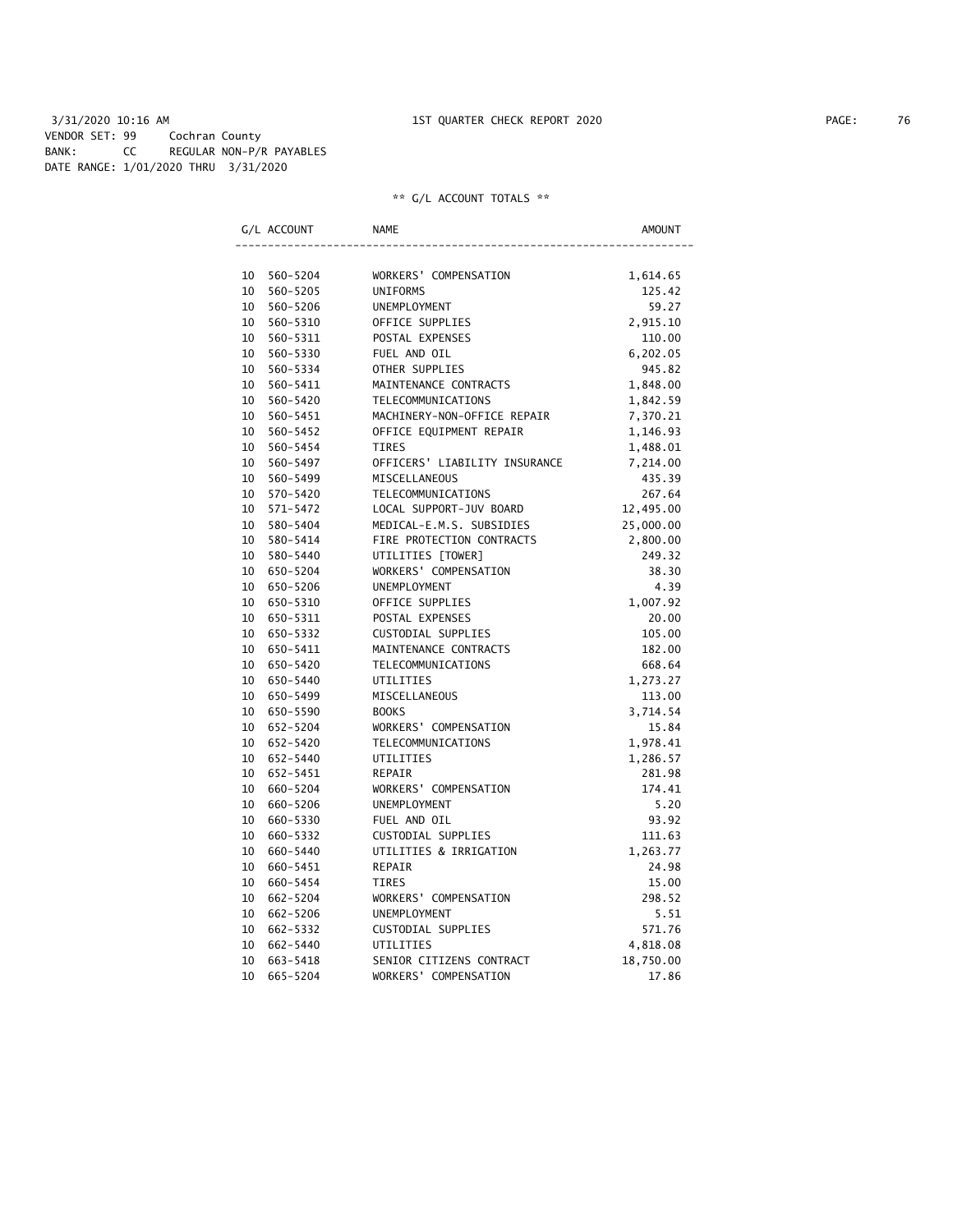## 3/31/2020 10:16 AM 1ST QUARTER CHECK REPORT 2020 PAGE: 77 VENDOR SET: 99 Cochran County BANK: CC REGULAR NON-P/R PAYABLES DATE RANGE: 1/01/2020 THRU 3/31/2020

|  | G/L ACCOUNT | NAME                           | AMOUNT     |
|--|-------------|--------------------------------|------------|
|  |             |                                |            |
|  | 10 665-5206 | UNEMPLOYMENT                   | 5.64       |
|  | 10 665-5310 | OFFICE SUPPLIES                | 75.98      |
|  | 10 665-5330 | FUEL AND OIL                   | 314.65     |
|  | 10 665-5411 | MAINTENANCE CONTRACTS          | 100.79     |
|  | 10 665-5420 | TELECOMMUNICATIONS             | 611.48     |
|  | 10 665-5427 | CO AGENT-TRAVEL-OUT OF COUNTY  | 177.47     |
|  | 10 700-5700 | TRANSFERS TO OTHER FUNDS       | 20,000.00  |
|  |             | *** FUND TOTAL ***             | 507,125.98 |
|  | 15 610-5204 | WORKERS' COMPENSATION          | 150.55     |
|  | 15 610-5420 | TELECOMMUNICATIONS             | 500.57     |
|  | 15 610-5427 | COMM-CONTINUING EDUCATION      | 400.00     |
|  | 15 610-5428 | CO. JUDGE-CONTINUING EDUCATION | 847.43     |
|  | 15 610-5430 | LEGAL NOTICES                  | 211.20     |
|  | 15 610-5481 | DUES AND REGISTRATION          | 2,240.00   |
|  | 15 610-5499 | MISCELLANEOUS                  | 520.00     |
|  | 15 621-5204 | WORKERS' COMPENSATION          | 528.19     |
|  | 15 621-5206 | UNEMPLOYMENT                   | 10.96      |
|  | 15 621-5330 | FUEL & OIL                     | 859.27     |
|  | 15 621-5356 | ROAD MATERIALS & SUPPLIES      | 190.07     |
|  | 15 621-5440 | UTILITIES                      | 760.26     |
|  | 15 621-5451 | <b>REPAIRS</b>                 | 239.99     |
|  | 15 621-5571 | CAPITAL OUTLAY                 | 137,207.50 |
|  | 15 622-5204 | WORKERS' COMPENSATION          | 509.86     |
|  | 15 622-5206 | UNEMPLOYMENT                   | 10.58      |
|  | 15 622-5330 | FUEL AND OIL                   | 10,741.90  |
|  | 15 622-5356 | ROAD MATERIALS & SUPPLIES      | 568.07     |
|  | 15 622-5440 | UTILITIES                      | 624.80     |
|  | 15 622-5451 | <b>REPAIRS</b>                 | 574.83     |
|  | 15 622-5454 | <b>TIRES</b>                   | 169.00     |
|  | 15 623-5204 | WORKERS' COMPENSATION          | 535.17     |
|  | 15 623-5206 | UNEMPLOYMENT                   | 11.10      |
|  | 15 623-5330 | FUEL AND OIL                   | 6,158.01   |
|  | 15 623-5356 | ROAD MATERIALS & SUPPLIES      | 99.06      |
|  | 15 623-5440 | UTILITIES                      | 484.69     |
|  | 15 623-5451 | <b>REPAIRS</b>                 | 2,045.06   |
|  | 15 624-5204 | WORKERS' COMPENSATION          | 542.40     |
|  | 15 624-5206 | <b>UNEMPLOYMENT</b>            | 11.25      |
|  | 15 624-5330 | FUEL AND OIL                   | 4,527.14   |
|  | 15 624-5356 | ROAD MATERIALS & SUPPLIES      | 87.06      |
|  | 15 624-5420 | TELECOMMUNICATIONS             | 131.16     |
|  | 15 624-5440 | UTILITIES                      | 786.18     |
|  | 15 624-5451 | <b>REPAIRS</b>                 | 186.09     |
|  | 15 624-5454 | <b>TIRES</b>                   | 16.00      |
|  | 15 624-5571 | CAPITAL OUTLAY                 | 145,000.00 |
|  |             | *** FUND TOTAL ***             | 318,485.40 |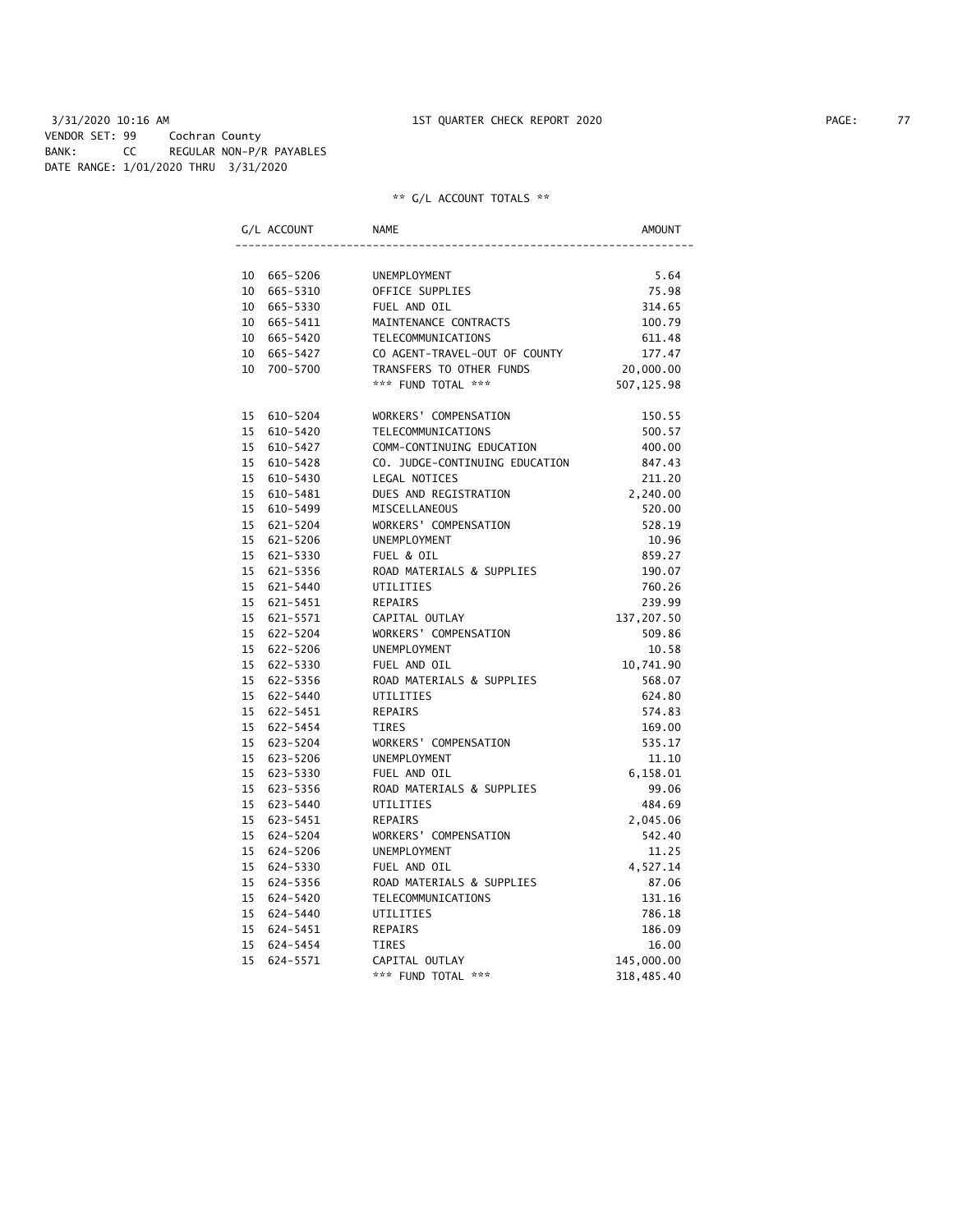#### 3/31/2020 10:16 AM 1ST QUARTER CHECK REPORT 2020 PAGE: 78 VENDOR SET: 99 Cochran County BANK: CC REGULAR NON-P/R PAYABLES DATE RANGE: 1/01/2020 THRU 3/31/2020

|                         | G/L ACCOUNT     | NAME                              | AMOUNT         |                  |              |
|-------------------------|-----------------|-----------------------------------|----------------|------------------|--------------|
|                         | 17 573-5204     | WORKERS' COMPENSATION             | 67.44          |                  |              |
|                         | 17  573-5206    | UNEMPLOYMENT INSURANCE            | 5.32           |                  |              |
|                         | 17 573-5413     | Detention Services                | 4,300.00       |                  |              |
|                         | 17 573-5413.004 | Other Placements                  | 4,146.00       |                  |              |
|                         | 17 573-5427     | TRAVEL & TRAINING                 | 838.99         |                  |              |
|                         | 17 573-5499     | OPERATING EXPENSES                | 4,170.51       |                  |              |
|                         |                 | *** FUND TOTAL ***                | 13,528.26      |                  |              |
|                         | 22 403-5499     | CNTY CLERK R.M. & P LGC118.05     | 951.00         |                  |              |
|                         |                 | *** FUND TOTAL ***                | 951.00         |                  |              |
|                         | 30 518-5204     | WORKERS' COMPENSATION             | 73.24          |                  |              |
|                         | 30 518-5440     | UTILITIES                         | 200.01         |                  |              |
|                         |                 | *** FUND TOTAL ***                | 273.25         |                  |              |
|                         | 31 652-5311     | POSTAL EXPENSES                   | 64.00          |                  |              |
|                         |                 | *** FUND TOTAL ***                | 64.00          |                  |              |
|                         | 90 000-2342     | Arrest Fees - State Officers      | 20.96          |                  |              |
|                         | 90 000-2342.001 | Omni FTA                          | 100.00         |                  |              |
|                         | 90 000-2347.001 | Truancy Prvtn & Diver. 102.015    | 65.90          |                  |              |
|                         | 90 000-2355     | MVF CCP 102.002                   | 1.27           |                  |              |
|                         | 90 000-2357     | 50% Overweight Fine               | 125.00         |                  |              |
|                         | 90 000-2358.001 | PRIOR OLD CCC 04 Forward 1,670.07 |                |                  |              |
|                         | 90 000-2361     | 50% of Time Payment to State      | 39.30          |                  |              |
|                         | 90 000-2363.001 | Divorce & Family Gov't 133.151    | 45.00          |                  |              |
|                         | 90 000-2363.002 | Other Than Divorce/Family 10B     | 250.00         |                  |              |
|                         | 90 000-2363.003 | Indigent Defense Fee              | 71.08          |                  |              |
|                         | 90 000-2363.004 | Co Filing Fee Ind Lgl Serv.       | 195.47         |                  |              |
|                         | 90 000-2363.005 | ELE. FILING FEE DIS CLK           | 300.00         |                  |              |
|                         | 90 000-2363.006 | ELE FILING FEE COUNTY CLERK       | 68.08          |                  |              |
|                         | 90 000-2363.007 | ELE FILING FEE JP                 | 70.00          |                  |              |
|                         | 90 000-2365     | 50% of Seat Belt (545.412&13)     | 375.00         |                  |              |
|                         | 90 000-2367     | STF-Sub 95% C(Trans CD542.40      | 197.35         |                  |              |
|                         | 90 000-2367.001 | STF-SUB 96%9TRANDS CD542.40       | 275.44         |                  |              |
|                         | 90 000-2368     | BB Bond Fee (Gov CD 41.258)       | 135.00         |                  |              |
|                         | 90 000-2369     | EMS Trauma Sec49.02 SB1131        | 0.45           |                  |              |
|                         | 90 000-2372     | Birth Cert. Gov118.015            | 45.00          |                  |              |
|                         | 90 000-2373     | Marriage License Gov 118.011      | 90.00          |                  |              |
|                         | 90 000-2376     | Co. CrtCriminal Judicial Fund     | 120.00         |                  |              |
|                         | 90 000-2376.001 | CRIM ELECTRONIC EFF DIS CLK       | 6.74           |                  |              |
|                         | 90 000-2376.002 | CRIMINAL ELECTRONIC EFF CO.       | 51.41          |                  |              |
|                         | 90 000-2378     | JRF Jury Reimb Fee CCP102.0045    | 145.55         |                  |              |
|                         | 90 000-2379     | Judicial Support Fee/L133.105     | 584.12         |                  |              |
|                         | 90 000-2379.001 | Drug Court Fee CCP102.0178        | 5.67           |                  |              |
|                         | 90 000-2379.002 | 7th Crt of Appeal Gov't22.2081    | 30.00          |                  |              |
|                         | 90 000-2380.001 | CJCPT PERSONAL TRAINGSEC51.971    | 80.00          |                  |              |
|                         |                 | *** FUND TOTAL ***                | 5,163.86       |                  |              |
|                         | NO              |                                   | INVOICE AMOUNT | <b>DISCOUNTS</b> | CHECK AMOUNT |
| VENDOR SET: 99 BANK: CC | TOTALS:<br>338  |                                   | 845, 591.75    | 0.00             | 845, 591.75  |
| BANK: CC<br>TOTALS:     | 338             |                                   | 845, 591.75    | 0.00             | 845, 591.75  |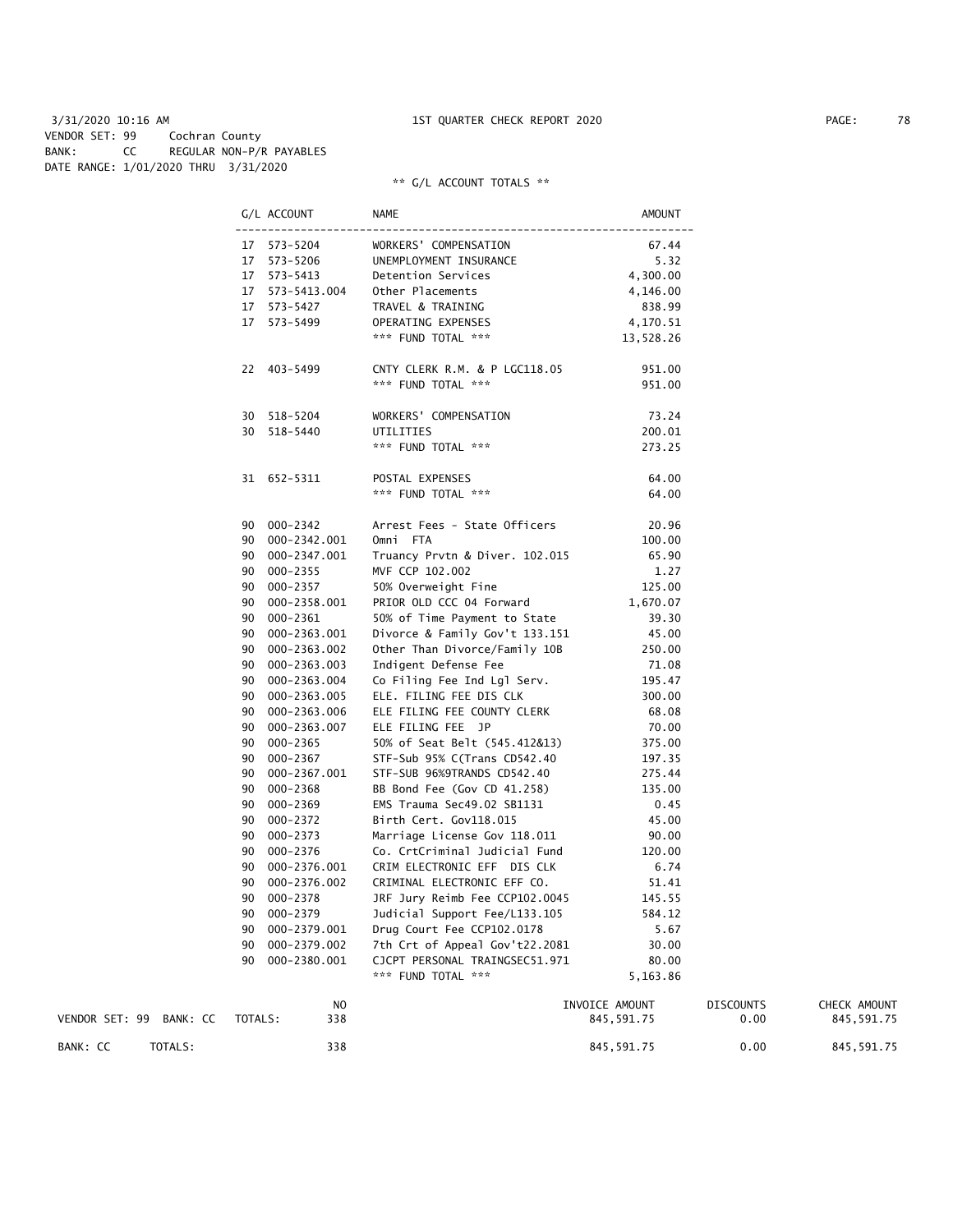3/31/2020 10:16 AM 1ST QUARTER CHECK REPORT 2020 PAGE: 79 VENDOR SET: 99 Cochran County BANK: CC REGULAR NON-P/R PAYABLES DATE RANGE: 1/01/2020 THRU 3/31/2020

## \*\* G/L ACCOUNT TOTALS \*\*

# G/L ACCOUNT NAME NAME ----------------------------------------------------------------------

3/31/2020 10:16 AM 1ST QUARTER CHECK REPORT 2020 PAGE: 80

VENDOR SET: 99 Cochran County BANK: PR PAYROLL PAYABLES DATE RANGE: 1/01/2020 THRU 3/31/2020

| VENDOR I.D. |    |                   | NAME                           | <b>STATUS</b>   | DATE                 | <b>AMOUNT</b> | <b>DISCOUNT</b> | NO.    | <b>STATUS</b> | AMOUNT    |
|-------------|----|-------------------|--------------------------------|-----------------|----------------------|---------------|-----------------|--------|---------------|-----------|
| A067        |    |                   | AMERICAN FAMILY LIFE ASSURANCE |                 |                      |               |                 |        |               |           |
|             |    | I-08 202001240689 | MONTHLY PREMIUM                | R               | 1/31/2020            |               |                 | 052001 |               |           |
|             |    | 10 000-2500.4     | INSURANCE PAYABLE              | MONTHLY PREMIUM |                      | 592.84        |                 |        |               |           |
|             |    | 15 000-2500.4     | INSURANCE PAYABLE              | MONTHLY PREMIUM |                      | 186.52        |                 |        |               |           |
|             |    | 30 000-2500.4     | AFLAC                          | MONTHLY PREMIUM |                      | 11.76         |                 |        |               | 791.12    |
| C091        |    |                   | HUMANA                         |                 |                      |               |                 |        |               |           |
|             |    | I-17A202001240689 | VISION MONTHLY PREMIUM         | R               | 1/31/2020            |               |                 | 052002 |               |           |
|             |    | 10 000-2500.4     | INSURANCE PAYABLE              |                 | VISION MONTHLY PREMI | 30.46         |                 |        |               | 30.46     |
| C253        |    |                   | COCHRAN COUNTY MONEY MKT       |                 |                      |               |                 |        |               |           |
|             |    | I-01 202001240689 | RETIREMENT CONTRIBUTIONS       | R               | 1/31/2020            |               |                 | 052003 |               |           |
|             |    | 10 000-2500.3     | TCDRS PAYABLE                  |                 | RETIREMENT CONTRIBUT | 9,068.28      |                 |        |               |           |
|             |    | 10 400-5203       | RETIREMENT                     |                 | RETIREMENT CONTRIBUT | 1,084.06      |                 |        |               |           |
|             |    | 10 403-5203       | RETIREMENT                     |                 | RETIREMENT CONTRIBUT | 1,114.52      |                 |        |               |           |
|             |    | 10 435-5203       | RETIREMENT                     |                 | RETIREMENT CONTRIBUT | 231.80        |                 |        |               |           |
|             |    | 10 455-5203       | RETIREMENT                     |                 | RETIREMENT CONTRIBUT | 520.92        |                 |        |               |           |
|             |    | 10 475-5203       | RETIREMENT                     |                 | RETIREMENT CONTRIBUT | 450.14        |                 |        |               |           |
|             |    | 10 476-5203       | RETIREMENT                     |                 | RETIREMENT CONTRIBUT | 229.20        |                 |        |               |           |
|             |    | 10 490-5203.001   | RETIREMENT                     |                 | RETIREMENT CONTRIBUT | 144.63        |                 |        |               |           |
|             |    | 10 495-5203       | RETIREMENT                     |                 | RETIREMENT CONTRIBUT | 526.84        |                 |        |               |           |
|             |    | 10 497-5203       | RETIREMENT                     |                 | RETIREMENT CONTRIBUT | 673.14        |                 |        |               |           |
|             |    | 10 499-5203       | RETIREMENT                     |                 | RETIREMENT CONTRIBUT | 1,754.70      |                 |        |               |           |
|             |    | 10 510-5203       | RETIREMENT                     |                 | RETIREMENT CONTRIBUT | 390.00        |                 |        |               |           |
|             |    | 10 512-5203       | RETIREMENT                     |                 | RETIREMENT CONTRIBUT | 1,777.93      |                 |        |               |           |
|             |    | 10 516-5203       | RETIREMENT                     |                 | RETIREMENT CONTRIBUT | 476.13        |                 |        |               |           |
|             |    | 10 550-5203       | RETIREMENT                     |                 | RETIREMENT CONTRIBUT | 427.84        |                 |        |               |           |
|             |    | 10 560-5203       | RETIREMENT                     |                 | RETIREMENT CONTRIBUT | 5,504.75      |                 |        |               |           |
|             |    | 10 650-5203       | RETIREMENT                     |                 | RETIREMENT CONTRIBUT | 403.76        |                 |        |               |           |
|             |    | 10 652-5203       | RETIREMENT                     |                 | RETIREMENT CONTRIBUT | 22.92         |                 |        |               |           |
|             |    | 10 660-5203       | RETIREMENT                     |                 | RETIREMENT CONTRIBUT | 322.49        |                 |        |               |           |
|             |    | 10 662-5203       | RETIREMENT                     |                 | RETIREMENT CONTRIBUT | 432.16        |                 |        |               |           |
|             | 10 | 665-5203          | RETIREMENT                     |                 | RETIREMENT CONTRIBUT | 353.17        |                 |        |               |           |
|             |    | 15 000-2500.3     | TCDRS PAYABLE                  |                 | RETIREMENT CONTRIBUT | 3,263.43      |                 |        |               |           |
|             |    | 15 610-5203       | RETIREMENT                     |                 | RETIREMENT CONTRIBUT | 2,245.12      |                 |        |               |           |
|             |    | 15 621-5203       | RETIREMENT                     |                 | RETIREMENT CONTRIBUT | 943.69        |                 |        |               |           |
|             |    | 15 622-5203       | RETIREMENT                     |                 | RETIREMENT CONTRIBUT | 917.14        |                 |        |               |           |
|             |    | 15 623-5203       | RETIREMENT                     |                 | RETIREMENT CONTRIBUT | 972.80        |                 |        |               |           |
|             | 15 | 624-5203          | RETIREMENT                     |                 | RETIREMENT CONTRIBUT | 981.92        |                 |        |               |           |
|             |    | 17 000-2500.3     | TCDRS PAYABLE                  |                 | RETIREMENT CONTRIBUT | 252.62        |                 |        |               |           |
|             | 17 | 573-5203          | RETIREMENT                     |                 | RETIREMENT CONTRIBUT | 469.15        |                 |        |               |           |
|             | 30 | $000 - 2500.3$    | <b>TCDRS</b>                   |                 | RETIREMENT CONTRIBUT | 72.92         |                 |        |               |           |
|             |    | 30 518-5203       | RETIREMENT                     |                 | RETIREMENT CONTRIBUT | 135.43        |                 |        |               | 36,163.60 |

CHECK CHECK CHECK CHECK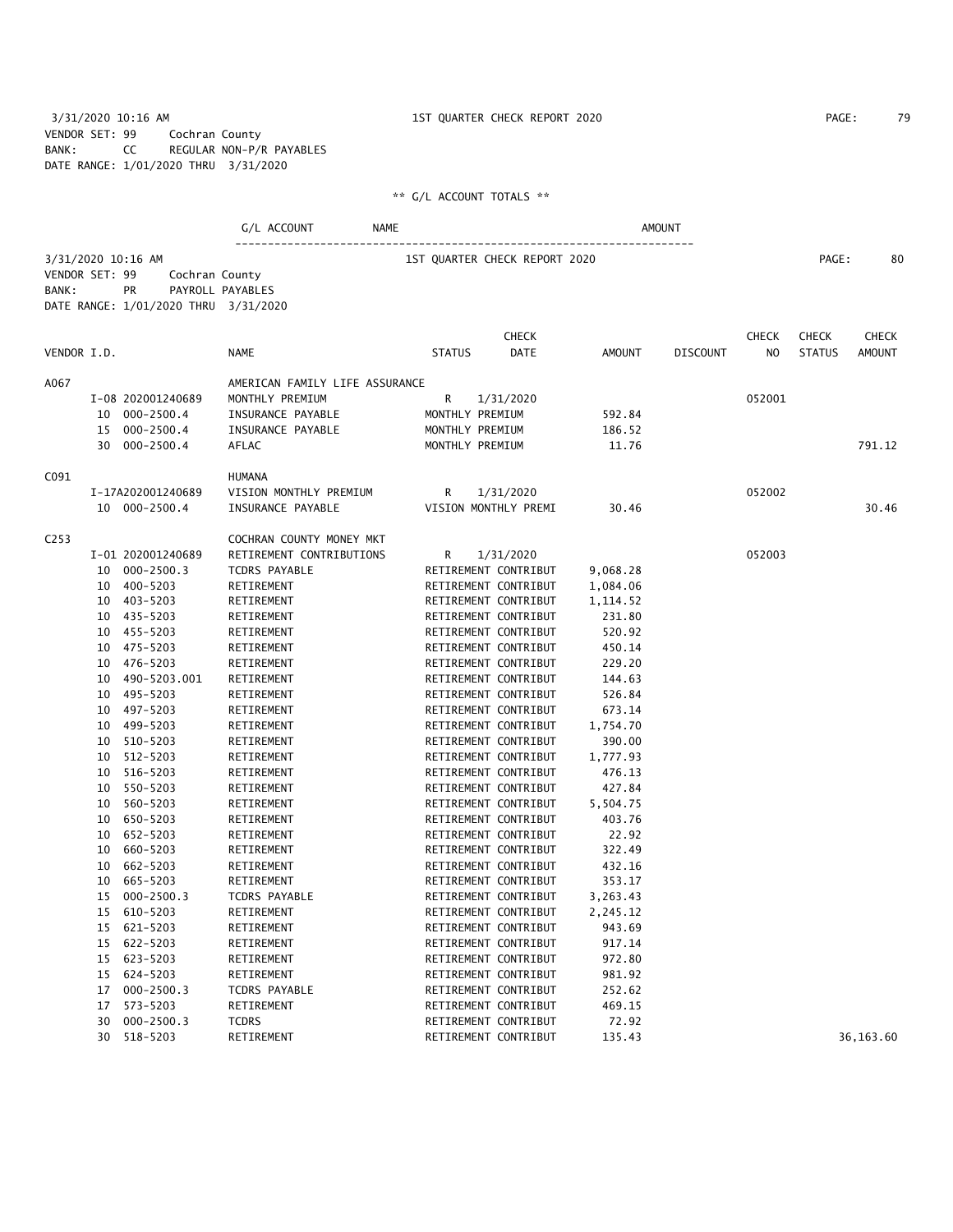| VENDOR I.D.<br><b>STATUS</b><br>DATE<br>AMOUNT<br><b>DISCOUNT</b><br>N <sub>O</sub><br><b>STATUS</b><br><b>NAME</b><br>C300<br>COCHRAN COUNTY SCHOOLS FEDERAL<br>I-18A202001240689<br>MONTHLY PREMUIM<br>R<br>1/31/2020<br>052004<br>10 000-2500.4<br>INSURANCE PAYABLE<br>MONTHLY PREMUIM<br>11,159.86<br>$000 - 2500.4$<br>15<br>INSURANCE PAYABLE<br>MONTHLY PREMUIM<br>1,143.10<br>$000 - 2500.4$<br>AFLAC<br>MONTHLY PREMUIM<br>93.03<br>12,395.99<br>30<br>N017<br>NATIONAL FARM LIFE<br>NFL PREMIUM<br>I-05 202001240689<br>R<br>1/31/2020<br>052005<br>10 000-2500.4<br>NFL PREMIUM<br>40.90<br>INSURANCE PAYABLE<br>I-05A202001240689<br>AFTER TAX PREM<br>1/31/2020<br>052005<br>R<br>10 000-2500.4<br>INSURANCE PAYABLE<br>AFTER TAX PREM<br>114.21<br>15 000-2500.4<br>INSURANCE PAYABLE<br>AFTER TAX PREM<br>127.67<br>N060<br>NATIONWIDE RETIREMENT SOL<br>DEFERRED COMP WITHHELD<br>R<br>052006<br>I-04 202001240689<br>1/31/2020<br>$000 - 2500.7$<br>PEBSCO DEF COMP PAYABLE<br>DEFERRED COMP WITHHE<br>10<br>1,262.30<br>$000 - 2500.7$<br>PEBSCO DEF COMP PAYABLE<br>DEFERRED COMP WITHHE<br>251.88<br>15<br>30<br>$000 - 2500.7$<br>D.C.<br>DEFERRED COMP WITHHE<br>10.82<br>1,525.00<br>0029<br>OFFICE OF THE ATTORNEY GE<br>CAUSE#233-534019-13<br>R<br>052007<br>I-CDH202001240689<br>1/31/2020<br>10 000-2500.8<br>CHILD SUPPORT PAYABLE<br>CAUSE#233-534019-13<br>557.87<br>P187<br>COCHRAN COUNTY PAYROLL TA | <b>CHECK</b>  |
|----------------------------------------------------------------------------------------------------------------------------------------------------------------------------------------------------------------------------------------------------------------------------------------------------------------------------------------------------------------------------------------------------------------------------------------------------------------------------------------------------------------------------------------------------------------------------------------------------------------------------------------------------------------------------------------------------------------------------------------------------------------------------------------------------------------------------------------------------------------------------------------------------------------------------------------------------------------------------------------------------------------------------------------------------------------------------------------------------------------------------------------------------------------------------------------------------------------------------------------------------------------------------------------------------------------------------------------------------------------------------------------------------------------------------------------|---------------|
|                                                                                                                                                                                                                                                                                                                                                                                                                                                                                                                                                                                                                                                                                                                                                                                                                                                                                                                                                                                                                                                                                                                                                                                                                                                                                                                                                                                                                                        | <b>AMOUNT</b> |
|                                                                                                                                                                                                                                                                                                                                                                                                                                                                                                                                                                                                                                                                                                                                                                                                                                                                                                                                                                                                                                                                                                                                                                                                                                                                                                                                                                                                                                        |               |
|                                                                                                                                                                                                                                                                                                                                                                                                                                                                                                                                                                                                                                                                                                                                                                                                                                                                                                                                                                                                                                                                                                                                                                                                                                                                                                                                                                                                                                        |               |
|                                                                                                                                                                                                                                                                                                                                                                                                                                                                                                                                                                                                                                                                                                                                                                                                                                                                                                                                                                                                                                                                                                                                                                                                                                                                                                                                                                                                                                        |               |
|                                                                                                                                                                                                                                                                                                                                                                                                                                                                                                                                                                                                                                                                                                                                                                                                                                                                                                                                                                                                                                                                                                                                                                                                                                                                                                                                                                                                                                        |               |
|                                                                                                                                                                                                                                                                                                                                                                                                                                                                                                                                                                                                                                                                                                                                                                                                                                                                                                                                                                                                                                                                                                                                                                                                                                                                                                                                                                                                                                        |               |
|                                                                                                                                                                                                                                                                                                                                                                                                                                                                                                                                                                                                                                                                                                                                                                                                                                                                                                                                                                                                                                                                                                                                                                                                                                                                                                                                                                                                                                        |               |
|                                                                                                                                                                                                                                                                                                                                                                                                                                                                                                                                                                                                                                                                                                                                                                                                                                                                                                                                                                                                                                                                                                                                                                                                                                                                                                                                                                                                                                        |               |
|                                                                                                                                                                                                                                                                                                                                                                                                                                                                                                                                                                                                                                                                                                                                                                                                                                                                                                                                                                                                                                                                                                                                                                                                                                                                                                                                                                                                                                        |               |
|                                                                                                                                                                                                                                                                                                                                                                                                                                                                                                                                                                                                                                                                                                                                                                                                                                                                                                                                                                                                                                                                                                                                                                                                                                                                                                                                                                                                                                        |               |
|                                                                                                                                                                                                                                                                                                                                                                                                                                                                                                                                                                                                                                                                                                                                                                                                                                                                                                                                                                                                                                                                                                                                                                                                                                                                                                                                                                                                                                        |               |
|                                                                                                                                                                                                                                                                                                                                                                                                                                                                                                                                                                                                                                                                                                                                                                                                                                                                                                                                                                                                                                                                                                                                                                                                                                                                                                                                                                                                                                        | 282.78        |
|                                                                                                                                                                                                                                                                                                                                                                                                                                                                                                                                                                                                                                                                                                                                                                                                                                                                                                                                                                                                                                                                                                                                                                                                                                                                                                                                                                                                                                        |               |
|                                                                                                                                                                                                                                                                                                                                                                                                                                                                                                                                                                                                                                                                                                                                                                                                                                                                                                                                                                                                                                                                                                                                                                                                                                                                                                                                                                                                                                        |               |
|                                                                                                                                                                                                                                                                                                                                                                                                                                                                                                                                                                                                                                                                                                                                                                                                                                                                                                                                                                                                                                                                                                                                                                                                                                                                                                                                                                                                                                        |               |
|                                                                                                                                                                                                                                                                                                                                                                                                                                                                                                                                                                                                                                                                                                                                                                                                                                                                                                                                                                                                                                                                                                                                                                                                                                                                                                                                                                                                                                        |               |
|                                                                                                                                                                                                                                                                                                                                                                                                                                                                                                                                                                                                                                                                                                                                                                                                                                                                                                                                                                                                                                                                                                                                                                                                                                                                                                                                                                                                                                        |               |
|                                                                                                                                                                                                                                                                                                                                                                                                                                                                                                                                                                                                                                                                                                                                                                                                                                                                                                                                                                                                                                                                                                                                                                                                                                                                                                                                                                                                                                        |               |
|                                                                                                                                                                                                                                                                                                                                                                                                                                                                                                                                                                                                                                                                                                                                                                                                                                                                                                                                                                                                                                                                                                                                                                                                                                                                                                                                                                                                                                        |               |
|                                                                                                                                                                                                                                                                                                                                                                                                                                                                                                                                                                                                                                                                                                                                                                                                                                                                                                                                                                                                                                                                                                                                                                                                                                                                                                                                                                                                                                        | 557.87        |
|                                                                                                                                                                                                                                                                                                                                                                                                                                                                                                                                                                                                                                                                                                                                                                                                                                                                                                                                                                                                                                                                                                                                                                                                                                                                                                                                                                                                                                        |               |
| I-T1 202001240689<br>FEDERAL INCOME TAX W/H<br>052008<br>R<br>1/31/2020                                                                                                                                                                                                                                                                                                                                                                                                                                                                                                                                                                                                                                                                                                                                                                                                                                                                                                                                                                                                                                                                                                                                                                                                                                                                                                                                                                |               |
| 10<br>000-2500.1<br>WITHHOLDING TAX PAYABLE<br>FEDERAL INCOME TAX W<br>10, 315.45                                                                                                                                                                                                                                                                                                                                                                                                                                                                                                                                                                                                                                                                                                                                                                                                                                                                                                                                                                                                                                                                                                                                                                                                                                                                                                                                                      |               |
| 000-2500.1<br>WITHHOLDING TAX PAYABLE<br>FEDERAL INCOME TAX W<br>15<br>3,425.50                                                                                                                                                                                                                                                                                                                                                                                                                                                                                                                                                                                                                                                                                                                                                                                                                                                                                                                                                                                                                                                                                                                                                                                                                                                                                                                                                        |               |
| $000 - 2500.1$<br>WITHHOLDING TAX PAYABLE<br>FEDERAL INCOME TAX W<br>250.66<br>17                                                                                                                                                                                                                                                                                                                                                                                                                                                                                                                                                                                                                                                                                                                                                                                                                                                                                                                                                                                                                                                                                                                                                                                                                                                                                                                                                      |               |
| 30<br>000-2500.1<br>FEDERAL WITHOLDING<br>FEDERAL INCOME TAX W<br>121.12                                                                                                                                                                                                                                                                                                                                                                                                                                                                                                                                                                                                                                                                                                                                                                                                                                                                                                                                                                                                                                                                                                                                                                                                                                                                                                                                                               |               |
| I-T3 202001240689<br>R.<br>FICA TAX<br>1/31/2020<br>052008                                                                                                                                                                                                                                                                                                                                                                                                                                                                                                                                                                                                                                                                                                                                                                                                                                                                                                                                                                                                                                                                                                                                                                                                                                                                                                                                                                             |               |
| 000-2500.2<br>FICA PAYABLE<br>FICA TAX<br>10<br>8,001.61                                                                                                                                                                                                                                                                                                                                                                                                                                                                                                                                                                                                                                                                                                                                                                                                                                                                                                                                                                                                                                                                                                                                                                                                                                                                                                                                                                               |               |
| 400-5201<br>FICA TAX<br>10<br>SOCIAL SECURITY<br>517.01                                                                                                                                                                                                                                                                                                                                                                                                                                                                                                                                                                                                                                                                                                                                                                                                                                                                                                                                                                                                                                                                                                                                                                                                                                                                                                                                                                                |               |
| 403-5201<br>SOCIAL SECURITY<br>FICA TAX<br>451.79<br>10                                                                                                                                                                                                                                                                                                                                                                                                                                                                                                                                                                                                                                                                                                                                                                                                                                                                                                                                                                                                                                                                                                                                                                                                                                                                                                                                                                                |               |
| 10 435-5201<br>SOCIAL SECURITY<br>FICA TAX<br>110.55                                                                                                                                                                                                                                                                                                                                                                                                                                                                                                                                                                                                                                                                                                                                                                                                                                                                                                                                                                                                                                                                                                                                                                                                                                                                                                                                                                                   |               |
| 455-5201<br>SOCIAL SECURITY<br>FICA TAX<br>248.44<br>10                                                                                                                                                                                                                                                                                                                                                                                                                                                                                                                                                                                                                                                                                                                                                                                                                                                                                                                                                                                                                                                                                                                                                                                                                                                                                                                                                                                |               |
| 475-5201<br>10<br>SOCIAL SECURITY<br>FICA TAX<br>214.68                                                                                                                                                                                                                                                                                                                                                                                                                                                                                                                                                                                                                                                                                                                                                                                                                                                                                                                                                                                                                                                                                                                                                                                                                                                                                                                                                                                |               |
| 476-5201<br>SOCIAL SECURITY<br>109.31<br>10<br>FICA TAX                                                                                                                                                                                                                                                                                                                                                                                                                                                                                                                                                                                                                                                                                                                                                                                                                                                                                                                                                                                                                                                                                                                                                                                                                                                                                                                                                                                |               |
| 490-5201.001<br>SOCIAL SECURITY FICA<br>FICA TAX<br>68.98<br>10                                                                                                                                                                                                                                                                                                                                                                                                                                                                                                                                                                                                                                                                                                                                                                                                                                                                                                                                                                                                                                                                                                                                                                                                                                                                                                                                                                        |               |
| 495-5201<br>SOCIAL SECURITY<br>FICA TAX<br>248.89<br>10                                                                                                                                                                                                                                                                                                                                                                                                                                                                                                                                                                                                                                                                                                                                                                                                                                                                                                                                                                                                                                                                                                                                                                                                                                                                                                                                                                                |               |
| 10 497-5201<br>SOCIAL SECURITY<br>321.04<br>FICA TAX                                                                                                                                                                                                                                                                                                                                                                                                                                                                                                                                                                                                                                                                                                                                                                                                                                                                                                                                                                                                                                                                                                                                                                                                                                                                                                                                                                                   |               |
| 499–5201<br>SOCIAL SECURITY<br>FICA TAX<br>830.09<br>10<br>510-5201<br>10                                                                                                                                                                                                                                                                                                                                                                                                                                                                                                                                                                                                                                                                                                                                                                                                                                                                                                                                                                                                                                                                                                                                                                                                                                                                                                                                                              |               |
| SOCIAL SECURITY<br>FICA TAX<br>186.00<br>512-5201<br>FICA TAX<br>840.91<br>10                                                                                                                                                                                                                                                                                                                                                                                                                                                                                                                                                                                                                                                                                                                                                                                                                                                                                                                                                                                                                                                                                                                                                                                                                                                                                                                                                          |               |
| SOCIAL SECURITY<br>516-5201<br>FICA TAX<br>227.12<br>10<br>SOCIAL SECURITY                                                                                                                                                                                                                                                                                                                                                                                                                                                                                                                                                                                                                                                                                                                                                                                                                                                                                                                                                                                                                                                                                                                                                                                                                                                                                                                                                             |               |
| 10<br>550-5201<br>SOCIAL SECURITY<br>FICA TAX<br>204.05                                                                                                                                                                                                                                                                                                                                                                                                                                                                                                                                                                                                                                                                                                                                                                                                                                                                                                                                                                                                                                                                                                                                                                                                                                                                                                                                                                                |               |
| 560-5201<br>FICA TAX<br>2,625.35<br>10<br>SOCIAL SECURITY                                                                                                                                                                                                                                                                                                                                                                                                                                                                                                                                                                                                                                                                                                                                                                                                                                                                                                                                                                                                                                                                                                                                                                                                                                                                                                                                                                              |               |
| 650-5201<br>192.56<br>10<br>SOCIAL SECURITY<br>FICA TAX                                                                                                                                                                                                                                                                                                                                                                                                                                                                                                                                                                                                                                                                                                                                                                                                                                                                                                                                                                                                                                                                                                                                                                                                                                                                                                                                                                                |               |
| 10<br>652-5201<br><b>FICA TAX</b><br>10.93<br>SOCIAL SECURITY                                                                                                                                                                                                                                                                                                                                                                                                                                                                                                                                                                                                                                                                                                                                                                                                                                                                                                                                                                                                                                                                                                                                                                                                                                                                                                                                                                          |               |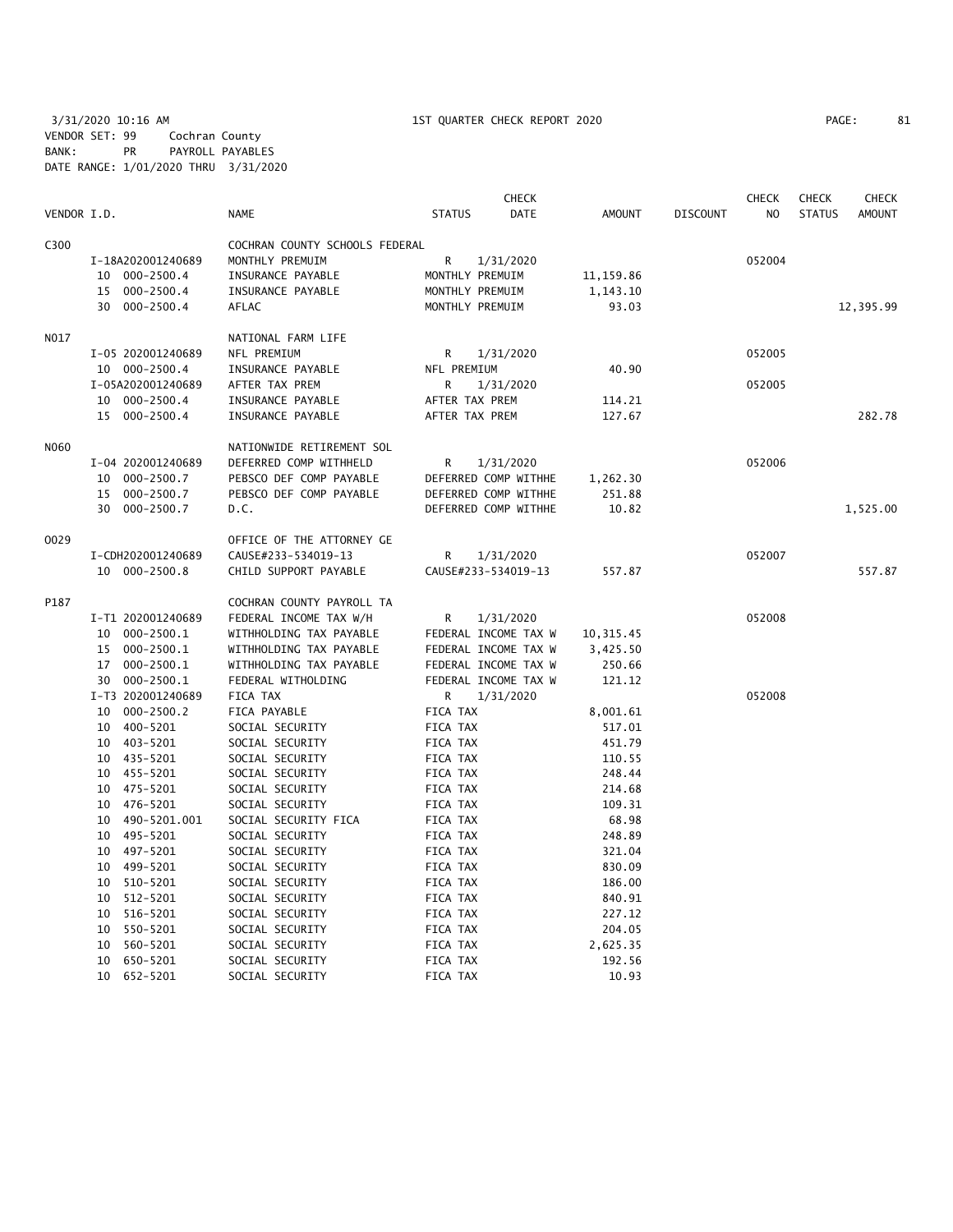|             |    |                   |                        |                | <b>CHECK</b>          |                 | <b>CHECK</b> | <b>CHECK</b>  | CHECK         |
|-------------|----|-------------------|------------------------|----------------|-----------------------|-----------------|--------------|---------------|---------------|
| VENDOR I.D. |    |                   | <b>NAME</b>            | <b>STATUS</b>  | DATE<br><b>AMOUNT</b> | <b>DISCOUNT</b> | NO.          | <b>STATUS</b> | <b>AMOUNT</b> |
| P187        |    |                   | COCHRAN COUNTY PAYROLL | (CONT)         |                       |                 |              |               |               |
|             |    | I-T3 202001240689 | FICA TAX               | R<br>1/31/2020 |                       |                 | 052008       |               |               |
|             | 10 | 660-5201          | SOCIAL SECURITY        | FICA TAX       | 153.97                |                 |              |               |               |
|             | 10 | 662-5201          | SOCIAL SECURITY        | FICA TAX       | 206.11                |                 |              |               |               |
|             |    | 10 665-5201       | SOCIAL SECURITY        | FICA TAX       | 233.82                |                 |              |               |               |
|             | 15 | $000 - 2500.2$    | FICA PAYABLE           | FICA TAX       | 2,878.92              |                 |              |               |               |
|             | 15 | 610-5201          | SOCIAL SECURITY        | FICA TAX       | 1,070.76              |                 |              |               |               |
|             | 15 | 621-5201          | SOCIAL SECURITY        | FICA TAX       | 446.52                |                 |              |               |               |
|             |    | 15 622-5201       | SOCIAL SECURITY        | FICA TAX       | 434.04                |                 |              |               |               |
|             | 15 | 623-5201          | SOCIAL SECURITY        | FICA TAX       | 461.13                |                 |              |               |               |
|             | 15 | 624-5201          | SOCIAL SECURITY        | FICA TAX       | 466.47                |                 |              |               |               |
|             | 17 | $000 - 2500.2$    | FICA PAYABLE           | FICA TAX       | 223.75                |                 |              |               |               |
|             | 17 | 573-5201          | SOCIAL SECURITY        | FICA TAX       | 223.75                |                 |              |               |               |
|             |    | 30 000-2500.2     | FICA                   | FICA TAX       | 64.64                 |                 |              |               |               |
|             |    | 30 518-5201       | SOCIAL SECURITY        | FICA TAX       | 64.65                 |                 |              |               |               |
|             |    | I-T4 202001240689 | MEDICARE TAX           | R<br>1/31/2020 |                       |                 | 052008       |               |               |
|             | 10 | 000-2500.2        | FICA PAYABLE           | MEDICARE TAX   | 1,871.33              |                 |              |               |               |
|             | 10 | 400-5201          | SOCIAL SECURITY        | MEDICARE TAX   | 120.91                |                 |              |               |               |
|             | 10 | 403-5201          | SOCIAL SECURITY        | MEDICARE TAX   | 105.66                |                 |              |               |               |
|             | 10 | 435-5201          | SOCIAL SECURITY        | MEDICARE TAX   | 25.86                 |                 |              |               |               |
|             | 10 | 455-5201          | SOCIAL SECURITY        | MEDICARE TAX   | 58.10                 |                 |              |               |               |
|             | 10 | 475-5201          | SOCIAL SECURITY        | MEDICARE TAX   | 50.21                 |                 |              |               |               |
|             | 10 | 476-5201          | SOCIAL SECURITY        | MEDICARE TAX   | 25.57                 |                 |              |               |               |
|             | 10 | 490-5201.001      | SOCIAL SECURITY FICA   | MEDICARE TAX   | 16.13                 |                 |              |               |               |
|             | 10 | 495-5201          | SOCIAL SECURITY        | MEDICARE TAX   | 58.21                 |                 |              |               |               |
|             | 10 | 497-5201          | SOCIAL SECURITY        | MEDICARE TAX   | 75.08                 |                 |              |               |               |
|             | 10 | 499-5201          | SOCIAL SECURITY        | MEDICARE TAX   | 194.13                |                 |              |               |               |
|             | 10 | 510-5201          | SOCIAL SECURITY        | MEDICARE TAX   | 43.50                 |                 |              |               |               |
|             | 10 | 512-5201          | SOCIAL SECURITY        | MEDICARE TAX   | 196.66                |                 |              |               |               |
|             | 10 | 516-5201          | SOCIAL SECURITY        | MEDICARE TAX   | 53.11                 |                 |              |               |               |
|             | 10 | 550-5201          | SOCIAL SECURITY        | MEDICARE TAX   | 47.72                 |                 |              |               |               |
|             | 10 | 560-5201          | SOCIAL SECURITY        | MEDICARE TAX   | 613.98                |                 |              |               |               |
|             | 10 | 650-5201          | SOCIAL SECURITY        | MEDICARE TAX   | 45.04                 |                 |              |               |               |
|             | 10 | 652-5201          | SOCIAL SECURITY        | MEDICARE TAX   | 2.56                  |                 |              |               |               |
|             | 10 | 660-5201          | SOCIAL SECURITY        | MEDICARE TAX   | 36.00                 |                 |              |               |               |
|             | 10 | 662-5201          | SOCIAL SECURITY        | MEDICARE TAX   | 48.20                 |                 |              |               |               |
|             | 10 | 665-5201          | SOCIAL SECURITY        | MEDICARE TAX   | 54.68                 |                 |              |               |               |
|             | 15 | $000 - 2500.2$    | FICA PAYABLE           | MEDICARE TAX   | 673.30                |                 |              |               |               |
|             | 15 | 610-5201          | SOCIAL SECURITY        | MEDICARE TAX   | 250.42                |                 |              |               |               |
|             | 15 | 621-5201          | SOCIAL SECURITY        | MEDICARE TAX   | 104.43                |                 |              |               |               |
|             |    | 15 622-5201       | SOCIAL SECURITY        | MEDICARE TAX   | 101.51                |                 |              |               |               |
|             |    | 15 623-5201       | SOCIAL SECURITY        | MEDICARE TAX   | 107.84                |                 |              |               |               |
|             | 15 | 624-5201          | SOCIAL SECURITY        | MEDICARE TAX   | 109.10                |                 |              |               |               |
|             | 17 | $000 - 2500.2$    | FICA PAYABLE           | MEDICARE TAX   | 52.33                 |                 |              |               |               |
|             | 17 | 573-5201          | SOCIAL SECURITY        | MEDICARE TAX   | 52.33                 |                 |              |               |               |
|             | 30 | $000 - 2500.2$    | <b>FICA</b>            | MEDICARE TAX   | 15.12                 |                 |              |               |               |
|             | 30 | 518-5201          | SOCIAL SECURITY        | MEDICARE TAX   | 15.14                 |                 |              |               | 41,674.73     |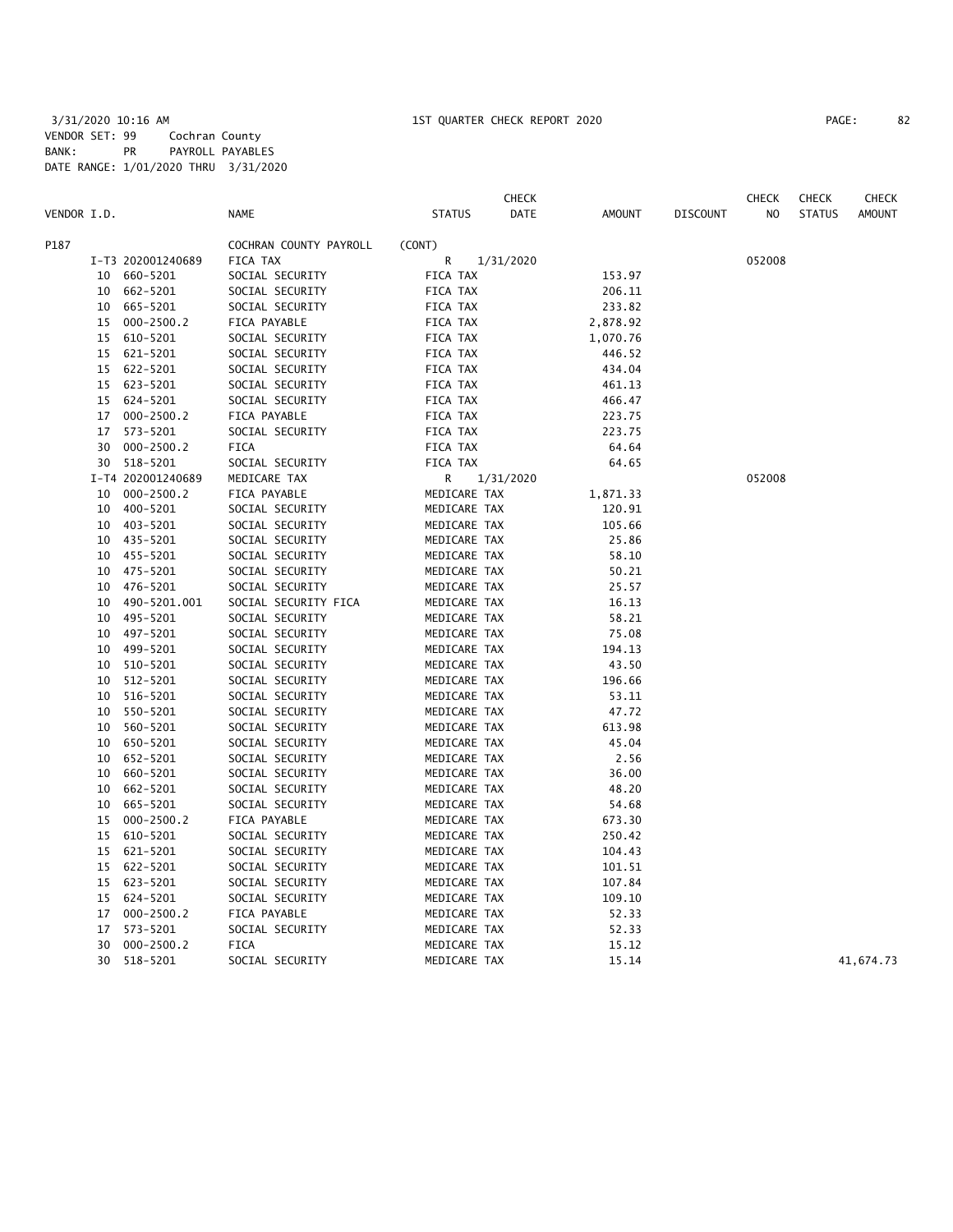|             |    |                   |                         |                      | <b>CHECK</b> |          |                 | <b>CHECK</b>   | <b>CHECK</b>  | CHECK         |
|-------------|----|-------------------|-------------------------|----------------------|--------------|----------|-----------------|----------------|---------------|---------------|
| VENDOR I.D. |    |                   | <b>NAME</b>             | <b>STATUS</b>        | DATE         | AMOUNT   | <b>DISCOUNT</b> | N <sub>O</sub> | <b>STATUS</b> | <b>AMOUNT</b> |
| T218        |    |                   | TEXAS ASS'N OF COUNTIES |                      |              |          |                 |                |               |               |
|             |    | I-11 202001240689 | EMPLOYEE PREMIUMS       | R                    | 1/31/2020    |          |                 | 052009         |               |               |
|             |    | 10 400-5202       | GROUP INSURANCE         | EMPLOYEE PREMIUMS    |              | 1,666.61 |                 |                |               |               |
|             |    | 10 403-5202       | GROUP INSURANCE         | EMPLOYEE PREMIUMS    |              | 1,789.72 |                 |                |               |               |
|             |    | 10 455-5202       | GROUP INSURANCE         | EMPLOYEE PREMIUMS    |              | 894.86   |                 |                |               |               |
|             |    | 10 475-5202       | GROUP INSURANCE         | EMPLOYEE PREMIUMS    |              | 894.86   |                 |                |               |               |
|             |    | 10 495-5202       | GROUP INSURANCE         | EMPLOYEE PREMIUMS    |              | 894.86   |                 |                |               |               |
|             |    | 10 497-5202       | GROUP INSURANCE         | EMPLOYEE PREMIUMS    |              | 894.86   |                 |                |               |               |
|             |    | 10 499-5202       | GROUP INSURANCE         | EMPLOYEE PREMIUMS    |              | 3,579.44 |                 |                |               |               |
|             |    | 10 510-5202       | GROUP INSURANCE         | EMPLOYEE PREMIUMS    |              | 894.86   |                 |                |               |               |
|             | 10 | 512-5202          | GROUP INSURANCE         | EMPLOYEE PREMIUMS    |              | 4,474.30 |                 |                |               |               |
|             | 10 | 516-5202          | GROUP INSURANCE [50%]   | EMPLOYEE PREMIUMS    |              | 911.30   |                 |                |               |               |
|             | 10 | 550-5202          | GROUP INSURANCE         | EMPLOYEE PREMIUMS    |              | 894.86   |                 |                |               |               |
|             | 10 | 560-5202          | GROUP INSURANCE         | EMPLOYEE PREMIUMS    |              | 9,843.46 |                 |                |               |               |
|             | 10 | 650-5202          | GROUP INSURANCE         | EMPLOYEE PREMIUMS    |              | 937.78   |                 |                |               |               |
|             | 10 | 652-5202          | GROUP INSURANCE         | EMPLOYEE PREMIUMS    |              | 42.92    |                 |                |               |               |
|             | 10 | 660-5202          | GROUP INSURANCE [35%]   | EMPLOYEE PREMIUMS    |              | 618.76   |                 |                |               |               |
|             | 10 | 662-5202          | GROUP INSURANCE         | EMPLOYEE PREMIUMS    |              | 809.02   |                 |                |               |               |
|             | 10 | 665-5202          | GROUP INSURANCE         | EMPLOYEE PREMIUMS    |              | 894.86   |                 |                |               |               |
|             | 15 | 610-5202          | GROUP INSURANCE         | EMPLOYEE PREMIUMS    |              | 3,702.55 |                 |                |               |               |
|             | 15 | 621-5202          | GROUP INSURANCE         | EMPLOYEE PREMIUMS    |              | 1,789.72 |                 |                |               |               |
|             | 15 | 622-5202          | GROUP INSURANCE         | EMPLOYEE PREMIUMS    |              | 1,789.72 |                 |                |               |               |
|             |    | 15 623-5202       | GROUP INSURANCE         | EMPLOYEE PREMIUMS    |              | 1,789.72 |                 |                |               |               |
|             |    | 15 624-5202       | GROUP INSURANCE         | EMPLOYEE PREMIUMS    |              | 1,789.72 |                 |                |               |               |
|             | 17 | 573-5202          | GROUP HEALTH INSURANCE  | EMPLOYEE PREMIUMS    |              | 894.86   |                 |                |               |               |
|             |    | 30 518-5202       | GROUP INSURANCE [15%]   | EMPLOYEE PREMIUMS    |              | 259.66   |                 |                |               |               |
|             |    | I-12 202001240689 | GROUP LIFE INSURANCE    | R                    | 1/31/2020    |          |                 | 052009         |               |               |
|             |    | 10 400-5202       | GROUP INSURANCE         | GROUP LIFE INSURANCE |              | 6.35     |                 |                |               |               |
|             |    | 10 403-5202       | GROUP INSURANCE         | GROUP LIFE INSURANCE |              | 6.82     |                 |                |               |               |
|             |    | 10 455-5202       | GROUP INSURANCE         | GROUP LIFE INSURANCE |              | 3.41     |                 |                |               |               |
|             |    | 10 475-5202       | GROUP INSURANCE         | GROUP LIFE INSURANCE |              | 3.41     |                 |                |               |               |
|             | 10 | 495-5202          | GROUP INSURANCE         | GROUP LIFE INSURANCE |              | 3.41     |                 |                |               |               |
|             | 10 | 497-5202          | GROUP INSURANCE         | GROUP LIFE INSURANCE |              | 3.41     |                 |                |               |               |
|             | 10 | 499-5202          | GROUP INSURANCE         | GROUP LIFE INSURANCE |              | 13.64    |                 |                |               |               |
|             |    | 10 510-5202       | GROUP INSURANCE         | GROUP LIFE INSURANCE |              | 3.41     |                 |                |               |               |
|             |    | 10 512-5202       | GROUP INSURANCE         | GROUP LIFE INSURANCE |              | 17.05    |                 |                |               |               |
|             | 10 | 516-5202          | GROUP INSURANCE [50%]   | GROUP LIFE INSURANCE |              | 3.48     |                 |                |               |               |
|             | 10 | 550-5202          | GROUP INSURANCE         | GROUP LIFE INSURANCE |              | 3.41     |                 |                |               |               |
|             | 10 | 560-5202          | GROUP INSURANCE         | GROUP LIFE INSURANCE |              | 37.51    |                 |                |               |               |
|             | 10 | 650-5202          | GROUP INSURANCE         | GROUP LIFE INSURANCE |              | 3.57     |                 |                |               |               |
|             | 10 | 652-5202          | GROUP INSURANCE         | GROUP LIFE INSURANCE |              | 0.16     |                 |                |               |               |
|             | 10 | 660-5202          | GROUP INSURANCE [35%]   | GROUP LIFE INSURANCE |              | 2.36     |                 |                |               |               |
|             | 10 | 662-5202          | GROUP INSURANCE         | GROUP LIFE INSURANCE |              | 3.09     |                 |                |               |               |
|             | 10 | 665-5202          | GROUP INSURANCE         | GROUP LIFE INSURANCE |              | 3.41     |                 |                |               |               |
|             | 15 | 610-5202          | GROUP INSURANCE         | GROUP LIFE INSURANCE |              | 14.11    |                 |                |               |               |
|             | 15 | 621-5202          | GROUP INSURANCE         | GROUP LIFE INSURANCE |              | 6.82     |                 |                |               |               |
|             | 15 | 622-5202          | GROUP INSURANCE         | GROUP LIFE INSURANCE |              | 6.82     |                 |                |               |               |
|             | 15 | 623-5202          | GROUP INSURANCE         | GROUP LIFE INSURANCE |              | 6.82     |                 |                |               |               |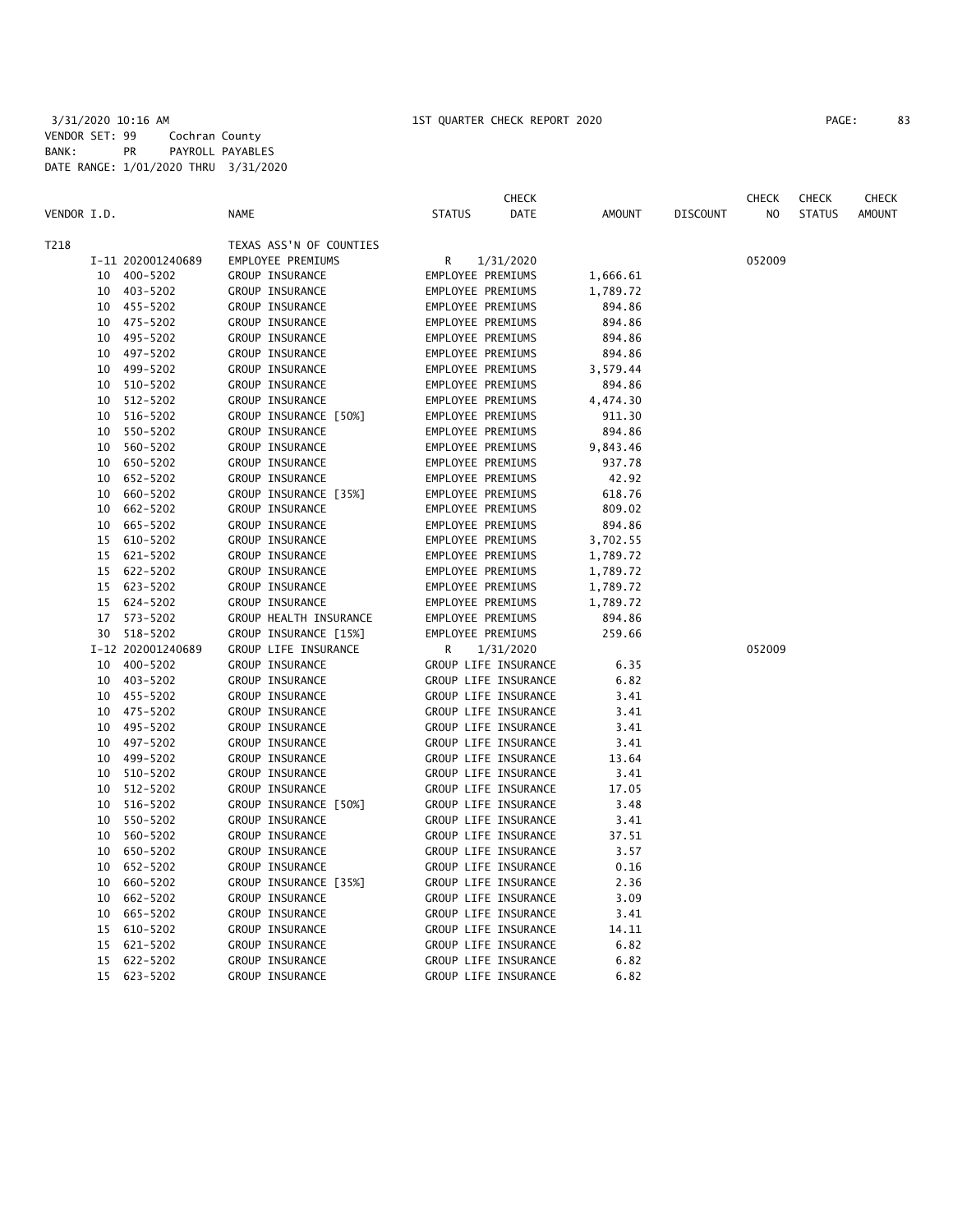3/31/2020 10:16 AM 1ST QUARTER CHECK REPORT 2020 PAGE: 84 VENDOR SET: 99 Cochran County BANK: PR PAYROLL PAYABLES DATE RANGE: 1/01/2020 THRU 3/31/2020

|                  |          |                            |                                |                                              | <b>CHECK</b> |               |                 | <b>CHECK</b>   | <b>CHECK</b>  | <b>CHECK</b>  |
|------------------|----------|----------------------------|--------------------------------|----------------------------------------------|--------------|---------------|-----------------|----------------|---------------|---------------|
| VENDOR I.D.      |          |                            | <b>NAME</b>                    | <b>STATUS</b>                                | <b>DATE</b>  | <b>AMOUNT</b> | <b>DISCOUNT</b> | N <sub>O</sub> | <b>STATUS</b> | <b>AMOUNT</b> |
| T218             |          |                            | TEXAS ASS'N OF COUNTIES        | (CONT)                                       |              |               |                 |                |               |               |
|                  |          | I-12 202001240689          | GROUP LIFE INSURANCE           | R                                            | 1/31/2020    |               |                 | 052009         |               |               |
|                  |          | 15 624-5202                | GROUP INSURANCE                | GROUP LIFE INSURANCE                         |              | 5.63          |                 |                |               |               |
|                  |          | 17 573-5202                | GROUP HEALTH INSURANCE         | GROUP LIFE INSURANCE                         |              | 3.41          |                 |                |               |               |
|                  |          | 30 518-5202                | GROUP INSURANCE [15%]          | GROUP LIFE INSURANCE                         |              | 0.98          |                 |                |               |               |
|                  |          | I-15 202001240689          | DEPENDENT HEALTH PREM WITHHELD | R                                            | 1/31/2020    |               |                 | 052009         |               |               |
|                  |          | 10 000-2500.4              | INSURANCE PAYABLE              | DEPENDENT HEALTH PRE                         |              | 984.32        |                 |                |               | 44,100.09     |
| C <sub>253</sub> |          |                            | COCHRAN COUNTY MONEY MKT       |                                              |              |               |                 |                |               |               |
|                  |          | I-202001240690             | NON-DEPT SUPP DEATH            | R                                            | 1/31/2020    |               |                 | 052010         |               |               |
|                  |          | 10 409-5207                | SUPPLEMENTAL DEATH BENEFITS    | NON-DEPT SUPP DEATH                          |              | 1,066.83      |                 |                |               | 1,066.83      |
| A067             |          |                            | AMERICAN FAMILY LIFE ASSURANCE |                                              |              |               |                 |                |               |               |
|                  |          | I-08 202002240691          | MONTHLY PREMIUM                | R                                            | 2/28/2020    |               |                 | 052105         |               |               |
|                  | 10       | 000-2500.4                 | INSURANCE PAYABLE              | MONTHLY PREMIUM                              |              | 529.14        |                 |                |               |               |
|                  | 15       | $000 - 2500.4$             | INSURANCE PAYABLE              | MONTHLY PREMIUM                              |              | 186.52        |                 |                |               |               |
|                  | 30       | $000 - 2500.4$             | AFLAC                          | MONTHLY PREMIUM                              |              | 11.76         |                 |                |               | 727.42        |
| C091             |          |                            | <b>HUMANA</b>                  |                                              |              |               |                 |                |               |               |
|                  |          | I-17A202002240691          | VISION MONTHLY PREMIUM         | R                                            | 2/28/2020    |               |                 | 052106         |               |               |
|                  |          | 10 000-2500.4              | INSURANCE PAYABLE              | VISION MONTHLY PREMI                         |              | 30.46         |                 |                |               | 30.46         |
| C <sub>253</sub> |          |                            | COCHRAN COUNTY MONEY MKT       |                                              |              |               |                 |                |               |               |
|                  |          | I-01 202002240691          | RETIREMENT CONTRIBUTIONS       | R                                            | 2/28/2020    |               |                 | 052107         |               |               |
|                  | 10       | $000 - 2500.3$             | TCDRS PAYABLE                  | RETIREMENT CONTRIBUT                         |              | 9,003.96      |                 |                |               |               |
|                  |          | 10 400-5203                | RETIREMENT                     | RETIREMENT CONTRIBUT                         |              | 1,087.36      |                 |                |               |               |
|                  |          | 10 403-5203                | RETIREMENT                     | RETIREMENT CONTRIBUT                         |              | 1,133.61      |                 |                |               |               |
|                  |          | 10 435-5203                | RETIREMENT                     | RETIREMENT CONTRIBUT                         |              | 231.80        |                 |                |               |               |
|                  |          | 10 455-5203                | RETIREMENT                     | RETIREMENT CONTRIBUT                         |              | 520.92        |                 |                |               |               |
|                  |          | 10 475-5203                | RETIREMENT                     | RETIREMENT CONTRIBUT                         |              | 448.20        |                 |                |               |               |
|                  |          | 10 476-5203                | RETIREMENT                     | RETIREMENT CONTRIBUT                         |              | 229.20        |                 |                |               |               |
|                  | 10       | 490-5203.001               | RETIREMENT                     | RETIREMENT CONTRIBUT                         |              | 185.95        |                 |                |               |               |
|                  | 10       | 495-5203                   | RETIREMENT                     | RETIREMENT CONTRIBUT                         |              | 526.84        |                 |                |               |               |
|                  | 10       | 497-5203                   | RETIREMENT                     | RETIREMENT CONTRIBUT                         |              | 706.48        |                 |                |               |               |
|                  | 10       | 499-5203                   | RETIREMENT                     | RETIREMENT CONTRIBUT                         |              | 1,763.74      |                 |                |               |               |
|                  | 10       | 510-5203                   | RETIREMENT                     | RETIREMENT CONTRIBUT                         |              | 481.73        |                 |                |               |               |
|                  | 10       | 512-5203                   | RETIREMENT                     | RETIREMENT CONTRIBUT                         |              | 1,730.88      |                 |                |               |               |
|                  | 10       | 516-5203                   | RETIREMENT                     | RETIREMENT CONTRIBUT                         |              | 476.13        |                 |                |               |               |
|                  | 10       | 550-5203                   | RETIREMENT                     | RETIREMENT CONTRIBUT                         |              | 427.84        |                 |                |               |               |
|                  | 10       | 560-5203                   | RETIREMENT                     | RETIREMENT CONTRIBUT                         |              | 5,236.44      |                 |                |               |               |
|                  | 10       | 650-5203                   | RETIREMENT                     | RETIREMENT CONTRIBUT                         |              | 403.76        |                 |                |               |               |
|                  | 10       | 652-5203                   | RETIREMENT                     | RETIREMENT CONTRIBUT                         |              | 22.92         |                 |                |               |               |
|                  |          |                            |                                |                                              |              | 322.49        |                 |                |               |               |
|                  | 10       | 660-5203<br>662-5203       | RETIREMENT                     | RETIREMENT CONTRIBUT                         |              | 432.16        |                 |                |               |               |
|                  | 10       |                            | RETIREMENT                     | RETIREMENT CONTRIBUT<br>RETIREMENT CONTRIBUT |              |               |                 |                |               |               |
|                  | 10       | 665-5203                   | RETIREMENT                     |                                              |              | 353.17        |                 |                |               |               |
|                  | 15<br>15 | $000 - 2500.3$<br>610-5203 | TCDRS PAYABLE<br>RETIREMENT    | RETIREMENT CONTRIBUT<br>RETIREMENT CONTRIBUT |              | 3,267.28      |                 |                |               |               |
|                  | 15       |                            |                                |                                              |              | 2,245.12      |                 |                |               |               |
|                  |          | 621-5203                   | RETIREMENT                     | RETIREMENT CONTRIBUT                         |              | 956.03        |                 |                |               |               |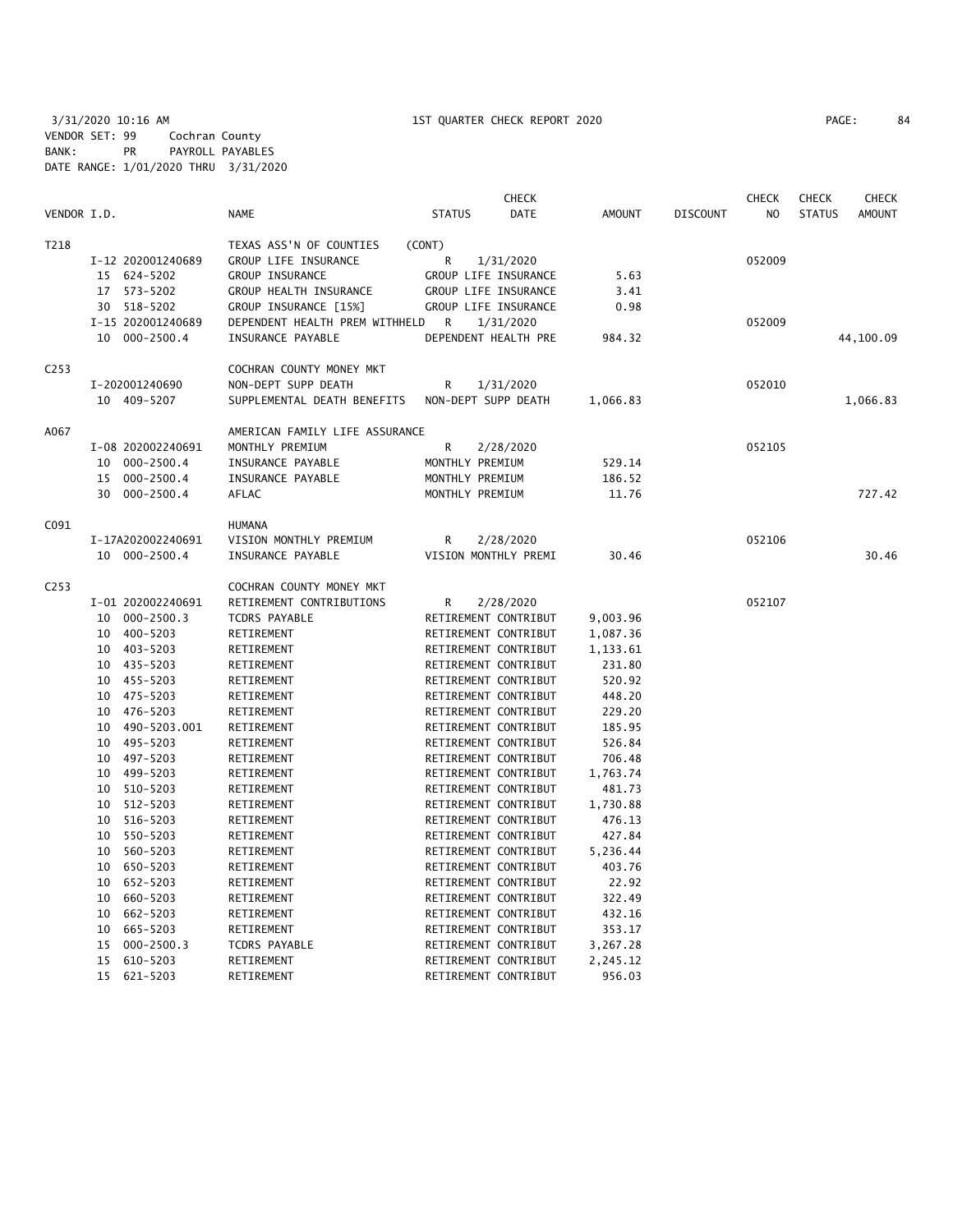|                  |                      |                                | <b>CHECK</b>          |               |                 | <b>CHECK</b>   | <b>CHECK</b>  | <b>CHECK</b>  |
|------------------|----------------------|--------------------------------|-----------------------|---------------|-----------------|----------------|---------------|---------------|
| VENDOR I.D.      |                      | <b>NAME</b>                    | <b>STATUS</b><br>DATE | <b>AMOUNT</b> | <b>DISCOUNT</b> | N <sub>O</sub> | <b>STATUS</b> | <b>AMOUNT</b> |
| C <sub>253</sub> |                      | COCHRAN COUNTY MONEY MKT       | (CONT)                |               |                 |                |               |               |
|                  | I-01 202002240691    | RETIREMENT CONTRIBUTIONS       | 2/28/2020<br>R        |               |                 | 052107         |               |               |
|                  | 15 622-5203          | RETIREMENT                     | RETIREMENT CONTRIBUT  | 917.14        |                 |                |               |               |
|                  | 15 623-5203          | RETIREMENT                     | RETIREMENT CONTRIBUT  | 967.60        |                 |                |               |               |
|                  | 624-5203<br>15       | RETIREMENT                     | RETIREMENT CONTRIBUT  | 981.92        |                 |                |               |               |
|                  | 17 000-2500.3        | <b>TCDRS PAYABLE</b>           | RETIREMENT CONTRIBUT  | 256.29        |                 |                |               |               |
|                  | 573-5203<br>17       | RETIREMENT                     | RETIREMENT CONTRIBUT  | 475.98        |                 |                |               |               |
|                  | $000 - 2500.3$<br>30 | <b>TCDRS</b>                   | RETIREMENT CONTRIBUT  | 72.92         |                 |                |               |               |
|                  | 518-5203<br>30       | RETIREMENT                     | RETIREMENT CONTRIBUT  | 135.43        |                 |                |               | 36,001.29     |
| C300             |                      | COCHRAN COUNTY SCHOOLS FEDERAL |                       |               |                 |                |               |               |
|                  | I-18A202002240691    | MONTHLY PREMUIM                | R<br>2/28/2020        |               |                 | 052108         |               |               |
|                  | 000-2500.4<br>10     | INSURANCE PAYABLE              | MONTHLY PREMUIM       | 11,159.88     |                 |                |               |               |
|                  | 000-2500.4<br>15     | INSURANCE PAYABLE              | MONTHLY PREMUIM       | 1,143.10      |                 |                |               |               |
|                  | 30 000-2500.4        | AFLAC                          | MONTHLY PREMUIM       | 93.03         |                 |                |               | 12,396.01     |
| N017             |                      | NATIONAL FARM LIFE             |                       |               |                 |                |               |               |
|                  | I-05 202002240691    | NFL PREMIUM                    | 2/28/2020<br>R        |               |                 | 052109         |               |               |
|                  | 10 000-2500.4        | INSURANCE PAYABLE              | NFL PREMIUM           | 40.90         |                 |                |               |               |
|                  | I-05A202002240691    | AFTER TAX PREM                 | R<br>2/28/2020        |               |                 | 052109         |               |               |
|                  | 10 000-2500.4        | INSURANCE PAYABLE              | AFTER TAX PREM        | 114.21        |                 |                |               |               |
|                  | 15 000-2500.4        | INSURANCE PAYABLE              | AFTER TAX PREM        | 127.67        |                 |                |               | 282.78        |
| N060             |                      | NATIONWIDE RETIREMENT SOL      |                       |               |                 |                |               |               |
|                  | I-04 202002240691    | DEFERRED COMP WITHHELD         | R<br>2/28/2020        |               |                 | 052110         |               |               |
|                  | 10 000-2500.7        | PEBSCO DEF COMP PAYABLE        | DEFERRED COMP WITHHE  | 1,262.30      |                 |                |               |               |
|                  | $000 - 2500.7$<br>15 | PEBSCO DEF COMP PAYABLE        | DEFERRED COMP WITHHE  | 251.88        |                 |                |               |               |
|                  | 30<br>000-2500.7     | D.C.                           | DEFERRED COMP WITHHE  | 10.82         |                 |                |               | 1,525.00      |
| 0029             |                      | OFFICE OF THE ATTORNEY GE      |                       |               |                 |                |               |               |
|                  | I-CDH202002240691    | CAUSE#233-534019-13            | R<br>2/28/2020        |               |                 | 052111         |               |               |
|                  | 10 000-2500.8        | CHILD SUPPORT PAYABLE          | CAUSE#233-534019-13   | 557.87        |                 |                |               | 557.87        |
| P187             |                      | COCHRAN COUNTY PAYROLL TA      |                       |               |                 |                |               |               |
|                  | I-T1 202002240691    | FEDERAL INCOME TAX W/H         | R<br>2/28/2020        |               |                 | 052112         |               |               |
|                  | 10 000-2500.1        | WITHHOLDING TAX PAYABLE        | FEDERAL INCOME TAX W  | 10,240.50     |                 |                |               |               |
|                  | 000-2500.1<br>15     | WITHHOLDING TAX PAYABLE        | FEDERAL INCOME TAX W  | 3,431.63      |                 |                |               |               |
|                  | 17 000-2500.1        | WITHHOLDING TAX PAYABLE        | FEDERAL INCOME TAX W  | 256.52        |                 |                |               |               |
|                  | 30 000-2500.1        | FEDERAL WITHOLDING             | FEDERAL INCOME TAX W  | 121.64        |                 |                |               |               |
|                  | I-T3 202002240691    | FICA TAX                       | R<br>2/28/2020        |               |                 | 052112         |               |               |
|                  | 10 000-2500.2        | FICA PAYABLE                   | FICA TAX              | 7,965.48      |                 |                |               |               |
|                  | 400-5201<br>10       | SOCIAL SECURITY                | FICA TAX              | 516.42        |                 |                |               |               |
|                  | 10 403-5201          | SOCIAL SECURITY                | FICA TAX              | 460.90        |                 |                |               |               |
|                  | 10 435-5201          | SOCIAL SECURITY                | <b>FICA TAX</b>       | 110.55        |                 |                |               |               |
|                  | 10<br>455-5201       | SOCIAL SECURITY                | FICA TAX              | 248.44        |                 |                |               |               |
|                  | 475-5201<br>10       | SOCIAL SECURITY                | <b>FICA TAX</b>       | 213.76        |                 |                |               |               |
|                  | 476-5201<br>10       | SOCIAL SECURITY                | FICA TAX              | 109.31        |                 |                |               |               |
|                  | 10 490-5201          | SOCIAL SECURITY                | <b>FICA TAX</b>       | 17.21         |                 |                |               |               |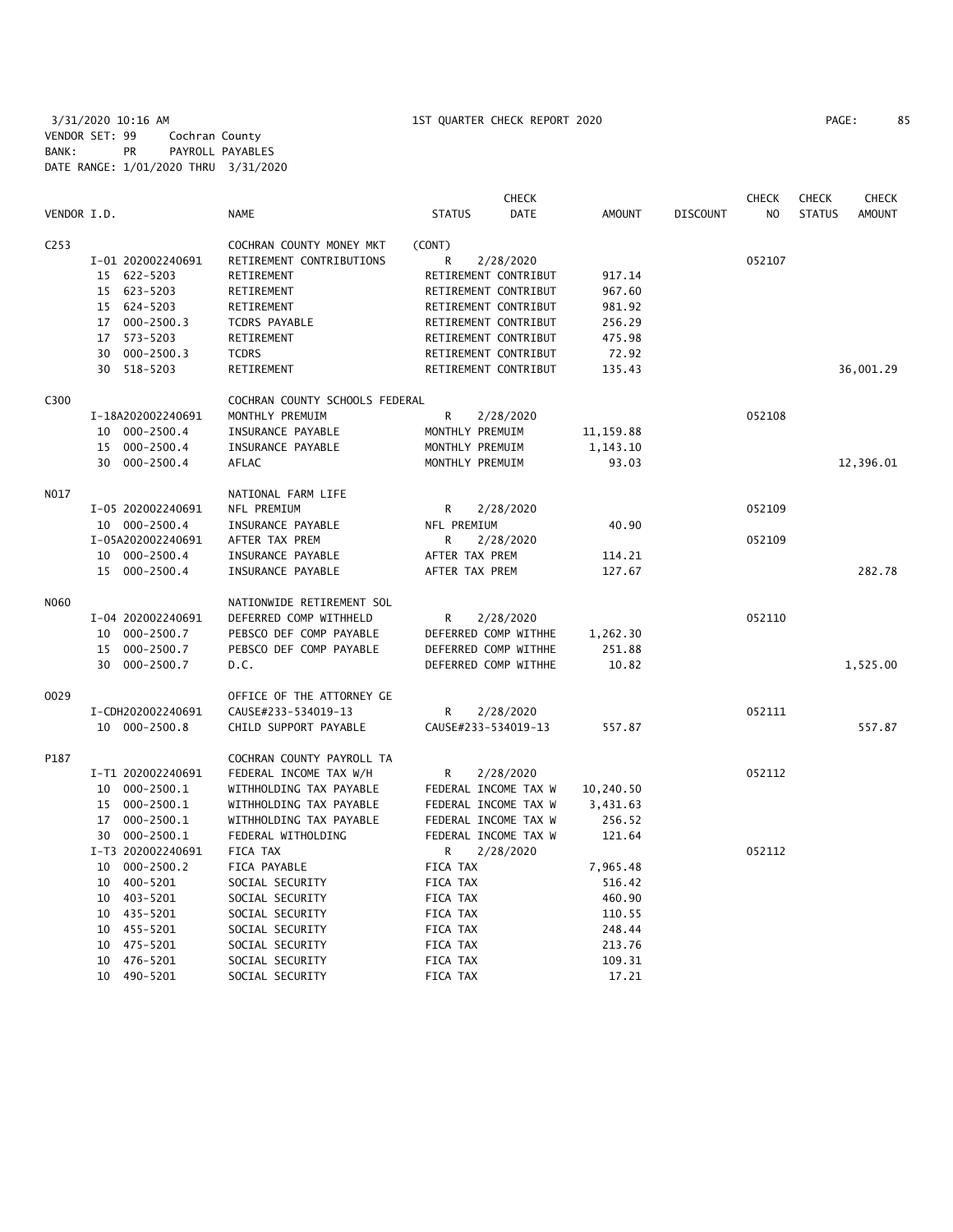|             |    |                   |                        |               | CHECK     |          |                 | CHECK  | <b>CHECK</b>  | CHECK         |
|-------------|----|-------------------|------------------------|---------------|-----------|----------|-----------------|--------|---------------|---------------|
| VENDOR I.D. |    |                   | <b>NAME</b>            | <b>STATUS</b> | DATE      | AMOUNT   | <b>DISCOUNT</b> | NO.    | <b>STATUS</b> | <b>AMOUNT</b> |
| P187        |    |                   | COCHRAN COUNTY PAYROLL | (CONT)        |           |          |                 |        |               |               |
|             |    | I-T3 202002240691 | FICA TAX               | R             | 2/28/2020 |          |                 | 052112 |               |               |
|             | 10 | 490-5201.001      | SOCIAL SECURITY FICA   | FICA TAX      |           | 88.69    |                 |        |               |               |
|             | 10 | 495-5201          | SOCIAL SECURITY        | FICA TAX      |           | 248.89   |                 |        |               |               |
|             |    | 10 497-5201       | SOCIAL SECURITY        | FICA TAX      |           | 336.94   |                 |        |               |               |
|             | 10 | 499-5201          | SOCIAL SECURITY        | FICA TAX      |           | 838.36   |                 |        |               |               |
|             | 10 | 510-5201          | SOCIAL SECURITY        | FICA TAX      |           | 229.75   |                 |        |               |               |
|             | 10 | 512-5201          | SOCIAL SECURITY        | FICA TAX      |           | 818.46   |                 |        |               |               |
|             | 10 | 516-5201          | SOCIAL SECURITY        | FICA TAX      |           | 228.08   |                 |        |               |               |
|             | 10 | 550-5201          | SOCIAL SECURITY        | FICA TAX      |           | 204.05   |                 |        |               |               |
|             | 10 | 560-5201          | SOCIAL SECURITY        | FICA TAX      |           | 2,495.22 |                 |        |               |               |
|             | 10 | 650-5201          | SOCIAL SECURITY        | FICA TAX      |           | 192.56   |                 |        |               |               |
|             | 10 | 652-5201          | SOCIAL SECURITY        | FICA TAX      |           | 10.93    |                 |        |               |               |
|             | 10 | 660-5201          | SOCIAL SECURITY        | FICA TAX      |           | 154.61   |                 |        |               |               |
|             | 10 | 662-5201          | SOCIAL SECURITY        | FICA TAX      |           | 206.11   |                 |        |               |               |
|             | 10 | 665-5201          | SOCIAL SECURITY        | FICA TAX      |           | 236.24   |                 |        |               |               |
|             | 15 | $000 - 2500.2$    | FICA PAYABLE           | FICA TAX      |           | 2,882.32 |                 |        |               |               |
|             | 15 | 610-5201          | SOCIAL SECURITY        | FICA TAX      |           | 1,070.76 |                 |        |               |               |
|             | 15 | 621-5201          | SOCIAL SECURITY        | FICA TAX      |           | 452.40   |                 |        |               |               |
|             | 15 | 622-5201          | SOCIAL SECURITY        | FICA TAX      |           | 434.04   |                 |        |               |               |
|             | 15 | 623-5201          | SOCIAL SECURITY        | FICA TAX      |           | 458.65   |                 |        |               |               |
|             | 15 | 624-5201          | SOCIAL SECURITY        | FICA TAX      |           | 466.47   |                 |        |               |               |
|             | 17 | $000 - 2500.2$    | FICA PAYABLE           | FICA TAX      |           | 224.83   |                 |        |               |               |
|             | 17 | 573-5201          | SOCIAL SECURITY        | FICA TAX      |           | 224.83   |                 |        |               |               |
|             | 30 | $000 - 2500.2$    | FICA                   | FICA TAX      |           | 64.91    |                 |        |               |               |
|             | 30 | 518-5201          | SOCIAL SECURITY        | FICA TAX      |           | 64.91    |                 |        |               |               |
|             |    | I-T4 202002240691 | MEDICARE TAX           | R             | 2/28/2020 |          |                 | 052112 |               |               |
|             | 10 | $000 - 2500.2$    | FICA PAYABLE           | MEDICARE TAX  |           | 1,862.87 |                 |        |               |               |
|             | 10 | 400-5201          | SOCIAL SECURITY        | MEDICARE TAX  |           | 120.77   |                 |        |               |               |
|             | 10 | 403-5201          | SOCIAL SECURITY        | MEDICARE TAX  |           | 107.79   |                 |        |               |               |
|             | 10 | 435-5201          | SOCIAL SECURITY        | MEDICARE TAX  |           | 25.86    |                 |        |               |               |
|             | 10 | 455-5201          | SOCIAL SECURITY        | MEDICARE TAX  |           | 58.10    |                 |        |               |               |
|             | 10 | 475-5201          | SOCIAL SECURITY        | MEDICARE TAX  |           | 49.99    |                 |        |               |               |
|             | 10 | 476-5201          | SOCIAL SECURITY        | MEDICARE TAX  |           | 25.57    |                 |        |               |               |
|             | 10 | 490-5201          | SOCIAL SECURITY        | MEDICARE TAX  |           | 4.02     |                 |        |               |               |
|             | 10 | 490-5201.001      | SOCIAL SECURITY FICA   | MEDICARE TAX  |           | 20.74    |                 |        |               |               |
|             | 10 | 495-5201          | SOCIAL SECURITY        | MEDICARE TAX  |           | 58.21    |                 |        |               |               |
|             | 10 | 497-5201          | SOCIAL SECURITY        | MEDICARE TAX  |           | 78.80    |                 |        |               |               |
|             | 10 | 499-5201          | SOCIAL SECURITY        | MEDICARE TAX  |           | 196.06   |                 |        |               |               |
|             | 10 | 510-5201          | SOCIAL SECURITY        | MEDICARE TAX  |           | 53.73    |                 |        |               |               |
|             | 10 | 512-5201          | SOCIAL SECURITY        | MEDICARE TAX  |           | 191.41   |                 |        |               |               |
|             | 10 | 516-5201          | SOCIAL SECURITY        | MEDICARE TAX  |           | 53.35    |                 |        |               |               |
|             | 10 | 550-5201          | SOCIAL SECURITY        | MEDICARE TAX  |           | 47.72    |                 |        |               |               |
|             | 10 | 560-5201          | SOCIAL SECURITY        | MEDICARE TAX  |           | 583.55   |                 |        |               |               |
|             | 10 | 650-5201          | SOCIAL SECURITY        | MEDICARE TAX  |           | 45.04    |                 |        |               |               |
|             | 10 | 652-5201          | SOCIAL SECURITY        | MEDICARE TAX  |           | 2.56     |                 |        |               |               |
|             | 10 | 660-5201          | SOCIAL SECURITY        | MEDICARE TAX  |           | 36.16    |                 |        |               |               |
|             | 10 | 662-5201          | SOCIAL SECURITY        | MEDICARE TAX  |           | 48.20    |                 |        |               |               |
|             |    |                   |                        |               |           |          |                 |        |               |               |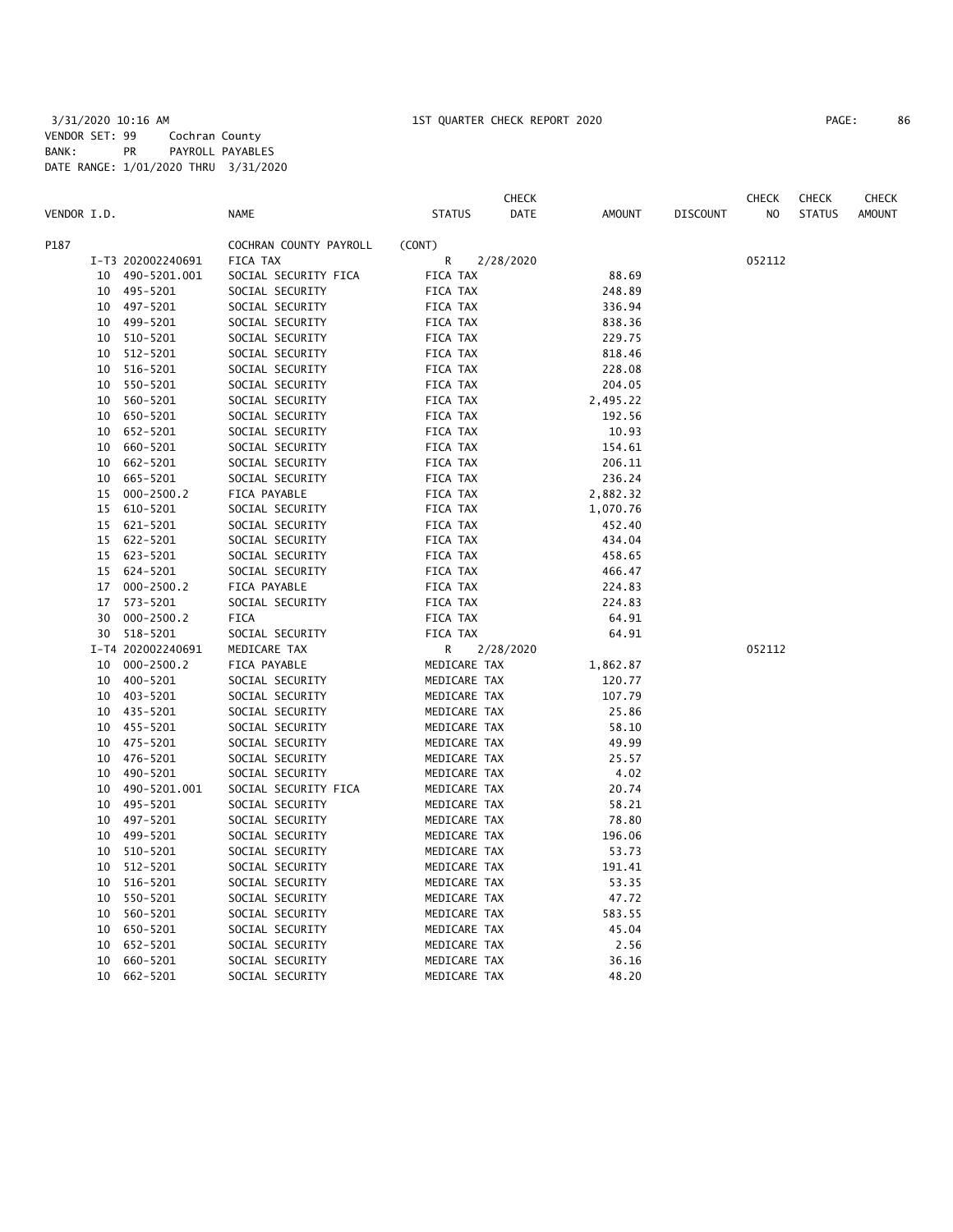|             |    |                   |                         |                   | <b>CHECK</b>         |               |                 | <b>CHECK</b> | <b>CHECK</b>  | CHECK         |
|-------------|----|-------------------|-------------------------|-------------------|----------------------|---------------|-----------------|--------------|---------------|---------------|
| VENDOR I.D. |    |                   | <b>NAME</b>             | <b>STATUS</b>     | DATE                 | <b>AMOUNT</b> | <b>DISCOUNT</b> | NO           | <b>STATUS</b> | <b>AMOUNT</b> |
| P187        |    |                   | COCHRAN COUNTY PAYROLL  | (CONT)            |                      |               |                 |              |               |               |
|             |    | I-T4 202002240691 | MEDICARE TAX            | R                 | 2/28/2020            |               |                 | 052112       |               |               |
|             | 10 | 665-5201          | SOCIAL SECURITY         | MEDICARE TAX      |                      | 55.25         |                 |              |               |               |
|             | 15 | $000 - 2500.2$    | FICA PAYABLE            | MEDICARE TAX      |                      | 674.09        |                 |              |               |               |
|             |    | 15 610-5201       | SOCIAL SECURITY         | MEDICARE TAX      |                      | 250.42        |                 |              |               |               |
|             | 15 | 621-5201          | SOCIAL SECURITY         | MEDICARE TAX      |                      | 105.80        |                 |              |               |               |
|             | 15 | 622-5201          | SOCIAL SECURITY         | MEDICARE TAX      |                      | 101.51        |                 |              |               |               |
|             | 15 | 623-5201          | SOCIAL SECURITY         | MEDICARE TAX      |                      | 107.26        |                 |              |               |               |
|             | 15 | 624-5201          | SOCIAL SECURITY         | MEDICARE TAX      |                      | 109.10        |                 |              |               |               |
|             | 17 | $000 - 2500.2$    | FICA PAYABLE            | MEDICARE TAX      |                      | 52.58         |                 |              |               |               |
|             | 17 | 573-5201          | SOCIAL SECURITY         | MEDICARE TAX      |                      | 52.58         |                 |              |               |               |
|             | 30 | $000 - 2500.2$    | <b>FICA</b>             | MEDICARE TAX      |                      | 15.18         |                 |              |               |               |
|             | 30 | 518-5201          | SOCIAL SECURITY         | MEDICARE TAX      |                      | 15.17         |                 |              |               | 41,534.81     |
| T218        |    |                   | TEXAS ASS'N OF COUNTIES |                   |                      |               |                 |              |               |               |
|             |    | I-11 202002240691 | EMPLOYEE PREMIUMS       | R                 | 2/28/2020            |               |                 | 052113       |               |               |
|             |    | 10 400-5202       | GROUP INSURANCE         | EMPLOYEE PREMIUMS |                      | 1,666.61      |                 |              |               |               |
|             |    | 10 403-5202       | GROUP INSURANCE         | EMPLOYEE PREMIUMS |                      | 1,789.72      |                 |              |               |               |
|             |    | 10 455-5202       | GROUP INSURANCE         | EMPLOYEE PREMIUMS |                      | 894.86        |                 |              |               |               |
|             |    | 10 475-5202       | GROUP INSURANCE         | EMPLOYEE PREMIUMS |                      | 894.86        |                 |              |               |               |
|             |    | 10 495-5202       | GROUP INSURANCE         | EMPLOYEE PREMIUMS |                      | 894.86        |                 |              |               |               |
|             |    | 10 497-5202       | GROUP INSURANCE         | EMPLOYEE PREMIUMS |                      | 894.86        |                 |              |               |               |
|             | 10 | 499-5202          | GROUP INSURANCE         | EMPLOYEE PREMIUMS |                      | 3,579.44      |                 |              |               |               |
|             | 10 | 510-5202          | GROUP INSURANCE         | EMPLOYEE PREMIUMS |                      | 894.86        |                 |              |               |               |
|             | 10 | 512-5202          | GROUP INSURANCE         | EMPLOYEE PREMIUMS |                      | 4,474.30      |                 |              |               |               |
|             | 10 | 516-5202          | GROUP INSURANCE [50%]   | EMPLOYEE PREMIUMS |                      | 911.30        |                 |              |               |               |
|             | 10 | 550-5202          | GROUP INSURANCE         | EMPLOYEE PREMIUMS |                      | 894.86        |                 |              |               |               |
|             | 10 | 560-5202          | GROUP INSURANCE         | EMPLOYEE PREMIUMS |                      | 9,843.46      |                 |              |               |               |
|             | 10 | 650-5202          | GROUP INSURANCE         | EMPLOYEE PREMIUMS |                      | 937.78        |                 |              |               |               |
|             | 10 | 652-5202          | GROUP INSURANCE         | EMPLOYEE PREMIUMS |                      | 42.92         |                 |              |               |               |
|             | 10 | 660-5202          | GROUP INSURANCE [35%]   | EMPLOYEE PREMIUMS |                      | 618.76        |                 |              |               |               |
|             | 10 | 662-5202          | GROUP INSURANCE         | EMPLOYEE PREMIUMS |                      | 809.02        |                 |              |               |               |
|             | 10 | 665-5202          | GROUP INSURANCE         | EMPLOYEE PREMIUMS |                      | 894.86        |                 |              |               |               |
|             | 15 | 610-5202          | GROUP INSURANCE         | EMPLOYEE PREMIUMS |                      | 3,702.55      |                 |              |               |               |
|             | 15 | 621-5202          | GROUP INSURANCE         | EMPLOYEE PREMIUMS |                      | 1,789.72      |                 |              |               |               |
|             | 15 | 622-5202          | GROUP INSURANCE         | EMPLOYEE PREMIUMS |                      | 1,789.72      |                 |              |               |               |
|             |    | 15 623-5202       | GROUP INSURANCE         | EMPLOYEE PREMIUMS |                      | 1,789.72      |                 |              |               |               |
|             |    | 15 624-5202       | GROUP INSURANCE         | EMPLOYEE PREMIUMS |                      | 1,789.72      |                 |              |               |               |
|             |    | 17 573-5202       | GROUP HEALTH INSURANCE  | EMPLOYEE PREMIUMS |                      | 894.86        |                 |              |               |               |
|             |    | 30 518-5202       | GROUP INSURANCE [15%]   | EMPLOYEE PREMIUMS |                      | 259.66        |                 |              |               |               |
|             |    | I-12 202002240691 | GROUP LIFE INSURANCE    | R                 | 2/28/2020            |               |                 | 052113       |               |               |
|             | 10 | 400-5202          | GROUP INSURANCE         |                   | GROUP LIFE INSURANCE | 6.35          |                 |              |               |               |
|             | 10 | 403-5202          | GROUP INSURANCE         |                   | GROUP LIFE INSURANCE | 6.82          |                 |              |               |               |
|             |    | 10 455-5202       | GROUP INSURANCE         |                   | GROUP LIFE INSURANCE | 3.41          |                 |              |               |               |
|             |    | 10 475-5202       | GROUP INSURANCE         |                   | GROUP LIFE INSURANCE | 3.41          |                 |              |               |               |
|             | 10 | 495-5202          | GROUP INSURANCE         |                   | GROUP LIFE INSURANCE | 3.41          |                 |              |               |               |
|             | 10 | 497-5202          | GROUP INSURANCE         |                   | GROUP LIFE INSURANCE | 3.41          |                 |              |               |               |
|             | 10 | 499-5202          | GROUP INSURANCE         |                   | GROUP LIFE INSURANCE | 13.64         |                 |              |               |               |
|             |    |                   |                         |                   |                      |               |                 |              |               |               |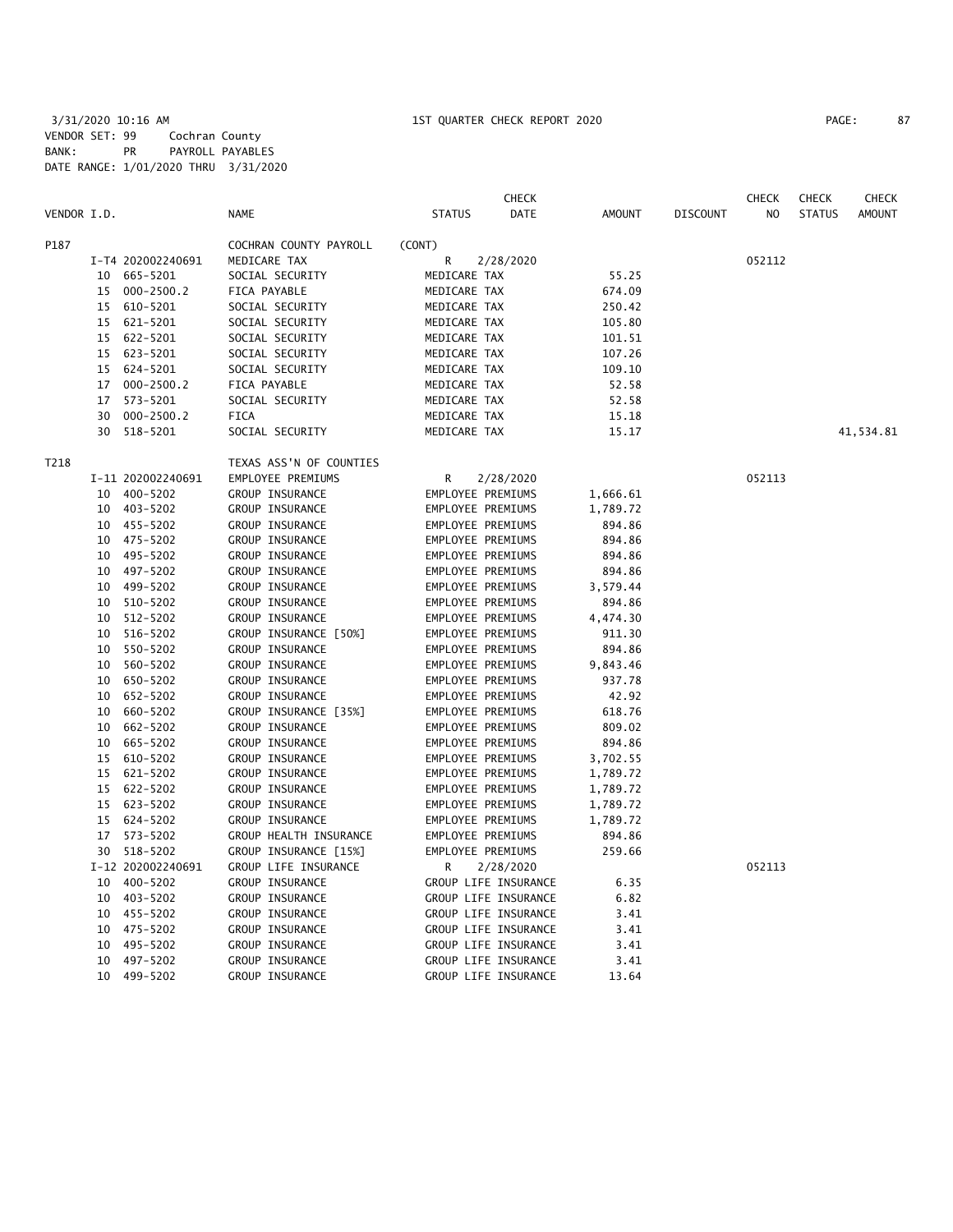|             |                      |                                | <b>CHECK</b>          |               |                 | <b>CHECK</b>   | <b>CHECK</b>  | <b>CHECK</b>  |
|-------------|----------------------|--------------------------------|-----------------------|---------------|-----------------|----------------|---------------|---------------|
| VENDOR I.D. |                      | <b>NAME</b>                    | <b>STATUS</b><br>DATE | <b>AMOUNT</b> | <b>DISCOUNT</b> | N <sub>O</sub> | <b>STATUS</b> | <b>AMOUNT</b> |
| T218        |                      | TEXAS ASS'N OF COUNTIES        | (CONT)                |               |                 |                |               |               |
|             | I-12 202002240691    | GROUP LIFE INSURANCE           | R<br>2/28/2020        |               |                 | 052113         |               |               |
|             | 10 510-5202          | GROUP INSURANCE                | GROUP LIFE INSURANCE  | 3.41          |                 |                |               |               |
|             | 10 512-5202          | GROUP INSURANCE                | GROUP LIFE INSURANCE  | 17.05         |                 |                |               |               |
|             | 10 516-5202          | GROUP INSURANCE [50%]          | GROUP LIFE INSURANCE  | 3.48          |                 |                |               |               |
|             | 10 550-5202          | GROUP INSURANCE                | GROUP LIFE INSURANCE  | 3.41          |                 |                |               |               |
|             | 10 560-5202          | GROUP INSURANCE                | GROUP LIFE INSURANCE  | 37.51         |                 |                |               |               |
|             | 10 650-5202          | GROUP INSURANCE                | GROUP LIFE INSURANCE  | 3.57          |                 |                |               |               |
|             | 652-5202<br>10       | GROUP INSURANCE                | GROUP LIFE INSURANCE  | 0.16          |                 |                |               |               |
|             | 660-5202<br>10       | GROUP INSURANCE [35%]          | GROUP LIFE INSURANCE  | 2.36          |                 |                |               |               |
|             | 662-5202<br>10       | GROUP INSURANCE                | GROUP LIFE INSURANCE  | 3.09          |                 |                |               |               |
|             | 665-5202<br>10       | <b>GROUP INSURANCE</b>         | GROUP LIFE INSURANCE  | 3.41          |                 |                |               |               |
|             | 610-5202<br>15       | GROUP INSURANCE                | GROUP LIFE INSURANCE  | 14.11         |                 |                |               |               |
|             | 15 621-5202          | GROUP INSURANCE                | GROUP LIFE INSURANCE  | 6.82          |                 |                |               |               |
|             | 622-5202<br>15       | <b>GROUP INSURANCE</b>         | GROUP LIFE INSURANCE  | 6.82          |                 |                |               |               |
|             | 15 623-5202          | <b>GROUP INSURANCE</b>         | GROUP LIFE INSURANCE  | 6.82          |                 |                |               |               |
|             | 15 624-5202          | GROUP INSURANCE                | GROUP LIFE INSURANCE  | 5.63          |                 |                |               |               |
|             | 17 573-5202          | GROUP HEALTH INSURANCE         | GROUP LIFE INSURANCE  | 3.41          |                 |                |               |               |
|             | 30 518-5202          | GROUP INSURANCE [15%]          | GROUP LIFE INSURANCE  | 0.98          |                 |                |               |               |
|             | I-15 202002240691    | DEPENDENT HEALTH PREM WITHHELD | R<br>2/28/2020        |               |                 | 052113         |               |               |
|             | 10 000-2500.4        | INSURANCE PAYABLE              | DEPENDENT HEALTH PRE  | 984.32        |                 |                |               | 44,100.09     |
| C253        |                      | COCHRAN COUNTY MONEY MKT       |                       |               |                 |                |               |               |
|             | I-202002240692       | NON-DEPT SUPP DEATH            | R<br>2/28/2020        |               |                 | 052114         |               |               |
|             | 10 409-5207          | SUPPLEMENTAL DEATH BENEFITS    | NON-DEPT SUPP DEATH   | 1,062.04      |                 |                |               | 1,062.04      |
| A067        |                      | AMERICAN FAMILY LIFE ASSURANCE |                       |               |                 |                |               |               |
|             | I-08 202003240693    | MONTHLY PREMIUM                | R<br>3/31/2020        |               |                 | 052244         |               |               |
|             | 10<br>$000 - 2500.4$ | INSURANCE PAYABLE              | MONTHLY PREMIUM       | 529.14        |                 |                |               |               |
|             | 15<br>$000 - 2500.4$ | INSURANCE PAYABLE              | MONTHLY PREMIUM       | 186.52        |                 |                |               |               |
|             | 30<br>$000 - 2500.4$ | AFLAC                          | MONTHLY PREMIUM       | 11.76         |                 |                |               | 727.42        |
| C091        |                      | HUMANA                         |                       |               |                 |                |               |               |
|             | I-17A202003240693    | VISION MONTHLY PREMIUM         | R<br>3/31/2020        |               |                 | 052245         |               |               |
|             | 10 000-2500.4        | INSURANCE PAYABLE              | VISION MONTHLY PREMI  | 30.46         |                 |                |               | 30.46         |
| C253        |                      | COCHRAN COUNTY MONEY MKT       |                       |               |                 |                |               |               |
|             | I-01 202003240693    | RETIREMENT CONTRIBUTIONS       | R<br>3/31/2020        |               |                 | 052246         |               |               |
|             | 10<br>$000 - 2500.3$ | TCDRS PAYABLE                  | RETIREMENT CONTRIBUT  | 9,229.81      |                 |                |               |               |
|             | 10 400-5203          | RETIREMENT                     | RETIREMENT CONTRIBUT  | 1,090.73      |                 |                |               |               |
|             | 10 403-5203          | RETIREMENT                     | RETIREMENT CONTRIBUT  | 1,122.28      |                 |                |               |               |
|             | 10 435-5203          | RETIREMENT                     | RETIREMENT CONTRIBUT  | 231.80        |                 |                |               |               |
|             | 10 455-5203          | RETIREMENT                     | RETIREMENT CONTRIBUT  | 520.92        |                 |                |               |               |
|             | 10 475-5203          | RETIREMENT                     | RETIREMENT CONTRIBUT  | 453.05        |                 |                |               |               |
|             | 476-5203<br>10       | RETIREMENT                     | RETIREMENT CONTRIBUT  | 229.20        |                 |                |               |               |
|             | 490-5203.001<br>10   | RETIREMENT                     | RETIREMENT CONTRIBUT  | 291.98        |                 |                |               |               |
|             | 10 495-5203          | RETIREMENT                     | RETIREMENT CONTRIBUT  | 526.84        |                 |                |               |               |

10 497-5203 RETIREMENT RETIREMENT CONTRIBUT 671.82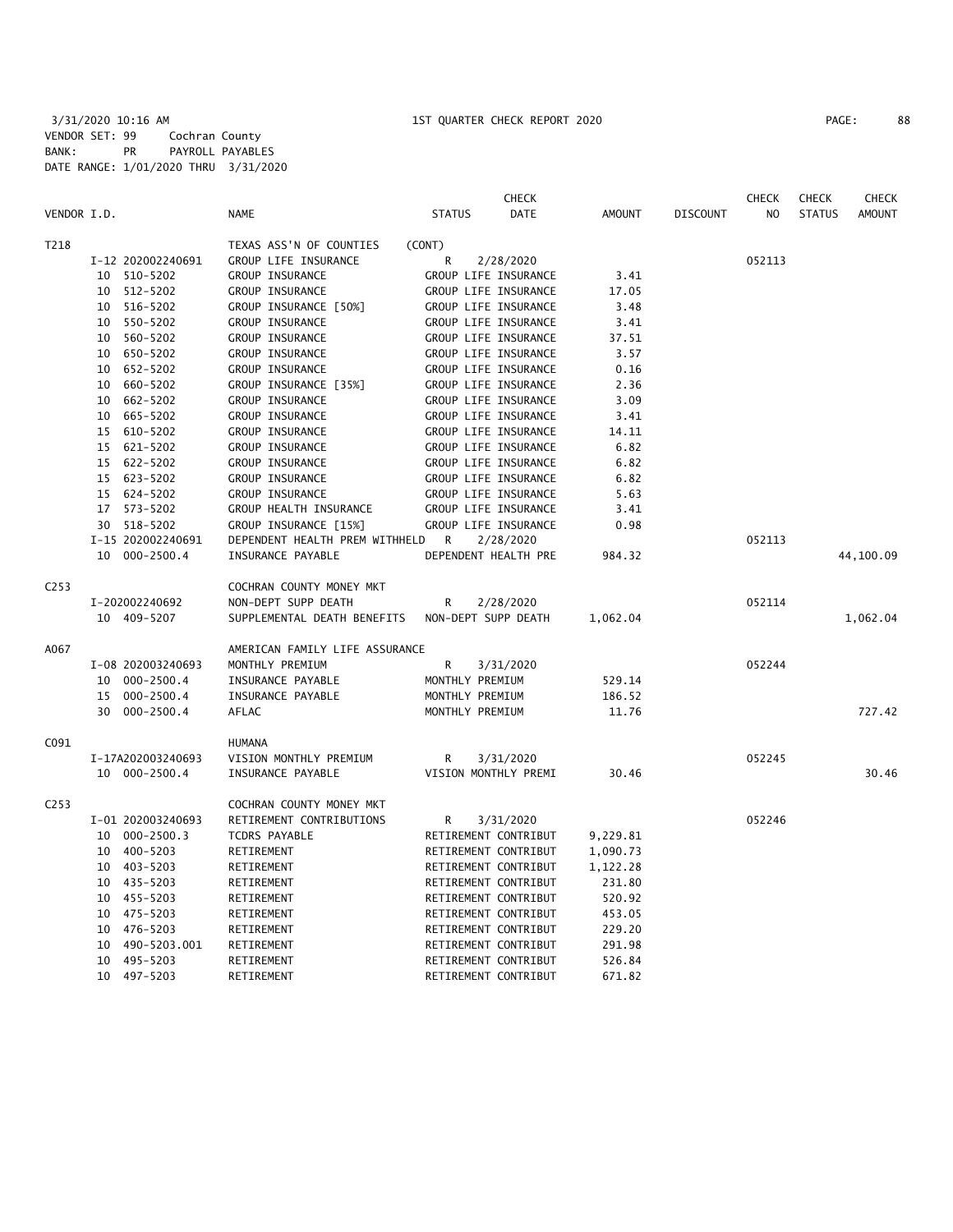| VENDOR I.D. |    |                   | <b>NAME</b>                    | <b>STATUS</b>        | <b>CHECK</b><br>DATE | AMOUNT    | <b>DISCOUNT</b> | <b>CHECK</b><br>NO. | <b>CHECK</b><br><b>STATUS</b> | <b>CHECK</b><br><b>AMOUNT</b> |
|-------------|----|-------------------|--------------------------------|----------------------|----------------------|-----------|-----------------|---------------------|-------------------------------|-------------------------------|
|             |    |                   |                                |                      |                      |           |                 |                     |                               |                               |
| C253        |    |                   | COCHRAN COUNTY MONEY MKT       | (CONT)               |                      |           |                 |                     |                               |                               |
|             |    | I-01 202003240693 | RETIREMENT CONTRIBUTIONS       | R                    | 3/31/2020            |           |                 | 052246              |                               |                               |
|             | 10 | 499-5203          | RETIREMENT                     | RETIREMENT CONTRIBUT |                      | 1,919.12  |                 |                     |                               |                               |
|             |    | 10 510-5203       | RETIREMENT                     | RETIREMENT CONTRIBUT |                      | 498.81    |                 |                     |                               |                               |
|             |    | 10 512-5203       | RETIREMENT                     | RETIREMENT CONTRIBUT |                      | 1,767.11  |                 |                     |                               |                               |
|             |    | 10 516-5203       | RETIREMENT                     | RETIREMENT CONTRIBUT |                      | 476.13    |                 |                     |                               |                               |
|             |    | 10 550-5203       | RETIREMENT                     | RETIREMENT CONTRIBUT |                      | 427.84    |                 |                     |                               |                               |
|             | 10 | 560-5203          | RETIREMENT                     | RETIREMENT CONTRIBUT |                      | 5,378.88  |                 |                     |                               |                               |
|             | 10 | 650-5203          | RETIREMENT                     | RETIREMENT CONTRIBUT |                      | 403.76    |                 |                     |                               |                               |
|             |    | 10 652-5203       | RETIREMENT                     | RETIREMENT CONTRIBUT |                      | 22.92     |                 |                     |                               |                               |
|             | 10 | 660-5203          | RETIREMENT                     | RETIREMENT CONTRIBUT |                      | 322.49    |                 |                     |                               |                               |
|             | 10 | 662-5203          | RETIREMENT                     | RETIREMENT CONTRIBUT |                      | 432.16    |                 |                     |                               |                               |
|             | 10 | 665-5203          | RETIREMENT                     | RETIREMENT CONTRIBUT |                      | 353.17    |                 |                     |                               |                               |
|             | 15 | $000 - 2500.3$    | <b>TCDRS PAYABLE</b>           | RETIREMENT CONTRIBUT |                      | 3,267.14  |                 |                     |                               |                               |
|             | 15 | 610-5203          | RETIREMENT                     | RETIREMENT CONTRIBUT |                      | 2,245.12  |                 |                     |                               |                               |
|             |    | 15 621-5203       | RETIREMENT                     | RETIREMENT CONTRIBUT |                      | 950.58    |                 |                     |                               |                               |
|             |    | 15 622-5203       | RETIREMENT                     | RETIREMENT CONTRIBUT |                      | 917.14    |                 |                     |                               |                               |
|             |    | 15 623-5203       | RETIREMENT                     | RETIREMENT CONTRIBUT |                      | 972.80    |                 |                     |                               |                               |
|             |    | 15 624-5203       | RETIREMENT                     | RETIREMENT CONTRIBUT |                      | 981.92    |                 |                     |                               |                               |
|             |    | 17 000-2500.3     | <b>TCDRS PAYABLE</b>           | RETIREMENT CONTRIBUT |                      | 252.62    |                 |                     |                               |                               |
|             | 17 | 573-5203          | RETIREMENT                     | RETIREMENT CONTRIBUT |                      | 469.15    |                 |                     |                               |                               |
|             | 30 | $000 - 2500.3$    | <b>TCDRS</b>                   | RETIREMENT CONTRIBUT |                      | 72.92     |                 |                     |                               |                               |
|             | 30 | 518-5203          | RETIREMENT                     | RETIREMENT CONTRIBUT |                      | 135.43    |                 |                     |                               | 36,635.64                     |
| C300        |    |                   | COCHRAN COUNTY SCHOOLS FEDERAL |                      |                      |           |                 |                     |                               |                               |
|             |    | I-18A202003240693 | MONTHLY PREMUIM                | R                    | 3/31/2020            |           |                 | 052247              |                               |                               |
|             |    | 10 000-2500.4     | INSURANCE PAYABLE              | MONTHLY PREMUIM      |                      | 11,359.88 |                 |                     |                               |                               |
|             | 15 | 000-2500.4        | INSURANCE PAYABLE              | MONTHLY PREMUIM      |                      | 1,143.10  |                 |                     |                               |                               |
|             |    | 30 000-2500.4     | AFLAC                          | MONTHLY PREMUIM      |                      | 93.03     |                 |                     |                               | 12,596.01                     |
| NO17        |    |                   | NATIONAL FARM LIFE             |                      |                      |           |                 |                     |                               |                               |
|             |    | I-05 202003240693 | NFL PREMIUM                    | R                    | 3/31/2020            |           |                 | 052248              |                               |                               |
|             |    | 10 000-2500.4     | INSURANCE PAYABLE              | NFL PREMIUM          |                      | 40.90     |                 |                     |                               |                               |
|             |    | I-05A202003240693 | AFTER TAX PREM                 | R                    | 3/31/2020            |           |                 | 052248              |                               |                               |
|             |    | 10 000-2500.4     | INSURANCE PAYABLE              | AFTER TAX PREM       |                      | 114.21    |                 |                     |                               |                               |
|             |    | 15 000-2500.4     | INSURANCE PAYABLE              | AFTER TAX PREM       |                      | 127.67    |                 |                     |                               | 282.78                        |
| N060        |    |                   | NATIONWIDE RETIREMENT SOL      |                      |                      |           |                 |                     |                               |                               |
|             |    | I-04 202003240693 | DEFERRED COMP WITHHELD         | R                    | 3/31/2020            |           |                 | 052249              |                               |                               |
|             |    | 10 000-2500.7     | PEBSCO DEF COMP PAYABLE        | DEFERRED COMP WITHHE |                      | 1,292.30  |                 |                     |                               |                               |
|             | 15 | $000 - 2500.7$    | PEBSCO DEF COMP PAYABLE        | DEFERRED COMP WITHHE |                      | 251.88    |                 |                     |                               |                               |
|             | 30 | $000 - 2500.7$    | D.C.                           | DEFERRED COMP WITHHE |                      | 10.82     |                 |                     |                               | 1,555.00                      |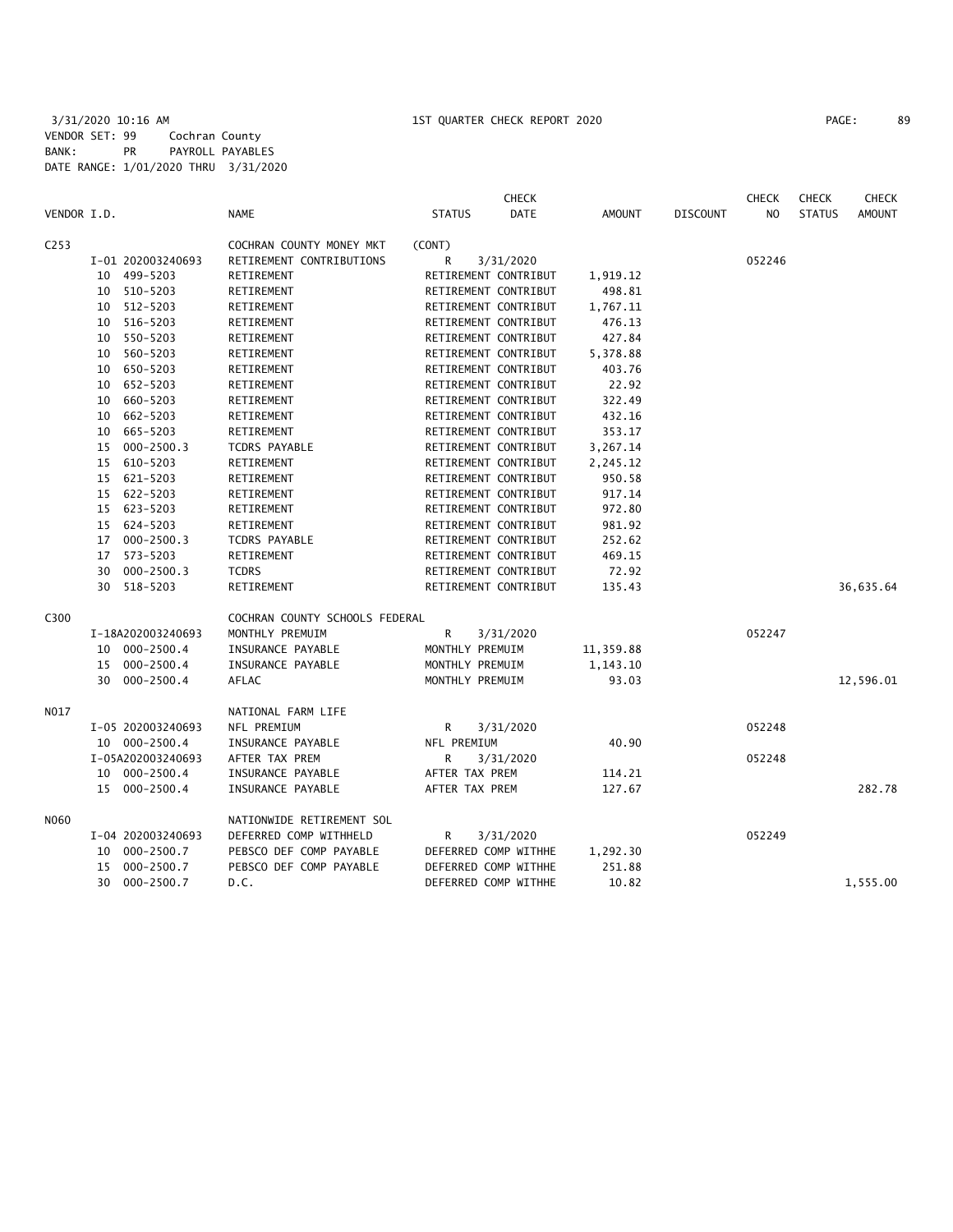|             |          |                   |                           |                      | <b>CHECK</b>         |           |                 | <b>CHECK</b> | <b>CHECK</b>  | <b>CHECK</b>  |
|-------------|----------|-------------------|---------------------------|----------------------|----------------------|-----------|-----------------|--------------|---------------|---------------|
| VENDOR I.D. |          |                   | <b>NAME</b>               | <b>STATUS</b>        | DATE                 | AMOUNT    | <b>DISCOUNT</b> | NO.          | <b>STATUS</b> | <b>AMOUNT</b> |
| 0029        |          |                   | OFFICE OF THE ATTORNEY GE |                      |                      |           |                 |              |               |               |
|             |          | I-CDH202003240693 | CAUSE#233-534019-13       | R                    | 3/31/2020            |           |                 | 052250       |               |               |
|             |          | 10 000-2500.8     | CHILD SUPPORT PAYABLE     | CAUSE#233-534019-13  |                      | 557.87    |                 |              |               | 557.87        |
| P187        |          |                   | COCHRAN COUNTY PAYROLL TA |                      |                      |           |                 |              |               |               |
|             |          | I-T1 202003240693 | FEDERAL INCOME TAX W/H    | R                    | 3/31/2020            |           |                 | 052251       |               |               |
|             |          | 10 000-2500.1     | WITHHOLDING TAX PAYABLE   |                      | FEDERAL INCOME TAX W | 10,601.91 |                 |              |               |               |
|             |          | 15 000-2500.1     | WITHHOLDING TAX PAYABLE   |                      | FEDERAL INCOME TAX W | 3,431.41  |                 |              |               |               |
|             |          | 17 000-2500.1     | WITHHOLDING TAX PAYABLE   |                      | FEDERAL INCOME TAX W | 250.66    |                 |              |               |               |
|             |          | 30 000-2500.1     | FEDERAL WITHOLDING        |                      | FEDERAL INCOME TAX W | 120.85    |                 |              |               |               |
|             |          | I-T3 202003240693 | FICA TAX                  | R                    | 3/31/2020            |           |                 | 052251       |               |               |
|             |          | 10 000-2500.2     | FICA PAYABLE              | FICA TAX             |                      | 8,184.72  |                 |              |               |               |
|             |          | 10 400-5201       | SOCIAL SECURITY           | FICA TAX             |                      | 518.80    |                 |              |               |               |
|             |          | 10 403-5201       | SOCIAL SECURITY           | FICA TAX             |                      | 452.86    |                 |              |               |               |
|             |          | 10 435-5201       | SOCIAL SECURITY           | FICA TAX             |                      | 110.55    |                 |              |               |               |
|             |          | 10 455-5201       | SOCIAL SECURITY           | FICA TAX             |                      | 248.44    |                 |              |               |               |
|             |          | 10 475-5201       | SOCIAL SECURITY           | FICA TAX             |                      | 216.07    |                 |              |               |               |
|             |          | 10 476-5201       | SOCIAL SECURITY           | FICA TAX             |                      | 109.31    |                 |              |               |               |
|             |          | 10 490-5201       | SOCIAL SECURITY           | FICA TAX             |                      | 41.08     |                 |              |               |               |
|             |          | 10 490-5201.001   | SOCIAL SECURITY FICA      | FICA TAX             |                      | 139.25    |                 |              |               |               |
|             |          | 10 495-5201       | SOCIAL SECURITY           | FICA TAX             |                      | 248.89    |                 |              |               |               |
|             |          | 10 497-5201       | SOCIAL SECURITY           | FICA TAX             |                      | 320.41    |                 |              |               |               |
|             |          | 10 499-5201       | SOCIAL SECURITY           | FICA TAX             |                      | 912.45    |                 |              |               |               |
|             |          | 10 510-5201       | SOCIAL SECURITY           | FICA TAX             |                      | 237.89    |                 |              |               |               |
|             | 10       | 512-5201          | SOCIAL SECURITY           | FICA TAX             |                      | 835.74    |                 |              |               |               |
|             | 10       | 516-5201          | SOCIAL SECURITY           | FICA TAX             |                      | 226.66    |                 |              |               |               |
|             | 10       | 550-5201          | SOCIAL SECURITY           | FICA TAX             |                      | 204.05    |                 |              |               |               |
|             | 10       | 560-5201          | SOCIAL SECURITY           | FICA TAX             |                      | 2,563.91  |                 |              |               |               |
|             |          | 10 650-5201       | SOCIAL SECURITY           | FICA TAX             |                      | 192.56    |                 |              |               |               |
|             |          | 10 652-5201       | SOCIAL SECURITY           | FICA TAX             |                      | 10.93     |                 |              |               |               |
|             | 10       | 660-5201          | SOCIAL SECURITY           | FICA TAX             |                      | 153.65    |                 |              |               |               |
|             |          | 10 662-5201       | SOCIAL SECURITY           | FICA TAX             |                      | 206.11    |                 |              |               |               |
|             | 10       | 665-5201          | SOCIAL SECURITY           | FICA TAX             |                      | 235.12    |                 |              |               |               |
|             |          | 15 000-2500.2     | FICA PAYABLE              | FICA TAX             |                      | 2,882.20  |                 |              |               |               |
|             | 15       | 610-5201          | SOCIAL SECURITY           | FICA TAX             |                      | 1,070.76  |                 |              |               |               |
|             | 15       | 621-5201          | SOCIAL SECURITY           | FICA TAX             |                      | 449.80    |                 |              |               |               |
|             | 15       | 622-5201          | SOCIAL SECURITY           |                      |                      | 434.04    |                 |              |               |               |
|             | 15       | 623-5201          | SOCIAL SECURITY           | FICA TAX<br>FICA TAX |                      | 461.13    |                 |              |               |               |
|             |          | 15 624-5201       | SOCIAL SECURITY           |                      |                      | 466.47    |                 |              |               |               |
|             |          | $000 - 2500.2$    | FICA PAYABLE              | FICA TAX             |                      | 223.75    |                 |              |               |               |
|             | 17<br>17 | 573-5201          | SOCIAL SECURITY           | FICA TAX<br>FICA TAX |                      | 223.75    |                 |              |               |               |
|             | 30       |                   |                           | FICA TAX             |                      |           |                 |              |               |               |
|             |          | $000 - 2500.2$    | <b>FICA</b>               |                      |                      | 64.51     |                 |              |               |               |
|             |          | 30 518-5201       | SOCIAL SECURITY           | FICA TAX             |                      | 64.50     |                 | 052251       |               |               |
|             |          | I-T4 202003240693 | MEDICARE TAX              | R                    | 3/31/2020            |           |                 |              |               |               |
|             |          | 10 000-2500.2     | FICA PAYABLE              | MEDICARE TAX         |                      | 1,914.21  |                 |              |               |               |
|             | 10       | 400-5201          | SOCIAL SECURITY           | MEDICARE TAX         |                      | 121.33    |                 |              |               |               |
|             | 10       | 403-5201          | SOCIAL SECURITY           | MEDICARE TAX         |                      | 105.91    |                 |              |               |               |
|             | 10       | 435-5201          | SOCIAL SECURITY           | MEDICARE TAX         |                      | 25.86     |                 |              |               |               |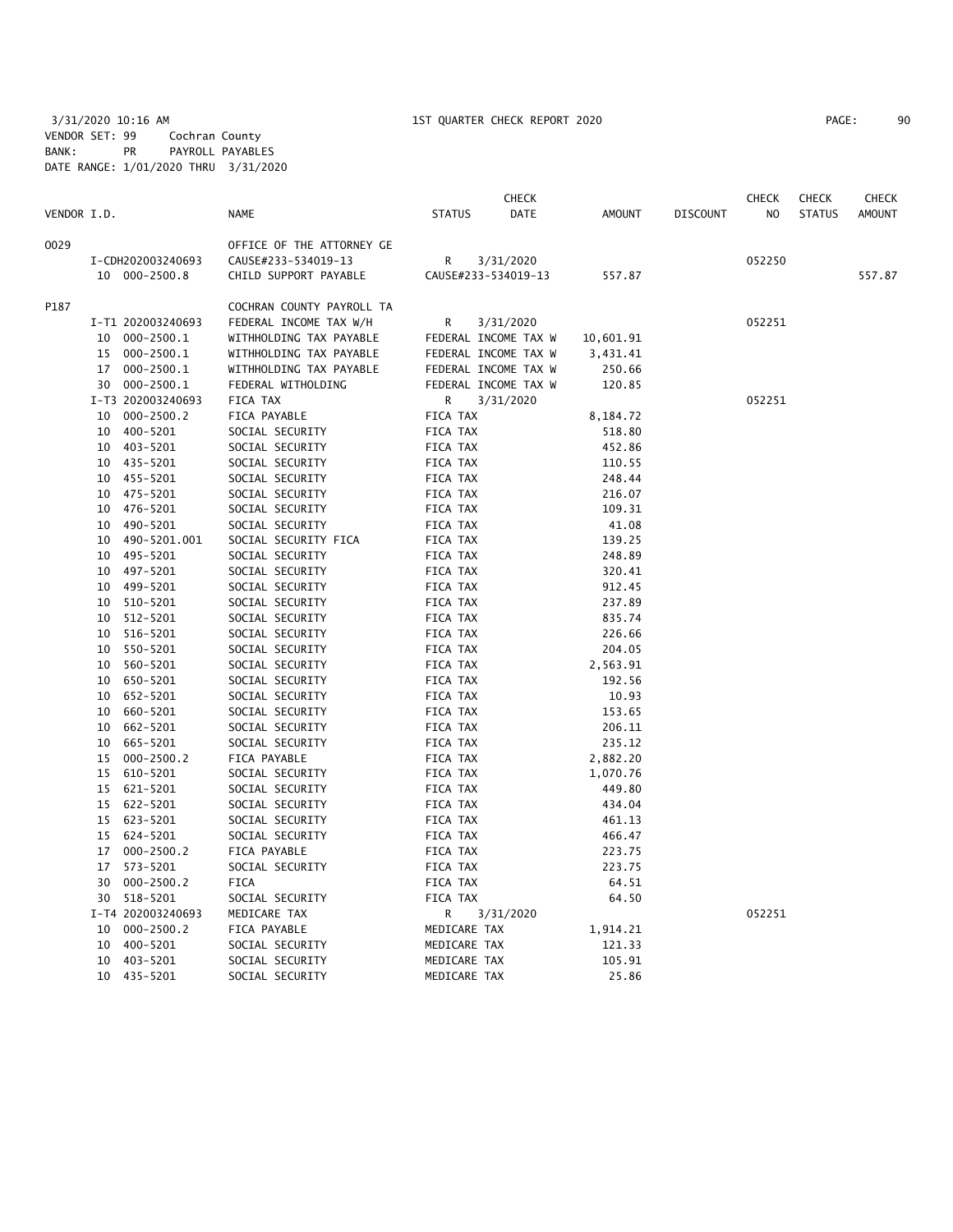|             |    |                   |                         |                   | <b>CHECK</b> |               |                 | <b>CHECK</b>   | <b>CHECK</b>  | CHECK         |
|-------------|----|-------------------|-------------------------|-------------------|--------------|---------------|-----------------|----------------|---------------|---------------|
| VENDOR I.D. |    |                   | <b>NAME</b>             | <b>STATUS</b>     | DATE         | <b>AMOUNT</b> | <b>DISCOUNT</b> | N <sub>O</sub> | <b>STATUS</b> | <b>AMOUNT</b> |
| P187        |    |                   | COCHRAN COUNTY PAYROLL  | (CONT)            |              |               |                 |                |               |               |
|             |    | I-T4 202003240693 | MEDICARE TAX            | R                 | 3/31/2020    |               |                 | 052251         |               |               |
|             |    | 10 455-5201       | SOCIAL SECURITY         | MEDICARE TAX      |              | 58.10         |                 |                |               |               |
|             | 10 | 475-5201          | SOCIAL SECURITY         | MEDICARE TAX      |              | 50.53         |                 |                |               |               |
|             | 10 | 476-5201          | SOCIAL SECURITY         | MEDICARE TAX      |              | 25.57         |                 |                |               |               |
|             | 10 | 490-5201          | SOCIAL SECURITY         | MEDICARE TAX      |              | 9.61          |                 |                |               |               |
|             | 10 | 490-5201.001      | SOCIAL SECURITY FICA    | MEDICARE TAX      |              | 32.57         |                 |                |               |               |
|             | 10 | 495-5201          | SOCIAL SECURITY         | MEDICARE TAX      |              | 58.21         |                 |                |               |               |
|             | 10 | 497-5201          | SOCIAL SECURITY         | MEDICARE TAX      |              | 74.94         |                 |                |               |               |
|             | 10 | 499-5201          | SOCIAL SECURITY         | MEDICARE TAX      |              | 213.40        |                 |                |               |               |
|             | 10 | 510-5201          | SOCIAL SECURITY         | MEDICARE TAX      |              | 55.64         |                 |                |               |               |
|             | 10 | 512-5201          | SOCIAL SECURITY         | MEDICARE TAX      |              | 195.46        |                 |                |               |               |
|             | 10 | 516-5201          | SOCIAL SECURITY         | MEDICARE TAX      |              | 53.01         |                 |                |               |               |
|             | 10 | 550-5201          | SOCIAL SECURITY         | MEDICARE TAX      |              | 47.72         |                 |                |               |               |
|             | 10 | 560-5201          | SOCIAL SECURITY         | MEDICARE TAX      |              | 599.62        |                 |                |               |               |
|             | 10 | 650-5201          | SOCIAL SECURITY         | MEDICARE TAX      |              | 45.04         |                 |                |               |               |
|             | 10 | 652-5201          | SOCIAL SECURITY         | MEDICARE TAX      |              | 2.56          |                 |                |               |               |
|             | 10 | 660-5201          | SOCIAL SECURITY         | MEDICARE TAX      |              | 35.93         |                 |                |               |               |
|             | 10 | 662-5201          | SOCIAL SECURITY         | MEDICARE TAX      |              | 48.20         |                 |                |               |               |
|             | 10 | 665-5201          | SOCIAL SECURITY         | MEDICARE TAX      |              | 54.99         |                 |                |               |               |
|             | 15 | $000 - 2500.2$    | FICA PAYABLE            | MEDICARE TAX      |              | 674.06        |                 |                |               |               |
|             | 15 | 610-5201          | SOCIAL SECURITY         | MEDICARE TAX      |              | 250.42        |                 |                |               |               |
|             | 15 | 621-5201          | SOCIAL SECURITY         | MEDICARE TAX      |              | 105.19        |                 |                |               |               |
|             | 15 | 622-5201          | SOCIAL SECURITY         | MEDICARE TAX      |              | 101.51        |                 |                |               |               |
|             | 15 | 623-5201          | SOCIAL SECURITY         | MEDICARE TAX      |              | 107.84        |                 |                |               |               |
|             | 15 | 624-5201          | SOCIAL SECURITY         | MEDICARE TAX      |              | 109.10        |                 |                |               |               |
|             | 17 | $000 - 2500.2$    | FICA PAYABLE            | MEDICARE TAX      |              | 52.33         |                 |                |               |               |
|             | 17 | 573-5201          | SOCIAL SECURITY         | MEDICARE TAX      |              | 52.33         |                 |                |               |               |
|             | 30 | $000 - 2500.2$    | <b>FICA</b>             | MEDICARE TAX      |              | 15.08         |                 |                |               |               |
|             | 30 | 518-5201          | SOCIAL SECURITY         | MEDICARE TAX      |              | 15.09         |                 |                |               | 42,426.55     |
| T218        |    |                   | TEXAS ASS'N OF COUNTIES |                   |              |               |                 |                |               |               |
|             |    | I-11 202003240693 | EMPLOYEE PREMIUMS       | R                 | 3/31/2020    |               |                 | 052252         |               |               |
|             | 10 | 400-5202          | GROUP INSURANCE         | EMPLOYEE PREMIUMS |              | 1,666.61      |                 |                |               |               |
|             | 10 | 403-5202          | GROUP INSURANCE         | EMPLOYEE PREMIUMS |              | 1,789.72      |                 |                |               |               |
|             | 10 | 455-5202          | GROUP INSURANCE         | EMPLOYEE PREMIUMS |              | 894.86        |                 |                |               |               |
|             | 10 | 475-5202          | GROUP INSURANCE         | EMPLOYEE PREMIUMS |              | 894.86        |                 |                |               |               |
|             | 10 | 495-5202          | GROUP INSURANCE         | EMPLOYEE PREMIUMS |              | 894.86        |                 |                |               |               |
|             | 10 | 497-5202          | GROUP INSURANCE         | EMPLOYEE PREMIUMS |              | 894.86        |                 |                |               |               |
|             | 10 | 499-5202          | GROUP INSURANCE         | EMPLOYEE PREMIUMS |              | 3,579.44      |                 |                |               |               |
|             | 10 | 510-5202          | GROUP INSURANCE         | EMPLOYEE PREMIUMS |              | 894.86        |                 |                |               |               |
|             | 10 | 512-5202          | GROUP INSURANCE         | EMPLOYEE PREMIUMS |              | 4,474.30      |                 |                |               |               |
|             | 10 | 516-5202          | GROUP INSURANCE [50%]   | EMPLOYEE PREMIUMS |              | 911.30        |                 |                |               |               |
|             | 10 | 550-5202          | GROUP INSURANCE         | EMPLOYEE PREMIUMS |              | 894.86        |                 |                |               |               |
|             | 10 | 560-5202          | GROUP INSURANCE         | EMPLOYEE PREMIUMS |              | 9,843.46      |                 |                |               |               |
|             | 10 | 650-5202          | GROUP INSURANCE         | EMPLOYEE PREMIUMS |              | 937.78        |                 |                |               |               |
|             | 10 | 652-5202          | GROUP INSURANCE         | EMPLOYEE PREMIUMS |              | 42.92         |                 |                |               |               |
|             | 10 | 660-5202          | GROUP INSURANCE [35%]   | EMPLOYEE PREMIUMS |              | 618.76        |                 |                |               |               |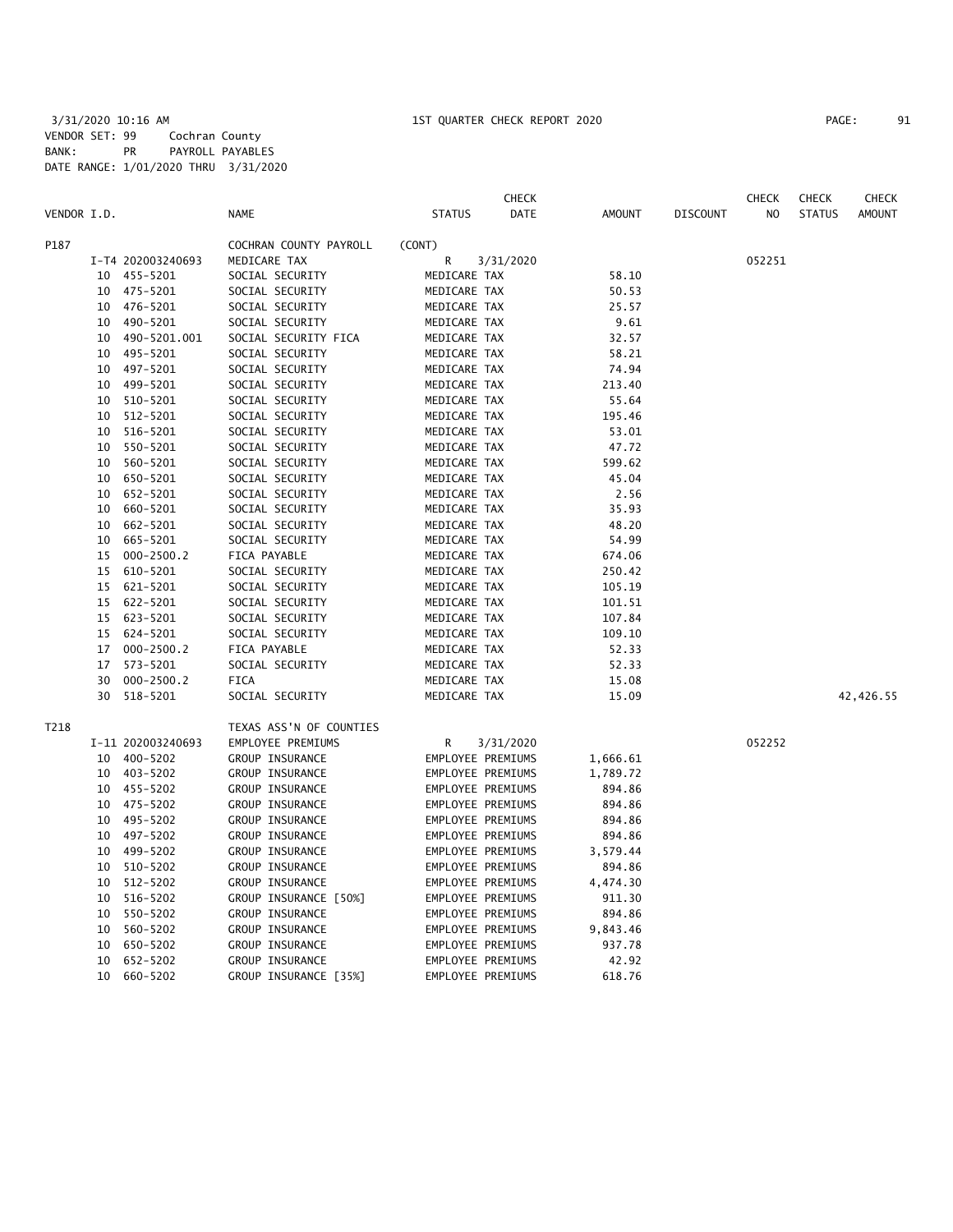|             |                   |                                  | <b>CHECK</b>          |          |                 | CHECK  | <b>CHECK</b>  | <b>CHECK</b>  |
|-------------|-------------------|----------------------------------|-----------------------|----------|-----------------|--------|---------------|---------------|
| VENDOR I.D. |                   | <b>NAME</b>                      | DATE<br><b>STATUS</b> | AMOUNT   | <b>DISCOUNT</b> | NO.    | <b>STATUS</b> | <b>AMOUNT</b> |
| T218        |                   | TEXAS ASS'N OF COUNTIES          | (CONT)                |          |                 |        |               |               |
|             | I-11 202003240693 | EMPLOYEE PREMIUMS                | R<br>3/31/2020        |          |                 | 052252 |               |               |
|             | 10 662-5202       | GROUP INSURANCE                  | EMPLOYEE PREMIUMS     | 809.02   |                 |        |               |               |
|             | 10 665-5202       | GROUP INSURANCE                  | EMPLOYEE PREMIUMS     | 894.86   |                 |        |               |               |
|             | 15 610-5202       | GROUP INSURANCE                  | EMPLOYEE PREMIUMS     | 3,702.55 |                 |        |               |               |
|             | 15 621-5202       | GROUP INSURANCE                  | EMPLOYEE PREMIUMS     | 1,789.72 |                 |        |               |               |
|             | 15 622-5202       | GROUP INSURANCE                  | EMPLOYEE PREMIUMS     | 1,789.72 |                 |        |               |               |
|             | 15 623-5202       | GROUP INSURANCE                  | EMPLOYEE PREMIUMS     | 1,789.72 |                 |        |               |               |
|             | 15 624-5202       | GROUP INSURANCE                  | EMPLOYEE PREMIUMS     | 1,789.72 |                 |        |               |               |
|             | 17 573-5202       | GROUP HEALTH INSURANCE           | EMPLOYEE PREMIUMS     | 894.86   |                 |        |               |               |
|             | 30 518-5202       | GROUP INSURANCE [15%]            | EMPLOYEE PREMIUMS     | 259.66   |                 |        |               |               |
|             | I-12 202003240693 | GROUP LIFE INSURANCE             | R<br>3/31/2020        |          |                 | 052252 |               |               |
|             | 10 400-5202       | GROUP INSURANCE                  | GROUP LIFE INSURANCE  | 6.35     |                 |        |               |               |
|             | 10 403-5202       | GROUP INSURANCE                  | GROUP LIFE INSURANCE  | 6.82     |                 |        |               |               |
|             | 10 455-5202       | GROUP INSURANCE                  | GROUP LIFE INSURANCE  | 3.41     |                 |        |               |               |
|             | 10 475-5202       | GROUP INSURANCE                  | GROUP LIFE INSURANCE  | 3.41     |                 |        |               |               |
|             | 10 495-5202       | GROUP INSURANCE                  | GROUP LIFE INSURANCE  | 3.41     |                 |        |               |               |
|             | 10 497-5202       | GROUP INSURANCE                  | GROUP LIFE INSURANCE  | 3.41     |                 |        |               |               |
|             | 10 499-5202       | GROUP INSURANCE                  | GROUP LIFE INSURANCE  | 13.64    |                 |        |               |               |
|             | 10 510-5202       | GROUP INSURANCE                  | GROUP LIFE INSURANCE  | 3.41     |                 |        |               |               |
|             | 10 512-5202       | GROUP INSURANCE                  | GROUP LIFE INSURANCE  | 17.05    |                 |        |               |               |
|             | 10 516-5202       | GROUP INSURANCE [50%]            | GROUP LIFE INSURANCE  | 3.48     |                 |        |               |               |
|             | 10 550-5202       | GROUP INSURANCE                  | GROUP LIFE INSURANCE  | 3.41     |                 |        |               |               |
|             | 10 560-5202       | GROUP INSURANCE                  | GROUP LIFE INSURANCE  | 37.51    |                 |        |               |               |
|             | 10 650-5202       | GROUP INSURANCE                  | GROUP LIFE INSURANCE  | 3.57     |                 |        |               |               |
|             | 10 652-5202       | GROUP INSURANCE                  | GROUP LIFE INSURANCE  | 0.16     |                 |        |               |               |
|             | 10 660-5202       | GROUP INSURANCE [35%]            | GROUP LIFE INSURANCE  | 2.36     |                 |        |               |               |
|             | 10 662-5202       | GROUP INSURANCE                  | GROUP LIFE INSURANCE  | 3.09     |                 |        |               |               |
|             | 10 665-5202       | GROUP INSURANCE                  | GROUP LIFE INSURANCE  | 3.41     |                 |        |               |               |
|             | 15 610-5202       | GROUP INSURANCE                  | GROUP LIFE INSURANCE  | 14.11    |                 |        |               |               |
|             | 15 621-5202       | GROUP INSURANCE                  | GROUP LIFE INSURANCE  | 6.82     |                 |        |               |               |
|             | 15 622-5202       | GROUP INSURANCE                  | GROUP LIFE INSURANCE  | 6.82     |                 |        |               |               |
|             | 15 623-5202       | GROUP INSURANCE                  | GROUP LIFE INSURANCE  | 6.82     |                 |        |               |               |
|             | 15 624-5202       | GROUP INSURANCE                  | GROUP LIFE INSURANCE  | 5.63     |                 |        |               |               |
|             | 17 573-5202       | GROUP HEALTH INSURANCE           | GROUP LIFE INSURANCE  | 3.41     |                 |        |               |               |
|             | 30 518-5202       | GROUP INSURANCE [15%]            | GROUP LIFE INSURANCE  | 0.98     |                 |        |               |               |
|             | I-15 202003240693 | DEPENDENT HEALTH PREM WITHHELD R | 3/31/2020             |          |                 | 052252 |               |               |
|             | 10 000-2500.4     | INSURANCE PAYABLE                | DEPENDENT HEALTH PRE  | 984.32   |                 |        |               | 44,100.09     |
| C253        |                   | COCHRAN COUNTY MONEY MKT         |                       |          |                 |        |               |               |
|             | I-202003240695    | NON-DEPT SUPP DEATH              | R<br>3/31/2020        |          |                 | 052253 |               |               |
|             | 10 409-5207       | SUPPLEMENTAL DEATH BENEFITS      | NON-DEPT SUPP DEATH   | 1,080.75 |                 |        |               | 1,080.75      |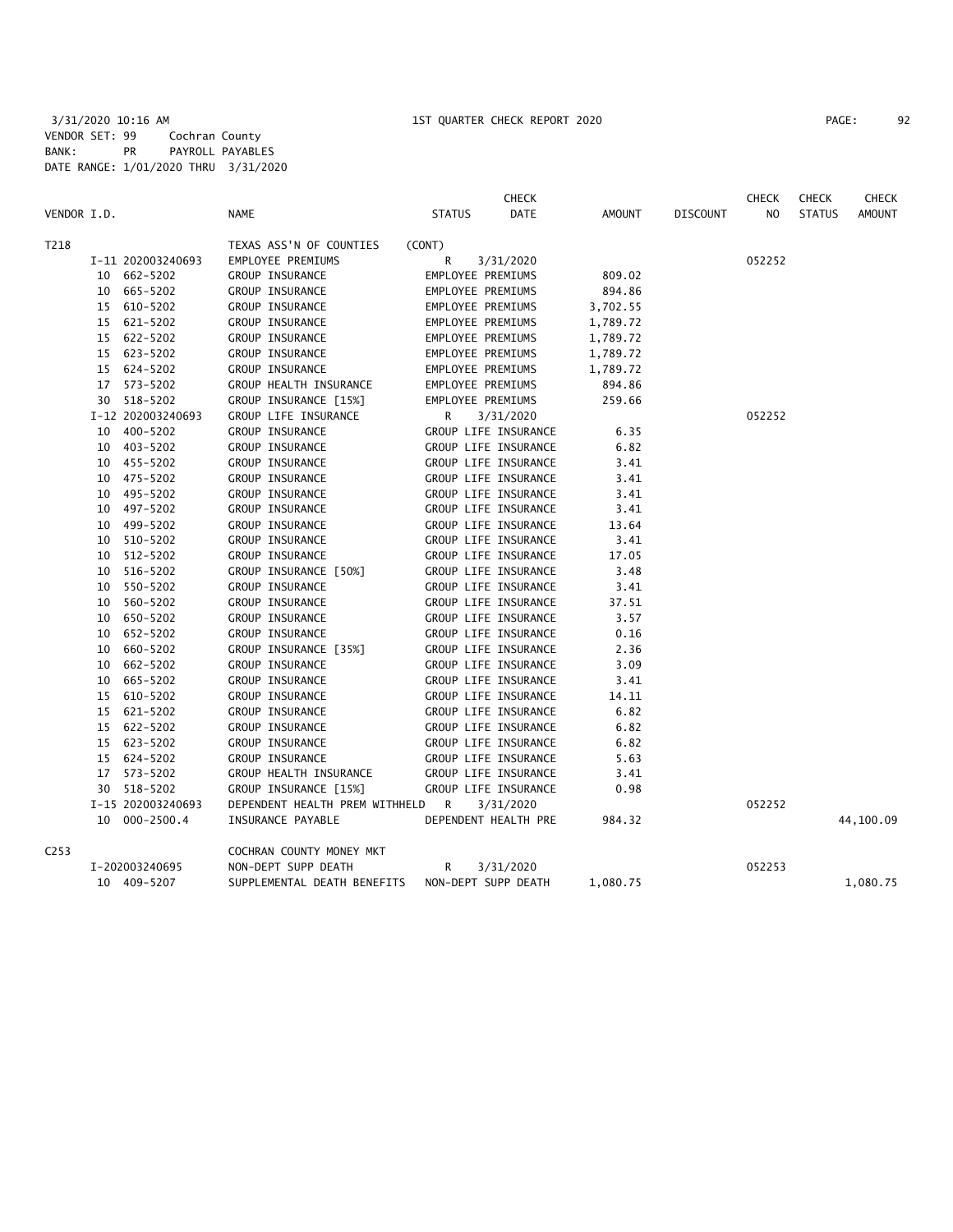#### 3/31/2020 10:16 AM 1ST QUARTER CHECK REPORT 2020 PAGE: 93 VENDOR SET: 99 Cochran County BANK: PR PAYROLL PAYABLES DATE RANGE: 1/01/2020 THRU 3/31/2020

| VENDOR I.D.            | <b>NAME</b> | <b>STATUS</b>                        | <b>CHECK</b><br><b>DATE</b> | <b>AMOUNT</b>  | <b>CHECK</b><br>DISCOUNT<br>NO. | <b>CHECK</b><br><b>CHECK</b><br><b>STATUS</b><br>AMOUNT |
|------------------------|-------------|--------------------------------------|-----------------------------|----------------|---------------------------------|---------------------------------------------------------|
| * *<br>TOTALS * *      |             | N <sub>O</sub>                       |                             | INVOICE AMOUNT | <b>DISCOUNTS</b>                | CHECK AMOUNT                                            |
| <b>REGULAR CHECKS:</b> |             | 30                                   |                             | 416,798.81     | 0.00                            | 416,798.81                                              |
| HAND CHECKS:           |             | $\mathbf 0$                          |                             | 0.00           | 0.00                            | 0.00                                                    |
| DRAFTS:                |             | 0                                    |                             | 0.00           | 0.00                            | 0.00                                                    |
| EFT:                   |             | 0                                    |                             | 0.00           | 0.00                            | 0.00                                                    |
| NON CHECKS:            |             | 0                                    |                             | 0.00           | 0.00                            | 0.00                                                    |
| <b>VOID CHECKS:</b>    |             | 0 VOID DEBITS<br><b>VOID CREDITS</b> | 0.00<br>0.00                | 0.00           | 0.00                            |                                                         |

TOTAL ERRORS: 0

|                 | G/L ACCOUNT    | <b>NAME</b>                 | AMOUNT     |
|-----------------|----------------|-----------------------------|------------|
|                 |                |                             |            |
| 10              | 000-2500.1     | WITHHOLDING TAX PAYABLE     | 31, 157.86 |
| 10              | 000-2500.2     | FICA PAYABLE                | 29,800.22  |
| 10              | 000-2500.3     | TCDRS PAYABLE               | 27,302.05  |
| 10              | 000-2500.4     | INSURANCE PAYABLE           | 38,840.41  |
| 10              | $000 - 2500.7$ | PEBSCO DEF COMP PAYABLE     | 3,816.90   |
| 10              | $000 - 2500.8$ | CHILD SUPPORT PAYABLE       | 1,673.61   |
| 10              | 400-5201       | SOCIAL SECURITY             | 1,915.24   |
| 10              | 400-5202       | <b>GROUP INSURANCE</b>      | 5,018.88   |
| 10              | 400-5203       | RETIREMENT                  | 3,262.15   |
|                 | 10 403-5201    | SOCIAL SECURITY             | 1,684.91   |
|                 | 10 403-5202    | <b>GROUP INSURANCE</b>      | 5,389.62   |
| 10              | 403-5203       | RETIREMENT                  | 3,370.41   |
| 10              | 409-5207       | SUPPLEMENTAL DEATH BENEFITS | 3,209.62   |
|                 | 10 435-5201    | SOCIAL SECURITY             | 409.23     |
|                 | 10 435-5203    | RETIREMENT                  | 695.40     |
|                 | 10 455-5201    | SOCIAL SECURITY             | 919.62     |
|                 | 10 455-5202    | <b>GROUP INSURANCE</b>      | 2,694.81   |
|                 | 10 455-5203    | RETIREMENT                  | 1,562.76   |
| 10              | 475-5201       | SOCIAL SECURITY             | 795.24     |
|                 | 10 475-5202    | <b>GROUP INSURANCE</b>      | 2,694.81   |
|                 | 10 475-5203    | RETIREMENT                  | 1,351.39   |
|                 | 10 476-5201    | SOCIAL SECURITY             | 404.64     |
| 10              | 476-5203       | RETIREMENT                  | 687.60     |
| 10              | 490-5201       | SOCIAL SECURITY             | 71.92      |
| 10              | 490-5201.001   | SOCIAL SECURITY FICA        | 366.36     |
| 10              | 490-5203.001   | RETIREMENT                  | 622.56     |
|                 | 10 495-5201    | SOCIAL SECURITY             | 921.30     |
| 10 <sup>1</sup> | 495-5202       | <b>GROUP INSURANCE</b>      | 2,694.81   |
| 10              | 495-5203       | RETIREMENT                  | 1,580.52   |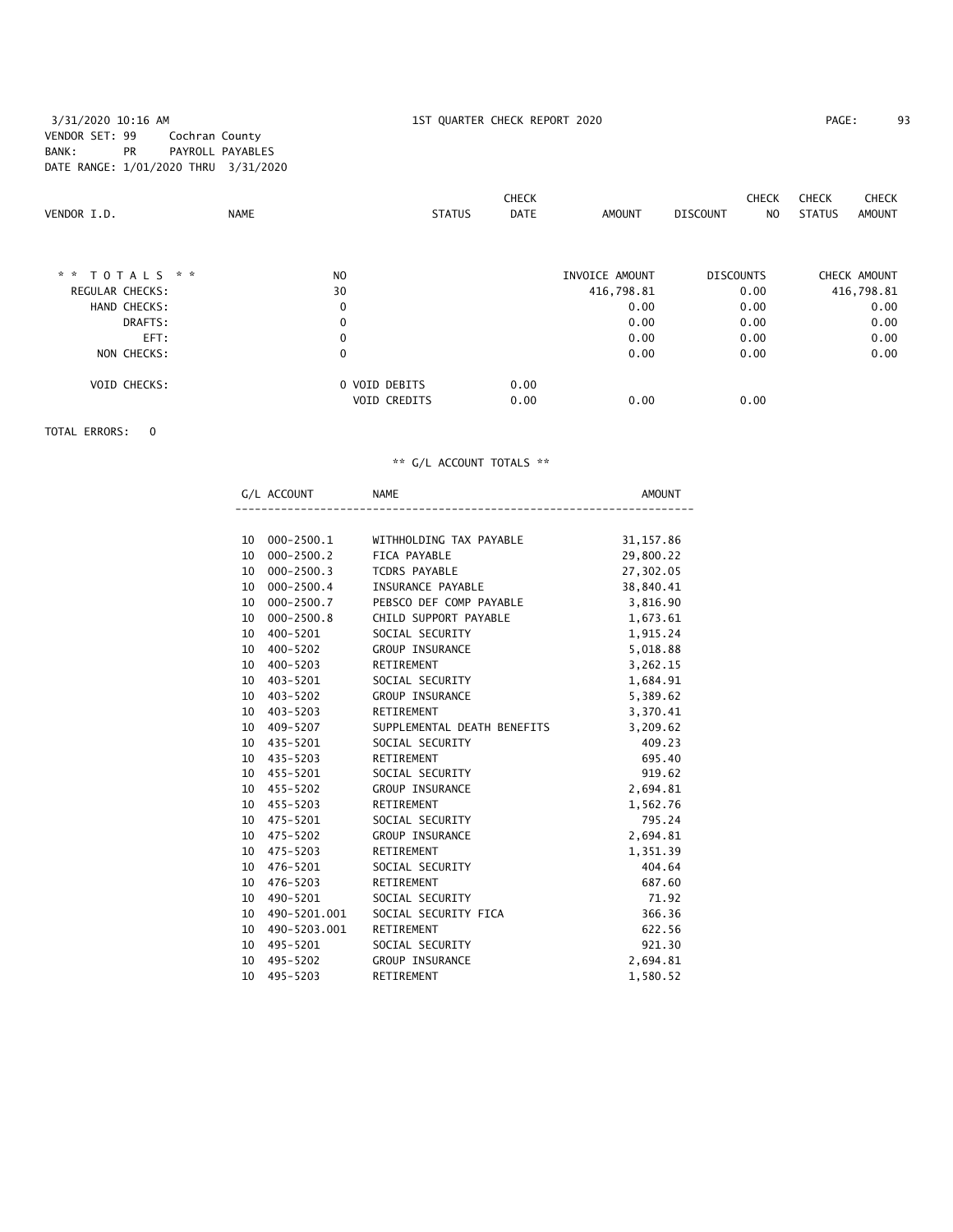3/31/2020 10:16 AM 1ST QUARTER CHECK REPORT 2020 PAGE: 94 VENDOR SET: 99 Cochran County BANK: PR PAYROLL PAYABLES DATE RANGE: 1/01/2020 THRU 3/31/2020

|    | G/L ACCOUNT    | <b>NAME</b>             | AMOUNT     |
|----|----------------|-------------------------|------------|
|    |                |                         |            |
| 10 | 497-5201       | SOCIAL SECURITY         | 1,207.21   |
| 10 | 497-5202       | GROUP INSURANCE         | 2,694.81   |
| 10 | 497-5203       | RETIREMENT              | 2,051.44   |
| 10 | 499-5201       | SOCIAL SECURITY         | 3,184.49   |
| 10 | 499-5202       | GROUP INSURANCE         | 10,779.24  |
| 10 | 499-5203       | RETIREMENT              | 5,437.56   |
| 10 | 510-5201       | SOCIAL SECURITY         | 806.51     |
| 10 | 510-5202       | GROUP INSURANCE         | 2,694.81   |
| 10 | 510-5203       | RETIREMENT              | 1,370.54   |
| 10 | $512 - 5201$   | SOCIAL SECURITY         | 3,078.64   |
| 10 | 512-5202       | <b>GROUP INSURANCE</b>  | 13,474.05  |
| 10 | 512-5203       | RETIREMENT              | 5,275.92   |
| 10 | 516-5201       | SOCIAL SECURITY         | 841.33     |
| 10 | 516-5202       | GROUP INSURANCE [50%]   | 2,744.34   |
| 10 | 516-5203       | RETIREMENT              | 1,428.39   |
| 10 | 550-5201       | SOCIAL SECURITY         | 755.31     |
| 10 | 550-5202       | GROUP INSURANCE         | 2,694.81   |
| 10 | 550-5203       | RETIREMENT              | 1,283.52   |
| 10 | 560-5201       | SOCIAL SECURITY         | 9,481.63   |
| 10 | 560-5202       | GROUP INSURANCE         | 29,642.91  |
| 10 | 560-5203       | RETIREMENT              | 16,120.07  |
| 10 | 650-5201       | SOCIAL SECURITY         | 712.80     |
| 10 | 650-5202       | GROUP INSURANCE         | 2,824.05   |
| 10 | 650-5203       | RETIREMENT              | 1,211.28   |
| 10 | 652-5201       | SOCIAL SECURITY         | 40.47      |
| 10 | 652-5202       | GROUP INSURANCE         | 129.24     |
| 10 | 652-5203       | RETIREMENT              | 68.76      |
| 10 | 660-5201       | SOCIAL SECURITY         | 570.32     |
| 10 | 660-5202       | GROUP INSURANCE [35%]   | 1,863.36   |
| 10 | 660-5203       | RETIREMENT              | 967.47     |
| 10 | 662-5201       | SOCIAL SECURITY         | 762.93     |
| 10 | 662-5202       | GROUP INSURANCE         | 2,436.33   |
| 10 | 662-5203       | RETIREMENT              | 1,296.48   |
|    | 10 665-5201    | SOCIAL SECURITY         | 870.10     |
| 10 | 665-5202       | GROUP INSURANCE         | 2,694.81   |
| 10 | 665-5203       | RETIREMENT              | 1,059.51   |
|    |                | *** FUND TOTAL ***      | 309,470.29 |
| 15 | $000 - 2500.1$ | WITHHOLDING TAX PAYABLE | 10,288.54  |
| 15 | $000 - 2500.2$ | FICA PAYABLE            | 10,664.89  |
| 15 | $000 - 2500.3$ | TCDRS PAYABLE           | 9,797.85   |
| 15 | $000 - 2500.4$ | INSURANCE PAYABLE       | 4,371.87   |
| 15 | $000 - 2500.7$ | PEBSCO DEF COMP PAYABLE | 755.64     |
| 15 | 610-5201       | SOCIAL SECURITY         | 3,963.54   |
| 15 | 610-5202       | GROUP INSURANCE         | 11, 149.98 |
| 15 | 610-5203       | RETIREMENT              | 6,735.36   |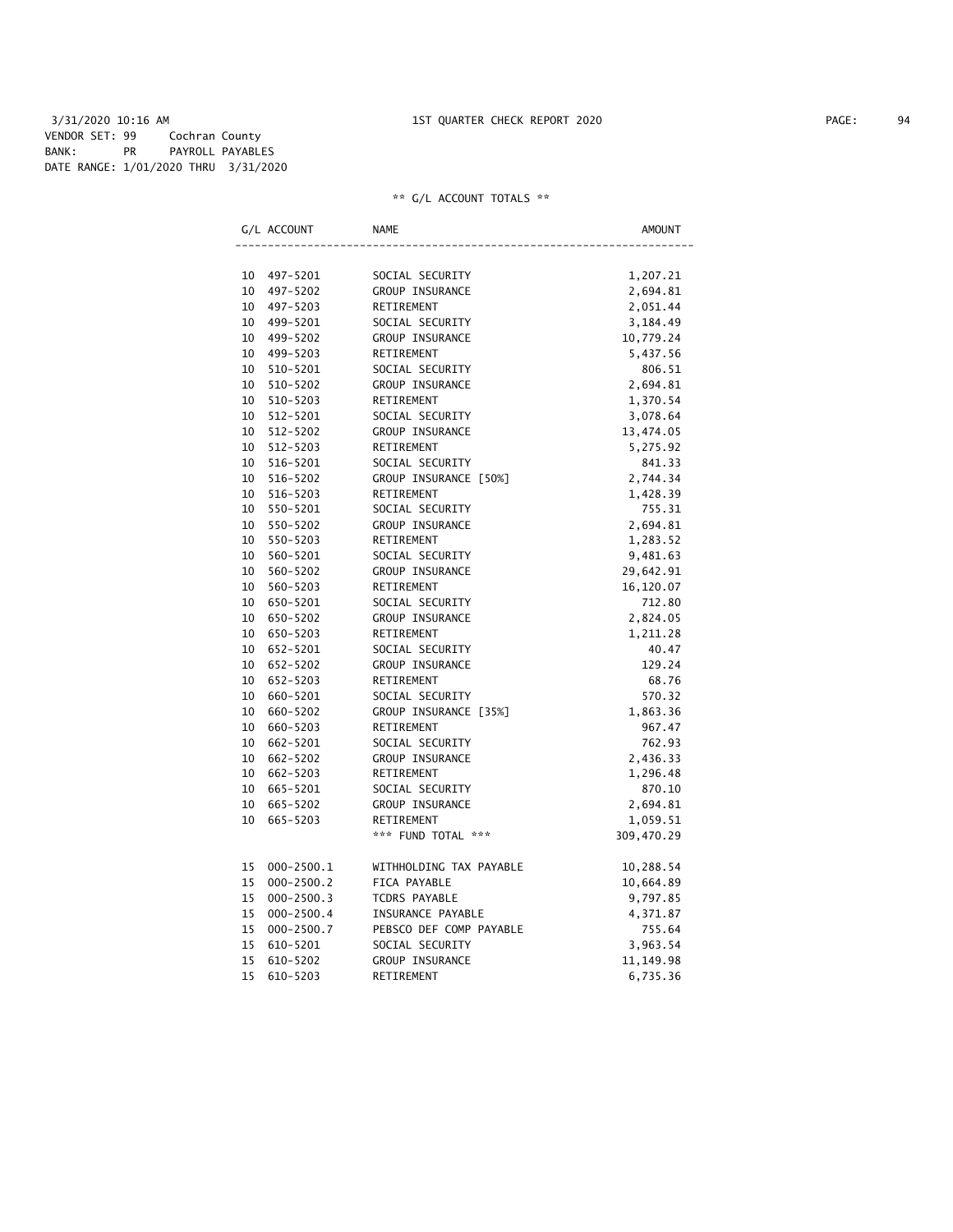3/31/2020 10:16 AM 1ST QUARTER CHECK REPORT 2020 PAGE: 95 VENDOR SET: 99 Cochran County BANK: PR PAYROLL PAYABLES DATE RANGE: 1/01/2020 THRU 3/31/2020

|                         |                 | G/L ACCOUNT    | <b>NAME</b>             | <b>AMOUNT</b>  |       |
|-------------------------|-----------------|----------------|-------------------------|----------------|-------|
|                         |                 |                |                         |                |       |
|                         |                 | 15 621-5201    | SOCIAL SECURITY         | 1,664.14       |       |
|                         | 15 <sub>1</sub> | 621-5202       | GROUP INSURANCE         | 5,389.62       |       |
|                         | 15              | 621-5203       | RETIREMENT              | 2,850.30       |       |
|                         | 15              | 622-5201       | SOCIAL SECURITY         | 1,606.65       |       |
|                         | 15 <sup>2</sup> | 622-5202       | GROUP INSURANCE         | 5,389.62       |       |
|                         | 15              | 622-5203       | RETIREMENT              | 2,751.42       |       |
|                         | 15              | 623-5201       | SOCIAL SECURITY         | 1,703.85       |       |
|                         | 15 <sup>2</sup> | 623-5202       | GROUP INSURANCE         | 5,389.62       |       |
|                         | 15              | 623-5203       | RETIREMENT              | 2,913.20       |       |
|                         | 15              | 624-5201       | SOCIAL SECURITY         | 1,726.71       |       |
|                         | 15 <sup>2</sup> | 624-5202       | <b>GROUP INSURANCE</b>  | 5,386.05       |       |
|                         |                 | 15 624-5203    | RETIREMENT              | 2,945.76       |       |
|                         |                 |                | *** FUND TOTAL ***      | 97,444.61      |       |
|                         |                 | 17 000-2500.1  | WITHHOLDING TAX PAYABLE | 757.84         |       |
|                         | 17              | $000 - 2500.2$ | FICA PAYABLE            | 829.57         |       |
|                         | 17              | $000 - 2500.3$ | <b>TCDRS PAYABLE</b>    | 761.53         |       |
|                         | 17              | 573-5201       | SOCIAL SECURITY         | 829.57         |       |
|                         | 17              | $573 - 5202$   | GROUP HEALTH INSURANCE  | 2,694.81       |       |
|                         | 17              | 573-5203       | RETIREMENT              | 1,414.28       |       |
|                         |                 |                | *** FUND TOTAL ***      | 7,287.60       |       |
|                         | 30              | 000-2500.1     | FEDERAL WITHOLDING      | 363.61         |       |
|                         | 30              | $000 - 2500.2$ | <b>FICA</b>             | 239.44         |       |
|                         | 30              | $000 - 2500.3$ | <b>TCDRS</b>            | 218.76         |       |
|                         | 30              | $000 - 2500.4$ | AFLAC                   | 314.37         |       |
|                         | 30              | $000 - 2500.7$ | D.C.                    | 32.46          |       |
|                         | 30              | $518 - 5201$   | SOCIAL SECURITY         | 239.46         |       |
|                         | 30              | $518 - 5202$   | GROUP INSURANCE [15%]   | 781.92         |       |
|                         | 30              | $518 - 5203$   | RETIREMENT              | 406.29         |       |
|                         |                 |                | *** FUND TOTAL ***      | 2,596.31       |       |
|                         |                 | N <sub>O</sub> |                         | INVOICE AMOUNT | DISCO |
| VENDOR SET: 99 BANK: PR |                 | 30<br>TOTALS:  |                         | 416,798.81     |       |
|                         |                 |                |                         |                |       |

|                            | N <sub>0</sub> | INVOICE AMOUNT | <b>DISCOUNTS</b> | CHECK AMOUNT |
|----------------------------|----------------|----------------|------------------|--------------|
| VENDOR SET: 99<br>BANK: PR | TOTALS:<br>30  | 416.798.81     | 0.00             | 416,798.81   |
| BANK: PR<br>TOTALS:        | 30             | 416,798.81     | 0.00             | 416,798.81   |
| REPORT TOTALS:             | 368            | 1,262,390.56   | 0.00             | 1,262,390.56 |